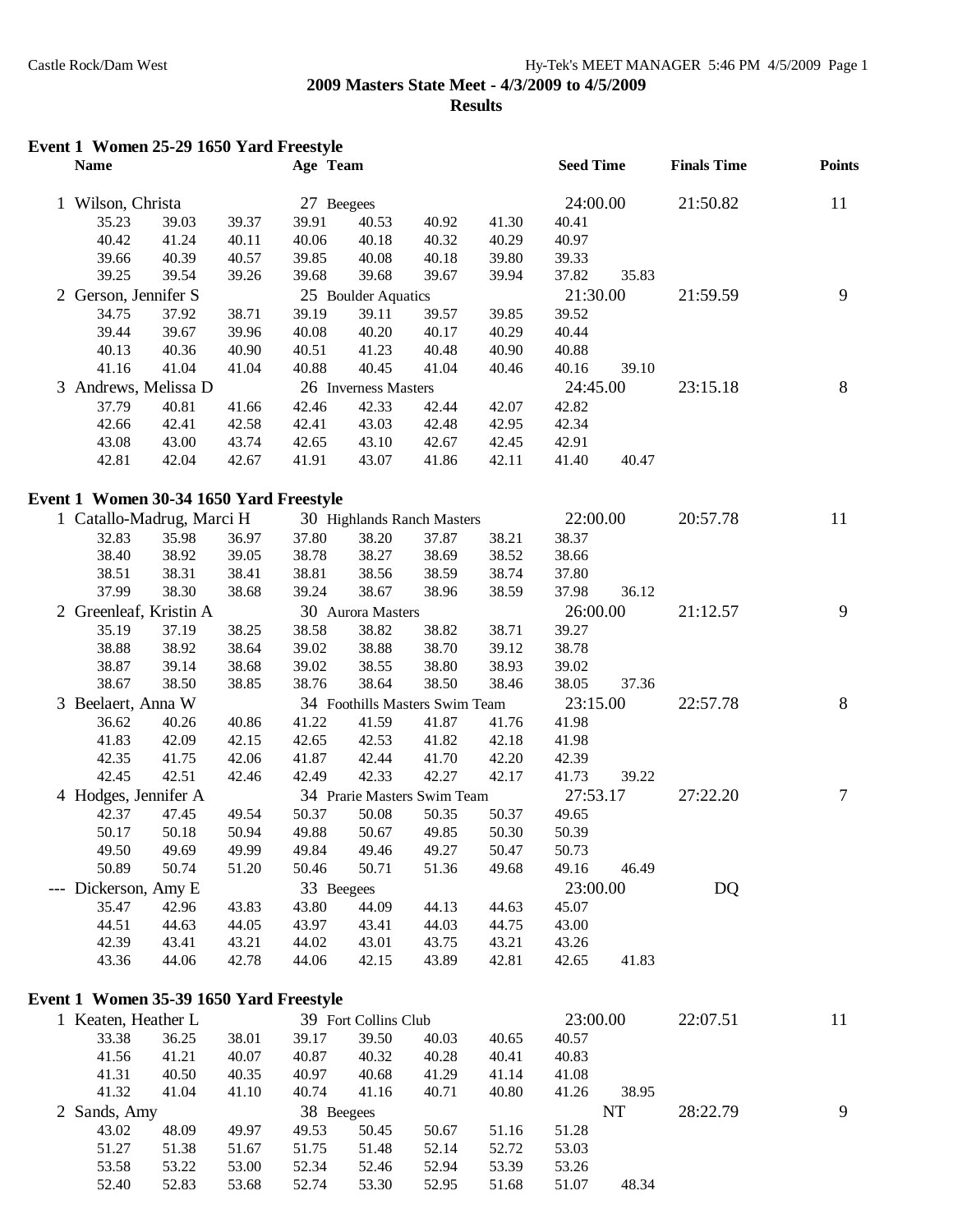|                       | (Event 1 Women 35-39 1650 Yard Freestyle) |                |                |                                            |                |                |                |       |          |                |
|-----------------------|-------------------------------------------|----------------|----------------|--------------------------------------------|----------------|----------------|----------------|-------|----------|----------------|
|                       | 3 Martines, Danielle M                    |                |                | 38 Cherry Creek Athletic Club              |                |                | 30:00.00       |       | 30:02.10 | $\, 8$         |
| 42.19                 | 1:44.80                                   | 56.26          | 56.10          | 2:44.95                                    | 54.88          |                |                |       |          |                |
|                       |                                           | 56.31          | 54.62          | 56.41                                      | 56.08          | 56.20          | 55.28          |       |          |                |
| 55.45                 | 55.61                                     | 55.81          | 56.43          | 56.06                                      | 54.24          | 56.32          | 54.97          |       |          |                |
| 55.68                 | 55.06                                     | 54.80          | 55.87          | 54.68                                      | 54.70          | 55.64          | 53.18          | 49.69 |          |                |
|                       | Event 1 Women 40-44 1650 Yard Freestyle   |                |                |                                            |                |                |                |       |          |                |
| 1 Moen, Teri J        |                                           |                |                | 40 University of Denver: Aquaholi          |                |                | 20:00.00       |       | 19:42.07 | 11             |
| 31.07                 | 33.56                                     | 34.59          | 35.33          | 38.20                                      | 34.41          | 34.70          | 36.34          |       |          |                |
| 36.96                 | 35.05                                     | 35.42          | 35.18          | 35.64                                      | 35.61          | 35.60          | 35.55          |       |          |                |
| 36.34                 | 36.29                                     | 36.37          | 36.66          | 36.27                                      | 36.07          | 36.38          | 35.65          |       |          |                |
| 36.14                 | 36.25                                     | 36.03          | 36.78          | 36.54                                      | 36.58          | 37.48          | 36.65          | 36.38 |          |                |
| 2 Vanderpoel, Nicole  |                                           |                |                | 44 Inverness Masters                       |                |                | 19:55.45       |       | 19:42.30 | 9              |
| 33.59                 | 36.51                                     | 36.64          | 36.23          | 36.95                                      | 36.63          | 36.42          | 36.83          |       |          |                |
| 36.17                 | 35.96                                     | 36.02          | 36.44          | 36.13                                      | 36.08          | 36.18          | 35.65          |       |          |                |
| 35.58                 | 35.59                                     | 35.82          | 35.65          | 35.50                                      | 35.45          | 35.69          | 35.41          |       |          |                |
| 35.67                 | 35.53                                     | 35.50          | 35.84          | 35.47                                      | 35.58          | 35.76          | 35.35          | 34.48 |          |                |
| 3 Shinn, Jennifer     |                                           |                |                | 43 Boulder Aquatics                        |                |                | 19:30.00       |       | 20:00.52 | $8\phantom{.}$ |
| 33.01                 | 35.27                                     | 36.88          | 35.78          | 35.97                                      | 35.87          | 35.52          | 36.07          |       |          |                |
| 36.08                 | 36.22                                     | 35.93          | 36.23          | 36.13                                      | 36.07          | 36.12          | 36.33          |       |          |                |
| 36.37                 | 36.44                                     | 36.43          | 36.64          | 36.57                                      | 36.45          | 36.54          | 36.67          |       |          |                |
| 36.97                 | 37.06                                     | 37.01          | 37.21          | 37.41                                      | 37.41          | 37.49          | 37.40          | 36.97 |          |                |
| 4 Richardson, Kim     |                                           |                |                | 40 Fort Collins Club                       |                |                | 20:24.57       |       | 20:29.42 | $\tau$         |
| 32.14                 | 35.31                                     | 36.74          | 37.02          | 36.96                                      | 37.33          | 36.88          | 37.11          |       |          |                |
| 36.84                 | 37.19                                     | 36.79          | 37.08          | 37.21                                      | 38.12          | 37.83          | 37.64          |       |          |                |
| 38.07                 | 38.27                                     | 37.54          | 38.10          | 38.39                                      | 37.12          | 37.75          | 37.85          |       |          |                |
| 37.54                 | 37.91                                     | 37.77          | 38.26          | 37.83                                      | 37.15          | 38.03          | 37.19          | 36.46 |          |                |
|                       | 5 Friedlander, Rebecca L                  |                |                | 42 University of Denver: Aquaholi          |                |                | 20:54.71       |       | 21:08.43 | 6              |
| 33.21                 | 35.91                                     | 36.90          | 37.34          | 37.44                                      | 37.74          | 37.98          | 38.19          |       |          |                |
| 38.05                 | 38.02                                     | 37.98          | 38.23          | 38.28                                      | 38.19          | 38.23          | 38.28          |       |          |                |
| 38.28                 | 38.24                                     | 38.46          | 38.54          | 51.74                                      | 37.42          | 38.17          | 38.68          |       |          |                |
| 38.96                 | 38.71                                     | 38.76          | 38.86          | 38.91                                      | 38.74          | 38.97          | 38.99          | 38.03 |          |                |
| 6 Derr, Kirsten L     |                                           |                |                |                                            |                |                | 23:00.00       |       | 23:27.64 | 5              |
| 37.88                 | 39.46                                     | 41.39          | 42.03          | 44 University of Denver: Aquaholi<br>41.83 | 42.57          | 42.60          | 42.53          |       |          |                |
| 42.80                 | 43.30                                     | 43.16          | 42.67          | 43.07                                      | 42.99          | 43.50          | 43.33          |       |          |                |
| 43.14                 | 42.88                                     | 42.88          | 42.79          | 43.44                                      | 43.64          | 43.39          | 43.29          |       |          |                |
| 44.13                 | 43.35                                     | 43.41          | 43.15          | 42.89                                      | 42.93          | 44.05          | 42.98          | 40.19 |          |                |
| 7 Sills, Marion       |                                           |                |                | 43 Squid Masters Team                      |                |                | 26:00.00       |       | 24:47.01 | $\overline{4}$ |
| 40.20                 | 43.24                                     | 44.90          | 45.69          | 45.71                                      | 45.91          | 45.96          | 46.21          |       |          |                |
| 45.99                 | 45.96                                     | 46.11          | 44.85          | 45.46                                      | 46.02          | 45.93          | 45.42          |       |          |                |
| 45.63                 | 45.31                                     | 45.10          | 45.72          | 45.27                                      | 45.18          | 44.92          | 44.97          |       |          |                |
| 44.80                 | 45.18                                     | 45.38          | 45.13          | 45.38                                      | 45.01          | 44.91          | 44.38          | 41.18 |          |                |
| 8 Hoftiezer, Mary P   |                                           |                |                | 43 Denver Athletic Club                    |                |                | 29:00.00       |       | 27:34.91 | 3              |
| 43.74                 | 46.83                                     | 49.20          | 50.62          | 50.52                                      | 49.96          | 50.64          | 49.51          |       |          |                |
| 51.79                 |                                           |                |                |                                            |                |                |                |       |          |                |
| 50.91                 | 50.29<br>50.57                            | 50.13<br>50.74 | 50.71<br>50.31 | 50.21<br>49.76                             | 50.77<br>50.72 | 49.56<br>51.00 | 51.23<br>50.32 |       |          |                |
| 50.45                 | 50.77                                     | 50.29          | 50.88          | 51.13                                      | 50.53          | 51.04          | 51.43          | 48.35 |          |                |
|                       |                                           |                |                |                                            |                |                | 19:55.00       |       |          |                |
| --- Hagadorn, Heather |                                           |                |                | 44 University of Denver: Aquaholi          |                |                |                |       | DQ       |                |
| 33.63                 | 36.46                                     | 37.55          | 37.57          | 37.65                                      | 38.28          | 52.25          |                |       |          |                |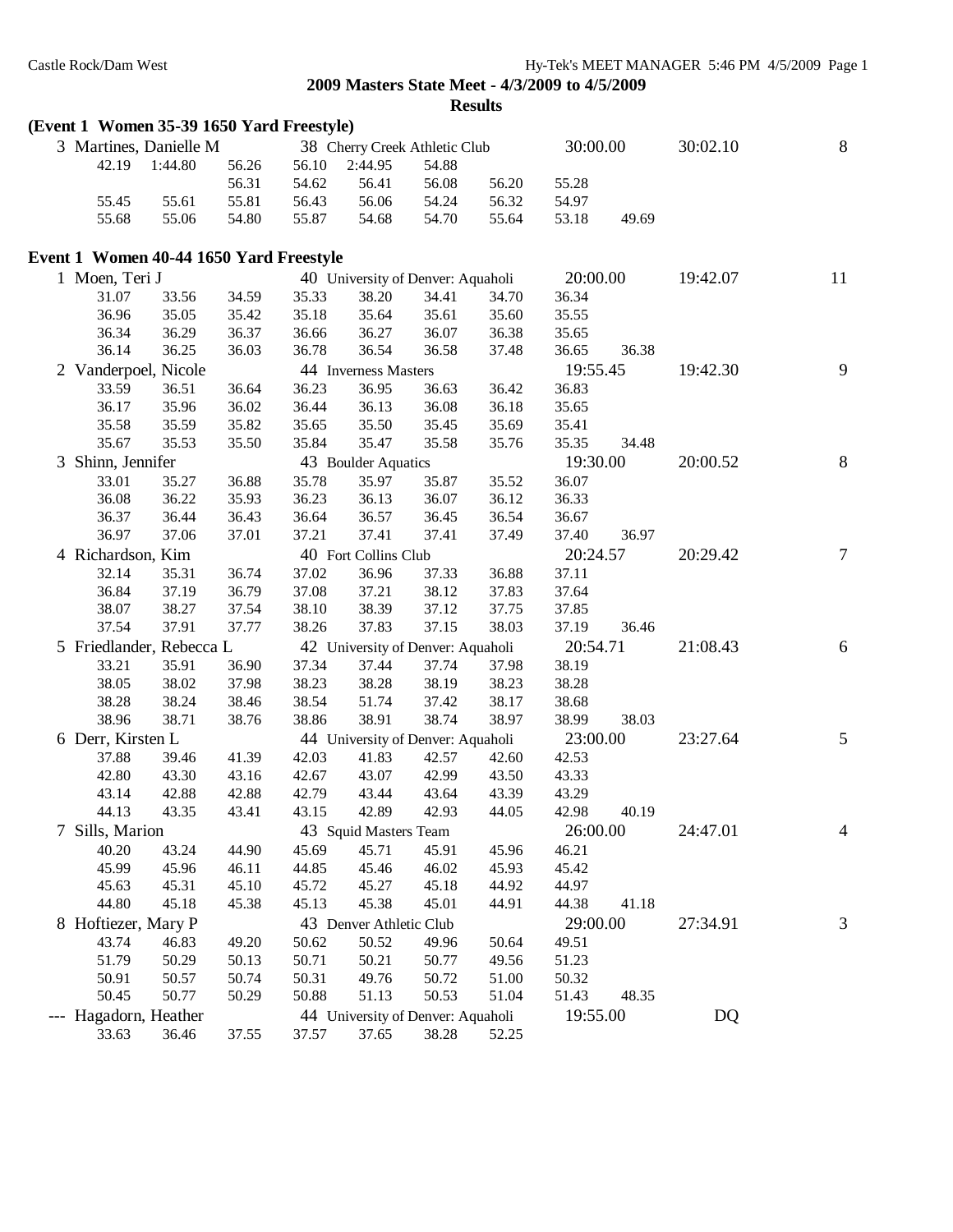**Results**

|   | Event 1 Women 45-49 1650 Yard Freestyle |                |                    |                            |                     |                                   |                    |                    |       |          |                |
|---|-----------------------------------------|----------------|--------------------|----------------------------|---------------------|-----------------------------------|--------------------|--------------------|-------|----------|----------------|
|   | 1 Najjar, Ellie                         |                |                    |                            |                     | 47 University of Denver: Aquaholi |                    | 19:57.98           |       | 19:45.57 | 11             |
|   | 32.39                                   | 33.69          | 34.83              | 35.31                      | 35.66               | 35.66                             | 35.88              | 36.11              |       |          |                |
|   | 36.10                                   | 36.34          | 35.74              | 36.05                      | 36.23               | 36.21                             | 36.26              | 36.52              |       |          |                |
|   | 36.08                                   | 36.17          | 36.67              | 36.45                      | 36.03               | 36.04                             | 36.48              | 36.50              |       |          |                |
|   | 36.62                                   | 36.49          | 36.36              | 36.03                      | 36.11               | 36.20                             | 36.42              | 36.41              | 35.53 |          |                |
|   | 2 Dullea, Melanie J                     |                |                    |                            |                     | 47 South Suburban: finnaddicts    |                    | 21:16.71           |       | 21:32.60 | 9              |
|   | 33.95                                   | 36.94          | 38.62              | 39.22                      | 39.32               | 38.73                             | 38.79              | 39.34              |       |          |                |
|   | 39.54                                   | 39.38          | 39.34              | 39.74                      | 39.45               | 39.55                             | 39.73              | 39.72              |       |          |                |
|   | 39.39                                   | 39.68          | 39.51              | 39.54                      | 39.54               | 39.62                             | 39.78              | 39.47              |       |          |                |
|   | 39.37                                   | 39.83          | 39.90              | 39.56                      | 39.65               | 40.15                             | 39.03              | 39.20              | 38.02 |          |                |
|   | 3 Dau, Janice A                         |                |                    |                            |                     | 46 University of Denver: Aquaholi |                    | 23:00.00           |       | 21:49.72 | $8\,$          |
|   | 38.24                                   | 41.03          | 40.85              | 40.83                      | 40.30               | 40.26                             | 40.17              | 39.93              |       |          |                |
|   | 39.94                                   | 39.98          | 39.75              | 40.00                      | 39.53               | 39.43                             | 39.53              | 39.43              |       |          |                |
|   | 39.79                                   | 39.41          | 39.47              | 39.81                      | 39.36               | 39.64                             | 39.64              | 39.89              |       |          |                |
|   | 39.44                                   | 39.44          | 39.71              | 39.43                      | 39.85               | 39.35                             | 39.04              | 39.19              | 38.06 |          |                |
|   | 4 Fox, Annie                            |                |                    |                            | 46 Unattached       |                                   |                    | 23:00.00           |       | 22:39.94 | $\tau$         |
|   | 35.96                                   | 39.25          | 41.26              | 41.27                      | 42.30               | 42.32                             | 42.33              | 41.52              |       |          |                |
|   | 42.06                                   | 42.28          | 41.72              | 41.77                      | 41.55               | 41.96                             | 42.04              | 41.72              |       |          |                |
|   | 41.54                                   | 41.30          | 41.35              | 41.75                      | 41.40               | 41.58                             | 41.66              | 41.51              |       |          |                |
|   | 41.37                                   | 40.78          | 41.28              | 41.61                      | 40.76               | 40.56                             | 40.79              | 41.36              | 38.03 |          |                |
|   | 5 Apple, Ann L                          |                |                    |                            | 45 Unattached       |                                   |                    | 23:00.00           |       | 22:40.95 | 6              |
|   | 34.46                                   | 37.77          | 38.91              | 40.11                      | 39.74               | 40.33                             | 40.45              | 40.49              |       |          |                |
|   | 40.95                                   | 41.33          | 41.37              | 41.30                      | 41.59               | 41.61                             | 42.06              | 41.90              |       |          |                |
|   | 42.02                                   | 42.02          | 42.01              | 42.18                      | 42.45               | 42.62                             | 42.55              | 42.73              |       |          |                |
|   | 42.36                                   | 42.72          | 42.29              | 42.87                      | 42.50               | 42.72                             | 42.36              | 41.64              | 38.54 |          |                |
|   | 6 Kimbrough, Doris R                    |                |                    |                            | 49 Unattached       |                                   |                    | 23:30.70           |       | 23:43.69 | 5              |
|   | 38.63                                   | 41.60          | 43.73              | 44.29                      | 42.90               | 43.14                             | 44.18              | 43.84              |       |          |                |
|   | 43.29                                   | 44.60          | 43.80              | 44.08                      | 42.79               | 44.31                             | 43.60              | 43.63              |       |          |                |
|   | 43.13                                   | 43.37          | 43.67              | 43.53                      | 43.31               | 42.25                             | 43.23              | 43.64              |       |          |                |
|   | 42.20                                   | 43.04          | 43.15              | 42.87                      | 43.13               | 43.25                             | 42.90              | 43.25              | 41.36 |          |                |
| 7 | Glauch, Missy A                         |                |                    |                            |                     | 46 Cherry Creek Athletic Club     |                    | 31:30.00           |       | 24:32.90 | $\overline{4}$ |
|   | 37.93                                   | 43.08          | 45.48              | 46.42                      | 47.39               | 47.17                             | 47.53              | 47.68              |       |          |                |
|   | 47.86                                   | 48.27          | 48.54              | 48.74                      | 48.66               | 48.41                             | 48.88              | 47.84              |       |          |                |
|   | 48.04                                   | 48.15          | 48.19              | 47.56                      | 48.51               | 48.86                             | 48.61              | 48.34              |       |          |                |
|   | 48.28                                   | 48.97          | 48.53              | 48.57                      | 48.50               | 48.57                             | 45.34              |                    |       |          |                |
|   | 8 Robinson, Dea                         |                |                    |                            |                     | 46 South Suburban: finnaddicts    |                    | 24:19.00           |       | 24:36.33 | 3              |
|   | 41.95                                   | 43.15          | 44.13              | 44.30                      | 44.93               | 45.42                             | 45.13              | 45.12              |       |          |                |
|   | 45.53                                   | 45.89          | 45.20              | 45.56                      | 45.32               | 45.03                             | 44.87              | 44.89              |       |          |                |
|   | 45.29                                   | 45.35          | 45.28              | 45.36                      | 44.98               | 44.89                             | 45.21              | 44.27              |       |          |                |
|   | 45.55                                   | 44.65          | 44.47              | 45.08                      | 44.74               | 44.33                             | 44.14              | 44.43              | 41.89 |          |                |
|   | 9 Kauffman, Barbara M                   |                |                    |                            | 47 Thornton Masters |                                   |                    | 26:22.00           |       | 25:16.59 | $\overline{2}$ |
|   | 38.55                                   | 41.96          | 43.64              | 44.43                      | 44.95               | 46.03                             | 46.97              | 47.25              |       |          |                |
|   | 46.80                                   | 47.42          | 47.77              | 46.76                      | 46.96               | 47.15                             | 47.18              | 47.27              |       |          |                |
|   | 46.81                                   | 46.85          | 47.20              | 47.05                      | 47.05               | 46.60                             | 45.92              | 46.45              |       |          |                |
|   | 47.13                                   | 46.40          | 46.47              | 46.47                      | 47.16               | 46.76                             | 46.15              | 46.01              | 39.02 |          |                |
|   | 10 Kelley, Maureen                      |                |                    |                            | 49 Unattached       |                                   |                    | 26:00.00           |       | 26:57.16 |                |
|   | 40.06                                   |                | 47.09              | 47.84                      | 47.97               | 49.28                             | 49.31              | 50.57              |       |          | 1              |
|   | 49.02                                   | 45.10<br>49.57 | 49.11              | 49.42                      | 49.12               | 49.73                             | 49.46              | 49.77              |       |          |                |
|   | 50.42                                   | 49.64          | 50.33              | 50.17                      | 49.73               | 50.41                             | 50.15              | 50.45              |       |          |                |
|   | 49.31                                   | 50.24          | 50.52              | 49.50                      | 49.78               | 49.51                             | 49.49              | 49.67              | 45.42 |          |                |
|   |                                         |                |                    |                            |                     |                                   |                    |                    |       |          |                |
|   | 11 Miller, Cheryl M                     |                |                    |                            | 49 Thornton Masters |                                   |                    | 33:00.00           |       | 33:02.88 |                |
|   | 49.15                                   | 2:51.07        |                    |                            |                     |                                   | 1:59.81            |                    |       |          |                |
|   | 2:01.12  1:01.43                        | 1:01.06        | 2:03.01<br>2:04.72 | 3:02.82<br>2:03.36 1:02.71 | 2:01.17 1:00.52     | 1:02.91                           | 1:01.31<br>1:01.34 | 1:00.26<br>1:58.33 |       |          |                |
|   |                                         |                |                    |                            |                     |                                   |                    |                    |       |          |                |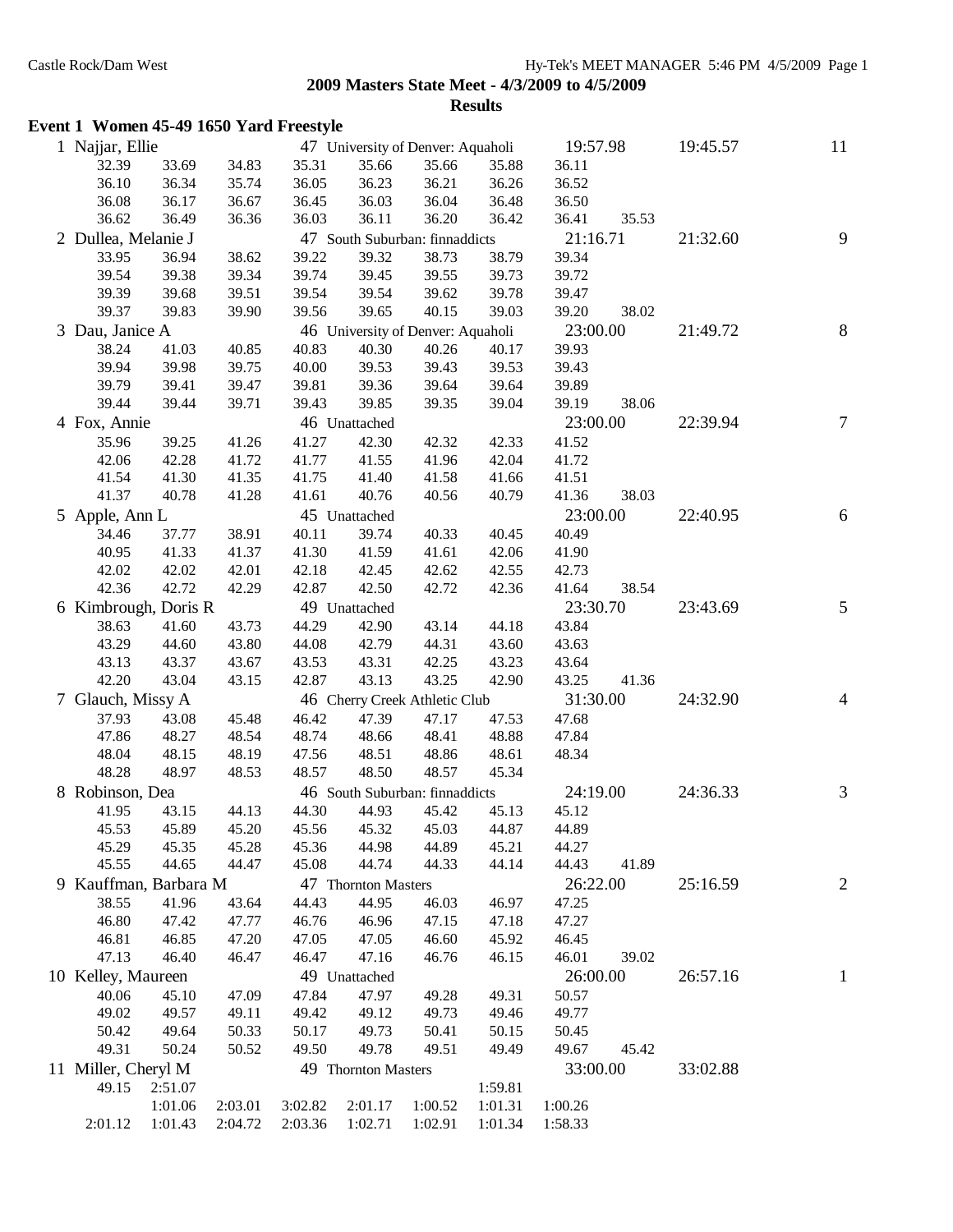# **(Event 1 Women 45-49 1650 Yard Freestyle)**

| (Event 1) women 45-49 1050 Yard Freestyle) |         |         |         |                                |         |         |          |         |          |    |
|--------------------------------------------|---------|---------|---------|--------------------------------|---------|---------|----------|---------|----------|----|
| 12 Clendenen, Karen A                      |         |         |         | 46 Cherry Creek Athletic Club  |         |         | 44:00.00 |         | 41:06.27 |    |
| 1:05.20                                    | 1:07.93 | 1:08.01 | 1:07.99 | 1:10.59                        | 1:10.44 | 1:11.01 | 1:21.66  |         |          |    |
| 1:18.40                                    | 1:14.51 | 1:18.50 | 1:19.85 | 1:16.82                        | 1:19.17 | 1:18.96 | 1:18.87  |         |          |    |
| 1:20.99                                    | 1:17.80 | 1:17.07 | 1:19.65 | 1:19.08                        | 1:13.27 | 1:17.84 | 1:16.87  |         |          |    |
| 1:17.47                                    | 1:16.15 | 1:14.60 | 1:18.56 | 1:14.62                        | 4:34.39 |         |          |         |          |    |
| Event 1 Women 50-54 1650 Yard Freestyle    |         |         |         |                                |         |         |          |         |          |    |
| 1 Pyle, Rebecca                            |         |         |         | 53 South Suburban: finnaddicts |         |         | 25:00.00 |         | 24:10.29 | 11 |
| 38.63                                      | 42.79   | 43.77   | 44.23   | 44.58                          | 44.38   | 44.52   | 44.40    |         |          |    |
| 44.28                                      | 44.40   | 44.47   | 44.57   | 44.30                          | 44.47   | 44.18   | 44.34    |         |          |    |
| 44.49                                      | 44.52   | 44.45   | 44.07   | 44.10                          | 44.05   | 44.09   | 44.41    |         |          |    |
| 44.51                                      | 43.91   | 44.27   | 44.35   | 43.89                          | 43.81   | 43.60   | 43.51    | 41.95   |          |    |
| 2 Bennett, Aimee                           |         |         |         | 52 South Suburban: finnaddicts |         |         | 35:00.00 |         | 32:11.71 | 9  |
| 53.94                                      | 54.75   | 57.54   | 56.08   | 58.49                          | 57.01   | 57.69   | 58.80    |         |          |    |
| 58.36                                      | 57.78   | 59.59   | 58.36   | 57.64                          | 58.00   | 58.87   | 57.61    |         |          |    |
| 59.73                                      | 1:00.32 | 58.66   | 59.10   | 59.74                          | 59.73   | 1:00.38 | 57.68    |         |          |    |
| 58.48                                      | 59.58   | 59.21   | 58.93   | 59.40                          | 58.48   | 1:01.77 | 57.61    | 1:02.40 |          |    |
| 3 Andersen, Jan S                          |         |         |         | 51 Thornton Masters            |         |         |          | NT      | 40:31.52 | 8  |
| 59.85                                      | 1:09.33 | 1:16.30 | 1:15.10 | 1:17.76                        | 1:15.72 | 1:14.78 | 1:14.10  |         |          |    |
| 1:18.16                                    | 1:15.97 | 1:16.29 | 1:11.92 | 1:13.33                        | 1:15.89 | 1:17.81 | 1:15.33  |         |          |    |
| 1:13.94                                    | 1:13.42 | 1:13.30 | 1:14.69 | 1:14.36                        | 1:11.71 | 1:13.42 | 1:11.94  |         |          |    |
| 1:11.64                                    | 1:11.97 | 1:16.15 | 1:12.98 | 1:13.70                        | 1:12.34 | 1:11.63 | 1:11.80  | 1:14.89 |          |    |
|                                            |         |         |         |                                |         |         |          |         |          |    |

## **Event 1 Women 55-59 1650 Yard Freestyle**

| 42.21<br>36.22<br>39.76<br>42.30<br>41.91<br>43.02<br>42.13<br>41.19           |   |
|--------------------------------------------------------------------------------|---|
|                                                                                |   |
| 41.03<br>41.30<br>41.55<br>41.87<br>41.58<br>41.52<br>41.68<br>41.55           |   |
| 41.67<br>40.90<br>41.07<br>41.22<br>40.87<br>41.46<br>41.16<br>40.74           |   |
| 41.19<br>41.40<br>39.88<br>41.59<br>41.23<br>42.15<br>41.31<br>41.73<br>10.31  |   |
| 23:00.00<br>22:33.79<br>2 Laney, Judith B<br>56 University of Denver: Aquaholi | 9 |
| 41.72<br>36.09<br>41.18<br>41.42<br>41.70<br>41.49<br>39.61<br>41.66           |   |
| 41.13<br>40.84<br>41.84<br>41.40<br>41.48<br>41.28<br>41.19<br>41.76           |   |
| 41.07<br>41.27<br>41.37<br>41.36<br>41.64<br>41.52<br>41.39<br>41.90           |   |
| 38.11<br>41.68<br>41.27<br>41.39<br>40.80<br>41.02<br>40.47<br>40.34<br>41.40  |   |
| 23:30.00<br>22:59.29<br>58 Inverness Masters<br>3 Fouts, Susan J               | 8 |
| 40.75<br>37.98<br>40.87<br>41.83<br>41.95<br>42.06<br>42.18<br>41.34           |   |
| 41.76<br>42.15<br>42.07<br>41.42<br>41.86<br>41.99<br>41.67<br>41.74           |   |
| 42.27<br>41.89<br>42.01<br>42.02<br>41.81<br>42.32<br>42.31<br>41.65           |   |
| 42.87<br>42.22<br>42.34<br>39.49<br>42.80<br>42.85<br>42.60<br>42.33<br>41.89  |   |

#### **Event 1 Women 60-64 1650 Yard Freestyle**

| 1 Young, Lydia |       |       |       | 60 Dawgs Swim Team |       |       | 26:00.30 |       | 26:44.58 | 11 |
|----------------|-------|-------|-------|--------------------|-------|-------|----------|-------|----------|----|
| 42.31          | 46.50 | 47.45 | 47.57 | 48.93              | 48.35 | 48.33 | 49.40    |       |          |    |
| 49.05          | 48.66 | 48.22 | 49.26 | 48.09              | 48.92 | 48.41 | 47.61    |       |          |    |
| 48.55          | 48.10 | 48.81 | 48.65 | 49.23              | 49.26 | 47.90 | 48.88    |       |          |    |
| 49.24          | 49.29 | 50.06 | 50.26 | 50.40              | 50.36 | 50.30 | 50.24    | 47.99 |          |    |

# **Event 1 Men 18-24 1650 Yard Freestyle**

| 1 Gimlin, Matt R |       |       | 24 Beegees |       |       |       | 19:00.00 | 19:22.56 |  |
|------------------|-------|-------|------------|-------|-------|-------|----------|----------|--|
| 31.86            | 35.19 | 36.40 | 36.27      | 36.35 | 36.28 | 35.68 | 35.47    |          |  |
| 36.02            | 36.50 | 36.64 | 33.88      | 34.40 | 34.80 | 35.66 | 35.14    |          |  |
| 35.29            | 35.70 | 35.30 | 35.27      | 36.09 | 36.13 | 35.14 | 35.24    |          |  |
| 35.42            | 34.71 | 35.53 | 35.40      | 35.32 | 34.70 | 34.19 | 33.96    | 32.63    |  |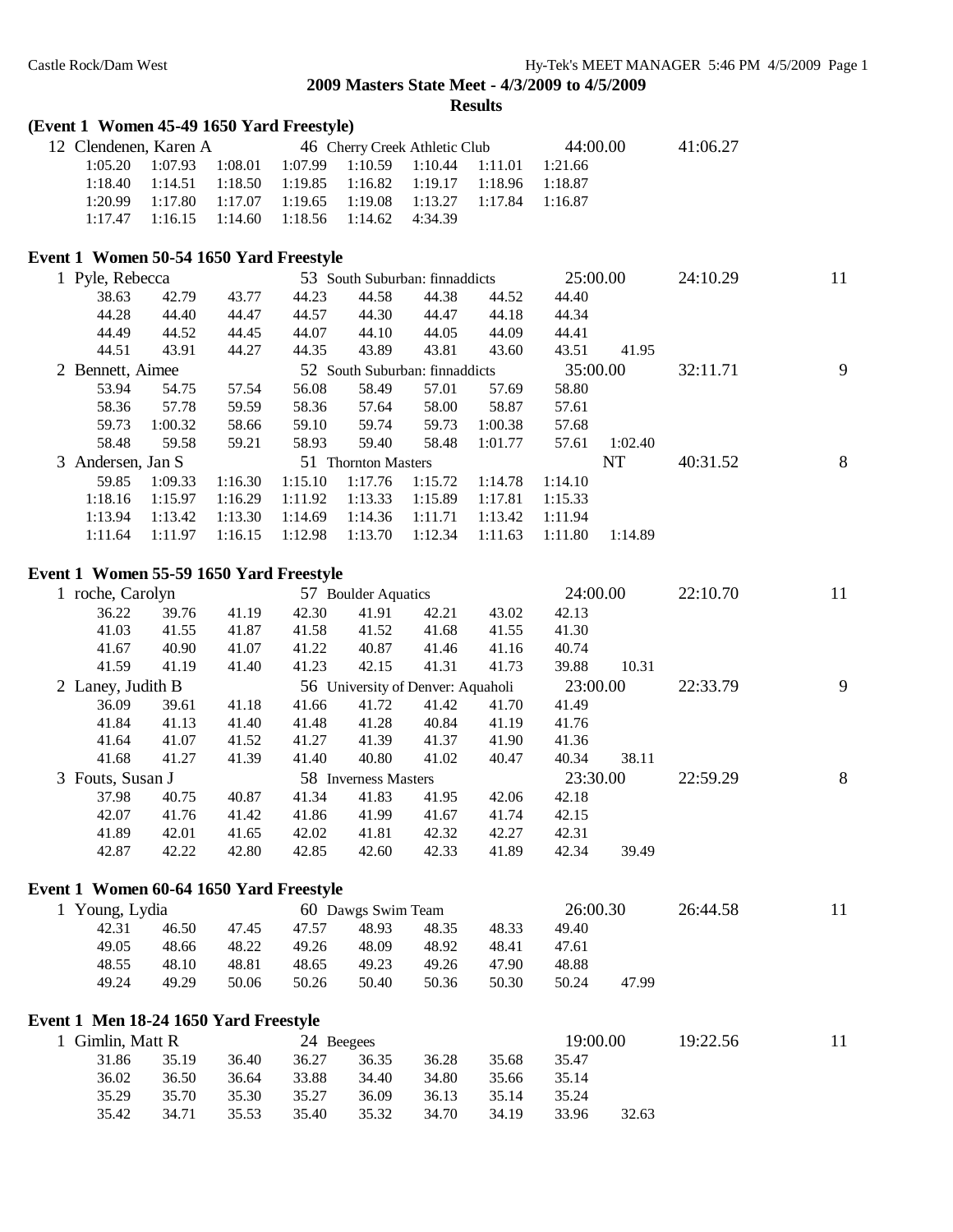|  |  |  | Event 1 Men 25-29 1650 Yard Freestyle |
|--|--|--|---------------------------------------|
|--|--|--|---------------------------------------|

| Ida, Kevin                            |       |       |            | 26 Thornton Masters |       |       | 22:00.00       |       | 20:52.37 | 11 |
|---------------------------------------|-------|-------|------------|---------------------|-------|-------|----------------|-------|----------|----|
| 35.20                                 | 38.70 | 39.63 | 39.86      | 40.34               | 39.50 | 39.58 | 40.36          |       |          |    |
| 39.83                                 | 39.81 | 40.28 | 40.08      | 40.49               | 40.00 | 39.56 | 38.69          |       |          |    |
| 38.36                                 | 38.10 | 37.15 | 37.00      | 37.13               | 37.29 | 37.39 | 37.16          |       |          |    |
| 36.83                                 | 35.81 | 35.52 | 35.49      | 35.69               | 35.87 | 35.62 | 35.59          | 34.46 |          |    |
| 2 Ko, Scott Y                         |       |       | 25 Beegees |                     |       |       | 24:00.00       |       | 23:07.84 | 9  |
| 35.15                                 | 39.65 | 41.50 | 40.72      | 41.34               | 42.39 | 42.04 | 41.34          |       |          |    |
| 42.89                                 | 41.28 | 42.62 | 42.69      | 42.55               | 43.45 | 41.92 | 42.95          |       |          |    |
| 42.55                                 | 42.89 | 40.94 | 43.97      | 43.94               | 42.76 | 42.65 | 43.17          |       |          |    |
| 44.85                                 | 43.64 | 42.82 | 43.76      | 42.25               | 42.42 | 42.15 | 41.31          | 37.29 |          |    |
| Event 1 Men 30-34 1650 Yard Freestyle |       |       |            |                     |       |       |                |       |          |    |
| $1 \text{ Cov }$ Michael I            |       |       | 21         | $D_{000000}$        |       |       | 10.15 $\Omega$ |       | 10.48.02 | 11 |

| Cox, Michael J  |         |       | 31 Beegees |                     |                             |       | 19:15.00 |       | 19:48.03 | 11 |
|-----------------|---------|-------|------------|---------------------|-----------------------------|-------|----------|-------|----------|----|
| 31.61           | 34.09   | 33.98 | 34.21      | 34.49               | 34.66                       | 34.72 | 35.05    |       |          |    |
| 35.08           | 35.36   | 35.24 | 35.21      | 35.63               | 35.76                       | 35.76 | 36.18    |       |          |    |
| 36.19           | 36.42   | 36.42 | 36.17      | 36.68               | 37.14                       | 36.79 | 36.96    |       |          |    |
| 37.28           | 37.58   | 37.33 | 37.66      | 37.43               | 37.94                       | 37.83 | 37.85    | 37.33 |          |    |
| 2 Wright, Caleb |         |       |            | 33 Thornton Masters |                             |       | 21:30.00 |       | 20:30.77 | 9  |
| 31.20           | 35.54   | 37.08 | 36.88      | 37.08               | 37.60                       | 38.01 | 38.17    |       |          |    |
| 37.55           | 37.58   | 37.89 | 37.40      | 37.59               | 37.35                       | 37.36 | 37.69    |       |          |    |
| 37.64           | 37.87   | 38.10 | 38.23      | 37.59               | 37.74                       | 37.27 | 37.18    |       |          |    |
| 37.18           | 37.49   | 37.43 | 37.59      | 37.76               | 37.36                       | 38.05 | 37.21    | 37.11 |          |    |
| 3 Hodges, Jeff  |         |       |            |                     | 33 Prarie Masters Swim Team |       | 29:00.00 |       | 25:56.24 | 8  |
| 37.89           | 43.18   | 44.69 | 45.89      | 46.42               | 47.13                       | 46.12 | 45.69    |       |          |    |
| 46.39           | 47.09   | 46.10 | 47.04      | 47.13               | 47.61                       | 48.13 | 47.77    |       |          |    |
| 49.88           | 1:37.36 | 48.78 | 47.08      | 48.45               | 47.54                       | 49.79 | 50.06    |       |          |    |
| 49.92           | 48.91   | 45.41 | 45.45      | 44.84               | 45.61                       | 44.10 | 46.68    | 12.11 |          |    |
|                 |         |       |            |                     |                             |       |          |       |          |    |

## **Event 1 Men 35-39 1650 Yard Freestyle**

| Hoftiezer, Scott |       |       |       | 38 Denver Athletic Club |       |       | 20:16.17 |       | 21:03.10 | 11 |
|------------------|-------|-------|-------|-------------------------|-------|-------|----------|-------|----------|----|
| 34.82            | 38.64 | 36.62 | 37.53 | 37.65                   | 38.32 | 38.45 | 38.82    |       |          |    |
| 38.63            | 38.60 | 39.02 | 38.03 | 38.37                   | 37.98 | 38.39 | 39.70    |       |          |    |
| 37.04            | 38.34 | 39.49 | 38.49 | 37.36                   | 37.95 | 38.88 | 38.79    |       |          |    |
| 38.99            | 39.42 | 39.53 | 39.26 | 38.62                   | 38.39 | 38.74 | 37.55    | 36.69 |          |    |
|                  |       |       |       |                         |       |       |          |       |          |    |

## **Event 1 Men 40-44 1650 Yard Freestyle**

| Starek, Karel      |         |       |       | 44 Unattached       |       |       | 18:05.00 |       | 18:49.80 | 11 |
|--------------------|---------|-------|-------|---------------------|-------|-------|----------|-------|----------|----|
| 31.30              | 33.51   | 33.59 | 33.63 | 33.76               | 33.99 | 33.77 | 34.03    |       |          |    |
| 34.24              | 33.85   | 34.26 | 34.35 | 34.13               | 34.45 | 34.30 | 34.45    |       |          |    |
| 34.42              | 34.42   | 34.50 | 34.55 | 34.74               | 34.95 | 34.81 | 34.89    |       |          |    |
| 34.81              | 35.01   | 34.56 | 34.96 | 34.43               | 34.89 | 34.63 | 34.39    | 33.23 |          |    |
| 2 Joyner, Thomas T |         |       |       | 43 Durango Masters  |       |       | 19:23.54 |       | 19:23.15 | 9  |
| 33.18              | 35.14   | 35.86 | 36.09 | 36.41               | 36.36 | 36.25 | 35.91    |       |          |    |
| 35.73              | 35.83   | 36.11 | 35.46 | 34.97               | 35.04 | 35.34 | 35.26    |       |          |    |
| 35.14              | 35.56   | 35.04 | 35.49 | 35.12               | 35.28 | 35.17 | 35.64    |       |          |    |
| 35.73              | 35.53   | 35.09 | 35.10 | 35.28               | 34.72 | 34.65 | 34.37    | 31.30 |          |    |
|                    |         |       |       |                     |       |       |          |       |          |    |
| 3 Remacle, Michael |         |       |       | 41 Boulder Aquatics |       |       | 20:30.00 |       | 20:35.88 | 8  |
| 32.56              | 36.47   | 36.58 | 35.92 | 36.13               | 36.52 | 36.72 | 37.21    |       |          |    |
| 37.71              | 38.13   | 37.03 | 36.88 | 36.95               | 37.25 | 37.42 | 37.61    |       |          |    |
| 38.00              | 38.16   | 37.93 | 38.22 | 37.72               | 38.13 | 38.31 | 39.03    |       |          |    |
| 39.16              | 38.97   | 38.51 | 38.37 | 38.88               | 38.49 | 38.08 | 37.79    | 35.04 |          |    |
| 4 Arross, John P   |         |       |       | 43 Iron Dolphins    |       |       | 23:06.84 |       | 23:19.04 | 7  |
| 39.89              | 1:27.82 | 43.30 | 43.38 | 1:25.59             | 42.65 | 42.51 | 42.46    |       |          |    |
| 1:23.17            | 41.94   | 40.79 | 41.37 | 41.28               | 41.00 | 40.10 | 41.54    |       |          |    |
| 40.85              | 41.08   | 42.62 | 40.87 | 41.35               | 41.07 | 41.74 | 42.08    |       |          |    |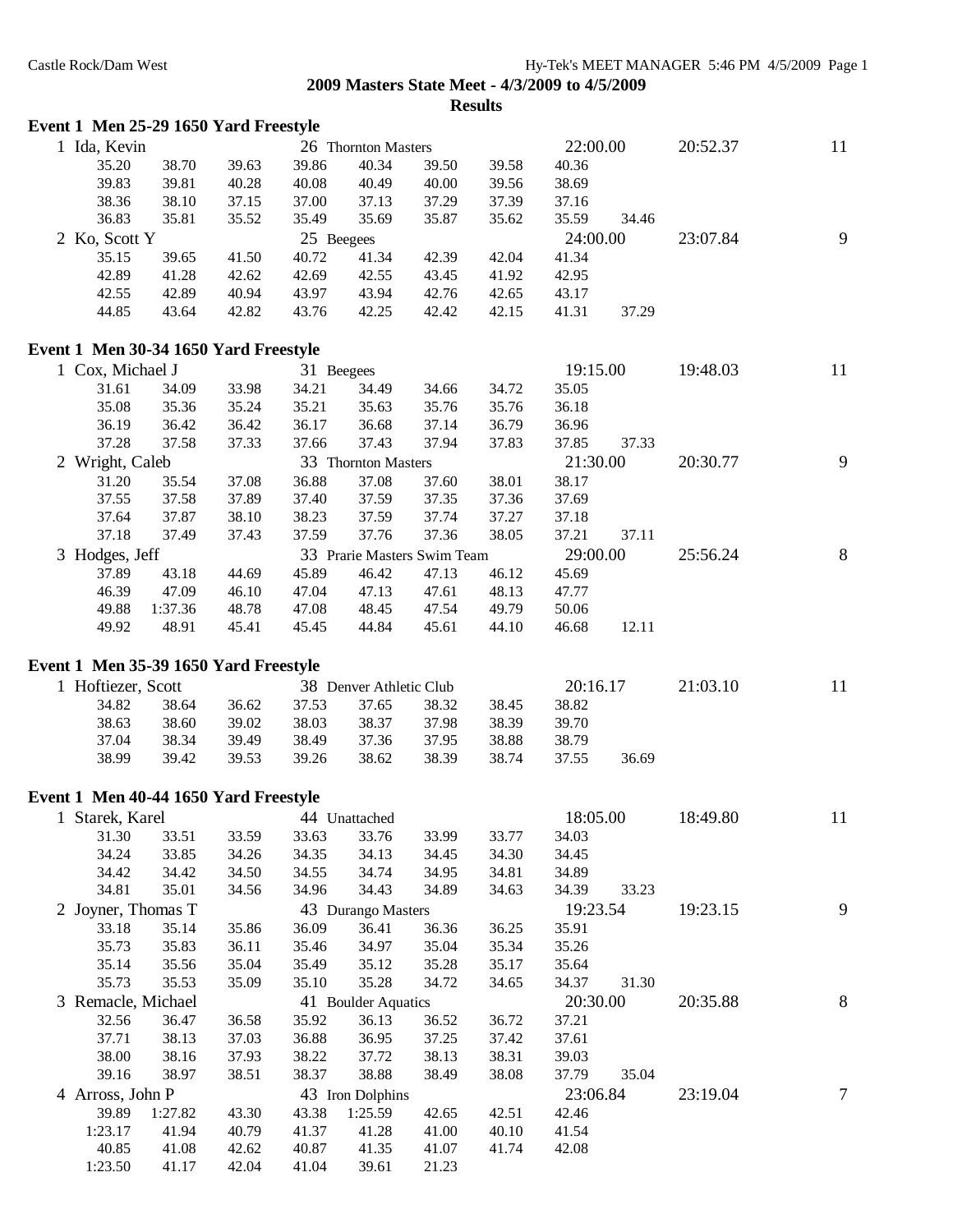| (Event 1 Men 40-44 1650 Yard Freestyle)                 |       |       |            |                       |                                   |       |          |       |           |    |
|---------------------------------------------------------|-------|-------|------------|-----------------------|-----------------------------------|-------|----------|-------|-----------|----|
| 5 Francavilla, Anthony                                  |       |       |            | 42 Thornton Masters   |                                   |       | 31:00.00 |       | 29:48.06  | 6  |
| 40.90                                                   | 49.55 | 50.33 | 53.28      | 53.37                 | 55.36                             | 56.24 | 54.56    |       |           |    |
| 57.06                                                   | 53.72 | 55.80 | 55.24      | 55.27                 | 56.86                             | 52.80 | 54.73    |       |           |    |
| 55.13                                                   | 55.95 | 57.25 | 56.16      | 54.60                 | 53.75                             | 54.13 | 54.33    |       |           |    |
| 54.25                                                   | 54.89 | 54.88 | 54.70      | 53.91                 | 54.66                             | 55.76 | 55.86    | 52.78 |           |    |
| --- Stewart, Karl                                       |       |       | 43 Beegees |                       |                                   |       | 19:45.00 |       | <b>NS</b> |    |
| Event 1 Men 45-49 1650 Yard Freestyle                   |       |       |            |                       |                                   |       |          |       |           |    |
| 1 Anderson, Kirk                                        |       |       |            |                       | 49 Greenwood Athletic Club        |       | 17:25.00 |       | 18:40.33  | 11 |
| 29.47                                                   | 32.87 | 32.78 | 32.56      | 32.52                 | 32.84                             | 33.11 | 33.01    |       |           |    |
| 33.27                                                   | 33.25 | 33.37 | 33.48      | 33.54                 | 33.56                             | 33.72 | 34.15    |       |           |    |
| 34.24                                                   | 34.50 | 34.52 | 34.57      | 34.69                 | 34.69                             | 34.99 | 34.92    |       |           |    |
| 35.82                                                   | 35.26 | 35.41 | 35.01      | 35.11                 | 34.92                             | 35.39 | 35.07    | 33.72 |           |    |
| 2 Moe, Stephen A                                        |       |       |            |                       | 48 University of Denver: Aquaholi |       | 20:00.00 |       | 19:07.07  | 9  |
| 32.72                                                   | 34.61 | 35.55 | 35.42      | 35.37                 | 35.36                             | 35.37 | 35.11    |       |           |    |
| 35.15                                                   | 35.26 | 35.36 | 35.17      | 35.02                 | 34.89                             | 34.41 | 34.35    |       |           |    |
| 34.55                                                   | 34.40 | 34.22 | 34.42      | 34.87                 | 34.49                             | 34.90 | 34.66    |       |           |    |
| 34.59                                                   | 34.69 | 34.91 | 34.79      | 34.61                 | 34.95                             | 34.72 | 34.56    | 33.62 |           |    |
| 3 Galan, Henry                                          |       |       |            | 45 Inverness Masters  |                                   |       | 20:55.00 |       | 19:56.22  | 8  |
| 31.68                                                   | 33.92 | 36.39 | 36.57      | 36.67                 | 37.18                             | 36.73 | 37.21    |       |           |    |
| 36.58                                                   | 36.77 | 36.63 | 36.80      | 36.32                 | 36.93                             | 35.98 | 36.34    |       |           |    |
| 36.64                                                   | 36.20 | 36.72 | 36.52      | 35.91                 | 35.62                             | 36.64 | 36.61    |       |           |    |
| 36.32                                                   | 36.80 | 37.89 | 36.32      | 37.46                 | 36.43                             | 35.35 | 35.28    | 34.81 |           |    |
| 4 Classen, Ken                                          |       |       |            |                       | 48 University of Denver: Aquaholi |       | 20:09.05 |       | 20:05.33  | 7  |
| 33.71                                                   | 35.40 | 35.77 | 35.49      | 35.40                 | 35.93                             | 35.69 | 35.82    |       |           |    |
| 36.22                                                   | 36.85 | 36.57 | 36.43      | 36.43                 | 36.71                             | 36.92 | 36.26    |       |           |    |
| 36.77                                                   | 36.76 | 36.96 | 37.10      | 37.20                 | 36.95                             | 37.41 | 36.93    |       |           |    |
| 37.27                                                   | 37.22 | 37.73 | 37.57      | 37.28                 | 36.84                             | 37.49 | 36.48    | 35.77 |           |    |
| 5 Johnston, Mark A                                      |       |       |            | 48 Swim Dogs          |                                   |       | 25:00.00 |       | 20:13.45  | 6  |
| 32.98                                                   | 36.17 | 36.24 | 36.96      | 37.06                 | 36.51                             | 36.87 | 36.89    |       |           |    |
| 36.55                                                   | 36.99 | 36.72 | 37.14      | 37.22                 | 36.97                             | 36.91 | 37.43    |       |           |    |
| 36.94                                                   | 37.44 | 37.37 | 37.28      | 37.29                 | 37.03                             | 37.18 | 37.25    |       |           |    |
| 37.25                                                   | 37.10 | 37.31 | 37.06      | 37.26                 | 36.76                             | 36.91 | 35.93    | 34.48 |           |    |
| 6 Newcomb, Scott                                        |       |       |            | 48 Dawgs Swim Team    |                                   |       | 22:00.00 |       | 20:57.89  | 5  |
| 35.22                                                   | 38.30 | 38.90 | 39.47      | 38.45                 | 38.52                             | 37.92 | 38.04    |       |           |    |
| 37.48                                                   | 37.78 | 38.17 | 38.03      | 38.09                 | 37.79                             | 37.87 | 37.34    |       |           |    |
| 38.21                                                   | 37.81 | 37.55 | 37.49      | 37.88                 | 37.71                             | 37.99 | 37.84    |       |           |    |
| 38.05                                                   | 38.02 | 38.81 | 38.47      | 39.07                 | 38.64                             | 38.26 | 38.40    | 40.32 |           |    |
| 7 Gunn, Frank B                                         |       |       |            | 46 Florida Gold Coast |                                   |       | 22:45.00 |       | 22:47.81  | 4  |
| 32.75                                                   | 35.09 | 36.29 | 37.27      | 37.49                 | 38.05                             | 38.47 | 38.95    |       |           |    |
| 39.52                                                   | 39.72 | 40.21 | 40.05      | 40.67                 | 40.70                             | 41.28 | 41.66    |       |           |    |
| 41.83                                                   | 42.84 | 42.85 | 43.16      | 42.85                 | 43.11                             | 44.03 | 43.92    |       |           |    |
| 44.32                                                   | 44.76 | 45.54 | 45.80      | 44.68                 | 45.17                             | 45.43 | 45.82    | 43.53 |           |    |
| --- Magouirk, Jeffery K                                 |       |       | 47 Beegees |                       |                                   |       | 20:00.00 |       | DQ        |    |
| 30.30                                                   | 32.49 | 33.40 | 33.92      | 34.42                 | 34.63                             | 34.94 | 35.81    |       |           |    |
| 36.12                                                   | 35.80 | 36.06 | 36.22      | 36.87                 | 1:15.91                           | 39.26 | 39.09    |       |           |    |
| 41.15                                                   | 41.91 | 38.10 | 38.83      | 42.91                 | 41.62                             | 39.27 | 36.98    |       |           |    |
| 41.66                                                   | 42.21 | 42.23 | 41.19      | 40.71                 | 39.76                             | 38.99 | 39.25    | 38.93 |           |    |
|                                                         |       |       |            |                       |                                   |       |          |       |           |    |
| Event 1 Men 50-54 1650 Yard Freestyle<br>1 Heggy, Terry |       |       |            |                       | 54 Foothills Masters Swim Team    |       | 20:45.00 |       | 20:24.15  | 11 |
|                                                         |       |       |            |                       |                                   |       |          |       |           |    |

| $\text{deggy}$ , $\text{I}$ erry |                                                 |  | $\overline{D}$ 24 Foothills Masters Swim Team $\overline{20.45.00}$ |       | ZU: 24. |
|----------------------------------|-------------------------------------------------|--|---------------------------------------------------------------------|-------|---------|
|                                  | 33.11 37.05 37.41 37.04 36.56 37.17 37.23       |  | 36.74                                                               |       |         |
|                                  | 37.38 37.03 37.05 37.13 37.36 38.38 38.80       |  | 38.04                                                               |       |         |
|                                  | 37.62 37.42 37.69 37.40 36.86 37.16 37.91 37.17 |  |                                                                     |       |         |
|                                  | 37.22 38.30 37.33 37.39 38.10 36.84 36.70 35.28 |  |                                                                     | 34.28 |         |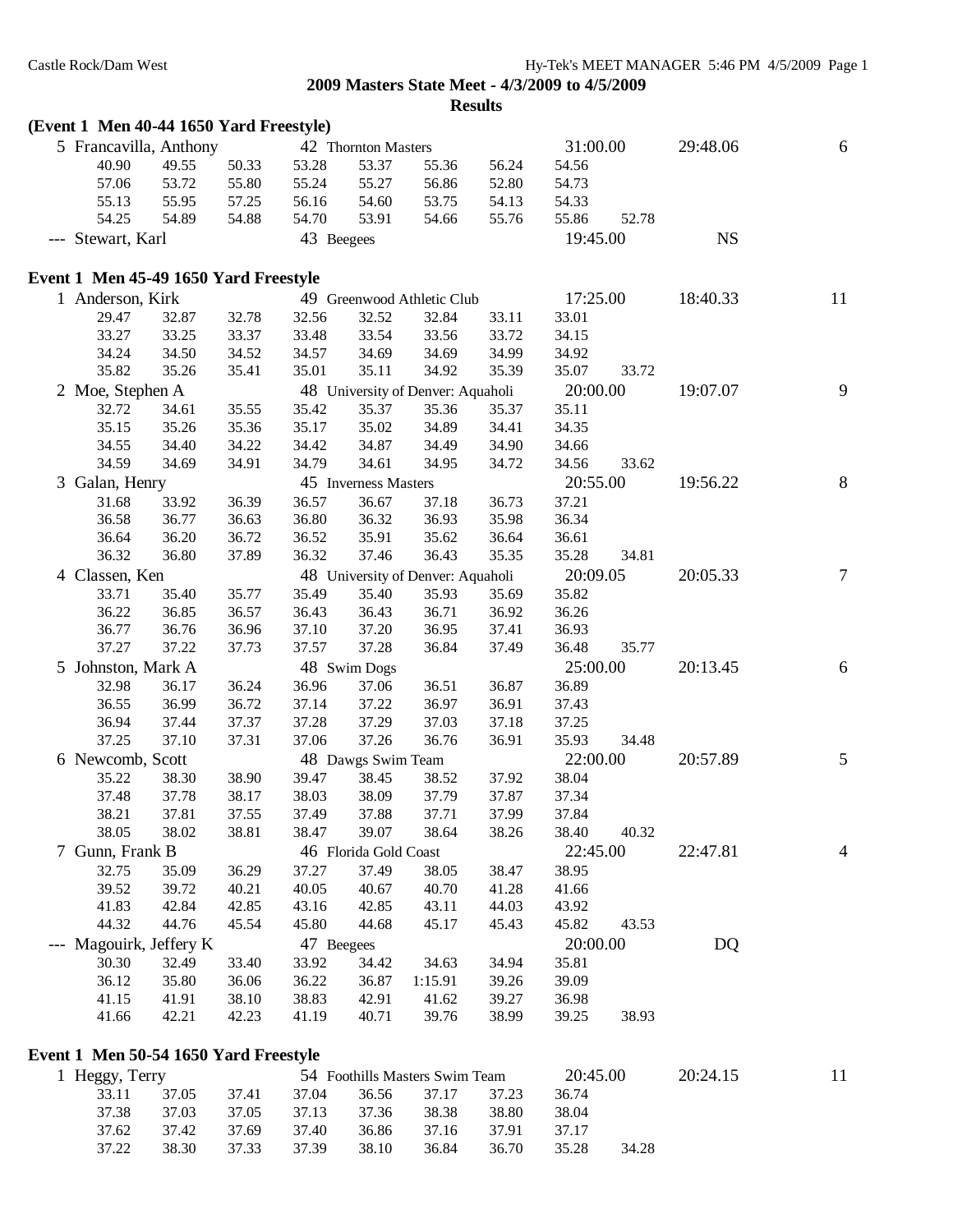**Results**

# **(Event 1 Men 50-54 1650 Yard Freestyle)**

| 2 Seymour, Dag<br>6:38.29             |       |               | $50$ jam |                     |                                |       | 20:00.00 |       | 20:36.95 | 9  |
|---------------------------------------|-------|---------------|----------|---------------------|--------------------------------|-------|----------|-------|----------|----|
|                                       |       |               |          |                     | 37.94                          | 38.09 | 38.52    |       |          |    |
| 38.16                                 | 38.33 | 38.54         | 38.52    | 38.46               | 38.67                          | 37.94 | 38.45    |       |          |    |
| 38.58                                 | 38.44 | 38.51         | 38.41    | 38.28               | 38.38                          | 38.46 | 36.96    | 35.46 |          |    |
| 3 Culp, Michael E                     |       |               |          |                     | 53 South Suburban: finnaddicts |       | 21:48.01 |       | 21:30.63 | 8  |
| 35.06                                 | 39.11 | 38.96         | 39.15    | 38.79               | 38.75                          | 38.43 | 38.28    |       |          |    |
| 37.97                                 | 37.77 | 38.15         | 37.80    | 38.43               | 37.83                          | 38.08 | 37.74    |       |          |    |
| 38.41                                 | 38.41 | 38.56         | 38.65    | 39.43               | 39.66                          | 40.14 | 40.40    |       |          |    |
| 40.18                                 | 40.79 | 40.96         | 41.11    | 40.94               | 41.41                          | 40.98 | 40.11    | 40.19 |          |    |
| 4 Piszkin, Andy                       |       |               |          | 50 Miramont Masters |                                |       | 23:22.00 |       | 21:54.17 | 7  |
| 33.46                                 | 38.34 | 40.20         | 40.44    | 40.34               | 40.69                          | 39.89 | 40.27    |       |          |    |
| 41.19                                 | 40.61 | 41.57         | 40.14    | 40.73               | 40.76                          | 39.73 | 40.45    |       |          |    |
| 40.69                                 | 40.03 | 39.91         | 40.72    | 40.41               | 39.57                          | 40.36 | 39.69    |       |          |    |
| 39.34                                 | 39.16 | 39.02         | 39.76    | 39.35               | 39.85                          | 41.74 | 39.08    | 36.68 |          |    |
| 5 Gilpin, Glenn L                     |       |               |          | 50 Thornton Masters |                                |       | 24:00.00 |       | 23:25.52 | 6  |
| 36.90                                 | 38.51 | 40.83         | 41.92    | 42.46               | 42.63                          | 42.70 | 42.60    |       |          |    |
| 42.63                                 | 42.17 | 42.64         | 43.12    | 42.77               | 42.70                          | 42.67 | 44.46    |       |          |    |
| 42.54                                 | 43.32 | 43.76         | 44.14    | 43.17               | 42.91                          | 43.15 | 43.91    |       |          |    |
| 43.52                                 | 43.63 | 43.85         | 43.65    | 43.68               | 42.95                          | 42.61 | 42.76    | 40.26 |          |    |
| 6 Gimlin, Dennis                      |       |               |          |                     | 53 Pueblo Masters Swim Club    |       | 25:53.78 |       | 25:43.02 | 5  |
| 41.17                                 | 47.88 | 49.39         | 49.29    | 49.09               | 47.53                          | 48.05 | 47.20    |       |          |    |
| 47.03                                 | 45.97 | 48.01         | 47.29    | 46.61               | 47.10                          | 47.05 | 47.14    |       |          |    |
| 48.24                                 | 48.33 | 46.33         | 47.44    | 47.50               | 45.85                          | 45.97 | 46.89    |       |          |    |
| 47.57                                 | 47.27 | 46.08         | 46.92    | 46.60               | 45.71                          | 44.82 | 44.24    | 41.46 |          |    |
| Event 1 Men 55-59 1650 Yard Freestyle |       |               |          |                     |                                |       |          |       |          |    |
| 1 Strack Ed                           |       | 56 Unattached |          |                     |                                |       | 25.01.00 |       | 22.1630  | 11 |

|       |       |                                                                            |                     |       |                                              |       |                                                                        |       | 22:16.30                                                 | 11 |
|-------|-------|----------------------------------------------------------------------------|---------------------|-------|----------------------------------------------|-------|------------------------------------------------------------------------|-------|----------------------------------------------------------|----|
| 36.17 | 38.91 | 39.81                                                                      | 39.79               | 39.59 | 40.02                                        | 40.48 | 40.55                                                                  |       |                                                          |    |
| 40.42 | 40.75 | 40.55                                                                      | 40.46               | 40.57 | 40.70                                        | 40.96 | 41.10                                                                  |       |                                                          |    |
| 41.18 | 40.59 | 40.89                                                                      | 40.59               | 40.77 | 40.88                                        | 40.87 | 40.59                                                                  |       |                                                          |    |
| 40.98 | 41.07 | 41.35                                                                      | 41.50               | 41.44 | 41.54                                        | 40.72 | 41.33                                                                  | 39.18 |                                                          |    |
|       |       |                                                                            |                     |       |                                              |       |                                                                        |       | 24:11.89                                                 | 9  |
| 37.87 | 42.56 | 42.89                                                                      | 43.74               | 44.17 | 44.54                                        | 44.43 | 43.80                                                                  |       |                                                          |    |
| 44.20 | 44.88 | 44.10                                                                      | 44.04               | 44.28 | 44.29                                        | 44.44 | 44.35                                                                  |       |                                                          |    |
| 43.80 | 43.75 | 44.73                                                                      | 44.91               | 44.25 | 45.24                                        | 44.70 | 44.81                                                                  |       |                                                          |    |
| 45.42 | 43.89 | 44.52                                                                      | 44.50               | 44.48 | 44.35                                        | 43.85 | 43.74                                                                  | 42.37 |                                                          |    |
|       |       |                                                                            |                     |       |                                              |       |                                                                        |       | 25:58.11                                                 | 8  |
| 38.26 | 41.89 | 45.57                                                                      | 45.48               | 47.09 | 47.98                                        | 48.56 | 47.35                                                                  |       |                                                          |    |
| 46.98 | 48.54 | 47.89                                                                      | 49.99               | 48.69 | 48.15                                        | 47.35 | 48.93                                                                  |       |                                                          |    |
| 48.61 | 48.40 | 48.94                                                                      | 48.13               | 47.00 | 48.91                                        | 48.55 | 48.53                                                                  |       |                                                          |    |
| 49.16 | 48.31 | 48.00                                                                      | 47.16               | 47.91 | 47.13                                        | 46.56 | 46.12                                                                  | 41.99 |                                                          |    |
|       |       |                                                                            |                     |       |                                              |       |                                                                        |       | 26:24.08                                                 | 7  |
| 38.39 | 45.26 | 48.06                                                                      | 46.89               | 48.10 | 47.31                                        | 46.51 | 46.74                                                                  |       |                                                          |    |
| 48.35 | 46.87 | 47.75                                                                      | 47.62               | 46.90 | 48.04                                        | 48.20 | 47.75                                                                  |       |                                                          |    |
| 48.35 | 48.95 | 48.16                                                                      | 48.75               | 49.59 | 49.57                                        | 49.62 | 49.85                                                                  |       |                                                          |    |
| 49.33 | 48.20 | 49.53                                                                      | 49.77               | 49.45 | 49.87                                        | 49.98 | 49.28                                                                  | 47.09 |                                                          |    |
|       |       |                                                                            |                     |       |                                              |       |                                                                        |       | 28:23.81                                                 | 6  |
| 41.80 | 48.64 | 51.21                                                                      | 50.37               | 50.86 | 52.69                                        | 51.19 | 51.92                                                                  |       |                                                          |    |
| 52.80 | 52.30 | 52.29                                                                      | 51.85               | 52.60 | 53.21                                        | 51.77 | 51.84                                                                  |       |                                                          |    |
| 52.04 | 52.13 | 52.34                                                                      | 51.39               | 54.01 | 52.90                                        | 52.67 | 53.23                                                                  |       |                                                          |    |
| 53.38 | 54.33 | 52.59                                                                      | 51.85               | 52.69 | 53.38                                        | 52.57 | 49.60                                                                  | 45.37 |                                                          |    |
|       |       | 1 Strack, Ed<br>2 Morneau, Geoff<br>3 Deseguin, Michael<br>5 Daryl, Miller | 4 McElhinney, Tom B |       | 56 Unattached<br>58 Unattached<br>55 Beegees |       | 55 University of Denver: Aquaholi<br>58 University of Denver: Aquaholi |       | 25:01.00<br>27:30.00<br>27:00.00<br>25:00.00<br>30:00.00 |    |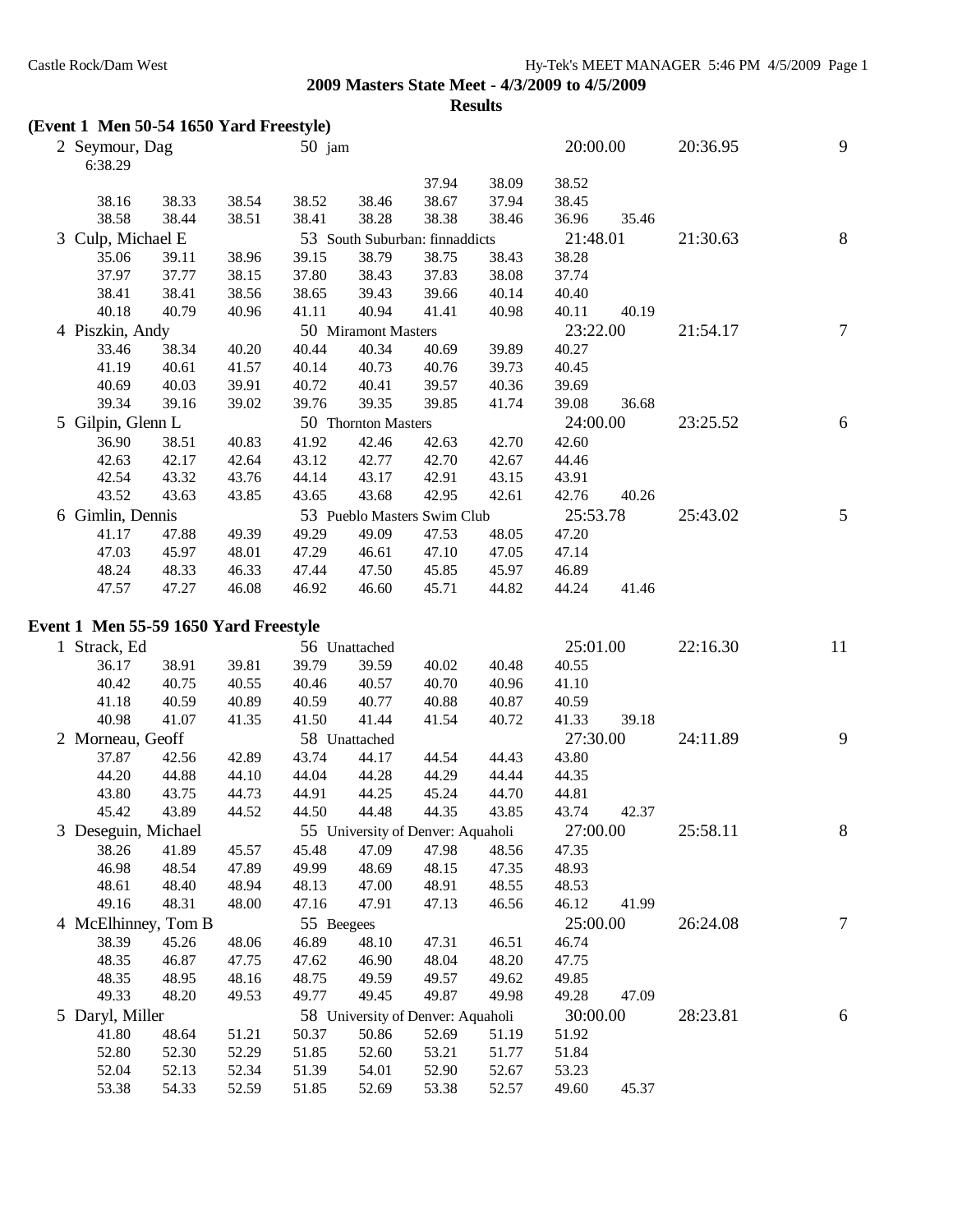#### **Event 1 Men 60-64 1650 Yard Freestyle**

| 1 Davidson, Bertram L                   |                    |                    |                    |                     | 62 South Suburban: finnaddicts          |                    | 23:00.00           |         | 21:20.40 | 11 |
|-----------------------------------------|--------------------|--------------------|--------------------|---------------------|-----------------------------------------|--------------------|--------------------|---------|----------|----|
| 36.65                                   | 39.97              | 41.11              | 41.47              | 41.35               | 41.51                                   | 40.84              | 40.75              |         |          |    |
| 40.82                                   | 41.22              | 41.02              | 41.25              | 41.26               | 40.88                                   | 41.16              | 41.18              |         |          |    |
| 41.05                                   | 41.01              | 40.69              | 40.64              | 40.49               | 40.37                                   | 40.30              | 40.31              |         |          |    |
| 40.19                                   | 40.40              | 40.56              | 40.48              | 40.62               | 40.41                                   | 41.00              | 40.91              |         |          |    |
| 2 Burson, William W                     |                    |                    |                    |                     | 64 South Suburban: finnaddicts          |                    | 22:00.00           |         | 22:12.17 | 9  |
| 33.82                                   | 36.14              | 37.44              | 38.18              | 38.40               | 38.67                                   | 38.61              | 38.91              |         |          |    |
| 38.58                                   | 39.24              | 39.37              | 39.56              | 39.72               | 40.38                                   | 40.99              | 41.08              |         |          |    |
| 41.19                                   | 41.40              | 41.67              | 42.20              | 42.60               | 41.82                                   | 41.72              | 41.75              |         |          |    |
| 42.38                                   | 42.87              | 42.11              | 42.03              | 42.21               | 42.03                                   | 41.89              | 42.81              | 40.40   |          |    |
| 3 Ellis, Quincy                         |                    |                    |                    | 60 Durango Masters  |                                         |                    | 23:00.00           |         | 22:33.16 | 8  |
| 35.48                                   | 38.98              | 40.24              | 41.13              | 41.29               | 40.91                                   | 41.16              | 40.40              |         |          |    |
| 40.33                                   | 39.93              | 40.19              | 41.24              | 40.92               | 41.39                                   | 41.45              | 41.27              |         |          |    |
| 42.12                                   | 41.66              | 41.66              | 41.70              | 42.04               | 41.96                                   | 42.18              | 41.72              |         |          |    |
| 41.46                                   | 41.91              | 41.39              | 41.37              | 41.51               | 41.34                                   | 41.95              | 40.75              | 40.13   |          |    |
| 4 Creese, Dennis                        |                    |                    |                    | 60 Boulder Aquatics |                                         |                    | 32:00.00           |         | 31:29.14 | 7  |
| 53.43                                   | 55.08              | 56.16              | 56.60              | 56.02               | 56.27                                   | 56.65              | 56.62              |         |          |    |
| 58.70                                   | 56.96              | 57.67              | 57.02              | 58.09               | 57.38                                   | 57.61              | 57.70              |         |          |    |
| 56.99                                   | 57.97              | 57.88              | 57.96              | 57.33               | 57.82                                   | 57.92              | 57.73              |         |          |    |
| 57.52                                   | 57.92              | 57.96              | 57.38              | 57.97               | 58.52                                   | 57.91              | 57.65              | 56.75   |          |    |
|                                         |                    |                    |                    |                     |                                         |                    |                    |         |          |    |
| Event 1 Men 65-69 1650 Yard Freestyle   |                    |                    |                    |                     |                                         |                    |                    |         |          |    |
| 1 McDanal, Steven K                     |                    |                    | $65$ jam           |                     |                                         |                    | 33:00.00           |         | 33:46.05 | 11 |
| 52.49                                   | 1:00.37            | 59.39              | 58.50              | 1:00.26             | 1:00.61                                 | 1:00.35            | 1:02.14            |         |          |    |
| 1:01.85                                 | 1:02.55            | 1:02.93            | 1:01.46            | 1:02.30             | 1:02.63                                 | 1:02.60            | 1:00.81            |         |          |    |
| 1:02.42                                 | 1:01.18            | 1:02.79            | 1:05.75            | 1:04.34             | 1:02.65                                 | 1:03.41            | 1:01.75            |         |          |    |
| 1:02.42                                 | 1:06.24            | 1:02.31            | 1:01.17            | 1:02.42             | 1:00.59                                 | 1:01.84            | 59.23              | 54.30   |          |    |
| 2 Reynolds, Bing                        |                    |                    |                    | 68 Boulder Aquatics |                                         |                    | 34:08.00           |         | 34:02.96 | 9  |
| 49.71                                   | 1:01.66            | 1:03.68            | 1:03.46            | 1:03.81             | 1:04.65                                 | 1:02.86            | 1:04.33            |         |          |    |
| 1:01.69<br>1:02.71                      | 1:04.94<br>1:05.71 | 1:03.04<br>1:01.81 | 1:01.08<br>1:01.84 | 1:00.52<br>1:01.16  | 1:00.58<br>1:04.42                      | 1:02.09<br>1:02.56 | 1:01.75<br>1:02.45 |         |          |    |
| 1:02.74                                 | 1:02.96            | 1:02.65            | 59.99              | 1:00.77             | 1:02.98                                 | 1:00.78            | 59.02              | 58.56   |          |    |
|                                         |                    |                    |                    |                     |                                         |                    |                    |         |          |    |
| Event 1 Men 75-79 1650 Yard Freestyle   |                    |                    |                    |                     |                                         |                    |                    |         |          |    |
| 1 Clegern, Wayne                        |                    |                    |                    |                     | 79 Team Vortex Swim Club                |                    | 32:00.00           |         | 34:51.07 | 11 |
| 51.47                                   | 1:52.12            | 57.26              | 57.53              | 58.28               | 56.78                                   | 58.76              | 58.55              |         |          |    |
| 1:00.59                                 | 1:00.40            | 1:00.62            | 1:01.64            | 1:01.33             | 1:01.29                                 | 1:06.03            | 1:01.00            |         |          |    |
|                                         | 1:01.18  2:04.78   |                    |                    |                     | 1:03.26 1:02.69 1:01.45 1:03.70 1:04.15 |                    | 1:04.12            |         |          |    |
| 2:09.08                                 | 1:05.18            | 2:09.36            | 1:03.87            | 2:14.70             |                                         |                    |                    |         |          |    |
| 2 Martin, Joseph P                      |                    |                    |                    |                     | 77 South Suburban: finnaddicts          |                    | 35:00.00           |         | 37:07.66 | 9  |
| 55.41                                   | 1:03.39            | 1:05.02            | 1:09.27            | 1:07.51             | 1:08.82                                 | 1:08.24            | 1:07.51            |         |          |    |
| 1:07.80                                 | 1:07.06            | 1:07.59            | 1:07.85            | 1:07.03             | 1:08.24                                 | 1:06.88            | 1:09.05            |         |          |    |
| 1:09.94                                 | 1:08.32            | 1:08.31            | 1:08.07            | 1:07.27             | 1:08.43                                 | 1:08.35            | 1:05.38            |         |          |    |
| 1:08.87                                 | 1:08.69            | 1:11.41            | 1:09.45            | 1:10.96             | 1:06.01                                 | 1:08.55            | 1:07.84            | 1:05.14 |          |    |
|                                         |                    |                    |                    |                     |                                         |                    |                    |         |          |    |
| Event 2 Women 25-29 1000 Yard Freestyle |                    |                    |                    |                     |                                         |                    |                    |         |          |    |
| 1 Stutzke, Crystal                      |                    |                    |                    | 28 Thornton Masters |                                         |                    | 14:12.66           |         | 13:00.37 | 11 |
| 33.76                                   | 35.84              | 36.65              | 37.50              | 37.86               | 37.85                                   | 38.51              | 38.79              |         |          |    |
| 39.43                                   | 39.47              | 40.30              | 41.15              | 39.90               | 40.74                                   | 40.40              | 41.11              |         |          |    |
| 41.33                                   | 40.76              | 40.45              | 38.57              |                     |                                         |                    |                    |         |          |    |
| 2 Gibbons, Chelsea M                    |                    |                    |                    | 25 Beegees          |                                         |                    | 14:00.00           |         | 13:39.88 | 9  |
| 33.17                                   | 37.25              | 39.19              | 40.55              | 40.54               | 41.59                                   | 41.94              | 42.89              |         |          |    |
| 42.25                                   | 42.59              | 42.24              | 42.88              | 42.68               | 42.95                                   | 40.68              | 41.88              |         |          |    |
| 42.31                                   | 42.02              | 41.37              | 38.91              |                     |                                         |                    |                    |         |          |    |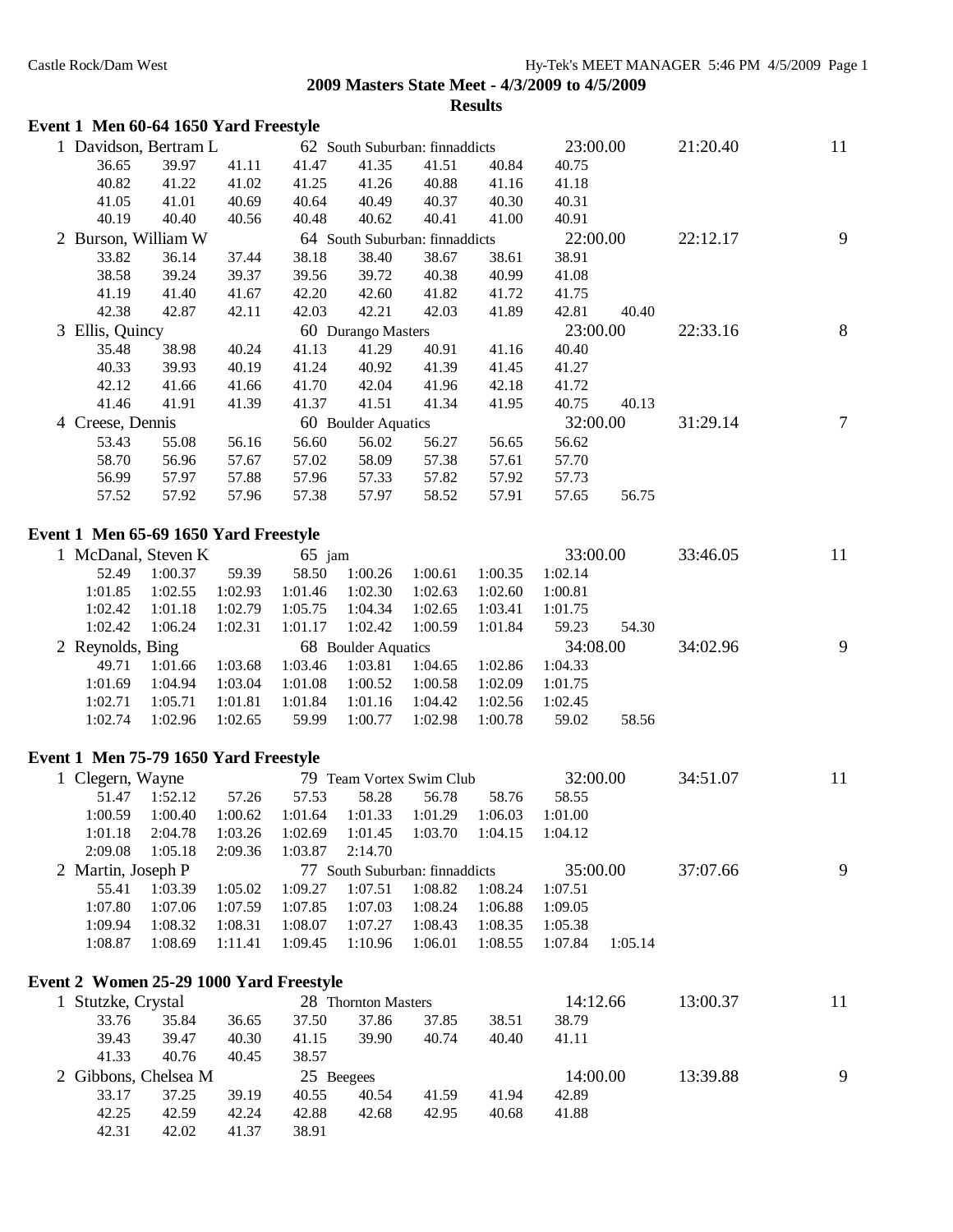| (Event 2 Women 25-29 1000 Yard Freestyle) |       |       |            |                                   |       |       |          |          |                |
|-------------------------------------------|-------|-------|------------|-----------------------------------|-------|-------|----------|----------|----------------|
| 3 Griese, Stephanie                       |       |       |            | 26 Prarie Masters Swim Team       |       |       | 16:00.00 | 14:01.20 | $\,8\,$        |
| 34.03                                     | 39.12 | 40.25 | 40.48      | 41.57                             | 41.82 | 42.15 | 42.76    |          |                |
| 43.04                                     | 42.83 | 42.98 | 43.09      | 44.22                             | 43.99 | 44.18 | 43.80    |          |                |
| 44.65                                     | 42.77 | 43.65 | 39.82      |                                   |       |       |          |          |                |
| 4 Dubach, Daphne                          |       |       |            | 29 Squid Masters Team             |       |       | 16:22.47 | 16:33.67 | $\tau$         |
| 38.42                                     | 44.46 | 45.49 | 48.33      | 49.22                             | 49.75 | 50.02 | 49.84    |          |                |
| 51.16                                     | 51.47 | 51.09 | 51.55      | 52.74                             | 51.30 | 52.01 | 51.51    |          |                |
| 53.37                                     | 50.99 | 51.52 | 49.43      |                                   |       |       |          |          |                |
| 5 Wild, jennifer                          |       |       |            | 28 University of Denver: Aquaholi |       |       | 17:45.00 | 16:38.90 | 6              |
| 46.12                                     | 47.81 | 49.22 | 50.99      | 49.39                             | 50.68 | 50.27 | 51.16    |          |                |
| 51.09                                     | 51.93 | 51.08 | 50.99      | 51.49                             | 50.60 | 51.19 | 49.10    |          |                |
| 49.27                                     | 51.54 | 49.13 | 45.85      |                                   |       |       |          |          |                |
| --- Ketove, Kimberly                      |       |       |            | 25 Squid Masters Team             |       |       | 14:21.56 | DQ       |                |
| 36.46                                     | 41.74 | 42.99 |            |                                   |       |       |          |          |                |
|                                           |       |       |            |                                   |       |       |          |          |                |
| Event 2 Women 30-34 1000 Yard Freestyle   |       |       |            |                                   |       |       |          |          |                |
| 1 Catallo-Madrug, Marci H                 |       |       |            | 30 Highlands Ranch Masters        |       |       | 12:59.16 | 12:40.15 | 11             |
| 32.22                                     | 36.18 | 37.32 | 37.59      | 38.11                             | 38.32 | 39.06 | 38.77    |          |                |
| 38.77                                     | 38.64 | 38.67 | 38.28      | 38.62                             | 39.38 | 38.84 | 38.99    |          |                |
| 38.89                                     | 38.52 | 37.97 | 37.01      |                                   |       |       |          |          |                |
| 2 Greenleaf, Kristin A                    |       |       |            | 30 Aurora Masters                 |       |       | 16:00.00 | 12:46.42 | 9              |
| 35.45                                     | 38.11 | 38.80 | 38.75      | 38.53                             | 38.79 | 38.72 | 38.80    |          |                |
| 38.80                                     | 38.83 | 38.38 | 38.49      | 38.90                             | 38.56 | 38.66 | 38.22    |          |                |
| 38.47                                     | 38.37 | 38.02 | 36.77      |                                   |       |       |          |          |                |
| 3 Dickerson, Amy E                        |       |       | 33 Beegees |                                   |       |       | 17:00.00 | 14:10.15 | $\, 8$         |
| 33.93                                     | 42.37 | 42.33 | 43.52      | 41.51                             | 43.20 | 43.03 | 43.85    |          |                |
| 44.08                                     | 42.84 | 43.28 | 43.60      | 42.77                             | 43.55 | 44.10 | 43.43    |          |                |
| 42.57                                     | 42.74 | 43.20 | 40.25      |                                   |       |       |          |          |                |
| Event 2 Women 35-39 1000 Yard Freestyle   |       |       |            |                                   |       |       |          |          |                |
| 1 Early, Becky                            |       |       | 35 Beegees |                                   |       |       | NT       | 12:28.14 | 11             |
| 32.85                                     | 36.86 | 38.72 | 40.01      | 40.13                             | 39.91 | 40.60 | 39.96    |          |                |
| 40.24                                     | 40.69 | 39.15 | 39.19      | 39.77                             | 41.13 | 40.71 | 40.29    |          |                |
| 39.95                                     | 39.42 | 38.56 |            |                                   |       |       |          |          |                |
| 2 Roller, Jennifer                        |       |       |            | 35 Thornton Masters               |       |       | 16:00.00 | 13:54.14 | 9              |
| 36.64                                     | 39.87 | 41.16 | 41.87      | 42.30                             | 43.23 | 43.09 | 43.09    |          |                |
| 42.58                                     | 43.06 | 42.93 | 42.26      | 42.49                             | 42.33 | 42.91 | 41.84    |          |                |
| 41.61                                     | 40.97 | 40.85 | 39.06      |                                   |       |       |          |          |                |
| 3 Oglesby, Katie                          |       |       |            | 37 Foothills Masters Swim Team    |       |       | 14:30.00 | 14:33.12 | 8              |
| 37.69                                     | 41.16 | 42.40 | 43.03      | 43.10                             | 43.31 | 43.54 | 43.68    |          |                |
| 43.95                                     | 44.99 | 44.54 | 44.94      | 44.92                             | 44.96 | 45.10 | 44.90    |          |                |
| 45.00                                     | 44.95 | 44.48 | 42.48      |                                   |       |       |          |          |                |
| 4 Bacon, Kim J                            |       |       |            | 35 Thornton Masters               |       |       | 17:00.00 | 14:39.44 | $\overline{7}$ |
| 36.56                                     | 40.56 | 42.60 | 43.36      | 43.70                             | 43.62 | 44.56 | 45.39    |          |                |
| 45.12                                     | 45.31 | 44.95 | 45.32      | 44.82                             | 44.93 | 45.17 | 44.68    |          |                |
| 44.59                                     | 45.08 | 44.94 | 44.18      |                                   |       |       |          |          |                |
| 5 Sands, Amy                              |       |       | 38 Beegees |                                   |       |       | NT       | 16:58.46 | 6              |
| 42.90                                     | 49.27 | 51.12 | 51.67      | 50.92                             | 51.62 | 51.10 | 51.15    |          |                |
| 51.52                                     | 51.73 | 51.39 | 51.86      | 51.75                             | 51.63 | 52.18 | 51.85    |          |                |
| 52.76                                     | 52.82 | 50.85 | 48.37      |                                   |       |       |          |          |                |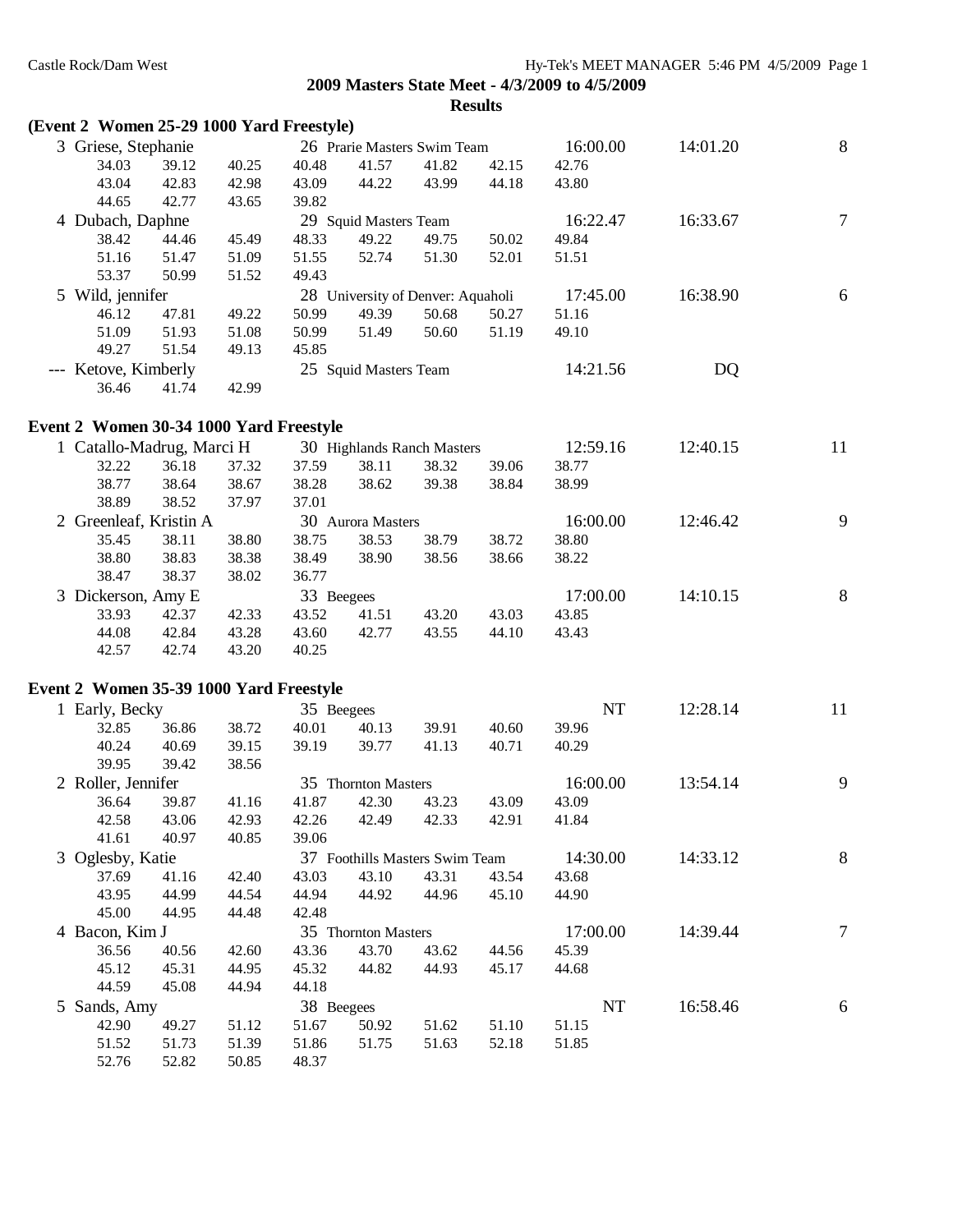| Event 2 Women 40-44 1000 Yard Freestyle |       |                |            |                         |                                   |       |          |           |                |
|-----------------------------------------|-------|----------------|------------|-------------------------|-----------------------------------|-------|----------|-----------|----------------|
| 1 Potter, Kathryn                       |       |                |            | 43 Dawgs Swim Team      |                                   |       | 13:20.46 | 12:00.57  | 11             |
| 32.71                                   | 34.68 | 35.62          | 36.17      | 36.04                   | 36.35                             | 35.78 | 36.22    |           |                |
| 35.94                                   | 36.18 | 35.80          | 36.60      | 36.61                   | 36.91                             | 36.83 | 37.26    |           |                |
| 36.93                                   | 37.14 | 36.62          | 34.18      |                         |                                   |       |          |           |                |
| 2 Vanderpoel, Nicole                    |       |                |            | 44 Inverness Masters    |                                   |       | 12:10.55 | 12:04.08  | 9              |
| 33.02                                   | 35.84 | 36.18          | 36.24      | 36.77                   | 36.97                             | 36.81 | 36.49    |           |                |
| 36.58                                   | 36.76 | 36.38          | 36.72      | 36.85                   | 36.64                             | 36.71 | 36.27    |           |                |
| 36.10                                   | 36.44 | 35.70          | 34.61      |                         |                                   |       |          |           |                |
| 3 Thull, Amy                            |       |                |            | 41 Inverness Masters    |                                   |       | 16:00.00 | 12:17.41  | $8\phantom{1}$ |
| 33.50                                   | 36.00 | 36.92          | 37.40      | 37.32                   | 37.59                             | 37.66 | 37.45    |           |                |
| 37.75                                   | 37.32 | 37.04          | 37.06      | 37.22                   | 37.61                             | 37.21 | 37.23    |           |                |
| 36.88                                   | 36.63 | 36.46          | 35.16      |                         |                                   |       |          |           |                |
| 4 Grady, Kathy M                        |       |                |            |                         | 43 Prarie Masters Swim Team       |       | 14:30.00 | 14:25.80  | 7              |
| 36.09                                   | 39.96 |                | 42.86      | 42.83                   | 43.28                             | 43.44 | 43.69    |           |                |
| 44.07                                   | 44.20 | 41.89<br>44.55 | 44.78      | 44.61                   | 44.24                             | 44.42 | 45.00    |           |                |
| 44.40                                   | 44.47 | 44.02          | 43.00      |                         |                                   |       |          |           |                |
|                                         |       |                |            |                         |                                   |       |          |           |                |
| 5 Sills, Marion                         |       |                |            | 43 Squid Masters Team   |                                   |       | 17:00.00 | 14:55.31  | 6              |
| 38.39                                   | 41.92 | 43.81          | 45.36      | 45.14                   | 45.83                             | 45.62 | 45.51    |           |                |
| 45.96                                   | 45.43 | 45.32          | 45.26      | 45.33                   | 45.18                             | 45.11 | 45.73    |           |                |
| 45.92                                   | 45.41 | 45.15          | 43.93      |                         |                                   |       |          |           |                |
| 6 Broncucia, Stacy                      |       |                |            | 40 Thornton Masters     |                                   |       | 16:00.00 | 16:15.68  | 5              |
| 37.65                                   | 43.72 | 46.61          | 49.96      | 50.10                   | 50.78                             | 51.51 | 49.93    |           |                |
| 49.15                                   | 49.29 | 50.53          | 49.92      | 50.75                   | 50.24                             | 49.27 | 50.26    |           |                |
| 49.70                                   | 50.74 | 50.33          | 45.24      |                         |                                   |       |          |           |                |
| 7 Hoftiezer, Mary P                     |       |                |            | 43 Denver Athletic Club |                                   |       | 20:00.00 | 16:53.66  | $\overline{4}$ |
| 45.65                                   | 50.06 | 50.79          | 51.32      | 51.24                   | 51.24                             | 50.97 | 51.49    |           |                |
| 51.45                                   | 50.96 | 50.94          | 51.37      | 51.62                   | 51.14                             | 50.99 | 50.99    |           |                |
|                                         |       |                |            |                         |                                   |       |          |           |                |
| 51.09                                   | 51.24 | 50.75          | 48.36      |                         |                                   |       |          |           |                |
| --- Hagadorn, Heather                   |       |                |            |                         | 44 University of Denver: Aquaholi |       | 11:55.00 | <b>NS</b> |                |
|                                         |       |                |            |                         |                                   |       |          |           |                |
| Event 2 Women 45-49 1000 Yard Freestyle |       |                |            |                         |                                   |       |          |           |                |
| 1 Najjar, Ellie                         |       |                |            |                         | 47 University of Denver: Aquaholi |       | 11:56.96 | 11:54.31  | 11             |
| 32.46                                   | 34.23 | 35.03          | 35.58      | 35.68                   | 35.82                             | 36.08 | 36.24    |           |                |
| 36.12                                   | 36.06 | 35.97          | 35.98      | 35.94                   | 36.02                             | 36.08 | 36.01    |           |                |
| 36.34                                   | 36.29 | 36.31          | 36.07      |                         |                                   |       |          |           |                |
| 2 Apple, Ann L                          |       |                |            | 45 Unattached           |                                   |       | 14:00.00 | 13:39.56  | 9              |
| 35.26                                   | 39.38 | 40.17          | 40.77      | 40.59                   | 40.33                             | 40.51 | 41.00    |           |                |
| 41.06                                   | 41.37 | 41.69          | 41.55      | 42.03                   | 41.97                             | 41.65 | 41.84    |           |                |
| 41.74                                   | 41.70 | 41.84          | 43.11      |                         |                                   |       |          |           |                |
| 3 Sweers, Diane                         |       |                |            |                         | 45 University of Denver: Aquaholi |       | 13:50.00 | 14:11.19  | $8\phantom{.}$ |
| 37.12                                   | 40.29 | 41.20          | 41.98      | 42.54                   | 42.78                             | 43.15 | 43.67    |           |                |
| 43.95                                   | 43.79 | 43.67          | 43.74      | 43.87                   | 43.55                             | 43.45 | 43.39    |           |                |
| 42.69                                   | 43.01 | 42.29          | 41.06      |                         |                                   |       |          |           |                |
| 4 Kauffman, Barbara M                   |       |                |            | 47 Thornton Masters     |                                   |       | 19:00.00 | 15:01.58  | $\tau$         |
| 38.45                                   | 41.52 | 43.54          | 44.88      | 45.37                   | 45.41                             | 45.44 | 46.41    |           |                |
| 46.45                                   | 46.35 | 46.04          | 46.04      | 49.06                   | 48.00                             | 46.03 | 46.62    |           |                |
| 47.02                                   | 44.39 | 44.18          | 40.38      |                         |                                   |       |          |           |                |
| 5 Sortwell, Andrea                      |       |                | 49 Beegees |                         |                                   |       | 17:52.78 | 17:59.39  | 6              |
| 48.27                                   | 51.42 | 54.15          | 52.32      | 53.58                   | 53.66                             | 53.96 | 54.32    |           |                |
| 54.30                                   | 54.66 | 55.47          | 55.24      | 54.98                   | 55.03                             | 54.61 | 55.18    |           |                |
| 55.38                                   | 55.34 | 55.73          | 51.79      |                         |                                   |       |          |           |                |
| 6 Hanson, Betty A                       |       |                |            |                         | 46 Prarie Masters Swim Team       |       | 18:24.00 | 18:44.24  | 5              |
| 45.53                                   | 51.31 | 54.58          | 56.12      | 55.96                   | 55.93                             | 58.82 | 58.45    |           |                |
| 56.39                                   | 57.10 | 57.67          | 57.15      | 56.84                   | 56.86                             | 57.84 | 58.61    |           |                |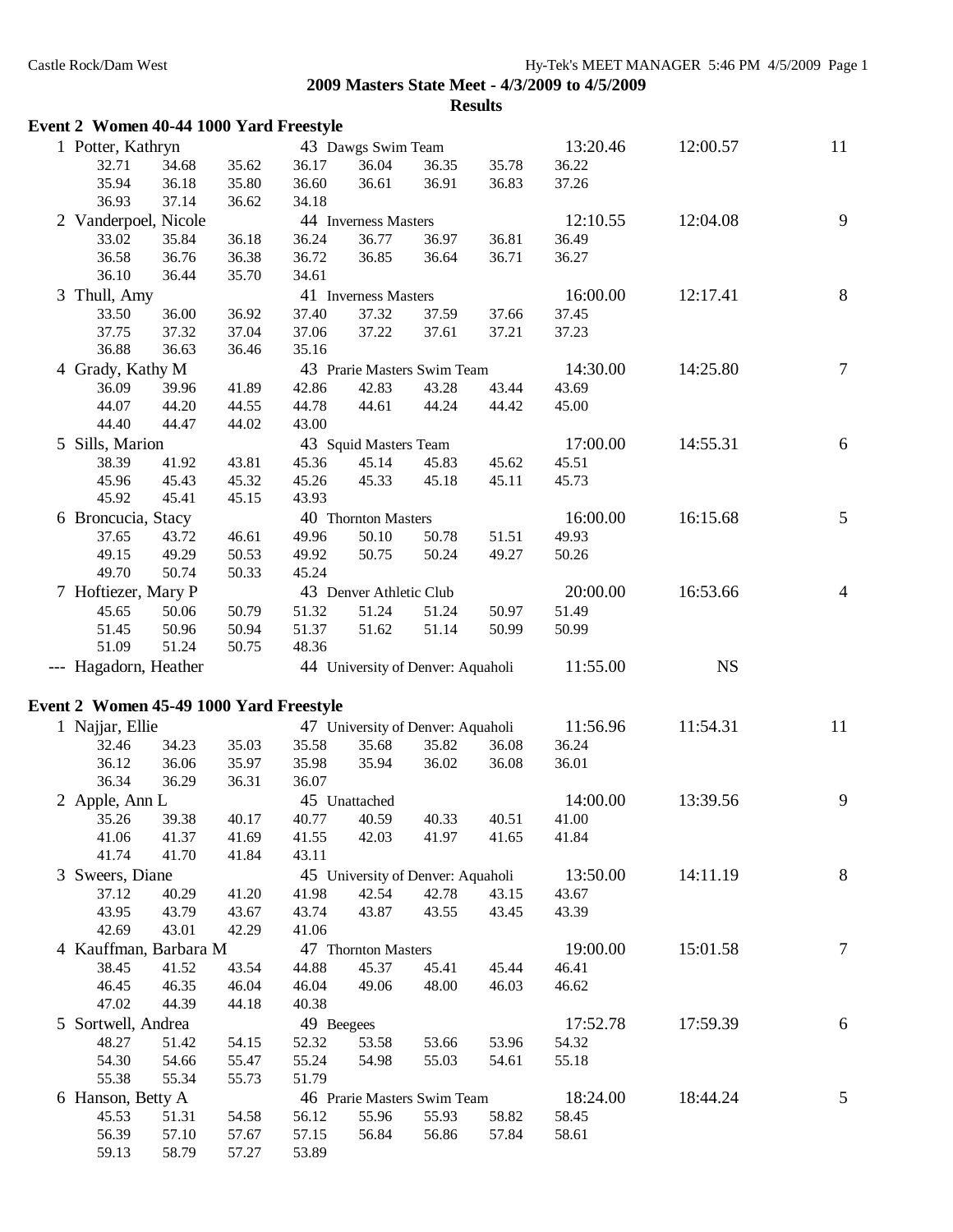| (Event 2 Women 45-49 1000 Yard Freestyle) |         |         |         |                     |                                   |         |          |          |                |
|-------------------------------------------|---------|---------|---------|---------------------|-----------------------------------|---------|----------|----------|----------------|
| 7 Miller, Cheryl M                        |         |         |         | 49 Thornton Masters |                                   |         | 20:00.00 | 19:37.88 | $\overline{4}$ |
| 49.21                                     | 55.10   | 1:58.52 | 59.65   | 1:00.06             | 59.77                             | 58.89   | 1:00.06  |          |                |
| 59.98                                     | 58.39   | 59.62   | 59.60   | 1:00.85             | 1:00.04                           | 1:00.18 | 59.80    |          |                |
| 1:01.00                                   | 1:00.20 | 56.96   |         |                     |                                   |         |          |          |                |
| Event 2 Women 50-54 1000 Yard Freestyle   |         |         |         |                     |                                   |         |          |          |                |
| 1 Kaussner, Karen                         |         |         |         | 50 Cww Triathlon    |                                   |         | 20:00.00 | 18:29.92 | 11             |
| 51.00                                     | 52.96   | 54.57   | 54.92   | 54.25               | 56.85                             | 56.85   | 56.58    |          |                |
| 55.88                                     | 56.48   | 57.14   | 53.90   | 55.74               | 56.81                             | 55.76   | 57.47    |          |                |
| 56.88                                     | 56.41   | 56.84   | 52.63   |                     |                                   |         |          |          |                |
| 2 Andersen, Jan S                         |         |         |         | 51 Thornton Masters |                                   |         | 23:10.00 | 23:57.61 | 9              |
| 58.08                                     | 1:05.90 | 1:14.86 | 1:14.02 | 1:14.66             | 1:12.97                           | 1:12.38 | 1:12.35  |          |                |
| 1:13.30                                   | 1:14.03 | 1:12.70 | 1:15.51 | 1:10.69             | 1:12.66                           | 1:13.29 | 1:13.23  |          |                |
| 1:15.02                                   | 1:13.00 | 1:10.84 | 1:08.12 |                     |                                   |         |          |          |                |
| Event 2 Women 55-59 1000 Yard Freestyle   |         |         |         |                     |                                   |         |          |          |                |
| 1 Laney, Judith B                         |         |         |         |                     | 56 University of Denver: Aquaholi |         | 14:00.00 | 13:36.49 | 11             |
| 36.21                                     | 40.62   | 41.65   | 41.65   | 41.75               | 41.57                             | 41.39   | 41.73    |          |                |
| 40.78                                     | 41.40   | 41.14   | 41.53   | 41.07               | 41.20                             | 41.10   | 41.07    |          |                |
| 40.78                                     | 40.61   | 40.41   | 38.83   |                     |                                   |         |          |          |                |
| Event 2 Women 65-69 1000 Yard Freestyle   |         |         |         |                     |                                   |         |          |          |                |
| 1 Dyck, Grace C                           |         |         |         | 67 Beegees          |                                   |         | 18:00.00 | 16:26.59 | 11             |
| 44.25                                     | 47.71   | 47.85   | 49.97   | 48.06               | 48.67                             | 50.52   | 51.39    |          |                |
| 49.29                                     | 50.44   | 50.41   | 50.19   | 50.38               | 50.54                             | 49.69   | 50.13    |          |                |
| 49.46                                     | 49.96   | 50.08   | 47.60   |                     |                                   |         |          |          |                |
| Event 2 Women 75-79 1000 Yard Freestyle   |         |         |         |                     |                                   |         |          |          |                |
| 1 Buchannan, Peggy                        |         |         |         | 76 Beegees          |                                   |         | 22:10.04 | 21:25.33 | 11             |
| 58.09                                     | 1:02.36 | 1:02.71 | 1:05.17 | 1:03.01             | 1:05.62                           | 1:05.11 | 1:03.71  |          |                |
| 1:04.81                                   | 1:04.82 | 1:07.94 | 1:04.61 | 1:07.18             | 1:04.89                           | 1:03.96 | 1:04.84  |          |                |
| 1:05.47                                   | 1:04.70 | 1:04.02 | 1:02.31 |                     |                                   |         |          |          |                |
| Event 2 Men 18-24 1000 Yard Freestyle     |         |         |         |                     |                                   |         |          |          |                |
| 1 Gimlin, Matt R                          |         |         |         | 24 Beegees          |                                   |         | 12:00.00 | 11:33.49 | 11             |
| 32.52                                     | 35.42   | 34.92   | 35.02   | 35.19               | 35.23                             | 36.15   | 36.23    |          |                |
| 36.02                                     | 36.49   | 36.36   | 35.72   | 35.73               | 34.72                             | 34.10   | 33.60    |          |                |
| 33.74                                     | 33.44   | 31.77   | 31.12   |                     |                                   |         |          |          |                |
| Event 2 Men 25-29 1000 Yard Freestyle     |         |         |         |                     |                                   |         |          |          |                |
| 1 Ida, Kevin                              |         |         |         | 26 Thornton Masters |                                   |         | 13:20.00 | 12:10.34 | 11             |
| 31.66                                     | 34.20   | 35.81   | 36.25   | 36.58               | 37.26                             | 36.85   | 37.12    |          |                |
| 36.65                                     | 36.75   | 36.92   | 36.48   | 36.75               | 37.53                             | 37.59   | 37.35    |          |                |
| 37.30                                     | 37.38   | 37.29   | 36.62   |                     |                                   |         |          |          |                |
| 2 Ko, Scott Y                             |         |         |         | 25 Beegees          |                                   |         | 14:50.00 | 13:25.30 | 9              |
| 34.65                                     | 39.51   | 40.37   | 40.79   | 40.42               | 40.92                             | 40.46   | 41.62    |          |                |
| 42.28                                     | 41.96   | 43.42   | 42.11   | 38.84               | 40.89                             | 40.52   | 40.88    |          |                |
| 40.75                                     | 39.85   | 37.22   | 37.84   |                     |                                   |         |          |          |                |
| Event 2 Men 30-34 1000 Yard Freestyle     |         |         |         |                     |                                   |         |          |          |                |
| 1 Cox, Michael J                          |         |         |         | 31 Beegees          |                                   |         | 11:45.00 | 11:37.21 | 11             |
| 33.05                                     | 35.11   | 35.38   | 35.72   | 35.17               | 34.91                             | 35.33   | 35.13    |          |                |
| 35.20                                     | 34.88   | 34.84   | 34.72   | 34.85               | 34.87                             | 34.86   | 34.98    |          |                |
| 34.54                                     | 34.96   | 34.63   | 34.08   |                     |                                   |         |          |          |                |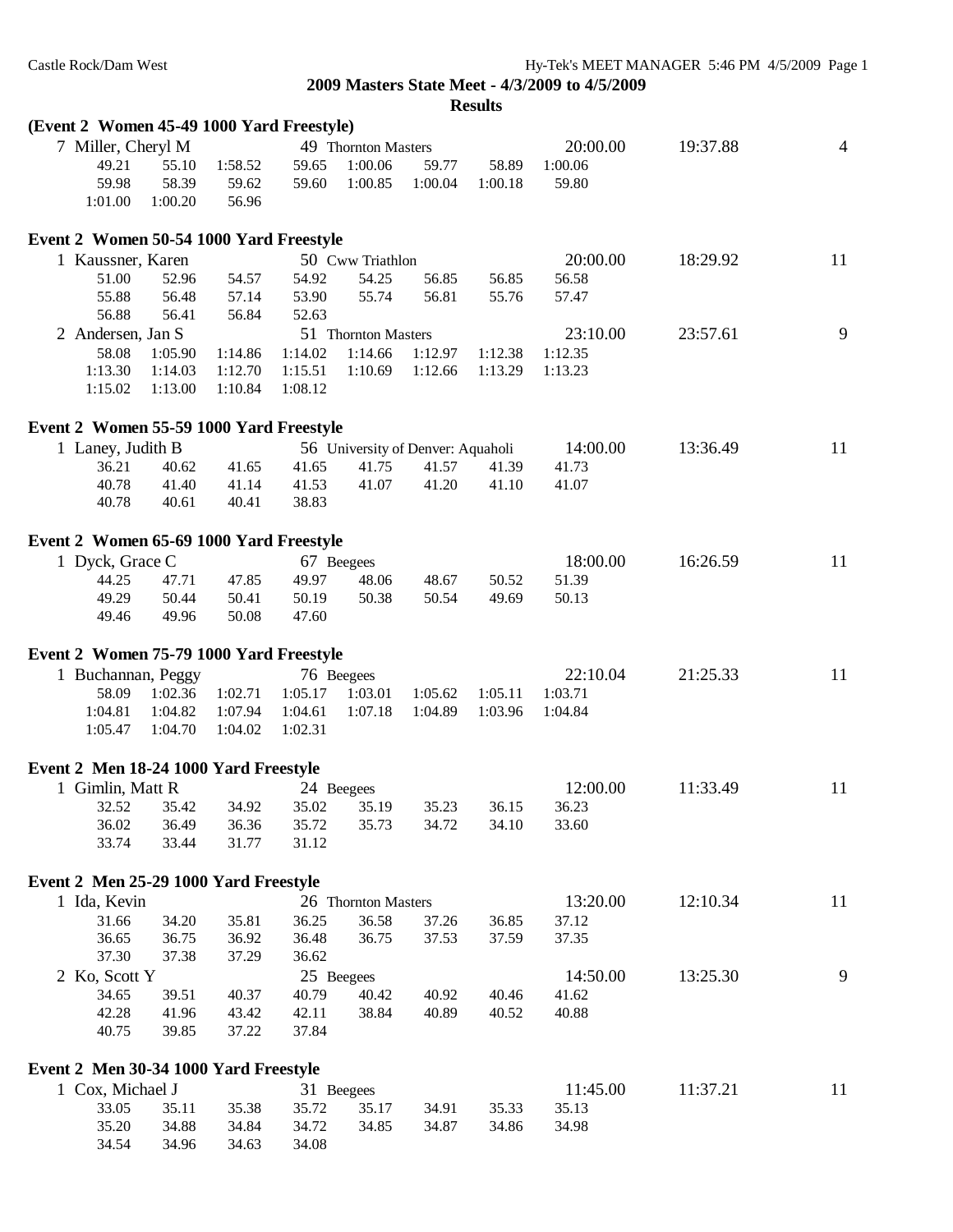| (Event 2 Men 30-34 1000 Yard Freestyle) |       |       |            |                         |                                   |       |          |          |                |
|-----------------------------------------|-------|-------|------------|-------------------------|-----------------------------------|-------|----------|----------|----------------|
| 2 Foster, Jared                         |       |       |            | 33 Thornton Masters     |                                   |       | 13:08.05 | 12:00.49 | 9              |
| 31.15                                   | 34.38 | 35.48 | 36.17      | 36.81                   | 37.06                             | 36.43 | 36.95    |          |                |
| 36.15                                   | 37.26 | 36.82 | 36.20      | 36.17                   | 38.33                             | 38.63 | 36.51    |          |                |
| 37.09                                   | 35.44 | 36.05 | 31.41      |                         |                                   |       |          |          |                |
| 3 Wright, Caleb                         |       |       |            | 33 Thornton Masters     |                                   |       | 12:30.00 | 12:23.00 | $8\,$          |
| 31.42                                   | 36.46 | 37.20 | 37.23      | 37.74                   | 37.51                             | 37.20 | 37.98    |          |                |
| 37.37                                   | 38.11 | 37.70 | 37.90      | 37.41                   | 37.68                             | 37.70 | 37.84    |          |                |
| 38.04                                   | 37.65 | 36.85 | 36.01      |                         |                                   |       |          |          |                |
| Event 2 Men 35-39 1000 Yard Freestyle   |       |       |            |                         |                                   |       |          |          |                |
| 1 Tripp, Justin L                       |       |       |            |                         | 36 Leasare Aquatics (New Mexico)  |       | 11:23.00 | 11:07.83 | 11             |
| 30.48                                   | 33.33 | 33.54 | 33.44      | 33.43                   | 33.48                             | 33.69 | 33.86    |          |                |
| 33.89                                   | 33.80 | 33.99 | 34.09      | 33.98                   | 34.12                             | 34.37 | 33.53    |          |                |
| 33.60                                   | 33.14 | 32.10 | 31.97      |                         |                                   |       |          |          |                |
| 2 Hoftiezer, Scott                      |       |       |            | 38 Denver Athletic Club |                                   |       | 12:08.57 | 12:43.27 | 9              |
| 34.37                                   | 37.47 | 37.69 | 38.45      | 37.95                   | 37.53                             | 39.23 | 38.11    |          |                |
| 38.99                                   | 39.37 | 38.88 | 38.14      | 38.60                   | 38.97                             | 38.75 | 38.89    |          |                |
| 38.85                                   | 38.18 | 37.95 | 36.90      |                         |                                   |       |          |          |                |
| 3 Cruz, Eduardo                         |       |       |            | 39 Thornton Masters     |                                   |       | 20:00.00 | 14:02.58 | $\,8\,$        |
| 37.83                                   | 39.49 | 40.56 | 39.86      | 41.23                   | 42.94                             | 42.51 | 41.71    |          |                |
| 43.88                                   | 42.94 | 44.10 | 44.63      | 43.79                   | 43.46                             | 44.59 | 42.25    |          |                |
| 44.11                                   | 42.37 | 42.69 | 37.64      |                         |                                   |       |          |          |                |
| --- Myers, jason                        |       |       | 35 Beegees |                         |                                   |       | 15:30.00 | DQ       |                |
| 36.34                                   | 40.66 | 42.76 | 44.24      | 44.00                   | 45.02                             | 45.23 | 45.59    |          |                |
| 46.13                                   | 45.63 | 45.91 | 46.22      | 47.06                   | 46.32                             | 46.05 | 46.01    |          |                |
| 46.03                                   | 44.58 | 44.59 |            |                         |                                   |       |          |          |                |
| Event 2 Men 40-44 1000 Yard Freestyle   |       |       |            |                         |                                   |       |          |          |                |
| 1 Stewart, Karl                         |       |       | 43 Beegees |                         |                                   |       | 10:59.29 | 10:49.96 | 11             |
| 29.19                                   | 31.76 | 32.52 | 32.39      | 32.68                   | 32.61                             | 32.36 | 32.24    |          |                |
| 32.16                                   | 32.23 | 32.70 | 32.39      | 32.39                   | 32.62                             | 32.75 | 33.27    |          |                |
| 33.52                                   | 33.62 | 33.43 | 33.13      |                         |                                   |       |          |          |                |
| 2 Wise, Mike                            |       |       |            |                         | 44 University of Denver: Aquaholi |       | 10:56.88 | 11:01.60 | 9              |
| 29.62                                   | 32.77 | 33.31 | 33.31      | 33.32                   | 33.50                             | 33.27 | 33.49    |          |                |
| 33.58                                   | 33.96 | 33.35 | 33.73      | 33.46                   | 33.40                             | 33.42 | 33.40    |          |                |
| 33.48                                   | 32.96 | 32.38 | 31.89      |                         |                                   |       |          |          |                |
| 3 Joyner, Thomas T                      |       |       |            | 43 Durango Masters      |                                   |       | 12:00.00 | 11:38.05 | 8              |
| 31.91                                   | 34.71 | 35.88 | 35.80      | 35.91                   | 35.72                             | 35.77 | 35.64    |          |                |
| 35.97                                   | 35.43 | 34.80 | 34.89      | 34.43                   | 34.63                             | 34.23 | 34.97    |          |                |
| 34.84                                   | 34.69 | 34.72 | 33.11      |                         |                                   |       |          |          |                |
| 4 Krauss, Neil                          |       |       |            |                         | 41 University of Denver: Aquaholi |       | 12:40.00 | 12:16.60 | $\tau$         |
| 32.54                                   | 35.82 | 36.75 | 36.90      | 36.37                   | 36.96                             | 36.44 | 37.46    |          |                |
| 36.88                                   | 36.86 | 36.70 | 36.66      | 37.24                   | 37.33                             | 37.69 | 37.91    |          |                |
| 36.85                                   | 37.41 | 38.41 | 37.42      |                         |                                   |       |          |          |                |
| 5 Remacle, Michael                      |       |       |            | 41 Boulder Aquatics     |                                   |       | 13:00.00 | 12:18.71 | 6              |
| 31.47                                   | 37.45 | 37.70 | 37.40      | 36.81                   | 37.28                             | 36.99 | 37.83    |          |                |
| 37.99                                   | 36.86 | 37.28 | 36.66      | 36.46                   | 37.63                             | 36.74 | 36.96    |          |                |
| 37.64                                   | 37.55 | 37.78 | 36.23      |                         |                                   |       |          |          |                |
| 6 Chapman, Michael S                    |       |       |            | 40 Durango Masters      |                                   |       | 13:16.81 | 13:15.73 | $\mathfrak{S}$ |
| 34.08                                   | 36.92 | 37.18 | 37.43      | 38.20                   | 39.04                             | 39.90 | 40.33    |          |                |
| 40.58                                   | 40.80 | 40.92 | 40.90      | 41.67                   | 41.18                             | 42.37 | 41.15    |          |                |
| 41.55                                   | 41.92 | 41.16 | 38.45      |                         |                                   |       |          |          |                |
|                                         |       |       |            |                         |                                   |       |          |          |                |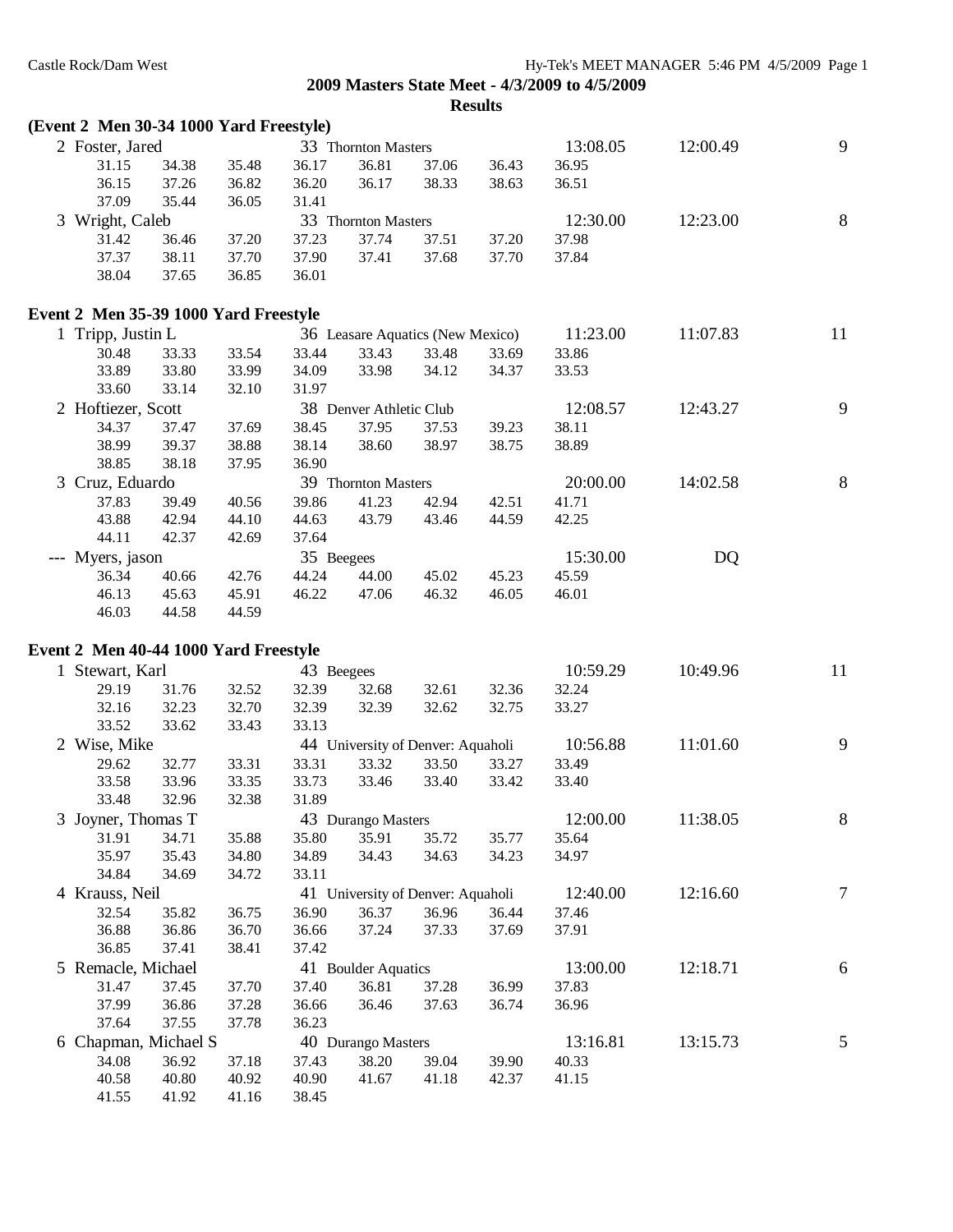| (Event 2 Men 40-44 1000 Yard Freestyle) |                |                |                |                                   |                |                |                |          |                          |
|-----------------------------------------|----------------|----------------|----------------|-----------------------------------|----------------|----------------|----------------|----------|--------------------------|
| 7 Hoyt, Brian K                         |                |                |                | 42 Thornton Masters               |                |                | 14:00.00       | 13:39.00 | $\overline{4}$           |
| 33.53                                   | 37.06          | 39.18          | 40.25          | 40.44                             | 40.85          | 41.23          | 41.26          |          |                          |
| 41.42                                   | 41.39          | 41.52          | 41.35          | 41.57                             | 41.78          | 41.77          | 41.74          |          |                          |
| 42.26                                   | 42.14          | 42.12          | 46.14          |                                   |                |                |                |          |                          |
| 8 Francavilla, Anthony                  |                |                |                | 42 Thornton Masters               |                |                | 19:00.00       | 17:06.24 | 3                        |
| 40.07                                   | 49.16          | 50.96          | 52.44          | 52.75                             | 52.59          | 52.97          | 52.42          |          |                          |
| 52.00                                   | 53.60          | 51.41          | 53.55          | 51.30                             | 52.80          | 50.29          | 54.65          |          |                          |
| 51.71                                   | 52.16          | 53.58          | 45.83          |                                   |                |                |                |          |                          |
| 9 Bennett, Dean W                       |                |                |                | 42 South Suburban: finnaddicts    |                |                | 18:10.00       | 18:15.48 | $\overline{c}$           |
| 48.53                                   | 49.90          | 53.40          | 54.23          | 55.43                             | 53.86          | 56.30          | 54.23          |          |                          |
| 54.58                                   | 56.47          | 55.90          | 55.23          | 56.32                             | 56.85          | 57.06          | 56.08          |          |                          |
| 56.99                                   | 56.11          | 55.16          | 52.85          |                                   |                |                |                |          |                          |
| Event 2 Men 45-49 1000 Yard Freestyle   |                |                |                |                                   |                |                |                |          |                          |
|                                         |                |                |                |                                   |                |                | 11:00.00       | 11:05.39 | 11                       |
| 1 Scott, Greg                           |                |                |                | 49 University of Denver: Aquaholi |                |                |                |          |                          |
| 29.47                                   | 32.58          | 33.17          | 33.68          | 33.51                             | 33.48          | 33.46          | 33.60          |          |                          |
| 33.49                                   | 33.57          | 33.61          | 33.50          | 33.75                             | 33.57          | 33.77          | 33.77          |          |                          |
| 33.46<br>2 Anderson, Kirk               | 33.67          | 33.57          | 32.71          | 49 Greenwood Athletic Club        |                |                | 10:40.00       | 11:09.23 | 9                        |
|                                         |                |                |                |                                   |                |                |                |          |                          |
| 29.51<br>33.98                          | 32.37<br>33.87 | 33.09<br>33.89 | 33.30<br>33.90 | 32.91<br>34.28                    | 33.20<br>34.51 | 33.34<br>34.56 | 33.51<br>34.29 |          |                          |
| 34.33                                   | 34.34          | 33.57          | 32.48          |                                   |                |                |                |          |                          |
|                                         |                |                |                |                                   |                |                |                |          |                          |
| 3 Moe, Stephen A                        |                |                |                | 48 University of Denver: Aquaholi |                |                | 12:00.00       | 11:47.97 | $\, 8$                   |
| 32.67                                   | 35.17          | 35.89          | 36.27          | 36.54                             | 36.21          | 36.05          | 35.85          |          |                          |
| 35.54                                   | 35.54          | 35.45          | 35.44          | 35.71                             | 35.55          | 35.22          | 35.45          |          |                          |
| 35.19                                   | 34.93          | 34.84          | 34.46          |                                   |                |                |                |          |                          |
| 4 Johnston, Mark A                      |                |                |                | 48 Swim Dogs                      |                |                | 12:30.00       | 11:58.54 | $\tau$                   |
| 31.05                                   | 34.18          | 34.92          | 34.27          | 34.75                             | 35.01          | 34.93          | 34.97          |          |                          |
| 35.31                                   | 35.93          | 36.28          | 36.41          | 36.75                             | 37.47          | 37.61          | 38.19          |          |                          |
| 38.29                                   | 37.26          | 37.79          | 37.17          |                                   |                |                |                |          |                          |
| 5 Magouirk, Jeffery K                   |                |                | 47 Beegees     |                                   |                |                | 12:09.00       | 12:03.49 | 6                        |
| 31.75                                   | 34.43          | 35.52          | 35.34          | 35.79                             | 35.87          | 35.63          | 35.97          |          |                          |
| 36.37                                   | 36.64          | 36.47          | 37.41          | 37.43                             | 37.85          | 37.38          | 37.79          |          |                          |
| 36.75                                   | 36.76          | 36.52          | 35.82          |                                   |                |                |                |          |                          |
| 6 LeVasseur, Andrew P                   |                |                |                | 45 Squid Masters Team             |                |                | 13:31.02       | 13:02.17 | 5                        |
| 31.42                                   | 36.12          | 37.81          | 37.95          | 38.82                             | 39.57          | 40.38          | 41.03          |          |                          |
|                                         | 41.20 41.56    | 41.36          |                | 40.43 40.28 39.75                 |                | 38.92          | 39.86          |          |                          |
| 40.59                                   | 40.03          | 39.14          | 35.95          |                                   |                |                |                |          |                          |
| 7 Hanson, Jim S                         |                |                | 46 Csst        |                                   |                |                | 14:30.00       | 13:47.91 | $\overline{\mathcal{A}}$ |
| 34.06                                   | 38.48          | 41.52          | 41.41          | 41.51                             | 41.77          | 1:24.72        | 41.75          |          |                          |
| 42.14                                   | 43.06          | 42.57          | 42.93          | 42.75                             | 42.15          | 1:24.62        | 42.35          |          |                          |
| 42.67                                   | 37.61          |                |                |                                   |                |                |                |          |                          |
| 8 Ramirez, Alfonso                      |                |                | 47 Beegees     |                                   |                |                | 14:16.81       | 14:32.06 | 3                        |
| 37.17                                   | 40.72          | 42.87          | 43.71          | 44.14                             | 44.10          | 43.66          | 44.59          |          |                          |
| 44.40                                   | 44.72          | 44.38          | 44.45          | 44.60                             | 44.59          | 44.89          | 44.59          |          |                          |
| 44.80                                   | 45.04          | 44.03          | 40.61          |                                   |                |                |                |          |                          |
| Event 2 Men 50-54 1000 Yard Freestyle   |                |                |                |                                   |                |                |                |          |                          |
| 1 Piszkin, Andy                         |                |                |                | 50 Miramont Masters               |                |                | 12:30.00       | 11:53.91 | 11                       |

30.46 35.06 35.13 35.44 35.78 35.97 36.40 35.47 36.29 36.77 35.86 36.10 36.00 36.45 36.60 36.56

36.70 36.34 36.53 34.00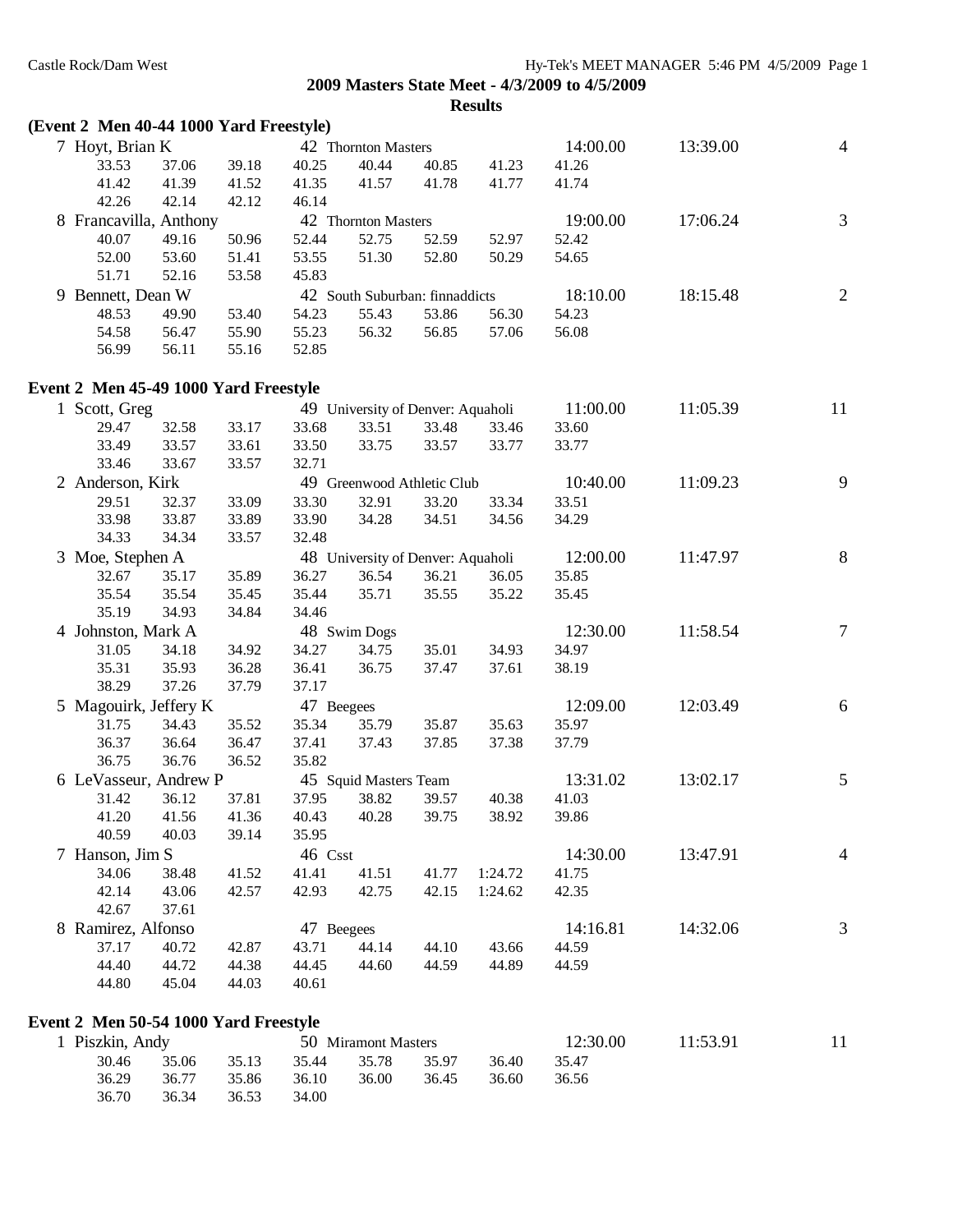| (Event 2 Men 50-54 1000 Yard Freestyle) |       |       |            |                         |                                   |       |           |          |                |
|-----------------------------------------|-------|-------|------------|-------------------------|-----------------------------------|-------|-----------|----------|----------------|
| 2 Heggy, Terry                          |       |       |            |                         | 54 Foothills Masters Swim Team    |       | 12:15.20  | 12:17.84 | 9              |
| 33.57                                   | 37.37 | 37.12 | 37.78      | 37.12                   | 37.19                             | 37.54 | 37.44     |          |                |
| 37.60                                   | 37.63 | 37.55 | 37.52      | 37.63                   | 37.20                             | 37.12 | 37.02     |          |                |
| 36.69                                   | 36.39 | 35.83 | 34.53      |                         |                                   |       |           |          |                |
| 3 Hess, Richard W                       |       |       | 54 Beegees |                         |                                   |       | 12:51.00  | 12:28.78 | $8\,$          |
| 32.13                                   | 36.37 | 36.58 | 36.86      | 37.23                   | 37.80                             | 37.67 | 37.63     |          |                |
| 38.09                                   | 37.36 | 37.58 | 38.19      | 38.07                   | 38.02                             | 38.56 | 38.25     |          |                |
| 38.13                                   | 38.39 | 38.98 | 36.89      |                         |                                   |       |           |          |                |
| 4 Stehlin, Ed                           |       |       |            |                         | 53 Grand Junction Dolphins        |       | NT        | 12:53.66 | $\tau$         |
| 32.98                                   | 35.95 | 37.19 | 37.74      | 37.40                   | 38.06                             | 38.35 | 38.06     |          |                |
| 38.54                                   | 38.79 | 38.90 | 39.19      | 40.41                   | 40.98                             | 40.11 | 40.39     |          |                |
| 41.25                                   | 40.91 | 39.56 | 38.90      |                         |                                   |       |           |          |                |
| 5 Gimlin, Dennis                        |       |       |            |                         | 53 Pueblo Masters Swim Club       |       | 15:25.00  | 15:12.66 | 6              |
| 40.30                                   | 46.25 | 47.71 | 46.31      | 47.42                   | 46.90                             | 47.79 | 46.48     |          |                |
| 47.44                                   | 45.92 | 46.59 | 46.06      | 46.37                   | 45.23                             | 46.61 | 44.65     |          |                |
| 44.17                                   | 44.31 | 46.02 | 40.13      |                         |                                   |       |           |          |                |
|                                         |       |       |            | 51 Denver Athletic Club |                                   |       | <b>NT</b> | 15:17.83 | 5              |
| 6 McHugh, Jerry                         |       |       |            |                         |                                   |       |           |          |                |
| 37.10                                   | 42.19 | 45.50 | 48.13      | 47.65                   | 48.00                             | 47.59 | 47.89     |          |                |
| 47.80                                   | 47.26 | 46.00 | 47.33      | 47.87                   | 47.18                             | 46.55 | 46.30     |          |                |
| 46.16                                   | 45.54 | 45.33 | 40.46      |                         |                                   |       |           |          |                |
| 7 Glossa, Jeff                          |       |       |            |                         | 54 University of Denver: Aquaholi |       | 15:30.00  | 15:45.15 | $\overline{4}$ |
| 44.28                                   | 44.15 | 46.77 | 48.48      | 47.55                   | 48.80                             | 48.24 | 47.81     |          |                |
| 49.71                                   | 48.31 | 48.17 | 48.01      | 46.72                   | 46.90                             | 47.30 | 46.71     |          |                |
| 46.83                                   | 47.11 | 46.83 | 46.47      |                         |                                   |       |           |          |                |
|                                         |       |       |            |                         |                                   |       |           |          |                |
| Event 2 Men 55-59 1000 Yard Freestyle   |       |       |            |                         |                                   |       |           |          |                |
| 1 Strack, Ed                            |       |       |            | 56 Unattached           |                                   |       | 15:01.00  | 13:12.49 | 11             |
| 36.34                                   | 38.85 | 40.05 | 40.09      | 39.73                   | 39.74                             | 40.33 | 39.87     |          |                |
| 40.43                                   | 40.42 | 39.90 | 39.64      | 40.44                   | 40.39                             | 40.27 | 40.27     |          |                |
| 39.92                                   | 39.87 | 39.18 | 36.76      |                         |                                   |       |           |          |                |
| 2 Curry, Kevin M                        |       |       |            | 56 Durango Masters      |                                   |       | 13:32.00  | 13:36.11 | 9              |
| 34.95                                   | 38.30 | 39.73 | 39.98      | 40.64                   | 40.78                             | 41.71 | 41.33     |          |                |
| 41.29                                   | 41.62 | 41.79 | 42.33      | 41.61                   | 41.76                             | 42.01 | 41.64     |          |                |
| 41.85                                   | 41.85 | 41.82 | 39.12      |                         |                                   |       |           |          |                |
| 3 Lehman, Melvin J                      |       |       | 55 Beegees |                         |                                   |       | 16:15.40  | 14:55.47 | $8\,$          |
| 34.33                                   | 40.89 | 43.95 | 45.57      | 44.55                   | 45.36                             | 46.23 | 45.64     |          |                |
| 46.64                                   | 45.71 | 45.83 | 46.46      | 46.83                   | 46.46                             | 47.50 | 47.01     |          |                |
| 46.84                                   | 46.13 | 44.75 | 38.79      |                         |                                   |       |           |          |                |
| 4 Netting, Rob                          |       |       |            |                         | 59 University of Denver: Aquaholi |       | 17:00.00  | 16:06.25 | $\tau$         |
| 40.12                                   | 44.12 | 48.12 | 48.95      | 49.28                   | 49.05                             | 49.30 | 49.15     |          |                |
| 49.08                                   | 48.96 | 48.47 | 49.02      | 48.66                   | 48.93                             | 48.50 | 49.68     |          |                |
| 49.29                                   | 50.09 | 50.34 | 47.14      |                         |                                   |       |           |          |                |
|                                         |       |       |            |                         |                                   |       |           |          |                |
| Event 2 Men 60-64 1000 Yard Freestyle   |       |       |            |                         |                                   |       |           |          |                |
| 1 Ellis, Quincy                         |       |       |            | 60 Durango Masters      |                                   |       | 13:50.00  | 13:24.46 | 11             |
| 36.27                                   | 40.32 | 41.76 | 41.32      | 41.83                   | 41.79                             | 41.54 | 41.14     |          |                |
| 41.24                                   | 40.98 | 40.83 | 40.66      | 40.50                   | 39.96                             | 39.80 | 39.64     |          |                |
| 39.50                                   | 39.22 | 38.41 | 37.75      |                         |                                   |       |           |          |                |
| 2 Paxton, Norman                        |       |       |            | 60 Boulder Aquatics     |                                   |       | 13:20.00  | 13:39.78 | 9              |
| 35.85                                   | 39.16 | 40.77 | 40.41      | 41.71                   | 40.70                             | 42.01 | 41.12     |          |                |
| 40.95                                   | 40.50 | 41.42 | 40.38      | 40.81                   | 41.79                             | 41.92 | 41.82     |          |                |
| 41.73                                   | 42.69 | 42.00 | 42.04      |                         |                                   |       |           |          |                |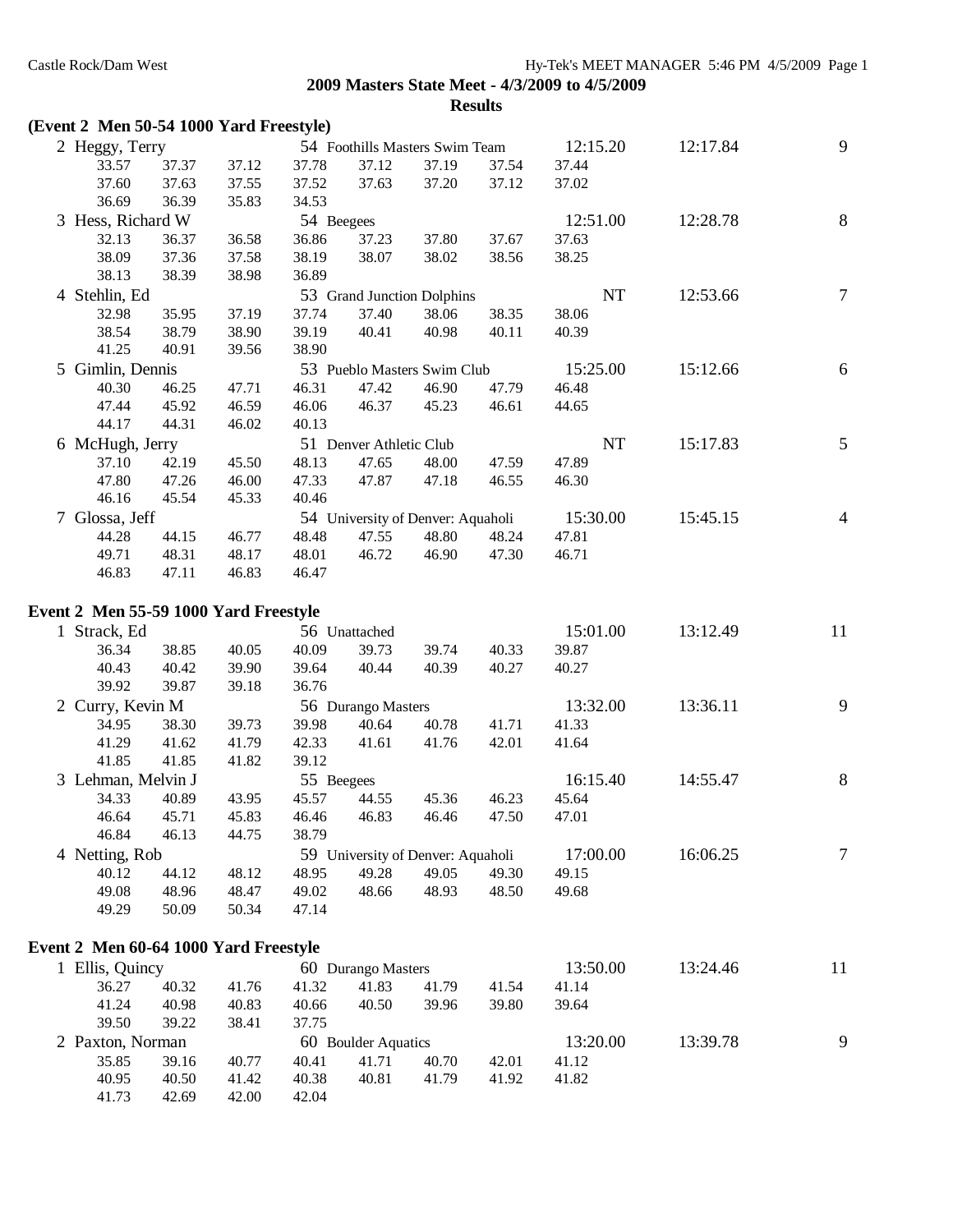| (Event 2 Men 60-64 1000 Yard Freestyle) |                   |         |                                                      |                                   |       |         |           |           |         |
|-----------------------------------------|-------------------|---------|------------------------------------------------------|-----------------------------------|-------|---------|-----------|-----------|---------|
| 3 Creese, Dennis                        |                   |         |                                                      | 60 Boulder Aquatics               |       |         | 20:00.00  | 18:28.73  | 8       |
| 53.28                                   | 56.87             | 57.86   | 57.75                                                | 57.53                             | 57.59 | 58.89   | 59.04     |           |         |
| 59.37                                   | 59.07             | 59.64   | 59.81                                                | 59.75                             | 58.23 | 59.17   | 58.77     |           |         |
| 58.89                                   | 59.29             | 57.94   |                                                      |                                   |       |         |           |           |         |
| Event 2 Men 65-69 1000 Yard Freestyle   |                   |         |                                                      |                                   |       |         |           |           |         |
| 1 Dyck, Mel                             |                   |         | 67 Beegees                                           |                                   |       |         | 14:00.00  | 14:12.80  | 11      |
| 35.33                                   | 40.36             | 41.04   | 42.17                                                | 42.12                             | 43.00 | 42.02   | 44.02     |           |         |
| 43.14                                   | 42.53             | 46.26   | 45.43                                                | 44.06                             | 44.68 | 44.98   | 44.62     |           |         |
| 43.57                                   | 41.12             | 41.60   | 40.75                                                |                                   |       |         |           |           |         |
| Event 2 Men 85-89 1000 Yard Freestyle   |                   |         |                                                      |                                   |       |         |           |           |         |
| --- Wrenn, John                         |                   |         |                                                      | 88 Boulder Aquatics               |       |         | 26:59.00  | <b>NS</b> |         |
| 21:43.77                                |                   |         |                                                      |                                   |       |         |           |           |         |
| Event 3 Women 25-29 400 Yard IM         |                   |         |                                                      |                                   |       |         |           |           |         |
| 1 Andrews, Melissa D                    |                   |         |                                                      | 26 Inverness Masters              |       |         | 6:00.00   | 6:07.23   | 11      |
| 39.18                                   | 45.42             | 46.84   | 44.63                                                | 53.09                             | 53.87 | 42.76   | 41.44     |           |         |
|                                         |                   |         |                                                      |                                   |       |         |           |           |         |
| Event 3 Women 30-34 400 Yard IM         |                   |         |                                                      |                                   |       |         |           |           |         |
| 1 Lee, Jodi L                           |                   |         |                                                      | 31 Thornton Masters               |       |         | <b>NT</b> | 5:10.05   | 11      |
| 30.06                                   | 35.58             | 40.73   | 40.28                                                | 44.02                             | 43.47 | 38.27   | 37.64     |           |         |
| 2 Greenleaf, Kristin A                  |                   |         |                                                      | 30 Aurora Masters                 |       |         | 6:15.00   | 5:35.45   | 9       |
| 36.43                                   | 40.32             | 46.07   | 44.70                                                | 45.76                             | 45.77 | 38.25   | 38.15     |           |         |
| 3 Hodges, Jennifer A                    |                   |         |                                                      | 34 Prarie Masters Swim Team       |       |         | NT        | 7:13.11   | 8       |
| 49.93                                   | 57.49             | 55.28   | 54.83                                                | 57.82                             | 59.15 | 51.61   | 47.00     |           |         |
| Event 3 Women 35-39 400 Yard IM         |                   |         |                                                      |                                   |       |         |           |           |         |
| 1 Sands, Amy                            |                   |         | 38 Beegees                                           |                                   |       |         | 7:00.00   | 7:05.89   | 11      |
| 42.17                                   | 50.67             | 57.76   | 58.95                                                | 59.28                             | 59.63 | 51.30   | 46.13     |           |         |
| Event 3 Women 40-44 400 Yard IM         |                   |         |                                                      |                                   |       |         |           |           |         |
| 1 Skinner, Carolyn                      |                   |         |                                                      | 41 Inverness Masters              |       |         | 5:10.00   | 5:04.17   | 11      |
| 31.12                                   | 35.77             | 40.41   | 40.54                                                | 41.60                             | 43.51 | 36.30   | 34.92     |           |         |
| 2 Vanderpoel, Nicole                    |                   |         |                                                      | 44 Inverness Masters              |       |         | 5:25.36   | 5:19.87   | 9       |
|                                         | 33.80 39.34 40.20 |         |                                                      | 39.84 48.04 48.32                 |       | 35.82   | 34.51     |           |         |
| 3 Friedlander, Rebecca L                |                   |         |                                                      | 42 University of Denver: Aquaholi |       |         | 5:37.04   | 5:41.96   | $\,8\,$ |
| 34.75                                   | 40.89             | 45.51   | 45.31                                                | 50.21                             | 51.72 | 37.34   | 36.23     |           |         |
| 4 Sauls, Catherine C                    |                   |         |                                                      | 44 Thornton Masters               |       |         | 7:20.00   | 6:31.74   | $\tau$  |
| 38.86                                   | 50.40             | 53.27   | 54.45                                                | 51.14                             | 54.31 | 45.44   | 43.87     |           |         |
|                                         |                   |         |                                                      | 42 Inverness Masters              |       |         | 8:00.00   | 8:17.72   | 6       |
| 5 Clapp, Christine J                    | 1:02.45           | 2:16.84 | 1:05.23                                              |                                   |       |         |           |           |         |
| 55.15                                   |                   |         |                                                      | 1:01.62                           | 49.79 | 49.77   | 16.87     |           |         |
| --- Nero, Krista                        |                   |         |                                                      | 43 Fast Masters                   |       |         | 5:20.00   | DQ        |         |
| 31.56                                   | 38.57             | 42.38   | 42.96                                                | 45.98                             | 48.08 | 39.17   | 38.68     |           |         |
| Event 3 Women 45-49 400 Yard IM         |                   |         |                                                      |                                   |       |         |           |           |         |
| 1 Najjar, Ellie                         |                   |         |                                                      | 47 University of Denver: Aquaholi |       |         | 5:40.00   | 5:21.50   | 11      |
| 34.04                                   | 38.93             | 41.61   | 41.43                                                | 47.79                             | 47.73 | 35.61   | 34.36     |           |         |
| 2 Dau, Janice A                         |                   |         |                                                      | 46 University of Denver: Aquaholi |       |         | 6:30.00   | 6:11.24   | 9       |
| 41.06                                   | 46.37             | 47.98   | 48.28                                                | 54.53                             | 53.14 | 40.85   | 39.03     |           |         |
| 3 Kimbrough, Doris R                    |                   |         |                                                      | 49 Unattached                     |       |         | 6:30.20   | 6:42.54   | 8       |
| 43.51                                   | 51.98             | 1:41.05 | 1:00.31                                              | 1:00.44                           | 45.29 | 40.10   |           |           |         |
| 4 Clendenen, Karen A                    |                   |         |                                                      | 46 Cherry Creek Athletic Club     |       |         | 11:05.00  | 10:01.99  | 7       |
|                                         |                   |         | 1:04.42  1:10.47  1:21.28  1:22.03  1:30.78  1:22.66 |                                   |       | 1:11.08 | 59.27     |           |         |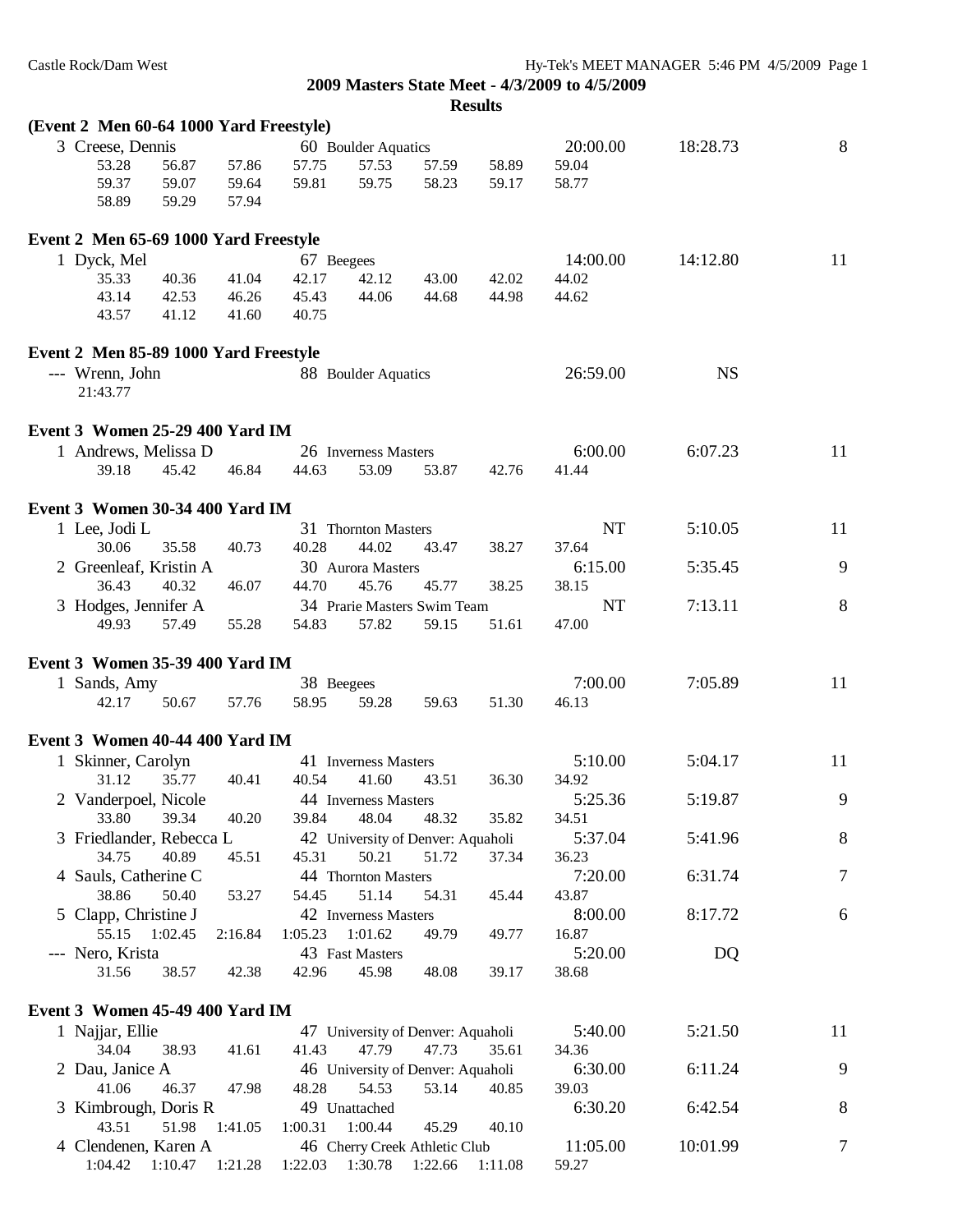| Event 3 Women 50-54 400 Yard IM      |         |         |                       |                                   |       |           |         |        |
|--------------------------------------|---------|---------|-----------------------|-----------------------------------|-------|-----------|---------|--------|
| 1 Pyle, Rebecca                      |         |         |                       | 53 South Suburban: finnaddicts    |       | 6:45.00   | 6:42.16 | 11     |
| 38.85<br>44.88                       | 53.64   | 52.93   | 1:02.55               | 1:01.68                           | 45.87 | 41.76     |         |        |
|                                      |         |         |                       |                                   |       |           |         |        |
| Event 3 Women 60-64 400 Yard IM      |         |         |                       |                                   |       |           |         |        |
| 1 Young, Lydia                       |         |         | 60 Dawgs Swim Team    |                                   |       | 7:20.56   | 7:06.98 | 11     |
| 50.17<br>58.10                       | 53.03   | 55.36   | 57.59                 | 57.79                             | 49.47 | 45.47     |         |        |
| 2 Lebsack, Linda M                   |         |         |                       | 62 University of Denver: Aquaholi |       | 8:10.00   | 7:55.80 | 9      |
| 52.52<br>1:00.29                     | 1:01.28 | 1:04.47 | 1:07.85               | 1:07.82                           | 51.48 | 50.09     |         |        |
|                                      |         |         |                       |                                   |       |           |         |        |
| <b>Event 4 Men 18-24 400 Yard IM</b> |         |         |                       |                                   |       |           |         |        |
| 1 Gimlin, Matt R                     |         |         | 24 Beegees            |                                   |       | 5:00.00   | 4:44.19 | 11     |
| 31.21<br>35.31                       | 36.47   | 36.91   | 40.48                 | 41.00                             | 31.88 | 30.93     |         |        |
|                                      |         |         |                       |                                   |       |           |         |        |
| <b>Event 4 Men 25-29 400 Yard IM</b> |         |         |                       |                                   |       |           |         |        |
| 1 Ida, Kevin                         |         |         | 26 Thornton Masters   |                                   |       | 5:00.00   | 5:15.43 | 11     |
| 32.12<br>35.67                       | 41.98   | 42.40   | 44.76                 | 45.97                             | 37.29 | 35.24     |         |        |
| 2 Ko, Scott Y                        |         |         | 25 Beegees            |                                   |       | 6:00.00   | 5:59.87 | 9      |
| 35.21<br>39.11                       | 47.24   | 44.45   | 52.47                 | 52.24                             | 45.83 | 43.32     |         |        |
|                                      |         |         |                       |                                   |       |           |         |        |
|                                      |         |         |                       |                                   |       |           |         |        |
| <b>Event 4 Men 30-34 400 Yard IM</b> |         |         |                       |                                   |       |           |         |        |
| 1 Cox, Michael J                     |         |         | 31 Beegees            |                                   |       | 4:52.97   | 4:46.91 | 11     |
| 29.60<br>33.76                       | 36.46   | 35.62   | 40.73                 | 41.09                             | 34.56 | 35.09     |         |        |
| 2 Wright, Caleb                      |         |         | 33 Thornton Masters   |                                   |       | 5:15.00   | 5:11.87 | 9      |
| 29.82<br>35.75                       | 42.08   | 41.53   | 46.54                 | 47.08                             | 35.89 | 33.18     |         |        |
| 3 Valks, Victor                      |         |         | 34 Aurora Masters     |                                   |       | 5:30.00   | 5:35.95 | 8      |
| 32.60<br>43.27                       | 43.42   | 41.86   | 48.59                 | 50.32                             | 41.38 | 34.51     |         |        |
| 4 Hodges, Jeff                       |         |         |                       | 33 Prarie Masters Swim Team       |       | <b>NT</b> | 6:32.41 | $\tau$ |
| 39.41<br>48.91                       | 54.23   | 54.96   | 55.16                 | 54.65                             | 47.68 | 37.41     |         |        |
|                                      |         |         |                       |                                   |       |           |         |        |
| Event 4 Men 35-39 400 Yard IM        |         |         |                       |                                   |       |           |         |        |
| 1 Pryor, Keith                       |         |         | 38 Squid Masters Team |                                   |       | 5:15.73   | 5:16.78 | 11     |
| 32.92<br>38.49                       | 41.51   | 41.38   | 45.65                 | 44.83                             | 36.09 | 35.91     |         |        |
| 2 Hayden, John W                     |         |         | 37 Squid Masters Team |                                   |       | 6:06.89   | 6:20.23 | 9      |
| 40.36<br>45.71                       | 1:46.09 | 51.39   | 50.72                 | 1:25.93                           | 0.03  |           |         |        |
|                                      |         |         |                       |                                   |       |           |         |        |
| <b>Event 4 Men 40-44 400 Yard IM</b> |         |         |                       |                                   |       |           |         |        |
| 1 Nielsen, Richard                   |         |         |                       | 44 University of Denver: Aquaholi |       | 5:15.08   | 5:13.06 | 11     |
| 31.89<br>37.40                       | 41.55   | 41.07   | 43.76                 | 44.79                             | 37.39 | 35.21     |         |        |
| 2 Joyner, Thomas T                   |         |         | 43 Durango Masters    |                                   |       | 5:13.43   | 5:18.92 | 9      |
| 33.59<br>38.61                       | 41.48   | 40.76   | 46.78                 | 46.66                             | 36.59 | 34.45     |         |        |
| 3 Arross, John P                     |         |         | 43 Iron Dolphins      |                                   |       | 8:00.00   | 6:13.97 | 8      |
| 42.69<br>49.13                       | 52.81   | 54.95   | 46.23                 | 47.59                             | 41.76 | 38.81     |         |        |
|                                      |         |         |                       |                                   |       |           |         |        |
| <b>Event 4 Men 45-49 400 Yard IM</b> |         |         |                       |                                   |       |           |         |        |
| 1 Lenneman, Tim P                    |         |         |                       | 45 Foothills Masters Swim Team    |       | 4:32.00   | 4:32.43 | 11     |
| 28.01<br>31.89                       | 36.36   | 36.59   | 39.29                 | 40.16                             | 31.24 | 28.89     |         |        |
| 2 Anderson, Kirk                     |         |         |                       | 49 Greenwood Athletic Club        |       | 4:25.00   | 4:55.91 | 9      |
| 29.74<br>34.67                       | 38.74   | 36.57   | 45.13                 | 45.46                             | 33.37 | 32.23     |         |        |
|                                      |         |         |                       |                                   |       |           |         |        |
| 3 Johnston, Mark A                   |         |         | 48 Swim Dogs          |                                   |       | 5:13.00   | 5:08.46 | 8      |
| 31.28<br>35.08                       | 41.15   | 40.25   | 44.09                 | 44.10                             | 37.52 | 34.99     |         |        |
| 4 Magouirk, Jeffery K                |         |         | 47 Beegees            |                                   |       | 5:50.00   | 5:35.19 | $\tau$ |
| 33.56<br>41.06                       | 45.89   | 44.04   | 48.91                 | 49.67                             | 36.35 | 35.71     |         |        |
| 5 LeVasseur, Andrew P                |         |         | 45 Squid Masters Team |                                   |       | 6:09.73   | 5:46.69 | 6      |
| 29.21<br>33.84                       | 47.83   | 46.71   | 52.60                 | 55.34                             | 41.18 | 39.98     |         |        |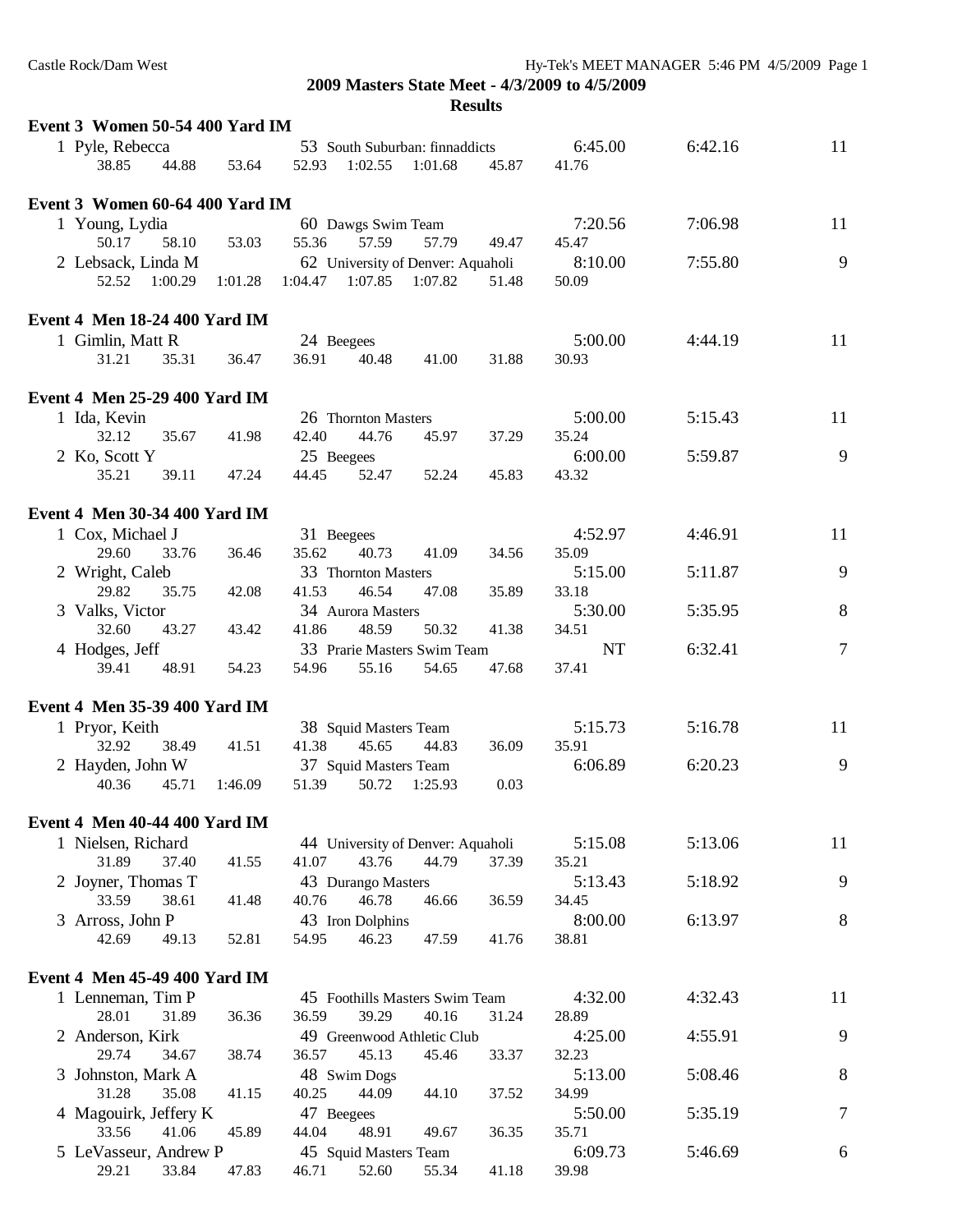## **Event 4 Men 50-54 400 Yard IM**

33.31 35.90 28.51 29.66

| 1 Mann, Michael                         |         |                       | 54 Inverness Masters     |                                   |         | 4:40.00             | 4:32.32                | 11             |
|-----------------------------------------|---------|-----------------------|--------------------------|-----------------------------------|---------|---------------------|------------------------|----------------|
| 27.99<br>31.68                          | 35.69   | 34.98                 | 39.60                    | 40.84                             | 31.48   | 30.06               |                        |                |
| 2 Nolte, Christopher                    |         |                       | 52 Inverness Masters     |                                   |         | 5:17.00             | 5:12.61                | 9              |
| 30.88<br>36.86                          | 41.24   | 40.62                 | 47.26                    | 47.00                             | 36.00   | 32.75               |                        |                |
| 3 Louie, Jamie                          |         | 52 Csst               |                          |                                   |         | 5:10.00             | 5:14.64                | $8\,$          |
| 32.63<br>38.84                          | 39.82   | 39.87                 | 42.84                    | 44.28                             | 38.38   | 37.98               |                        |                |
| 4 Piszkin, Andy                         |         |                       | 50 Miramont Masters      |                                   |         | 6:20.00             | 5:26.67                | $\tau$         |
| 32.44<br>37.89                          | 44.34   | 43.05                 | 47.33                    | 47.54                             | 38.13   | 35.95               |                        |                |
| 5 Heggy, Terry                          |         |                       |                          | 54 Foothills Masters Swim Team    |         | 5:48.70             | 5:32.42                | 6              |
| 36.56<br>44.47                          | 47.21   | 44.48                 | 46.77                    | 46.62                             | 34.58   | 31.73               |                        |                |
| 6 Inkret, William C                     |         |                       |                          | 51 Leasare Aquatics (New Mexico)  |         | 5:54.00             | 5:48.67                | 5              |
| 36.89<br>44.86                          | 44.23   | 45.09                 | 50.44                    | 50.02                             | 39.31   | 37.83               |                        |                |
| 7 Gimlin, Dennis                        |         |                       |                          | 53 Pueblo Masters Swim Club       |         | 6:44.75             | 6:45.28                | $\overline{4}$ |
| 48.31<br>58.36                          | 55.22   | 53.67                 | 55.21                    | 53.21                             | 42.11   | 39.19               |                        |                |
| <b>Event 4 Men 55-59 400 Yard IM</b>    |         |                       |                          |                                   |         |                     |                        |                |
|                                         |         |                       |                          | 55 Team Vortex Swim Club          |         | 5:08.00             | 5:06.95                | 11             |
| 1 Stanback, John<br>33.73<br>37.93      | 39.13   | 37.41                 | 44.98                    | 45.02                             | 35.07   | 33.68               |                        |                |
| 2 Strack, Ed                            |         |                       | 56 Unattached            |                                   |         | 6:01.00             | 6:10.06                | 9              |
| 36.84<br>44.10                          | 54.64   | 52.75                 | 50.18                    | 51.12                             | 41.49   | 38.94               |                        |                |
| 3 Morneau, Geoff                        |         |                       | 58 Unattached            |                                   |         | 6:30.00             | 6:20.68                | 8              |
| 40.16<br>46.87                          | 45.87   | 48.04                 | 55.54                    | 55.40                             | 44.32   | 44.48               |                        |                |
| 4 Deseguin, Michael                     |         |                       |                          | 55 University of Denver: Aquaholi |         | 6:30.00             | 6:48.83                | $\tau$         |
| 47.84<br>53.66                          | 1:46.24 | 56.61                 | 56.43                    | 45.78                             | 42.37   |                     |                        |                |
| 5 McElhinney, Tom B                     |         | 55 Beegees            |                          |                                   |         | 7:00.00             | 7:06.86                | 6              |
| 39.65<br>50.13                          | 56.36   | 55.83                 | 1:02.63                  | 1:04.11                           | 50.01   | 48.14               |                        |                |
| 6 Netting, Rob                          |         |                       |                          | 59 University of Denver: Aquaholi |         | 8:00.00             | 7:51.34                | 5              |
| 47.22<br>56.61                          | 1:01.50 | 1:07.03               | 1:11.92                  | 1:12.87                           | 48.56   | 45.63               |                        |                |
|                                         |         |                       |                          |                                   |         |                     |                        |                |
| <b>Event 4 Men 60-64 400 Yard IM</b>    |         |                       |                          |                                   |         |                     |                        |                |
| 1 Carney, Kent                          |         | 61 Cms                |                          |                                   |         | 5:42.15             | 5:50.29                | 11             |
| 35.21<br>44.83                          | 45.75   | 44.53                 | 48.59                    | 49.39                             | 42.13   | 39.86               |                        |                |
| 2 Burson, William W                     | 1:33.70 | 52.66                 | 52.59                    | 64 South Suburban: finnaddicts    |         | 5:55.00             | 6:06.82                | 9              |
| 39.11<br>50.18                          |         |                       |                          | 40.59                             | 37.92   | 0.07                |                        |                |
| 3 Abrahams, Richard T<br>30.88<br>26.46 | 16.93   | 64 Beegees<br>1:09.70 | 51.28                    | 59.00                             | 56.75   | 8:30.00<br>1:03.04  | 6:14.04                | $\, 8$         |
|                                         |         |                       |                          |                                   |         |                     |                        |                |
| Event 4 Men 65-69 400 Yard IM           |         |                       |                          |                                   |         |                     |                        |                |
| 1 Neuls, Allen                          |         | 65 Beegees            |                          |                                   |         | 6:30.00             | 6:34.33                | 11             |
| 43.63<br>55.06                          | 1:37.62 | 55.18                 | 54.69                    | 43.21                             | 45.30   |                     |                        |                |
| Event 4 Men 75-79 400 Yard IM           |         |                       |                          |                                   |         |                     |                        |                |
|                                         |         |                       |                          | 77 South Suburban: finnaddicts    |         | NT                  | 10:05.01               | 11             |
| 1 Martin, Joseph<br>1:05.33<br>1:24.65  | 1:30.27 | 1:23.92               | 1:16.73                  | 1:14.79                           | 1:07.22 | 1:02.10             |                        |                |
|                                         |         |                       |                          |                                   |         |                     |                        |                |
| Event 5 Women 18+200 Yard Medley Relay  |         |                       |                          |                                   |         |                     |                        |                |
| 1 Durango Masters                       |         |                       | A                        |                                   |         | 2:16.00             | 2:18.51                | 22             |
| 1) Metz, Catherine L W53                |         |                       | 2) Nelson, Mary Anne W58 |                                   |         | 3) King, Lisa A W21 | 4) Waller, Katie W20   |                |
| 32.92<br>40.59                          | 33.14   | 31.86                 |                          |                                   |         |                     |                        |                |
| Event 5 Women 25+ 200 Yard Medley Relay |         |                       |                          |                                   |         |                     |                        |                |
| 1 Thornton Masters                      |         |                       | A                        |                                   |         | 2:09.70             | 2:07.38                | 22             |
| 1) Stutzke, Crystal W28                 |         |                       | 2) vogt, Amy W32         |                                   |         | 3) Lee, Jodi L W31  | 4) Clark, Denise M W30 |                |
|                                         |         |                       |                          |                                   |         |                     |                        |                |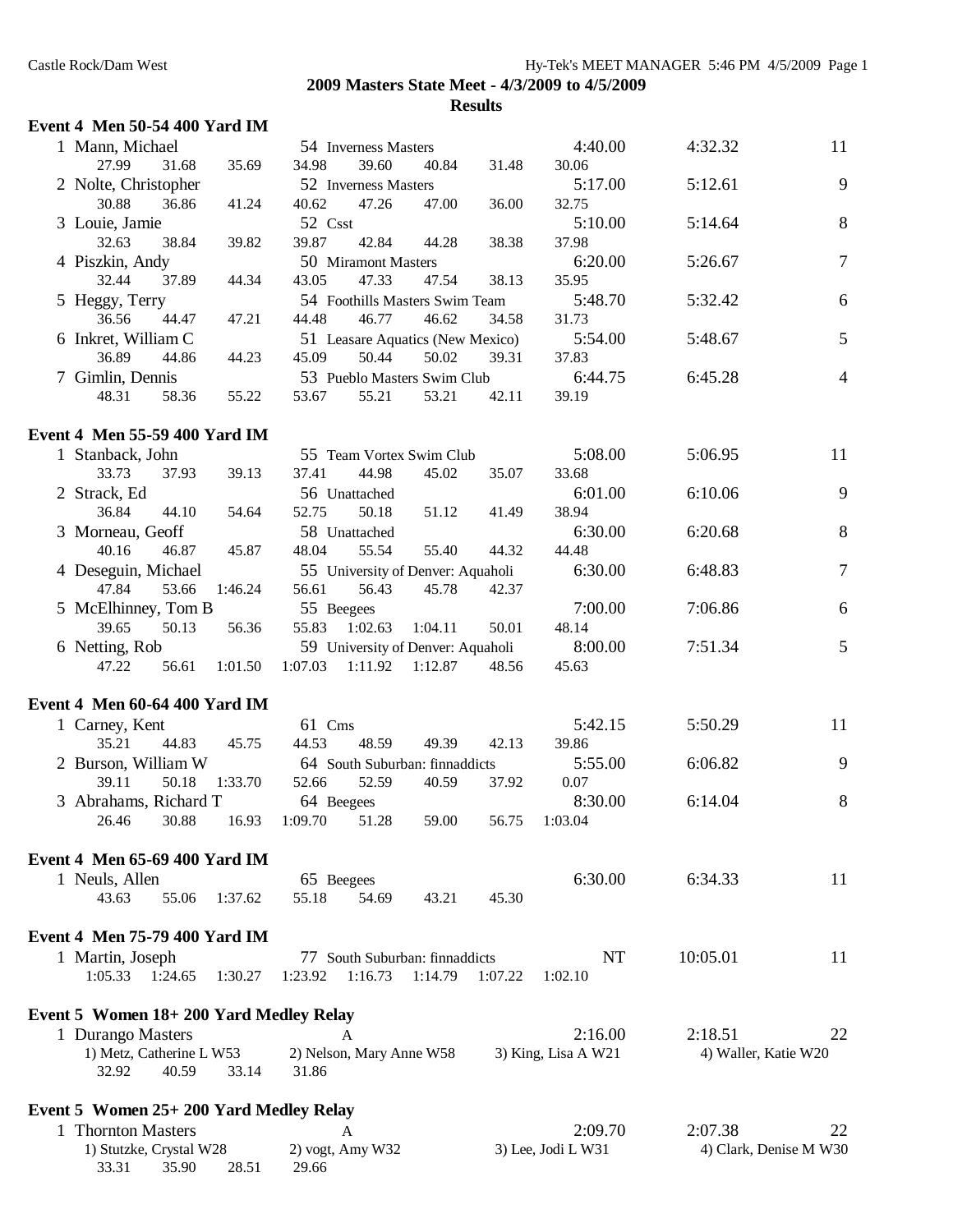#### **Results**

# **(Event 5 Women 25+ 200 Yard Medley Relay)**

39.05 40.58 36.01 33.93

38.44 42.12 39.36 34.73

49.00 1:41.01 31.61

| $($ Event 5 women $25+200$ Yard Medley Relay)          |                                      |                             |                             |    |
|--------------------------------------------------------|--------------------------------------|-----------------------------|-----------------------------|----|
| 2 Aurora Masters                                       | A                                    | 2:30.02                     | 2:08.80                     | 18 |
| 1) Schweissing, Kristin W31<br>31.84<br>35.01<br>32.78 | 2) Fostvedt, Alishia L W32<br>29.17  | 3) Greenleaf, Kristin A W30 | 4) Despain, Christina F W31 |    |
| 3 Inverness Masters                                    | $\mathbf{A}$                         | 2:08.00                     | 2:10.36                     | 16 |
| 1) Andrews, Melissa D W26<br>34.24<br>36.52<br>32.35   | 2) Seavall, Kelly W40<br>27.25       | 3) Tew, Lauren W26          | 4) Riner, Betsy W42         |    |
| 4 Squid Masters Team                                   | $\mathbf{A}$                         | 2:35.36                     | 2:31.73                     | 14 |
| 1) Asmar, Melanie W26<br>39.79<br>1:23.78<br>28.16     | 2) Witter, Roxana Z W46              | 3) Bernert, Brandi W30      | 4) Bernert, Kristal L W36   |    |
| 5 Cherry Creek Athletic Club                           | A                                    | <b>NT</b>                   | 2:33.48                     | 12 |
| 1) Wolfe, Joy W27<br>39.34<br>42.71<br>24.73           | 2) Swain, Kristen W35<br>46.70       | 3) Keenen, Elizabeth W33    | 4) Gaglio, Bridget W36      |    |
| 6 Thornton Masters                                     | B                                    | 3:03.00                     | 2:34.88                     | 10 |
| 33.35<br>40.84<br>42.63                                | 38.06                                |                             |                             |    |
| --- Beegees                                            | $\mathbf{A}$                         | 2:20.00                     | DQ                          |    |
| 1) Wilson, Christa W27                                 | 2) Gibbons, Chelsea M W25            | 3) Sands, Amy W38           | 4) Homan, Deborah W46       |    |
| 35.96<br>31.93<br>41.30                                | 36.10                                |                             |                             |    |
| Event 5 Women 35+ 200 Yard Medley Relay                |                                      |                             |                             |    |
| 1 Beegees                                              | A                                    | 1:59.00                     | 1:56.96                     | 22 |
| 1) Early, Becky W35                                    | 2) Von Der Lippe, Susan W43          | 3) Crouch, Kim H W47        | 4) Fischer, Lynn B W47      |    |
| 31.36<br>30.64<br>27.78                                | 27.18                                |                             |                             |    |
| 2 Inverness Masters                                    | $\mathbf{A}$                         | 2:05.00                     | 2:01.74                     | 18 |
| 1) Thull, Amy W41                                      | 2) Campbell, Ellen A W46             | 3) Skinner, Carolyn W41     | 4) Garnier, Kathy L W48     |    |
| 33.38<br>33.85<br>28.88                                | 25.63                                |                             |                             |    |
| 3 Boulder Aquatics                                     | $\mathbf{A}$                         | 2:00.00                     | 2:09.22                     | 16 |
| 1) Bank, Wendy W46<br>32.69<br>34.79<br>37.51          | 2) Baro, Sonja W38<br>24.23          | 3) roche, Carolyn W57       | 4) Scott, Anna W46          |    |
| 4 Thornton Masters                                     | A                                    | 2:31.00                     | 2:19.20                     | 14 |
| 1) Bacon, Kim J W35                                    | 2) Sauls, Catherine C W44            | 3) Roller, Jennifer W35     | 4) Vowles, Nicole W38       |    |
| 37.85<br>39.32<br>31.64                                | 30.39                                |                             |                             |    |
| 5 Thornton Masters                                     | B                                    | 2:50.10                     | 2:36.85                     | 12 |
| 1) Craft, Carol S W47                                  | 2) Cordova, Katherine J W39          | 3) White, LeighAnn W39      | 4) Broncucia, Stacy W40     |    |
| 41.08<br>46.87<br>34.03                                | 34.87                                |                             |                             |    |
| 6 Inverness Masters                                    | B                                    | 2:49.00                     | 2:53.42                     | 10 |
| 1) Vanderpoel, Nicole W44                              | 2) Thilker, Lisa W43                 | 3) Clapp, Christine J W42   | 4) White, Lori W52          |    |
| 36.12 40.42 48.46 48.42                                |                                      |                             |                             |    |
| 7 Cherry Creek Athletic Club                           | A                                    | <b>NT</b>                   | 3:05.84                     | 8  |
| 1) Casper, Dana M W45<br>37.39<br>15.02<br>54.15       | 2) Chapman, Melissa W W44<br>1:19.28 | 3) Nestrud, Wendy W43       | 4) Martines, Danielle M W38 |    |
| Event 5 Women 45+ 200 Yard Medley Relay                |                                      |                             |                             |    |
| 1 University of Denver: Aquaho                         | A                                    | 5:55.55                     | 2:21.62                     | 22 |
| 1) Bergen, Michelle A W48<br>37.78<br>37.93<br>36.38   | 2) Najjar, Ellie W47<br>29.53        | 3) Dau, Janice A W46        | 4) Sweers, Diane W45        |    |
| 2 Thornton Masters                                     | B                                    | 2:31.90                     | 2:29.57                     | 18 |
| 1) Miller, Shelley L W46                               | 2) Stoke, Jeanne W47                 | 3) Kauffman, Barbara M W47  | 4) Larson, Stephanie W49    |    |
|                                                        |                                      |                             |                             |    |

3 Inverness Masters A 2:39.00 2:34.65 16<br>1) Fletcher, Lynne E W48 2) Nolte, Susan W48 3) Mayer, Olivia W45 4) Hashimoto, Christine I 2) Nolte, Susan W48 3) Mayer, Olivia W45 4) Hashimoto, Christine L W61

4 Cherry Creek Athletic Club A NT 3:00.65 14 1) Glauch, Missy A W46 2) McKim, Penny A W64 3) Clendenen, Karen A W46 4) Reed, Judy W65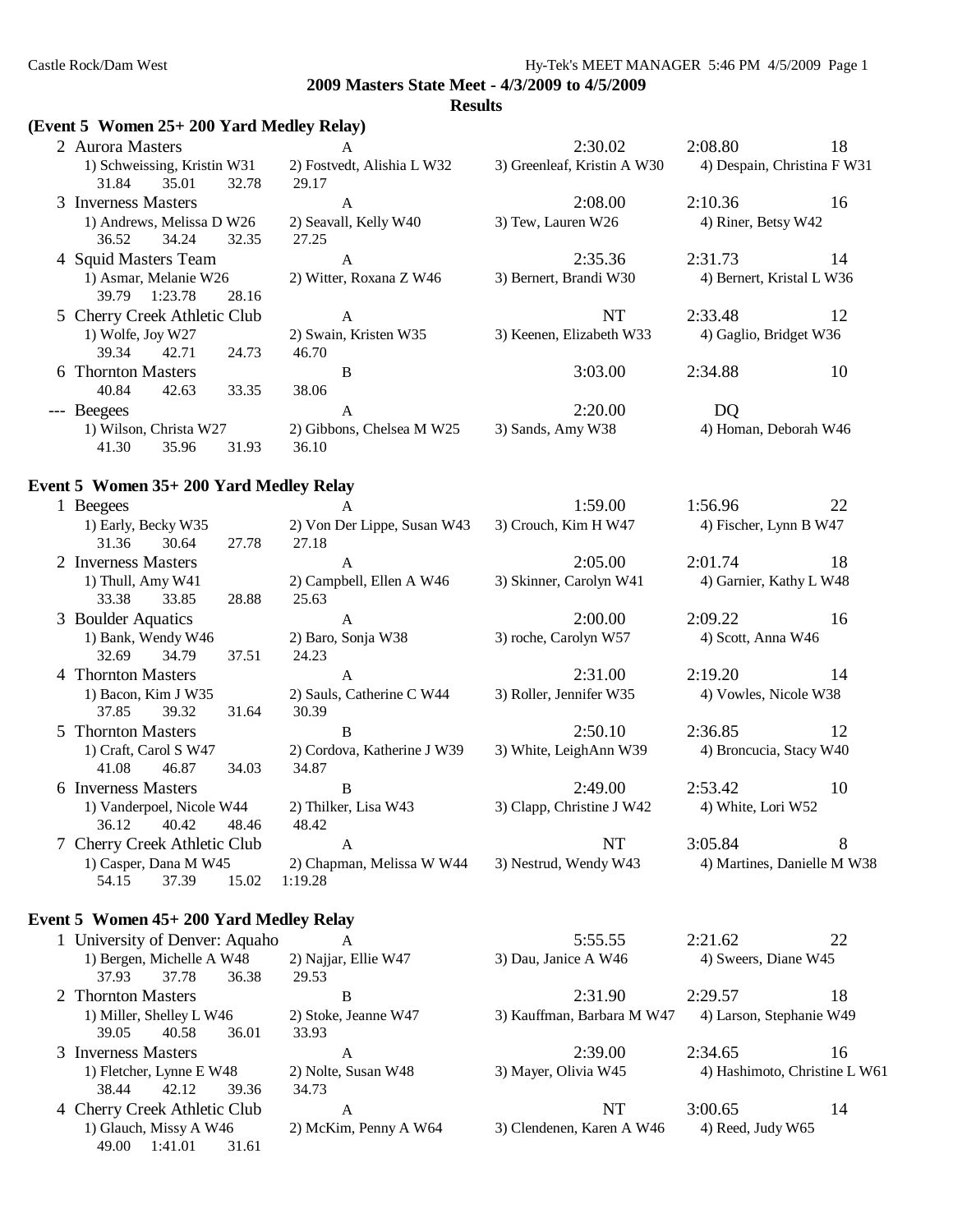#### **Results**

#### **(Event 5 Women 45+ 200 Yard Medley Relay)**

|                                      | 5 Thornton Masters                            |                        | A                          | 3:09.00                | 3:15.12                    | 12                         |
|--------------------------------------|-----------------------------------------------|------------------------|----------------------------|------------------------|----------------------------|----------------------------|
|                                      | 1) England, Nancy J W59                       |                        | 2) Sunie, Beverly W56      | $3)$ True, Ann W53     |                            | 4) Miller, Cheryl M W49    |
| 1:00.65                              | 46.79                                         | 50.43                  | 37.25                      |                        |                            |                            |
| Event 6 Men 18+200 Yard Medley Relay |                                               |                        |                            |                        |                            |                            |
| 1 Squid Masters Team                 |                                               |                        | A                          | 1:47.52                | 1:47.74                    | 22                         |
| 1) Christianson, Jon R M27           |                                               | 2) Trlica, Jeffrey M24 | 3) LeVasseur, Andrew P M45 |                        | 4) Carpenter, Dustin H M27 |                            |
| 26.36                                | 30.94                                         | 25.32                  | 25.12                      |                        |                            |                            |
| 2 Squid Masters Team                 |                                               |                        | В                          | 2:01.39                | 2:02.26                    | 18                         |
|                                      | 1) Smith, David M21                           |                        | 2) Davidson, Ryan T M23    | 3) Ganiyev, Doston M21 |                            | 4) Benfield, Patrick J M27 |
| 30.64                                | 34.76                                         | 27.41                  | 29.45                      |                        |                            |                            |
| 3 Beegees                            |                                               |                        | A                          | 2:07.00                | 2:09.78                    | 16                         |
|                                      | 1) Gimlin, Matt R M24<br>2) O'Keefe, John M47 |                        | 3) Cooper, Carter M26      | 4) Cattles, Steve M49  |                            |                            |
| 30.73                                | 37.11                                         | 25.48                  | 36.46                      |                        |                            |                            |
|                                      |                                               |                        |                            |                        |                            |                            |

#### **Event 6 Men 25+ 200 Yard Medley Relay**

27.69 30.16 25.74 22.89

29.23 28.64 25.56 25.00

33.55 29.08 26.09 26.45

31.00 36.45 26.68 28.03

| 1 University of Denver: Aquaho        |       | $\mathsf{A}$           | NT                          | 1:44.54                  | 22 |
|---------------------------------------|-------|------------------------|-----------------------------|--------------------------|----|
| 1) O'Sullivan, Chris M34              |       | 2) Lang, Elliot M26    | 3) Eisenhuth, Matthew S M34 | 4) Wise, Mike M44        |    |
| 24.26<br>28.96                        | 26.85 | 24.47                  |                             |                          |    |
| 2 Beegees                             |       | A                      | 1:52.00                     | 1:47.37                  | 18 |
| 1) Treanor, nate M31                  |       | 2) Cox, Michael J M31  | 3) Buckley, Ethan M33       | 4) Ko, Scott Y M25       |    |
| 27.39<br>31.41                        | 24.63 | 23.94                  |                             |                          |    |
| 3 Inverness Masters                   |       | $\mathsf{A}$           | 1:46.50                     | 1:49.31                  | 16 |
| 1) Sheremeta, Nicholas M31            |       | 2) Lanners, Bret J M26 | 3) Galan, Henry M45         | 4) Lehrer, Mark G M51    |    |
| 28.49<br>29.07                        | 27.82 | 23.93                  |                             |                          |    |
| 4 Aurora Masters                      |       | A                      | 2:10.00                     | 1:52.07                  | 14 |
| 1) Cole, Matt M31                     |       | 2) Valks, Victor M34   | 3) Schwartzkopf, Jess M30   | 4) Pazmino, Jorge M39    |    |
| 25.60<br>35.77                        | 25.36 | 25.34                  |                             |                          |    |
| 5 Thornton Masters                    |       | A                      | 1:56.00                     | 1:54.52                  | 12 |
| 1) Foster, Jared M33                  |       | 2) Ida, Kevin M26      | 3) Roth, Bill M32           | 4) Wright, Caleb M33     |    |
| 30.40<br>31.18                        | 27.17 | 25.77                  |                             |                          |    |
| 6 Boulder Aquatics                    |       | A                      | 2:00.00                     | 1:56.53                  | 10 |
| 1) Robertson, Matt M33                |       | 2) Cary, Clark M40     | 3) Waterbury, Stuart M55    | 4) Pins, Michael M43     |    |
| 30.48<br>30.10                        | 29.53 | 26.42                  |                             |                          |    |
| 7 Thornton Masters                    |       | B                      | 2:32.00                     | 2:11.11                  | 8  |
| 1) McClelland, Ryan M26               |       | 2) Reese, Gary M42     | 3) Davison, Kris A M33      | 4) Montano, Mike M43     |    |
| 32.01<br>36.48                        | 30.21 | 32.41                  |                             |                          |    |
| --- Squid Masters Team                |       | A                      | 2:31.52                     | DQ                       |    |
| 1) Brady, Donald S M35                |       | 2) Kjeseth, Thor M42   | 3) Graham, Stephan M40      | 4) Kuprevich, Sean D M30 |    |
| 35.42<br>48.64                        | 36.66 | 32.84                  |                             |                          |    |
| Event 6 Men 35+ 200 Yard Medley Relay |       |                        |                             |                          |    |
| 1 Beegees                             |       | A                      | 1:48.00                     | 1:46.48                  | 22 |
| 1) Brandstatter, Jay J M36            |       | 2) Cox, Randy M46      | 3) Hess, Richard W M54      | 4) Lee, Marshall M M50   |    |

2 Boulder Aquatics A 1:51.00 1:48.43 18 1) Van Winkle, Doug M36 2) Smit, Robbert-Paul M40 3) Bank, Holden M49 4) Paxton, Norman M60

3 University of Denver: Aquaho B NT 1:55.17 16

4 Swim Dogs A NT 2:02.16 14 1) Perry, Sam M42 2) Malloy, Glenn E M48 3) Johnston, Mark A M48 4) Sarche, Jon M40

1) Nielsen, Richard M44 2) Scott, Greg M49 3) Krauss, Neil M41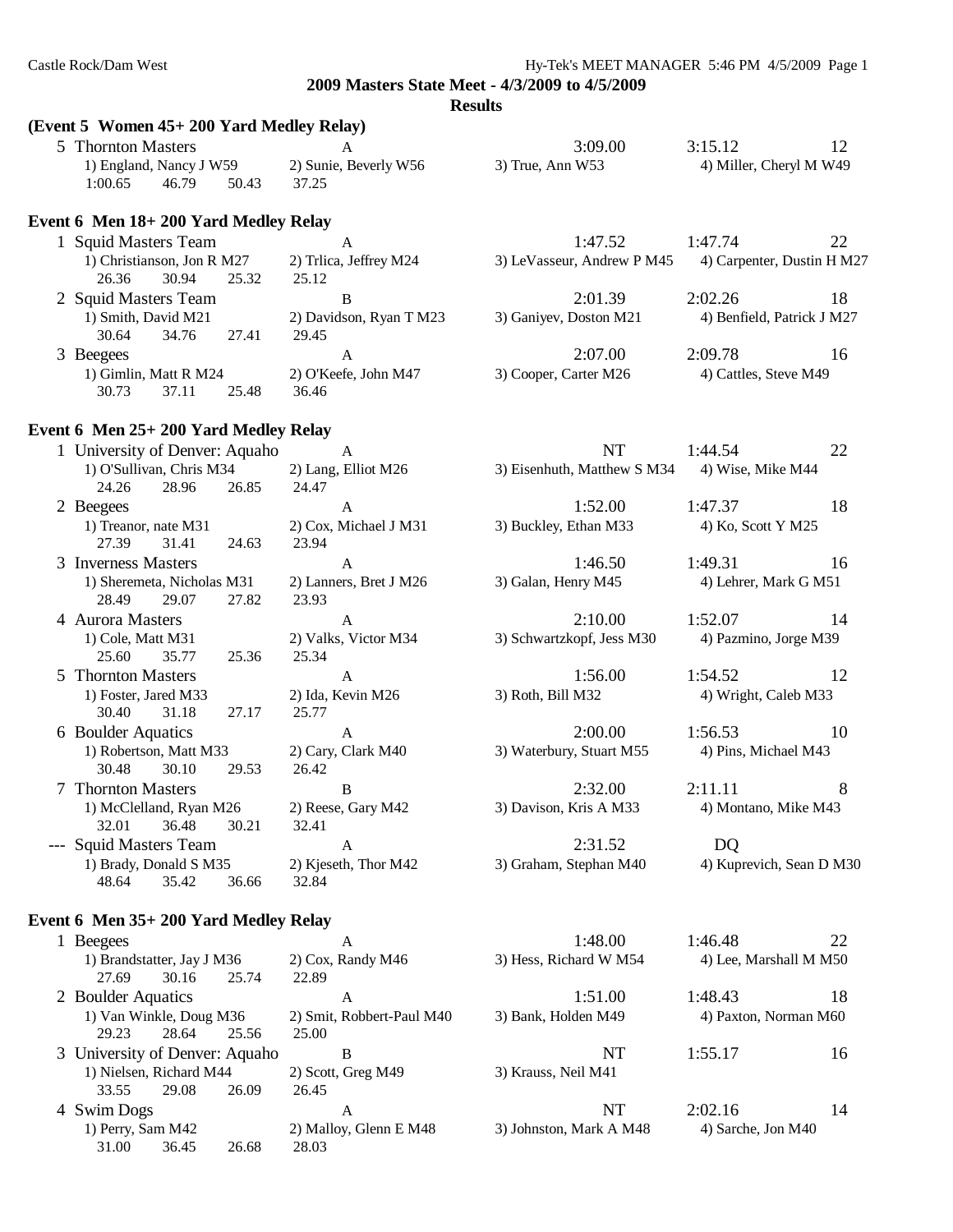#### **Results**

#### **(Event 6 Men 35+ 200 Yard Medley Relay)**

|                          | 5 Durango Masters                     |                        | $\mathsf{A}$               | 2:00.00                                                                 | 2:02.87                    | 12                          |
|--------------------------|---------------------------------------|------------------------|----------------------------|-------------------------------------------------------------------------|----------------------------|-----------------------------|
|                          | 1) Joyner, Thomas T M43               |                        | 2) Chapman, Michael S M40  | 3) Ellis, Quincy M60                                                    | 4) O'Brien, Michael M47    |                             |
|                          | 32.96<br>31.24                        | 32.89                  | 25.78                      |                                                                         |                            |                             |
|                          | 6 Squid Masters Team                  |                        | $\mathsf{A}$               | 1:55.36                                                                 | 2:04.63                    | 10                          |
|                          | 1) Workman, Petur M38                 |                        | 2) Hayden, John W M37      | 3) Silva, Mario M36                                                     | 4) Pryor, Keith M38        |                             |
|                          | 31.71<br>39.86                        | 25.82                  | 27.24                      |                                                                         |                            |                             |
|                          | 7 Thornton Masters                    |                        | A                          | 2:15.00                                                                 | 2:08.02                    | 8                           |
|                          | 1) Hoyt, Brian K M42                  |                        | 2) Dominguez, Samuel M38   | 3) Cruz, Eduardo M39                                                    |                            | 4) Francavilla, Anthony M42 |
|                          | 32.08<br>34.43                        | 28.42                  | 33.09                      |                                                                         |                            |                             |
|                          | 8 Beegees                             |                        | B                          | 2:14.00                                                                 | 2:15.23                    | 6                           |
|                          | 1) Kelly, John M47                    |                        | 2) Ramirez, Alfonso M47    | 3) Boals, Daniel M40                                                    | 4) Lundahl, Jim M43        |                             |
|                          | 39.49<br>39.99                        | 29.12                  | 26.63                      |                                                                         |                            |                             |
|                          | South Suburban: finnaddicts           |                        | A                          | 2:16.00                                                                 | 2:19.80                    | 4                           |
| 1) Burson, William W M64 |                                       |                        | 2) Davidson, Bertram L M62 | 3) Blum, Juri M42                                                       | 4) Bennett, Dean W M42     |                             |
|                          | 37.43<br>36.18                        | 30.03                  | 36.16                      |                                                                         |                            |                             |
|                          | 10 Cherry Creek Athletic Club         |                        | A                          | NT                                                                      | 2:19.91                    | 2                           |
|                          | 1) Nestrud, Lon M44                   | 2) Wohlgenant, Tim M44 |                            | 3) Boyd, John D M37                                                     | 4) Lucks, David A M52      |                             |
|                          | 36.65<br>40.09                        | 28.25                  | 34.92                      |                                                                         |                            |                             |
|                          | Event 6 Men 45+ 200 Yard Medley Relay |                        |                            |                                                                         |                            |                             |
|                          | 1 Inverness Masters                   |                        | A                          | 1:50.00                                                                 | 1:46.56                    | 22                          |
|                          | 1) Wells, Reed M47                    |                        | 2) Mann, Michael M54       | 3) Scott, Powell M47                                                    | 4) Kahl, Steven E M46      |                             |
|                          | 28.69<br>29.94                        | 24.76                  | 23.17                      |                                                                         |                            |                             |
|                          | 2 Beegees                             |                        | A                          | 2:18.00                                                                 | 2:16.48                    | 18                          |
|                          | 1) Miller, Burke M49                  |                        | 2) Estle, Steven M49       | 3) Heins, Don A M54                                                     | 4) Magouirk, Jeffery K M47 |                             |
|                          | 34.75<br>34.87                        | 39.59                  | 27.27                      |                                                                         |                            |                             |
|                          | 3 Squid Masters Team                  |                        | $\mathbf{A}$               | 2:47.11                                                                 | 2:41.16                    | 16                          |
|                          | $1\backslash$ I and Waypo A M55       |                        | $2)$ Ishneson Dovid I M67  | $\sim$ 2) Demberght Michael D $\mathbf{M47}$ $\sim$ 4) Lund Michael M46 |                            |                             |

| 1) Lee, Wayne A M55              |                        |       | 2) Johnson, David L M67 | 3) Barnhardt, Michael B M47 | 4) Lund, Michael M46    |
|----------------------------------|------------------------|-------|-------------------------|-----------------------------|-------------------------|
| 39.58                            | 53.66                  | 36.49 | 31.43                   |                             |                         |
| --- University of Denver: Aquaho |                        |       |                         | NT                          | DO.                     |
| 1) Daryl, Miller M58             |                        |       | 2) Fischer, Chuck M57   | 3) Macdonald, Bruce D M54   | 4) Netting, Rob M59     |
| 30.81                            | 40.90                  | 28.32 | 31.48                   |                             |                         |
| --- Thornton Masters             |                        |       |                         | 2:28.70                     | NS                      |
|                                  | 1) McDonald, Steve M48 |       | 2) Downs, George M70    | 3) Gray, David S M50        | 4) Andersen, Kurt C M51 |

# **Event 6 Men 55+ 200 Yard Medley Relay**

| 1 Beegees                                | A                                 | 2:16.00                  | 2:13.88            | 22 |
|------------------------------------------|-----------------------------------|--------------------------|--------------------|----|
| 1) Lehman, Melvin J M55                  | 2) Dyck, Mel M67                  | 3) McElhinney, Tom B M55 | 4) Tobin, John M66 |    |
| 31.40<br>35.23<br>37.10                  | 30.15                             |                          |                    |    |
| Event 7 Women 18-24 50 Yard Breaststroke |                                   |                          |                    |    |
| 1 Anstett, Denise                        | 24 Fast Masters                   | 34.91                    | 34.58              | 11 |
| 2 Madore, Shannon                        | 23 University of Denver: Aquaholi | 45.00                    | 39.20              | 9  |
| 3 Litt, Robin                            | Unattached<br>23                  | 40.38                    | 39.57              | 8  |
| 4 Roach, Stephanie                       | $20$ jam                          | 41.00                    | 40.11              | 7  |
| 5 King, Lisa A                           | 21 Durango Masters                | 43.33                    | 41.27              | 6  |
| 6 Janiga, Samantha                       | 23 Boulder Aquatics               | 40.00                    | 43.29              | 5  |
| Event 7 Women 25-29 50 Yard Breaststroke |                                   |                          |                    |    |
| 1 Linke, Lyndsey M                       | 28 Fort Collins Club              | 34.00                    | 33.01              | 11 |
| 2 Graham, Larissa J                      | 25 Unattached                     | 33.17                    | 33.17              | 9  |
| 3 Gibbons, Chelsea M                     | 25 Beegees                        | 36.05                    | 35.69              | 8  |
| 4 Griese, Stephanie                      | 26 Prarie Masters Swim Team       | 45.00                    | 39.91              | 7  |
| 5 Lascano, Darcy Y                       | <b>Aurora Masters</b><br>27       | 45.00                    | 40.40              | 6  |
| 6 Wild, jennifer                         | 28 University of Denver: Aquaholi | 45.00                    | 50.31              | 5  |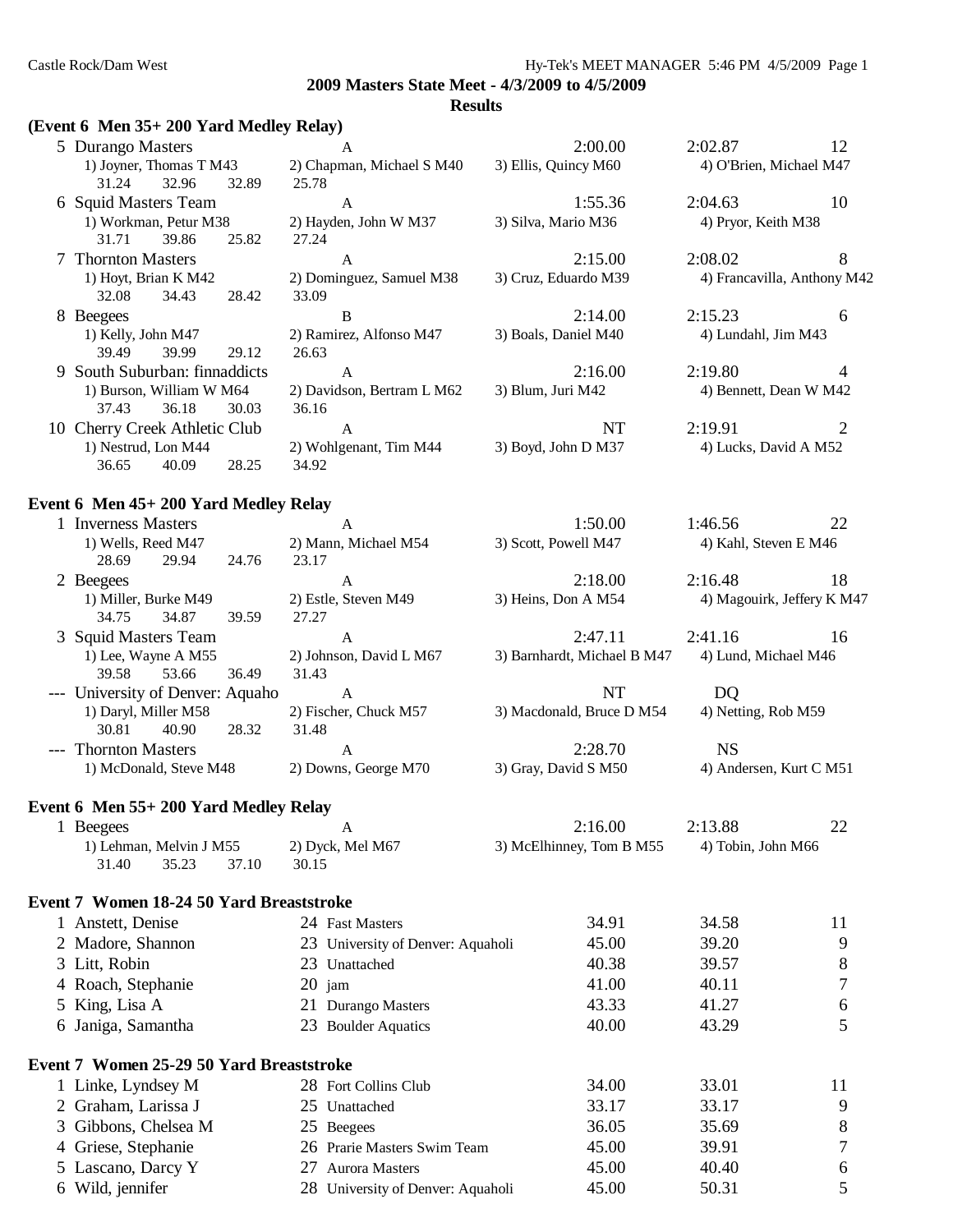|      | (Event 7 Women 25-29 50 Yard Breaststroke) |     |                                   |         |           |                |
|------|--------------------------------------------|-----|-----------------------------------|---------|-----------|----------------|
|      | --- White, Jennifer                        |     | 28 Thornton Masters               | 1:04.00 | <b>NS</b> |                |
|      | Event 7 Women 30-34 50 Yard Breaststroke   |     |                                   |         |           |                |
|      | 1 Lee, Jodi L                              |     | 31 Thornton Masters               | 33.00   | 32.72     | 11             |
|      | 2 Barker, Kathy                            |     | 32 University of Denver: Aquaholi | 33.68   | 33.56     | 9              |
|      | 3 Webb, Amy                                |     | 33 Boulder Aquatics               | 33.00   | 34.92     | 8              |
|      | 4 Fostvedt, Alishia L                      |     | 32 Aurora Masters                 | 36.00   | 35.27     | 7              |
|      | 5 Schweissing, Kristin                     |     | 31 Aurora Masters                 | 40.00   | 35.80     | 6              |
|      | 6 Beelaert, Anna W                         |     | 34 Foothills Masters Swim Team    | 43.50   | 37.65     | 5              |
|      | 7 Keenen, Elizabeth                        |     | 33 Cherry Creek Athletic Club     | 39.30   | 38.88     | 4              |
|      | 8 Sprenger, Victoria                       |     | 34 Unattached                     | 42.85   | 41.34     | 3              |
|      | 9 Rosenbarger, Kim                         |     | 34 Boulder Aquatics               | 42.09   | 43.05     | $\overline{2}$ |
|      | 10 Chen, Carolyn                           | 31- | <b>Thornton Masters</b>           | 43.00   | 43.48     | $\mathbf{1}$   |
|      | --- Despain, Christina F                   |     | 31 Aurora Masters                 | 38.00   | DQ        |                |
|      | Event 7 Women 35-39 50 Yard Breaststroke   |     |                                   |         |           |                |
|      | 1 Early, Becky                             |     | 35 Beegees                        | 34.82   | 34.05     | 11             |
|      | 2 Signorelli, Jackie                       |     | 35 Team Vortex Swim Club          | 36.40   | 34.89     | 9              |
|      | 3 Roller, Jennifer                         |     | 35 Thornton Masters               | 35.00   | 35.62     | 8              |
|      | 4 Vowles, Nicole                           |     | 38 Thornton Masters               | 38.00   | 38.41     | 7              |
|      | 5 Fawcett-Kay, Tanya F                     |     | 37 Powell SwimClub (Wy)           | 46.10   | 40.80     | 6              |
|      | 6 White, LeighAnn                          |     | 39 Thornton Masters               | 44.97   | 42.79     | 5              |
|      | 7 Swain, Kristen                           |     | 35 Cherry Creek Athletic Club     | 44.50   | 42.88     | 4              |
|      | 8 Bernert, Kristal L                       |     | 36 Squid Masters Team             | 48.00   | 45.10     | 3              |
|      | 9 O'Connor, Gloria                         |     | 39 Csst                           | 49.20   | 45.75     | $\overline{c}$ |
|      | 10 Weeldreyer, Paula                       |     | 35 Prarie Masters Swim Team       | 45.85   | 46.75     | $\mathbf{1}$   |
|      | 11 Cordova, Katherine J                    |     | 39 Thornton Masters               | 55.00   | 48.53     |                |
|      | 12 Bernhard, Renee                         |     | 37 Thornton Masters               | 1:10.00 | 49.01     |                |
|      | Event 7 Women 40-44 50 Yard Breaststroke   |     |                                   |         |           |                |
|      | 1 Von Der Lippe, Susan                     |     | 43 Beegees                        | 30.01   | 30.14     | 11             |
|      | 2 Seavall, Kelly                           |     | 40 Inverness Masters              | 36.00   | 34.56     | 9              |
|      | 3 Riner, Betsy                             |     | 42 Inverness Masters              | 41.00   | 38.26     | 8              |
| 4    | toman, Kim                                 |     | 41 Pueblo Masters Swim Club       | 42.27   | 39.80     |                |
| 5    | Sauls, Catherine C                         | 44  | <b>Thornton Masters</b>           | 39.50   | 39.92     | 6              |
|      | 6 Derr, Kirsten L                          |     | 44 University of Denver: Aquaholi | 46.00   | 42.91     | 5              |
|      | *7 Hagadorn, Heather                       |     | 44 University of Denver: Aquaholi | 41.00   | 43.02     | 3.<br>50       |
| $*7$ | Grady, Kathy M                             | 43  | Prarie Masters Swim Team          | 45.00   | 43.02     | 3.<br>50       |
| 9    | Kania, Regina                              | 40  | <b>Swim Dogs</b>                  | 45.00   | 43.73     | 2              |
| 10   | Golla, Michelle                            |     | 42 Squid Masters Team             | 39.41   | 46.91     | 1              |
| 11   | Clapp, Christine J                         |     | 42 Inverness Masters              | 48.00   | 49.87     |                |
|      | 12 Chapman, Melissa W                      |     | 44 Cherry Creek Athletic Club     | 1:00.00 | 51.18     |                |
| 13   | Hoftiezer, Mary P                          |     | 43 Denver Athletic Club           | 1:30.00 | 1:09.42   |                |
|      | --- Lee, Julie A                           |     | 43 Dawgs Swim Team                | 37.60   | <b>NS</b> |                |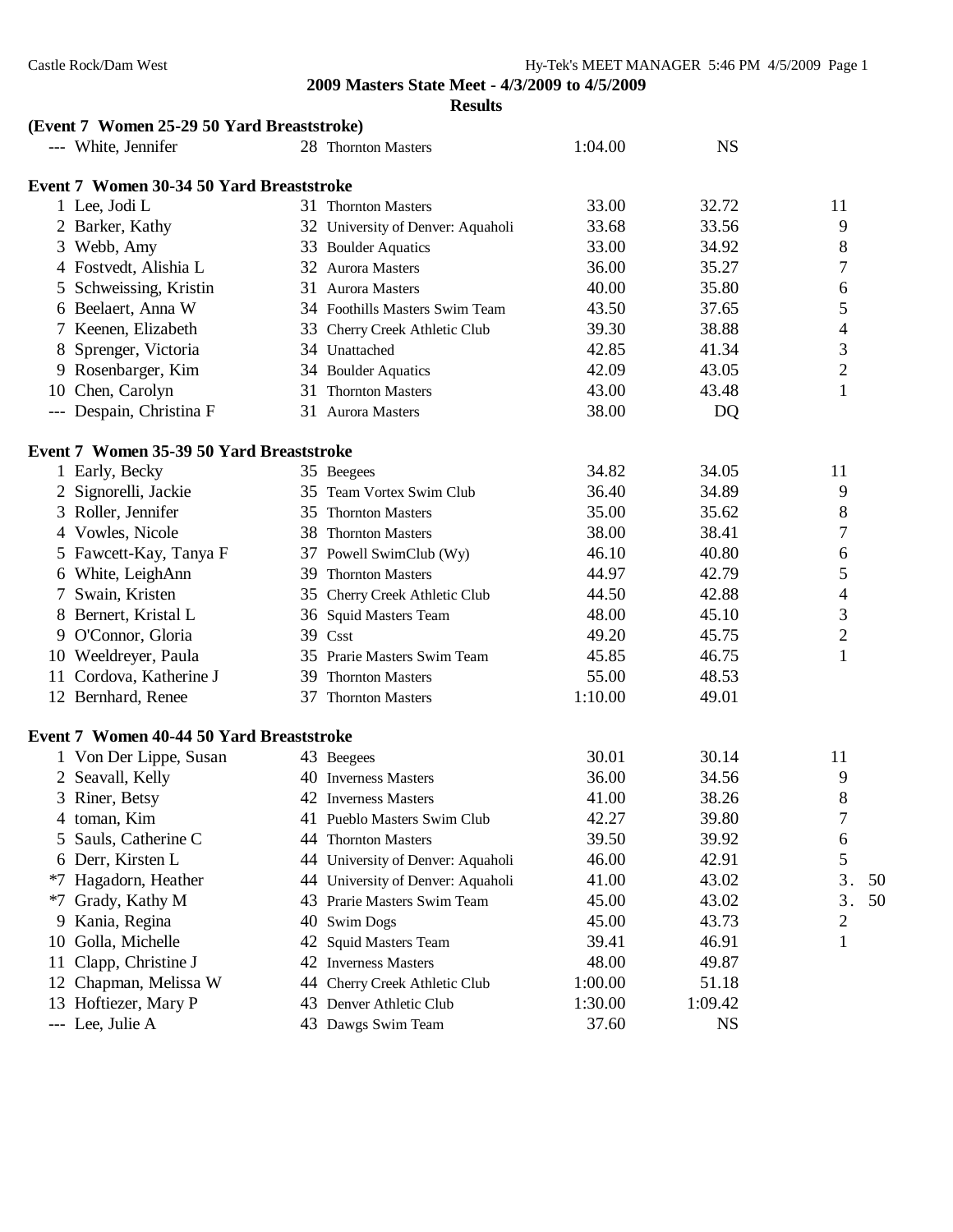**Results**

|   | Event 7 Women 45-49 50 Yard Breaststroke |                                   |         |           |                  |
|---|------------------------------------------|-----------------------------------|---------|-----------|------------------|
|   | 1 Crouch, Kim H                          | 47 Beegees                        | 34.20   | 33.21     | 11               |
|   | 2 Campbell, Ellen A                      | 46 Inverness Masters              | 34.50   | 34.65     | $\overline{9}$   |
|   | 3 Fischer, Lynn B                        | 47 Beegees                        | 39.00   | 37.39     | $\,8\,$          |
|   | 4 Contrino, Kathleen                     | 48 Beegees                        | 42.00   | 40.78     | 7                |
|   | 5 Stoke, Jeanne                          | 47 Thornton Masters               | 41.27   | 40.82     | 6                |
|   | 6 Nolte, Susan                           | 48 Inverness Masters              | 42.00   | 42.30     | $\mathfrak s$    |
|   | 7 Fletcher, Lynne E                      | 48 Inverness Masters              | 46.00   | 43.13     | $\overline{4}$   |
|   | 8 Larson, Stephanie                      | 49 Thornton Masters               | 46.50   | 45.30     | $\mathfrak 3$    |
|   | 9 Sortwell, Andrea                       | 49 Beegees                        | 46.99   | 47.80     | $\sqrt{2}$       |
|   | 10 Hanson, Betty A                       | 46 Prarie Masters Swim Team       | 49.66   | 48.80     | $\mathbf{1}$     |
|   | 11 Jacobson, Carrie                      | 49 Prarie Masters Swim Team       | 52.14   | 51.69     |                  |
|   | --- Frost, Cindy I                       | 45 Fort Collins Club              | 38.60   | <b>NS</b> |                  |
|   | Event 7 Women 50-54 50 Yard Breaststroke |                                   |         |           |                  |
|   | 1 Metz, Catherine L                      | 53 Durango Masters                | 36.60   | 37.13     | 11               |
|   | 2 Benz, Julia M                          | 51 University of Denver: Aquaholi | 46.00   | 42.72     | $\overline{9}$   |
|   | 3 Madore, Laure                          | 52 University of Denver: Aquaholi | 47.30   | 44.25     | $\,8\,$          |
|   | 4 True, Ann                              | 53 Thornton Masters               | 48.98   | 49.51     | $\tau$           |
|   | 5 White, Lori                            | 52 Inverness Masters              | 57.00   | 55.24     | 6                |
|   | Event 7 Women 55-59 50 Yard Breaststroke |                                   |         |           |                  |
|   | 1 Rosener, Karen                         | 55 Fort Collins Club              | 39.20   | 38.58     | 11               |
|   | 2 Nelson, Mary Anne                      | 58 Durango Masters                | 41.00   | 40.21     | 9                |
|   | 3 Laney, Judith B                        | 56 University of Denver: Aquaholi | 45.00   | 43.76     | $\,8\,$          |
|   | 4 Parmer, Patricia                       | 55 Powell SwimClub (Wy)           | 49.34   | 49.44     | $\boldsymbol{7}$ |
|   | 5 Sunie, Beverly                         | 56 Thornton Masters               | 50.00   | 50.32     | $\sqrt{6}$       |
|   | 6 England, Nancy J                       | 59 Thornton Masters               | 50.00   | 53.27     | 5                |
|   | 7 Yoder, Margie                          | 56 Aurora Masters                 | 1:00.00 | 55.66     | 4                |
|   | --- roche, Carolyn                       | 57 Boulder Aquatics               | 40.00   | <b>NS</b> |                  |
|   | --- Kane, Julie K                        | 55 Inverness Masters              | 47.26   | <b>NS</b> |                  |
|   | Event 7 Women 60-64 50 Yard Breaststroke |                                   |         |           |                  |
|   | 1 Young, Lydia                           | 60 Dawgs Swim Team                | 47.78   | 46.11     | 11               |
|   | 2 Hashimoto, Christine L                 | 61 Inverness Masters              | 49.96   | 48.62     | 9                |
|   | 3 McKim, Penny A                         | 64 Cherry Creek Athletic Club     | 50.82   | 49.34     | 8                |
|   | --- Prall, Winny                         | 61 University of Denver: Aquaholi | 50.00   | <b>NS</b> |                  |
|   | Event 7 Women 65-69 50 Yard Breaststroke |                                   |         |           |                  |
|   | 1 Wise, Louise                           | 66 Dawgs Swim Team                | 45.00   | 47.20     | 11               |
|   | Event 8 Men 18-24 50 Yard Breaststroke   |                                   |         |           |                  |
|   | 1 Trlica, Jeffrey                        | 24 Squid Masters Team             | 31.93   | 30.40     | 11               |
|   | 2 Gimlin, Matt R                         | 24 Beegees                        | 33.00   | 31.66     | 9                |
| 3 | Goodman, Nate                            | 23 jam                            | 35.00   | 32.06     | 8                |
| 4 | Ganiyev, Doston                          | 21 Squid Masters Team             | 32.29   | 32.09     | 7                |
| 5 | Smith, David                             | 21 Squid Masters Team             | 32.30   | 33.81     | 6                |
|   | 6 Davidson, Ryan T                       | 23 Squid Masters Team             | 34.50   | 34.71     | 5                |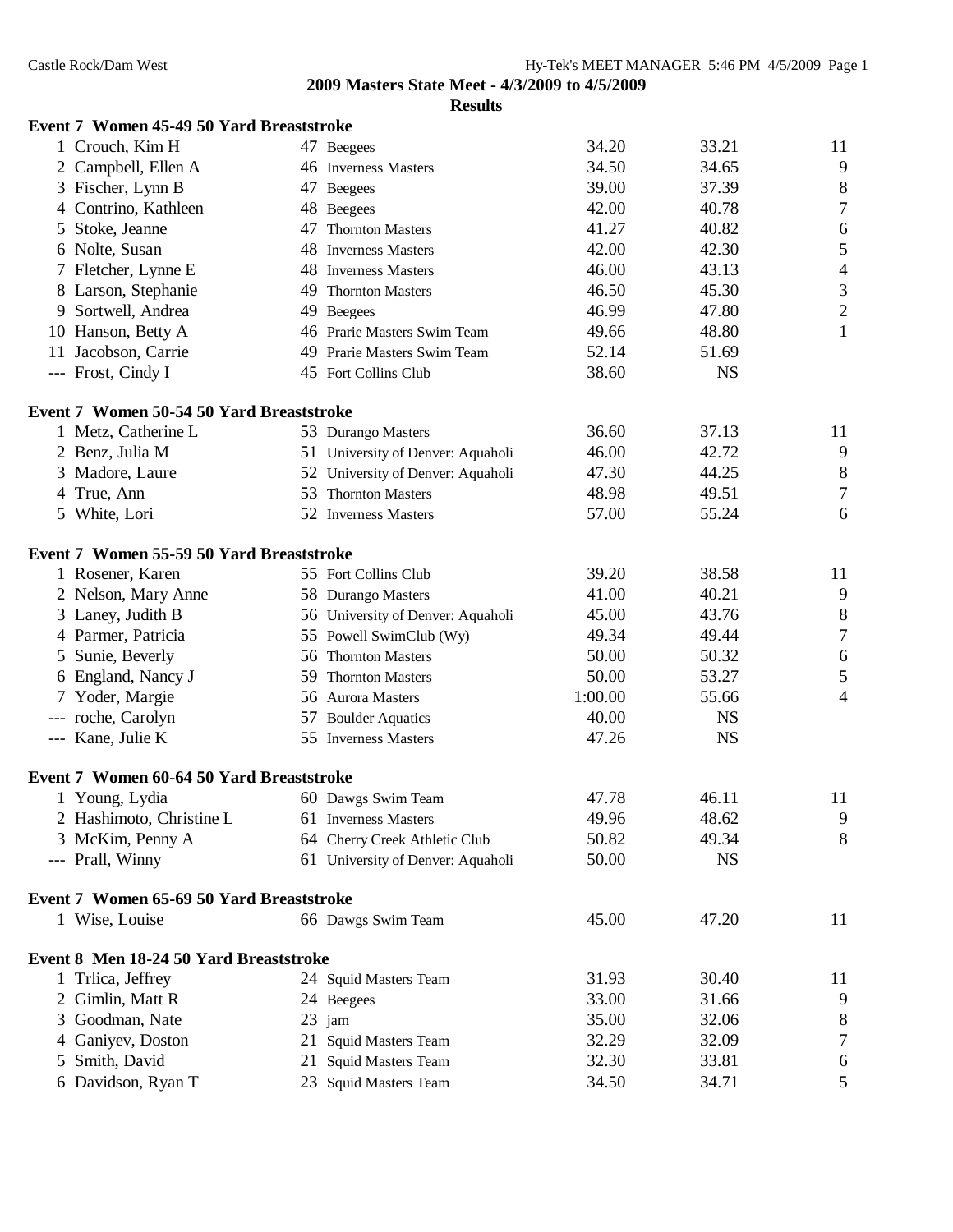|    | Event 8 Men 25-29 50 Yard Breaststroke   |    |                                   |         |           |                |
|----|------------------------------------------|----|-----------------------------------|---------|-----------|----------------|
|    | 1 Lang, Elliot                           |    | 26 University of Denver: Aquaholi | 32.00   | 27.33     | 11             |
|    | 2 Lanners, Bret J                        |    | 26 Inverness Masters              | 28.99   | 29.52     | 9              |
|    | 3 Jackson, Keaka                         |    | 28 University of Denver: Aquaholi | 33.00   | 30.18     | 8              |
|    | 4 Cooper, Carter                         |    | 26 Beegees                        | 32.47   | 32.64     | 7              |
|    | 5 Carpenter, Dustin H                    |    | 27 Squid Masters Team             | 34.97   | 33.39     | 6              |
|    | 6 Ko, Scott Y                            |    | 25 Beegees                        | 35.00   | 33.90     | 5              |
|    | --- Juliano, Kevin J                     |    | 29 Thornton Masters               | 32.00   | <b>NS</b> |                |
|    | Event 8 Men 30-34 50 Yard Breaststroke   |    |                                   |         |           |                |
|    | 1 Eisenhuth, Matthew S                   |    | 34 University of Denver: Aquaholi | 28.00   | 27.90     | 11             |
|    | 2 Stewart, Scott                         |    | 34 University of Denver: Aquaholi | 32.00   | 29.59     | 9              |
|    | 3 Cole, Matt                             |    | 31 Aurora Masters                 | 32.00   | 30.49     | 8              |
|    | (Event 8 Men 30-34 50 Yard Breaststroke) |    |                                   |         |           |                |
|    | 4 Cox, Michael J                         |    | 31 Beegees                        | 32.66   | 32.00     | 7              |
|    | 5 Welting, Evan                          |    | 34 Fast Masters                   | 33.91   | 32.67     | 6              |
|    | 6 Treanor, nate                          |    | 31 Beegees                        | 35.00   | 33.34     | 5              |
|    | 7 Foster, Jared                          |    | 33 Thornton Masters               | 36.20   | 33.68     | 4              |
|    | 8 Krell, David                           |    | 30 Rocky Mountain Thunder         | 35.95   | 33.95     | 3              |
|    | 9 Hodges, Jeff                           |    | 33 Prarie Masters Swim Team       | 36.51   | 37.71     | $\overline{2}$ |
|    | --- Kuprevich, Sean D                    |    | 30 Squid Masters Team             | 1:00.00 | DQ        |                |
|    | Event 8 Men 35-39 50 Yard Breaststroke   |    |                                   |         |           |                |
|    | 1 Brandstatter, Jay J                    |    | 36 Beegees                        | 33.00   | 29.92     | 11             |
|    | *2 Dominguez, Samuel                     |    | 38 Thornton Masters               | 45.00   | 34.87     | 8.<br>50       |
|    | *2 Baldacci, Mike                        |    | 39 Caspyer Wyoming Masters Swimmi | 33.16   | 34.87     | 8.<br>50       |
|    | 4 Cruz, Eduardo                          |    | 39 Thornton Masters               | 39.78   | 36.46     | 7              |
|    | 5 Hayden, John W                         |    | 37 Squid Masters Team             | 39.65   | 39.24     | 6              |
|    | 6 Hoftiezer, Scott                       |    | 38 Denver Athletic Club           | 38.95   | 39.69     | 5              |
|    | 7 Brady, Donald S                        |    | 35 Squid Masters Team             | 1:10.00 | 52.94     | 4              |
|    | Event 8 Men 40-44 50 Yard Breaststroke   |    |                                   |         |           |                |
|    | 1 Stewart, Karl                          |    | 43 Beegees                        | 32.71   | 31.18     | 11             |
|    | 2 Keever, Nate                           |    | 42 Grand Junction Dolphins        | 31.36   | 32.77     | 9              |
| 3  | Chapman, Michael S                       |    | 40 Durango Masters                | 33.66   | 32.82     | 8              |
|    | 4 Huckins, Kent                          |    | 44 Prarie Masters Swim Team       | 33.22   | 32.98     | 7              |
| 5  | Blum, Juri                               | 42 | South Suburban: finnaddicts       | 32.70   | 34.01     | 6              |
| 6  | Arross, John P                           |    | 43 Iron Dolphins                  | 34.00   | 35.02     | 5              |
| 7  | Kjeseth, Thor                            |    | 42 Squid Masters Team             | 40.05   | 35.63     | 4              |
| 8  | Matsumura, Koichi                        |    | 44 Team Vortex Swim Club          | 39.00   | 36.29     | 3              |
|    | 9 Pins, Michael                          |    | 43 Boulder Aquatics               | 36.55   | 36.89     | 2              |
|    | 10 Wohlgenant, Tim                       |    | 44 Cherry Creek Athletic Club     | 40.00   | 37.23     | 1              |
| 11 | Sarche, Jon                              |    | 40 Swim Dogs                      | 36.00   | 37.74     |                |
| 12 | Smith, John                              | 41 | Foothills Masters Swim Team       | 50.00   | 39.17     |                |
| 13 | Dickman, Jim                             | 44 | <b>Swim Dogs</b>                  | 39.20   | 43.15     |                |
|    | 14 Montano, Mike                         | 43 | <b>Thornton Masters</b>           | 40.00   | 45.60     |                |
|    | --- Andrews, Michael                     |    | 42 Fast Masters                   | 30.44   | <b>NS</b> |                |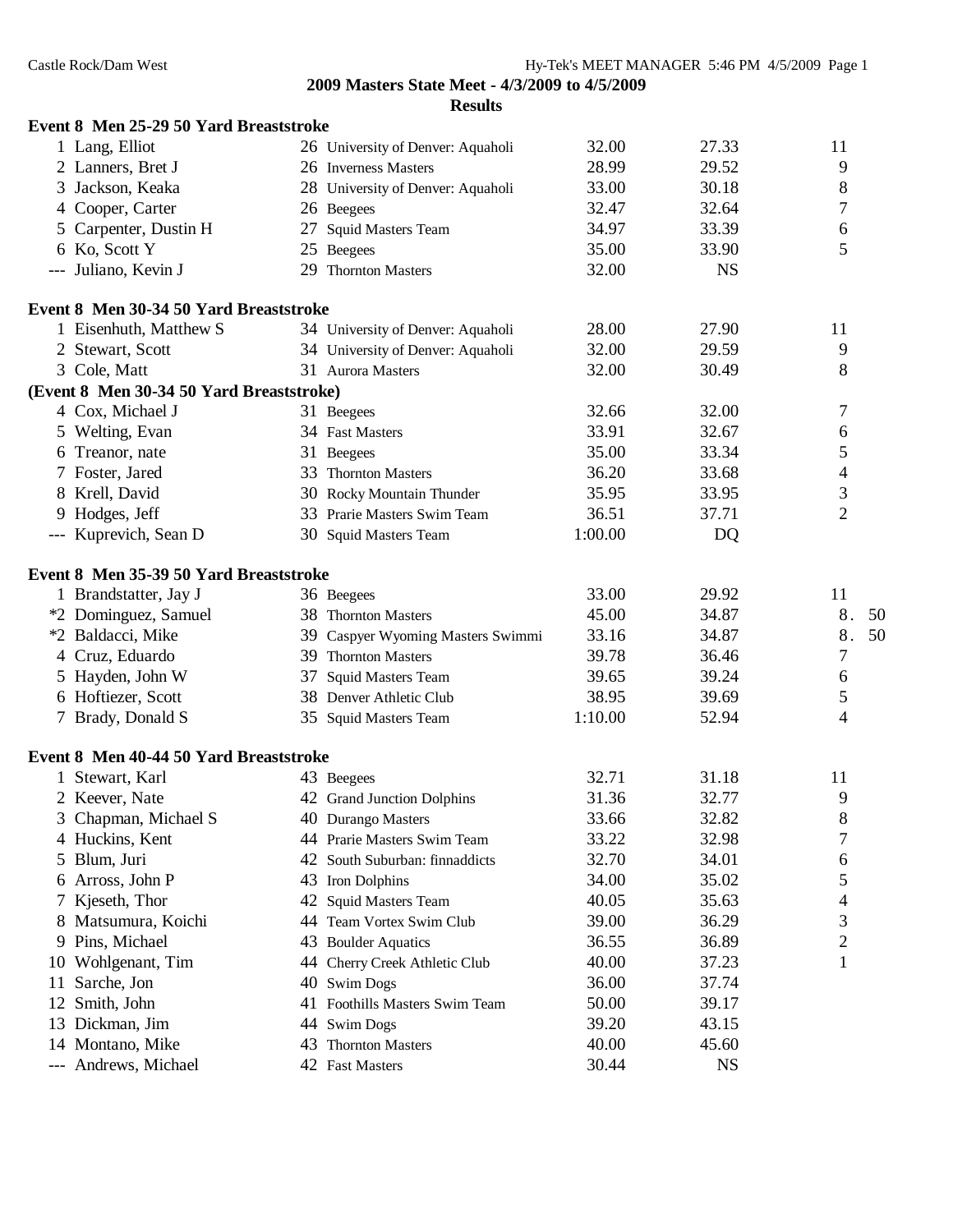## **Event 8 Men 45-49 50 Yard Breaststroke**

|   | 1 Bank, Holden                         |    | 49 Boulder Aquatics               | 31.00   | 29.16     | 11               |
|---|----------------------------------------|----|-----------------------------------|---------|-----------|------------------|
|   | Cox, Randy                             |    | 46 Beegees                        | 29.50   | 29.30     | 9                |
| 3 | Scott, Greg                            |    | 49 University of Denver: Aquaholi | 30.30   | 29.63     | $\,$ $\,$        |
|   | 4 Johnston, Mark A                     |    | 48 Swim Dogs                      | 32.00   | 32.01     | $\boldsymbol{7}$ |
|   | 5 Kahl, Steven E                       |    | 46 Inverness Masters              | 33.50   | 33.02     | 6                |
|   | 6 LeVasseur, Andrew P                  |    | 45 Squid Masters Team             | 34.60   | 34.36     | 5                |
|   | 7 O'Brien, Michael                     |    | 47 Durango Masters                | 33.00   | 34.47     | $\overline{4}$   |
|   | 8 Barnhardt, Michael B                 | 47 | <b>Squid Masters Team</b>         | 40.00   | 35.81     | 3                |
|   | 9 Galan, Henry                         |    | 45 Inverness Masters              | 37.21   | 36.09     | $\overline{c}$   |
|   | 10 Malloy, Glenn E                     |    | 48 Swim Dogs                      | 37.81   | 36.89     | $\mathbf{1}$     |
|   | 11 O'Keefe, John                       | 47 | <b>Beegees</b>                    | 34.50   | 37.27     |                  |
|   | 12 Estle, Steven                       | 49 | Beegees                           | 40.00   | 38.15     |                  |
|   | 13 Lund, Michael                       |    | 46 Squid Masters Team             | 50.00   | 38.41     |                  |
|   | 14 Conway, Mark                        |    | 46 Prarie Masters Swim Team       | 36.00   | 38.57     |                  |
|   | 15 Hanson, Jim S                       |    | 46 Csst                           | 45.17   | 39.28     |                  |
|   | 16 Cattles, Steve                      |    | 49 Beegees                        | 1:16.00 | 1:19.32   |                  |
|   | --- Ramirez, Alfonso                   |    | 47 Beegees                        | 37.89   | <b>NS</b> |                  |
|   | --- Ellis, Charles C                   |    | $46$ jam                          | 45.00   | <b>NS</b> |                  |
|   | Event 8 Men 50-54 50 Yard Breaststroke |    |                                   |         |           |                  |
|   | 1 Gray, David S                        |    | 50 Thornton Masters               | 30.60   | 29.50     | 11               |
|   | 2 Hess, Richard W                      |    | 54 Beegees                        | 33.00   | 32.03     | 9                |
|   | 3 Louie, Jamie                         |    | 52 Csst                           | 31.50   | 32.66     | $\,$ $\,$        |
|   | 4 Lee, Marshall M                      |    | 50 Beegees                        | 33.00   | 32.71     | $\boldsymbol{7}$ |
|   | 5 Piszkin, Andy                        |    | 50 Miramont Masters               | 38.00   | 34.26     | 6                |
|   | 6 Heggy, Terry                         |    | 54 Foothills Masters Swim Team    | 37.30   | 36.29     | 5                |
| 7 | Seymour, Dag                           |    | $50$ jam                          | 40.00   | 36.32     | $\overline{4}$   |
|   | 8 Gimlin, Dennis                       |    | 53 Pueblo Masters Swim Club       | 36.41   | 38.21     | 3                |
|   | 9 Lehrer, Mark G                       |    | 51 Inverness Masters              | 39.00   | 39.50     | $\overline{2}$   |
|   | --- Lenhart, Edison S                  |    | 51 Grand Valley Wave              | 1:27.00 | <b>NS</b> |                  |
|   | Event 8 Men 55-59 50 Yard Breaststroke |    |                                   |         |           |                  |
|   | 1 Waterbury, Stuart                    |    | 55 Boulder Aquatics               | 30.50   | 30.39     | 11               |
|   | 2 Fischer, Chuck                       |    | 57 University of Denver: Aquaholi | 34.00   | 32.82     | 9                |
|   | 3 Fodor, Larry                         |    | 57 Leasare Aquatics (New Mexico)  | 34.85   | 34.57     | 8                |
|   | 4 Curry, Kevin M                       |    | 56 Durango Masters                | 37.00   | 35.45     | 7                |
|   | 5 Parkinson, Bruce                     |    | 58 Team Vortex Swim Club          | 35.00   | 36.86     | 6                |
|   | 6 McElhinney, Tom B                    |    | 55 Beegees                        | 36.00   | 37.31     | 5                |
|   | Strack, Ed                             |    | 56 Unattached                     | 42.00   | 40.00     | 4                |
|   | Sputh, Dennis                          |    | 56 Swim Dogs                      | 38.96   | 42.30     | 3                |
|   | --- Bauch, Thomas                      |    | 56 Squid Masters Team             | 50.00   | <b>NS</b> |                  |
|   | --- Blodgett, Bob                      |    | 58 Inverness Masters              | 38.00   | <b>NS</b> |                  |
|   | Event 8 Men 60-64 50 Yard Breaststroke |    |                                   |         |           |                  |
|   | 1 Abrahams, Richard T                  |    | 64 Beegees                        | 35.00   | 32.44     | 11               |
|   | 2 Abbott, William A                    |    | 62 Unattached                     | 34.10   | 33.89     | 9                |
| 3 | Harding, Peter S                       |    | 61 Unattached                     | 32.90   | 34.02     | 8                |
|   | 4 Davidson, Bertram L                  |    | 62 South Suburban: finnaddicts    | 37.00   | 36.91     | 7                |
|   | 5 Edwards, Morgan                      |    | 64 Inverness Masters              | 39.80   | 37.45     | 6                |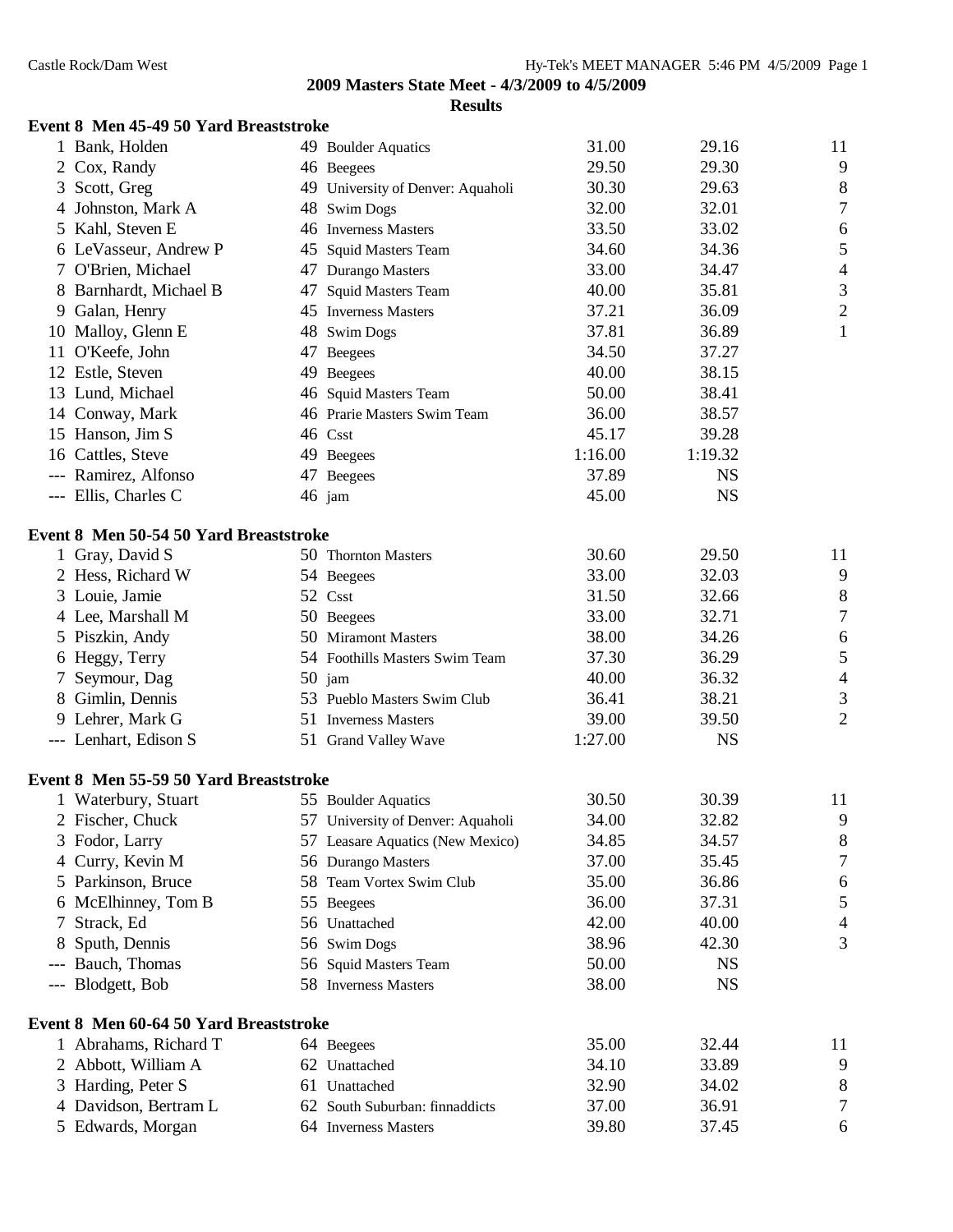| Event 8 Men 65-69 50 Yard Breaststroke  |                                |         |           |                |
|-----------------------------------------|--------------------------------|---------|-----------|----------------|
| 1 Dyck, Mel                             | 67 Beegees                     | 36.00   | 36.62     | 11             |
| 2 King, William E                       | 69 Dawgs Swim Team             | 42.50   | 42.58     | $\overline{9}$ |
| 3 McDanal, Steven K                     | 65 jam                         | 47.60   | 43.01     | $\,8$          |
| 4 Tobin, John                           | 66 Beegees                     | 51.00   | 45.72     | $\overline{7}$ |
| 5 Johnson, David L                      | 67 Squid Masters Team          | 58.00   | 55.46     | 6              |
| Event 8 Men 70-74 50 Yard Breaststroke  |                                |         |           |                |
| 1 Downs, George                         | 70 Thornton Masters            | 36.12   | 36.07     | 11             |
| 2 Norrie, Bill                          | 70 Rocky Mountain Thunder      | 39.00   | 39.87     | $\overline{9}$ |
| 3 Patten, Bob W                         | 74 Denver Athletic Club        | 42.50   | 40.46     | $8\,$          |
| 4 Plummer, Mark                         | 72 Inverness Masters           | 55.77   | 52.89     | $\overline{7}$ |
| Event 8 Men 75-79 50 Yard Breaststroke  |                                |         |           |                |
| 1 Martin, Joseph P                      | 77 South Suburban: finnaddicts | 55.00   | 55.22     | 11             |
| 2 Quirke, Terence                       | 79 Dawgs Swim Team             | 1:00.00 | 59.42     | 9              |
| --- Martin, Joseph                      | 77 South Suburban: finnaddicts | 55.00   | <b>NS</b> |                |
| Event 8 Men 80-84 50 Yard Breaststroke  |                                |         |           |                |
| 1 Hart, James W                         | 80 Unattached                  | 1:00.00 | 53.82     | 11             |
| Event 8 Men 85-89 50 Yard Breaststroke  |                                |         |           |                |
| --- Wrenn, John                         | 88 Boulder Aquatics            | 1:25.00 | <b>NS</b> |                |
| Event 9 Women 18-24 100 Yard Backstroke |                                |         |           |                |
| 1 Janiga, Samantha<br>35.86<br>39.50    | 23 Boulder Aquatics            | 1:10.00 | 1:15.36   | 11             |
| 2 Waller, Katie<br>38.01<br>41.16       | 20 Durango Masters             | 1:30.00 | 1:19.17   | 9              |
| Event 9 Women 25-29 100 Yard Backstroke |                                |         |           |                |
| 1 Fitzpatrick, Katie<br>31.65<br>33.34  | 26 Fast Masters                | 1:15.81 | 1:04.99   | 11             |
| 2 Ruspakka, Shelly<br>32.21<br>33.79    | 26 Unattached                  | 1:05.00 | 1:06.00   | 9              |
| 3 Stutzke, Crystal<br>32.60<br>35.46    | 28 Thornton Masters            | 1:12.18 | 1:08.06   | $8\phantom{1}$ |
| 4 Tew, Lauren<br>33.94<br>36.58         | 26 Inverness Masters           | 1:12.00 | 1:10.52   | 7              |
| 5 Griese, Stephanie<br>35.18<br>37.81   | 26 Prarie Masters Swim Team    | 1:09.38 | 1:12.99   | 6              |
| 6 Loper, Tracy E<br>35.06<br>38.73      | 25 Rallysport                  | 1:09.74 | 1:13.79   | 5              |
| 7 Gibbons, Chelsea M<br>37.58<br>37.44  | 25 Beegees                     | 1:13.58 | 1:15.02   | $\overline{4}$ |
| 8 Wilson, Christa<br>37.47<br>39.76     | 27 Beegees                     | 1:18.00 | 1:17.23   | 3              |
| 9 Andrews, Melissa D<br>38.27<br>39.89  | 26 Inverness Masters           | 1:16.00 | 1:18.16   | 2              |
| 10 Asmar, Melanie<br>40.71<br>44.62     | 26 Squid Masters Team          | 1:12.00 | 1:25.33   | 1              |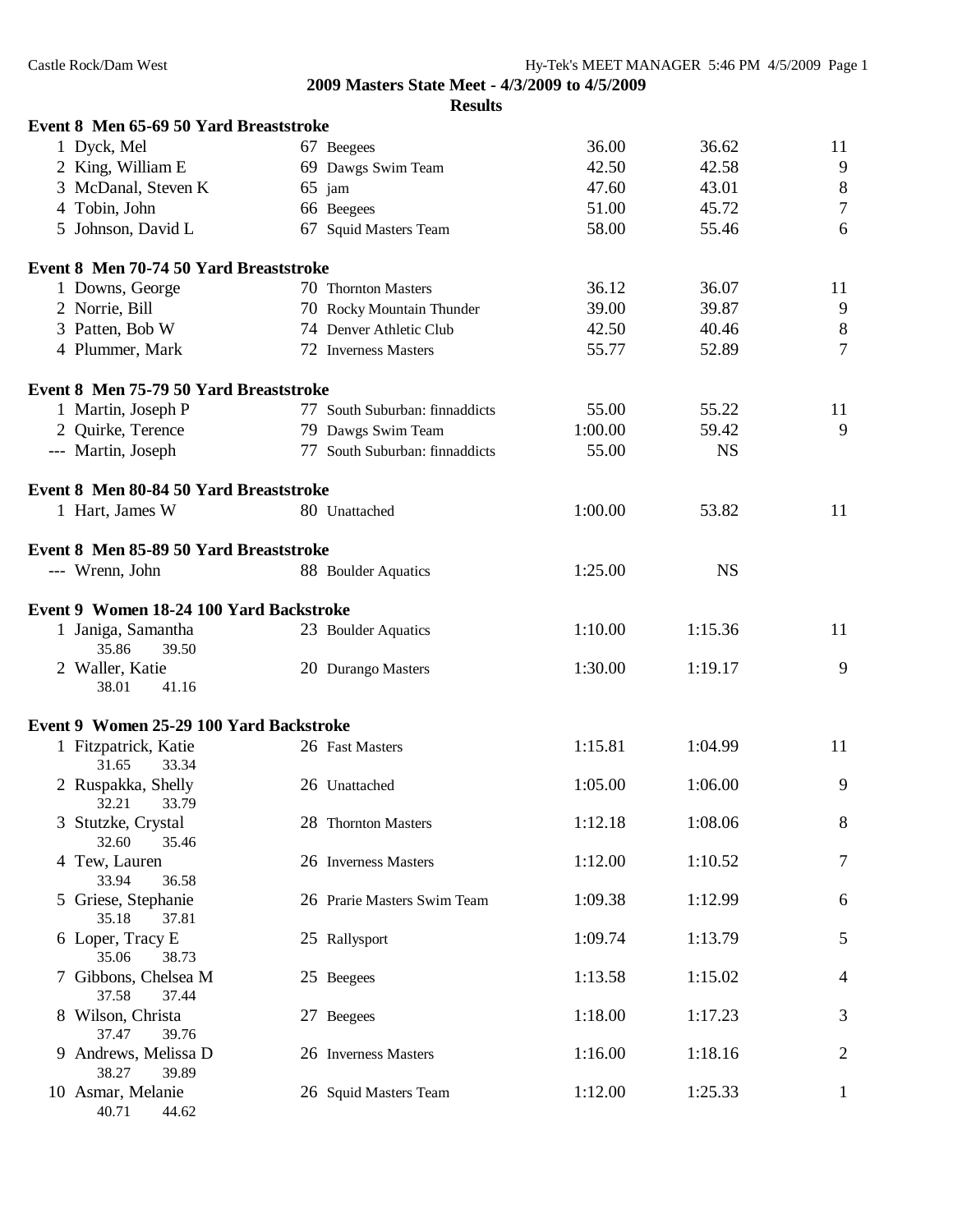| Castle Rock/Dam West                       |                                                                  | Hy-Tek's MEET MANAGER 5:46 PM 4/5/2009 Page 1 |         |       |
|--------------------------------------------|------------------------------------------------------------------|-----------------------------------------------|---------|-------|
|                                            | 2009 Masters State Meet - 4/3/2009 to 4/5/2009<br><b>Results</b> |                                               |         |       |
| Event 9 Women 30-34 100 Yard Backstroke    |                                                                  |                                               |         |       |
| 1 Barker, Kathy<br>30.39<br>31.99          | 32 University of Denver: Aquaholi                                | 1:03.81                                       | 1:02.38 | 11    |
| 2 Schweissing, Kristin<br>32.85<br>34.43   | 31 Aurora Masters                                                | 1:10.00                                       | 1:07.28 | 9     |
| 3 Willoughby, Carrie<br>36.36<br>33.96     | 31 Unattached                                                    | 1:08.34                                       | 1:10.32 | 8     |
| 4 vogt, Amy<br>34.65<br>35.96              | 32 Thornton Masters                                              | 1:13.50                                       | 1:10.61 | 7     |
| 5 Clark, Denise M<br>34.67<br>39.28        | 30 Thornton Masters                                              | 1:17.00                                       | 1:13.95 | 6     |
| 6 Purrington, Julia<br>36.10<br>38.93      | 34 Evergreen Recreation Masters                                  | 2:59.80                                       | 1:15.03 | 5     |
| 7 Keenen, Elizabeth<br>37.67<br>40.74      | 33 Cherry Creek Athletic Club                                    | 1:18.00                                       | 1:18.41 | 4     |
| 8 Sprenger, Victoria<br>38.95<br>40.94     | 34 Unattached                                                    | 1:20.52                                       | 1:19.89 | 3     |
| Event 9 Women 35-39 100 Yard Backstroke    |                                                                  |                                               |         |       |
| 1 Hart, Sheri L<br>27.50<br>28.82          | 37 University of Denver: Aquaholi                                | 59.50                                         | 56.32   | 11    |
| 2 Bacon, Kim J<br>38.56<br>40.98           | 35 Thornton Masters                                              | 1:27.00                                       | 1:19.54 | 9     |
| 3 Baro, Sonja<br>42.24<br>45.79            | 38 Boulder Aquatics                                              | 1:20.00                                       | 1:28.03 | 8     |
| 4 Sands, Amy<br>44.82<br>48.31             | 38 Beegees                                                       | 1:35.10                                       | 1:33.13 | 7     |
| (Event 9 Women 35-39 100 Yard Backstroke)  |                                                                  |                                               |         |       |
| 5 Jargensen, Mindy M<br>51.24<br>1:00.47   | 35 Prarie Masters Swim Team                                      | 2:14.58                                       | 1:51.71 | 6     |
| Event 9 Women 40-44 100 Yard Backstroke    |                                                                  |                                               |         |       |
| 1 Seavall, Kelly<br>33.39<br>35.54         | 40 Inverness Masters                                             | 1:15.00                                       | 1:08.93 | 11    |
| *2 Richardson, Kim<br>34.97<br>37.09       | 40 Fort Collins Club                                             | 1:14.75                                       | 1:12.06 | 8. 50 |
| *2 Thull, Amy<br>35.04<br>37.02            | 41 Inverness Masters                                             | 1:15.00                                       | 1:12.06 | 8. 50 |
| 4 Hagadorn, Heather<br>35.27<br>37.40      | 44 University of Denver: Aquaholi                                | 1:17.00                                       | 1:12.67 | 7     |
| 5 Riner, Betsy<br>35.49<br>37.37           | 42 Inverness Masters                                             | 1:15.50                                       | 1:12.86 | 6     |
| 6 Vanderpoel, Nicole<br>36.14<br>37.21     | 44 Inverness Masters                                             | 1:15.45                                       | 1:13.35 | 5     |
| 7 Hinton, Stephanie A<br>37.02<br>38.56    | 42 University of Denver: Aquaholi                                | 1:20.00                                       | 1:15.58 | 4     |
| 8 toman, Kim<br>39.72<br>43.37             | 41 Pueblo Masters Swim Club                                      | 1:30.22                                       | 1:23.09 | 3     |
| 9 Thilker, Lisa<br>38.93<br>44.89          | 43 Inverness Masters                                             | 1:40.00                                       | 1:23.82 | 2     |
| 10 Broncucia, Stacy<br>1:32.00<br>0.04     | 40 Thornton Masters                                              | 1:30.00                                       | 1:32.04 | 1     |
| 11 Nestrud, Wendy<br>45.78<br>52.35        | 43 Cherry Creek Athletic Club                                    | 2:10.00                                       | 1:38.13 |       |
| 12 Hoftiezer, Mary P<br>1:02.08<br>1:04.57 | 43 Denver Athletic Club                                          | 4:00.00                                       | 2:06.65 |       |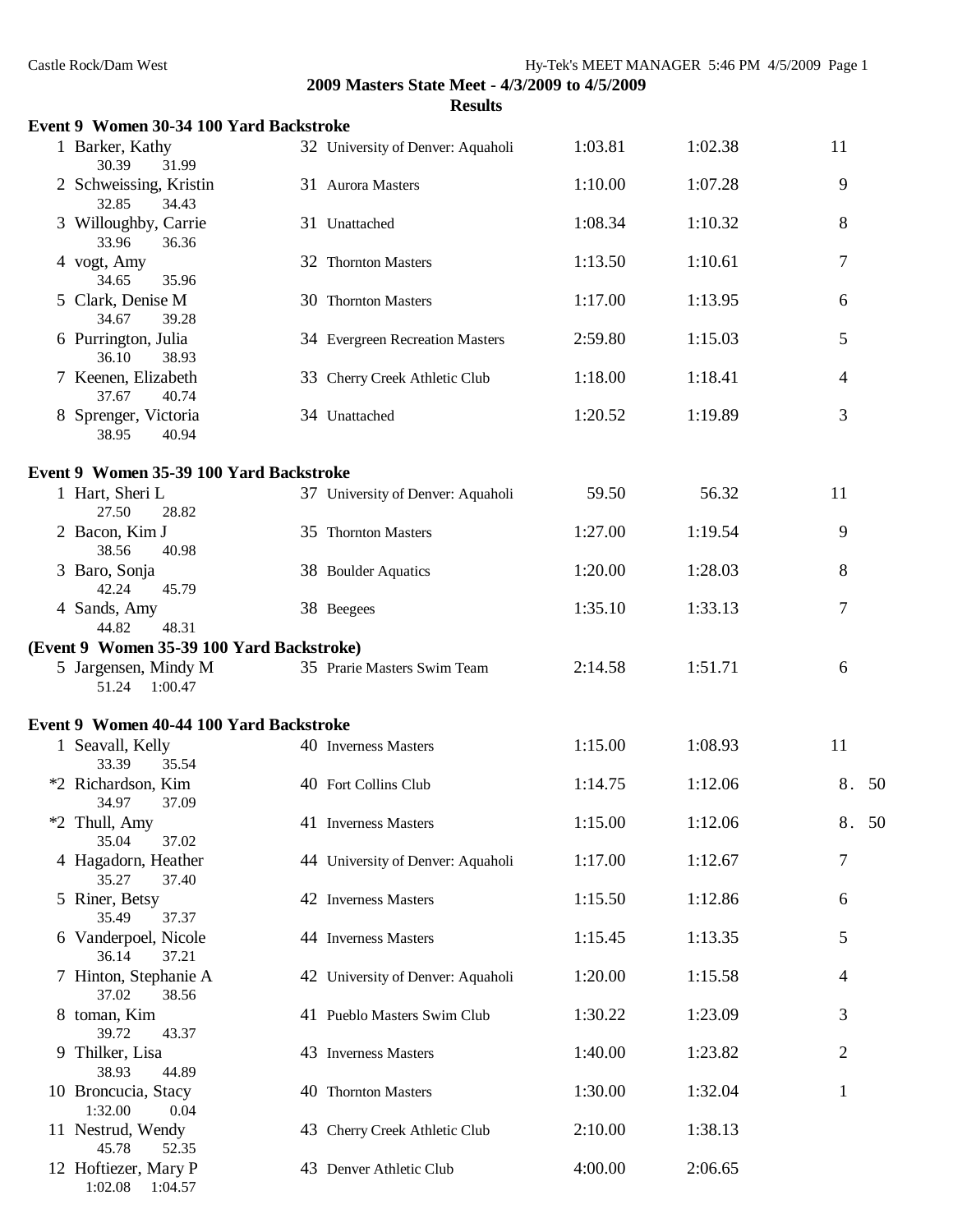| Event 9 Women 45-49 100 Yard Backstroke    |                                   |         |         |                |
|--------------------------------------------|-----------------------------------|---------|---------|----------------|
| 1 Bank, Wendy<br>34.18<br>36.01            | 46 Boulder Aquatics               | 1:11.00 | 1:10.19 | 11             |
| 2 Bergen, Michelle A<br>39.09<br>40.10     | 48 University of Denver: Aquaholi | 1:18.98 | 1:19.19 | 9              |
| 3 Miller, Shelley L<br>41.04<br>45.22      | 46 Thornton Masters               | 1:26.85 | 1:26.26 | 8              |
| 4 Fletcher, Lynne E<br>44.71<br>44.23      | 48 Inverness Masters              | 1:45.00 | 1:28.94 | 7              |
| 5 Nolte, Susan<br>43.13<br>46.17           | 48 Inverness Masters              | 1:30.00 | 1:29.30 | 6              |
| 6 Kimbrough, Doris R<br>47.37<br>52.10     | 49 Unattached                     | 1:38.20 | 1:39.47 | 5              |
| 7 Casper, Dana M<br>53.59 1:05.68          | 45 Cherry Creek Athletic Club     | 2:31.00 | 1:59.27 | $\overline{4}$ |
| 8 Lehndorff, Lisa<br>1:06.04  1:14.71      | 47 Beegees                        | 2:55.00 | 2:20.75 | 3              |
| Event 9 Women 50-54 100 Yard Backstroke    |                                   |         |         |                |
| 1 Metz, Catherine L<br>33.50<br>35.62      | 53 Durango Masters                | 1:09.30 | 1:09.12 | 11             |
| Event 9 Women 55-59 100 Yard Backstroke    |                                   |         |         |                |
| 1 Yoder, Margie<br>57.04<br>54.65          | 56 Aurora Masters                 | 2:00.00 | 1:51.69 | 11             |
| (Event 9 Women 55-59 100 Yard Backstroke)  |                                   |         |         |                |
| 2 England, Nancy J<br>1:01.81  1:04.49     | 59 Thornton Masters               | 1:55.00 | 2:06.30 | 9              |
| Event 9 Women 60-64 100 Yard Backstroke    |                                   |         |         |                |
| 1 Hashimoto, Christine L<br>45.60<br>47.34 | 61 Inverness Masters              | 1:33.02 | 1:32.94 | 11             |
| Event 9 Women 65-69 100 Yard Backstroke    |                                   |         |         |                |
| 1 Dyck, Grace C<br>49.66<br>50.78          | 67 Beegees                        | 1:50.00 | 1:40.44 | 11             |
| Event 9 Women 75-79 100 Yard Backstroke    |                                   |         |         |                |
| 1 Buchannan, Peggy<br>1:04.13<br>1:08.40   | 76 Beegees                        | 2:21.30 | 2:12.53 | 11             |
| Event 10 Men 18-24 100 Yard Backstroke     |                                   |         |         |                |
| --- Paradise, Matt<br>49.47 1:03.31        | 22 Squid Masters Team             | 2:03.46 | DQ      |                |
| Event 10 Men 25-29 100 Yard Backstroke     |                                   |         |         |                |
| 1 Christianson, Jon R<br>27.43<br>29.60    | 27 Squid Masters Team             | 56.00   | 57.03   | 11             |
| 2 Ko, Scott Y<br>28.48<br>30.73            | 25 Beegees                        | 59.00   | 59.21   | 9              |
| 3 Cooper, Carter<br>32.12<br>35.83         | 26 Beegees                        | 1:15.02 | 1:07.95 | 8              |
| 4 McClelland, Ryan<br>33.65<br>38.78       | 26 Thornton Masters               | 1:14.00 | 1:12.43 | 7              |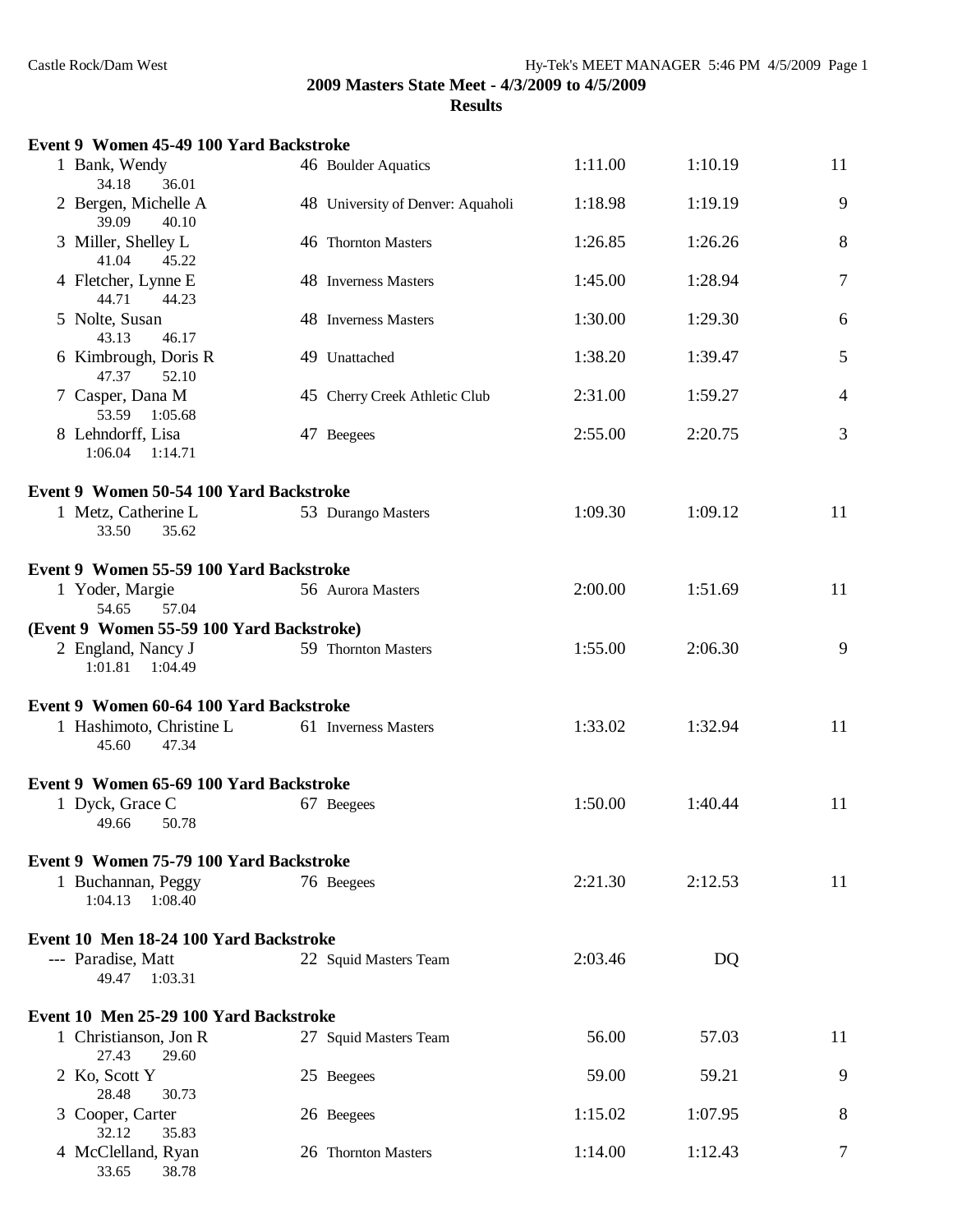| Event 10 Men 30-34 100 Yard Backstroke  |                                   |         |           |                |
|-----------------------------------------|-----------------------------------|---------|-----------|----------------|
| 1 O'Sullivan, Chris<br>25.58<br>27.44   | 34 University of Denver: Aquaholi | 54.50   | 53.02     | 11             |
| 2 Cox, Michael J<br>29.58<br>29.69      | 31 Beegees                        | 1:01.42 | 59.27     | 9              |
| 3 Sheremeta, Nicholas<br>29.43<br>30.06 | 31 Inverness Masters              | 58.50   | 59.49     | 8              |
| 4 Welting, Evan<br>29.88<br>30.24       | 34 Fast Masters                   | 59.91   | 1:00.12   | $\overline{7}$ |
| 5 Valks, Victor<br>32.57<br>34.66       | 34 Aurora Masters                 | 1:07.00 | 1:07.23   | 6              |
| 6 Wright, Caleb<br>34.25<br>36.36       | 33 Thornton Masters               | 1:13.00 | 1:10.61   | 5              |
| 7 Smith, Reuben<br>34.78<br>36.43       | 30 Fast Masters                   | 1:13.74 | 1:11.21   | $\overline{4}$ |
| Event 10 Men 35-39 100 Yard Backstroke  |                                   |         |           |                |
| 1 Woodland, Ed<br>29.36<br>30.48        | 39 Unattached                     | 1:00.00 | 59.84     | 11             |
| 2 Workman, Petur<br>32.22<br>36.56      | 38 Squid Masters Team             | 1:10.32 | 1:08.78   | 9              |
| 3 Cruz, Eduardo<br>38.14<br>38.39       | 39 Thornton Masters               | 1:24.00 | 1:16.53   | 8              |
| --- Edwards, Dan                        | 35 Unattached                     | 1:04.00 | <b>NS</b> |                |
| Event 10 Men 40-44 100 Yard Backstroke  |                                   |         |           |                |
| 1 Stewart, Karl<br>28.07<br>26.27       | 43 Beegees                        | 55.95   | 54.34     | 11             |
| 2 Barringer, Rob<br>31.26<br>32.82      | 43 Unattached                     | 1:10.00 | 1:04.08   | 9              |
| 3 Wise, Mike<br>30.33<br>33.97          | 44 University of Denver: Aquaholi | 1:04.00 | 1:04.30   | 8              |
| 4 Joyner, Thomas T<br>32.02<br>34.56    | 43 Durango Masters                | 1:04.04 | 1:06.58   | $\tau$         |
| 5 Hoyt, Brian K<br>33.99<br>35.87       | 42 Thornton Masters               | 1:12.00 | 1:09.86   | 6              |
| 6 Jensen, Rod<br>34.25<br>36.15         | 44 Unattached                     | 1:10.50 | 1:10.40   | 5              |
| 7 Bennett, Dean W<br>45.66<br>47.36     | 42 South Suburban: finnaddicts    | 1:45.00 | 1:33.02   | $\overline{4}$ |
| --- Perry, Sam                          | 42 Swim Dogs                      | 1:12.32 | <b>NS</b> |                |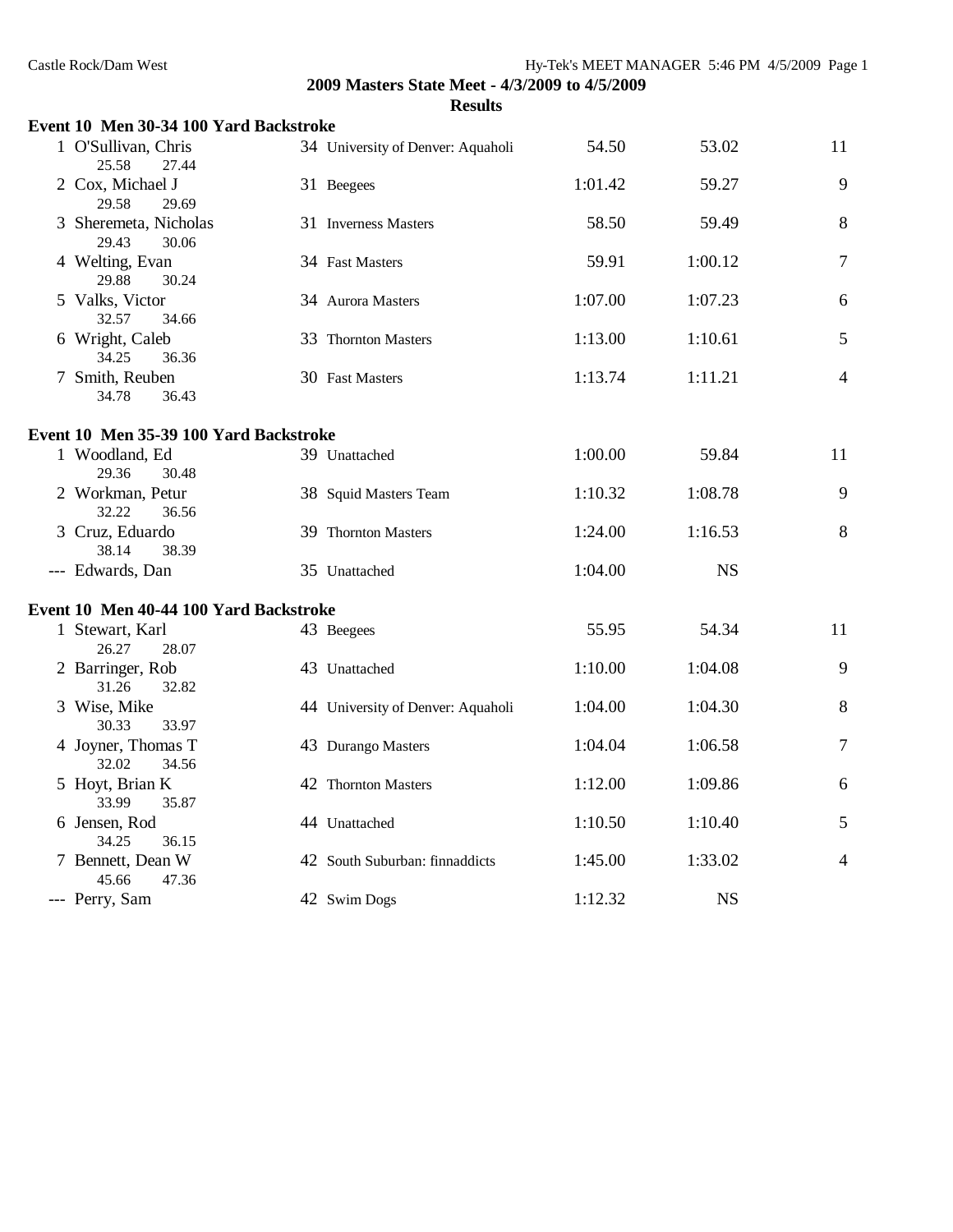| Event 10 Men 45-49 100 Yard Backstroke   |                                   |         |           |                |
|------------------------------------------|-----------------------------------|---------|-----------|----------------|
| 1 Wells, Reed<br>31.20<br>32.69          | 47 Inverness Masters              | 1:03.00 | 1:03.89   | 11             |
| 2 Roush, Stephen<br>32.28<br>34.23       | 46 Fast Masters                   | 1:06.51 | 1:06.51   | 9              |
| 3 Miller, Burke<br>34.11<br>35.31        | 49 Beegees                        | 1:10.20 | 1:09.42   | 8              |
| 4 Ellis, Charles C<br>37.06<br>40.80     | $46$ jam                          | 1:15.00 | 1:17.86   | $\overline{7}$ |
| 5 Kelly, John<br>42.21<br>44.29          | 47 Beegees                        | 1:25.00 | 1:26.50   | 6              |
| 6 Sweers, Jeff<br>44.81<br>44.98         | 47 University of Denver: Aquaholi | 1:18.00 | 1:29.79   | 5              |
| 7 Cattles, Steve<br>1:10.49<br>1:20.84   | 49 Beegees                        | 2:00.00 | 2:31.33   | $\overline{4}$ |
| Event 10 Men 50-54 100 Yard Backstroke   |                                   |         |           |                |
| 1 Macdonald, Bruce D<br>32.30<br>34.76   | 54 University of Denver: Aquaholi | 1:12.00 | 1:07.06   | 11             |
| 2 Stehlin, Ed<br>32.94<br>34.78          | 53 Grand Junction Dolphins        | 1:10.50 | 1:07.72   | 9              |
| 3 Inkret, William C<br>36.34<br>37.51    | 51 Leasare Aquatics (New Mexico)  | 1:14.00 | 1:13.85   | 8              |
| 4 Gimlin, Dennis<br>39.13<br>41.82       | 53 Pueblo Masters Swim Club       | 1:20.79 | 1:20.95   | $\tau$         |
| 5 Lenhart, Edison S<br>1:25.70<br>0.08   | 51 Grand Valley Wave              | 1:25.00 | 1:25.78   | 6              |
| 6 Alvarado, Ray<br>45.50<br>42.84        | 52 Unattached                     | 1:30.00 | 1:28.34   | 5              |
| Event 10 Men 55-59 100 Yard Backstroke   |                                   |         |           |                |
| 1 Stanback, John<br>30.93<br>32.52       | 55 Team Vortex Swim Club          | 1:04.00 | 1:03.45   | 11             |
| 2 Fischer, Chuck<br>32.20<br>34.35       | 57 University of Denver: Aquaholi | 1:09.50 | 1:06.55   | 9              |
| 3 Lehman, Melvin J<br>35.21<br>37.00     | 55 Beegees                        | 1:15.00 | 1:12.21   | 8              |
| 4 Simons, john<br>37.92<br>41.43         | 58 Durango Masters                | 1:21.50 | 1:19.35   | 7              |
| (Event 10 Men 55-59 100 Yard Backstroke) |                                   |         |           |                |
| 5 Lee, Wayne A<br>41.03<br>47.57         | 55 Squid Masters Team             | 1:40.00 | 1:28.60   | 6              |
| --- Daryl, Miller<br>43.01<br>48.23      | 58 University of Denver: Aquaholi | 1:40.00 | DQ        |                |
| --- Bauch, Thomas<br>1:59.09             | 56 Squid Masters Team             | 1:40.00 | <b>NS</b> |                |
| Event 10 Men 60-64 100 Yard Backstroke   |                                   |         |           |                |
| 1 Carney, Kent<br>36.15<br>37.79         | 61 Cms                            | 1:13.01 | 1:13.94   | 11             |
| 2 Ellis, Quincy<br>41.56<br>42.15        | 60 Durango Masters                | 1:18.00 | 1:23.71   | 9              |
| --- Dodge, David R                       | 62 Durango Masters                | 1:20.00 | <b>NS</b> |                |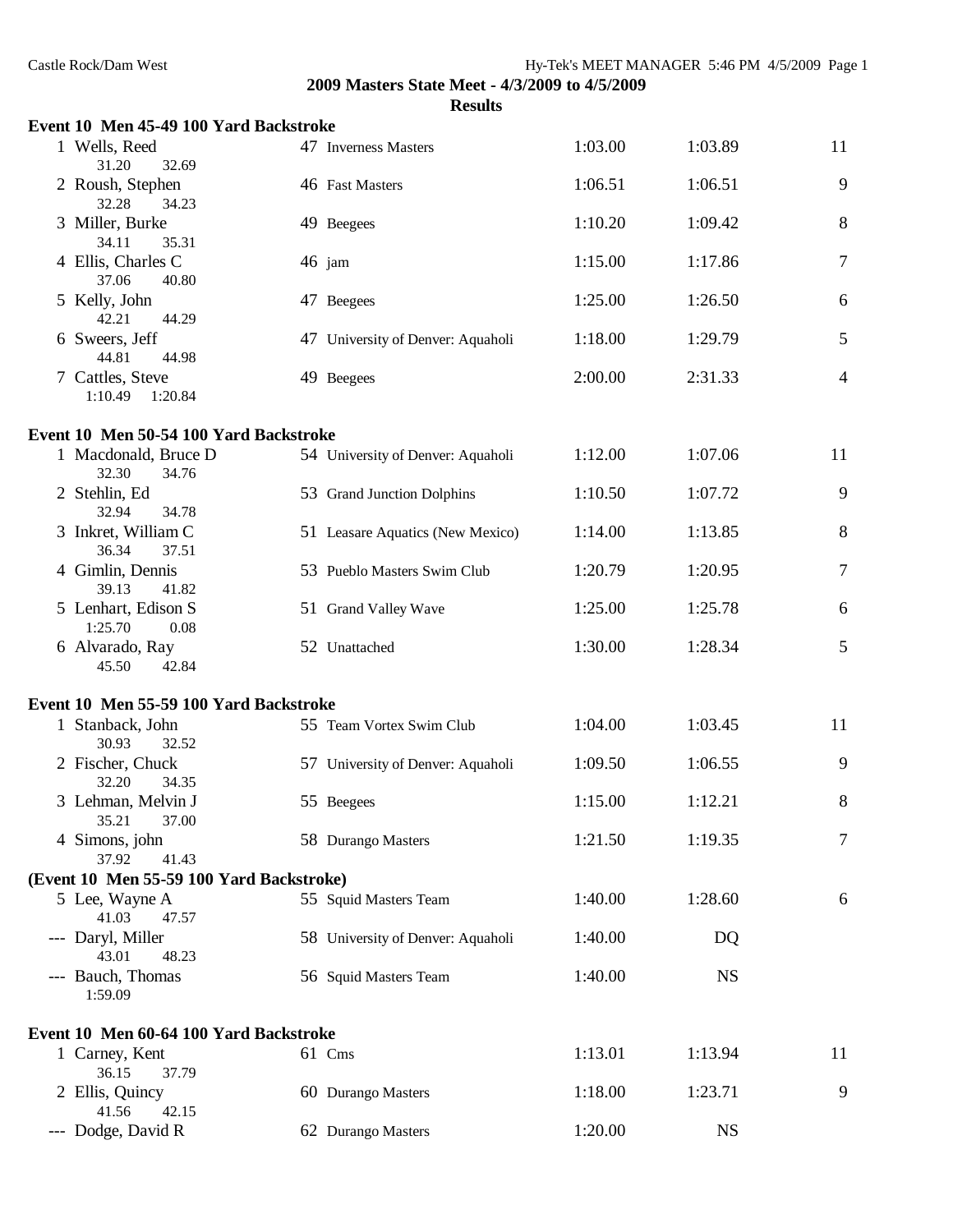| Castle Rock/Dam West                    |             |                                                                  |         | Hy-Tek's MEET MANAGER 5:46 PM 4/5/2009 Page 1 |    |
|-----------------------------------------|-------------|------------------------------------------------------------------|---------|-----------------------------------------------|----|
|                                         |             | 2009 Masters State Meet - 4/3/2009 to 4/5/2009<br><b>Results</b> |         |                                               |    |
| Event 10 Men 65-69 100 Yard Backstroke  |             |                                                                  |         |                                               |    |
| 1 Molnar, Ronald A<br>36.53<br>37.02    |             | 67 Team Vortex Swim Club                                         | 1:27.00 | 1:13.55                                       | 11 |
| 2 Neuls, Allen<br>37.03<br>39.79        |             | 65 Beegees                                                       | 1:16.00 | 1:16.82                                       | 9  |
| 3 Tobin, John<br>1:30.27                |             | 66 Beegees                                                       | 1:36.00 | 1:30.27                                       | 8  |
| 4 McDanal, Steven K<br>54.29<br>55.02   |             | $65$ jam                                                         | 1:53.20 | 1:49.31                                       | 7  |
| 5 Reynolds, Bing<br>1:55.26             |             | 68 Boulder Aquatics                                              | 1:49.00 | 1:50.58                                       | 6  |
| Event 10 Men 70-74 100 Yard Backstroke  |             |                                                                  |         |                                               |    |
| 1 Plummer, Mark<br>50.37<br>52.50       |             | 72 Inverness Masters                                             | 1:39.51 | 1:42.87                                       | 11 |
| Event 10 Men 75-79 100 Yard Backstroke  |             |                                                                  |         |                                               |    |
| 1 Quirke, Terence<br>2:05.72<br>0.12    |             | 79 Dawgs Swim Team                                               | 2:15.00 | 2:05.84                                       | 11 |
| --- Murray, Alister R<br>2:18.43        |             | 76 Unattached                                                    | 2:10.00 | <b>NS</b>                                     |    |
| Event 10 Men 80-84 100 Yard Backstroke  |             |                                                                  |         |                                               |    |
| 1 Hart, James W<br>56.86<br>58.13       |             | 80 Unattached                                                    | 1:50.00 | 1:54.99                                       | 11 |
| Event 10 Men 85-89 100 Yard Backstroke  |             |                                                                  |         |                                               |    |
| --- Wrenn, John<br>2:41.23              |             | 88 Boulder Aquatics                                              | 2:12.05 | <b>NS</b>                                     |    |
| Event 11 Women 18-24 200 Yard Freestyle |             |                                                                  |         |                                               |    |
| 1 King, Lisa A<br>32.21                 | 35.35 36.82 | 21 Durango Masters<br>36.15                                      | 2:20.84 | 2:20.53                                       | 11 |
| Event 11 Women 25-29 200 Yard Freestyle |             |                                                                  |         |                                               |    |
| 1 Wilson, Christa                       |             | 27 Beegees                                                       | 2:21.47 | 2:14.95                                       | 11 |
| 31.07<br>34.02                          | 35.03       | 34.83                                                            |         |                                               |    |
| 2 Bennett, Heather                      |             | 27 University of Denver: Aquaholi                                | 2:09.00 | 2:15.18                                       | 9  |
| 32.55<br>34.61                          | 34.38       | 33.64                                                            |         |                                               |    |
| 3 Stutzke, Crystal<br>30.46<br>33.55    | 36.08       | 28 Thornton Masters<br>36.82                                     | 2:18.46 | 2:16.91                                       | 8  |
| 4 Loper, Tracy E<br>32.56<br>35.26      | 35.47       | 25 Rallysport<br>35.97                                           | 2:15.68 | 2:19.26                                       | 7  |
| 5 Leitzell, Katherine<br>34.75<br>38.90 | 38.23       | 29 Boulder Aquatics<br>38.50                                     | 2:40.00 | 2:30.38                                       | 6  |
| 6 Asmar, Melanie<br>37.74<br>42.33      | 45.40       | 26 Squid Masters Team<br>47.81                                   | 2:21.00 | 2:53.28                                       | 5  |
| 7 Wild, jennifer<br>38.51<br>42.85      | 48.63       | 28 University of Denver: Aquaholi<br>47.46                       | 3:05.00 | 2:57.45                                       | 4  |
| --- Linke, Lyndsey M                    |             | 28 Fort Collins Club                                             | 2:02.00 | <b>NS</b>                                     |    |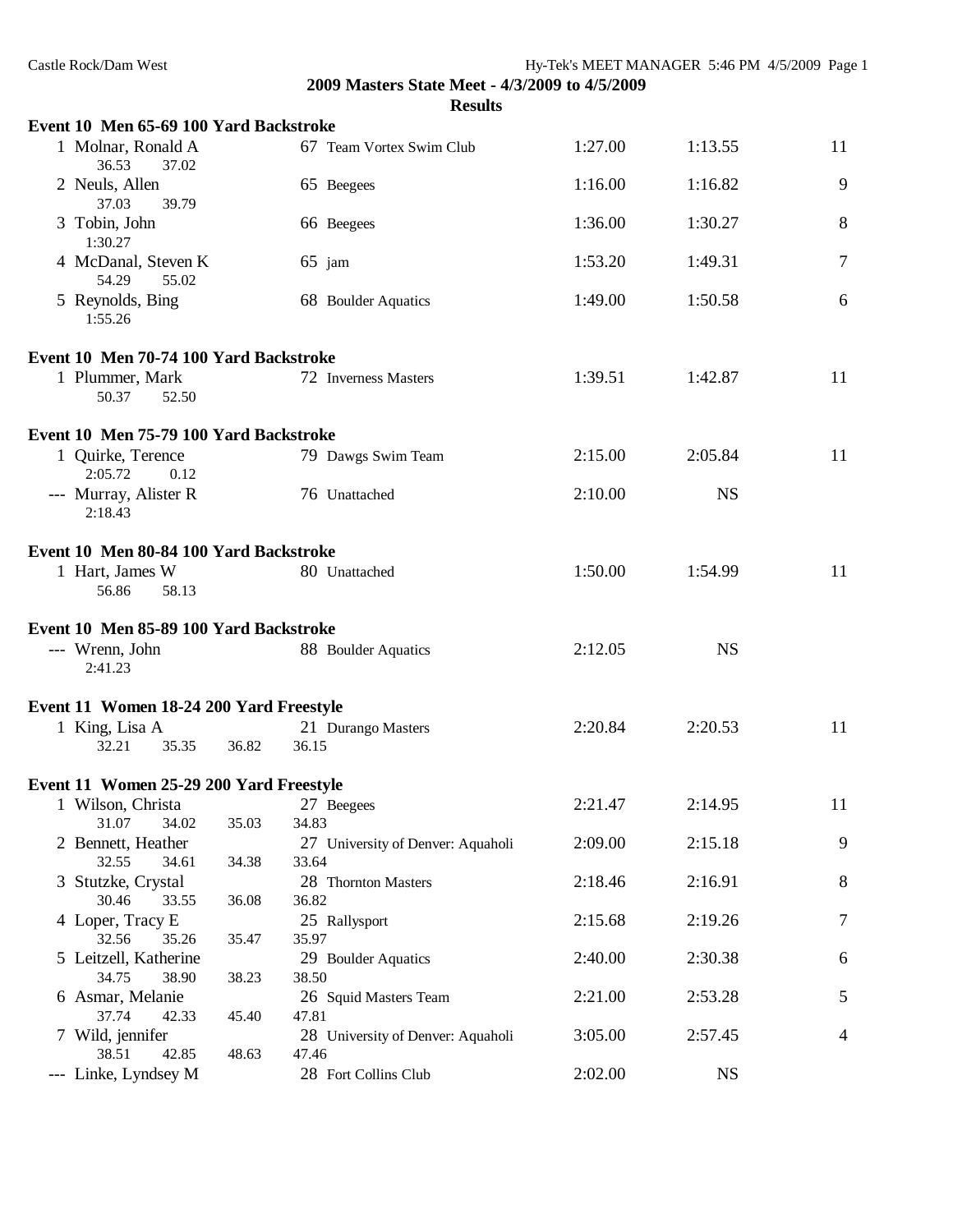| Castle Rock/Dam West                    |       |                                                | Hy-Tek's MEET MANAGER 5:46 PM 4/5/2009 Page 1 |         |                |
|-----------------------------------------|-------|------------------------------------------------|-----------------------------------------------|---------|----------------|
|                                         |       | 2009 Masters State Meet - 4/3/2009 to 4/5/2009 |                                               |         |                |
|                                         |       | <b>Results</b>                                 |                                               |         |                |
| Event 11 Women 30-34 200 Yard Freestyle |       |                                                |                                               |         |                |
| 1 Willoughby, Carrie<br>33.24<br>36.02  | 35.32 | 31 Unattached<br>34.56                         | 2:16.43                                       | 2:19.14 | 11             |
| 2 Greenleaf, Kristin A                  |       | 30 Aurora Masters                              | 2:30.00                                       | 2:19.17 | 9              |
| 33.36<br>34.80<br>3 Beelaert, Anna W    | 35.57 | 35.44<br>34 Foothills Masters Swim Team        | 2:33.50                                       | 2:28.15 | 8              |
| 34.55<br>37.19<br>4 Purrington, Julia   | 38.45 | 37.96<br>34 Evergreen Recreation Masters       | 2:24.22                                       | 2:28.86 | 7              |
| 32.80<br>37.16                          | 39.31 | 39.59                                          |                                               |         |                |
| 5 Bernert, Brandi<br>36.29<br>41.29     | 45.55 | 30 Squid Masters Team<br>43.30                 | 2:50.00                                       | 2:46.43 | 6              |
| 6 Hodges, Jennifer A<br>40.99<br>47.29  | 48.95 | 34 Prarie Masters Swim Team<br>46.04           | 2:59.83                                       | 3:03.27 | 5              |
| 7 Valentine, Sarah                      |       | 33 Thornton Masters                            | 4:00.00                                       | 3:22.37 | 4              |
| 40.82<br>48.19                          | 55.64 | 57.72                                          |                                               |         |                |
| Event 11 Women 35-39 200 Yard Freestyle |       |                                                |                                               |         |                |
| 1 Boris, Anne<br>29.49<br>32.52         |       | 39 University of Denver: Aquaholi<br>32.93     | 2:10.00                                       | 2:07.33 | 11             |
| 2 Early, Becky                          | 32.39 | 35 Beegees                                     | 2:14.99                                       | 2:14.79 | 9              |
| 30.27<br>33.68<br>3 Keaten, Heather L   | 36.06 | 34.78<br>39 Fort Collins Club                  | 2:30.00                                       | 2:20.37 | 8              |
| 32.49<br>34.54                          | 36.68 | 36.66                                          |                                               |         |                |
| 4 Roller, Jennifer<br>32.33<br>35.61    | 37.46 | 35 Thornton Masters<br>38.05                   | 2:20.00                                       | 2:23.45 | 7              |
| 5 Vowles, Nicole<br>34.75<br>37.48      | 39.09 | 38 Thornton Masters<br>38.35                   | 2:35.00                                       | 2:29.67 | 6              |
| 6 Bacon, Kim J                          |       | 35 Thornton Masters                            | 2:35.00                                       | 2:32.85 | 5              |
| 33.76<br>37.29<br>7 Oglesby, Katie      | 39.97 | 41.83<br>37 Foothills Masters Swim Team        | 2:38.00                                       | 2:37.35 | 4              |
| 35.25<br>38.64                          | 41.56 | 41.90                                          |                                               |         |                |
| 8 O'Connor, Gloria<br>37.54<br>42.38    | 44.73 | 39 Csst<br>45.01                               | 2:45.10                                       | 2:49.66 | 3              |
| 9 Bernhard, Renee<br>39.87<br>46.14     | 47.52 | 37 Thornton Masters<br>49.18                   | 4:00.00                                       | 3:02.71 | $\overline{2}$ |
|                                         |       |                                                |                                               |         |                |
| Event 11 Women 40-44 200 Yard Freestyle |       |                                                |                                               |         |                |
| 1 Nero, Krista<br>30.69                 |       | 43 Fast Masters                                | 2:11.50                                       | 2:11.61 | 11             |
| 32.97<br>2 Hagadorn, Heather            | 33.61 | 34.34<br>44 University of Denver: Aquaholi     | 2:19.00                                       | 2:11.65 | 9              |
| 31.45<br>33.36<br>3 Thull, Amy          | 33.94 | 32.90<br>41 Inverness Masters                  | 2:20.00                                       | 2:11.93 | 8              |
| 30.81<br>32.79                          | 33.80 | 34.53                                          |                                               |         |                |
| 4 Richardson, Kim<br>30.52<br>33.38     | 34.38 | 40 Fort Collins Club<br>34.19                  | 2:12.00                                       | 2:12.47 | 7              |
| 5 Thilker, Lisa<br>33.96<br>37.03       | 37.89 | 43 Inverness Masters<br>36.74                  | 3:00.00                                       | 2:25.62 | 6              |
| 6 Grady, Kathy M<br>34.98<br>39.45      |       | 43 Prarie Masters Swim Team                    | 2:40.00                                       | 2:37.31 | 5              |
| 7 Hoftiezer, Mary P                     | 41.21 | 41.67<br>43 Denver Athletic Club               | 3:25.00                                       | 3:09.81 | 4              |
| 43.47<br>47.76                          | 49.92 | 48.66                                          |                                               |         |                |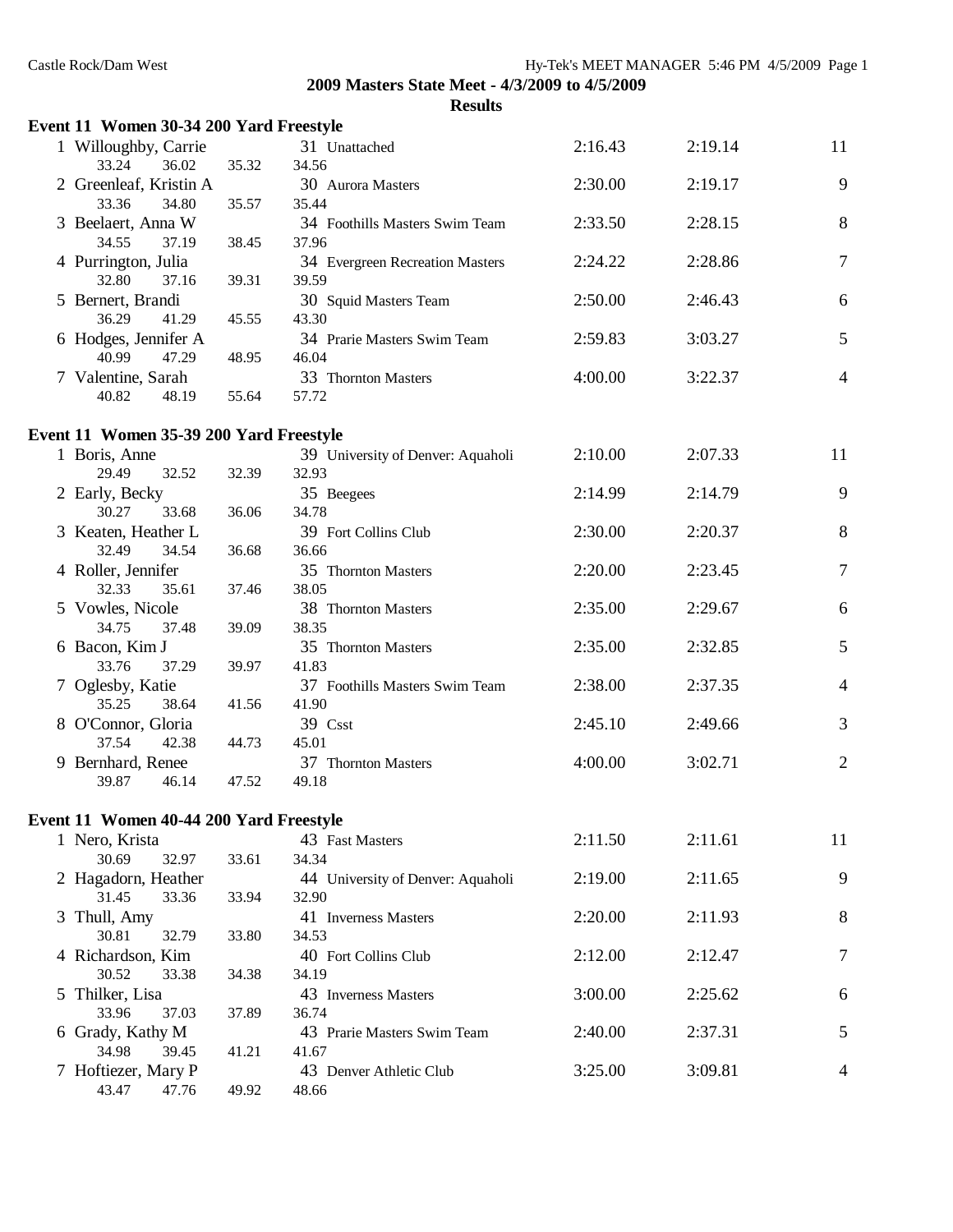| Event 11 Women 45-49 200 Yard Freestyle |       |                                            |         |           |                |
|-----------------------------------------|-------|--------------------------------------------|---------|-----------|----------------|
| 1 Garnier, Kathy L<br>29.27<br>31.46    | 32.19 | 48 Inverness Masters<br>32.09              | 2:06.60 | 2:05.01   | 11             |
| 2 Scott, Anna<br>28.91<br>31.75         | 32.35 | 46 Boulder Aquatics<br>32.59               | 2:08.00 | 2:05.60   | 9              |
| 3 Fischer, Lynn B<br>30.92<br>34.15     | 34.31 | 47 Beegees<br>33.97                        | 2:15.00 | 2:13.35   | 8              |
| 4 Dullea, Melanie J                     |       | 47 South Suburban: finnaddicts             | 2:12.86 | 2:17.80   | $\tau$         |
| 31.54<br>34.25<br>5 Bank, Wendy         | 36.07 | 35.94<br>46 Boulder Aquatics               | 2:18.00 | 2:20.06   | 6              |
| 32.58<br>34.96<br>6 Apple, Ann L        | 36.37 | 36.15<br>45 Unattached                     | 2:30.00 | 2:24.05   | 5              |
| 32.69<br>35.86                          | 38.04 | 37.46                                      |         |           |                |
| 7 Kauffman, Barbara M                   |       | 47 Thornton Masters                        | 2:22.00 | 2:34.17   | $\overline{4}$ |
| 35.07<br>37.80                          | 41.20 | 40.10                                      |         |           |                |
| 8 Witter, Roxana Z<br>37.01<br>42.15    | 45.03 | 46 Squid Masters Team<br>44.56             | 3:10.50 | 2:48.75   | 3              |
| 9 Mayer, Olivia<br>39.40<br>44.92       | 48.13 | 45 Inverness Masters<br>47.08              | 3:00.02 | 2:59.53   | $\mathbf{2}$   |
| 10 Craft, Carol S<br>39.53<br>43.45     | 47.40 | 47 Thornton Masters<br>49.50               | 3:05.00 | 2:59.88   | $\mathbf{1}$   |
| 11 Miller, Cheryl M<br>45.32<br>2:43.28 | 31.81 | 49 Thornton Masters                        | 3:35.25 | 3:28.44   |                |
| Event 11 Women 50-54 200 Yard Freestyle |       |                                            |         |           |                |
| 1 Pyle, Rebecca<br>36.05<br>39.55       | 40.17 | 53 South Suburban: finnaddicts<br>38.57    | 2:35.00 | 2:34.34   | 11             |
| 2 Weihenmayer, Ellen<br>39.54<br>42.72  | 43.47 | 50 Unattached<br>40.52                     | 3:18.00 | 2:46.25   | 9              |
| 3 Madore, Laure<br>37.81<br>42.24       | 44.59 | 52 University of Denver: Aquaholi<br>42.18 | 3:12.00 | 2:46.82   | 8              |
|                                         |       |                                            |         |           |                |
| Event 11 Women 55-59 200 Yard Freestyle |       |                                            |         |           |                |
| 1 Laney, Judith B<br>35.44<br>38.23     | 38.76 | 56 University of Denver: Aquaholi<br>38.28 | 2:35.00 | 2:30.71   | 11             |
| 2 Terry, Nancy<br>34.82<br>38.66        | 40.14 | 59 University of Denver: Aquaholi<br>42.00 | 2:45.00 | 2:35.62   | 9              |
| 3 Sunie, Beverly<br>42.87<br>37.48      | 47.25 | 56 Thornton Masters<br>47.50               | 2:54.00 | 2:55.10   | 8              |
| --- Plank, Julie                        |       | 56 Unattached                              | 3:17.92 | <b>NS</b> |                |
| Event 11 Women 60-64 200 Yard Freestyle |       |                                            |         |           |                |
| 1 Young, Lydia<br>40.37<br>42.74        | 43.68 | 60 Dawgs Swim Team<br>42.13                | 2:58.00 | 2:48.92   | 11             |
| 2 Lebsack, Linda M<br>45.70<br>49.78    | 50.42 | 62 University of Denver: Aquaholi<br>49.52 | 3:16.00 | 3:15.42   | 9              |
| --- Prall, Winny                        |       | 61 University of Denver: Aquaholi          | 3:15.00 | <b>NS</b> |                |
| Event 11 Women 65-69 200 Yard Freestyle |       |                                            |         |           |                |
| 1 Wise, Louise                          |       | 66 Dawgs Swim Team                         | 3:00.00 | 3:10.04   | 11             |
| 42.19<br>48.02                          | 50.13 | 49.70                                      |         |           |                |
| Event 12 Men 18-24 200 Yard Freestyle   |       |                                            |         |           |                |
| 1 Gimlin, Matt R                        |       | 24 Beegees                                 | 1:57.58 | 1:54.34   | 11             |
| 27.23<br>29.05                          | 29.25 | 28.81                                      |         |           |                |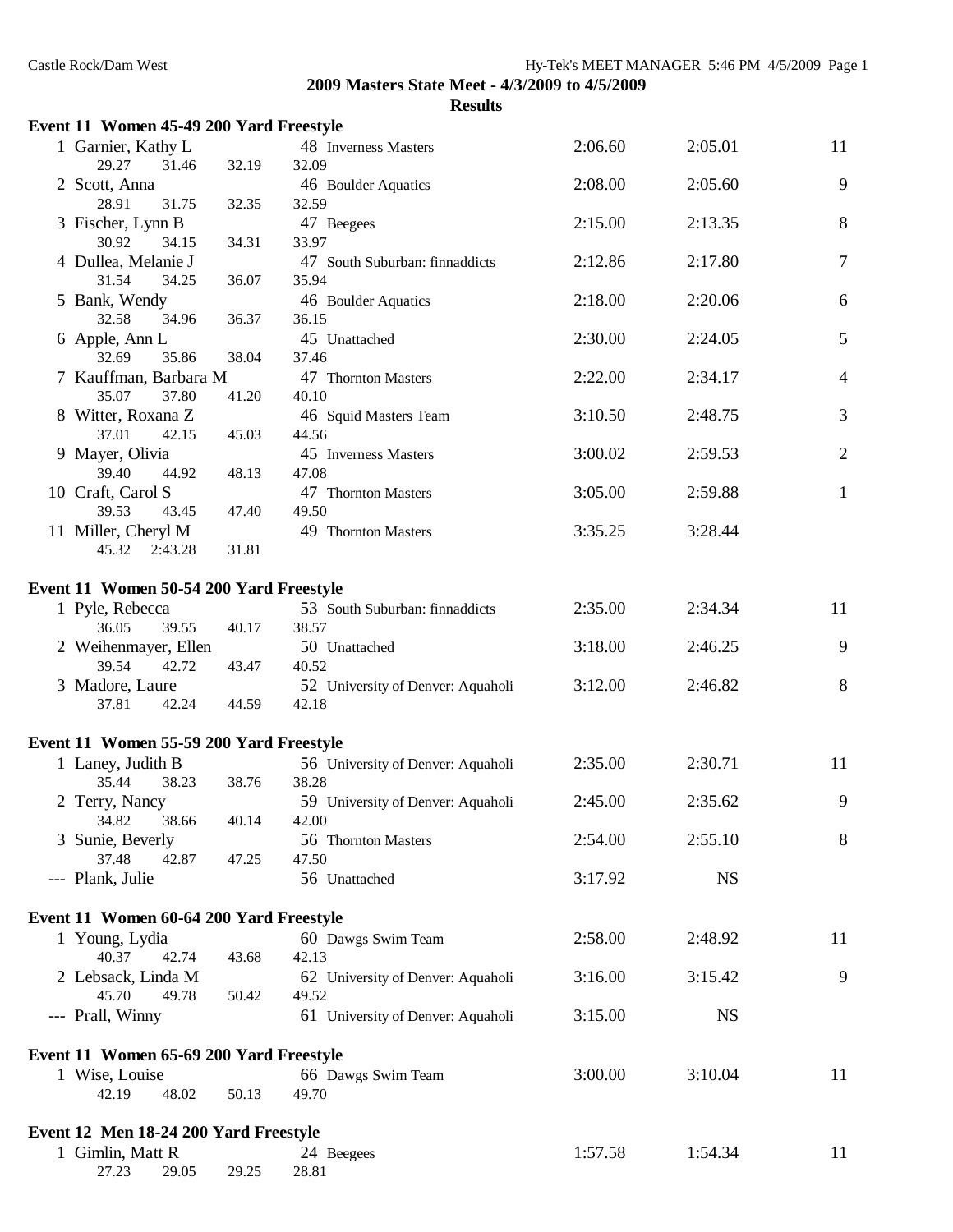| Event 12 Men 25-29 200 Yard Freestyle |       |                                           |         |         |                |
|---------------------------------------|-------|-------------------------------------------|---------|---------|----------------|
| 1 Ida, Kevin                          |       | 26 Thornton Masters                       | 2:04.00 | 2:02.12 | 11             |
| 28.57<br>30.97                        | 31.16 | 31.42                                     |         |         |                |
| 2 Levine, Nicholas                    |       | 27 Inverness Masters                      | 2:06.66 | 2:09.33 | 9              |
| 30.48<br>31.54                        | 33.33 | 33.98                                     |         |         |                |
| 3 Benfield, Patrick J                 |       | 27 Squid Masters Team                     | 2:10.00 | 2:29.58 | 8              |
| 35.45<br>30.14                        | 41.07 | 42.92                                     |         |         |                |
| 4 Crouch, Clayton                     |       | 28 Squid Masters Team                     | 2:08.00 | 2:31.42 | $\tau$         |
| 34.49<br>29.90                        | 39.78 | 47.25                                     |         |         |                |
| Event 12 Men 30-34 200 Yard Freestyle |       |                                           |         |         |                |
| 1 Sheremeta, Nicholas                 |       | 31 Inverness Masters                      | 1:53.00 | 1:51.55 | 11             |
| 26.73<br>28.08                        | 28.36 | 28.38                                     |         |         |                |
| 2 Buckley, Ethan                      |       | 33 Beegees                                | 1:55.66 | 1:54.29 | 9              |
| 25.99<br>28.23                        | 29.16 | 30.91                                     |         |         |                |
| 3 Foster, Jared                       |       | 33 Thornton Masters                       | 2:00.00 | 2:01.41 | 8              |
| 26.48<br>29.86                        | 31.71 | 33.36                                     |         |         |                |
| 4 Robertson, Matt                     |       | 33 Boulder Aquatics                       | 2:05.00 | 2:07.65 | $\overline{7}$ |
| 28.89<br>31.89                        | 33.20 | 33.67                                     |         |         |                |
| 5 Davison, Kris A                     |       | 33 Thornton Masters                       | 2:45.00 | 2:28.74 | 6              |
| 37.30<br>34.50                        | 38.64 | 38.30                                     |         |         |                |
|                                       |       |                                           |         |         |                |
| Event 12 Men 35-39 200 Yard Freestyle |       |                                           |         |         |                |
| 1 Edwards, Dan                        |       | 35 Unattached                             | 1:57.00 | 1:53.89 | 11             |
| 26.50<br>28.94                        | 29.08 | 29.37                                     |         |         |                |
| 2 Woodland, Ed<br>28.51<br>29.46      |       | 39 Unattached<br>30.40                    | 1:58.00 | 1:58.75 | 9              |
|                                       | 30.38 |                                           | 1:59.50 | 1:59.70 | 8              |
| 3 Tripp, Justin L<br>28.65<br>30.38   | 30.55 | 36 Leasare Aquatics (New Mexico)<br>30.12 |         |         |                |
| 4 Brandstatter, Jay J                 |       | 36 Beegees                                | 2:10.00 | 2:01.92 | $\tau$         |
| 26.18<br>29.17                        | 32.62 | 33.95                                     |         |         |                |
| 5 Pazmino, Jorge                      |       | 39 Aurora Masters                         | 2:05.62 | 2:03.71 | 6              |
| 28.71<br>30.72                        | 31.59 | 32.69                                     |         |         |                |
| 6 Boyd, John D                        |       | 37 Cherry Creek Athletic Club             | 2:02.00 | 2:08.16 | 5              |
| 28.61<br>31.60                        | 33.37 | 34.58                                     |         |         |                |
| 7 Hoftiezer, Scott                    |       | 38 Denver Athletic Club                   | 2:09.32 | 2:16.01 | $\overline{4}$ |
| 30.12<br>33.04                        | 36.31 | 36.54                                     |         |         |                |
|                                       |       |                                           |         |         |                |
| Event 12 Men 40-44 200 Yard Freestyle |       |                                           |         |         |                |
| 1 Stewart, Karl                       |       | 43 Beegees                                | 1:54.89 | 1:50.10 | 11             |
| 25.87<br>27.63                        | 28.18 | 28.42                                     |         |         |                |
| 2 Smith, Schuyler                     |       | 40 University of Denver: Aquaholi         | 2:04.80 | 1:54.96 | 9              |
| 27.05<br>29.26                        | 29.41 | 29.24                                     |         |         |                |
| 3 Wise, Mike                          |       | 44 University of Denver: Aquaholi         | 1:55.52 | 1:57.82 | 8              |
| 26.91<br>29.57                        | 30.72 | 30.62                                     |         |         |                |
| 4 Chapman, Michael S                  |       | 40 Durango Masters                        | 2:14.00 | 2:07.46 | $\overline{7}$ |
| 27.15<br>31.12                        | 34.09 | 35.10                                     |         |         |                |
| 5 Remacle, Michael                    |       | 41 Boulder Aquatics                       | 2:06.00 | 2:08.56 | 6              |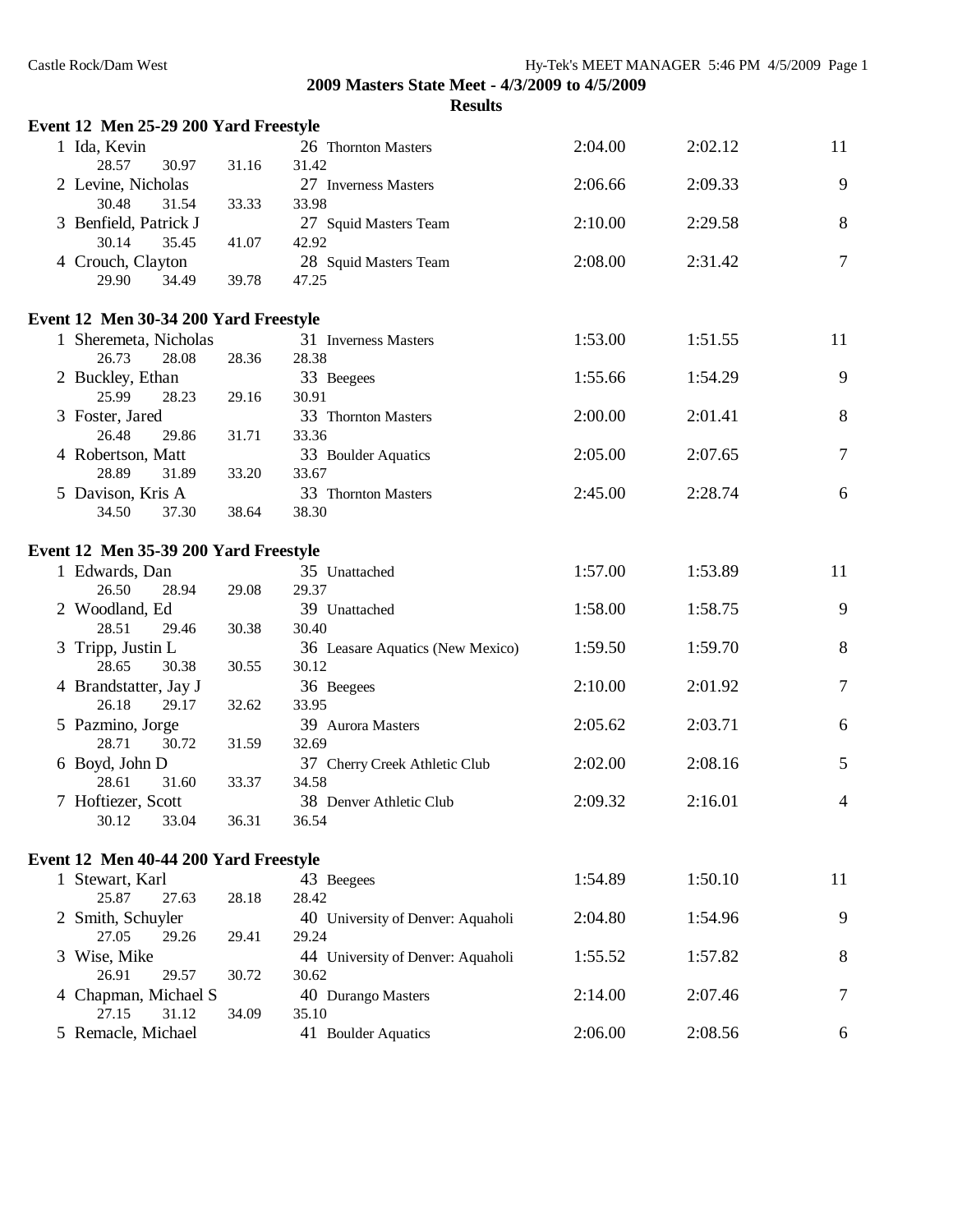| (Event 12 Men 40-44 200 Yard Freestyle)                  |       |                                   |         |           |                |
|----------------------------------------------------------|-------|-----------------------------------|---------|-----------|----------------|
| 6 Cary, Clark                                            |       | 40 Boulder Aquatics               | 2:10.00 | 2:09.51   | $\mathfrak{S}$ |
| 29.92<br>32.55                                           | 34.03 | 33.01                             |         |           |                |
| 7 Lundahl, Jim                                           |       | 43 Beegees                        | 2:07.67 | 2:10.60   | $\overline{4}$ |
| 30.87<br>32.46                                           | 33.12 | 34.15                             |         |           |                |
| 8 Krauss, Neil                                           |       | 41 University of Denver: Aquaholi | 2:09.00 | 2:11.73   | 3              |
| 30.48<br>32.52                                           | 34.10 | 34.63                             |         |           |                |
| 9 Nestrud, Lon                                           |       | 44 Cherry Creek Athletic Club     | 2:09.00 | 2:18.30   | $\mathbf{2}$   |
| 32.03<br>34.99                                           | 36.10 | 35.18                             |         |           |                |
| 10 Dauksher, Walter                                      |       | 44 Fast Masters                   | 2:20.00 | 2:19.22   | $\mathbf{1}$   |
| 31.87<br>36.02                                           | 35.54 | 35.79                             |         |           |                |
| 11 Graham, Stephan<br>36.89<br>40.12                     | 41.42 | 40 Squid Masters Team<br>41.50    | 2:50.00 | 2:39.93   |                |
|                                                          |       |                                   |         |           |                |
| Event 12 Men 45-49 200 Yard Freestyle                    |       |                                   |         |           |                |
| 1 Scott, Greg                                            |       | 49 University of Denver: Aquaholi | 1:53.80 | 1:51.22   | 11             |
| 25.98<br>27.78                                           | 28.64 | 28.82                             |         |           |                |
| 2 Scott, Powell                                          |       | 47 Inverness Masters              | 2:04.00 | 1:54.42   | 9              |
| 26.05<br>28.36                                           | 29.78 | 30.23                             |         |           |                |
| 3 Anderson, Kirk                                         |       | 49 Greenwood Athletic Club        | 1:49.00 | 1:55.68   | 8              |
| 26.74<br>28.92                                           | 29.93 | 30.09                             |         |           |                |
| 4 Kahl, Steven E                                         |       | 46 Inverness Masters              | 1:56.00 | 1:56.08   | 7              |
| 26.42<br>29.07                                           | 30.05 | 30.54                             |         |           |                |
| 5 Magouirk, Jeffery K                                    |       | 47 Beegees                        | 2:14.00 | 2:05.64   | 6              |
| 28.26<br>31.29                                           | 33.14 | 32.95                             |         |           |                |
| 6 Miller, Burke<br>29.72                                 |       | 49 Beegees<br>33.85               | 2:09.00 | 2:08.24   | 5              |
| 31.70<br>7 Roush, Stephen                                | 32.97 | 46 Fast Masters                   | 2:08.55 | 2:10.18   | $\overline{4}$ |
| 30.07<br>33.41                                           | 33.63 | 33.07                             |         |           |                |
| 8 LeVasseur, Andrew P                                    |       | 45 Squid Masters Team             | 2:07.36 | 2:11.42   | 3              |
| 29.44<br>32.09                                           | 34.29 | 35.60                             |         |           |                |
| 9 Newcomb, Scott                                         |       | 48 Dawgs Swim Team                | 2:16.00 | 2:14.09   | $\mathbf{2}$   |
| 32.32<br>34.37                                           | 33.94 | 33.46                             |         |           |                |
| 10 Conway, Mark                                          |       | 46 Prarie Masters Swim Team       | 2:20.13 | 2:22.23   | $\mathbf{1}$   |
| 31.84<br>34.95                                           | 37.38 | 38.06                             |         |           |                |
| 11 O'Keefe, John                                         |       | 47 Beegees                        | 2:22.00 | 2:34.68   |                |
| 35.25<br>38.71                                           | 39.43 | 41.29                             |         |           |                |
| --- McDonald, Steve                                      |       | 48 Thornton Masters               | 2:40.00 | <b>NS</b> |                |
| --- Gunn, Frank B                                        |       | 46 Florida Gold Coast             | 2:15.00 | <b>NS</b> |                |
|                                                          |       |                                   |         |           |                |
| Event 12 Men 50-54 200 Yard Freestyle<br>1 Mann, Michael |       | 54 Inverness Masters              | 1:55.00 | 1:48.92   | 11             |
| 25.32<br>27.37                                           | 28.06 | 28.17                             |         |           |                |
| 2 Piszkin, Andy                                          |       | 50 Miramont Masters               | 1:58.00 | 1:57.19   | 9              |
| 26.23<br>30.32                                           | 30.65 | 29.99                             |         |           |                |
| 3 Nolte, Christopher                                     |       | 52 Inverness Masters              | 2:02.50 | 2:02.32   | 8              |
| 31.65<br>28.32                                           | 31.70 | 30.65                             |         |           |                |
| 4 McHugh, Jerry                                          |       | 51 Denver Athletic Club           | 2:25.00 | 2:28.15   | $\tau$         |
| 34.69<br>38.78                                           | 38.57 | 36.11                             |         |           |                |
| 5 Lenhart, Edison S                                      |       | 51 Grand Valley Wave              | 2:31.00 | 2:29.24   | 6              |
| 33.83<br>37.73                                           | 38.55 | 39.13                             |         |           |                |
| 6 Glossa, Jeff                                           |       | 54 University of Denver: Aquaholi | 2:40.00 | 2:45.19   | 5              |
| 37.51<br>41.38                                           | 43.32 | 42.98                             |         |           |                |
| 7 Lucks, David A                                         |       | 52 Cherry Creek Athletic Club     | 2:20.00 | 2:50.59   | 4              |
| 37.23<br>40.26                                           | 45.64 | 47.46                             |         |           |                |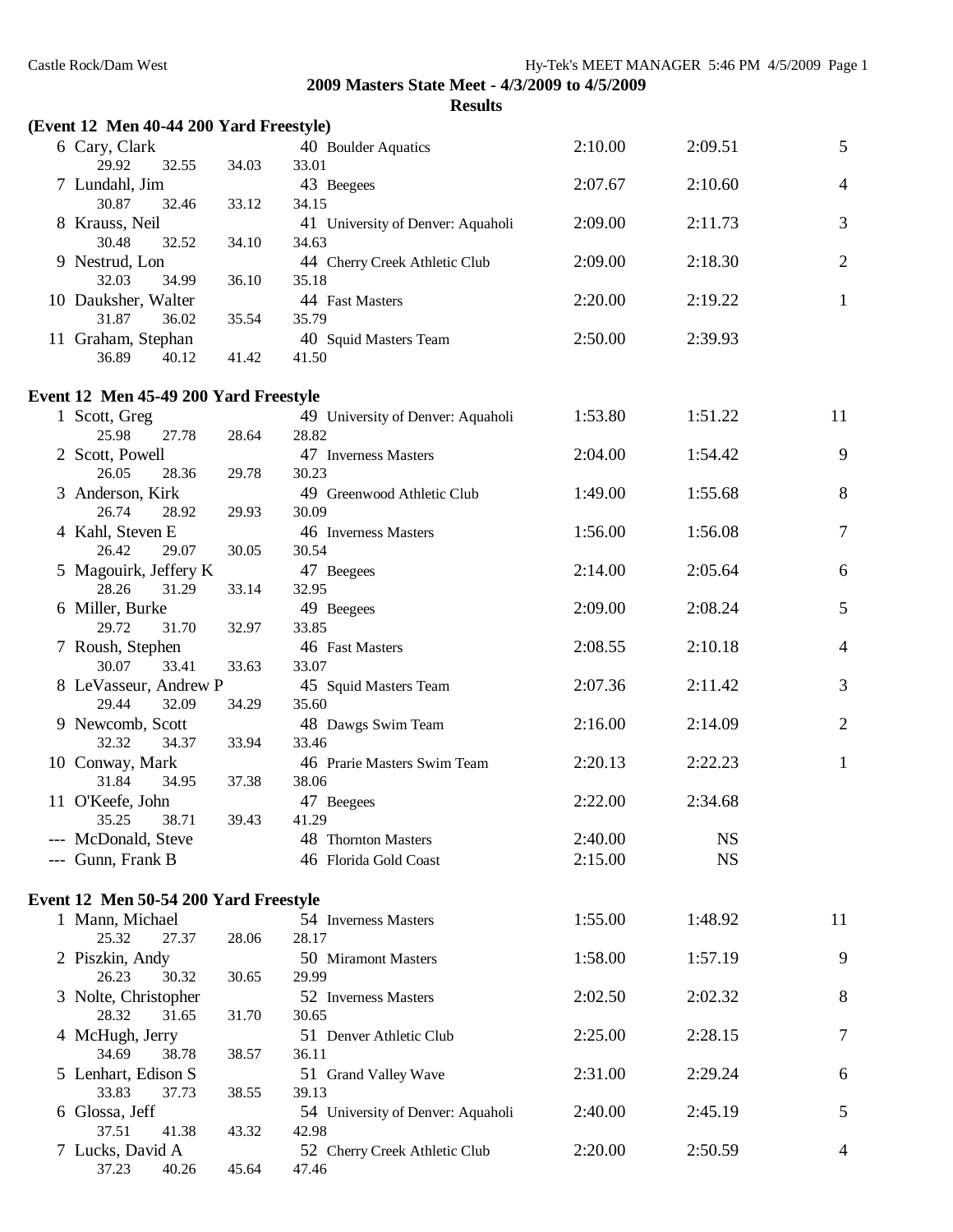36.21 44.30

**2009 Masters State Meet - 4/3/2009 to 4/5/2009**

| ı<br>Π<br>. . |
|---------------|
|---------------|

| (Event 12 Men 50-54 200 Yard Freestyle) |         |                                         |         |           |                |
|-----------------------------------------|---------|-----------------------------------------|---------|-----------|----------------|
| 8 Heins, Don A<br>39.43<br>48.29        | 48.43   | 54 Beegees<br>42.85                     | 3:05.00 | 2:59.00   | $\overline{3}$ |
| 9 Andersen, Kurt C<br>3:20.49<br>26.27  | 31.49   | 51 Thornton Masters                     | 3:00.00 | 3:20.53   | $\overline{2}$ |
| Event 12 Men 55-59 200 Yard Freestyle   |         |                                         |         |           |                |
| 1 Lehman, Melvin J<br>30.88<br>37.92    | 40.27   | 55 Beegees<br>37.37                     | 2:15.40 | 2:26.44   | 11             |
| 2 Strack, Ed<br>34.18<br>38.35          | 39.13   | 56 Unattached<br>36.03                  | 2:25.00 | 2:27.69   | 9              |
| 3 Parkinson, Bruce<br>34.33<br>37.51    | 38.24   | 58 Team Vortex Swim Club<br>37.88       | 2:25.00 | 2:27.96   | 8              |
| 4 Simons, john<br>33.53                 |         | 58 Durango Masters                      | 2:36.50 | 2:32.26   | $\overline{7}$ |
| 37.08<br>5 McElhinney, Tom B            | 40.10   | 41.55<br>55 Beegees                     | 2:30.00 | 2:45.88   | 6              |
| 1:17.66<br>44.45<br>6 Netting, Rob      | 43.96   | 59 University of Denver: Aquaholi       | 3:00.00 | 2:53.63   | 5              |
| 38.62<br>2:15.07<br>--- Bauch, Thomas   | 39.26   | 56 Squid Masters Team                   | 3:50.00 | <b>NS</b> |                |
| Event 12 Men 60-64 200 Yard Freestyle   |         |                                         |         |           |                |
| 1 Paxton, Norman                        |         | 60 Boulder Aquatics                     | 2:10.00 | 2:09.61   | 11             |
| 29.00<br>32.38                          | 34.93   | 33.30                                   |         |           |                |
| 2 Ellis, Quincy<br>31.80<br>34.06       | 35.46   | 60 Durango Masters<br>35.15             | 2:15.00 | 2:16.47   | 9              |
| 3 Burson, William W<br>33.76<br>31.25   | 35.88   | 64 South Suburban: finnaddicts<br>35.85 | 2:15.00 | 2:16.74   | 8              |
| Event 12 Men 65-69 200 Yard Freestyle   |         |                                         |         |           |                |
| 1 Molnar, Ronald A                      |         | 67 Team Vortex Swim Club<br>35.20       | 2:35.00 | 2:20.53   | 11             |
| 33.23<br>35.82<br>2 King, William E     | 36.28   | 69 Dawgs Swim Team                      | 3:02.00 | 3:05.14   | 9              |
| 41.54<br>47.36<br>3 Johnson, David L    | 49.19   | 47.05<br>67 Squid Masters Team          | 3:30.00 | 3:35.01   | 8              |
| 47.23<br>54.41<br>4 Reynolds, Bing      | 56.86   | 56.51<br>68 Boulder Aquatics            | 3:44.00 | 3:55.35   | 7              |
| 51.75<br>1:01.78                        | 1:04.89 | 56.93                                   |         |           |                |
| Event 12 Men 75-79 200 Yard Freestyle   |         |                                         |         |           |                |
| --- Clegern, Wayne                      |         | 79 Team Vortex Swim Club                | 3:15.00 | <b>NS</b> |                |
| Event 12 Men 85-89 200 Yard Freestyle   |         |                                         |         |           |                |
| --- Wrenn, John                         |         | 88 Boulder Aquatics                     | 4:00.00 | <b>NS</b> |                |
| Event 17 Women 18-24 100 Yard IM        |         |                                         |         |           |                |
| 1 Anstett, Denise<br>33.73<br>39.79     |         | 24 Fast Masters                         | 1:12.91 | 1:13.52   | 11             |
| 2 Roach, Stephanie<br>35.10<br>40.92    |         | $20$ jam                                | 1:20.00 | 1:16.02   | 9              |
| 3 King, Lisa A<br>35.08<br>41.62        |         | 21 Durango Masters                      | 1:13.09 | 1:16.70   | 8              |
| 4 Janiga, Samantha<br>33.09<br>44.16    |         | 23 Boulder Aquatics                     | 1:15.00 | 1:17.25   | $\overline{7}$ |
| 5 Madore, Shannon                       |         | 23 University of Denver: Aquaholi       | 1:30.00 | 1:20.51   | 6              |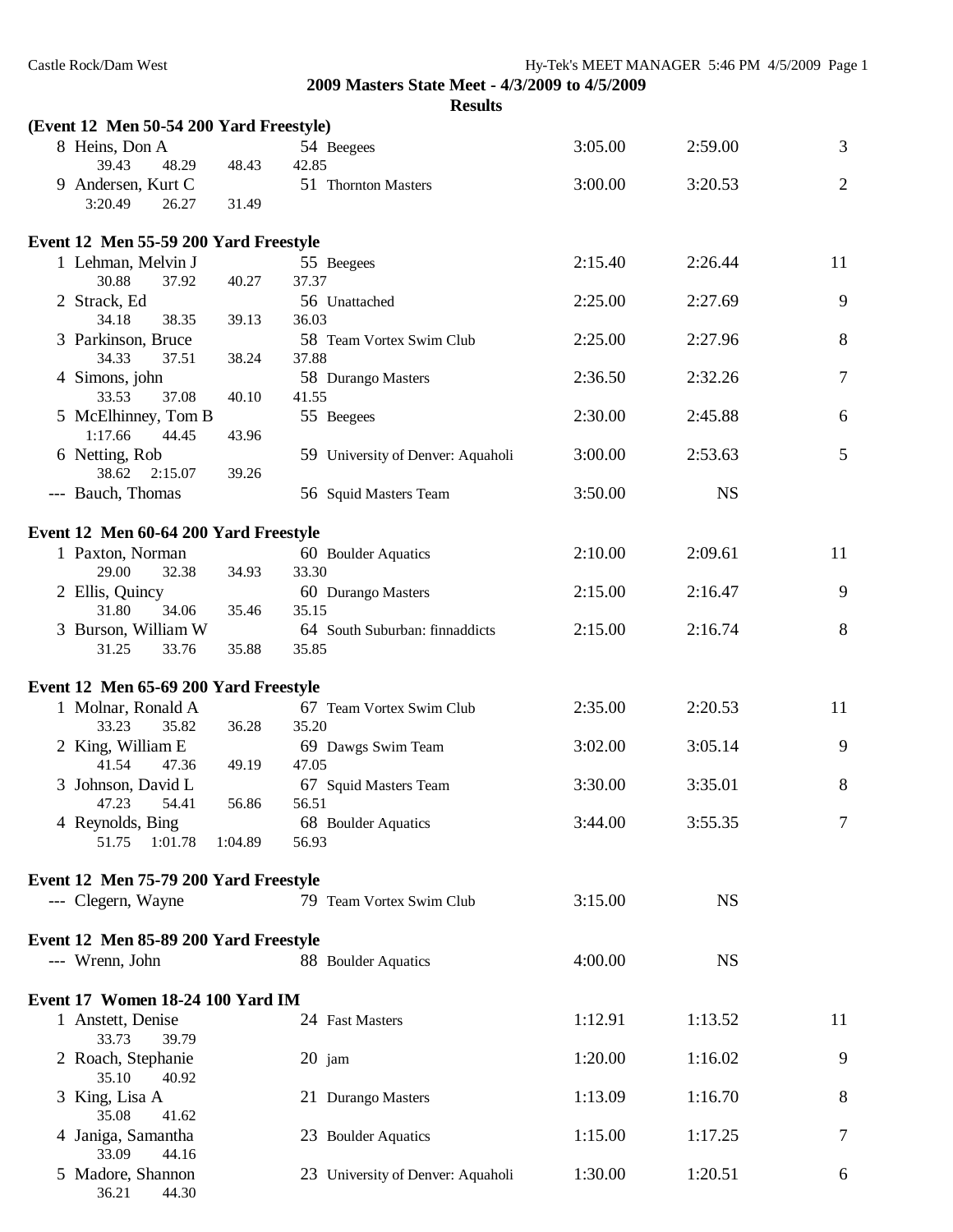# **Event 17 Women 25-29 100 Yard IM**

| 1 Linke, Lyndsey M<br>27.90<br>33.65      | 28 Fort Collins Club              | 1:01.00 | 1:01.55 | 11             |
|-------------------------------------------|-----------------------------------|---------|---------|----------------|
| 2 Graham, Larissa J<br>29.84<br>34.42     | 25 Unattached                     | 1:06.82 | 1:04.26 | 9              |
| 3 Fitzpatrick, Katie<br>29.49<br>37.32    | 26 Fast Masters                   | 1:10.05 | 1:06.81 | 8              |
| 4 Stutzke, Crystal<br>32.19<br>38.18      | 28 Thornton Masters               | 1:14.28 | 1:10.37 | 7              |
| 5 Bennett, Heather<br>35.07<br>36.01      | 27 University of Denver: Aquaholi | 1:12.00 | 1:11.08 | 6              |
| 6 Gibbons, Chelsea M<br>34.89<br>37.44    | 25 Beegees                        | 1:12.42 | 1:12.33 | 5              |
| 7 Loper, Tracy E<br>33.09<br>39.47        | 25 Rallysport                     | 1:08.25 | 1:12.56 | $\overline{4}$ |
| 8 Tew, Lauren<br>33.37<br>41.62           | 26 Inverness Masters              | 1:17.00 | 1:14.99 | 3              |
| 9 Griese, Stephanie<br>33.92<br>42.25     | 26 Prarie Masters Swim Team       | 1:16.00 | 1:16.17 | $\mathbf{2}$   |
| 10 Lascano, Darcy Y<br>35.99<br>40.75     | 27 Aurora Masters                 | 1:20.00 | 1:16.74 | $\mathbf{1}$   |
| 11 Abrero, Marisa<br>34.33<br>44.06       | 26 Thornton Masters               | 1:27.00 | 1:18.39 |                |
| 12 Andrews, Melissa D<br>37.66<br>44.41   | 26 Inverness Masters              | 1:20.00 | 1:22.07 |                |
| Event 17 Women 30-34 100 Yard IM          |                                   |         |         |                |
| 1 Barker, Kathy<br>30.12<br>34.46         | 32 University of Denver: Aquaholi | 1:05.71 | 1:04.58 | 11             |
| 2 Lee, Jodi L<br>30.60<br>34.72           | 31 Thornton Masters               | 1:05.46 | 1:05.32 | 9              |
| 3 Fostvedt, Alishia L<br>32.07<br>36.55   | 32 Aurora Masters                 | 1:12.90 | 1:08.62 | $8\,$          |
| 4 Schweissing, Kristin<br>37.48<br>31.42  | 31 Aurora Masters                 | 1:12.00 | 1:08.90 | $\tau$         |
| 5 vogt, Amy<br>33.12<br>39.55             | 32 Thornton Masters               | 1:15.54 | 1:12.67 | 6              |
| 6 Purrington, Julia<br>34.23<br>41.10     | 34 Evergreen Recreation Masters   | 1:12.01 | 1:15.33 | 5              |
| 7 Clark, Denise M<br>33.50<br>42.05       | 30 Thornton Masters               | 1:16.00 | 1:15.55 | $\overline{4}$ |
| 8 Beelaert, Anna W<br>36.91<br>40.43      | 34 Foothills Masters Swim Team    | 1:28.00 | 1:17.34 | 3              |
| 9 Keenen, Elizabeth<br>35.92<br>42.01     | 33 Cherry Creek Athletic Club     | 1:09.00 | 1:17.93 | $\overline{2}$ |
| 10 Despain, Christina F<br>36.79<br>41.15 | 31 Aurora Masters                 | 1:16.00 | 1:17.94 | 1              |
| 11 Sprenger, Victoria<br>35.59<br>42.87   | 34 Unattached                     | 1:25.33 | 1:18.46 |                |
| 12 Valentine, Sarah<br>46.37<br>52.00     | 33 Thornton Masters               | 2:10.00 | 1:38.37 |                |
| --- Bloch, Rebecca<br>39.87<br>42.92      | 33 Cherry Creek Athletic Club     | NT      | DQ      |                |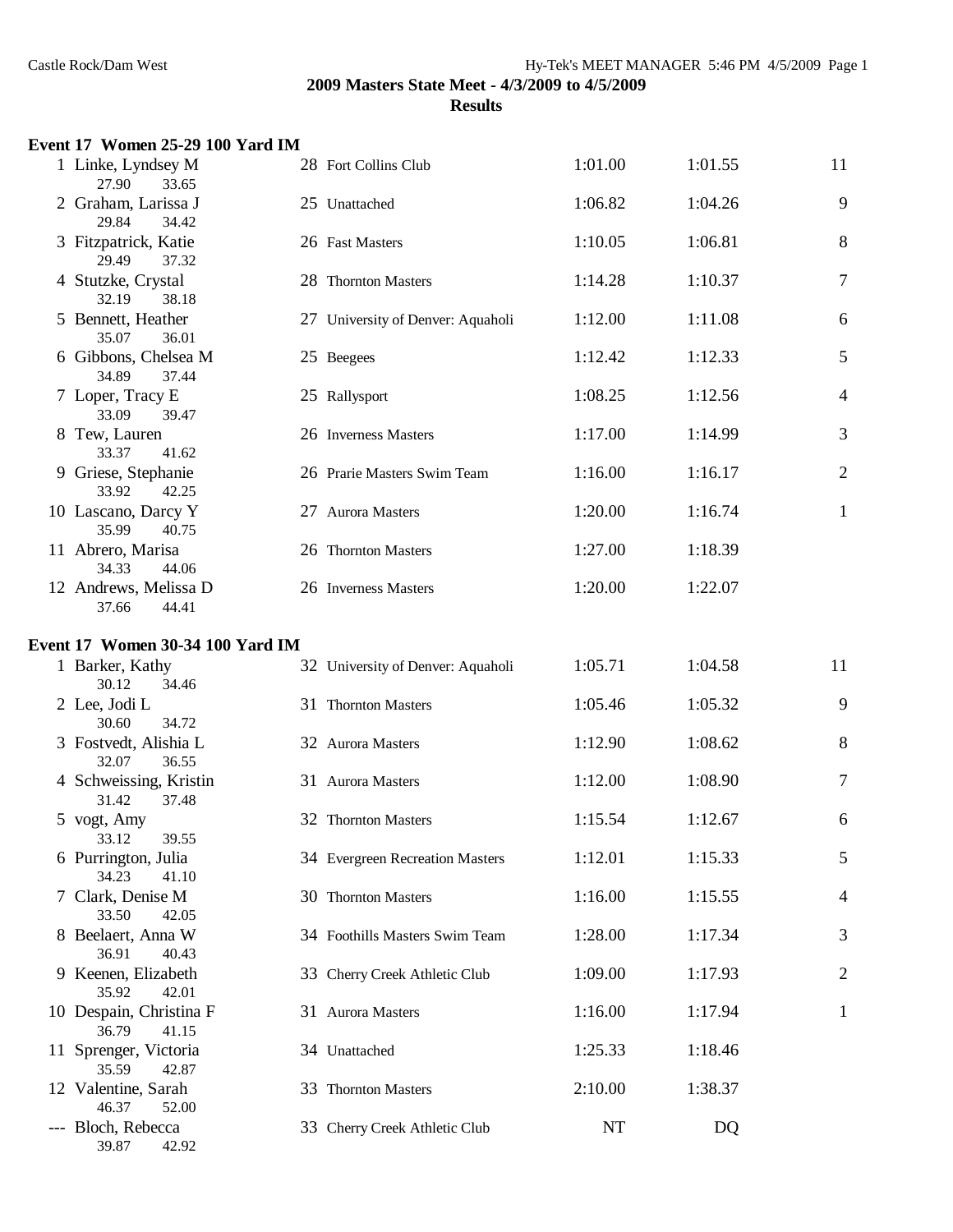| Event 17 Women 35-39 100 Yard IM         |                                   |         |           |                |
|------------------------------------------|-----------------------------------|---------|-----------|----------------|
| 1 Hart, Sheri L<br>26.67<br>32.13        | 37 University of Denver: Aquaholi | 1:02.00 | 58.80     | 11             |
| 2 Early, Becky<br>31.23<br>36.98         | 35 Beegees                        | 1:09.47 | 1:08.21   | 9              |
| 3 Signorelli, Jackie<br>32.82<br>36.68   | 35 Team Vortex Swim Club          | 1:11.25 | 1:09.50   | 8              |
| 4 Vowles, Nicole<br>39.70<br>35.98       | 38 Thornton Masters               | 1:17.03 | 1:15.68   | $\tau$         |
| 5 White, LeighAnn<br>34.84<br>43.17      | 39 Thornton Masters               | 1:20.61 | 1:18.01   | 6              |
| 6 Keaten, Heather L<br>37.12<br>41.01    | 39 Fort Collins Club              | 1:20.00 | 1:18.13   | 5              |
| 7 Baro, Sonja<br>38.24<br>44.47          | 38 Boulder Aquatics               | 1:20.00 | 1:22.71   | $\overline{4}$ |
| 8 Fawcett-Kay, Tanya F<br>38.28<br>47.14 | 37 Powell SwimClub (Wy)           | 1:26.06 | 1:25.42   | 3              |
| 9 O'Connor, Gloria<br>41.14<br>47.60     | 39 Csst                           | 1:40.00 | 1:28.74   | $\mathbf{2}$   |
| 10 Sands, Amy<br>40.44<br>48.34          | 38 Beegees                        | 1:27.98 | 1:28.78   | $\mathbf{1}$   |
| 11 Bernert, Kristal L<br>40.33<br>48.74  | 36 Squid Masters Team             | 2:30.00 | 1:29.07   |                |
| 12 Bernhard, Renee<br>40.17<br>52.43     | 37 Thornton Masters               | 2:10.00 | 1:32.60   |                |
| 13 Weeldreyer, Paula<br>47.58<br>50.45   | 35 Prarie Masters Swim Team       | 1:34.53 | 1:38.03   |                |
| --- Oglesby, Katie                       | 37 Foothills Masters Swim Team    | 1:25.00 | <b>NS</b> |                |
| Event 17 Women 40-44 100 Yard IM         |                                   |         |           |                |
| 1 Von Der Lippe, Susan<br>28.17<br>31.91 | 43 Beegees                        | 1:00.02 | 1:00.08   | 11             |
| 2 Skinner, Carolyn<br>32.90<br>33.90     | 41 Inverness Masters              | 1:07.00 | 1:06.80   | 9              |
| 3 Seavall, Kelly<br>30.79<br>36.51       | 40 Inverness Masters              | 1:09.00 | 1:07.30   | 8              |
| 4 Nero, Krista<br>31.66<br>35.99         | 43 Fast Masters                   | 1:06.50 | 1:07.65   | 7              |
| 5 Riner, Betsy<br>32.89<br>39.96         | 42 Inverness Masters              | 1:13.00 | 1:12.85   | 6              |
| 6 Hagadorn, Heather<br>32.86<br>40.15    | 44 University of Denver: Aquaholi | 1:17.00 | 1:13.01   | 5              |
| 7 Richardson, Kim<br>33.31<br>40.13      | 40 Fort Collins Club              | 1:13.99 | 1:13.44   | 4              |
| 8 Hinton, Stephanie A<br>34.26<br>40.67  | 42 University of Denver: Aquaholi | 1:12.85 | 1:14.93   | 3              |
| 9 Thilker, Lisa<br>36.66<br>39.87        | 43 Inverness Masters              | 1:45.00 | 1:16.53   | 2              |
| 10 toman, Kim<br>37.34<br>41.04          | 41 Pueblo Masters Swim Club       | 1:20.13 | 1:18.38   | $\mathbf{1}$   |
| 11 Grady, Kathy M<br>39.07<br>44.54      | 43 Prarie Masters Swim Team       | 1:22.00 | 1:23.61   |                |
| 12 Derr, Kirsten L<br>42.51<br>41.36     | 44 University of Denver: Aquaholi | 1:25.00 | 1:23.87   |                |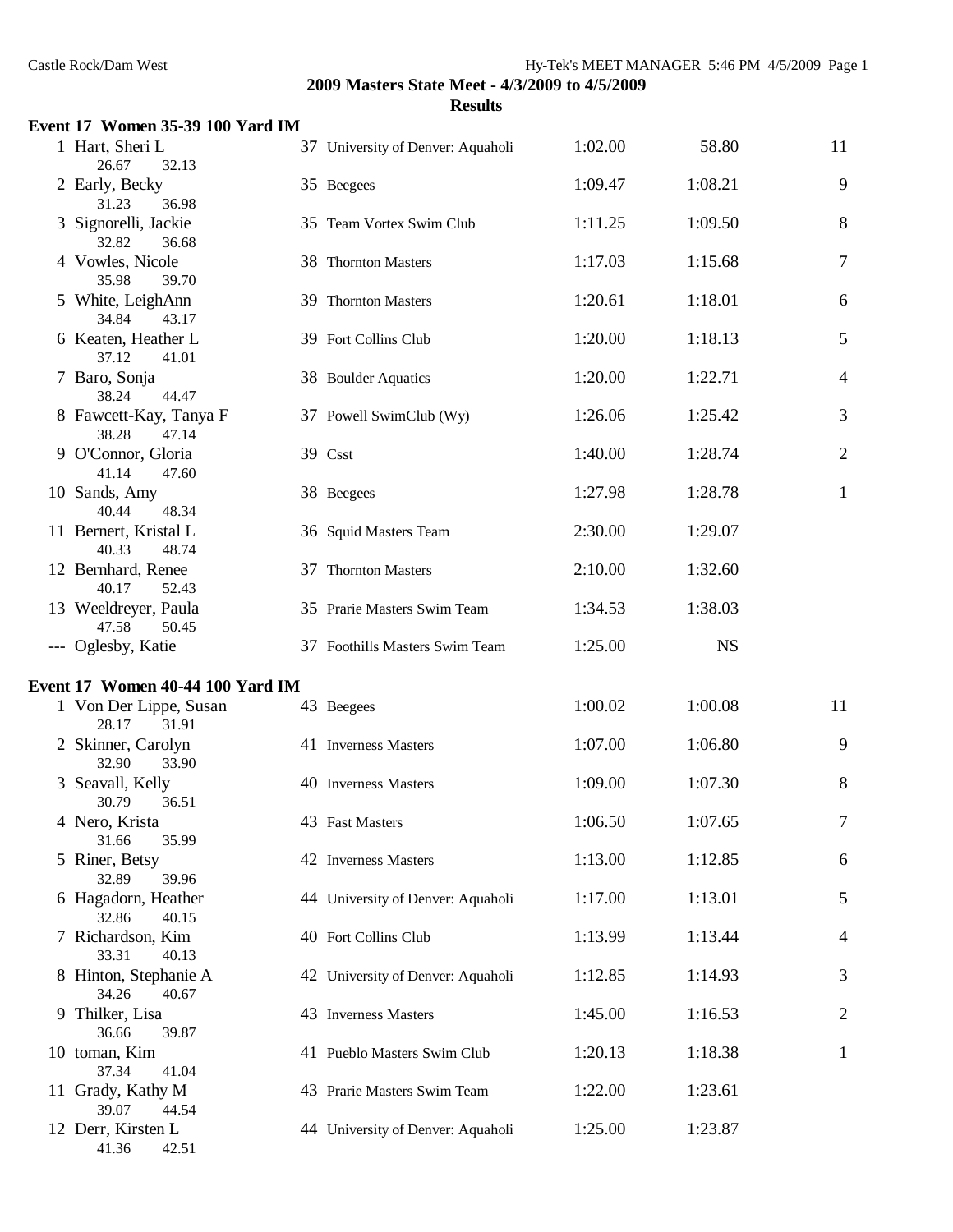| (Event 17 Women 40-44 100 Yard IM)      |                                   |         |           |                |
|-----------------------------------------|-----------------------------------|---------|-----------|----------------|
| 13 Kania, Regina<br>37.05<br>49.50      | 40 Swim Dogs                      | 1:28.00 | 1:26.55   |                |
| 14 Nestrud, Wendy<br>46.62<br>54.08     | 43 Cherry Creek Athletic Club     | 2:10.00 | 1:40.70   |                |
| 15 Clapp, Christine J<br>49.43<br>53.08 | 42 Inverness Masters              | 1:44.00 | 1:42.51   |                |
| 16 Hoftiezer, Mary P<br>59.72<br>59.94  | 43 Denver Athletic Club           | 4:00.00 | 1:59.66   |                |
| --- Lee, Julie A                        | 43 Dawgs Swim Team                | 1:10.00 | <b>NS</b> |                |
| Event 17 Women 45-49 100 Yard IM        |                                   |         |           |                |
| 1 Crouch, Kim H<br>29.70<br>34.64       | 47 Beegees                        | 1:08.33 | 1:04.34   | 11             |
| 2 Scott, Anna<br>30.94<br>34.62         | 46 Boulder Aquatics               | 1:08.00 | 1:05.56   | 9              |
| 3 Campbell, Ellen A<br>32.37<br>36.23   | 46 Inverness Masters              | 1:11.50 | 1:08.60   | 8              |
| 4 Fischer, Lynn B<br>33.93<br>37.87     | 47 Beegees                        | 1:15.00 | 1:11.80   | $\tau$         |
| 5 Apple, Ann L<br>36.87<br>40.59        | 45 Unattached                     | 1:20.00 | 1:17.46   | 6              |
| 6 Fletcher, Lynne E<br>38.30<br>43.69   | 48 Inverness Masters              | 1:27.00 | 1:21.99   | 5              |
| 7 Homan, Deborah<br>38.53<br>45.77      | 46 Beegees                        | 1:26.43 | 1:24.30   | $\overline{4}$ |
| 8 Glauch, Missy A<br>41.55<br>44.34     | 46 Cherry Creek Athletic Club     | 1:27.43 | 1:25.89   | 3              |
| 9 Larson, Stephanie<br>40.02<br>47.54   | 49 Thornton Masters               | 1:27.50 | 1:27.56   | $\overline{2}$ |
| 10 Mayer, Olivia<br>44.13<br>48.45      | 45 Inverness Masters              | 1:30.50 | 1:32.58   | $\mathbf{1}$   |
| 11 Hanson, Betty A<br>45.16<br>51.72    | 46 Prarie Masters Swim Team       | 1:36.18 | 1:36.88   |                |
| 12 Sortwell, Andrea<br>48.03<br>50.48   | 49 Beegees                        | 1:37.55 | 1:38.51   |                |
| 13 Jacobson, Carrie<br>49.89<br>55.34   | 49 Prarie Masters Swim Team       | 1:44.63 | 1:45.23   |                |
| 14 Casper, Dana M<br>59.35<br>1:08.73   | 45 Cherry Creek Athletic Club     | 2:22.00 | 2:08.08   |                |
| --- Witter, Roxana Z<br>41.00<br>44.12  | 46 Squid Masters Team             | 1:47.50 | DQ        |                |
| --- Frost, Cindy I                      | 45 Fort Collins Club              | 1:16.10 | <b>NS</b> |                |
| Event 17 Women 50-54 100 Yard IM        |                                   |         |           |                |
| 1 Metz, Catherine L<br>31.61<br>36.81   | 53 Durango Masters                | 1:09.70 | 1:08.42   | 11             |
| 2 Benz, Julia M<br>37.91<br>46.57       | 51 University of Denver: Aquaholi | 1:32.00 | 1:24.48   | 9              |
| 3 Weihenmayer, Ellen<br>45.22<br>40.81  | 50 Unattached                     | 1:45.00 | 1:26.03   | 8              |
| 4 True, Ann<br>47.95<br>51.33           | 53 Thornton Masters               | 1:42.00 | 1:39.28   | 7              |
| 5 White, Lori<br>1:05.27<br>58.56       | 52 Inverness Masters              | 2:30.00 | 2:03.83   | 6              |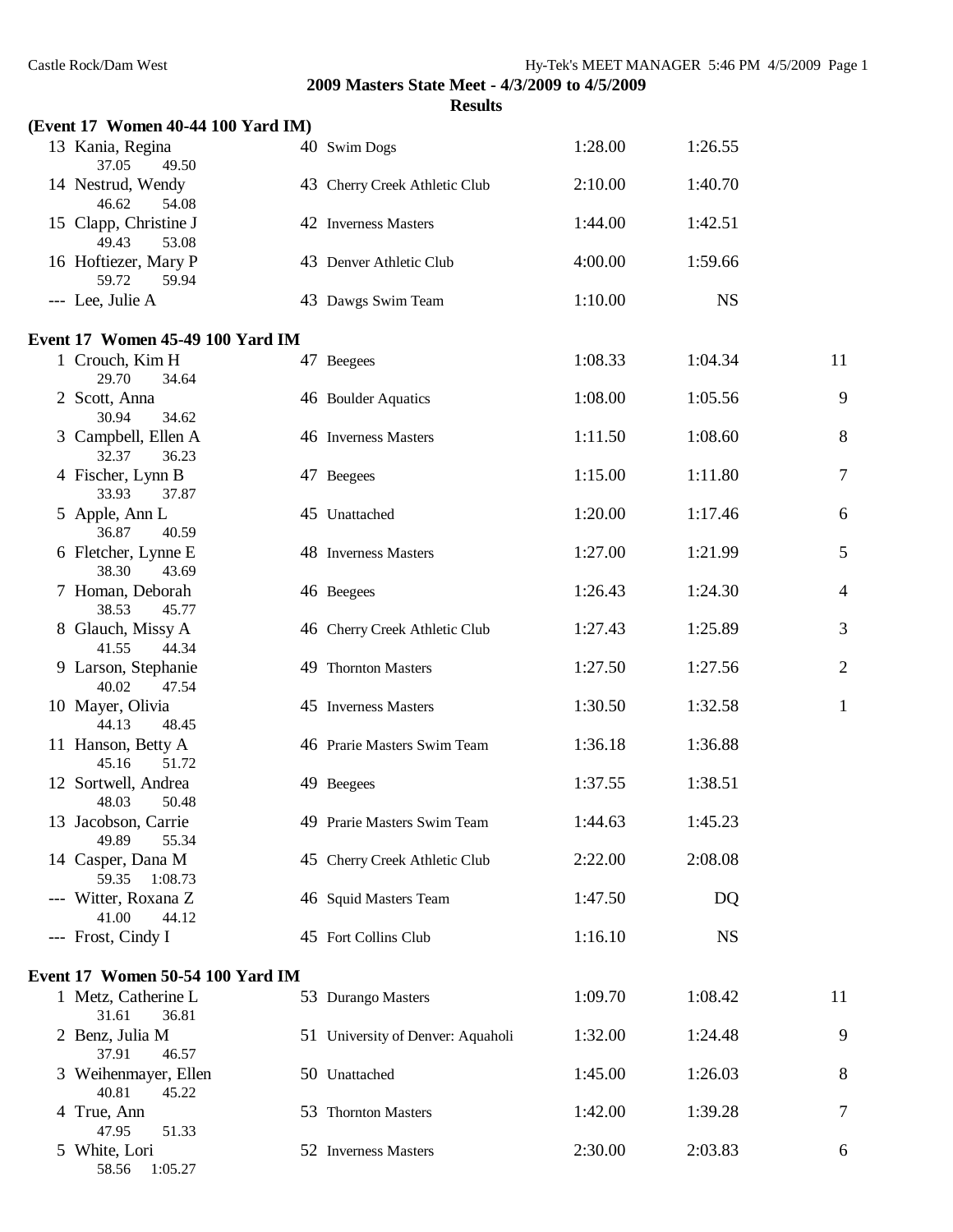| Castle Rock/Dam West                             |                                                                  |         | Hy-Tek's MEET MANAGER 5:46 PM 4/5/2009 Page 1 |    |
|--------------------------------------------------|------------------------------------------------------------------|---------|-----------------------------------------------|----|
|                                                  | 2009 Masters State Meet - 4/3/2009 to 4/5/2009<br><b>Results</b> |         |                                               |    |
| Event 17 Women 55-59 100 Yard IM                 |                                                                  |         |                                               |    |
| 1 Rosener, Karen<br>35.35<br>39.87               | 55 Fort Collins Club                                             | 1:15.90 | 1:15.22                                       | 11 |
| 2 roche, Carolyn<br>35.30<br>41.04               | 57 Boulder Aquatics                                              | 1:30.00 | 1:16.34                                       | 9  |
| 3 Laney, Judith B<br>43.15<br>44.53              | 56 University of Denver: Aquaholi                                | 1:30.00 | 1:27.68                                       | 8  |
| 4 Parmer, Patricia<br>45.10<br>49.00             | 55 Powell SwimClub (Wy)                                          | 1:31.00 | 1:34.10                                       | 7  |
| 5 Yoder, Margie<br>53.58<br>54.80                | 56 Aurora Masters                                                | 1:50.00 | 1:48.38                                       | 6  |
| 6 England, Nancy J<br>57.58 1:00.17              | 59 Thornton Masters                                              | 1:50.00 | 1:57.75                                       | 5  |
| --- Kane, Julie K                                | 55 Inverness Masters                                             | 1:49.83 | <b>NS</b>                                     |    |
| Event 17 Women 60-64 100 Yard IM                 |                                                                  |         |                                               |    |
| 1 Hashimoto, Christine L<br>43.82<br>50.14       | 61 Inverness Masters                                             | 1:35.46 | 1:33.96                                       | 11 |
| --- Prall, Winny                                 | 61 University of Denver: Aquaholi                                | 1:36.00 | <b>NS</b>                                     |    |
| Event 17 Women 65-69 100 Yard IM                 |                                                                  |         |                                               |    |
| 1 Reed, Judy<br>41.16<br>52.67                   | 65 Cherry Creek Athletic Club                                    | 1:30.50 | 1:33.83                                       | 11 |
| 2 Wise, Louise<br>48.81<br>50.53                 | 66 Dawgs Swim Team                                               | 1:35.00 | 1:39.34                                       | 9  |
| 3 Dyck, Grace C<br>50.48<br>50.63                | 67 Beegees                                                       | 1:45.00 | 1:41.11                                       | 8  |
| Event 17 Women 75-79 100 Yard IM                 |                                                                  |         |                                               |    |
| 1 Buchannan, Peggy<br>1:03.39<br>59.10           | 76 Beegees                                                       | 2:16.20 | 2:02.49                                       | 11 |
| Event 18 Men 18-24 100 Yard IM                   |                                                                  |         |                                               |    |
| 1 Ganiyev, Doston<br>29.69<br>34.41              | 21 Squid Masters Team                                            | 1:08.16 | 1:04.10                                       | 11 |
| 2 Smith, David<br>30.50<br>35.04                 | 21 Squid Masters Team                                            | 1:06.82 | 1:05.54                                       | 9  |
| 3 McNeil, Ben<br>31.13<br>39.49                  | 22 Unattached                                                    | 1:05.00 | 1:10.62                                       | 8  |
|                                                  |                                                                  |         |                                               |    |
| Event 18 Men 25-29 100 Yard IM<br>1 Lang, Elliot | 26 University of Denver: Aquaholi                                | 1:04.00 | 56.08                                         | 11 |
| 26.61<br>29.47<br>2 Jackson, Keaka               | 28 University of Denver: Aquaholi                                | 1:02.00 | 58.47                                         | 9  |
| 26.19<br>32.28<br>3 Lanners, Bret J              | 26 Inverness Masters                                             | 56.70   | 59.21                                         | 8  |
| 27.25<br>31.96<br>4 Cooper, Carter               | 26 Beegees                                                       | 1:03.96 | 1:02.16                                       | 7  |
| 28.57<br>33.59<br>5 Ko, Scott Y                  | 25 Beegees                                                       | 1:07.00 | 1:02.83                                       | 6  |
| 28.07<br>34.76<br>6 Carpenter, Dustin H          | 27 Squid Masters Team                                            | 1:06.91 | 1:03.83                                       | 5  |
| 28.67<br>35.16<br>7 Benfield, Patrick J          | 27 Squid Masters Team                                            | 1:10.00 | 1:14.62                                       | 4  |
| 32.93<br>41.69                                   |                                                                  |         |                                               |    |
| --- Juliano, Kevin J                             | 29 Thornton Masters                                              | 1:00.00 | <b>NS</b>                                     |    |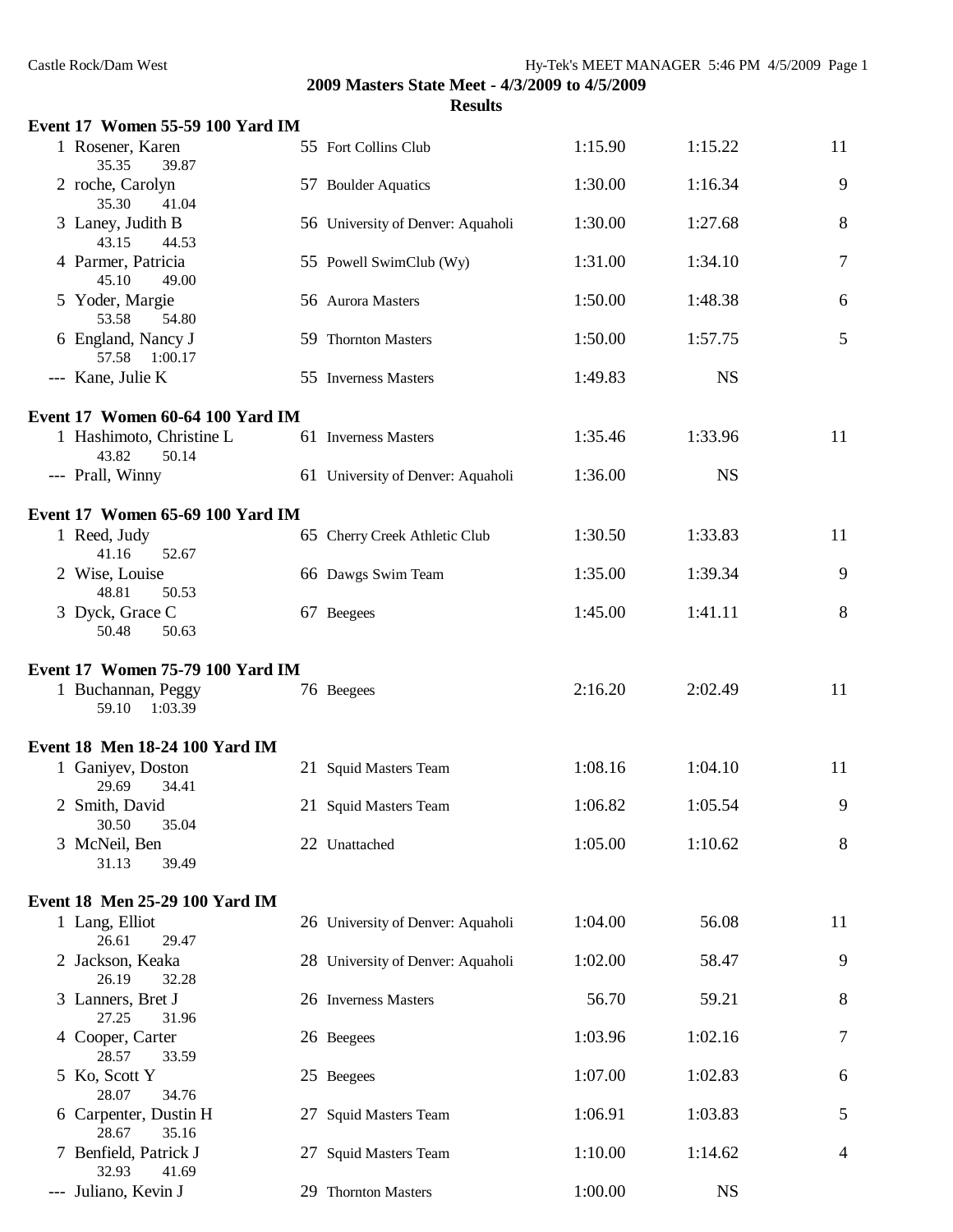## **Event 18 Men 30-34 100 Yard IM**

|   | 1 Eisenhuth, Matthew S<br>25.05<br>28.41 | 34 University of Denver: Aquaholi | 55.00   | 53.46   | 11             |
|---|------------------------------------------|-----------------------------------|---------|---------|----------------|
|   | 2 O'Sullivan, Chris<br>24.04<br>30.47    | 34 University of Denver: Aquaholi | 55.00   | 54.51   | 9              |
|   | 3 Cole, Matt<br>24.77<br>31.22           | 31 Aurora Masters                 | 1:02.00 | 55.99   | 8              |
|   | 4 Buckley, Ethan<br>28.04<br>31.48       | 33 Beegees                        | 59.54   | 59.52   | $\overline{7}$ |
|   | 5 Sheremeta, Nicholas<br>27.82<br>32.32  | 31 Inverness Masters              | 57.50   | 1:00.14 | 6              |
|   | 6 Schwartzkopf, Jess<br>27.24<br>33.59   | 30 Aurora Masters                 | NT      | 1:00.83 | 5              |
|   | 7 Welting, Evan<br>27.57<br>33.27        | 34 Fast Masters                   | 1:03.91 | 1:00.84 | $\overline{4}$ |
|   | 8 Hancock, Wade R<br>29.08<br>34.19      | 31 Fast Masters                   | 1:07.00 | 1:03.27 | 3              |
|   | 9 Treanor, nate<br>30.05<br>33.56        | 31 Beegees                        | 1:07.00 | 1:03.61 | $\overline{2}$ |
|   | 10 Robertson, Matt<br>29.58<br>35.95     | 33 Boulder Aquatics               | 1:05.00 | 1:05.53 | $\mathbf{1}$   |
|   | 11 Wright, Caleb<br>31.06<br>36.52       | 33 Thornton Masters               | 1:06.00 | 1:07.58 |                |
|   | 12 Valks, Victor<br>30.74<br>37.91       | 34 Aurora Masters                 | 1:09.00 | 1:08.65 |                |
|   | 13 Smith, Reuben<br>32.25<br>37.64       | 30 Fast Masters                   | 1:14.21 | 1:09.89 |                |
|   | 14 Krell, David<br>32.16<br>38.12        | 30 Rocky Mountain Thunder         | 1:22.37 | 1:10.28 |                |
|   | 15 Hodges, Jeff<br>34.35<br>41.24        | 33 Prarie Masters Swim Team       | 1:14.45 | 1:15.59 |                |
|   | Event 18 Men 35-39 100 Yard IM           |                                   |         |         |                |
|   | 1 Brandstatter, Jay J<br>28.87<br>31.67  | 36 Beegees                        | 1:10.00 | 1:00.54 | 11             |
|   | 2 Van Winkle, Doug<br>32.91<br>27.65     | 36 Boulder Aquatics               | 1:02.30 | 1:00.56 | 9              |
| 3 | Baldacci, Mike<br>30.54<br>36.34         | 39 Caspyer Wyoming Masters Swimmi | 1:06.64 | 1:06.88 | 8              |
|   | 4 Tripp, Justin L<br>33.31<br>35.10      | 36 Leasare Aquatics (New Mexico)  | 1:09.60 | 1:08.41 | 7              |
|   | 5 Cruz, Eduardo<br>33.34<br>36.75        | 39 Thornton Masters               | 1:13.00 | 1:10.09 | 6              |
|   | 6 Pryor, Keith<br>33.42<br>37.30         | 38 Squid Masters Team             | 1:09.90 | 1:10.72 | 5              |
|   | 7 Hayden, John W<br>37.55<br>38.73       | 37 Squid Masters Team             | 1:19.05 | 1:16.28 | 4              |
|   | 8 Hoftiezer, Scott<br>36.67<br>40.75     | 38 Denver Athletic Club           | 1:13.86 | 1:17.42 | 3              |
|   | 9 Brady, Donald S<br>47.93<br>57.39      | 35 Squid Masters Team             | 2:15.00 | 1:45.32 | 2              |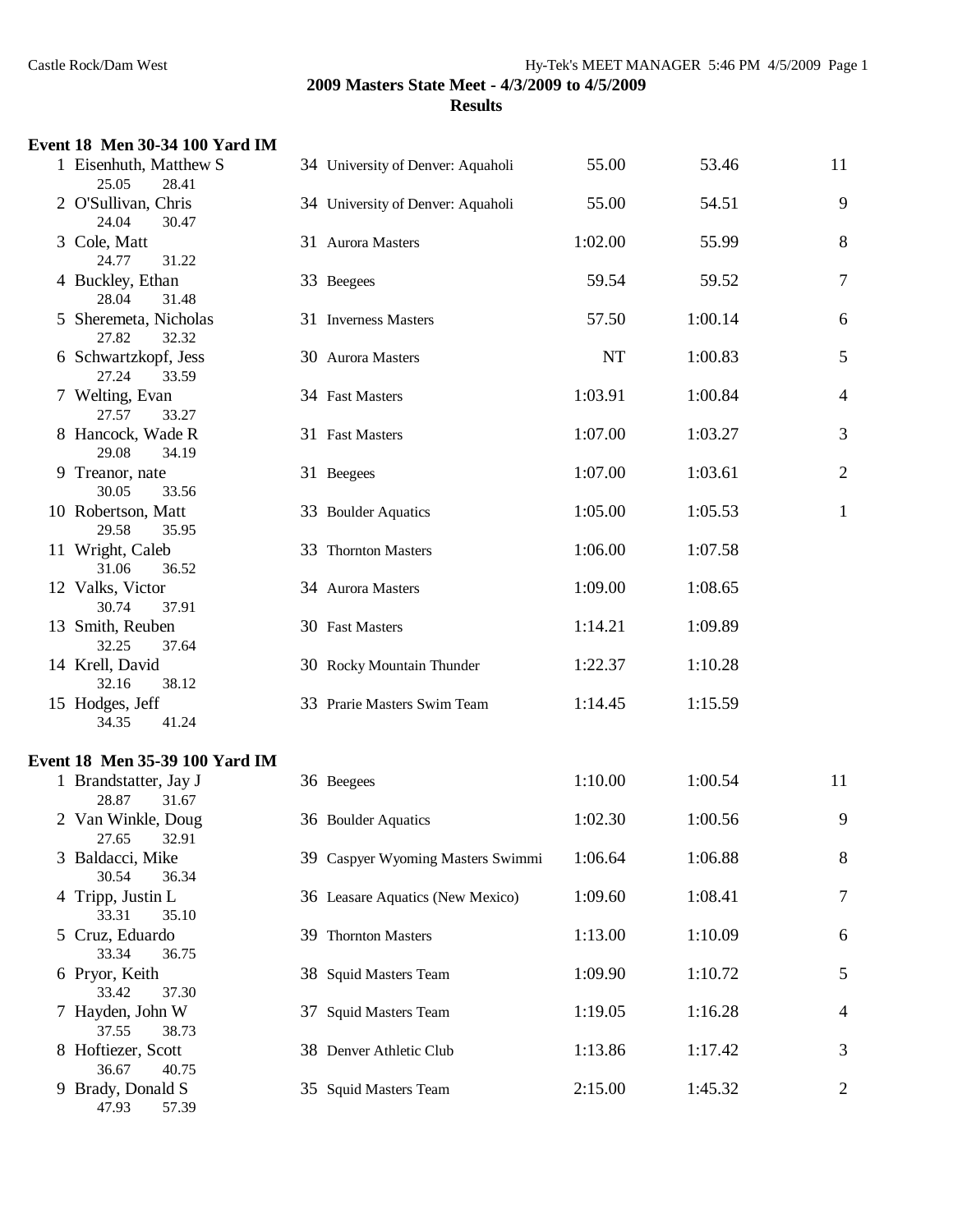## **Event 18 Men 40-44 100 Yard IM**

| 1 Stewart, Karl<br>25.93<br>31.28      | 43 Beegees                        | 59.75   | 57.21     | 11             |
|----------------------------------------|-----------------------------------|---------|-----------|----------------|
| 2 Don, Appleby<br>27.06<br>32.61       | 41 Highlands Ranch Masters        | 59.98   | 59.67     | 9              |
| 3 Smith, Schuyler<br>29.56<br>32.23    | 40 University of Denver: Aquaholi | 1:02.00 | 1:01.79   | 8              |
| 4 Barringer, Rob<br>28.57<br>33.40     | 43 Unattached                     | 1:04.20 | 1:01.97   | $\overline{7}$ |
| 5 Chapman, Michael S<br>28.73<br>36.34 | 40 Durango Masters                | 1:05.63 | 1:05.07   | 6              |
| 6 Jensen, Rod<br>31.42<br>34.88        | 44 Unattached                     | 1:07.00 | 1:06.30   | 5              |
| 7 Blum, Juri<br>35.49<br>31.80         | 42 South Suburban: finnaddicts    | 1:06.40 | 1:07.29   | 4              |
| 8 Perry, Sam<br>30.55<br>37.49         | 42 Swim Dogs                      | 1:06.66 | 1:08.04   | 3              |
| 9 Huckins, Kent<br>31.98<br>36.23      | 44 Prarie Masters Swim Team       | 1:10.48 | 1:08.21   | $\overline{c}$ |
| 10 Krauss, Neil<br>31.59<br>37.67      | 41 University of Denver: Aquaholi | 1:10.00 | 1:09.26   | $\mathbf{1}$   |
| 11 Cary, Clark<br>33.19<br>38.09       | 40 Boulder Aquatics               | 1:10.00 | 1:11.28   |                |
| 12 Nestrud, Lon<br>35.22<br>36.76      | 44 Cherry Creek Athletic Club     | 1:11.44 | 1:11.98   |                |
| 13 Pins, Michael<br>33.72<br>39.09     | 43 Boulder Aquatics               | 1:11.92 | 1:12.81   |                |
| 14 Kjeseth, Thor<br>34.98<br>38.94     | 42 Squid Masters Team             | 1:19.14 | 1:13.92   |                |
| 15 Sarche, Jon<br>35.21<br>39.78       | 40 Swim Dogs                      | 1:13.00 | 1:14.99   |                |
| 16 Matsumura, Koichi<br>38.21<br>38.77 | 44 Team Vortex Swim Club          | 1:20.00 | 1:16.98   |                |
| 17 Dauksher, Walter<br>36.84<br>40.42  | 44 Fast Masters                   | 1:30.00 | 1:17.26   |                |
| 18 Graham, Stephan<br>38.51<br>43.17   | 40 Squid Masters Team             | 1:30.00 | 1:21.68   |                |
| 19 Wohlgenant, Tim<br>38.87<br>43.03   | 44 Cherry Creek Athletic Club     | 1:19.00 | 1:21.90   |                |
| 20 Dickman, Jim<br>37.54<br>49.62      | 44 Swim Dogs                      | 1:19.20 | 1:27.16   |                |
| 21 Bennett, Dean W<br>42.92<br>48.79   | 42 South Suburban: finnaddicts    | 1:35.00 | 1:31.71   |                |
| 22 Montano, Mike<br>44.63<br>50.62     | 43 Thornton Masters               | 1:50.00 | 1:35.25   |                |
| --- Andrews, Michael                   | 42 Fast Masters                   | 1:01.00 | <b>NS</b> |                |
| --- Wise, Mike                         | 44 University of Denver: Aquaholi | 1:05.00 | <b>NS</b> |                |
| Event 18 Men 45-49 100 Yard IM         |                                   |         |           |                |
| 1 Lenneman, Tim P<br>26.02<br>30.87    | 45 Foothills Masters Swim Team    | 56.50   | 56.89     | 11             |
| 2 Cox, Randy<br>26.98<br>31.12         | 46 Beegees                        | 59.00   | 58.10     | 9              |
| 3 Bank, Holden<br>28.27<br>32.06       | 49 Boulder Aquatics               | 1:04.00 | 1:00.33   | 8              |
| 4 Johnston, Mark A<br>28.88<br>32.28   | 48 Swim Dogs                      | 1:02.00 | 1:01.16   | 7              |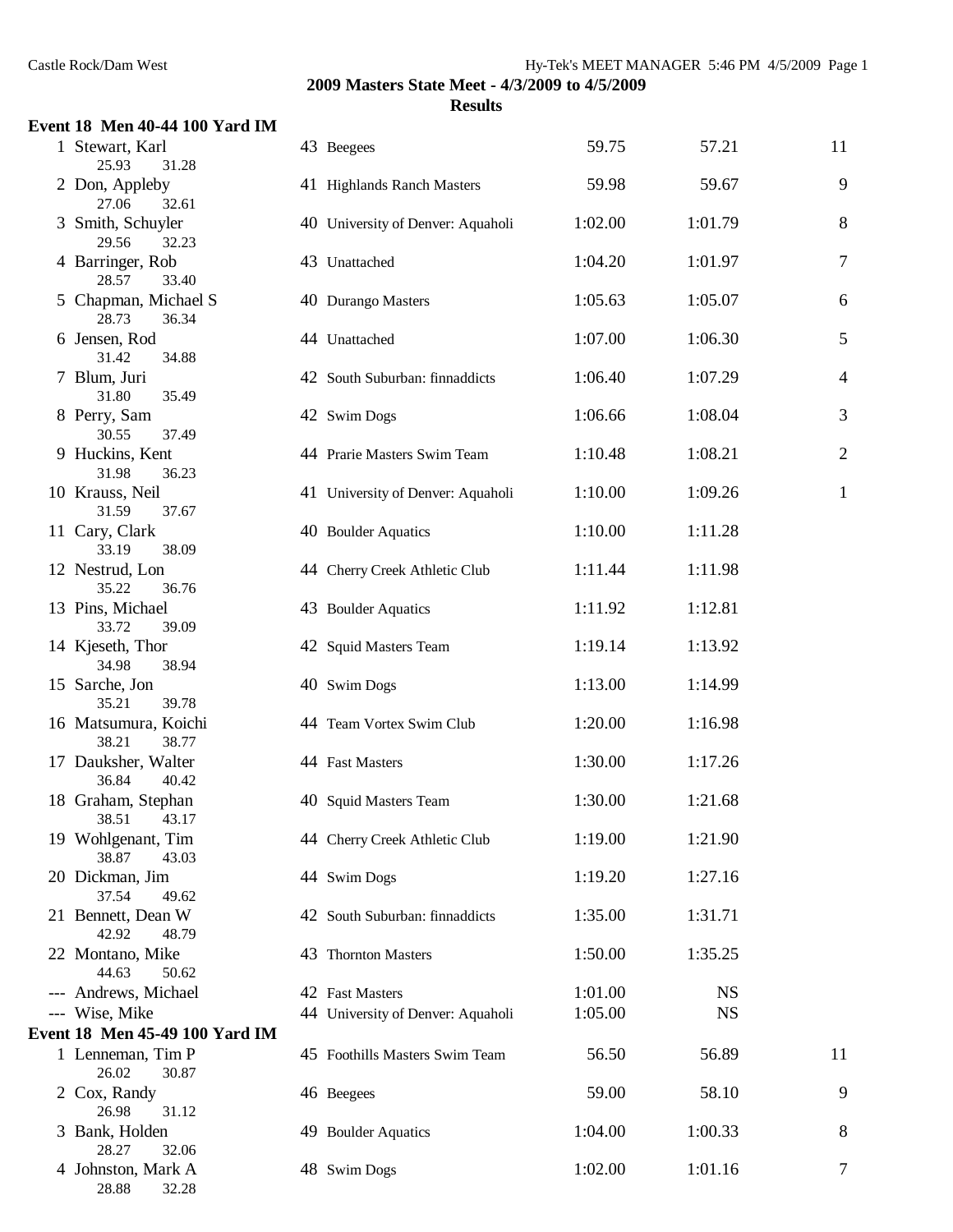34.39 37.39

|                                          | Results                           |         |           |                |
|------------------------------------------|-----------------------------------|---------|-----------|----------------|
| (Event 18 Men 45-49 100 Yard IM)         |                                   | 1:02.81 | 1:04.09   | 6              |
| 5 LeVasseur, Andrew P<br>35.60<br>28.49  | 45 Squid Masters Team             |         |           |                |
| 6 Wells, Reed<br>35.97<br>28.81          | 47 Inverness Masters              | 1:03.00 | 1:04.78   | 5              |
| 7 Roush, Stephen<br>29.99<br>35.69       | 46 Fast Masters                   | 1:07.20 | 1:05.68   | $\overline{4}$ |
| 8 Galan, Henry<br>30.46<br>37.53         | 45 Inverness Masters              | 1:09.21 | 1:07.99   | 3              |
| 9 O'Brien, Michael<br>32.94<br>36.48     | 47 Durango Masters                | 1:08.00 | 1:09.42   | $\mathbf{2}$   |
| 10 Conway, Mark<br>33.62<br>37.70        | 46 Prarie Masters Swim Team       | 1:12.13 | 1:11.32   | $\mathbf{1}$   |
| 11 Newcomb, Scott<br>34.54<br>37.19      | 48 Dawgs Swim Team                | 1:10.00 | 1:11.73   |                |
| 12 Magouirk, Jeffery K<br>33.60<br>38.20 | 47 Beegees                        | 1:12.00 | 1:11.80   |                |
| 13 Ellis, Charles C<br>34.28<br>40.37    | 46 jam                            | 1:15.00 | 1:14.65   |                |
| 14 Hanson, Jim S<br>37.33<br>39.31       | 46 Csst                           | 1:27.00 | 1:16.64   |                |
| 15 Estle, Steven<br>41.05<br>36.47       | 49 Beegees                        | 1:20.00 | 1:17.52   |                |
| 16 Kelly, John<br>37.67<br>46.30         | 47 Beegees                        | 1:25.00 | 1:23.97   |                |
| 17 Sweers, Jeff<br>41.16<br>46.09        | 47 University of Denver: Aquaholi | 1:40.00 | 1:27.25   |                |
| 18 Malloy, Glenn E<br>44.61<br>48.16     | 48 Swim Dogs                      | 1:38.00 | 1:32.77   |                |
| 19 Cattles, Steve<br>1:01.81<br>1:09.84  | 49 Beegees                        | 2:21.00 | 2:11.65   |                |
| --- Ramirez, Alfonso<br>1:52.69          | 47 Beegees                        | 1:25.28 | <b>NS</b> |                |
| --- Kahl, Steven E                       | 46 Inverness Masters              | 1:03.00 | <b>NS</b> |                |
| Event 18 Men 50-54 100 Yard IM           |                                   |         |           |                |
| 1 Fuller, Ed<br>27.78<br>32.58           | 50 University of Denver: Aquaholi | 1:01.00 | 1:00.36   | 11             |
| 2 Lee, Marshall M<br>27.89<br>32.72      | 50 Beegees                        | 1:03.20 | 1:00.61   | 9              |
| 3 Hess, Richard W<br>27.95<br>32.81      | 54 Beegees                        | 1:03.00 | 1:00.76   | $\,8\,$        |
| 4 Piszkin, Andy<br>28.56<br>33.81        | 50 Miramont Masters               | 1:04.00 | 1:02.37   | $\tau$         |
| 5 Nolte, Christopher<br>35.47<br>30.60   | 52 Inverness Masters              | 1:04.50 | 1:06.07   | 6              |
| 6 Stehlin, Ed<br>30.58<br>36.02          | 53 Grand Junction Dolphins        | 1:10.50 | 1:06.60   | $\mathfrak s$  |
| 7 Seymour, Dag<br>31.04<br>36.63         | $50$ jam                          | 1:15.00 | 1:07.67   | 4              |
| 8 Lehrer, Mark G<br>31.68<br>37.10       | 51 Inverness Masters              | 1:08.50 | 1:08.78   | 3              |
| 9 Inkret, William C                      | 51 Leasare Aquatics (New Mexico)  | 1:12.00 | 1:11.78   | 2              |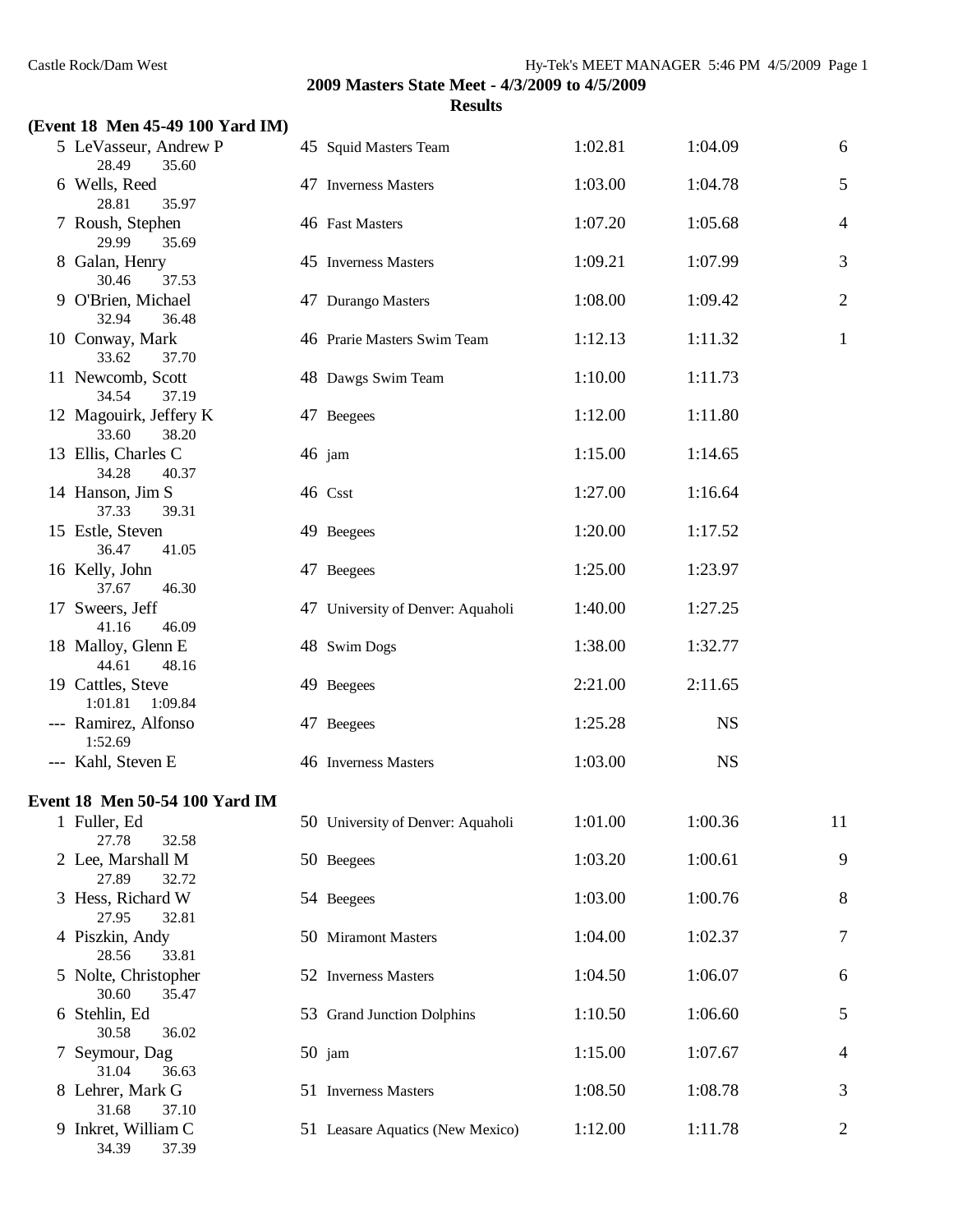34.93 43.13

49.69 51.33

49.00

# **2009 Masters State Meet - 4/3/2009 to 4/5/2009**

|                                         | <b>Results</b>                    |         |           |                |
|-----------------------------------------|-----------------------------------|---------|-----------|----------------|
| (Event 18 Men 50-54 100 Yard IM)        |                                   |         |           |                |
| 10 Heggy, Terry<br>36.58<br>36.47       | 54 Foothills Masters Swim Team    | 1:14.10 | 1:13.05   | 1              |
| 11 Alvarado, Ray<br>35.75<br>40.23      | 52 Unattached                     | 1:20.00 | 1:15.98   |                |
| 12 Lenhart, Edison S<br>39.39<br>42.91  | 51 Grand Valley Wave              | 1:15.00 | 1:22.30   |                |
| 13 Heins, Don A<br>44.05<br>48.39       | 54 Beegees                        | 1:30.00 | 1:32.44   |                |
| 14 Andersen, Kurt C<br>55.98<br>55.06   | 51 Thornton Masters               | 1:45.00 | 1:51.04   |                |
| --- Lucks, David A<br>46.28<br>44.59    | 52 Cherry Creek Athletic Club     | 1:15.33 | DQ        |                |
| Event 18 Men 55-59 100 Yard IM          |                                   |         |           |                |
| 1 Fischer, Chuck<br>31.25<br>34.82      | 57 University of Denver: Aquaholi | 1:08.00 | 1:06.07   | 11             |
| 2 Fodor, Larry<br>34.16<br>38.24        | 57 Leasare Aquatics (New Mexico)  | 1:12.52 | 1:12.40   | 9              |
| 3 Curry, Kevin M<br>35.25<br>38.33      | 56 Durango Masters                | 1:15.00 | 1:13.58   | 8              |
| 4 Lehman, Melvin J<br>32.55<br>42.72    | 55 Beegees                        | 1:16.80 | 1:15.27   | 7              |
| 5 Knud-Hansen, Chris<br>33.58<br>42.55  | 58 Boulder Aquatics               | 1:15.00 | 1:16.13   | 6              |
| 6 McElhinney, Tom B<br>37.88<br>42.37   | 55 Beegees                        | 1:15.00 | 1:20.25   | 5              |
| 7 Simons, john<br>37.59<br>43.70        | 58 Durango Masters                | 1:20.00 | 1:21.29   | 4              |
| 8 Daryl, Miller<br>43.22<br>47.02       | 58 University of Denver: Aquaholi | 1:40.00 | 1:30.24   | 3              |
| 9 Netting, Rob<br>43.98<br>51.05        | 59 University of Denver: Aquaholi | 1:35.00 | 1:35.03   | $\overline{2}$ |
| --- Bauch, Thomas                       | 56 Squid Masters Team             | 1:50.00 | <b>NS</b> |                |
| Event 18 Men 60-64 100 Yard IM          |                                   |         |           |                |
| 1 Abrahams, Richard T<br>28.11<br>33.21 | 64 Beegees                        | 1:03.00 | 1:01.32   | 11             |
| 2 Abbott, William A<br>31.26<br>35.59   | 62 Unattached                     | 1:06.00 | 1:06.85   | 9              |
| 3 Burson, William W<br>37.58<br>38.74   | 64 South Suburban: finnaddicts    | 1:15.00 | 1:16.32   | 8              |
| 4 Ellis, Quincy<br>36.01<br>41.86       | 60 Durango Masters                | 1:18.00 | 1:17.87   | 7              |
| 5 Edwards, Morgan<br>44.13<br>43.89     | 64 Inverness Masters              | 1:32.80 | 1:28.02   | 6              |
| --- Dodge, David R                      | 62 Durango Masters                | 1:18.00 | <b>NS</b> |                |
| Event 18 Men 65-69 100 Yard IM          |                                   |         |           |                |
| 1 Neuls, Allen                          | 65 Beegees                        | 1:16.00 | 1:18.06   | 11             |

2 Tobin, John 66 Beegees 1:28.50 1:29.92 9<br>40.92 49.00

3 McDanal, Steven K 65 jam 1:41.40 1:41.02 8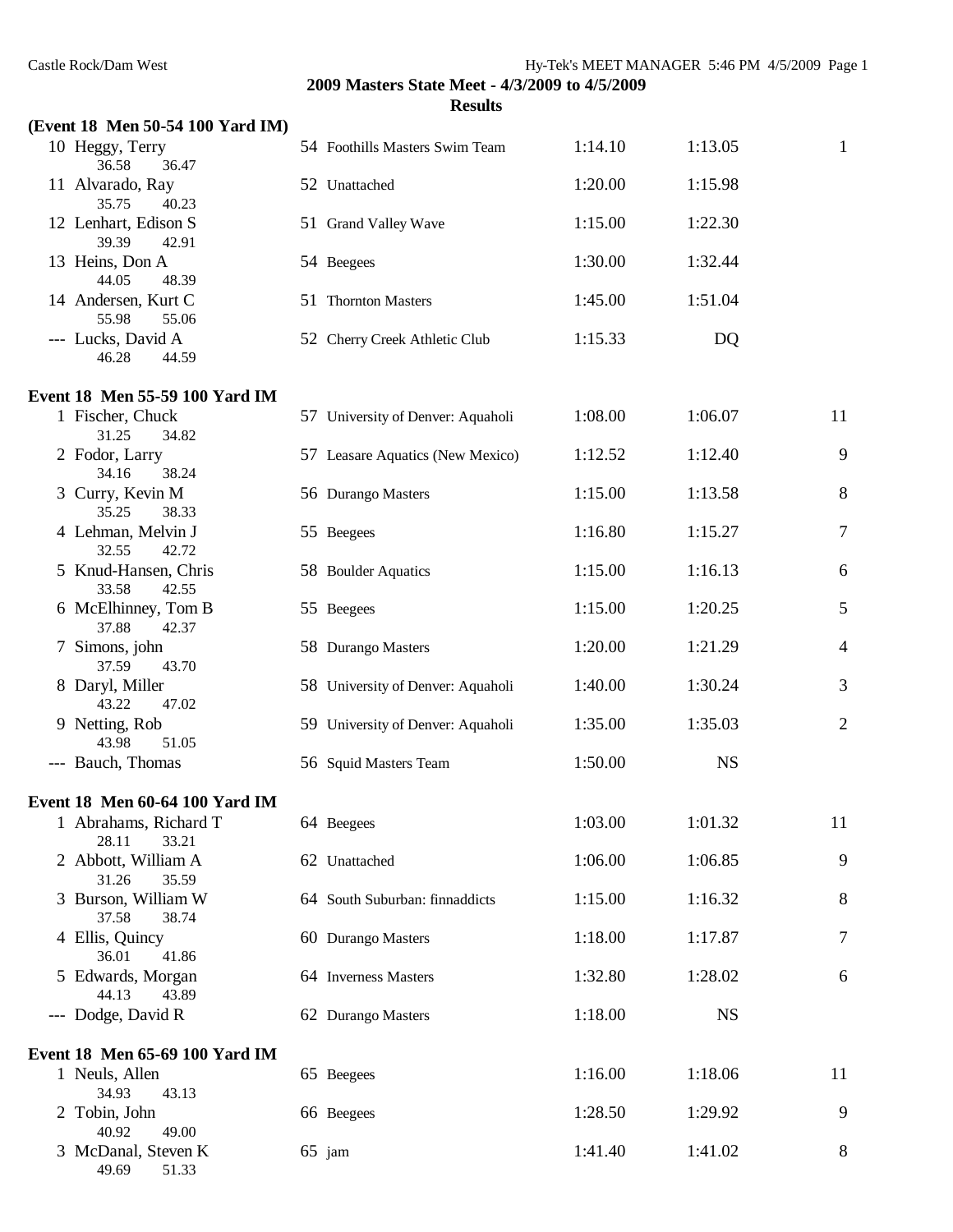| Event 18 Men 70-74 100 Yard IM             |                    |                                 |         |           |    |
|--------------------------------------------|--------------------|---------------------------------|---------|-----------|----|
| 1 Downs, George<br>42.06<br>45.91          |                    | 70 Thornton Masters             | 1:30.00 | 1:27.97   | 11 |
| 2 Plummer, Mark<br>46.86<br>52.21          |                    | 72 Inverness Masters            | 1:34.30 | 1:39.07   | 9  |
| Event 18 Men 75-79 100 Yard IM             |                    |                                 |         |           |    |
| 1 Martin, Joseph P<br>$1:04.12$ $1:06.21$  |                    | 77 South Suburban: finnaddicts  | 2:02.00 | 2:10.33   | 11 |
| --- Murray, Alister R                      |                    | 76 Unattached                   | 2:10.00 | <b>NS</b> |    |
| --- Martin, Joseph                         |                    | 77 South Suburban: finnaddicts  | 2:02.00 | <b>NS</b> |    |
| Event 19 Women 25-29 200 Yard Breaststroke |                    |                                 |         |           |    |
| 1 Gibbons, Chelsea M                       |                    | 25 Beegees                      | 2:50.67 | 2:48.63   | 11 |
| 38.29<br>42.75                             | 43.81<br>43.78     |                                 |         |           |    |
| 2 Lascano, Darcy Y<br>42.20<br>46.77       | 47.84<br>47.61     | 27 Aurora Masters               | 3:15.00 | 3:04.42   | 9  |
| Event 19 Women 30-34 200 Yard Breaststroke |                    |                                 |         |           |    |
| 1 Lee, Jodi L                              |                    | 31 Thornton Masters             | 2:36.54 | 2:41.43   | 11 |
| 37.23<br>40.90                             | 42.12<br>41.18     |                                 |         |           |    |
| 2 Webb, Amy<br>39.39<br>41.74              | 45.28<br>44.46     | 33 Boulder Aquatics             | 3:00.00 | 2:50.87   | 9  |
| 3 Beelaert, Anna W                         |                    | 34 Foothills Masters Swim Team  | 3:00.00 | 3:01.88   | 8  |
| 41.73<br>46.53                             | 47.35<br>46.27     |                                 |         |           |    |
| 4 Purrington, Julia<br>40.59<br>47.06      | 48.16              | 34 Evergreen Recreation Masters | 2:59.80 | 3:04.38   | 7  |
| 5 Sprenger, Victoria                       | 48.57              | 34 Unattached                   | 3:17.96 | 3:13.84   | 6  |
| 42.40<br>48.11                             | 51.59<br>51.74     |                                 |         |           |    |
| Event 19 Women 35-39 200 Yard Breaststroke |                    |                                 |         |           |    |
| 1 Roller, Jennifer                         |                    | 35 Thornton Masters             | 3:00.00 | 2:58.06   | 11 |
| 40.41<br>46.92                             | 46.68<br>44.05     |                                 |         |           |    |
| 2 Vowles, Nicole                           |                    | 38 Thornton Masters             | 3:10.00 | 2:59.46   | 9  |
| 41.18<br>45.41                             | 45.91<br>46.96     |                                 |         |           |    |
| 3 Early, Becky                             |                    | 35 Beegees                      | 3:00.00 | 3:00.77   | 8  |
| 37.79<br>46.66                             | 50.43<br>45.89     |                                 |         |           |    |
| 4 Bacon, Kim J<br>43.63<br>50.61           | 52.77<br>53.36     | 35 Thornton Masters             | 3:30.00 | 3:20.37   | 7  |
|                                            |                    |                                 |         |           |    |
| Event 19 Women 40-44 200 Yard Breaststroke |                    |                                 |         |           |    |
| 1 Sauls, Catherine C                       |                    | 44 Thornton Masters             | 3:09.00 | 3:10.84   | 11 |
| 42.81<br>48.42                             | 49.62<br>49.99     |                                 |         |           |    |
| 2 toman, Kim<br>44.83<br>49.24             | 50.09<br>48.72     | 41 Pueblo Masters Swim Club     | 3:06.02 | 3:12.88   | 9  |
| 3 Chapman, Melissa W                       |                    | 44 Cherry Creek Athletic Club   | 4:30.00 | 3:59.38   | 8  |
| 52.37<br>1:02.67                           | 1:01.18<br>1:03.16 |                                 |         |           |    |
| Event 19 Women 45-49 200 Yard Breaststroke |                    |                                 |         |           |    |
| 1 Campbell, Ellen A                        |                    | 46 Inverness Masters            | 2:50.00 | 2:45.37   | 11 |
| 37.41<br>42.20                             | 42.71<br>43.05     |                                 |         |           |    |
| 2 Nolte, Susan                             |                    | 48 Inverness Masters            | 3:30.00 | 3:19.27   | 9  |
| 45.00<br>50.65                             | 52.11<br>51.51     |                                 |         |           |    |
| 3 Stoke, Jeanne<br>44.99<br>54.35          | 58.20<br>55.84     | 47 Thornton Masters             | 3:28.50 | 3:33.38   | 8  |
|                                            |                    |                                 |         |           |    |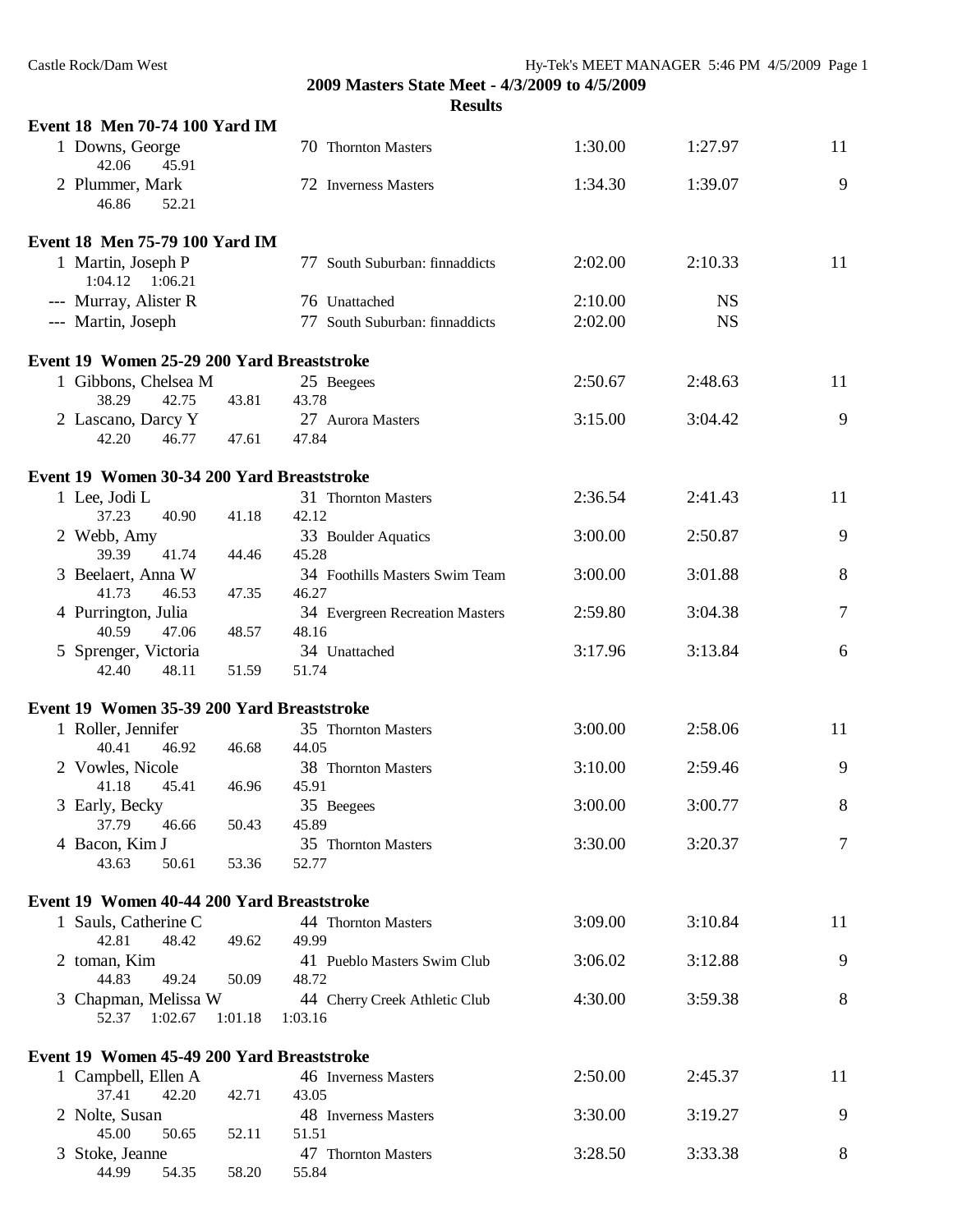| Castle Rock/Dam West                       |                                                |         | Hy-Tek's MEET MANAGER 5:46 PM 4/5/2009 Page 1 |    |  |  |  |
|--------------------------------------------|------------------------------------------------|---------|-----------------------------------------------|----|--|--|--|
|                                            | 2009 Masters State Meet - 4/3/2009 to 4/5/2009 |         |                                               |    |  |  |  |
| <b>Results</b>                             |                                                |         |                                               |    |  |  |  |
| Event 19 Women 50-54 200 Yard Breaststroke |                                                |         |                                               |    |  |  |  |
| 1 White, Lori                              | 52 Inverness Masters                           | 4:40.00 | 4:22.75                                       | 11 |  |  |  |
| 56.92<br>1:05.81<br>1:09.73                | 1:10.29                                        |         |                                               |    |  |  |  |
| Event 19 Women 55-59 200 Yard Breaststroke |                                                |         |                                               |    |  |  |  |
| 1 Nelson, Mary Anne                        | 58 Durango Masters                             | 3:23.00 | 3:20.16                                       | 11 |  |  |  |
| 45.35<br>51.03<br>52.76                    | 51.02                                          |         |                                               |    |  |  |  |
| 2 England, Nancy J                         | 59 Thornton Masters                            | 3:45.00 | 4:28.15                                       | 9  |  |  |  |
| $1:00.89$ $1:09.71$<br>1:10.55             | 1:07.00                                        |         |                                               |    |  |  |  |
| --- Kane, Julie K                          | 55 Inverness Masters                           | 3:02.37 | <b>NS</b>                                     |    |  |  |  |
| Event 19 Women 60-64 200 Yard Breaststroke |                                                |         |                                               |    |  |  |  |
| 1 McKim, Penny A                           | 64 Cherry Creek Athletic Club                  | 4:08.57 | 4:01.45                                       | 11 |  |  |  |
| 54.41 1:00.99 1:02.55 1:03.50              |                                                |         |                                               |    |  |  |  |
| Event 19 Women 75-79 200 Yard Breaststroke |                                                |         |                                               |    |  |  |  |
| 1 Buchannan, Peggy                         | 76 Beegees                                     | 5:15.02 | 4:35.47                                       | 11 |  |  |  |
| 1:09.23<br>1:04.97<br>1:12.36              | 1:08.91                                        |         |                                               |    |  |  |  |
| Event 20 Men 18-24 200 Yard Breaststroke   |                                                |         |                                               |    |  |  |  |
| 1 Gimlin, Matt R                           | 24 Beegees                                     | 2:31.35 | 2:30.08                                       | 11 |  |  |  |
| 38.53<br>34.39<br>38.31                    | 38.85                                          |         |                                               |    |  |  |  |
| 2 Goodman, Nate                            | $23$ jam                                       | 2:40.00 | 2:41.06                                       | 9  |  |  |  |
| 36.79<br>40.68<br>42.27                    | 41.32                                          |         |                                               |    |  |  |  |
| 3 Davidson, Ryan T                         | 23 Squid Masters Team                          | 3:10.00 | 2:59.14                                       | 8  |  |  |  |
| 38.28<br>45.89<br>48.39                    | 46.58                                          |         |                                               |    |  |  |  |
| Event 20 Men 25-29 200 Yard Breaststroke   |                                                |         |                                               |    |  |  |  |
| 1 Lang, Elliot                             | 26 University of Denver: Aquaholi              | 2:18.00 | 2:13.39                                       | 11 |  |  |  |
| 29.12<br>33.64<br>35.30                    | 35.33                                          |         |                                               |    |  |  |  |
|                                            |                                                |         |                                               |    |  |  |  |
| Event 20 Men 30-34 200 Yard Breaststroke   |                                                |         |                                               |    |  |  |  |
| 1 Stewart, Scott                           | 34 University of Denver: Aquaholi              | 2:40.00 | 2:28.91                                       | 11 |  |  |  |
| 34.11<br>37.60<br>38.46                    | 38.74                                          |         |                                               |    |  |  |  |
| 2 Cox, Michael J                           | 31 Beegees                                     | 2:33.85 | 2:30.82                                       | 9  |  |  |  |
| 34.03<br>38.61<br>39.10                    | 39.08                                          |         |                                               |    |  |  |  |
| 3 Foster, Jared                            | 33 Thornton Masters                            | 2:50.00 | 2:48.44                                       | 8  |  |  |  |
| 36.80<br>42.84<br>45.16                    | 43.64                                          |         |                                               |    |  |  |  |
| 4 Wright, Caleb                            | 33 Thornton Masters                            | 3:10.00 | 2:55.37                                       | 7  |  |  |  |
| 39.14<br>43.72<br>46.35                    | 46.16                                          |         |                                               |    |  |  |  |
| 5 Davison, Kris A                          | 33 Thornton Masters                            | 3:10.00 | 2:59.94                                       | 6  |  |  |  |
| 40.87<br>45.71<br>46.85                    | 46.51                                          |         |                                               |    |  |  |  |
| Event 20 Men 35-39 200 Yard Breaststroke   |                                                |         |                                               |    |  |  |  |
| 1 Cruz, Eduardo                            | 39 Thornton Masters                            | 2:56.48 | 2:49.07                                       | 11 |  |  |  |
| 37.89<br>41.75<br>44.06                    | 45.37                                          |         |                                               |    |  |  |  |
| 2 Dominguez, Samuel                        | 38 Thornton Masters                            | 3:45.00 | 2:59.55                                       | 9  |  |  |  |
| 36.78<br>43.90<br>47.84                    | 51.03                                          |         |                                               |    |  |  |  |
| 3 Hayden, John W                           | 37 Squid Masters Team                          | 3:08.00 | 3:06.53                                       | 8  |  |  |  |
| 44.33<br>48.54<br>48.10                    | 45.56                                          |         |                                               |    |  |  |  |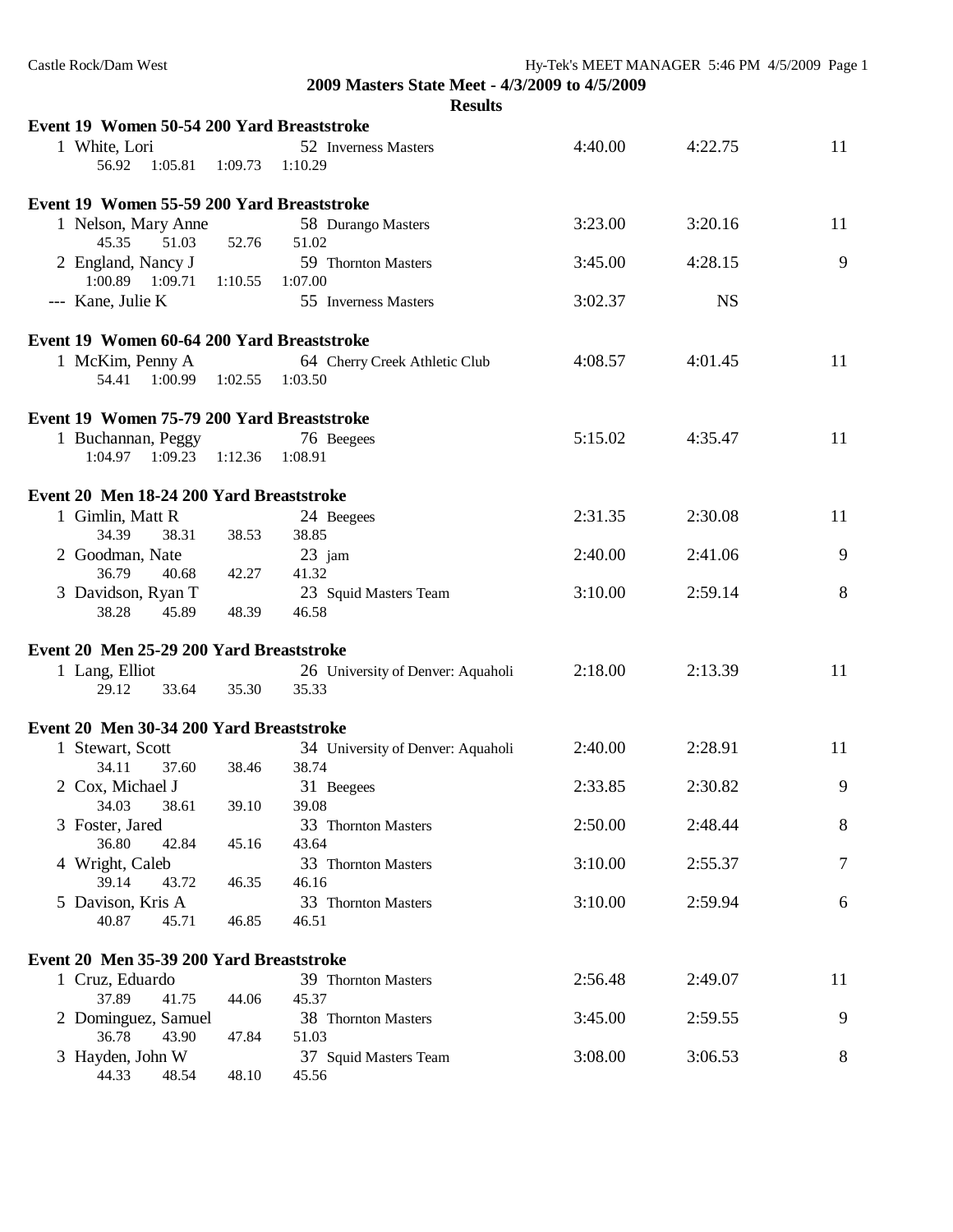| Event 20 Men 40-44 200 Yard Breaststroke   |       |                                         |         |           |        |
|--------------------------------------------|-------|-----------------------------------------|---------|-----------|--------|
| 1 Keever, Nate<br>34.76<br>39.10           | 41.28 | 42 Grand Junction Dolphins<br>42.91     | 2:34.00 | 2:38.05   | 11     |
| 2 Nielsen, Richard                         |       | 44 University of Denver: Aquaholi       | 2:44.15 | 2:40.82   | 9      |
| 36.18<br>40.76                             | 41.57 | 42.31                                   |         |           |        |
| 3 Chapman, Michael S                       |       | 40 Durango Masters                      | 2:47.76 | 2:45.50   | 8      |
| 38.58<br>41.94                             | 42.14 | 42.84                                   |         |           |        |
| (Event 20 Men 40-44 200 Yard Breaststroke) |       |                                         |         |           |        |
| 4 Kjeseth, Thor<br>38.34<br>42.65          | 43.58 | 42 Squid Masters Team<br>43.74          | 3:14.22 | 2:48.31   | $\tau$ |
| 5 Matsumura, Koichi                        |       | 44 Team Vortex Swim Club                | 2:45.00 | 2:51.70   | 6      |
| 40.24<br>44.35                             | 44.53 | 42.58                                   |         |           |        |
| 6 Arross, John P                           |       | 43 Iron Dolphins                        | 2:46.00 | 2:53.52   | 5      |
| 41.05<br>43.92                             | 44.93 | 43.62                                   |         |           |        |
| 7 Hoyt, Brian K                            |       | 42 Thornton Masters                     | 3:00.00 | 3:02.20   | 4      |
| 40.10<br>45.95                             | 48.39 | 47.76                                   |         |           |        |
| 8 Reese, Gary<br>48.59<br>42.73            | 50.40 | 42 Thornton Masters<br>48.42            | 3:30.00 | 3:10.14   | 3      |
| --- Bennett, Dean W                        |       | 42 South Suburban: finnaddicts          | 3:40.00 | DQ        |        |
| 49.23<br>54.82                             | 57.14 | 56.63                                   |         |           |        |
|                                            |       |                                         |         |           |        |
| Event 20 Men 45-49 200 Yard Breaststroke   |       |                                         |         |           |        |
| 1 Scott, Greg                              |       | 49 University of Denver: Aquaholi       | 2:22.00 | 2:20.88   | 11     |
| 31.77<br>35.67                             | 36.33 | 37.11                                   |         |           |        |
| 2 Barnhardt, Michael B                     |       | 47 Squid Masters Team                   | 2:56.00 | 2:55.96   | 9      |
| 37.56<br>44.78<br>3 Magouirk, Jeffery K    | 47.23 | 46.39<br>47 Beegees                     | 3:00.00 | 2:59.59   | 8      |
| 37.40<br>44.70                             | 49.39 | 48.10                                   |         |           |        |
| 4 Malloy, Glenn E                          |       | 48 Swim Dogs                            | 3:17.71 | 3:16.10   | 7      |
| 41.79<br>48.39                             | 52.88 | 53.04                                   |         |           |        |
| 5 O'Keefe, John                            |       | 47 Beegees                              | 3:02.00 | 3:19.41   | 6      |
| 41.54<br>50.34                             | 53.91 | 53.62                                   |         |           |        |
| Event 20 Men 50-54 200 Yard Breaststroke   |       |                                         |         |           |        |
| 1 Mann, Michael                            |       | 54 Inverness Masters                    | 2:29.00 | 2:26.61   | 11     |
| 33.70<br>36.70                             | 37.97 | 38.24                                   |         |           |        |
| 2 Gray, David S                            |       | 50 Thornton Masters                     | 2:25.30 | 2:26.65   | 9      |
| 31.93<br>36.49                             | 37.85 | 40.38                                   |         |           |        |
| 3 Louie, Jamie                             |       | 52 Csst                                 | 2:32.50 | 2:35.46   | 8      |
| 34.54<br>39.89                             | 39.38 | 41.65                                   |         |           |        |
| 4 Heggy, Terry<br>40.59<br>44.14           | 44.81 | 54 Foothills Masters Swim Team<br>42.38 | 2:55.80 | 2:51.92   | 7      |
| 5 Gimlin, Dennis                           |       | 53 Pueblo Masters Swim Club             | 3:10.41 | 3:19.08   | 6      |
| 43.43<br>52.43                             | 53.32 | 49.90                                   |         |           |        |
|                                            |       |                                         |         |           |        |
| Event 20 Men 55-59 200 Yard Breaststroke   |       |                                         |         |           |        |
| 1 Waterbury, Stuart                        |       | 55 Boulder Aquatics                     | 2:40.00 | 2:34.44   | 11     |
| 34.20<br>39.42                             | 40.52 | 40.30                                   |         |           |        |
| 2 Parkinson, Bruce<br>40.26<br>45.46       | 46.88 | 58 Team Vortex Swim Club<br>45.97       | 2:49.00 | 2:58.57   | 9      |
| 3 Curry, Kevin M                           |       | 56 Durango Masters                      | 3:05.00 | 2:59.83   | 8      |
| 40.10<br>45.31                             | 47.78 | 46.64                                   |         |           |        |
| 4 Strack, Ed                               |       | 56 Unattached                           | 3:10.00 | 3:11.01   | $\tau$ |
| 43.76<br>48.47                             | 49.84 | 48.94                                   |         |           |        |
| --- Daryl, Miller                          |       | 58 University of Denver: Aquaholi       | 2:25.00 | <b>NS</b> |        |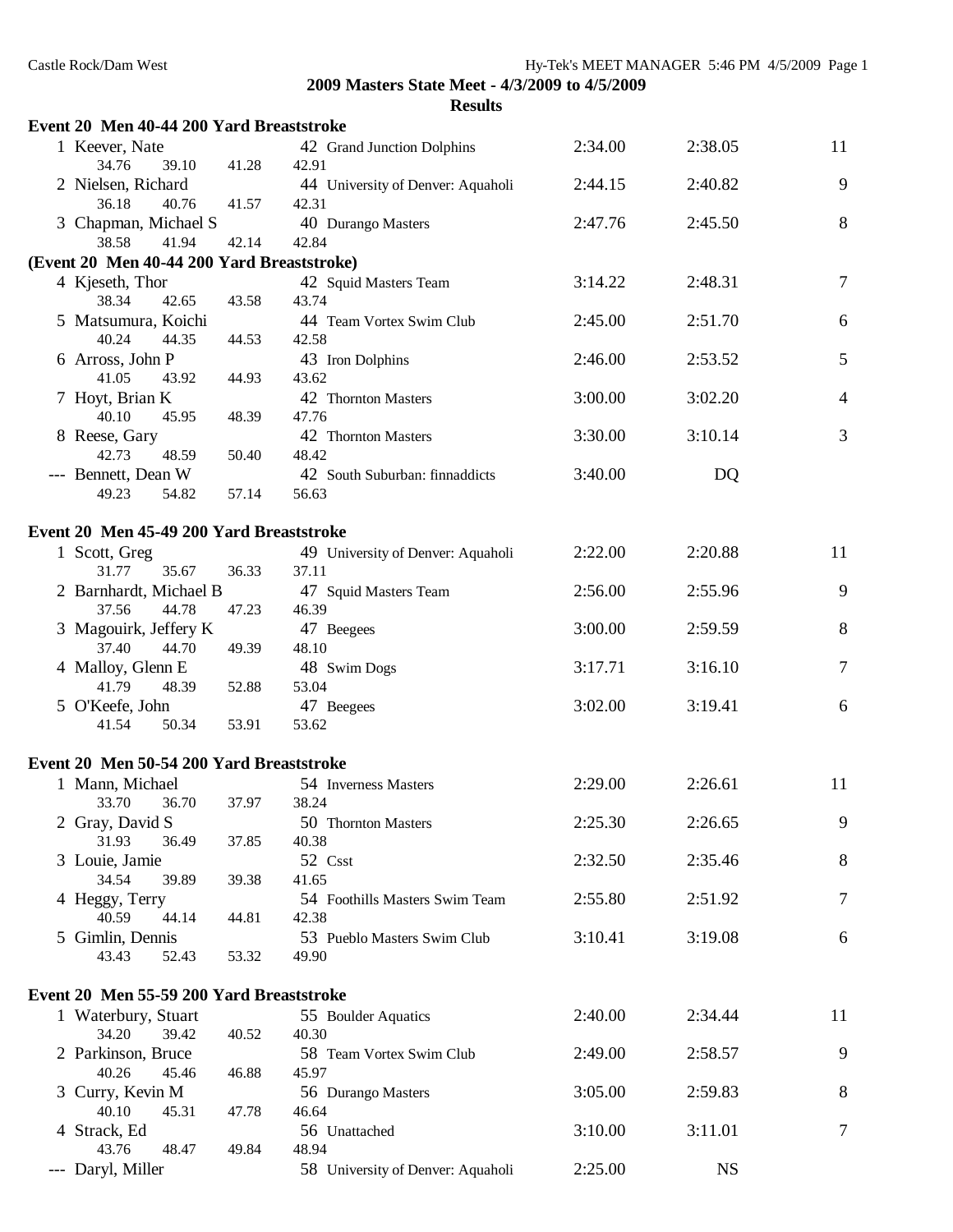| Event 20 Men 60-64 200 Yard Breaststroke                               |       |       | лсэшь                          |         |           |                |
|------------------------------------------------------------------------|-------|-------|--------------------------------|---------|-----------|----------------|
| 1 Davidson, Bertram L<br>41.36<br>46.88                                | 48.77 | 46.45 | 62 South Suburban: finnaddicts | 3:10.00 | 3:03.46   | 11             |
| 2 Harding, Peter S<br>45.17<br>53.30                                   | 56.91 | 54.33 | 61 Unattached                  | 2:42.20 | 3:29.71   | 9              |
| Event 20 Men 65-69 200 Yard Breaststroke                               |       |       |                                |         |           |                |
| 1 Dyck, Mel                                                            |       |       | 67 Beegees                     | 2:55.00 | 2:57.44   | 11             |
| 39.78<br>47.02                                                         | 47.21 | 43.43 |                                |         |           |                |
| 2 King, William E                                                      |       |       | 69 Dawgs Swim Team             | 3:35.00 | 3:39.82   | 9              |
| 47.79<br>54.95                                                         | 57.82 | 59.26 |                                |         |           |                |
| Event 20 Men 70-74 200 Yard Breaststroke                               |       |       |                                |         |           |                |
| 1 Patten, Bob W                                                        |       |       | 74 Denver Athletic Club        | 3:20.00 | 3:16.10   | 11             |
| 44.90<br>49.70                                                         | 50.27 | 51.23 |                                |         |           |                |
| 2 Norrie, Bill                                                         |       |       | 70 Rocky Mountain Thunder      | 4:00.00 | 3:32.59   | 9              |
| 49.34<br>56.21                                                         | 57.30 | 49.74 |                                |         |           |                |
| Event 20 Men 75-79 200 Yard Breaststroke                               |       |       |                                |         |           |                |
| --- Murray, Alister R                                                  |       |       | 76 Unattached                  | 4:50.00 | <b>NS</b> |                |
| Event 20 Men 85-89 200 Yard Breaststroke                               |       |       |                                |         |           |                |
| --- Wrenn, John                                                        |       |       | 88 Boulder Aquatics            | 6:33.00 | <b>NS</b> |                |
|                                                                        |       |       |                                |         |           |                |
| Event 21 Women 25-29 100 Yard Butterfly                                |       |       |                                |         |           |                |
| 1 Linke, Lyndsey M<br>27.59<br>32.03                                   |       |       | 28 Fort Collins Club           | 59.80   | 59.62     | 11             |
| 2 Ruspakka, Shelly<br>31.07<br>34.77                                   |       |       | 26 Unattached                  | 1:05.00 | 1:05.84   | 9              |
| Event 21 Women 30-34 100 Yard Butterfly                                |       |       |                                |         |           |                |
| 1 Lee, Jodi L<br>30.00<br>35.11                                        |       |       | 31 Thornton Masters            | 1:05.19 | 1:05.11   | 11             |
| 2 Willoughby, Carrie<br>32.07<br>36.40                                 |       |       | 31 Unattached                  | 1:06.59 | 1:08.47   | 9              |
| 3 Greenleaf, Kristin A<br>35.92<br>39.23                               |       |       | 30 Aurora Masters              | 1:30.00 | 1:15.15   | $8\,$          |
| 4 Clark, Denise M<br>34.85<br>44.89                                    |       |       | 30 Thornton Masters            | 1:20.00 | 1:19.74   | $\tau$         |
| 5 Bloch, Rebecca<br>39.67<br>43.70                                     |       |       | 33 Cherry Creek Athletic Club  | NT      | 1:23.37   | 6              |
| 6 Keenen, Elizabeth<br>39.55<br>48.79                                  |       |       | 33 Cherry Creek Athletic Club  | 1:21.00 | 1:28.34   | 5              |
| 7 Valentine, Sarah<br>51.56<br>1:03.93                                 |       |       | 33 Thornton Masters            | 2:10.00 | 1:55.49   | $\overline{4}$ |
|                                                                        |       |       |                                |         |           |                |
| Event 21 Women 35-39 100 Yard Butterfly<br>1 Roller, Jennifer<br>37.71 |       |       | 35 Thornton Masters            | 1:12.00 | 1:20.30   | 11             |
| 42.59<br>2 Sands, Amy<br>42.13<br>52.88                                |       |       | 38 Beegees                     | 1:26.82 | 1:35.01   | 9              |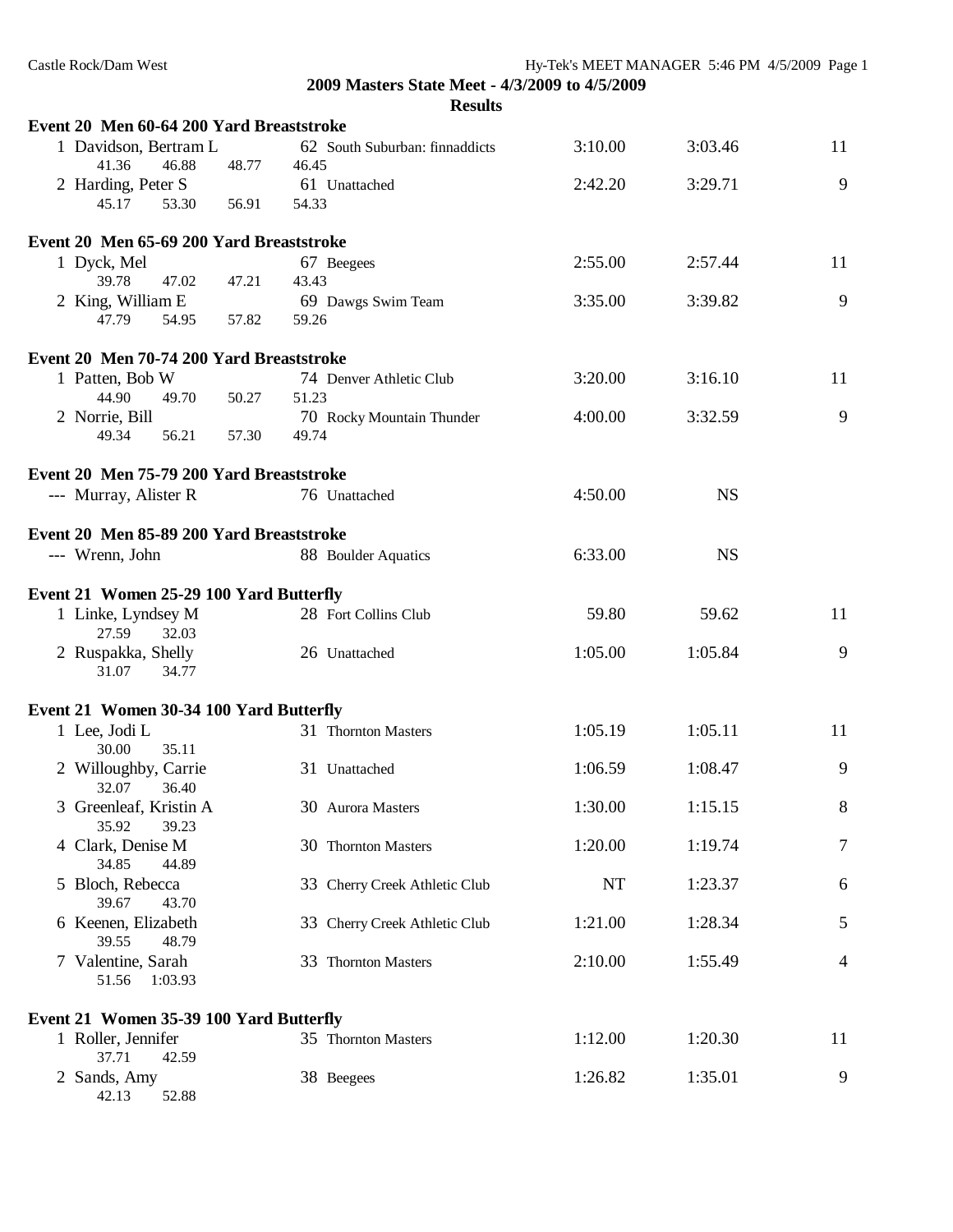| Castle Rock/Dam West<br>Hy-Tek's MEET MANAGER 5:46 PM 4/5/2009 Page 1 |                                                                  |         |           |        |  |  |
|-----------------------------------------------------------------------|------------------------------------------------------------------|---------|-----------|--------|--|--|
|                                                                       | 2009 Masters State Meet - 4/3/2009 to 4/5/2009<br><b>Results</b> |         |           |        |  |  |
| Event 21 Women 40-44 100 Yard Butterfly                               |                                                                  |         |           |        |  |  |
| 1 Moen, Teri J<br>34.64<br>29.23                                      | 40 University of Denver: Aquaholi                                | 1:03.20 | 1:03.87   | 11     |  |  |
| 2 Vanderpoel, Nicole<br>35.61<br>32.33                                | 44 Inverness Masters                                             | 1:08.35 | 1:07.94   | 9      |  |  |
| 3 Nero, Krista<br>31.68<br>37.29                                      | 43 Fast Masters                                                  | 1:06.50 | 1:08.97   | 8      |  |  |
| 4 Friedlander, Rebecca L<br>33.27<br>36.83                            | 42 University of Denver: Aquaholi                                | 1:08.95 | 1:10.10   | 7      |  |  |
| 5 Broncucia, Stacy<br>39.93<br>51.77                                  | 40 Thornton Masters                                              | 1:33.00 | 1:31.70   | 6      |  |  |
| 6 Nestrud, Wendy<br>52.85<br>1:00.05                                  | 43 Cherry Creek Athletic Club                                    | 2:18.00 | 1:52.90   | 5      |  |  |
| Event 21 Women 45-49 100 Yard Butterfly                               |                                                                  |         |           |        |  |  |
| 1 Crouch, Kim H<br>29.52<br>33.69                                     | 47 Beegees                                                       | 1:04.33 | 1:03.21   | 11     |  |  |
| 2 Dullea, Melanie J<br>33.90<br>39.22                                 | 47 South Suburban: finnaddicts                                   | 1:11.25 | 1:13.12   | 9      |  |  |
| 3 Kauffman, Barbara M<br>38.84<br>44.79                               | 47 Thornton Masters                                              | 1:23.00 | 1:23.63   | 8      |  |  |
| 4 Miller, Shelley L<br>41.46<br>48.40                                 | 46 Thornton Masters                                              | 1:31.93 | 1:29.86   | $\tau$ |  |  |
| 5 Craft, Carol S<br>46.44<br>55.58                                    | 47 Thornton Masters                                              | 1:40.00 | 1:42.02   | 6      |  |  |
| Event 21 Women 50-54 100 Yard Butterfly                               |                                                                  |         |           |        |  |  |
| 1 Pyle, Rebecca<br>37.11<br>43.63                                     | 53 South Suburban: finnaddicts                                   | 1:20.00 | 1:20.74   | 11     |  |  |
| Event 21 Women 55-59 100 Yard Butterfly                               |                                                                  |         |           |        |  |  |
| 1 roche, Carolyn<br>37.72 43.28                                       | 57 Boulder Aquatics                                              | 1:30.00 | 1:21.00   | 11     |  |  |
| Event 21 Women 60-64 100 Yard Butterfly                               |                                                                  |         |           |        |  |  |
| 1 Young, Lydia<br>46.29<br>49.04                                      | 60 Dawgs Swim Team                                               | 1:36.00 | 1:35.33   | 11     |  |  |
| 2 Hashimoto, Christine L<br>48.21<br>59.89                            | 61 Inverness Masters                                             | 1:46.83 | 1:48.10   | 9      |  |  |
| --- Lebsack, Linda M                                                  | 62 University of Denver: Aquaholi                                | 1:52.00 | <b>NS</b> |        |  |  |
| Event 21 Women 65-69 100 Yard Butterfly                               |                                                                  |         |           |        |  |  |
| 1 Dyck, Grace C<br>$1:03.35$ $1:12.71$                                | 67 Beegees                                                       | 2:20.00 | 2:16.06   | 11     |  |  |
| Event 22 Men 18-24 100 Yard Butterfly                                 |                                                                  |         |           |        |  |  |
| 1 Smith, David<br>33.97<br>30.96                                      | 21 Squid Masters Team                                            | 1:05.00 | 1:04.93   | 11     |  |  |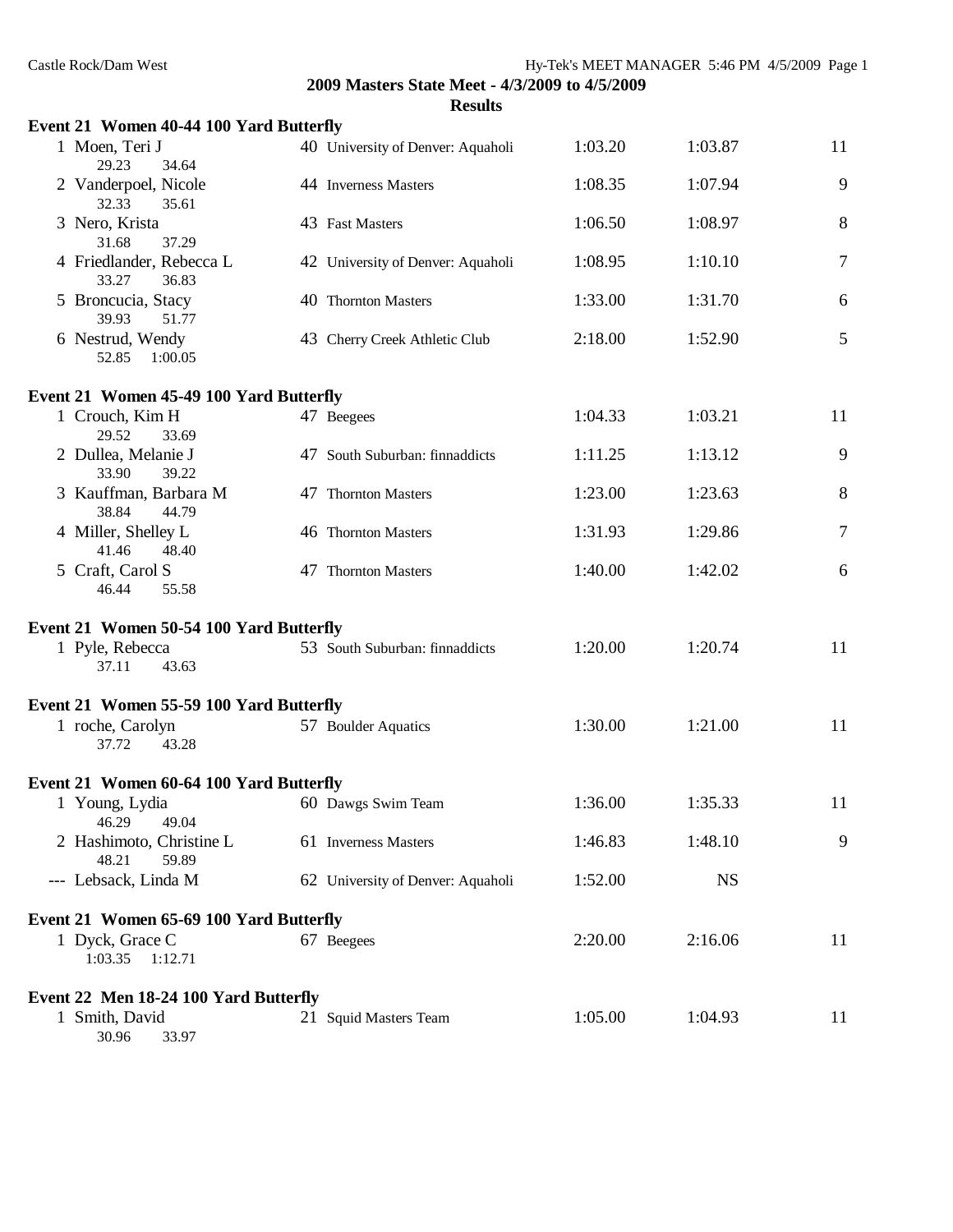| Event 22 Men 25-29 100 Yard Butterfly   |                                   |         |           |                |
|-----------------------------------------|-----------------------------------|---------|-----------|----------------|
| 1 Christianson, Jon R<br>25.20<br>27.94 | 27 Squid Masters Team             | 55.00   | 53.14     | 11             |
| 2 Jackson, Keaka<br>27.35<br>28.83      | 28 University of Denver: Aquaholi | 59.00   | 56.18     | 9              |
| 3 Lanners, Bret J<br>26.47<br>30.41     | 26 Inverness Masters              | 56.60   | 56.88     | 8              |
| 4 Cooper, Carter<br>28.04<br>34.81      | 26 Beegees                        | 1:02.38 | 1:02.85   | $\tau$         |
| 5 Ida, Kevin<br>31.10<br>34.18          | 26 Thornton Masters               | 1:15.00 | 1:05.28   | 6              |
| --- Levine, Nicholas                    | 27 Inverness Masters              | 1:03.88 | <b>NS</b> |                |
| Event 22 Men 30-34 100 Yard Butterfly   |                                   |         |           |                |
| 1 Welting, Evan<br>27.80<br>31.20       | 34 Fast Masters                   | 58.91   | 59.00     | 11             |
| 2 Cox, Michael J<br>29.19<br>30.88      | 31 Beegees                        | 1:01.40 | 1:00.07   | 9              |
| (Event 22 Men 30-34 100 Yard Butterfly) |                                   |         |           |                |
| 3 Wright, Caleb<br>29.86<br>34.30       | 33 Thornton Masters               | 1:03.00 | 1:04.16   | 8              |
| --- O'Sullivan, Chris                   | 34 University of Denver: Aquaholi | 53.00   | <b>NS</b> |                |
| Event 22 Men 35-39 100 Yard Butterfly   |                                   |         |           |                |
| 1 Edwards, Dan<br>26.03<br>28.98        | 35 Unattached                     | 57.40   | 55.01     | 11             |
| 2 Silva, Mario<br>27.03<br>29.71        | 36 Squid Masters Team             | 1:00.43 | 56.74     | 9              |
| 3 Brandstatter, Jay J<br>26.76<br>31.69 | 36 Beegees                        | 58.00   | 58.45     | 8              |
| 4 Van Winkle, Doug<br>27.53<br>31.01    | 36 Boulder Aquatics               | 1:01.10 | 58.54     | $\tau$         |
| --- Hoftiezer, Scott                    | 38 Denver Athletic Club           | 1:08.11 | <b>NS</b> |                |
| Event 22 Men 40-44 100 Yard Butterfly   |                                   |         |           |                |
| 1 Smit, Robbert-Paul<br>26.38<br>29.09  | 40 Boulder Aquatics               | 54.00   | 55.47     | 11             |
| 2 Don, Appleby<br>26.87<br>31.77        | 41 Highlands Ranch Masters        | 58.88   | 58.64     | 9              |
| 3 Remacle, Michael<br>28.52<br>33.73    | 41 Boulder Aquatics               | 1:05.00 | 1:02.25   | 8              |
| 4 Wise, Mike<br>29.89<br>34.16          | 44 University of Denver: Aquaholi | 1:01.18 | 1:04.05   | $\tau$         |
| 5 Jensen, Rod<br>29.31<br>34.85         | 44 Unattached                     | 1:04.41 | 1:04.16   | 6              |
| 6 Pins, Michael<br>30.03<br>36.10       | 43 Boulder Aquatics               | 1:04.37 | 1:06.13   | 5              |
| 7 Blum, Juri<br>32.80<br>36.09          | 42 South Suburban: finnaddicts    | 1:05.00 | 1:08.89   | $\overline{4}$ |
| 8 Nestrud, Lon<br>35.95<br>41.07        | 44 Cherry Creek Athletic Club     | 1:06.00 | 1:17.02   | 3              |
| --- Bockius, Edward C                   | 42 Unattached                     | 58.97   | <b>NS</b> |                |
| Joyner, Thomas T                        | 43 Durango Masters                | 1:08.52 | <b>NS</b> |                |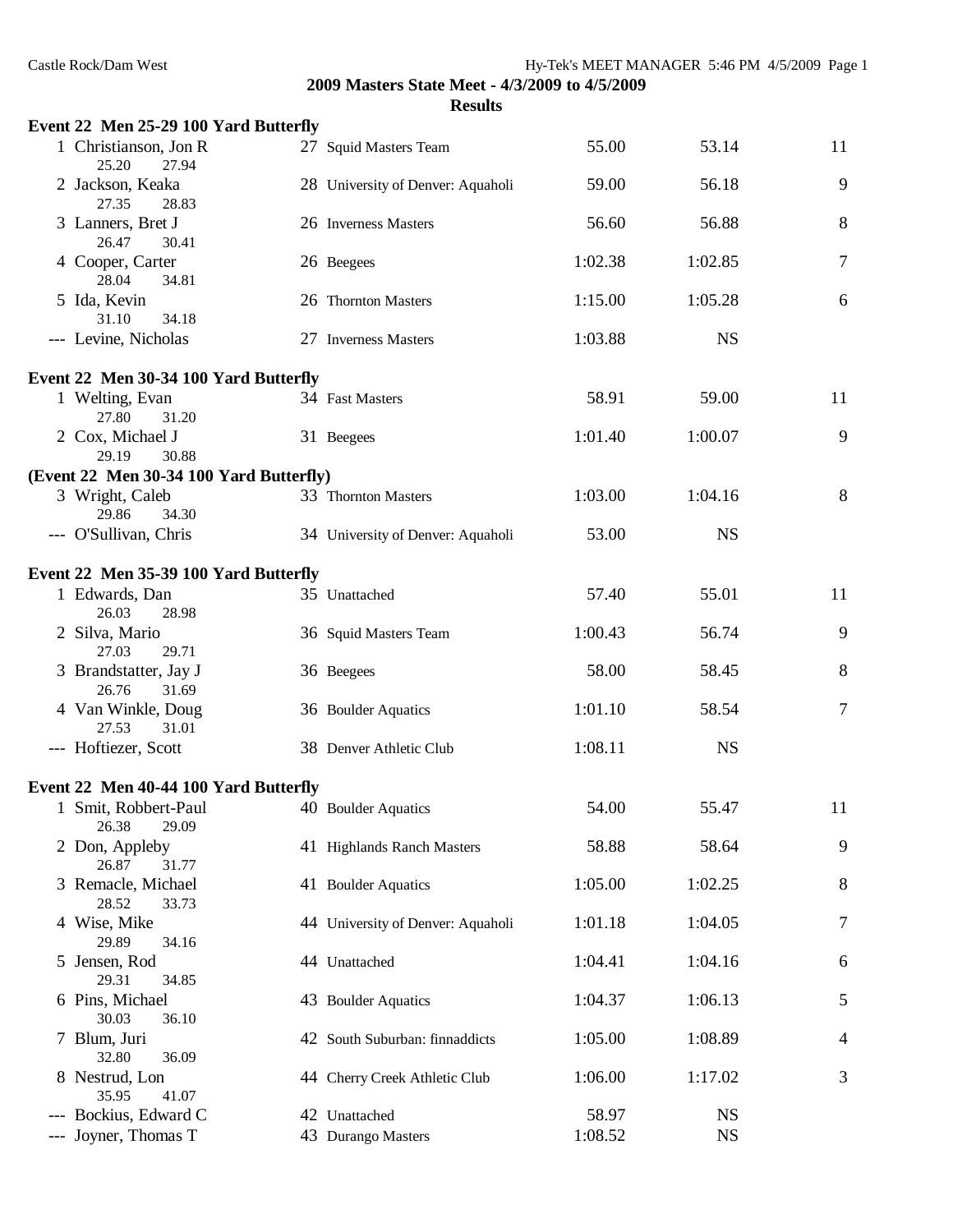|                            | Event 22 Men 45-49 100 Yard Butterfly   |                                   |         |           |        |
|----------------------------|-----------------------------------------|-----------------------------------|---------|-----------|--------|
| 1 Scott, Powell<br>25.96   | 29.58                                   | 47 Inverness Masters              | 1:03.00 | 55.54     | 11     |
| 26.41                      | 2 Lenneman, Tim P<br>29.71              | 45 Foothills Masters Swim Team    | 56.00   | 56.12     | 9      |
| 27.47                      | 3 Johnston, Mark A<br>30.67             | 48 Swim Dogs                      | 1:02.05 | 58.14     | 8      |
| 4 Galan, Henry<br>29.31    | 33.06                                   | 45 Inverness Masters              | 1:04.84 | 1:02.37   | 7      |
| 5 Crozier, Cliff<br>29.80  | 34.04                                   | 48 Foothills Masters Swim Team    | 1:02.00 | 1:03.84   | 6      |
| 6 Newcomb, Scott<br>32.86  | 35.86                                   | 48 Dawgs Swim Team                | 1:10.00 | 1:08.72   | 5      |
|                            | Event 22 Men 50-54 100 Yard Butterfly   |                                   |         |           |        |
| 27.36                      | 1 Hess, Richard W<br>30.84              | 54 Beegees                        | 59.50   | 58.20     | 11     |
| 2 Fuller, Ed<br>27.37      | 31.26                                   | 50 University of Denver: Aquaholi | 1:00.00 | 58.63     | 9      |
|                            | (Event 22 Men 50-54 100 Yard Butterfly) |                                   |         |           |        |
| 3 Lee, Marshall M<br>28.79 | 31.90                                   | 50 Beegees                        | 1:05.30 | 1:00.69   | 8      |
| 30.43                      | 4 Macdonald, Bruce D<br>36.97           | 54 University of Denver: Aquaholi | 1:12.00 | 1:07.40   | $\tau$ |
| 5 Gimlin, Dennis<br>43.58  | 50.16                                   | 53 Pueblo Masters Swim Club       | 1:33.48 | 1:33.74   | 6      |
|                            | --- Nolte, Christopher                  | 52 Inverness Masters              | 1:04.50 | <b>NS</b> |        |
| --- Heins, Don A           |                                         | 54 Beegees                        | 1:35.00 | <b>NS</b> |        |
|                            |                                         |                                   |         |           |        |
|                            | Event 22 Men 55-59 100 Yard Butterfly   |                                   |         |           |        |
| 1 Strack, Ed<br>38.01      | 43.38                                   | 56 Unattached                     | 1:15.00 | 1:21.39   | 11     |
| --- Stanback, John         |                                         | 55 Team Vortex Swim Club          | 1:06.00 | <b>NS</b> |        |
|                            | Event 22 Men 60-64 100 Yard Butterfly   |                                   |         |           |        |
|                            | 1 Abbott, William A                     | 62 Unattached                     | 1:02.06 | 1:04.79   | 11     |
| 29.53                      | 35.26                                   |                                   |         |           |        |
|                            | Event 22 Men 65-69 100 Yard Butterfly   |                                   |         |           |        |
| 37.15                      | 1 Molnar, Ronald A<br>42.76             | 67 Team Vortex Swim Club          | 1:34.00 | 1:19.91   | 11     |
|                            | Event 22 Men 70-74 100 Yard Butterfly   |                                   |         |           |        |
| --- Plummer, Mark          |                                         | 72 Inverness Masters              | 1:52.85 | <b>NS</b> |        |
|                            | Event 22 Men 75-79 100 Yard Butterfly   |                                   |         |           |        |
| --- Murray, Alister R      |                                         | 76 Unattached                     | 2:40.00 | <b>NS</b> |        |
|                            | Event 23 Women 18-24 50 Yard Freestyle  |                                   |         |           |        |
| 1 Anstett, Denise          |                                         | 24 Fast Masters                   | 28.91   | 29.03     | 11     |
| 2 King, Lisa A             |                                         | 21 Durango Masters                | 29.64   | 29.09     | 9      |
|                            | 3 Janiga, Samantha                      | 23 Boulder Aquatics               | 31.00   | 29.69     | 8      |
|                            | 4 Roach, Stephanie                      | 20 jam                            | 32.00   | 30.68     | 7      |
|                            | 5 Madore, Shannon                       | 23 University of Denver: Aquaholi | 30.30   | 30.81     | 6      |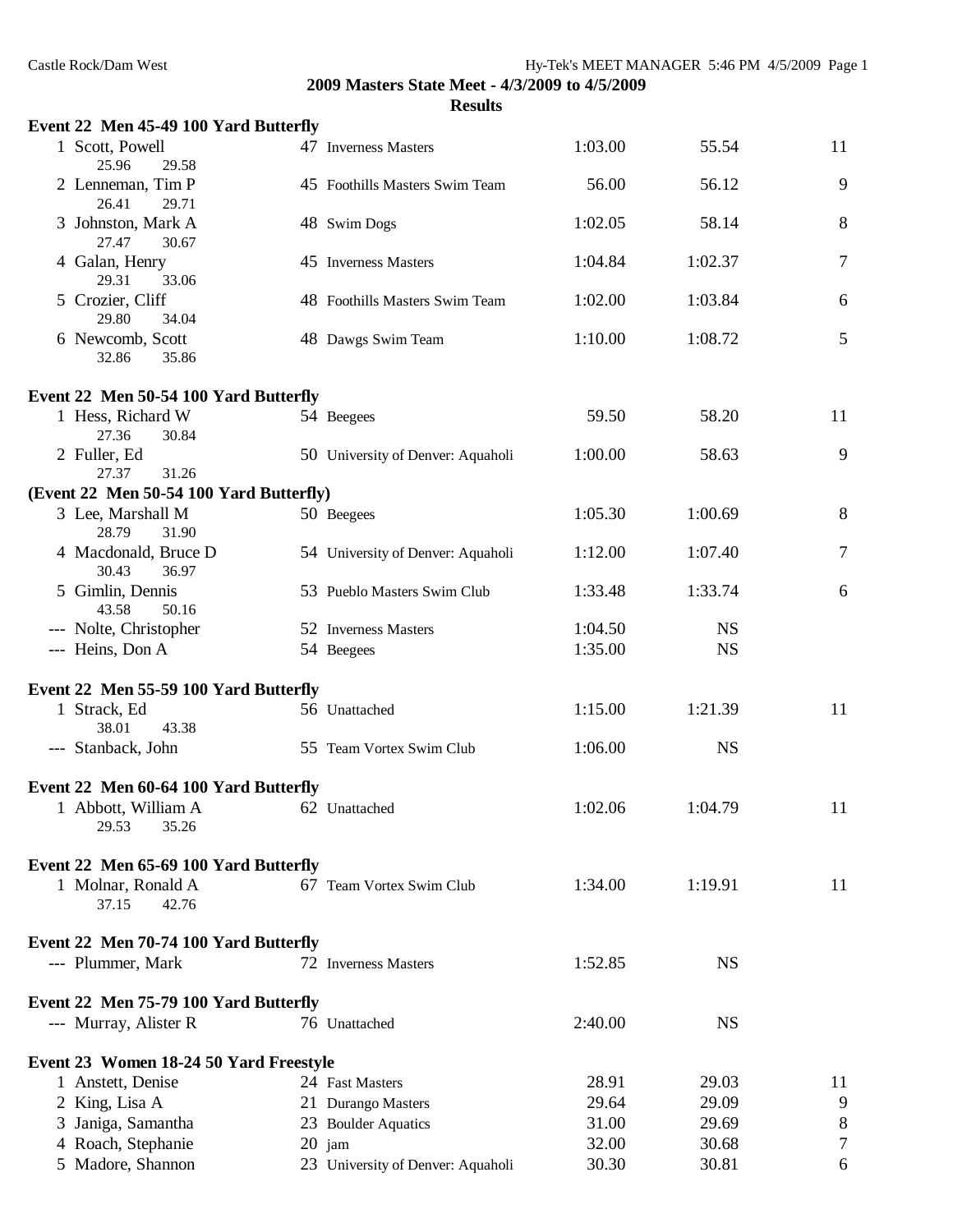|     | Event 23 Women 25-29 50 Yard Freestyle |     |                                   |       |           |                          |
|-----|----------------------------------------|-----|-----------------------------------|-------|-----------|--------------------------|
|     | 1 Linke, Lyndsey M                     |     | 28 Fort Collins Club              | 24.90 | 24.72     | 11                       |
|     | 2 Fitzpatrick, Katie                   |     | 26 Fast Masters                   | 27.31 | 26.66     | 9                        |
|     | 3 Stutzke, Crystal                     |     | 28 Thornton Masters               | 26.48 | 26.68     | 8                        |
|     | 4 Graham, Larissa J                    |     | 25 Unattached                     | 26.80 | 26.80     | $\boldsymbol{7}$         |
|     | 5 Gibbons, Chelsea M                   |     | 25 Beegees                        | 28.88 | 29.02     | 6                        |
|     | 6 Griese, Stephanie                    |     | 26 Prarie Masters Swim Team       | 31.25 | 29.59     | 5                        |
|     | 7 Leitzell, Katherine                  |     | 29 Boulder Aquatics               | 32.00 | 31.19     | $\overline{\mathcal{A}}$ |
|     | 8 Lascano, Darcy Y                     |     | 27 Aurora Masters                 | 30.00 | 32.17     | $\mathfrak{Z}$           |
|     | 9 Asmar, Melanie                       |     | 26 Squid Masters Team             | 32.00 | 34.81     | $\boldsymbol{2}$         |
|     | 10 Wild, jennifer                      |     | 28 University of Denver: Aquaholi | 40.00 | 36.49     | $\mathbf{1}$             |
|     | --- White, Jennifer                    |     | 28 Thornton Masters               | 38.00 | <b>NS</b> |                          |
|     | Event 23 Women 30-34 50 Yard Freestyle |     |                                   |       |           |                          |
|     | 1 Barker, Kathy                        |     | 32 University of Denver: Aquaholi | 26.41 | 26.17     | 11                       |
|     | 2 Fostvedt, Alishia L                  |     | 32 Aurora Masters                 | 26.90 | 27.61     | 9                        |
|     | 3 Webb, Amy                            |     | 33 Boulder Aquatics               | 27.00 | 28.04     | $\,8\,$                  |
|     | 4 Schweissing, Kristin                 |     | 31 Aurora Masters                 | 28.00 | 28.28     | $\boldsymbol{7}$         |
|     | 5 Willoughby, Carrie                   |     | 31 Unattached                     | 28.06 | 29.13     | 6                        |
|     | 6 Despain, Christina F                 |     | 31 Aurora Masters                 | 29.00 | 29.83     | 5                        |
|     | 7 Purrington, Julia                    |     | 34 Evergreen Recreation Masters   | 29.59 | 30.02     | 4                        |
|     | 8 Bernert, Brandi                      |     | 30 Squid Masters Team             | 31.84 | 30.56     | $\mathfrak{Z}$           |
|     | 9 Keenen, Elizabeth                    |     | 33 Cherry Creek Athletic Club     | 27.30 | 32.40     | $\overline{c}$           |
|     | 10 Sprenger, Victoria                  |     | 34 Unattached                     | 32.42 | 32.59     | $\mathbf{1}$             |
|     | 11 Valentine, Sarah                    |     | 33 Thornton Masters               | 45.00 | 43.27     |                          |
|     | 12 Chen, Carolyn                       |     | 31 Thornton Masters               | 41.00 | 44.33     |                          |
|     | Event 23 Women 35-39 50 Yard Freestyle |     |                                   |       |           |                          |
|     | 1 Hart, Sheri L                        |     | 37 University of Denver: Aquaholi | 24.90 | 23.80     | 11                       |
|     | 2 Signorelli, Jackie                   |     | 35 Team Vortex Swim Club          | 27.93 | 27.49     | 9                        |
|     | 3 Early, Becky                         |     | 35 Beegees                        | 27.25 | 27.55     | 8                        |
|     | 4 Keaten, Heather L                    |     | 39 Fort Collins Club              | 29.00 | 28.11     | $\boldsymbol{7}$         |
|     | 5 White, LeighAnn                      |     | 39 Thornton Masters               | 31.79 | 30.74     | 6                        |
|     | 6 Fawcett-Kay, Tanya F                 |     | 37 Powell SwimClub (Wy)           | 32.85 | 31.09     | 5                        |
|     | 7 Baro, Sonja                          |     | 38 Boulder Aquatics               | 30.00 | 31.45     | 4                        |
|     | 8 Bernert, Kristal L                   |     | 36 Squid Masters Team             | 35.00 | 31.46     | 3                        |
|     | 9 Swain, Kristen                       |     | 35 Cherry Creek Athletic Club     | 34.28 | 33.68     | $\overline{c}$           |
|     | 10 O'Connor, Gloria                    |     | 39 Csst                           | 42.30 | 36.00     | 1                        |
| 11- | Bernhard, Renee                        |     | 37 Thornton Masters               | 45.00 | 36.20     |                          |
| 12  | Jargensen, Mindy M                     |     | 35 Prarie Masters Swim Team       | 37.94 | 38.24     |                          |
|     | 13 Weeldreyer, Paula                   |     | 35 Prarie Masters Swim Team       | 36.32 | 40.33     |                          |
|     | 14 Cordova, Katherine J                | 39. | <b>Thornton Masters</b>           | 46.00 | 41.78     |                          |
|     | --- Oglesby, Katie                     |     | 37 Foothills Masters Swim Team    | 30.50 | <b>NS</b> |                          |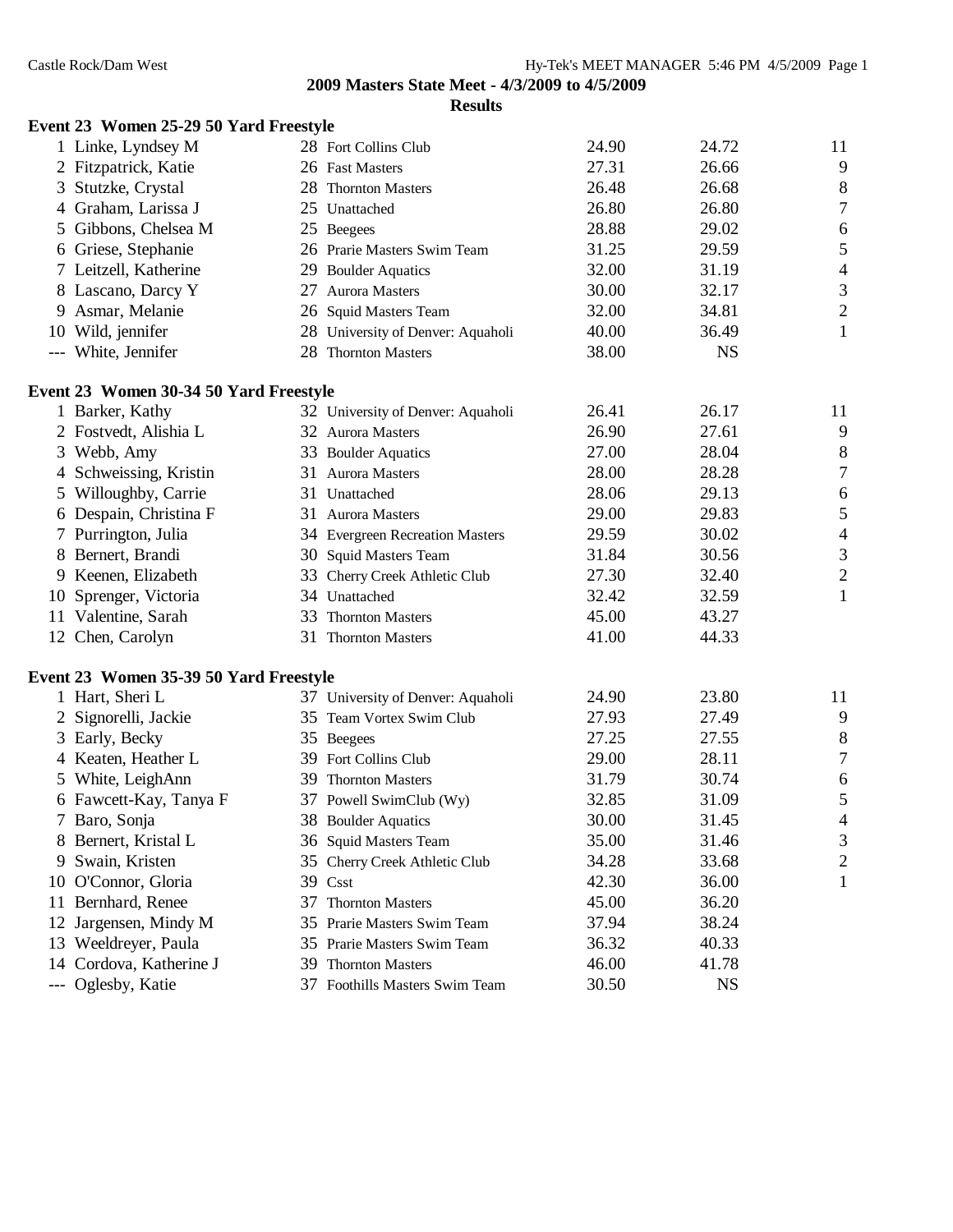# **Event 23 Women 40-44 50 Yard Freestyle**

|   | 1 Von Der Lippe, Susan                 |    | 43 Beegees                        | 24.52   | 24.77     | 11               |
|---|----------------------------------------|----|-----------------------------------|---------|-----------|------------------|
|   | 2 Moen, Teri J                         |    | 40 University of Denver: Aquaholi | 25.90   | 26.29     | 9                |
| 3 | Seavall, Kelly                         |    | 40 Inverness Masters              | 27.00   | 26.62     | 8                |
|   | 4 Hagadorn, Heather                    |    | 44 University of Denver: Aquaholi | 29.00   | 27.92     | $\boldsymbol{7}$ |
|   | 5 Richardson, Kim                      |    | 40 Fort Collins Club              | 27.90   | 28.13     | 6                |
| 6 | Thull, Amy                             |    | 41 Inverness Masters              | 30.00   | 28.24     | 5                |
|   | Riner, Betsy                           |    | 42 Inverness Masters              | 28.30   | 28.51     | $\overline{4}$   |
| 8 | Thilker, Lisa                          |    | 43 Inverness Masters              | 35.00   | 29.85     | $\mathfrak{Z}$   |
|   | 9 toman, Kim                           |    | 41 Pueblo Masters Swim Club       | 31.89   | 30.64     | $\boldsymbol{2}$ |
|   | 10 Hinton, Stephanie A                 |    | 42 University of Denver: Aquaholi | 29.70   | 30.72     | $\mathbf{1}$     |
|   | 11 Kania, Regina                       |    | 40 Swim Dogs                      | 35.00   | 31.88     |                  |
|   | 12 Broncucia, Stacy                    |    | 40 Thornton Masters               | 32.25   | 32.37     |                  |
|   | 13 Grady, Kathy M                      |    | 43 Prarie Masters Swim Team       | 33.00   | 32.52     |                  |
|   | 14 Golla, Michelle                     |    | 42 Squid Masters Team             | 29.54   | 37.63     |                  |
|   | 15 Clapp, Christine J                  |    | 42 Inverness Masters              | 37.00   | 38.77     |                  |
|   | 16 Hoftiezer, Mary P                   |    | 43 Denver Athletic Club           | 30.00   | 41.13     |                  |
|   | --- Lee, Julie A                       |    | 43 Dawgs Swim Team                | 27.00   | <b>NS</b> |                  |
|   | Event 23 Women 45-49 50 Yard Freestyle |    |                                   |         |           |                  |
|   | 1 Scott, Anna                          |    | 46 Boulder Aquatics               | 26.00   | 24.90     | 11               |
|   | 2 Garnier, Kathy L                     |    | 48 Inverness Masters              | 25.60   | 25.47     | 9                |
|   | 3 Fischer, Lynn B                      |    | 47 Beegees                        | 28.50   | 27.63     | 8                |
| 4 | Campbell, Ellen A                      |    | 46 Inverness Masters              | 27.90   | 28.59     | $\boldsymbol{7}$ |
|   | 5 Dullea, Melanie J                    |    | 47 South Suburban: finnaddicts    | 27.50   | 28.99     | 6                |
|   | 6 Bergen, Michelle A                   |    | 48 University of Denver: Aquaholi | 29.92   | 30.57     | 5                |
|   | 7 Homan, Deborah                       |    | 46 Beegees                        | 31.56   | 31.77     | $\overline{4}$   |
|   | 8 Fletcher, Lynne E                    |    | 48 Inverness Masters              | 34.00   | 32.09     | $\mathfrak 3$    |
| 9 | Larson, Stephanie                      | 49 | <b>Thornton Masters</b>           | 34.20   | 33.40     | $\overline{c}$   |
|   | 10 Glauch, Missy A                     |    | 46 Cherry Creek Athletic Club     | 33.00   | 33.67     | $\mathbf{1}$     |
|   | 11 Sortwell, Andrea                    |    | 49 Beegees                        | 34.88   | 35.10     |                  |
|   | 12 Craft, Carol S                      | 47 | <b>Thornton Masters</b>           | 35.00   | 35.95     |                  |
|   | 13 Hanson, Betty A                     |    | 46 Prarie Masters Swim Team       | 35.51   | 37.28     |                  |
|   | 14 Jacobson, Carrie                    | 49 | Prarie Masters Swim Team          | 44.62   | 41.18     |                  |
|   | 15 Miller, Cheryl M                    | 49 | <b>Thornton Masters</b>           | 42.47   | 41.47     |                  |
|   | 16 Casper, Dana M                      |    | 45 Cherry Creek Athletic Club     | 54.00   | 46.13     |                  |
|   | --- Frost, Cindy I                     |    | 45 Fort Collins Club              | 30.20   | <b>NS</b> |                  |
|   | --- Lehndorff, Lisa                    |    | 47 Beegees                        | 1:30.00 | <b>NS</b> |                  |
|   | Event 23 Women 50-54 50 Yard Freestyle |    |                                   |         |           |                  |
|   | 1 Metz, Catherine L                    |    | 53 Durango Masters                | 27.00   | 27.33     | 11               |
|   | 2 Weihenmayer, Ellen                   |    | 50 Unattached                     | 36.00   | 31.95     | 9                |
|   | 3 Benz, Julia M                        |    | 51 University of Denver: Aquaholi | 37.00   | 32.28     | 8                |
|   | 4 Madore, Laure                        |    | 52 University of Denver: Aquaholi | 35.30   | 33.04     | $\tau$           |
|   | True, Ann                              |    | 53 Thornton Masters               | 39.00   | 38.45     | 6                |
|   | --- Henderson, Barbara A               |    | 51 Foothills Masters Swim Team    | 34.80   | <b>NS</b> |                  |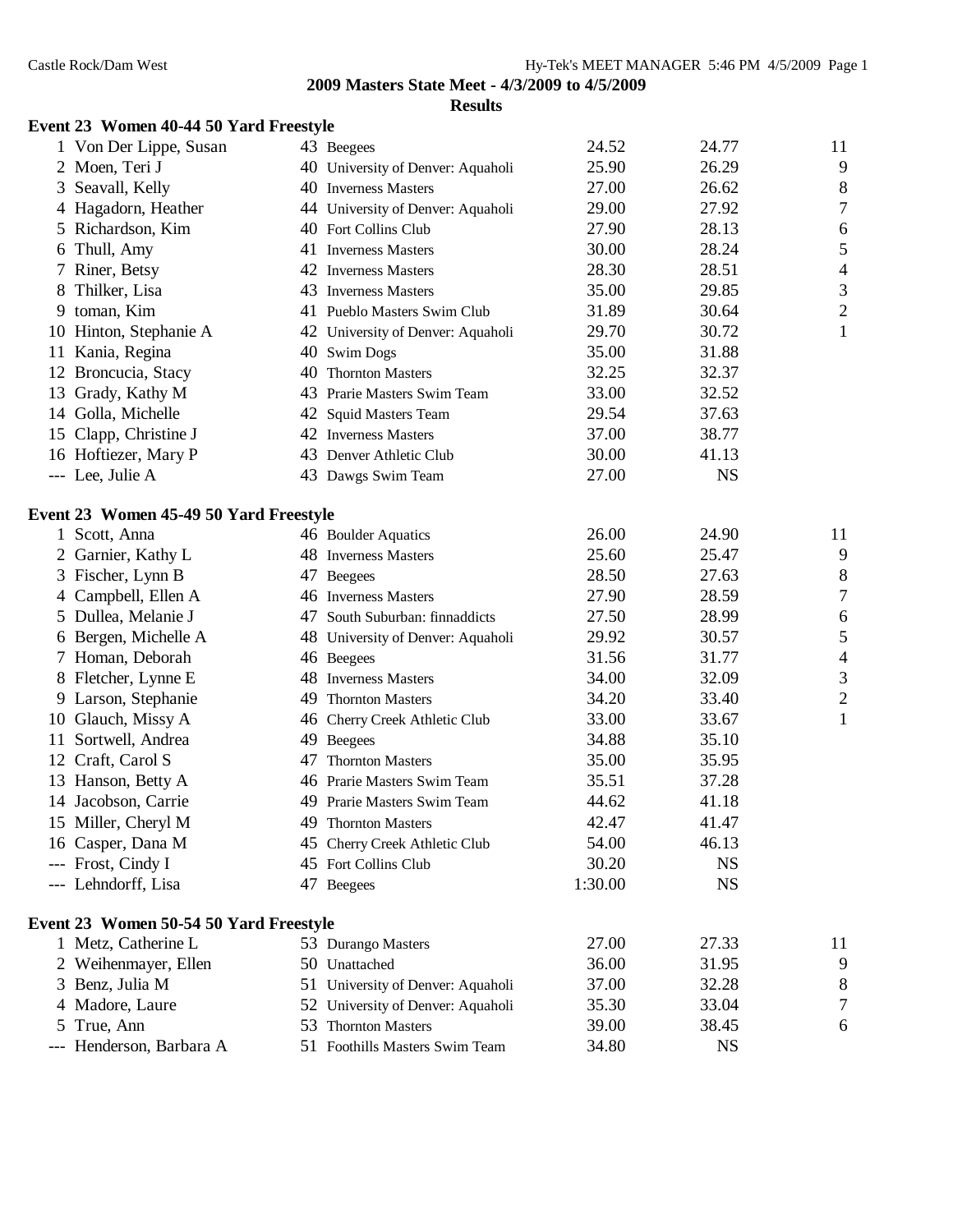|   | Event 23 Women 55-59 50 Yard Freestyle |                                   |       |           |                  |
|---|----------------------------------------|-----------------------------------|-------|-----------|------------------|
|   | 1 Rosener, Karen                       | 55 Fort Collins Club              | 28.70 | 27.81     | 11               |
|   | 2 roche, Carolyn                       | 57 Boulder Aquatics               | 30.00 | 30.25     | 9                |
|   | 3 Terry, Nancy                         | 59 University of Denver: Aquaholi | 35.00 | 30.89     | $\,8\,$          |
|   | 4 Nelson, Mary Anne                    | 58 Durango Masters                | 33.00 | 34.07     | $\overline{7}$   |
|   | 5 Parmer, Patricia                     | 55 Powell SwimClub (Wy)           | 34.52 | 34.89     | 6                |
|   | 6 Sunie, Beverly                       | 56 Thornton Masters               | 40.00 | 35.80     | 5                |
|   | 7 Yoder, Margie                        | 56 Aurora Masters                 | 40.00 | 39.82     | $\overline{4}$   |
|   | --- Kane, Julie K                      | 55 Inverness Masters              | 42.91 | <b>NS</b> |                  |
|   | --- Plank, Julie                       | 56 Unattached                     | 38.25 | <b>NS</b> |                  |
|   | Event 23 Women 60-64 50 Yard Freestyle |                                   |       |           |                  |
|   | 1 Young, Lydia                         | 60 Dawgs Swim Team                | 34.20 | 32.73     | 11               |
|   | 2 Hashimoto, Christine L               | 61 Inverness Masters              | 37.44 | 35.83     | 9                |
|   | --- Prall, Winny                       | 61 University of Denver: Aquaholi | 38.00 | <b>NS</b> |                  |
|   | Event 23 Women 65-69 50 Yard Freestyle |                                   |       |           |                  |
|   | 1 Reed, Judy                           | 65 Cherry Creek Athletic Club     | 32.50 | 32.24     | 11               |
|   | 2 Wise, Louise                         | 66 Dawgs Swim Team                | 36.00 | 38.00     | 9                |
|   | Event 24 Men 18-24 50 Yard Freestyle   |                                   |       |           |                  |
|   | 1 Trlica, Jeffrey                      | 24 Squid Masters Team             | 24.15 | 23.08     | 11               |
|   | 2 Gimlin, Matt R                       | 24 Beegees                        | 24.07 | 23.91     | 9                |
|   | 3 Garrey, Ruslan R                     | 18 University of Denver: Aquaholi | 52.00 | 24.97     | $8\phantom{1}$   |
|   | 4 Smith, David                         | 21 Squid Masters Team             | 26.25 | 26.19     | $\boldsymbol{7}$ |
|   | 5 McNeil, Ben                          | 22 Unattached                     | 26.00 | 26.27     | $\sqrt{6}$       |
|   | 6 Ganiyev, Doston                      | 21 Squid Masters Team             | 27.50 | 26.48     | $\sqrt{5}$       |
|   | 7 Davidson, Ryan T                     | 23 Squid Masters Team             | 31.00 | 29.67     | $\overline{4}$   |
|   | 8 Paradise, Matt                       | 22 Squid Masters Team             | 44.97 | 38.26     | 3                |
|   | Event 24 Men 25-29 50 Yard Freestyle   |                                   |       |           |                  |
|   | 1 Lanners, Bret J                      | 26 Inverness Masters              | 23.34 | 23.20     | 11               |
|   | 2 Jackson, Keaka                       | 28 University of Denver: Aquaholi | 24.60 | 23.24     | 9                |
|   | 3 Christianson, Jon R                  | 27 Squid Masters Team             | 23.55 | 23.25     | 8                |
|   | 4 Ko, Scott Y                          | 25 Beegees                        | 23.10 | 23.56     | $\tau$           |
|   | 5 Cooper, Carter                       | 26 Beegees                        | 24.86 | 24.40     | 6                |
|   | (Event 24 Men 25-29 50 Yard Freestyle) |                                   |       |           |                  |
|   | 6 Ida, Kevin                           | 26 Thornton Masters               | 25.00 | 24.46     | 5                |
| 7 | Carpenter, Dustin H                    | 27 Squid Masters Team             | 26.21 | 25.51     | $\overline{4}$   |
|   | 8 McClelland, Ryan                     | 26 Thornton Masters               | 26.00 | 27.10     | 3                |
|   | 9 Crouch, Clayton                      | 28 Squid Masters Team             | 27.80 | 28.02     | 2                |
|   | --- Juliano, Kevin J                   | 29 Thornton Masters               | 23.00 | <b>NS</b> |                  |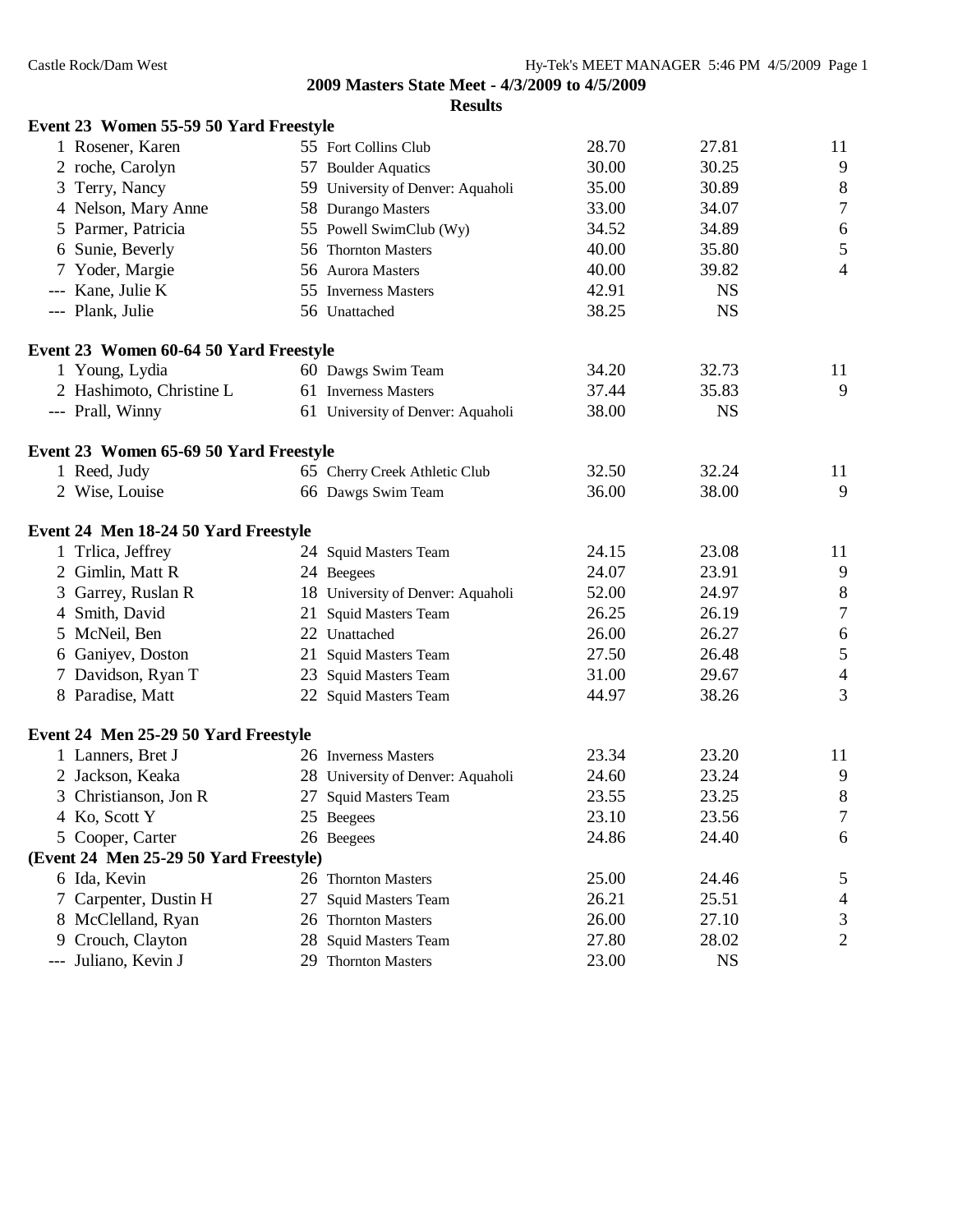# **Event 24 Men 30-34 50 Yard Freestyle**

|       | 1 Eisenhuth, Matthew S               |    | 34 University of Denver: Aquaholi | 21.70 | 21.74 | 11               |
|-------|--------------------------------------|----|-----------------------------------|-------|-------|------------------|
|       | 2 O'Sullivan, Chris                  |    | 34 University of Denver: Aquaholi | 21.90 | 22.03 | 9                |
|       | 3 Cole, Matt                         |    | 31 Aurora Masters                 | 27.00 | 22.51 | 8                |
|       | 4 Buckley, Ethan                     |    | 33 Beegees                        | 22.79 | 22.70 | $\boldsymbol{7}$ |
|       | 5 Roth, Bill                         |    | 32 Thornton Masters               | 23.25 | 23.49 | 6                |
|       | 6 Hancock, Wade R                    |    | 31 Fast Masters                   | 25.10 | 23.95 | 5                |
|       | Treanor, nate                        |    | 31 Beegees                        | 27.00 | 24.21 | $\overline{4}$   |
|       | 8 Foster, Jared                      | 33 | <b>Thornton Masters</b>           | 23.80 | 24.23 | $\mathfrak{Z}$   |
| 9     | Sheremeta, Nicholas                  |    | 31 Inverness Masters              | 24.00 | 24.40 | $\sqrt{2}$       |
|       | 10 Welting, Evan                     |    | 34 Fast Masters                   | 24.91 | 24.84 | $\mathbf{1}$     |
|       | 11 Robertson, Matt                   |    | 33 Boulder Aquatics               | 25.50 | 24.90 |                  |
|       | 12 Valks, Victor                     |    | 34 Aurora Masters                 | 27.00 | 26.58 |                  |
|       | 13 Krell, David                      |    | 30 Rocky Mountain Thunder         | 26.95 | 26.65 |                  |
|       | 14 Hodges, Jeff                      |    | 33 Prarie Masters Swim Team       | 26.99 | 26.74 |                  |
|       | 15 Kuprevich, Sean D                 |    | 30 Squid Masters Team             | 45.00 | 31.65 |                  |
|       | Event 24 Men 35-39 50 Yard Freestyle |    |                                   |       |       |                  |
|       | 1 Sheldon, Paul                      |    | 38 Unattached                     | 22.97 | 23.28 | 11               |
|       | 2 Pazmino, Jorge                     |    | 39 Aurora Masters                 | 25.70 | 25.52 | 9                |
|       | 3 Boyd, John D                       |    | 37 Cherry Creek Athletic Club     | 26.00 | 25.75 | 8                |
|       | 4 Tripp, Justin L                    |    | 36 Leasare Aquatics (New Mexico)  | 25.70 | 25.84 | $\boldsymbol{7}$ |
|       | 5 Baldacci, Mike                     | 39 | Caspyer Wyoming Masters Swimmi    | 25.59 | 25.88 | 6                |
|       | 6 Hoftiezer, Scott                   |    | 38 Denver Athletic Club           | 27.32 | 27.23 | 5                |
|       | 7 Workman, Petur                     |    | 38 Squid Masters Team             | 36.50 | 27.73 | $\overline{4}$   |
|       | 8 Cruz, Eduardo                      |    | 39 Thornton Masters               | 29.29 | 27.96 | $\mathfrak{Z}$   |
|       | 9 Dominguez, Samuel                  |    | 38 Thornton Masters               | 40.00 | 29.01 | $\overline{c}$   |
|       | 10 Brady, Donald S                   |    | 35 Squid Masters Team             | 50.00 | 33.70 | $\mathbf{1}$     |
|       | Event 24 Men 40-44 50 Yard Freestyle |    |                                   |       |       |                  |
|       | 1 Smith, Schuyler                    |    | 40 University of Denver: Aquaholi | 23.00 | 22.48 | 11               |
|       | 2 Smit, Robbert-Paul                 |    | 40 Boulder Aquatics               | 23.00 | 22.75 | 9                |
| 3     | Stewart, Karl                        |    | 43 Beegees                        | 23.65 | 23.08 | 8                |
|       | 4 Barringer, Rob                     |    | 43 Unattached                     | 25.20 | 24.68 | $\sqrt{ }$       |
|       | 5 Chapman, Michael S                 |    | 40 Durango Masters                | 25.36 | 24.83 | 6                |
|       | 6 Remacle, Michael                   |    | 41 Boulder Aquatics               | 26.00 | 24.97 | 5                |
|       | Keever, Nate                         |    | 42 Grand Junction Dolphins        | 25.30 | 26.01 | 4                |
| 8     | Perry, Sam                           |    | 42 Swim Dogs                      | 27.58 | 26.52 | 3                |
| 9     | Boals, Daniel                        |    | 40 Beegees                        | 27.67 | 26.54 | $\mathfrak{2}$   |
| 10    | Cary, Clark                          |    | 40 Boulder Aquatics               | 26.00 | 26.68 | $\mathbf{1}$     |
|       | 11 Hoyt, Brian K                     | 42 | <b>Thornton Masters</b>           | 27.20 | 27.18 |                  |
|       | *12 Lundahl, Jim                     |    | 43 Beegees                        | 27.26 | 27.40 |                  |
|       | *12 Krauss, Neil                     |    | 41 University of Denver: Aquaholi | 29.50 | 27.40 |                  |
| $*12$ | Sarche, Jon                          |    | 40 Swim Dogs                      | 27.00 | 27.40 |                  |
|       | 15 Blum, Juri                        |    | 42 South Suburban: finnaddicts    | 26.50 | 27.49 |                  |
|       | 16 Huckins, Kent                     |    | 44 Prarie Masters Swim Team       | 29.20 | 27.69 |                  |
|       | 17 Pins, Michael                     |    | 43 Boulder Aquatics               | 27.14 | 28.61 |                  |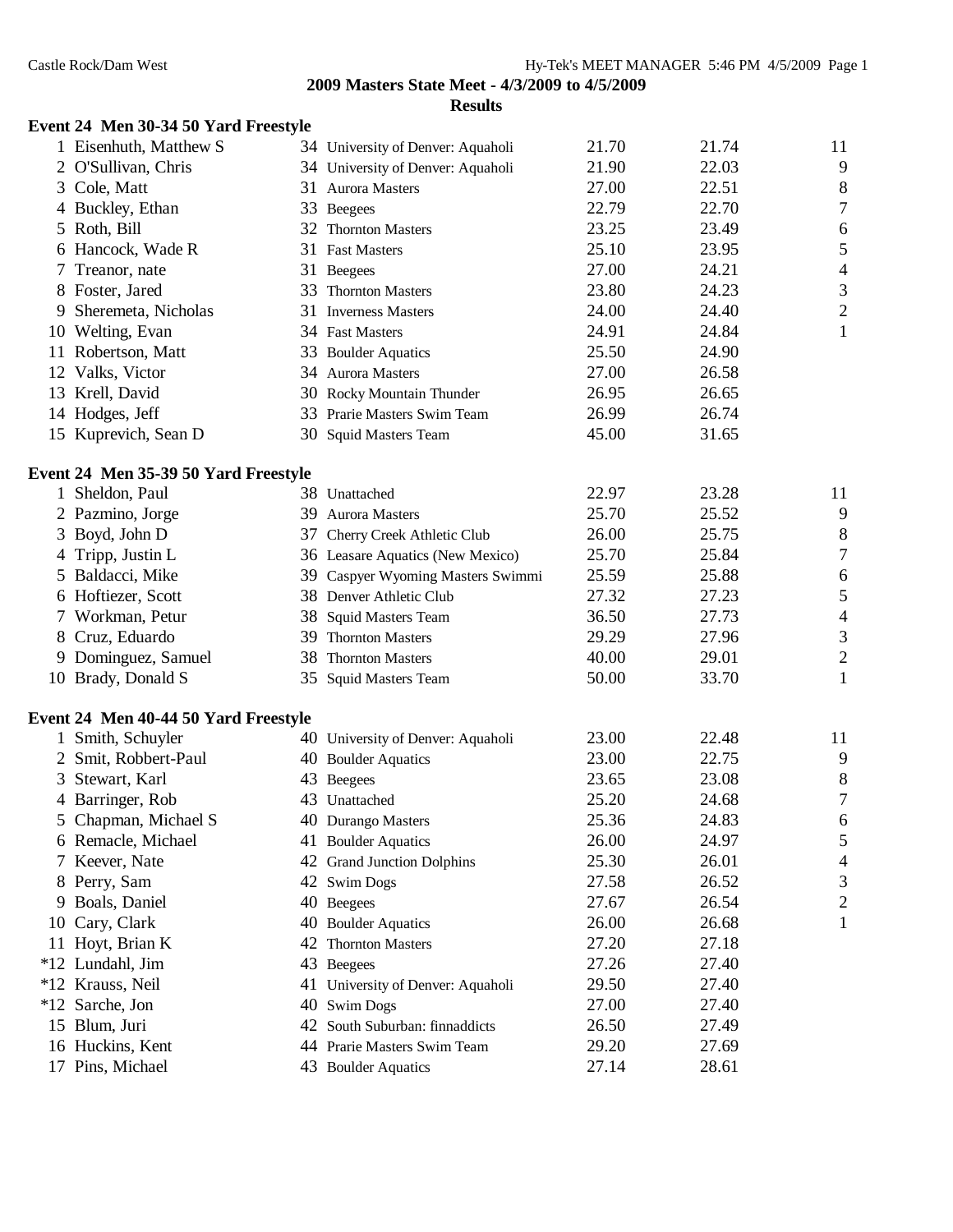|     | (Event 24 Men 40-44 50 Yard Freestyle) |                                   |       |           |                          |
|-----|----------------------------------------|-----------------------------------|-------|-----------|--------------------------|
|     | 18 Dauksher, Walter                    | 44 Fast Masters                   | 30.00 | 28.87     |                          |
|     | 19 Smith, John                         | 41 Foothills Masters Swim Team    | 34.00 | 29.68     |                          |
|     | 20 Wohlgenant, Tim                     | 44 Cherry Creek Athletic Club     | 29.00 | 29.92     |                          |
|     | 21 Dickman, Jim                        | 44 Swim Dogs                      | 36.40 | 31.68     |                          |
|     | 22 Montano, Mike                       | 43 Thornton Masters               | 33.57 | 31.87     |                          |
|     | --- Bockius, Edward C                  | 42 Unattached                     | 22.97 | <b>NS</b> |                          |
|     | --- Andrews, Michael                   | 42 Fast Masters                   | 24.00 | <b>NS</b> |                          |
|     | Event 24 Men 45-49 50 Yard Freestyle   |                                   |       |           |                          |
|     | 1 Lenneman, Tim P                      | 45 Foothills Masters Swim Team    | 22.50 | 22.80     | 11                       |
|     | 2 Kahl, Steven E                       | 46 Inverness Masters              | 24.00 | 23.29     | 9                        |
|     | 3 Cox, Randy                           | 46 Beegees                        | 23.80 | 23.34     | 8                        |
|     | 4 LeVasseur, Andrew P                  | 45 Squid Masters Team             | 23.84 | 23.75     | $\overline{7}$           |
| 5.  | Johnston, Mark A                       | 48 Swim Dogs                      | 25.06 | 23.80     | 6                        |
|     | 6 Scott, Powell                        | 47 Inverness Masters              | 25.50 | 24.08     | 5                        |
|     | 7 Galan, Henry                         | 45 Inverness Masters              | 26.07 | 25.74     | $\overline{\mathcal{A}}$ |
|     | 8 Crozier, Cliff                       | 48 Foothills Masters Swim Team    | 24.80 | 26.08     | 3                        |
|     | 9 Conway, Mark                         | 46 Prarie Masters Swim Team       | 26.18 | 26.32     | $\overline{c}$           |
|     | 10 O'Brien, Michael                    | 47 Durango Masters                | 26.50 | 26.46     | $\mathbf{1}$             |
|     | 11 Roush, Stephen                      | 46 Fast Masters                   | 26.65 | 26.79     |                          |
|     | 12 Magouirk, Jeffery K                 | 47 Beegees                        | 28.10 | 26.91     |                          |
|     | 13 Hanson, Jim S                       | 46 Csst                           | 29.99 | 28.28     |                          |
|     | 14 Ellis, Charles C                    | 46 jam                            | 29.00 | 28.74     |                          |
|     | 15 Estle, Steven                       | 49 Beegees                        | 30.00 | 29.51     |                          |
|     | 16 Sweers, Jeff                        | 47 University of Denver: Aquaholi | 30.00 | 30.49     |                          |
|     | 17 O'Keefe, John                       | 47 Beegees                        | 28.40 | 31.96     |                          |
|     | 18 Kelly, John                         | 47 Beegees                        | 30.00 | 32.10     |                          |
|     | 19 Lund, Michael                       | 46 Squid Masters Team             | 40.00 | 32.19     |                          |
|     | 20 Malloy, Glenn E                     | 48 Swim Dogs                      | 33.24 | 33.93     |                          |
|     | 21 Cattles, Steve                      | 49 Beegees                        | 35.00 | 37.39     |                          |
|     | --- McDonald, Steve                    | 48 Thornton Masters               | 31.00 | <b>NS</b> |                          |
|     | --- Ramirez, Alfonso                   | 47 Beegees                        | 28.92 | <b>NS</b> |                          |
|     | Event 24 Men 50-54 50 Yard Freestyle   |                                   |       |           |                          |
|     | 1 Mann, Michael                        | 54 Inverness Masters              | 25.00 | 22.97     | 11                       |
|     | 2 Piszkin, Andy                        | 50 Miramont Masters               | 23.80 | 23.70     | 9                        |
|     | 3 Hess, Richard W                      | 54 Beegees                        | 24.00 | 24.13     | 8                        |
|     | 4 Lehrer, Mark G                       | 51 Inverness Masters              | 24.30 | 24.50     | 7                        |
|     | 5 Furnier, Michael S                   | 50 Aurora Masters                 | 26.34 | 25.75     | 6                        |
| 6.  | Stehlin, Ed                            | 53 Grand Junction Dolphins        | 26.50 | 25.84     | 5                        |
| Ί   | Seymour, Dag                           | 50 jam                            | 31.00 | 27.37     | $\overline{\mathcal{A}}$ |
| 8   | Heggy, Terry                           | 54 Foothills Masters Swim Team    | 27.90 | 27.39     | 3                        |
|     | 9 McHugh, Jerry                        | 51 Denver Athletic Club           | 30.00 | 28.16     | $\overline{c}$           |
|     | 10 Inkret, William C                   | 51 Leasare Aquatics (New Mexico)  | 28.00 | 28.37     | 1                        |
| 11- | Lenhart, Edison S                      | 51 Grand Valley Wave              | 29.00 | 29.07     |                          |
| 12  | Glossa, Jeff                           | 54 University of Denver: Aquaholi | 36.00 | 33.68     |                          |
|     | 13 Lucks, David A                      | 52 Cherry Creek Athletic Club     | 30.00 | 34.21     |                          |
|     | 14 Andersen, Kurt C                    | 51 Thornton Masters               | 37.00 | 40.33     |                          |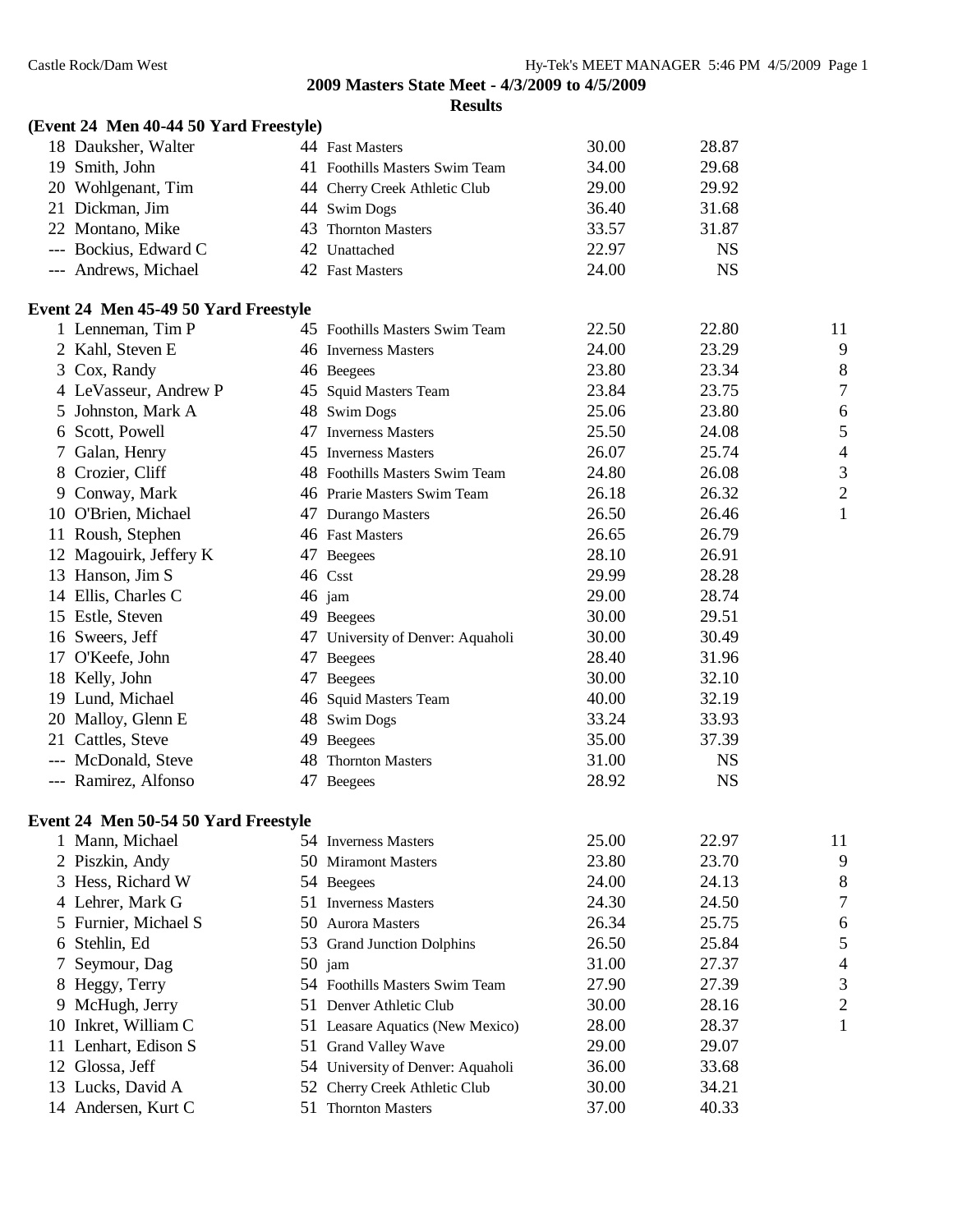| Event 24 Men 55-59 50 Yard Freestyle                  |       |                                   |                         |                          |                  |
|-------------------------------------------------------|-------|-----------------------------------|-------------------------|--------------------------|------------------|
| 1 Fischer, Chuck                                      |       | 57 University of Denver: Aquaholi | 25.20                   | 25.47                    | 11               |
| 2 Knud-Hansen, Chris                                  |       | 58 Boulder Aquatics               | 29.00                   | 27.25                    | $\overline{9}$   |
| 3 Curry, Kevin M                                      |       | 56 Durango Masters                | 28.00                   | 27.53                    | $\,$ 8 $\,$      |
| 4 Fodor, Larry                                        |       | 57 Leasare Aquatics (New Mexico)  | 27.75                   | 28.16                    | $\boldsymbol{7}$ |
| 5 McElhinney, Tom B                                   |       | 55 Beegees                        | 28.00                   | 29.72                    | $\sqrt{6}$       |
| 6 Simons, john                                        |       | 58 Durango Masters                | 29.70                   | 30.17                    | $\mathfrak{S}$   |
| 7 Lee, Wayne A                                        |       | 55 Squid Masters Team             | 30.00                   | 30.96                    | $\overline{4}$   |
| 8 Sputh, Dennis                                       |       | 56 Swim Dogs                      | 30.56                   | 31.36                    | 3                |
| --- Blodgett, Bob                                     |       | 58 Inverness Masters              | 28.80                   | <b>NS</b>                |                  |
| --- Bauch, Thomas                                     |       | 56 Squid Masters Team             | 37.00                   | <b>NS</b>                |                  |
| --- Netting, Rob                                      |       | 59 University of Denver: Aquaholi | 33.00                   | <b>NS</b>                |                  |
| Event 24 Men 60-64 50 Yard Freestyle                  |       |                                   |                         |                          |                  |
| 1 Abrahams, Richard T                                 |       | 64 Beegees                        | 22.80                   | 23.18                    | 11               |
| 2 Paxton, Norman                                      |       | 60 Boulder Aquatics               | 25.00                   | 25.15                    | 9                |
| 3 Ellis, Quincy                                       |       | 60 Durango Masters                | 28.90                   | 28.08                    | $\, 8$           |
| 4 Edwards, Morgan                                     |       | 64 Inverness Masters              | 30.10                   | 29.21                    | $\tau$           |
| Event 24 Men 65-69 50 Yard Freestyle                  |       |                                   |                         |                          |                  |
| 1 Tobin, John                                         |       | 66 Beegees                        | 34.50                   | 34.22                    | 11               |
| 2 McDanal, Steven K                                   |       | $65$ jam                          | 37.90                   | 34.53                    | 9                |
| 3 King, William E                                     |       | 69 Dawgs Swim Team                | 35.00                   | 36.42                    | $\,$ 8 $\,$      |
| 4 Johnson, David L                                    |       | 67 Squid Masters Team             | 42.00                   | 39.38                    | $\boldsymbol{7}$ |
| 5 Reynolds, Bing                                      |       | 68 Boulder Aquatics               | 44.00                   | 39.77                    | 6                |
| Event 24 Men 70-74 50 Yard Freestyle                  |       |                                   |                         |                          |                  |
| 1 Downs, George                                       |       | 70 Thornton Masters               | 35.00                   | 34.41                    | 11               |
| 2 Plummer, Mark                                       |       | 72 Inverness Masters              | 33.93                   | 35.93                    | 9                |
| Event 24 Men 75-79 50 Yard Freestyle                  |       |                                   |                         |                          |                  |
| 1 Martin, Joseph                                      | 77    | South Suburban: finnaddicts       | 45.00                   | 44.31                    | 11               |
| 2 Quirke, Terence                                     |       | 79 Dawgs Swim Team                | 50.00                   | 47.87                    | 9                |
| --- Martin, Joseph P                                  |       | 77 South Suburban: finnaddicts    | 45.00                   | <b>NS</b>                |                  |
| Event 24 Men 80-84 50 Yard Freestyle                  |       |                                   |                         |                          |                  |
| 1 Hart, James W                                       |       | 80 Unattached                     | 50.00                   | 40.58                    | 11               |
| Event 25 Mixed 18+200 Yard Freestyle Relay            |       |                                   |                         |                          |                  |
| 1 Fast Masters                                        |       | A                                 | 2:00.01                 | 1:48.08                  | 22               |
| 1) Welting, Evan M34<br>24.95<br>27.60<br>29.95       | 25.58 | 2) Nero, Krista W43               | 3) Anstett, Denise W24  | 4) Roush, Stephen M46    |                  |
| 2 Boulder Aquatics                                    |       | B                                 | 2:10.00                 | 1:52.05                  | 18               |
| 1) Webb, Amy W33<br>27.14<br>29.42<br>33.59           | 21.90 | 2) Robertson, Matt M33            | 3) Janiga, Samantha W23 | 4) Waterbury, Stuart M55 |                  |
| 3 Durango Masters                                     |       | A                                 | 1:51.00                 | 1:55.86                  | 16               |
| 1) Chapman, Michael S M40<br>25.43<br>28.82<br>31.89  | 29.72 | 2) King, Lisa A W21               | 3) Waller, Katie W20    | 4) Joyner, Thomas T M43  |                  |
| 4 Squid Masters Team                                  |       | A                                 | <b>NT</b>               | 1:57.44                  | 14               |
| 1) Carpenter, Dustin H M27<br>26.43<br>35.48<br>31.57 | 23.96 | 2) Asmar, Melanie W26             | 3) Ketove, Kimberly W25 | 4) Trlica, Jeffrey M24   |                  |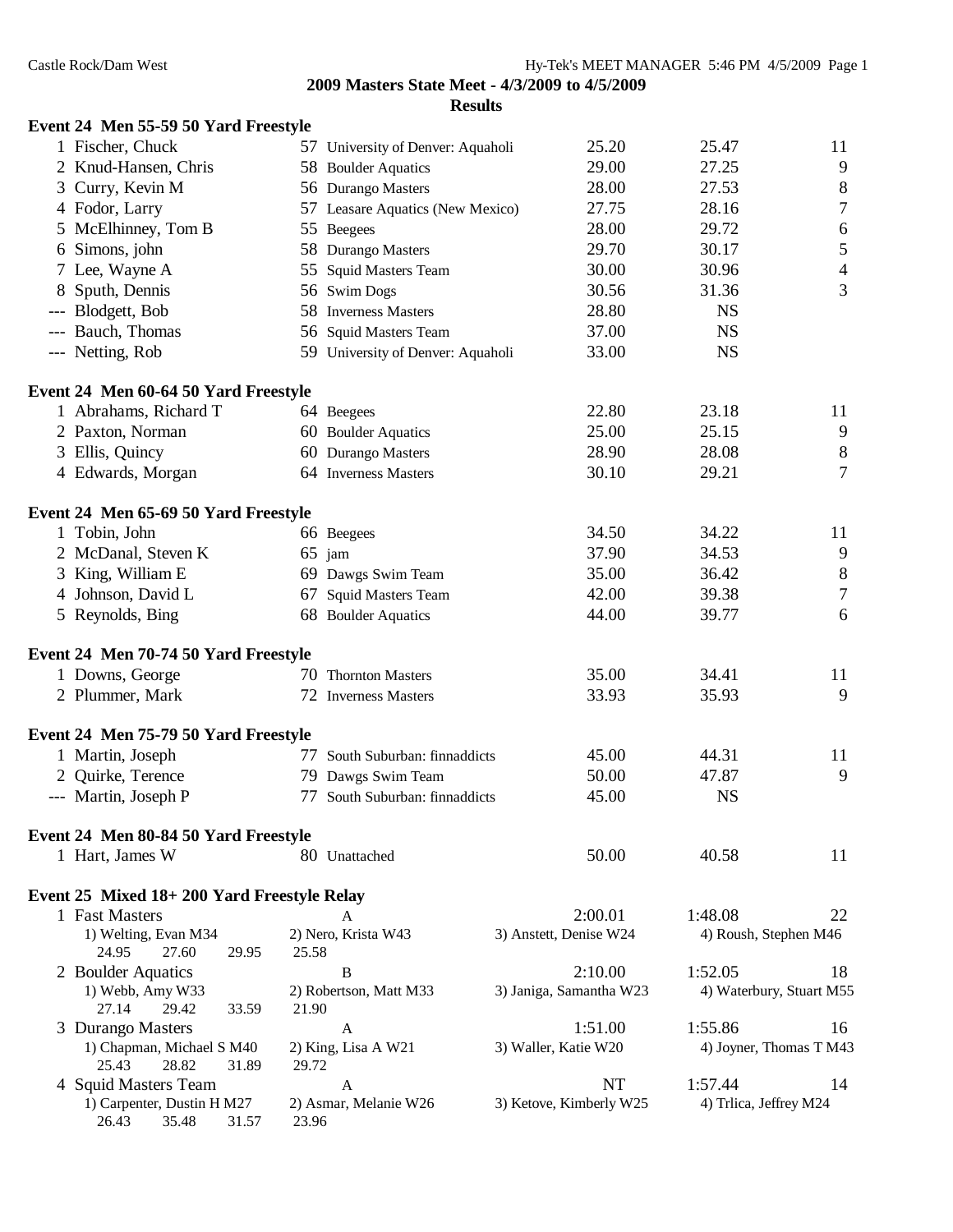| Event 25 Mixed 25+200 Yard Freestyle Relay             |                                      |                            |                           |
|--------------------------------------------------------|--------------------------------------|----------------------------|---------------------------|
| 1 Thornton Masters                                     | A                                    | 1:38.50                    | 1:40.26<br>22             |
| 1) Foster, Jared M33                                   | 2) Lee, Jodi L W31                   | 3) Stutzke, Crystal W28    | 4) Roth, Bill M32         |
| 24.36<br>26.17<br>26.58                                | 23.15                                |                            |                           |
| 2 University of Denver: Aquaho                         | B                                    | 1:42.00                    | 1:44.14<br>18             |
| 1) Bennett, Heather W27<br>22.25<br>28.43<br>27.57     | 2) Nielsen, Richard M44<br>25.89     | 3) O'Sullivan, Chris M34   | 4) Barker, Kathy W32      |
| (Event 25 Mixed 25+ 200 Yard Freestyle Relay)          |                                      |                            |                           |
| 3 Aurora Masters                                       | $\mathbf{A}$                         | 1:45.00                    | 1:45.50<br>16             |
| 1) Lascano, Darcy Y W27<br>25.23<br>31.86<br>26.52     | 2) Fostvedt, Alishia L W32<br>21.89  | 3) Cole, Matt M31          | 4) Schwartzkopf, Jess M30 |
| 4 Fast Masters                                         | $\mathbf{A}$                         | 1:59.91                    | 1:47.36<br>14             |
| 1) Fitzpatrick, Katie W26<br>27.68<br>27.21<br>28.31   | 2) Hancock, Wade R M31<br>24.16      | 3) Smith, Reuben M30       | 4) Dauksher, Walter M44   |
| 5 Inverness Masters                                    | $\mathbf{A}$                         | 1:44.00                    | 1:49.59<br>12             |
| 1) Andrews, Melissa D W26<br>24.35<br>29.94<br>32.37   | 2) Tew, Lauren W26<br>22.93          | 3) Sheremeta, Nicholas M31 | 4) Lanners, Bret J M26    |
| 6 Beegees                                              | $\mathbf{A}$                         | 1:46.00                    | 1:49.63<br>10             |
| 1) Buckley, Ethan M33<br>28.73<br>23.65<br>35.03       | 2) Ko, Scott Y M25<br>22.22          | 3) Gibbons, Chelsea M W25  | 4) Sands, Amy W38         |
| 7 Aurora Masters                                       | $\mathbf{B}$                         | 1:50.00                    | 1:50.83<br>8              |
| 1) Greenleaf, Kristin A W30<br>31.07<br>27.90<br>26.63 | 2) Schweissing, Kristin W31<br>25.23 | 3) Valks, Victor M34       | 4) Pazmino, Jorge M39     |
| 8 University of Denver: Aquaho                         | $\mathbf{A}$                         | 2:15.00                    | 1:51.11<br>6              |
| 1) Madore, Laure W52<br>24.00<br>30.58<br>33.85        | 2) Hinton, Stephanie A W42<br>22.68  | 3) Smith, Schuyler M40     | 4) Jackson, Keaka M28     |
| 9 Thornton Masters                                     | $\, {\bf B}$                         | 1:49.00                    | 1:51.85<br>$\overline{4}$ |
| 1) Wright, Caleb M33<br>26.69<br>29.31<br>30.44        | 2) vogt, Amy W32<br>25.41            | 3) Clark, Denise M W30     | 4) Ida, Kevin M26         |
| 10 Cherry Creek Athletic Club                          | $\mathbf{A}$                         | NT                         | 1:58.68<br>$\overline{2}$ |
| 1) Boyd, John D M37<br>31.63<br>29.84<br>32.41         | 2) Wohlgenant, Tim M44<br>24.80      | 3) Keenen, Elizabeth W33   | 4) Bloch, Rebecca W33     |
| 11 Thornton Masters                                    | $\mathbf C$                          | 2:06.30                    | 2:00.85                   |
| 1) Reese, Gary M42<br>31.98<br>30.72<br>30.91          | 2) Davison, Kris A M33<br>27.24      | 3) Broncucia, Stacy W40    | 4) Bacon, Kim J W35       |
| 12 Thornton Masters                                    | $\mathbf D$                          | 2:06.00                    | 2:02.55                   |
| 1) McClelland, Ryan M26<br>35.49<br>31.28<br>28.28     | 2) Abrero, Marisa W26<br>27.50       | 3) Craft, Carol S W47      | 4) Dominguez, Samuel M38  |
| 13 Squid Masters Team                                  | A                                    | NT                         | 2:08.08                   |
| 1) Workman, Petur M38<br>27.95<br>30.91<br>39.70       | 2) Bernert, Brandi W30<br>29.52      | 3) Golla, Michelle W42     | 4) Kjeseth, Thor M42      |
| --- Boulder Aquatics                                   | A                                    | 2:00.00                    | <b>NS</b>                 |
| 1) Leitzell, Katherine W29                             | 2) Pins, Michael M43                 | 3) Rosenbarger, Kim W34    | 4) Cary, Clark M40        |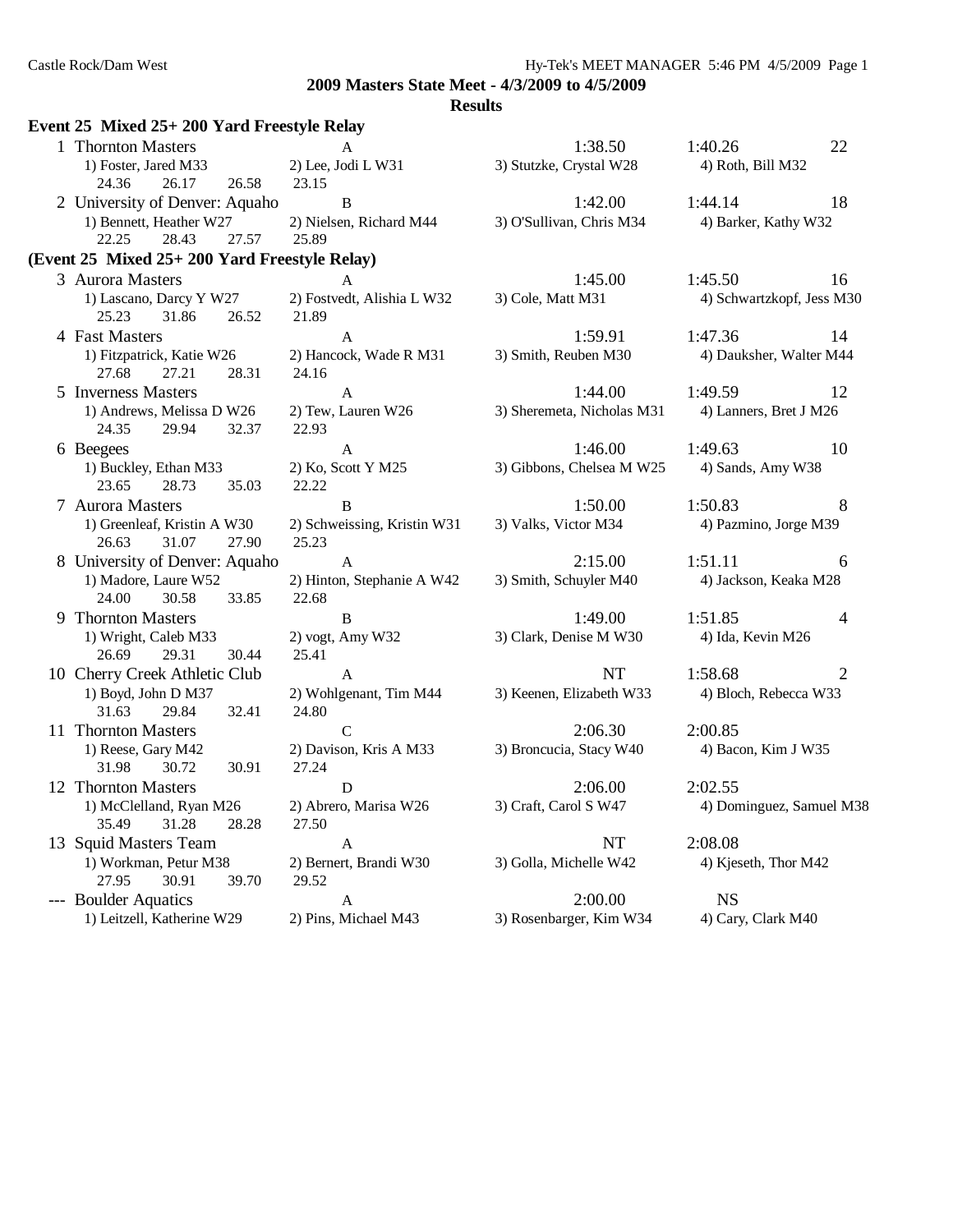#### **Results**

#### **Event 25 Mixed 35+ 200 Yard Freestyle Relay**

| 1 Swim Dogs                    | A                           | <b>NT</b>                 | 1:33.02                  | 22             |
|--------------------------------|-----------------------------|---------------------------|--------------------------|----------------|
| 1) Johnston, Dana W47          | 2) Sputh, Dennis M56        | 3) Kania, Regina W40      | 4) Dickman, Jim M44      |                |
| 29.61<br>15.77<br>31.06        | 16.58                       |                           |                          |                |
| 2 Beegees                      | $\mathbf{A}$                | 1:37.00                   | 1:36.85                  | 18             |
| 1) Hess, Richard W M54         | 2) Stewart, Karl M43        | 3) Crouch, Kim H W47      | 4) Von Der Lippe, Susan  |                |
| 22.80<br>25.47<br>24.21        | 24.37                       |                           |                          |                |
| 3 University of Denver: Aquaho | $\mathbf{A}$                | 1:40.00                   | 1:37.11                  | 16             |
| 1) Hart, Sheri L W37           | 2) Scott, Greg M49          | 3) Moen, Teri J W40       | 4) Wise, Mike M44        |                |
| 25.79<br>23.86<br>24.04        | 23.42                       |                           |                          |                |
| 4 Inverness Masters            | $\mathbf{A}$                | 1:41.00                   | 1:41.90                  | 14             |
| 1) Mann, Michael M54           | 2) Lehrer, Mark G M51       | 3) Riner, Betsy W42       | 4) Seavall, Kelly W40    |                |
| 24.78<br>28.61<br>26.07        | 22.44                       |                           |                          |                |
| 5 Beegees                      | B                           | 1:46.00                   | 1:43.22                  | 12             |
| 1) Cox, Randy M46              | 2) Brandstatter, Jay J M36  | 3) Early, Becky W35       | 4) Fischer, Lynn B W47   |                |
| 27.02<br>28.54<br>23.80        | 23.86                       |                           |                          |                |
| 6 Boulder Aquatics             | $\mathbf{A}$                | 1:49.00                   | 1:43.73                  | 10             |
| 1) Scott, Anna W46             | 2) Bank, Holden M49         | 3) Bank, Wendy W46        | 4) Smit, Robbert-Paul M  |                |
| 30.13<br>25.88<br>24.44        | 23.28                       |                           |                          |                |
| 7 Boulder Aquatics             | $\mathbf B$                 | 1:55.00                   | 1:49.21                  | 8              |
| 1) roche, Carolyn W57          | 2) Paxton, Norman M60       | 3) Baro, Sonja W38        | 4) Van Winkle, Doug M    |                |
| 25.19 32.14<br>27.68           | 24.20                       |                           |                          |                |
| 8 Inverness Masters            | B                           | 1:48.00                   | 1:49.35                  | -6             |
| 1) Nolte, Christopher M52      | 2) Wells, Reed M47          | 3) Thilker, Lisa W43      | 4) Vanderpoel, Nicole W  |                |
| 25.39<br>25.28<br>29.55        | 29.13                       |                           |                          |                |
| 9 Thornton Masters             | A                           | 1:56.30                   | 1:53.81                  | $\overline{4}$ |
| 1) Cruz, Eduardo M39           | 2) White, LeighAnn W39      | 3) Roller, Jennifer W35   | 4) Hoyt, Brian K M42     |                |
| 27.86<br>30.76<br>28.48        | 26.71                       |                           |                          |                |
| 10 Squid Masters Team          | $\mathbf{A}$                | NT                        | 1:56.22                  | $\overline{2}$ |
| 1) Pryor, Keith M38            | 2) Witter, Roxana Z W46     | 3) Bernert, Kristal L W36 | 4) Silva, Mario M36      |                |
| 27.47<br>32.73<br>31.45        | 24.57                       |                           |                          |                |
| 11 South Suburban: finnaddicts | $\mathbf{A}$                | 1:55.00                   | 1:57.40                  |                |
| 1) Blum, Juri M42              | 2) Dullea, Melanie J W47    | 3) Pyle, Rebecca W53      | 4) Burson, William W M.  |                |
| 31.63<br>27.53<br>29.38        | 28.86                       |                           |                          |                |
| 12 Thornton Masters            | B                           | 2:14.90                   | 2:07.92                  |                |
| 1) Montano, Mike M43           | 2) Francavilla, Anthony M42 | 3) Vowles, Nicole W38     | 4) Sauls, Catherine C W. |                |
| 31.05<br>32.03<br>33.17        | 31.67                       |                           |                          |                |
| 13 Cherry Creek Athletic Club  | $\mathbf{A}$                | NT                        | 2:10.77                  |                |
| 1) Nestrud, Lon M44            | 2) Glauch, Missy A W46      | 3) Lucks, David A M52     | 4) Nestrud, Wendy W43    |                |
| 37.07 33.60<br>33.73           | 26.37                       |                           |                          |                |

1) Sputh, Dennis M56 3) Kania, Regina W40 4) Dickman, Jim M44 1) Stewart, Karl M43 3) Crouch, Kim H W47 4) Von Der Lippe, Susan W43 24.37  $1)$  Scott, Greg M49  $3)$  Moen, Teri J W40  $4)$  Wise, Mike M44 1) Lehrer, Mark G M51 3) Riner, Betsy W42 4) Seavall, Kelly W40  $2.86$ 23.28 1) White, LeighAnn W39 3) Roller, Jennifer W35 4) Hoyt, Brian K M42  $26.71$ 

#### **Event 25 Mixed 45+ 200 Yard Freestyle Relay**

1 Inverness Masters A 1:40.00 1:39.86 22 1) Scott, Powell M47 2) Kahl, Steven E M46 3) Campbell, Ellen A W46 4) Garnier, Kathy L W48 23.73 27.05 25.48 23.60 2 Durango Masters **A** 1:54.00 1:56.58 18 1) O'Brien, Michael M47 2) Metz, Catherine L W53 3) Nelson, Mary Anne W58 4) Ellis, Quincy M60 27.77 27.18 27.19 34.44 3 Thornton Masters B 2:00.00 2:00.62 16 1) Gray, David S M50 2) McDonald, Steve M48 3) Larson, Stephanie W49 4) Kauffman, Barbara M W47 31.36 33.58 30.48 25.20 4 Thornton Masters A 2:22.00 2:26.64 14 1) Downs, George M70 2) Andersen, Kurt C M51 3) Miller, Shelley L W46 4) Stoke, Jeanne W47 36.18 41.22 35.53 33.71 5 Beegees A 1:57.00 2:57.47 12 1) Magouirk, Jeffery K M47 2) McElhinney, Tom B M55 3) Homan, Deborah W46 4) Sortwell, Andrea W49 1:22.50 28.01 36.30 30.66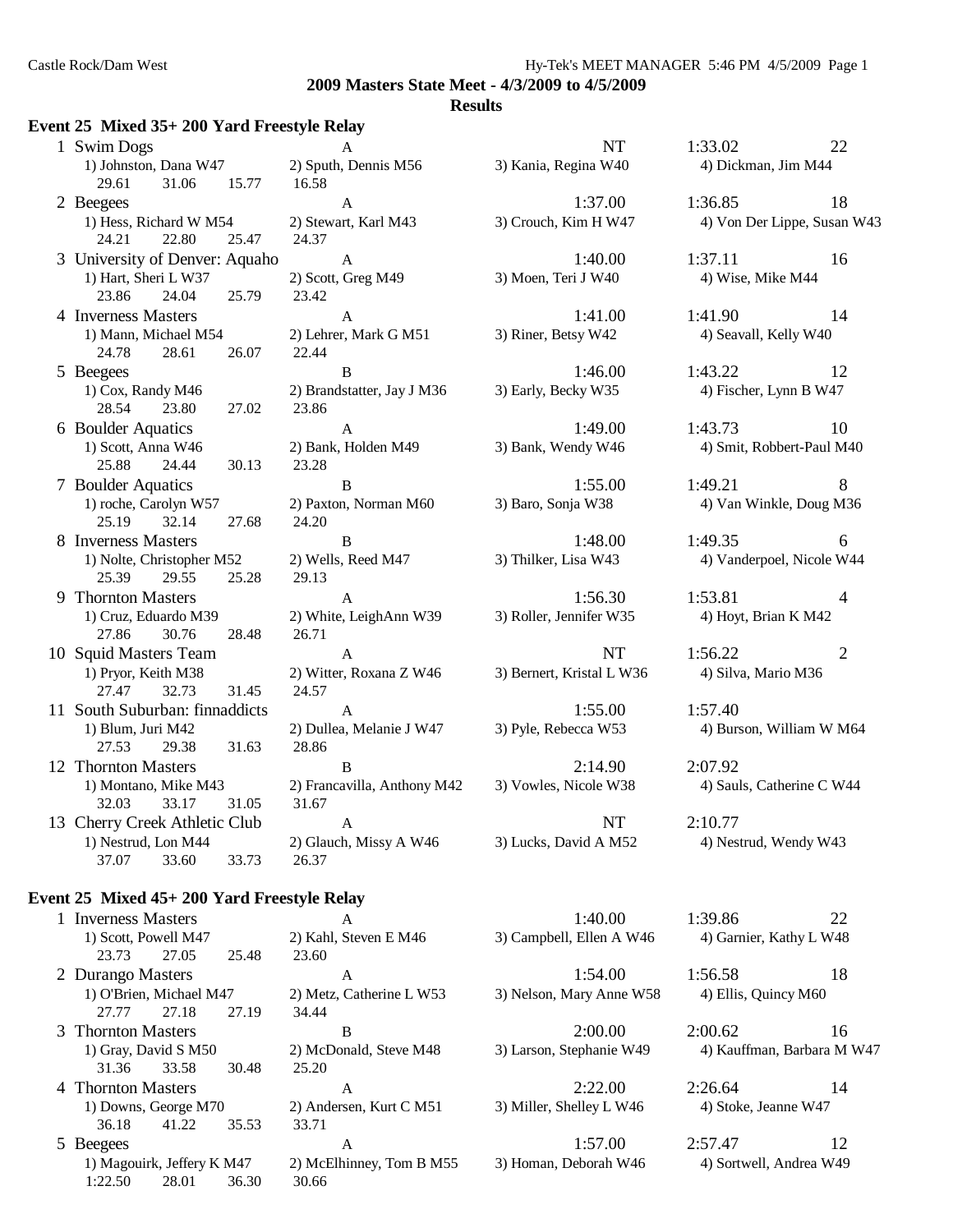| Event 25 Mixed 55+200 Yard Freestyle Relay |                                  |       |            |                     |                                   |       |                        |                         |                |
|--------------------------------------------|----------------------------------|-------|------------|---------------------|-----------------------------------|-------|------------------------|-------------------------|----------------|
| 1 Inverness Masters                        |                                  |       |            | A                   |                                   |       | 2:14.00                | 2:19.33                 | 22             |
| 30.03                                      | 1) Fouts, Susan J W58<br>1:08.72 | 35.76 | 4.82       |                     | 2) Hashimoto, Christine L W61     |       | 3) Edwards, Morgan M64 | 4) Plummer, Mark M72    |                |
|                                            |                                  |       |            |                     |                                   |       |                        |                         |                |
| Event 25 Mixed 65+200 Yard Freestyle Relay |                                  |       |            |                     |                                   |       |                        |                         |                |
| 1 Beegees                                  |                                  |       |            | A                   |                                   |       | 2:37.00                | 2:41.11                 | 22             |
| 33.29                                      | 1) Neuls, Allen M65<br>33.64     | 50.48 | 43.70      | 2) Tobin, John M66  |                                   |       | 3) Dyck, Grace C W67   | 4) Buchannan, Peggy W76 |                |
| Event 27 Women 18-24 500 Yard Freestyle    |                                  |       |            |                     |                                   |       |                        |                         |                |
| 1 King, Lisa A                             |                                  |       |            | 21 Durango Masters  |                                   |       | 6:29.24                | 6:22.33                 | 11             |
| 33.37<br>38.66                             | 37.02<br>37.61                   | 38.78 | 39.19      | 39.05               | 38.83                             | 39.97 | 39.85                  |                         |                |
| 2 Waller, Katie                            |                                  |       |            | 20 Durango Masters  |                                   |       | 8:15.00                | 6:57.94                 | 9              |
| 37.52<br>42.00                             | 40.84<br>39.86                   | 42.18 | 43.25      | 43.27               | 43.13                             | 43.57 | 42.32                  |                         |                |
| Event 27 Women 25-29 500 Yard Freestyle    |                                  |       |            |                     |                                   |       |                        |                         |                |
| 1 Wilson, Christa                          |                                  |       | 27 Beegees |                     |                                   |       | 6:38.00                | 6:08.37                 | 11             |
| 32.34<br>38.19                             | 35.44<br>36.93                   | 37.03 | 37.21      | 37.37               | 37.25                             | 37.91 | 38.70                  |                         |                |
|                                            |                                  |       |            |                     |                                   |       | 6:05.00                |                         |                |
| 2 Gerson, Jennifer S                       |                                  |       |            | 25 Boulder Aquatics |                                   |       |                        | 6:09.88                 | 9              |
| 35.58<br>37.54                             | 38.05<br>37.66                   | 37.13 | 37.27      | 36.44               | 36.14                             | 36.70 | 37.37                  |                         |                |
| 3 Loper, Tracy E                           |                                  |       |            | 25 Rallysport       |                                   |       | 6:05.63                | 6:22.56                 | 8              |
| 4 Wolfe, Joy                               |                                  |       |            |                     | 27 Cherry Creek Athletic Club     |       | 7:12.96                | 6:50.04                 | $\overline{7}$ |
| 37.26<br>43.02                             | 40.30<br>29.18                   | 42.46 | 42.60      | 43.34               | 43.50                             | 43.70 | 44.68                  |                         |                |
| 5 Wild, jennifer                           |                                  |       |            |                     | 28 University of Denver: Aquaholi |       | 8:30.00                | 7:57.20                 | 6              |
| 43.52<br>47.20                             | 47.42<br>45.80                   | 48.43 | 48.65      | 49.18               | 48.95                             | 49.13 | 48.92                  |                         |                |
| Event 27 Women 30-34 500 Yard Freestyle    |                                  |       |            |                     |                                   |       |                        |                         |                |
| 1 Barker, Kathy                            |                                  |       |            |                     | 32 University of Denver: Aquaholi |       | 5:45.00                | 5:50.55                 | 11             |
| 31.28                                      | 33.82                            | 34.24 | 34.88      | 35.26               | 36.10                             | 35.80 | 36.71                  |                         |                |
| 36.73                                      | 35.73                            |       |            |                     |                                   |       |                        |                         |                |
| 2 Lee, Jodi L                              |                                  |       |            | 31 Thornton Masters |                                   |       | 5:50.00                | 5:53.16                 | 9              |
| 31.26                                      | 34.23                            | 34.85 | 35.44      | 35.81               | 36.00                             | 36.47 | 36.30                  |                         |                |
| 36.69                                      | 36.11                            |       |            |                     |                                   |       |                        |                         |                |
| 3 Catallo-Madrug, Marci H                  |                                  |       |            |                     | 30 Highlands Ranch Masters        |       | 6:15.00                | 6:01.90                 | 8              |
| 31.35                                      | 34.87                            | 36.50 | 37.11      | 37.44               | 37.35                             | 37.56 | 37.85                  |                         |                |
| 36.86                                      | 35.01                            |       |            |                     |                                   |       |                        |                         |                |
| 4 Greenleaf, Kristin A                     |                                  |       |            | 30 Aurora Masters   |                                   |       | 6:30.00                | 6:08.01                 | $\tau$         |
| 33.41<br>37.62                             | 35.68<br>36.72                   | 36.78 | 37.34      | 37.62               | 37.44                             | 37.61 | 37.79                  |                         |                |
| 5 Menzie, Kristin R                        |                                  |       |            |                     | 31 University of Denver: Aquaholi |       | 6:30.00                | 6:14.12                 | 6              |
| 32.53                                      | 35.30                            | 36.85 | 37.58      | 37.92               | 38.38                             | 38.90 | 38.93                  |                         |                |
| 39.04                                      | 38.69                            |       |            |                     |                                   |       |                        |                         |                |
| 6 Hodges, Jennifer A                       |                                  |       |            |                     | 34 Prarie Masters Swim Team       |       | 7:56.34                | 7:55.36                 | 5              |
| 42.74<br>49.00                             | 46.92<br>45.92                   | 48.50 | 48.37      | 47.69               | 48.63                             | 48.68 | 48.91                  |                         |                |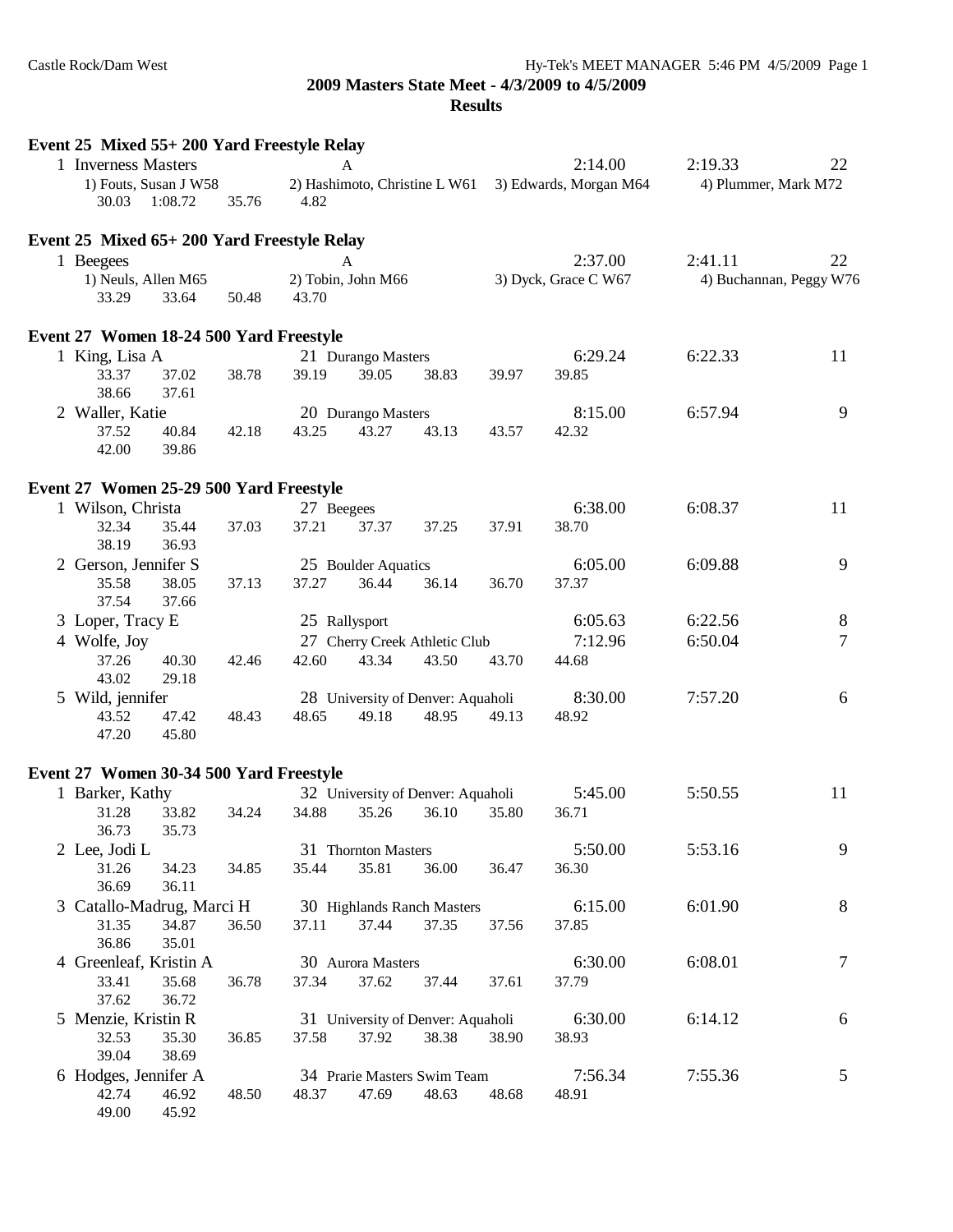| Event 27 Women 35-39 500 Yard Freestyle |       |            |                                   |         |       |           |         |                 |
|-----------------------------------------|-------|------------|-----------------------------------|---------|-------|-----------|---------|-----------------|
| 1 Early, Becky                          |       | 35 Beegees |                                   |         |       | 7:00.00   | 6:13.77 | 11              |
| 32.20<br>35.59<br>39.23<br>36.05        | 37.06 | 37.84      | 38.27                             | 38.92   | 39.19 | 39.42     |         |                 |
| 2 Keaten, Heather L                     |       |            | 39 Fort Collins Club              |         |       | 6:35.00   | 6:22.35 | 9               |
| 33.16<br>36.27<br>39.22<br>36.68        | 38.13 | 38.62      | 39.58                             | 40.07   | 40.62 | 40.00     |         |                 |
| 3 Roller, Jennifer                      |       |            | 35 Thornton Masters               |         |       | 7:00.00   | 6:38.45 | $\,8\,$         |
| 36.83<br>39.33<br>40.26<br>37.56        | 39.88 | 41.03      | 40.85                             | 40.92   | 40.92 | 40.87     |         |                 |
| 4 Bacon, Kim J                          |       |            | 35 Thornton Masters               |         |       | 7:12.00   | 7:06.60 | $\tau$          |
| 36.38<br>40.30<br>44.31<br>43.50        | 42.07 | 43.31      | 44.12                             | 43.99   | 44.02 | 44.60     |         |                 |
| 5 O'Connor, Gloria                      |       | 39 Csst    |                                   |         |       | 7:22.00   | 7:31.55 | 6               |
| 38.71<br>43.23<br>46.41<br>45.41        | 45.61 | 45.97      | 46.34                             | 46.42   | 46.75 | 46.70     |         |                 |
| 6 Gaglio, Bridget                       |       |            | 36 Cherry Creek Athletic Club     |         |       | 9:00.00   | 9:20.54 | $5\overline{)}$ |
| 45.31<br>53.03<br>57.90<br>52.05        | 54.65 | 57.22      | 58.92                             | 1:00.14 | 59.66 | 1:01.66   |         |                 |
| Event 27 Women 40-44 500 Yard Freestyle |       |            |                                   |         |       |           |         |                 |
| 1 Moen, Teri J                          |       |            | 40 University of Denver: Aquaholi |         |       | 5:30.00   | 5:34.18 | 11              |
| 29.83<br>32.74<br>34.35<br>33.53        | 33.08 | 33.67      | 34.11                             | 34.30   | 34.12 | 34.45     |         |                 |
| 2 Skinner, Carolyn                      |       |            | 41 Inverness Masters              |         |       | 5:35.00   | 5:34.77 | 9               |
| 30.40<br>32.99<br>33.54<br>34.43        | 33.30 | 33.52      | 33.92                             | 34.18   | 34.15 | 34.34     |         |                 |
| 3 Vanderpoel, Nicole                    |       |            | 44 Inverness Masters              |         |       | 5:50.35   | 5:49.65 | $8\,$           |
| 32.81<br>35.48<br>34.75<br>35.65        | 35.07 | 35.31      | 35.25                             | 34.94   | 35.17 | 35.22     |         |                 |
| 4 Potter, Kathryn                       |       |            | 43 Dawgs Swim Team                |         |       | 6:15.00   | 5:50.74 | $\overline{7}$  |
| 32.24<br>34.87<br>35.93<br>34.95        | 35.17 | 35.45      | 35.52                             | 35.20   | 35.63 | 35.78     |         |                 |
| 5 Hagadorn, Heather                     |       |            | 44 University of Denver: Aquaholi |         |       | 5:55.00   | 5:54.00 | $6\,$           |
| 33.27<br>35.19<br>36.73<br>36.91        | 35.28 | 35.23      | 35.00                             | 35.21   | 35.28 | 35.90     |         |                 |
| 6 Thull, Amy                            |       |            | 41 Inverness Masters              |         |       | <b>NT</b> | 5:54.49 | 5               |
| 32.23<br>34.93<br>35.58<br>33.52        | 36.05 | 36.71      | 36.68                             | 36.30   | 36.26 | 36.23     |         |                 |
| 7 Richardson, Kim                       |       |            | 40 Fort Collins Club              |         |       | 5:54.21   | 6:00.07 | 4               |
| 31.29<br>35.05<br>37.74<br>36.47        | 36.17 | 36.44      | 36.74                             | 36.77   | 36.86 | 36.54     |         |                 |
| 8 Friedlander, Rebecca L                |       |            | 42 University of Denver: Aquaholi |         |       | 6:08.57   | 6:06.01 | 3               |
| 33.22<br>35.32<br>37.83<br>37.19        | 36.23 | 36.68      | 37.08                             | 37.18   | 37.47 | 37.81     |         |                 |
| 9 Hinton, Stephanie A                   |       |            | 42 University of Denver: Aquaholi |         |       | 6:28.83   | 6:42.07 | $\mathbf{2}$    |
| 37.61<br>34.47<br>42.31<br>41.33        | 38.98 | 39.81      | 41.14                             | 42.11   | 42.00 | 42.31     |         |                 |
| 10 Derr, Kirsten L                      |       |            | 44 University of Denver: Aquaholi |         |       | 6:45.00   | 6:42.47 | $\mathbf{1}$    |
| 36.75<br>38.50<br>41.50<br>39.77        | 40.00 | 40.68      | 40.97                             | 41.12   | 41.80 | 41.38     |         |                 |
| 11 Grady, Kathy M                       |       |            | 43 Prarie Masters Swim Team       |         |       | 7:00.00   | 7:01.15 |                 |
| 35.37<br>40.15<br>44.26<br>43.60        | 42.05 | 42.70      | 42.95                             | 42.96   | 43.57 | 43.54     |         |                 |
| 12 Sills, Marion                        |       |            | 43 Squid Masters Team             |         |       | 8:10.00   | 7:20.30 |                 |
| 39.21<br>42.74<br>45.33<br>42.88        | 43.86 | 44.72      | 44.99                             | 45.44   | 45.65 | 45.48     |         |                 |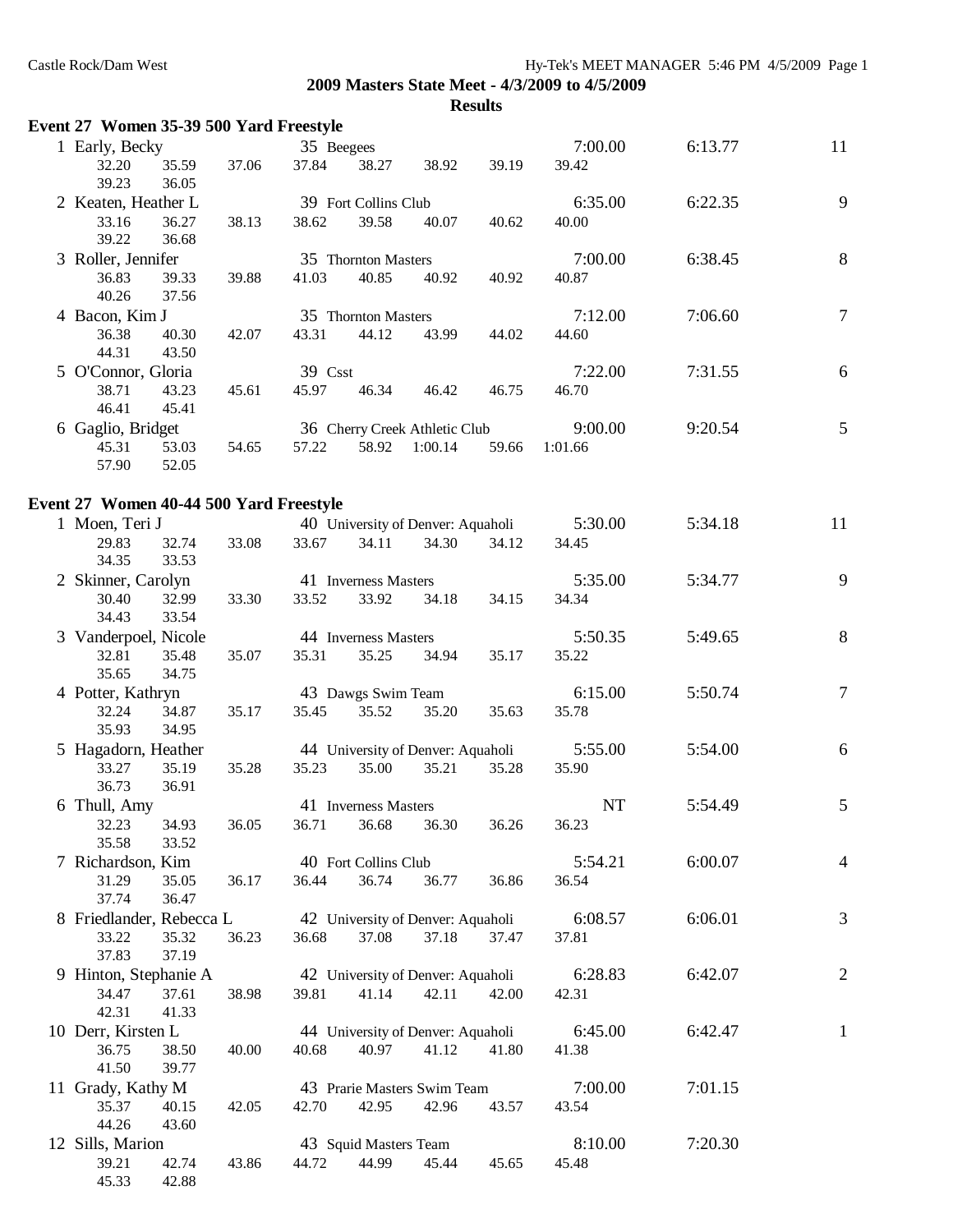|                                                     |       |               |                                   |       | <b>Results</b> | 2009 Masters State Meet - 4/3/2009 to 4/3/2009 |         |                |
|-----------------------------------------------------|-------|---------------|-----------------------------------|-------|----------------|------------------------------------------------|---------|----------------|
| 13 Hoftiezer, Mary P                                |       |               | 43 Denver Athletic Club           |       |                | 8:00.00                                        | 8:09.39 |                |
| 43.40<br>46.99<br>49.68<br>48.32                    | 50.84 | 50.08         | 49.84                             | 49.66 | 50.31          | 50.27                                          |         |                |
| 14 Nestrud, Wendy                                   |       |               | 43 Cherry Creek Athletic Club     |       |                | 9:33.87                                        | 8:52.90 |                |
| 50.93<br>46.09<br>54.29<br>49.68                    | 53.99 | 54.26         | 54.76                             | 56.28 | 56.29          | 56.33                                          |         |                |
| 15 Chapman, Melissa W 44 Cherry Creek Athletic Club |       |               |                                   |       |                | 10:45.00                                       | 9:14.44 |                |
| 47.13<br>52.02<br>54.82<br>59.34                    | 53.71 | 55.83         | 58.49                             | 56.29 | 59.18          | 57.63                                          |         |                |
| Event 27 Women 45-49 500 Yard Freestyle             |       |               |                                   |       |                |                                                |         |                |
| 1 Najjar, Ellie                                     |       |               |                                   |       |                | 47 University of Denver: Aquaholi 5:47.85      | 5:44.37 | 11             |
| 31.31<br>33.35<br>35.28<br>35.09                    | 34.03 | 34.69         | 35.04                             | 35.07 | 35.20          | 35.31                                          |         |                |
| 2 Garnier, Kathy L                                  |       |               | 48 Inverness Masters              |       |                | 5:56.60                                        | 5:50.79 | 9              |
| 31.46<br>34.18<br>36.67<br>35.37                    | 34.78 | 35.26         | 35.77                             | 35.50 | 35.66          | 36.14                                          |         |                |
| 3 Dullea, Melanie J                                 |       |               | 47 South Suburban: finnaddicts    |       |                | 6:08.72                                        | 6:17.57 | $8\,$          |
| 32.57<br>36.19<br>38.90<br>38.06                    | 37.82 | 38.32         | 38.49                             | 38.80 | 39.04          | 39.38                                          |         |                |
| 4 Apple, Ann L                                      |       | 45 Unattached |                                   |       |                | 6:30.00                                        | 6:25.33 | $\tau$         |
| 33.50<br>36.95<br>40.14<br>39.01                    | 38.34 | 39.16         | 39.19                             | 39.37 | 39.69          | 39.98                                          |         |                |
| 5 Larson, Stephanie                                 |       |               | 49 Thornton Masters               |       |                | 6:45.00                                        | 6:51.24 | 6              |
| 35.52<br>39.96<br>42.04<br>41.35                    | 41.38 | 42.32         | 42.64                             | 41.59 | 42.11          | 42.33                                          |         |                |
| 6 Kauffman, Barbara M                               |       |               | 47 Thornton Masters               |       |                | 7:00.00                                        | 7:09.78 | 5              |
| 36.65<br>40.03<br>46.84<br>42.45                    | 40.99 | 43.27         | 44.97                             | 43.95 | 44.94          | 45.69                                          |         |                |
| 7 Witter, Roxana Z                                  |       |               | 46 Squid Masters Team             |       |                | 8:30.50                                        | 7:27.59 | $\overline{4}$ |
| 39.37<br>43.70<br>45.30<br>43.27                    | 45.06 | 46.56 46.25   |                                   | 46.53 | 46.13          | 45.42                                          |         |                |
| 8 Kimbrough, Doris R                                |       | 49 Unattached |                                   |       |                | 7:28.30                                        | 7:49.80 | 3              |
| 41.40<br>45.31<br>48.60<br>51.45                    | 47.11 | 46.99         | 47.53                             | 47.14 | 47.55          | 46.72                                          |         |                |
| 9 Mayer, Olivia                                     |       |               | 45 Inverness Masters              |       |                | 7:57.30                                        | 8:05.93 | 2              |
| 41.21<br>47.03<br>49.11<br>47.53                    | 49.38 | 50.76         | 50.13                             | 50.75 | 50.10          | 49.93                                          |         |                |
| Event 27 Women 55-59 500 Yard Freestyle             |       |               |                                   |       |                |                                                |         |                |
| 1 Laney, Judith B                                   |       |               | 56 University of Denver: Aquaholi |       |                | 6:40.00                                        | 6:32.39 | 11             |
| 35.33<br>39.25<br>39.75<br>37.98                    | 39.99 | 39.96         | 40.30                             | 40.03 | 39.93          | 39.87                                          |         |                |
| 2 Fouts, Susan J                                    |       |               | 58 Inverness Masters              |       |                | 6:50.00                                        | 6:35.08 | 9              |
| 36.41<br>38.54<br>40.60<br>37.31                    | 39.80 | 40.23         | 40.01                             | 40.49 | 40.87          | 40.82                                          |         |                |
| 3 West, Ginny                                       |       |               | 56 Squid Masters Team             |       |                | 9:00.00                                        | 8:30.92 | $8\,$          |
| 45.95<br>49.62<br>52.15<br>48.94                    | 51.46 | 51.91         | 52.19                             | 52.84 | 51.97          | 53.89                                          |         |                |
| Event 27 Women 60-64 500 Yard Freestyle             |       |               |                                   |       |                |                                                |         |                |
|                                                     |       |               |                                   |       |                |                                                |         |                |

| 1 Lebsack, Linda M |       |                                           | 62 University of Denver: Aquaholi | 8:31.00 | 8:32.77 |  |
|--------------------|-------|-------------------------------------------|-----------------------------------|---------|---------|--|
|                    |       | 46.07 50.77 51.69 52.90 52.09 53.18 51.95 |                                   | 53.31   |         |  |
| 50.49              | 50.32 |                                           |                                   |         |         |  |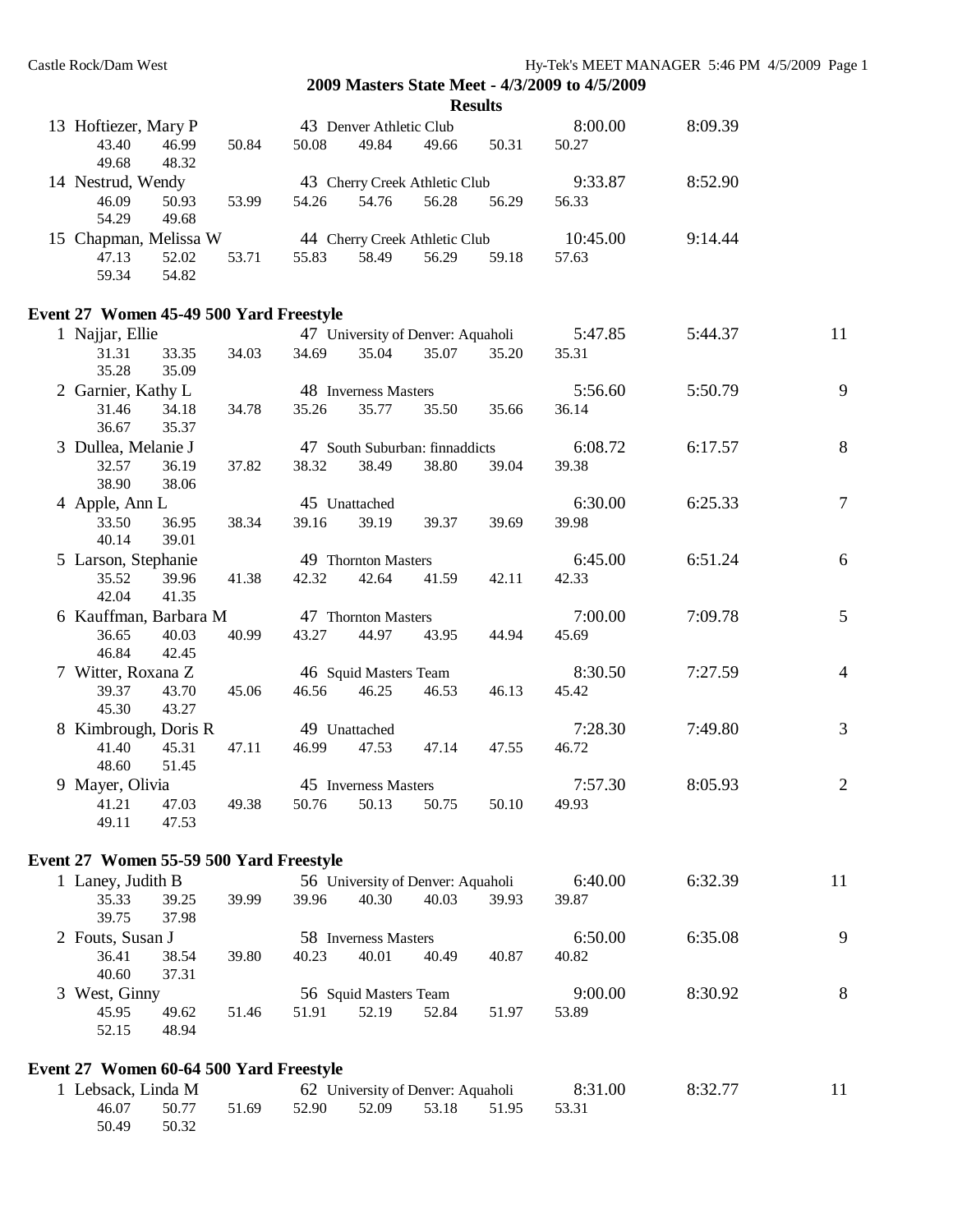| Event 27 Women 65-69 500 Yard Freestyle |                    |         |                 |                         |                                   |         |          |          |                |
|-----------------------------------------|--------------------|---------|-----------------|-------------------------|-----------------------------------|---------|----------|----------|----------------|
| 1 Croissant, Eileen M                   |                    |         |                 | 69 Beegees              |                                   |         | 10:00.00 | 10:21.06 | 11             |
| 51.05<br>1:05.38                        | 58.85<br>59.83     | 1:02.59 | 1:03.98 1:04.71 |                         | 1:05.65                           | 1:03.34 | 1:05.68  |          |                |
| Event 27 Women 75-79 500 Yard Freestyle |                    |         |                 |                         |                                   |         |          |          |                |
| 1 Buchannan, Peggy                      |                    |         |                 | 76 Beegees              |                                   |         | 11:17.22 | 10:18.10 | 11             |
| 53.77<br>1:02.50                        | 1:01.12<br>1:00.43 | 1:03.74 |                 | 1:03.56 1:03.75         | 1:03.16                           | 1:03.91 | 1:02.16  |          |                |
| Event 28 Men 18-24 500 Yard Freestyle   |                    |         |                 |                         |                                   |         |          |          |                |
| 1 Gimlin, Matt R                        |                    |         |                 | 24 Beegees              |                                   |         | 5:32.00  | 5:22.15  | 11             |
| 29.91<br>31.98                          | 32.83<br>31.88     | 33.02   | 32.63           | 32.89                   | 32.84                             | 32.86   | 31.31    |          |                |
| Event 28 Men 30-34 500 Yard Freestyle   |                    |         |                 |                         |                                   |         |          |          |                |
| 1 Sheremeta, Nicholas                   |                    |         |                 | 31 Inverness Masters    |                                   |         | 5:10.00  | 5:16.13  | 11             |
| 28.54<br>32.64                          | 30.44<br>31.39     | 31.16   | 31.75           | 32.11                   | 32.49                             | 32.60   | 33.01    |          |                |
| 2 Ellefson, Carl A                      |                    |         |                 |                         | 34 University of Denver: Aquaholi |         | 5:28.00  | 5:28.05  | 9              |
| 30.67<br>33.22                          | 32.09<br>33.14     | 32.31   | 32.48           | 32.89                   | 33.63                             | 33.69   | 33.93    |          |                |
| 3 Buckley, Ethan                        |                    |         |                 | 33 Beegees              |                                   |         | 6:09.84  | 5:35.28  | $8\,$          |
| 29.93<br>33.18                          | 33.93<br>30.63     | 34.09   | 35.00           | 34.69                   | 34.38                             | 34.28   | 35.17    |          |                |
| 4 Wright, Caleb                         |                    |         |                 | 33 Thornton Masters     |                                   |         | 5:55.00  | 6:48.89  | $\overline{7}$ |
| 32.80<br>43.03                          | 36.74<br>41.03     | 39.83   | 42.67           | 41.89                   | 43.80                             | 43.55   | 43.55    |          |                |
| Event 28 Men 35-39 500 Yard Freestyle   |                    |         |                 |                         |                                   |         |          |          |                |
| 1 Brandstatter, Jay J                   |                    |         |                 | 36 Beegees              |                                   |         | 5:30.00  | 5:36.05  | 11             |
| 28.81<br>35.29                          | 31.54<br>34.23     | 32.57   | 33.98           | 34.44                   | 34.68                             | 35.15   | 35.36    |          |                |
| 2 Silva, Mario                          |                    |         |                 | 36 Squid Masters Team   |                                   |         | 5:45.36  | 5:48.69  | 9              |
| 30.63<br>36.33                          | 33.51<br>34.50     | 34.74   | 35.11           | 34.98                   | 36.33                             | 36.68   | 35.88    |          |                |
| 3 Hoftiezer, Scott                      |                    |         |                 | 38 Denver Athletic Club |                                   |         | 5:50.32  | 6:05.18  | $\,8\,$        |
| 32.39<br>39.15                          | 35.77<br>35.59     | 36.52   | 37.18           | 35.99                   | 36.65                             | 37.37   | 38.57    |          |                |
| 4 Mufic, Frank C                        |                    |         |                 |                         | 38 Cherry Creek Athletic Club     |         | 8:06.49  | 8:01.13  | $\overline{7}$ |
| 36.89<br>53.69                          | 41.25<br>48.19     | 46.51   | 48.86           | 50.11                   | 50.12                             | 52.56   | 52.95    |          |                |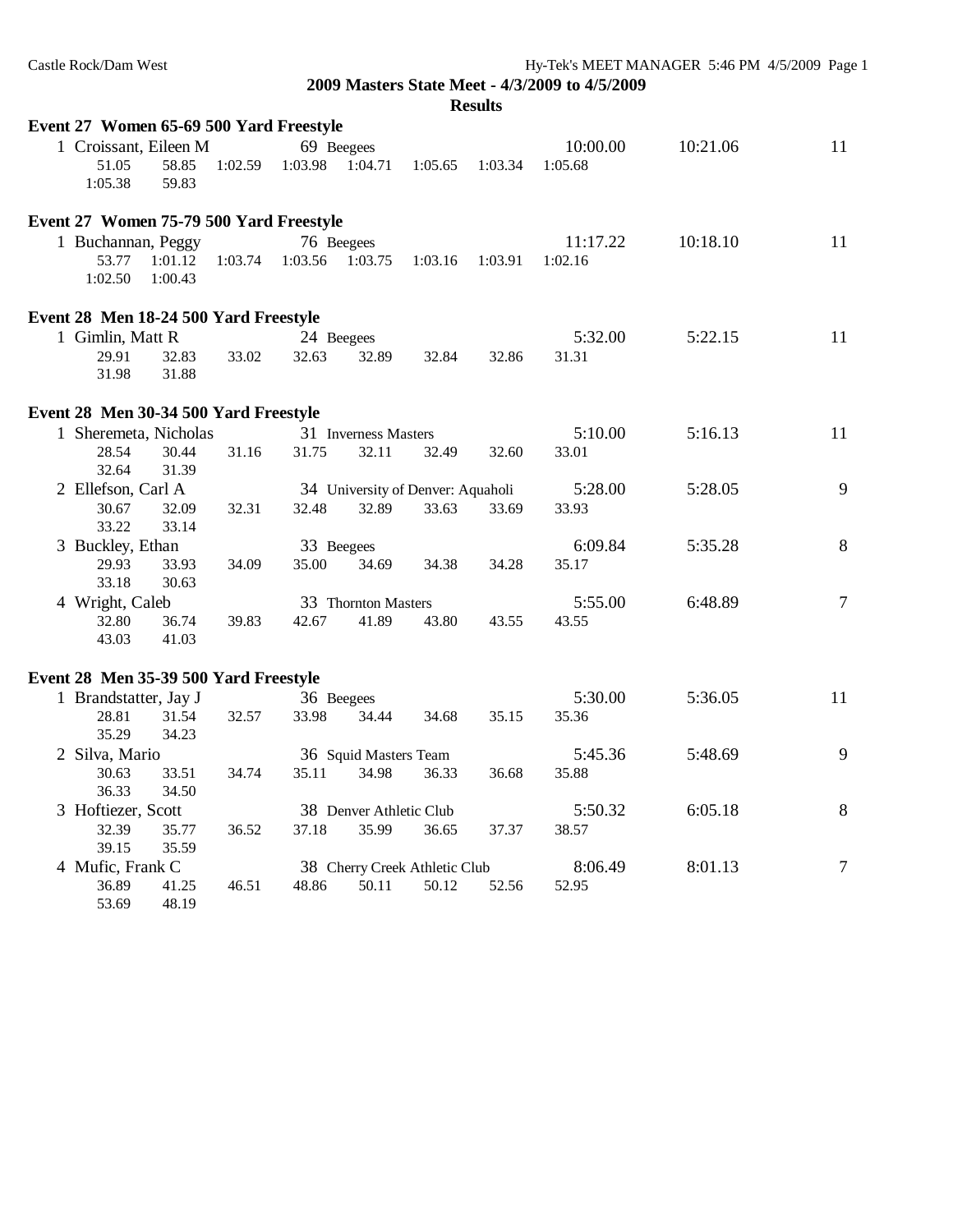| Event 28 Men 40-44 500 Yard Freestyle |       |            |                       |                               |       |         |           |                  |
|---------------------------------------|-------|------------|-----------------------|-------------------------------|-------|---------|-----------|------------------|
| 1 Stewart, Karl                       |       | 43 Beegees |                       |                               |       | 5:11.96 | 5:06.95   | 11               |
| 27.95<br>30.13<br>31.80<br>31.05      | 30.31 | 30.61      | 31.18                 | 30.99                         | 31.30 | 31.63   |           |                  |
| 2 Joyner, Thomas T                    |       |            | 43 Durango Masters    |                               |       | 5:35.06 | 5:38.43   | 9                |
| 31.23<br>33.19<br>32.15<br>34.34      | 34.36 | 34.63      | 34.78                 | 34.44                         | 34.54 | 34.77   |           |                  |
| 3 Remacle, Michael                    |       |            | 41 Boulder Aquatics   |                               |       | 5:45.00 | 5:57.25   | $\,8\,$          |
| 32.50<br>34.64<br>37.02<br>36.01      | 35.33 | 36.44      | 35.95                 | 36.57                         | 36.25 | 36.54   |           |                  |
| 4 Chapman, Michael S                  |       |            | 40 Durango Masters    |                               |       | 6:20.00 | 6:03.07   | $\overline{7}$   |
| 33.26<br>35.53<br>37.98<br>36.93      | 35.45 | 35.89      | 36.40                 | 36.32                         | 37.10 | 38.21   |           |                  |
| 5 Nestrud, Lon                        |       |            |                       | 44 Cherry Creek Athletic Club |       | 7:14.23 | 6:43.09   | 6                |
| 34.51<br>38.31<br>41.31<br>42.33      | 39.51 | 40.53      | 40.84                 | 41.34                         | 41.99 | 42.42   |           |                  |
| 6 Francavilla, Anthony                |       |            | 42 Thornton Masters   |                               |       | 9:30.00 | 8:12.51   | 5                |
| 41.27<br>46.13<br>52.27<br>49.49      | 48.64 | 49.68      | 50.62                 | 52.11                         | 51.64 | 50.66   |           |                  |
| Event 28 Men 45-49 500 Yard Freestyle |       |            |                       |                               |       |         |           |                  |
| 1 Johnston, Mark A                    |       |            | 48 Swim Dogs          |                               |       | 5:45.00 | 5:39.56   | 11               |
| 30.15<br>32.37<br>35.53<br>34.09      | 32.85 | 33.91      | 34.58                 | 35.05                         | 35.29 | 35.74   |           |                  |
| 2 Magouirk, Jeffery K                 |       | 47 Beegees |                       |                               |       | 6:00.00 | 5:51.38   | 9                |
| 31.08<br>33.45<br>35.96<br>36.41      | 34.55 | 35.05      | 35.84                 | 35.68                         | 36.75 | 36.61   |           |                  |
| 3 Miller, Burke                       |       | 49 Beegees |                       |                               |       | 6:00.00 | 5:57.57   | $\,8\,$          |
| 32.13<br>34.54<br>38.00<br>37.92      | 35.06 | 35.55      | 35.91                 | 35.80                         | 35.99 | 36.67   |           |                  |
| 4 Newcomb, Scott                      |       |            | 48 Dawgs Swim Team    |                               |       | 6:10.00 | 5:57.82   | $\boldsymbol{7}$ |
| 34.15<br>36.15<br>34.84<br>34.46      | 36.99 | 37.14      | 36.35                 | 36.17                         | 36.00 | 35.57   |           |                  |
| 5 LeVasseur, Andrew P                 |       |            | 45 Squid Masters Team |                               |       | 5:50.73 | 6:04.94   | 6                |
| 32.66<br>36.56<br>37.76<br>31.58      | 37.29 | 37.57      | 37.91                 | 37.78                         | 37.95 | 37.88   |           |                  |
| --- Conway, Mark                      |       |            |                       | 46 Prarie Masters Swim Team   |       | 6:10.00 | <b>NS</b> |                  |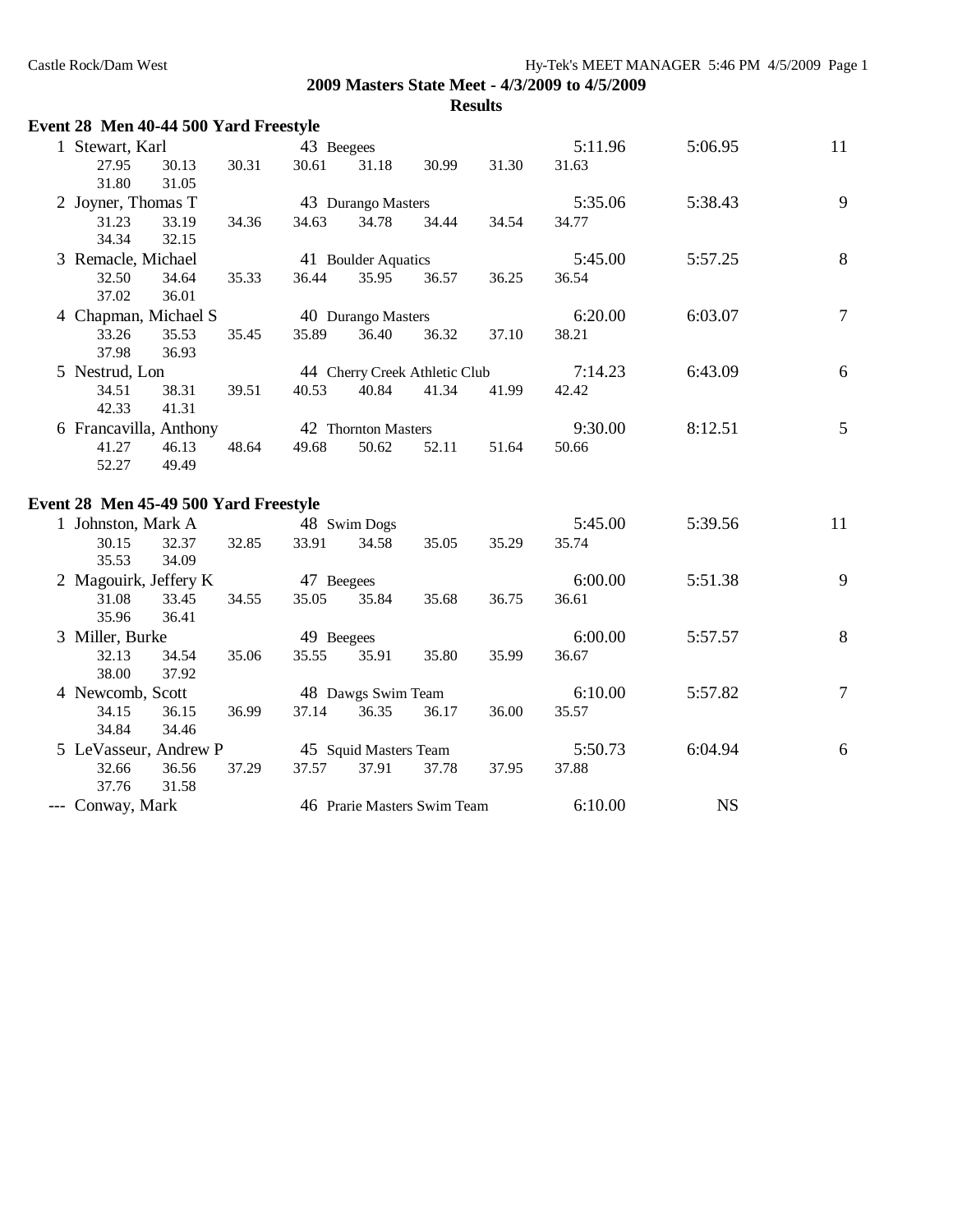| Event 28 Men 50-54 500 Yard Freestyle |                |         |            |                      |                                   |         |          |          |                |
|---------------------------------------|----------------|---------|------------|----------------------|-----------------------------------|---------|----------|----------|----------------|
| 1 Mann, Michael                       |                |         |            | 54 Inverness Masters |                                   |         | 5:20.00  | 4:55.94  | 11             |
| 27.69                                 | 29.68          | 29.71   | 29.88      | 30.12                | 30.07                             | 29.42   | 29.90    |          |                |
| 30.09                                 | 29.38          |         |            |                      |                                   |         |          |          |                |
| 2 Nolte, Christopher                  |                |         |            | 52 Inverness Masters |                                   |         | 5:41.00  | 5:33.72  | 9              |
| 29.97<br>34.22                        | 32.86<br>33.00 | 33.49   | 33.81      | 33.94                | 34.10                             | 34.08   | 34.25    |          |                |
| 3 Piszkin, Andy                       |                |         |            | 50 Miramont Masters  |                                   |         | 6:15.00  | 5:42.29  | $\,8\,$        |
| 30.72<br>34.13                        | 34.36<br>31.35 | 35.47   | 35.84      | 36.08                | 35.13                             | 34.64   | 34.57    |          |                |
| 4 Heggy, Terry                        |                |         |            |                      | 54 Foothills Masters Swim Team    |         | 5:58.40  | 5:51.39  | $\tau$         |
| 32.88<br>34.04                        | 36.04<br>32.64 | 36.39   | 35.60      | 35.58                | 35.51                             | 36.63   | 36.08    |          |                |
| 5 Culp, Michael E                     |                |         |            |                      | 53 South Suburban: finnaddicts    |         | 6:09.01  | 6:06.94  | $6\,$          |
| 34.47<br>35.97                        | 37.19<br>35.99 | 37.77   | 37.77      | 37.43                | 36.90                             | 37.13   | 36.32    |          |                |
| 6 Andersen, Kurt C                    |                |         |            | 51 Thornton Masters  |                                   |         | 8:40.00  | 8:49.02  | 5              |
| 1:35.60                               | 1:45.51        | 53.23   | 54.65      | 55.39                | 2:44.64                           |         |          |          |                |
| 7 Heins, Don A                        |                |         | 54 Beegees |                      |                                   |         | 10:00.00 | 11:00.67 | $\overline{4}$ |
| 53.87                                 | 1:07.46        | 1:08.77 | 1:08.13    | 1:09.59              | 1:07.05                           | 1:09.05 | 1:08.10  |          |                |
| 1:06.98                               | 1:01.67        |         |            |                      |                                   |         |          |          |                |
| Event 28 Men 55-59 500 Yard Freestyle |                |         |            |                      |                                   |         |          |          |                |
| 1 Strack, Ed                          |                |         |            | 56 Unattached        |                                   |         | 6:20.00  | 6:27.98  | 11             |
| 35.93<br>39.02                        | 39.31<br>36.52 | 40.19   | 39.75      | 39.22                | 39.57                             | 39.68   | 38.79    |          |                |
| 2 Curry, Kevin M                      |                |         |            | 56 Durango Masters   |                                   |         | 6:35.00  | 6:29.91  | 9              |
| 36.17<br>39.34                        | 38.08<br>36.04 | 40.12   | 40.17      | 40.17                | 40.00                             | 39.78   | 40.04    |          |                |
| 3 Simons, john                        |                |         |            | 58 Durango Masters   |                                   |         | 7:05.00  | 7:00.56  | 8              |
| 36.37<br>42.89                        | 40.56<br>41.21 | 42.05   | 43.08      | 42.36                | 43.93                             | 44.67   | 43.44    |          |                |
| 4 Deseguin, Michael                   |                |         |            |                      | 55 University of Denver: Aquaholi |         | 7:15.00  | 7:28.55  | $\tau$         |
| 38.26<br>46.98                        | 41.02<br>43.87 | 43.98   | 45.63      | 46.27                | 47.47                             | 47.17   | 47.90    |          |                |
| Event 28 Men 60-64 500 Yard Freestyle |                |         |            |                      |                                   |         |          |          |                |
| 1 Burson, William W                   |                |         |            |                      | 64 South Suburban: finnaddicts    |         | 6:15.00  | 6:08.94  | 11             |
| 33.43                                 | 36.68          | 36.95   | 37.47      | 37.55                | 37.20                             | 37.09   | 37.79    |          |                |
| 38.59                                 | 36.19          |         |            |                      |                                   |         |          |          |                |
| 2 Carney, Kent                        |                |         | 61 Cms     |                      |                                   |         | 6:34.58  | 6:25.68  | 9              |
| 34.32<br>37.84                        | 38.49<br>37.55 | 39.39   | 40.37      | 38.79                | 39.71                             | 39.97   | 39.25    |          |                |
|                                       |                |         |            |                      |                                   |         |          |          |                |
| Event 28 Men 65-69 500 Yard Freestyle |                |         |            |                      |                                   |         |          |          |                |
| 1 Dyck, Mel                           |                |         | 67 Beegees |                      |                                   |         | 7:00.00  | 6:59.09  | 11             |
| 34.79                                 | 39.31          | 41.77   | 43.06      | 43.10                | 44.07                             | 43.72   | 43.45    |          |                |
| 43.62                                 | 42.20          |         |            |                      |                                   |         |          |          |                |
| Event 28 Men 70-74 500 Yard Freestyle |                |         |            |                      |                                   |         |          |          |                |
| 1 Plummer, Mark                       |                |         |            | 72 Inverness Masters |                                   |         | 8:17.44  | 8:29.65  | 11             |
| 41.54                                 | 47.98          | 50.93   | 52.80      | 53.05                | 53.46                             | 53.23   | 53.58    |          |                |
| 53.38                                 | 49.70          |         |            |                      |                                   |         |          |          |                |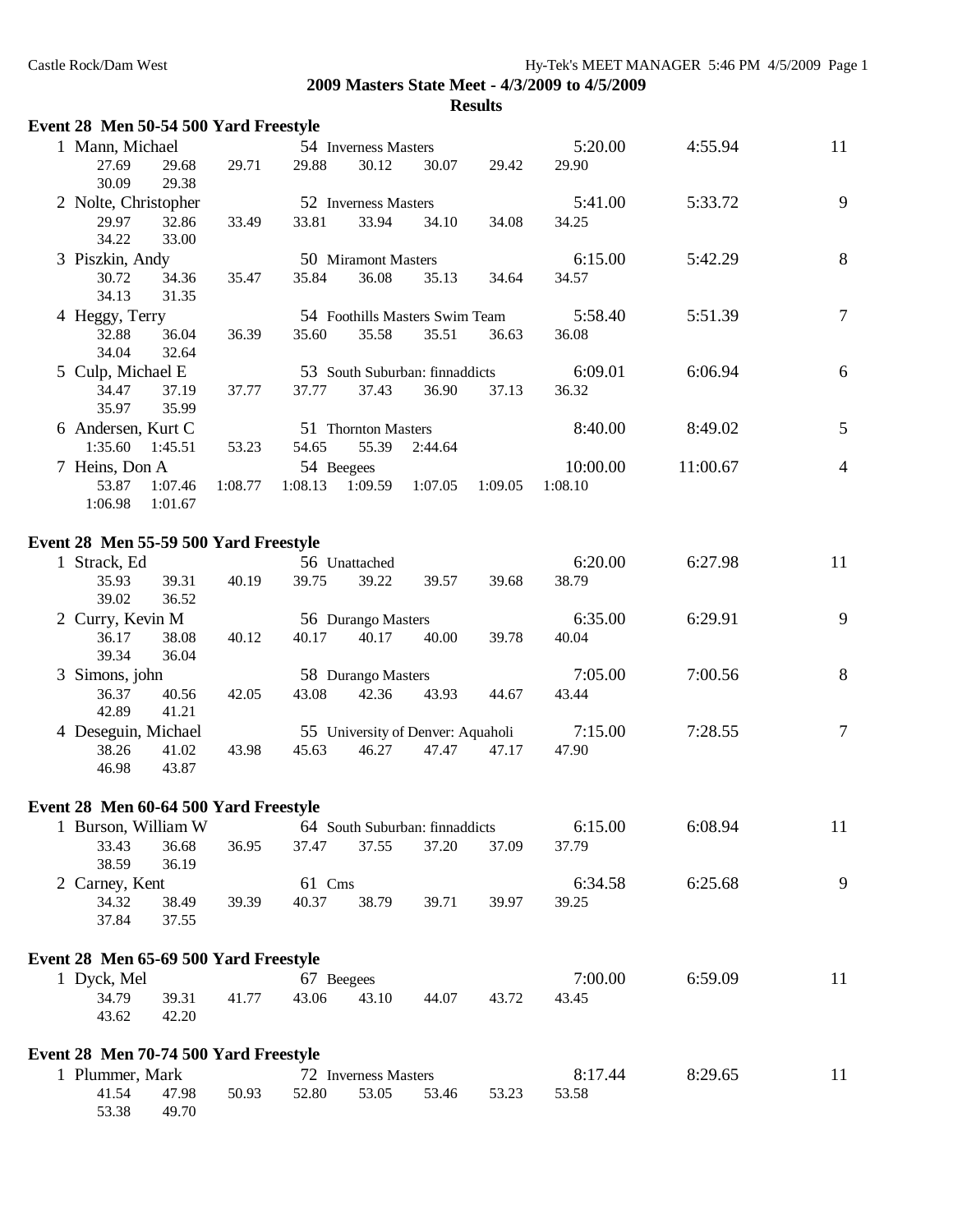#### **Results**

# **Event 29 Mixed 18+ 200 Yard Medley Relay**

| <b>Boulder Aquatics</b>                                                                                                                                                                                                                                                                                                            | A                                           | 2:05.00                   | 2:02.94                  | 22 |
|------------------------------------------------------------------------------------------------------------------------------------------------------------------------------------------------------------------------------------------------------------------------------------------------------------------------------------|---------------------------------------------|---------------------------|--------------------------|----|
| 1) Gerson, Jennifer S W25                                                                                                                                                                                                                                                                                                          | 2) Remacle, Michael M41                     | 3) Van Winkle, Doug M36   | 4) Janiga, Samantha W23  |    |
| 32.18<br>34.70                                                                                                                                                                                                                                                                                                                     | 26.52<br>29.54                              |                           |                          |    |
| $2$ jam                                                                                                                                                                                                                                                                                                                            | А                                           | 2:05.00                   | 2:05.16                  | 18 |
| 1) Seymour, Dag M50<br>32.23<br>32.01                                                                                                                                                                                                                                                                                              | 2) Goodman, Nate M23<br>31.97<br>28.95      | 3) McEahern, Barb W38     | 4) Roach, Stephanie W20  |    |
| 3 Squid Masters Team                                                                                                                                                                                                                                                                                                               | A                                           | 2:04.93                   | 2:07.11                  | 16 |
| 1) Ketove, Kimberly W25<br>30.92<br>36.81                                                                                                                                                                                                                                                                                          | 2) Trlica, Jeffrey M24<br>27.73<br>31.65    | 3) Smith, David M21       | 4) Rotach, Elizabeth W30 |    |
| 4 Durango Masters                                                                                                                                                                                                                                                                                                                  | A                                           | 2:05.00                   | 2:11.05                  | 14 |
| 1) Joyner, Thomas T M43<br>34.21<br>30.54                                                                                                                                                                                                                                                                                          | 2) Chapman, Michael S M40<br>35.65<br>30.65 | 3) King, Lisa A W21       | 4) Waller, Katie W20     |    |
| --- Squid Masters Team                                                                                                                                                                                                                                                                                                             | В                                           | 2:27.95                   | DQ                       |    |
| 1) Golla, Michelle W42<br>46.86<br>35.09                                                                                                                                                                                                                                                                                           | 2) Davidson, Ryan T M23<br>51.15<br>26.16   | 3) Bernert, Kristal L W36 | 4) Johnson, David L M67  |    |
| $\overline{1}$ and $\overline{1}$ and $\overline{1}$ and $\overline{1}$ and $\overline{1}$ and $\overline{1}$ and $\overline{1}$ and $\overline{1}$ and $\overline{1}$ and $\overline{1}$ and $\overline{1}$ and $\overline{1}$ and $\overline{1}$ and $\overline{1}$ and $\overline{1}$ and $\overline{1}$ and $\overline{1}$ and |                                             |                           |                          |    |

#### **Event 29 Mixed 25+ 200 Yard Medley Relay**

| 1 University of Denver: Aquaho   | $\mathbf{A}$                | 1:47.00                     | 1:41.84<br>22               |
|----------------------------------|-----------------------------|-----------------------------|-----------------------------|
| 1) Hart, Sheri L W37             | 2) Eisenhuth, Matthew S M34 | 3) O'Sullivan, Chris M34    | 4) Barker, Kathy W32        |
| 27.58<br>26.17<br>22.72          | 25.37                       |                             |                             |
| 2 Thornton Masters               | $\mathbf{A}$                | 1:50.00                     | 18<br>1:52.87               |
| 1) Stutzke, Crystal W28          | 2) Lee, Jodi L W31          | 3) Roth, Bill M32           | 4) Foster, Jared M33        |
| 31.04<br>32.90<br>25.07          | 23.86                       |                             |                             |
| 3 Aurora Masters                 | B                           | 2:06.00                     | 1:53.63<br>16               |
| 1) Cole, Matt M31                | 2) Fostvedt, Alishia L W32  | 3) Schwartzkopf, Jess M30   | 4) Schweissing, Kristin W31 |
| 34.91<br>25.40<br>25.38          | 27.94                       |                             |                             |
| 4 Squid Masters Team             | B                           | 1:53.62                     | 1:57.50<br>14               |
| 1) Bernert, Brandi W30           | 2) Hayden, John W M37       | 3) Silva, Mario M36         | 4) Stolcis, Kay W31         |
| 37.90<br>38.77<br>25.26          | 15.57                       |                             |                             |
| 5 Beegees                        | $\mathbf{A}$                | 2:01.00                     | 1:57.62<br>12               |
| 1) Buckley, Ethan M33            | 2) Gibbons, Chelsea M W25   | 3) Ko, Scott Y M25          | 4) Wilson, Christa W27      |
| 29.69<br>34.35<br>25.75          | 27.83                       |                             |                             |
| 6 Inverness Masters              | $\mathbf{A}$                | 1:53.00                     | 1:58.41<br>10               |
| 1) Tew, Lauren W26               | 2) Lanners, Bret J M26      | 3) Riner, Betsy W42         | 4) Sheremeta, Nicholas M31  |
| 33.25<br>31.40<br>29.91          | 23.85                       |                             |                             |
| 7 Thornton Masters               | B                           | 2:05.50                     | 2:03.55<br>8                |
| 1) vogt, Amy W32                 | 2) Ida, Kevin M26           | 3) Clark, Denise M W30      | 4) Wright, Caleb M33        |
| 32.85<br>33.43<br>31.86          | 25.41                       |                             |                             |
| 8 Thornton Masters               | $\mathbf C$                 | 2:13.00                     | 2:12.17<br>6                |
| 1) McClelland, Ryan M26          | 2) Vowles, Nicole W38       | 3) Broncucia, Stacy W40     | 4) Davison, Kris A M33      |
| 32.36<br>37.69<br>30.13          | 31.99                       |                             |                             |
| 9 Aurora Masters                 | $\mathbf{A}$                | <b>NT</b>                   | 2:13.97<br>4                |
| 1) Pazmino, Jorge M39            | 2) Valks, Victor M34        | 3) Despain, Christina F W31 | 4) Greenleaf, Kristin A W30 |
| 32.20<br>35.93<br>34.46          | 31.38                       |                             |                             |
| 10 Cherry Creek Athletic Club    | A                           | <b>NT</b>                   | 2:19.18<br>2                |
| 1) Wolfe, Joy W27                | 2) Bloch, Rebecca W33       | 3) Boyd, John D M37         | 4) Mufic, Frank C M38       |
| 35.36<br>35.63<br>38.59          | 29.60                       |                             |                             |
| --- University of Denver: Aquaho | $\mathbf{B}$                | 1:55.00                     | DQ                          |
| 1) Bennett, Heather W27          | 2) Classen, Ken M48         | 3) Stewart, Scott M34       | 4) Najjar, Ellie W47        |
| 34.14<br>28.96<br>30.42          | 25.34                       |                             |                             |
| --- Squid Masters Team           | $\mathbf{A}$                | 1:58.21                     | <b>DO</b>                   |
| 1) Asmar, Melanie W26            | 2) Crouch, Clayton M28      | 3) Christianson, Jon R M27  | 4) Dubach, Daphne W29       |
| 40.30<br>39.88<br>25.40          | 32.47                       |                             |                             |
|                                  |                             |                             |                             |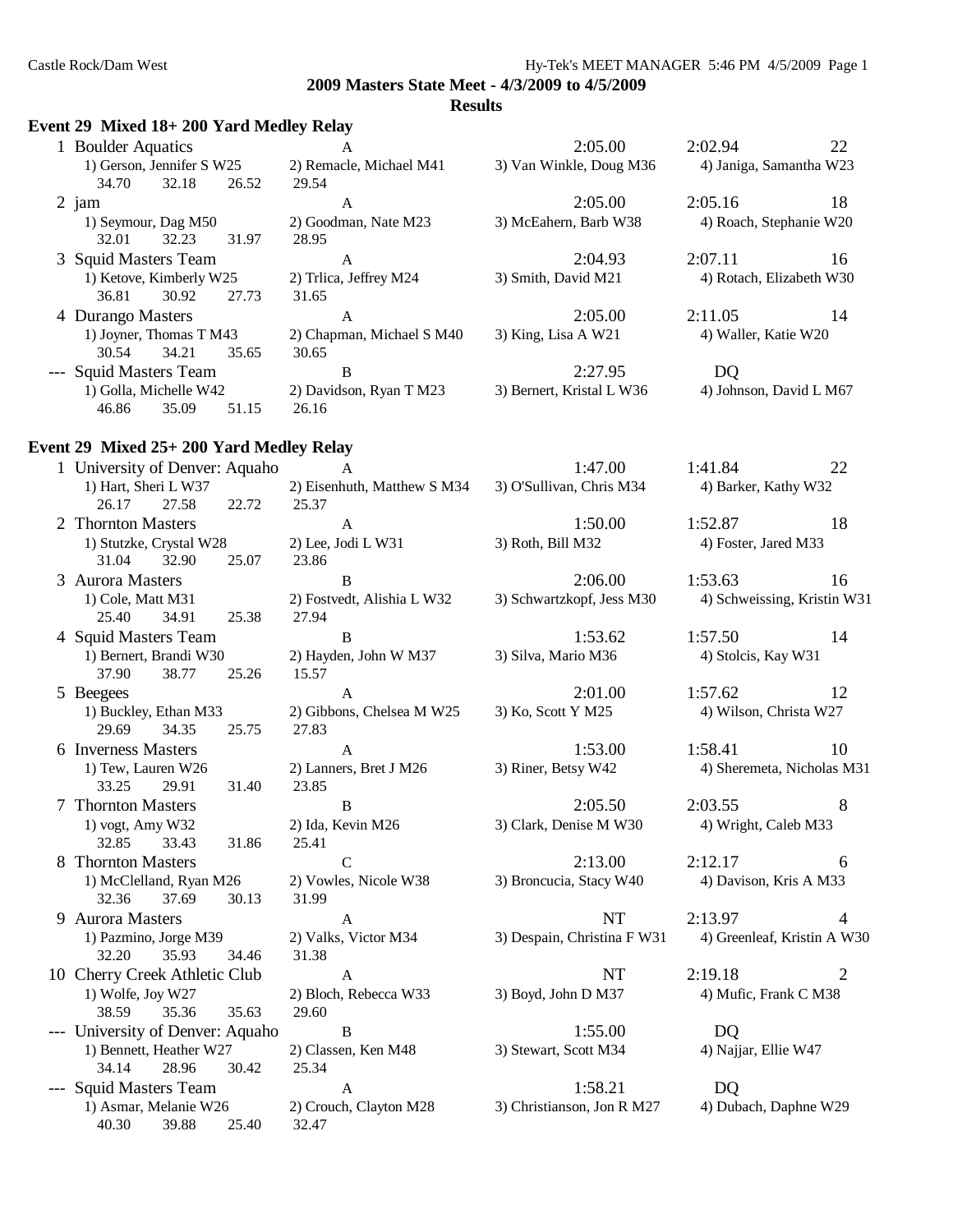#### **Results**

#### **Event 29 Mixed 35+ 200 Yard Medley Relay**

| 1 Beegees                                              | B                                | 1:49.00                    | 1:49.50                  | 22             |
|--------------------------------------------------------|----------------------------------|----------------------------|--------------------------|----------------|
| 1) Cox, Randy M46                                      | 2) Von Der Lippe, Susan W43      | 3) Hess, Richard W M54     | 4) Crouch, Kim H W47     |                |
| 27.65<br>32.71<br>25.98<br>2 Inverness Masters         | 23.16<br>$\mathbf{A}$            | 1:55.00                    | 1:56.74                  | 18             |
| 1) Seavall, Kelly W40<br>31.94<br>25.85<br>34.86       | 2) Skinner, Carolyn W41<br>24.09 | 3) Kahl, Steven E M46      | 4) Nolte, Christopher M: |                |
| 3 Thornton Masters                                     | $\mathsf{A}$                     | 2:12.00                    | 2:06.04<br>$\sim$ 16     |                |
| 1) Hoyt, Brian K M42<br>31.30<br>35.22<br>29.18        | 2) Roller, Jennifer W35<br>30.34 | 3) White, LeighAnn W39     | 4) Cruz, Eduardo M39     |                |
| 4 Beegees                                              | $\mathbf{A}$                     | 2:06.00                    | 2:12.30                  | 14             |
| 1) Early, Becky W35<br>32.04<br>47.84<br>25.97         | 2) Sands, Amy W38<br>26.45       | 3) Brandstatter, Jay J M36 | 4) Boals, Daniel M40     |                |
| 5 Squid Masters Team                                   | B                                | 2:31.95                    | 2:18.57                  | 12             |
| 1) Workman, Petur M38<br>32.10<br>40.06<br>30.67       | 2) Witter, Roxana Z W46<br>35.74 | 3) Pryor, Keith M38        | 4) Sills, Marion W43     |                |
| 6 Swim Dogs                                            | $\mathbf{A}$                     | 2:27.00                    | 2:22.28                  | 10             |
| 1) Kania, Regina W40<br>38.84<br>37.12<br>35.14        | 2) Malloy, Glenn E M48<br>31.18  | 3) Johnston, Dana W47      | 4) Dickman, Jim M44      |                |
| 7 Squid Masters Team                                   | $\mathbf{A}$                     | 2:35.52                    | 2:37.42                  | 8              |
| 1) Lee, Wayne A M55<br>41.86<br>33.54<br>43.83         | 2) Kjeseth, Thor M42<br>38.19    | 3) Lehnart, Nel W44        | 4) West, Ginny W56       |                |
| 8 Thornton Masters                                     | $\mathcal{C}$                    | 2:38.30                    | 2:49.81                  | 6              |
| 1) Andersen, Kurt C M51<br>1:00.08<br>40.50<br>38.98   | 2) Stoke, Jeanne W47<br>30.25    | 3) Miller, Shelley L W46   | 4) Reese, Gary M42       |                |
| 9 Thornton Masters                                     | B                                | 3:01.00                    | 2:53.78                  | $\overline{4}$ |
| 1) Francavilla, Anthony M42<br>57.54<br>38.78<br>44.65 | 2) England, Nancy J W59<br>32.81 | 3) True, Ann W53           | 4) Montano, Mike M43     |                |
| --- Inverness Masters                                  | B                                | 2:08.00                    | D <sub>Q</sub>           |                |
| 1) Golding, Sandy F W45<br>38.18<br>42.49<br>27.83     | 2) Nolte, Susan W48<br>25.07     | 3) Galan, Henry M45        | 4) Lehrer, Mark G M51    |                |
| --- Boulder Aquatics                                   | $\mathbf{A}$                     | 1:57.00                    | <b>NS</b>                |                |
| 1) Bank Wendy W46                                      | $(2)$ roche Carolyn W57          | 3) Paxton, Norman M60      | 4) Waterbury, Stuart M5  |                |

**Event 29 Mixed 45+ 200 Yard Medley Relay**

29.31 34.10 25.54 25.73

33.09 41.75 29.75 27.85

40.39 36.41 27.88 31.07

35.11 38.25 36.57 29.34

38.68 43.83 29.14 31.63

33.74 47.89 34.63 27.17

- 
- 1) Formifer W35 3) White, LeighAnn W39 4) Cruz, Eduardo M39
- Amy W38 3) Brandstatter, Jay J M36 4) Boals, Daniel M40
- Roxana Z W46 3) Pryor, Keith M38 4) Sills, Marion W43
- 1) Glenn E M48 3) Johnston, Dana W47 4) Dickman, Jim M44
- 1) Thor M42 3) Lehnart, Nel W44 4) West, Ginny W56
- eanne W47 3) Miller, Shelley L W46 4) Reese, Gary M42
	-
	-
	-
	-
- 1) Metz, Catherine L W53 2) Nelson, Mary Anne W58 3) O'Brien, Michael M47 4) Curry, Kevin M M56
	-
	-
	-
	-
- Carolyn W41 3) Kahl, Steven E M46 4) Nolte, Christopher M52
	-
	-
	-
	-
	-
	-
- 1, Nancy J W59 3) True, Ann W53 4) Montano, Mike M43
- $1$ usan W48 3) Galan, Henry M45 4) Lehrer, Mark G M51
- dy W46 2) roche, Carolyn W57 3) Paxton, Norman M60 4) Waterbury, Stuart M55
- 1 Inverness Masters **A** 1:56.00 1:54.68 22 1) Scott, Powell M47 2) Mann, Michael M54 3) Campbell, Ellen A W46 4) Garnier, Kathy L W48
- 2 Durango Masters A 2:08.00 2:12.44 18
- 3 Thornton Masters A A NT 2:15.75 16 1) Larson, Stephanie W49 2) Downs, George M70 3) Gray, David S M50 4) Kauffman, Barbara M W47
- 4 South Suburban: finnaddicts A 2:20.00 2:19.27 14<br>1) Culp, Michael E M53 2) Davidson, Bertram L M62 3) Pyle, Rebecca W53 4) Dullea, Melanie J W4 2) Davidson, Bertram L M62 3) Pyle, Rebecca W53 4) Dullea, Melanie J W47
- 5 University of Denver: Aquaho A 2:33.00 2:23.28 12 1) Netting, Rob M59 2) Laney, Judith B W56 3) Fischer, Chuck M57 4) Benz, Julia M W51
- 6 Beegees A 2:20.00 2:23.43 10 1) Miller, Burke M49 2) McElhinney, Tom B M55 3) Sortwell, Andrea W49 4) Fischer, Lynn B W47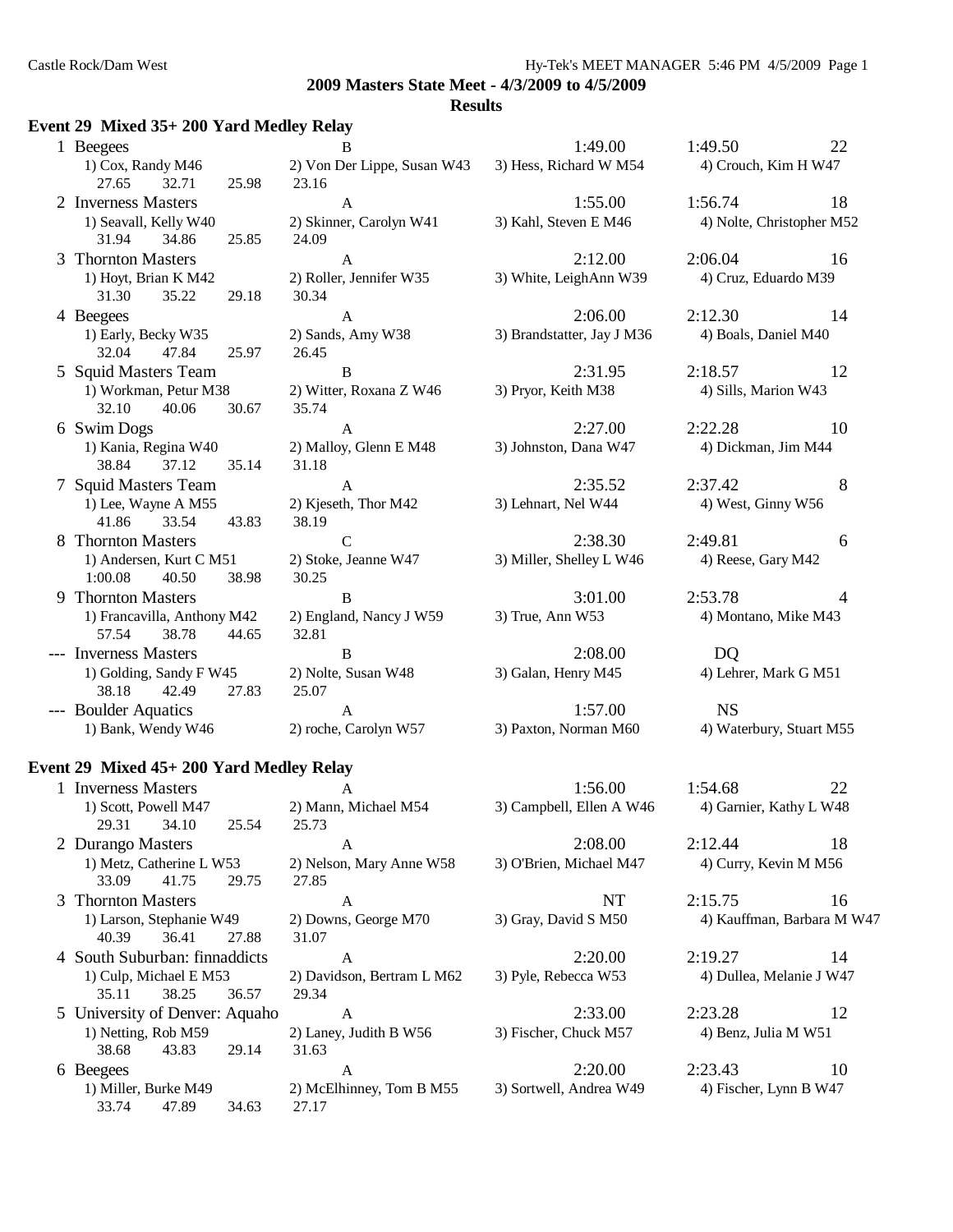| Event 29 Mixed 55+200 Yard Medley Relay              |                                   |                                  |                                 |                            |
|------------------------------------------------------|-----------------------------------|----------------------------------|---------------------------------|----------------------------|
| 1 Inverness Masters<br>1) Hashimoto, Christine L W61 | 2) Blodgett, Bob M58              | 2:32.00<br>3) Fouts, Susan J W58 | 2:36.19<br>4) Plummer, Mark M72 | 22                         |
| 42.51<br>39.13<br>38.42                              | 36.13                             |                                  |                                 |                            |
| Event 29 Mixed 65+200 Yard Medley Relay              |                                   |                                  |                                 |                            |
| 1 Beegees                                            |                                   | 2:45.00                          | 2:55.43                         | 22                         |
| 1) Dyck, Grace C W67                                 | 2) Dyck, Mel M67                  | 3) Tobin, John M66               |                                 | 4) Croissant, Eileen M W69 |
| 17.28<br>50.83<br>23.64                              | 1:23.68                           |                                  |                                 |                            |
| Event 31 Women 18-24 50 Yard Backstroke              |                                   |                                  |                                 |                            |
| 1 Janiga, Samantha                                   | 23 Boulder Aquatics               | 35.00                            | 33.97                           | 11                         |
| 2 King, Lisa A                                       | 21 Durango Masters                | 34.33                            | 35.33                           | 9                          |
| 3 Waller, Katie                                      | 20 Durango Masters                | 42.00                            | 37.35                           | 8                          |
| Event 31 Women 25-29 50 Yard Backstroke              |                                   |                                  |                                 |                            |
| 1 Linke, Lyndsey M                                   | 28 Fort Collins Club              | 29.80                            | 28.74                           | 11                         |
| 2 Ruspakka, Shelly                                   | 26 Unattached                     | 30.00                            | 29.68                           | 9                          |
| 3 Stutzke, Crystal                                   | 28 Thornton Masters               | 32.27                            | 30.75                           | 8                          |
| 4 Tew, Lauren                                        | 26 Inverness Masters              | 33.53                            | 33.01                           | 7                          |
| 5 Griese, Stephanie                                  | 26 Prarie Masters Swim Team       | 33.49                            | 33.14                           | 6                          |
| 6 Abrero, Marisa                                     | 26 Thornton Masters               | 36.00                            | 35.35                           | 5                          |
| 7 Lascano, Darcy Y                                   | 27 Aurora Masters                 | 35.00                            | 36.59                           | 4                          |
| 8 Gibbons, Chelsea M                                 | 25 Beegees                        | 36.33                            | 38.73                           | 3                          |
| 9 Wolfe, Joy                                         | 27 Cherry Creek Athletic Club     | <b>NT</b>                        | 40.28                           | $\overline{c}$             |
| 10 Asmar, Melanie                                    | 26 Squid Masters Team             | 34.00                            | 41.46                           | $\mathbf{1}$               |
| --- White, Jennifer                                  | 28 Thornton Masters               | 58.00                            | <b>NS</b>                       |                            |
| Event 31 Women 30-34 50 Yard Backstroke              |                                   |                                  |                                 |                            |
| 1 Barker, Kathy                                      | 32 University of Denver: Aquaholi | 28.97                            | 29.27                           | 11                         |
| 2 Schweissing, Kristin                               | 31 Aurora Masters                 | 34.00                            | 31.12                           | 9                          |
| 3 vogt, Amy                                          | 32 Thornton Masters               | 34.50                            | 32.20                           | 8                          |
| 4 Fostvedt, Alishia L                                | 32 Aurora Masters                 | 34.00                            | 32.55                           | 7                          |
| Willoughby, Carrie<br>5                              | 31 Unattached                     | 31.71                            | 32.75                           | 6                          |
| 6 Clark, Denise M                                    | 30 Thornton Masters               | 35.00                            | 33.63                           | 5                          |
| 7 Sprenger, Victoria                                 | 34 Unattached                     | 45.53                            | 37.16                           | 4                          |
| 8 Bloch, Rebecca                                     | 33 Cherry Creek Athletic Club     | 33.01                            | 37.28                           | 3                          |
| 9 Bernert, Brandi                                    | 30 Squid Masters Team             | 40.00                            | 38.20                           | 2                          |
| 10 Despain, Christina F                              | 31 Aurora Masters                 | 36.00                            | 39.12                           | 1                          |
| Event 31 Women 35-39 50 Yard Backstroke              |                                   |                                  |                                 |                            |
| 1 Hart, Sheri L                                      | 37 University of Denver: Aquaholi | 28.10                            | 26.60                           | 11                         |
| 2 Early, Becky                                       | 35 Beegees                        | 32.17                            | 31.36                           | 9                          |
| 3 Dudden, Kendra                                     | 38 Thornton Masters               | 37.00                            | 34.61                           | 8                          |
| 4 McEahern, Barb                                     | 38 jam                            | 45.00                            | 36.58                           | 7                          |
| 5 White, LeighAnn                                    | 39 Thornton Masters               | 39.86                            | 37.23                           | 6                          |
| 6 Fawcett-Kay, Tanya F                               | 37 Powell SwimClub (Wy)           | 45.61                            | 37.96                           | 5                          |
| 7 Bernert, Kristal L                                 | 36 Squid Masters Team             | 40.00                            | 38.54                           | 4                          |
| 8 O'Connor, Gloria                                   | 39 Csst                           | 47.70                            | 42.44                           | 3                          |
| 9 Weeldreyer, Paula                                  | 35 Prarie Masters Swim Team       | 50.13                            | 48.96                           | $\overline{c}$             |
| 10 Jargensen, Mindy M                                | 35 Prarie Masters Swim Team       | 49.76                            | 51.25                           | $\mathbf{1}$               |
|                                                      |                                   |                                  |                                 |                            |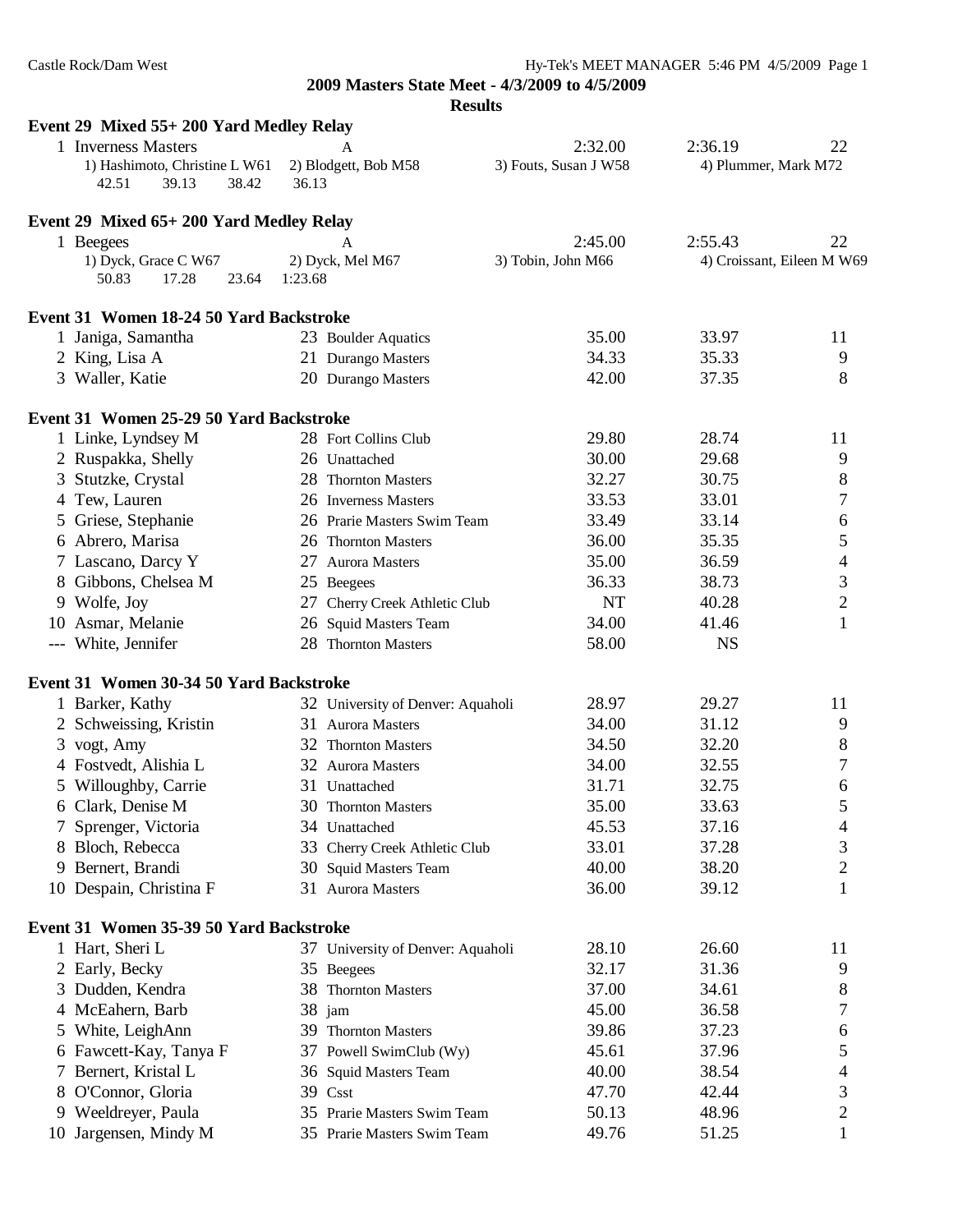|    | Event 31 Women 40-44 50 Yard Backstroke |                                   |         |           |                  |
|----|-----------------------------------------|-----------------------------------|---------|-----------|------------------|
|    | 1 Von Der Lippe, Susan                  | 43 Beegees                        | 29.55   | 29.53     | 11               |
|    | 2 Seavall, Kelly                        | 40 Inverness Masters              | 33.00   | 31.14     | 9                |
|    | 3 Thull, Amy                            | 41 Inverness Masters              | 36.00   | 32.70     | 8                |
|    | 4 Richardson, Kim                       | 40 Fort Collins Club              | 33.00   | 33.45     | $\boldsymbol{7}$ |
|    | 5 Riner, Betsy                          | 42 Inverness Masters              | 34.50   | 33.71     | 6                |
|    | 6 Hagadorn, Heather                     | 44 University of Denver: Aquaholi | 34.00   | 33.79     | 5                |
|    | 7 Lee, Julie A                          | 43 Dawgs Swim Team                | 32.00   | 33.88     | $\overline{4}$   |
|    | 8 toman, Kim                            | 41 Pueblo Masters Swim Club       | 40.16   | 37.71     | $\mathfrak{Z}$   |
| 9. | Kania, Regina                           | 40 Swim Dogs                      | 40.00   | 39.89     | $\overline{2}$   |
|    | 10 Broncucia, Stacy                     | 40 Thornton Masters               | 40.50   | 40.53     | $\mathbf{1}$     |
| 11 | Grady, Kathy M                          | 43 Prarie Masters Swim Team       | 41.00   | 41.52     |                  |
|    | 12 Clapp, Christine J<br>50.44          | 42 Inverness Masters              | 56.00   | 50.44     |                  |
|    | 13 Hoftiezer, Mary P<br>59.40           | 43 Denver Athletic Club           | 2:00.00 | 59.02     |                  |
|    | --- Golla, Michelle                     | 42 Squid Masters Team             | 34.65   | DQ        |                  |
|    | Event 31 Women 45-49 50 Yard Backstroke |                                   |         |           |                  |
|    | 1 Fischer, Lynn B                       | 47 Beegees                        | 35.00   | 34.32     | 11               |
|    | 2 Campbell, Ellen A                     | 46 Inverness Masters              | 35.90   | 34.76     | 9                |
|    | 3 Garnier, Kathy L                      | 48 Inverness Masters              | 34.60   | 34.97     | 8                |
|    | 4 Golding, Sandy F                      | 45 Inverness Masters              | 38.00   | 37.96     | $\boldsymbol{7}$ |
|    | 5 Johnston, Dana                        | 47 Swim Dogs                      | 38.00   | 39.01     | 6                |
|    | 6 Miller, Shelley L                     | 46 Thornton Masters               | 38.43   | 39.30     | 5                |
|    | 7 Larson, Stephanie                     | 49 Thornton Masters               | 41.00   | 39.83     | $\overline{4}$   |
|    | 8 Hanson, Betty A                       | 46 Prarie Masters Swim Team       | 51.18   | 46.74     | $\mathfrak{Z}$   |
| 9. | Jacobson, Carrie<br>48.71               | 49 Prarie Masters Swim Team       | 53.40   | 48.19     | $\overline{2}$   |
|    | --- Fletcher, Lynne E                   | 48 Inverness Masters              | 42.00   | <b>NS</b> |                  |
|    | --- Lehndorff, Lisa<br>1:43.56          | 47 Beegees                        | 1:25.00 | <b>NS</b> |                  |
|    | Event 31 Women 50-54 50 Yard Backstroke |                                   |         |           |                  |
|    | 1 Metz, Catherine L                     | 53 Durango Masters                | 31.70   | 32.16     | 11               |
|    | 2 Benz, Julia M                         | 51 University of Denver: Aquaholi | 42.00   | 37.48     | 9                |
|    | 3 Weihenmayer, Ellen                    | 50 Unattached                     | 48.00   | 40.48     | 8                |
|    | 4 True, Ann<br>53.61                    | 53 Thornton Masters               | 51.52   | 48.79     | $\overline{7}$   |
|    | Event 31 Women 55-59 50 Yard Backstroke |                                   |         |           |                  |
|    | 1 Parmer, Patricia                      | 55 Powell SwimClub (Wy)           | 42.16   | 41.89     | 11               |
|    | 2 England, Nancy J                      | 59 Thornton Masters               | 53.00   | 57.44     | 9                |
|    | 57.44<br>40.31<br>15.57                 |                                   |         |           |                  |
|    | --- Plank, Julie                        | 56 Unattached                     | 48.79   | <b>NS</b> |                  |
|    | --- Kane, Julie K                       | 55 Inverness Masters              | 53.94   | <b>NS</b> |                  |
|    | Event 31 Women 60-64 50 Yard Backstroke |                                   |         |           |                  |
|    | 1 Hashimoto, Christine L                | 61 Inverness Masters              | 42.59   | 43.23     | 11               |
|    | --- Prall, Winny                        | 61 University of Denver: Aquaholi | 51.00   | <b>NS</b> |                  |
|    | Event 31 Women 65-69 50 Yard Backstroke |                                   |         |           |                  |
|    | 1 Croissant, Eileen M<br>1:07.63        | 69 Beegees                        | 1:03.79 | 1:06.97   | 11               |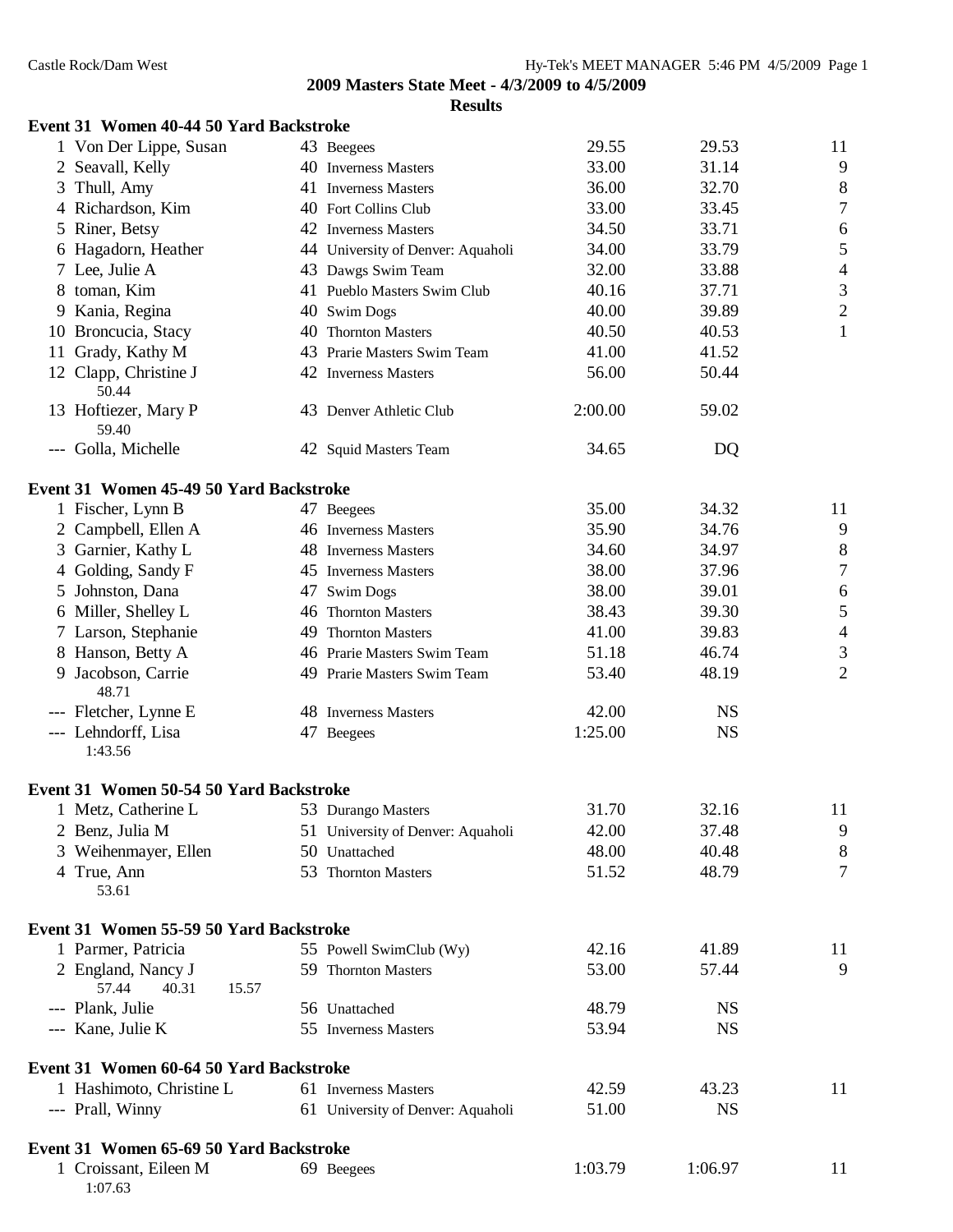|   | Event 32 Men 18-24 50 Yard Backstroke |                                   |           |           |                  |
|---|---------------------------------------|-----------------------------------|-----------|-----------|------------------|
|   | 1 Trlica, Jeffrey                     | 24 Squid Masters Team             | 29.89     | 29.79     | 11               |
|   | 2 Smith, David                        | 21 Squid Masters Team             | 30.80     | 30.29     | 9                |
|   | 3 Garrey, Ruslan R                    | 18 University of Denver: Aquaholi | 31.00     | 30.66     | $\,$ 8 $\,$      |
|   | 4 Ganiyev, Doston                     | 21 Squid Masters Team             | 35.02     | 32.42     | $\tau$           |
|   | 5 Paradise, Matt                      | 22 Squid Masters Team             | 46.21     | 52.16     | 6                |
|   | Event 32 Men 25-29 50 Yard Backstroke |                                   |           |           |                  |
|   | 1 Jackson, Keaka                      | 28 University of Denver: Aquaholi | 30.00     | 27.13     | 11               |
|   | 2 Ko, Scott Y                         | 25 Beegees                        | 27.00     | 27.46     | 9                |
|   | 3 Lanners, Bret J                     | 26 Inverness Masters              | 26.40     | 28.75     | 8                |
|   | 4 Carpenter, Dustin H                 | 27 Squid Masters Team             | 31.02     | 29.54     | $\boldsymbol{7}$ |
|   | 5 Cooper, Carter                      | 26 Beegees                        | 31.14     | 29.89     | 6                |
|   | 6 McClelland, Ryan                    | 26 Thornton Masters               | 32.00     | 32.98     | 5                |
|   | --- Juliano, Kevin J                  | 29 Thornton Masters               | 30.00     | <b>NS</b> |                  |
|   | Event 32 Men 30-34 50 Yard Backstroke |                                   |           |           |                  |
|   | 1 O'Sullivan, Chris                   | 34 University of Denver: Aquaholi | 25.00     | 24.21     | 11               |
|   | 2 Cole, Matt                          | 31 Aurora Masters                 | 28.00     | 24.53     | 9                |
|   | 3 Eisenhuth, Matthew S                | 34 University of Denver: Aquaholi | 26.30     | 26.28     | $\,8\,$          |
|   | 4 Cox, Michael J                      | 31 Beegees                        | 28.00     | 27.21     | $\boldsymbol{7}$ |
|   | 5 Schwartzkopf, Jess                  | 30 Aurora Masters                 | <b>NT</b> | 27.71     | 6                |
|   | 6 Sheremeta, Nicholas                 | 31 Inverness Masters              | 28.50     | 28.71     | 5                |
|   | 7 Valks, Victor                       | 34 Aurora Masters                 | 31.00     | 30.74     | $\overline{4}$   |
|   | 8 Treanor, nate                       | 31 Beegees                        | 32.00     | 31.39     | $\mathfrak{Z}$   |
|   | 9 Foster, Jared                       | 33 Thornton Masters               | 30.50     | 31.53     | $\overline{c}$   |
|   | 10 Krell, David                       | 30 Rocky Mountain Thunder         | 35.98     | 31.84     | $\mathbf{1}$     |
|   | 11 Wright, Caleb                      | 33 Thornton Masters               | 31.00     | 32.49     |                  |
|   | 12 Hodges, Jeff                       | 33 Prarie Masters Swim Team       | 35.23     | 36.99     |                  |
|   |                                       |                                   |           |           |                  |
|   | Event 32 Men 35-39 50 Yard Backstroke |                                   |           |           |                  |
|   | 1 Woodland, Ed                        | 39 Unattached                     | 28.50     | 28.37     | 11               |
|   | 2 Pazmino, Jorge                      | 39 Aurora Masters                 | 30.66     | 29.97     | 9                |
|   | 3 Baldacci, Mike                      | 39 Caspyer Wyoming Masters Swimmi | 27.83     | 30.72     | 8                |
|   | 4 Cruz, Eduardo                       | 39 Thornton Masters               | 38.63     | 33.81     | $\tau$           |
|   | 5 Hoftiezer, Scott                    | 38 Denver Athletic Club           | 35.51     | 35.60     | 6                |
|   | 6 Brady, Donald S                     | 35 Squid Masters Team             | 1:00.00   | 46.42     | 5                |
|   | Event 32 Men 40-44 50 Yard Backstroke |                                   |           |           |                  |
|   | 1 Stewart, Karl                       | 43 Beegees                        | 26.81     | 25.66     | 11               |
|   | 2 Barringer, Rob                      | 43 Unattached                     | 31.00     | 29.64     | 9                |
| 3 | Joyner, Thomas T                      | 43 Durango Masters                | 29.60     | 30.42     | 8                |
| 4 | Chapman, Michael S                    | 40 Durango Masters                | 31.00     | 30.54     | $\tau$           |
| 5 | Hoyt, Brian K                         | 42 Thornton Masters               | 32.00     | 30.88     | 6                |
|   | 6 Huckins, Kent                       | 44 Prarie Masters Swim Team       | 34.31     | 32.77     | 5                |
| 7 | Sarche, Jon                           | 40 Swim Dogs                      | 37.00     | 36.84     | 4                |
|   | 8 Smith, John                         | 41 Foothills Masters Swim Team    | 50.00     | 37.16     | 3                |
|   | 9 Dickman, Jim                        | 44 Swim Dogs                      | 38.70     | 38.87     | $\overline{c}$   |
|   | 10 Montano, Mike                      | 43 Thornton Masters               | 42.00     | 43.64     | $\mathbf{1}$     |
|   | --- Wise, Mike                        | 44 University of Denver: Aquaholi | 28.61     | <b>NS</b> |                  |
|   | --- Andrews, Michael                  | 42 Fast Masters                   | 31.00     | <b>NS</b> |                  |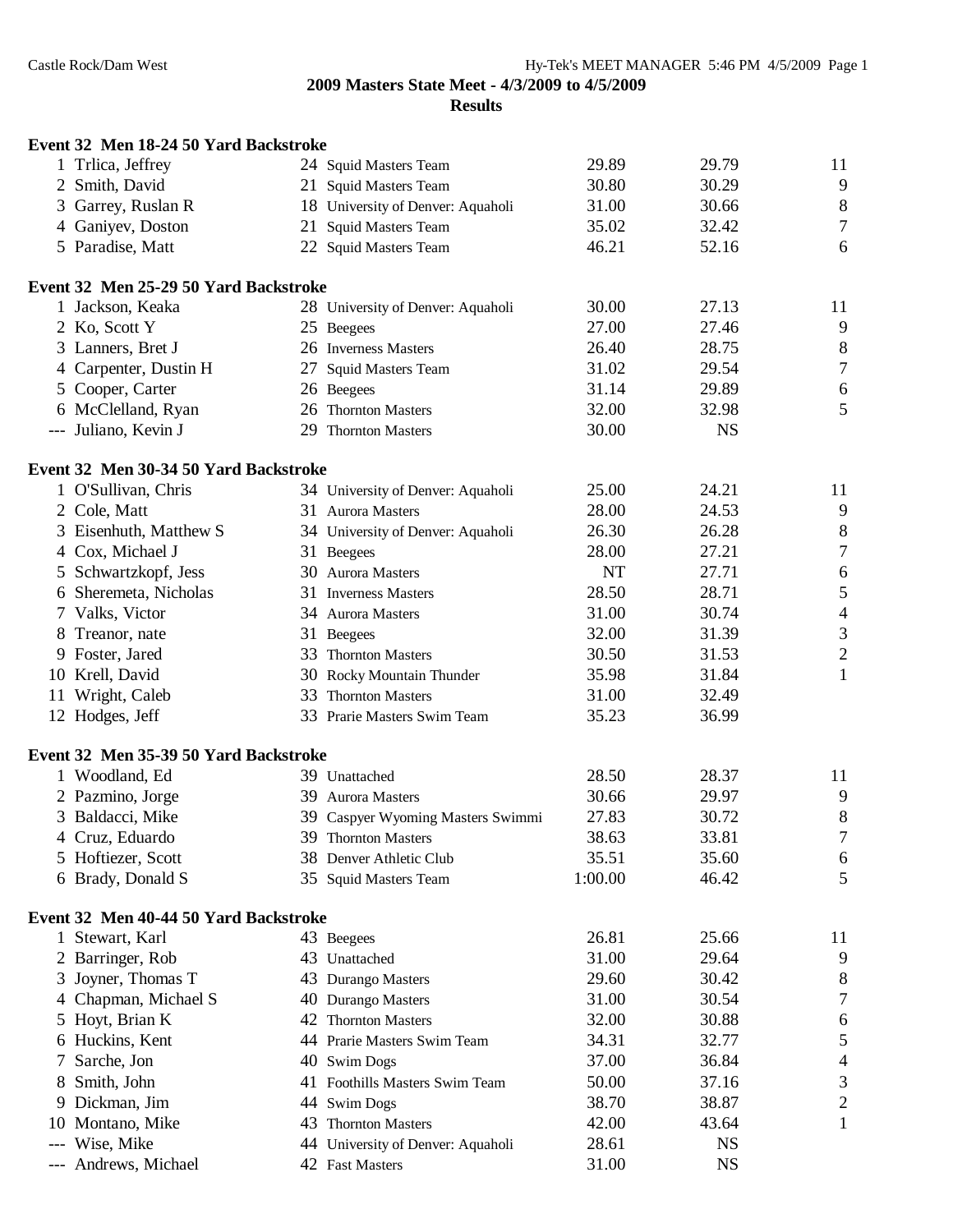## **Results**

| 1 Cox, Randy          | 46 Beegees                  | 27.90 | 27.58 | 11             |
|-----------------------|-----------------------------|-------|-------|----------------|
| 2 Scott, Powell       | 47 Inverness Masters        | 29.10 | 28.93 | 9              |
| 3 LeVasseur, Andrew P | 45 Squid Masters Team       | 28.62 | 29.11 | 8              |
| 4 Johnston, Mark A    | 48 Swim Dogs                | 29.50 | 29.73 | 7              |
| 5 Kahl, Steven E      | 46 Inverness Masters        | 30.00 | 30.07 | 6              |
| 6 Galan, Henry        | 45 Inverness Masters        | 30.87 | 31.31 | 5              |
| 7 O'Brien, Michael    | 47 Durango Masters          | 33.00 | 33.93 | 4              |
| 8 Conway, Mark        | 46 Prarie Masters Swim Team | 34.60 | 35.11 | 3              |
| 9 Estle, Steven       | 49 Beegees                  | 38.00 | 35.38 | $\overline{2}$ |
| 10 Ellis, Charles C   | $46$ jam                    | 35.00 | 35.64 |                |

**Event 32 Men 45-49 50 Yard Backstroke**

| 5                        |
|--------------------------|
| $\overline{\mathcal{L}}$ |
| 3                        |
| $\overline{c}$           |
| 1                        |
|                          |
|                          |
|                          |
|                          |
|                          |
|                          |
|                          |
| 11                       |
| 9                        |
| 8                        |
| $\overline{7}$           |
| 6                        |
| 5                        |
| $\overline{\mathcal{L}}$ |
| 3                        |
|                          |
| 11                       |
| 9                        |
| 8                        |
| $\overline{7}$           |
| 6                        |
| 5                        |
|                          |
|                          |
| 11                       |
|                          |
|                          |

# **Event 32 Men 65-69 50 Yard Backstroke** 1 Neuls, Allen 65 Beegees 35.50 35.95 11 2 Tobin, John 66 Beegees 44.50 41.87 9 3 King, William E 69 Dawgs Swim Team 43.10 43.63 8 4 McDanal, Steven K 65 jam 46.50 45.07 7

5 Reynolds, Bing 68 Boulder Aquatics 48.00 49.19 6 **Event 32 Men 70-74 50 Yard Backstroke** 1 Downs, George 70 Thornton Masters 42.00 43.45 11 2 Plummer, Mark  $\frac{72}{10}$  Inverness Masters  $\frac{43.25}{43.25}$   $\frac{48.00}{9}$  9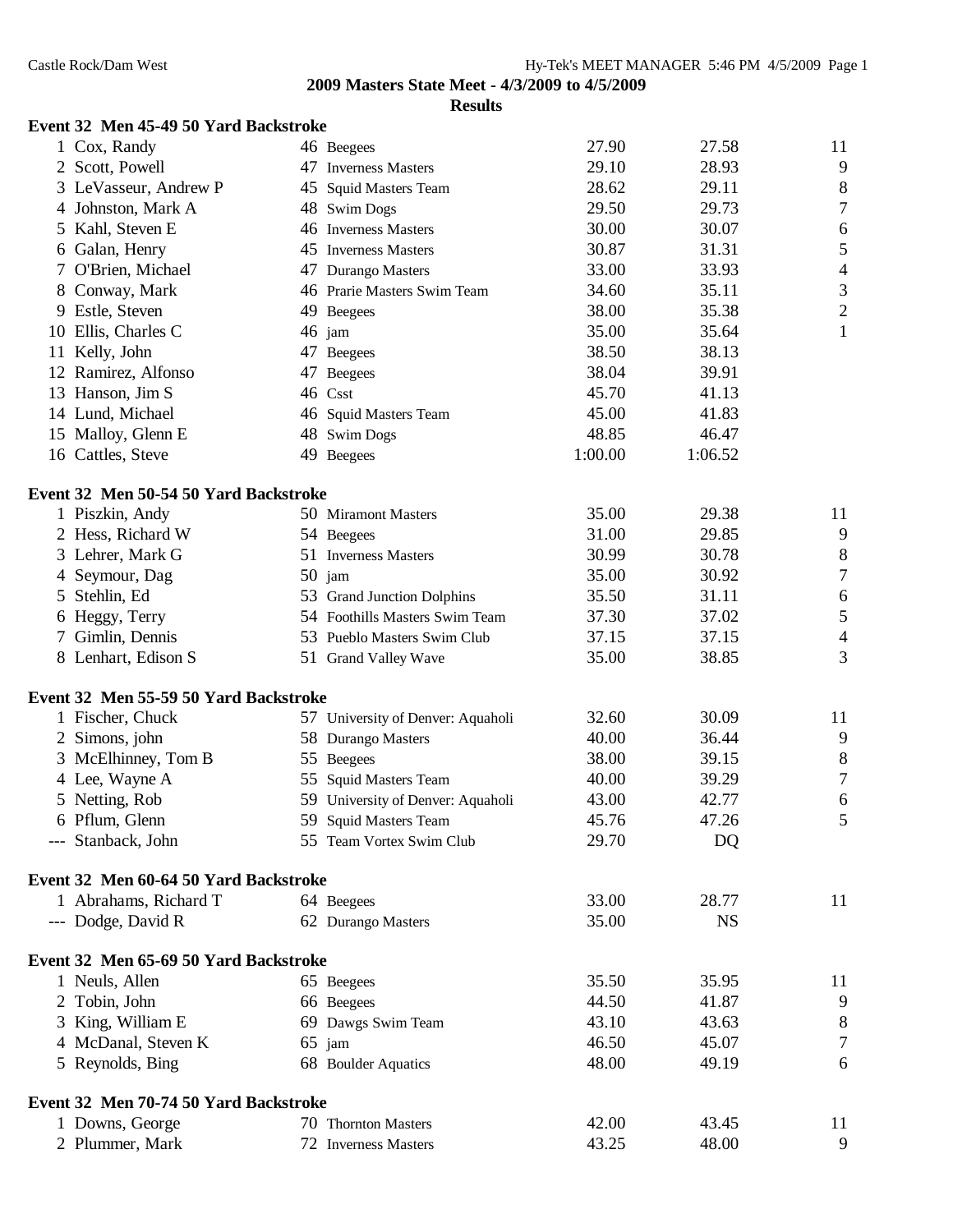| Event 32 Men 75-79 50 Yard Backstroke                 |                                          |         |           |    |
|-------------------------------------------------------|------------------------------------------|---------|-----------|----|
| 1 Quirke, Terence                                     | 79 Dawgs Swim Team                       | 1:00.00 | 57.44     | 11 |
| 2 Martin, Joseph P                                    | 77 South Suburban: finnaddicts           | 1:05.00 | 1:05.10   | 9  |
| --- Martin, Joseph                                    | 77 South Suburban: finnaddicts           | 1:05.00 | <b>NS</b> |    |
| --- Murray, Alister R                                 | 76 Unattached                            | 59.00   | <b>NS</b> |    |
| Event 32 Men 80-84 50 Yard Backstroke                 |                                          |         |           |    |
| 1 Hart, James W                                       | 80 Unattached                            | 53.00   | 53.05     | 11 |
| Event 33 Women 25-29 200 Yard Butterfly               |                                          |         |           |    |
| 1 Andrews, Melissa D                                  | 26 Inverness Masters                     | 3:00.00 | 3:05.79   | 11 |
| 41.06<br>47.28<br>48.59                               | 48.86                                    |         |           |    |
| Event 33 Women 30-34 200 Yard Butterfly               |                                          |         |           |    |
| 1 Greenleaf, Kristin A                                | 30 Aurora Masters                        | 4:00.00 | 2:44.71   | 11 |
| 38.52<br>42.11<br>42.44                               | 41.64                                    |         |           |    |
| 2 Hodges, Jennifer A                                  | 34 Prarie Masters Swim Team              | 3:59.00 | 3:45.12   | 9  |
| 51.73<br>57.87<br>58.03                               | 57.49                                    |         |           |    |
| Event 33 Women 35-39 200 Yard Butterfly               |                                          |         |           |    |
| 1 Sands, Amy                                          | 38 Beegees                               | 4:00.00 | 3:34.04   | 11 |
| 54.78<br>44.15<br>58.53                               | 56.58                                    |         |           |    |
| Event 33 Women 40-44 200 Yard Butterfly               |                                          |         |           |    |
| 1 Vanderpoel, Nicole                                  | 44 Inverness Masters                     | 2:30.55 | 2:32.51   | 11 |
| 34.17<br>38.34<br>40.37                               | 39.63                                    |         |           |    |
| Event 33 Women 45-49 200 Yard Butterfly               |                                          |         |           |    |
| 1 Dau, Janice A                                       | 46 University of Denver: Aquaholi        | 3:15.00 | 2:54.98   | 11 |
| 45.81<br>38.91<br>45.40                               | 44.86                                    |         |           |    |
| 2 Kimbrough, Doris R                                  | 49 Unattached                            | 3:30.10 | 3:29.91   | 9  |
| 53.76<br>46.42<br>56.35                               | 53.38                                    |         |           |    |
| 3 Clendenen, Karen A<br>1:07.93<br>1:12.44<br>1:16.35 | 46 Cherry Creek Athletic Club<br>1:14.53 | 5:30.00 | 4:51.25   | 8  |
|                                                       |                                          |         |           |    |
| Event 33 Women 50-54 200 Yard Butterfly               |                                          |         |           |    |
| 1 Pyle, Rebecca<br>41.18<br>49.04<br>49.49            | 53 South Suburban: finnaddicts<br>50.03  | 3:10.00 | 3:09.74   | 11 |
| Event 33 Women 60-64 200 Yard Butterfly               |                                          |         |           |    |
|                                                       | 60 Dawgs Swim Team                       | 3:46.33 | 3:46.46   | 11 |
| 1 Young, Lydia<br>1:00.15<br>48.93<br>58.11           | 59.27                                    |         |           |    |
| 2 Lebsack, Linda M                                    | 62 University of Denver: Aquaholi        | 4:12.00 | 4:01.56   | 9  |
| 1:00.94<br>53.44<br>1:05.07                           | 1:02.11                                  |         |           |    |
| Event 34 Men 18-24 200 Yard Butterfly                 |                                          |         |           |    |
| 1 Gimlin, Matt R                                      | 24 Beegees                               | 2:20.29 | 2:13.25   | 11 |
| 29.84<br>35.03<br>33.64                               | 34.74                                    |         |           |    |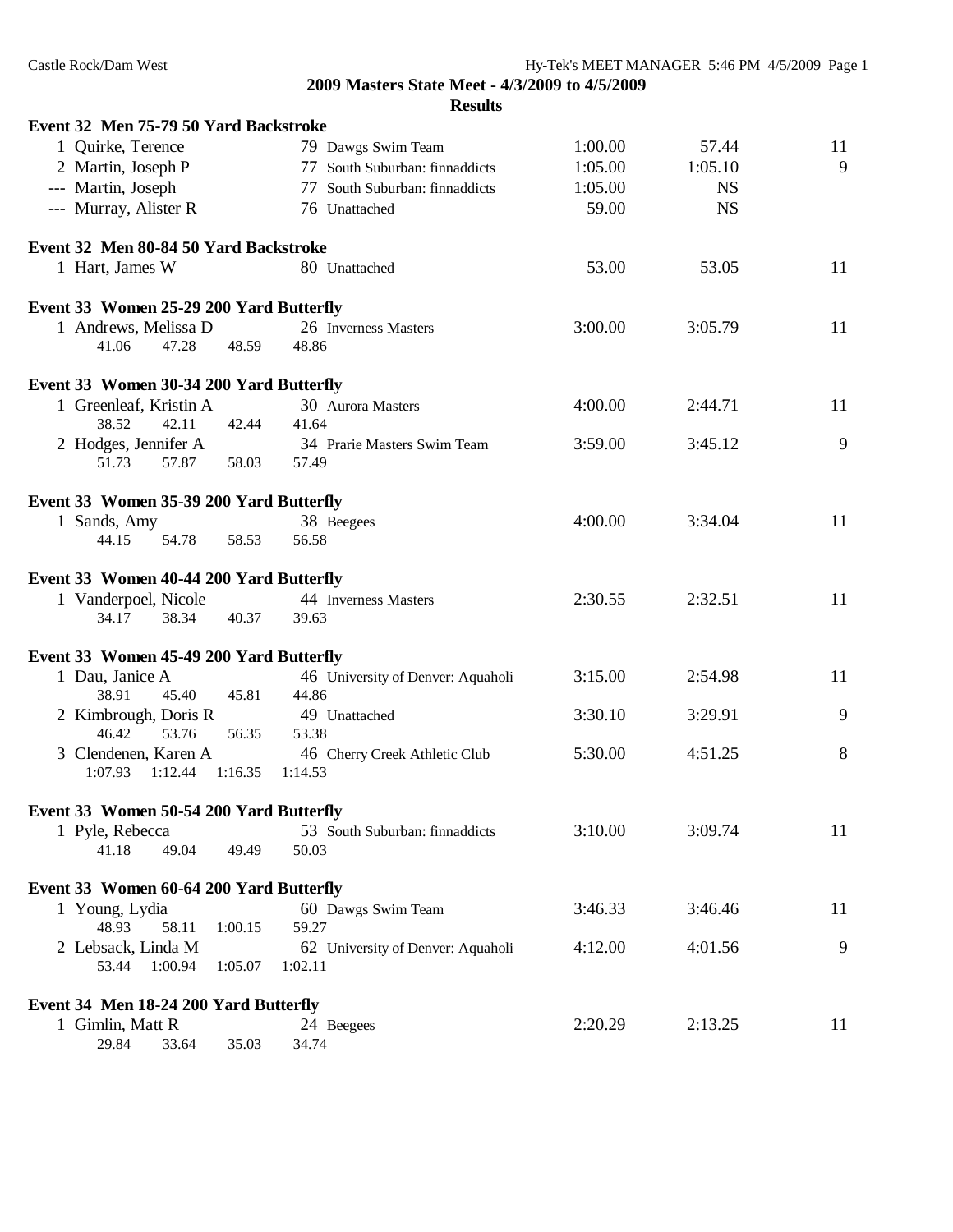| Event 34 Men 25-29 200 Yard Butterfly   |         |                                |         |           |                |
|-----------------------------------------|---------|--------------------------------|---------|-----------|----------------|
| 1 Christianson, Jon R<br>26.34<br>30.00 | 31.44   | 27 Squid Masters Team<br>32.09 | 2:03.00 | 1:59.87   | 11             |
| 2 Swaney, Dwight<br>27.97<br>33.42      | 34.25   | 27 Beegees<br>33.70            | 2:12.00 | 2:09.34   | 9              |
| 3 Ko, Scott Y<br>35.11<br>39.16         | 42.33   | 25 Beegees<br>39.86            | 2:40.00 | 2:36.46   | $8\,$          |
| 4 Ida, Kevin<br>35.61<br>41.57          | 42.63   | 26 Thornton Masters<br>41.85   | 2:40.00 | 2:41.66   | $\overline{7}$ |
| --- Juliano, Kevin J                    |         | 29 Thornton Masters            | 2:30.00 | <b>NS</b> |                |
| Event 34 Men 30-34 200 Yard Butterfly   |         |                                |         |           |                |
| 1 Cox, Michael J                        |         | 31 Beegees                     | 2:23.00 | 2:17.86   | 11             |
| 30.31<br>34.58                          | 35.82   | 37.15                          |         |           |                |
| 2 Wright, Caleb<br>30.74<br>36.80       | 39.18   | 33 Thornton Masters<br>39.76   | 2:30.00 | 2:26.48   | 9              |
| 3 Hodges, Jeff                          |         | 33 Prarie Masters Swim Team    | 3:42.00 | 3:47.02   | 8              |
| 47.34<br>1:00.04                        | 1:01.54 | 58.10                          |         |           |                |
| Event 34 Men 35-39 200 Yard Butterfly   |         |                                |         |           |                |
| 1 Edwards, Dan                          |         | 35 Unattached                  | 2:13.00 | 2:08.69   | 11             |
| 26.94<br>31.85                          | 33.53   | 36.37                          |         |           |                |
| 2 Cruz, Eduardo                         |         | 39 Thornton Masters            | 4:00.00 | 2:53.68   | 9              |
| 37.74<br>42.10                          | 45.56   | 48.28                          |         |           |                |
|                                         |         |                                |         |           |                |
| Event 34 Men 40-44 200 Yard Butterfly   |         |                                | 2:26.71 | 2:31.06   | 11             |
| 1 Joyner, Thomas T<br>35.16<br>38.52    | 39.17   | 43 Durango Masters<br>38.21    |         |           |                |
| 2 Pins, Michael                         |         | 43 Boulder Aquatics            | 2:35.20 | 2:40.34   | 9              |
| 33.35<br>41.03                          | 44.27   | 41.69                          |         |           |                |
| 3 Arross, John P                        |         | 43 Iron Dolphins               | 3:30.00 | 3:06.92   | 8              |
| 40.84<br>47.65                          | 49.72   | 48.71                          |         |           |                |
|                                         |         |                                |         |           |                |
| Event 34 Men 45-49 200 Yard Butterfly   |         |                                |         |           |                |
| 1 Johnston, Mark A                      |         | 48 Swim Dogs                   | 2:30.00 | 2:23.65   | 11             |
| 30.55 35.66 37.00<br>2 Newcomb, Scott   |         | 40.44<br>48 Dawgs Swim Team    | 2:50.00 | 2:52.78   | 9              |
| 38.98<br>45.22                          | 45.20   | 43.38                          |         |           |                |
| 3 Magouirk, Jeffery K                   |         | 47 Beegees                     | 3:10.00 | 3:08.23   | 8              |
| 36.20<br>51.18                          | 53.71   | 47.14                          |         |           |                |
|                                         |         |                                |         |           |                |
| Event 34 Men 50-54 200 Yard Butterfly   |         |                                |         |           |                |
| 1 Piszkin, Andy                         |         | 50 Miramont Masters            | 3:10.00 | 2:25.43   | 11             |
| 30.75<br>37.13                          | 38.55   | 39.00                          |         |           |                |
| 2 Lee, Marshall M<br>29.93<br>35.87     | 37.84   | 50 Beegees<br>42.42            | 2:25.00 | 2:26.06   | 9              |
| 3 Lee, David A                          |         | 54 Swim Labs Masters           | 2:30.00 | 2:37.50   | 8              |
| 33.21<br>37.94                          | 40.65   | 45.70                          |         |           |                |
| 4 Boysen, Eric                          |         | 51 Boulder Aquatics            | 3:06.00 | 2:42.62   | $\tau$         |
| 35.30<br>41.15                          | 42.46   | 43.71                          |         |           |                |
| 5 Heggy, Terry                          |         | 54 Foothills Masters Swim Team | 2:41.20 | 2:44.92   | 6              |
| 37.77<br>44.84                          | 43.30   | 39.01                          |         |           |                |
| 6 Gimlin, Dennis                        |         | 53 Pueblo Masters Swim Club    | 3:38.71 | 3:43.92   | 5              |
| 49.87<br>58.71                          | 1:01.22 | 54.12                          |         |           |                |
| 7 Heins, Don A                          |         | 54 Beegees                     | 3:40.00 | 3:57.75   | 4              |
| 47.33<br>1:01.23                        | 1:08.20 | 1:00.99                        |         |           |                |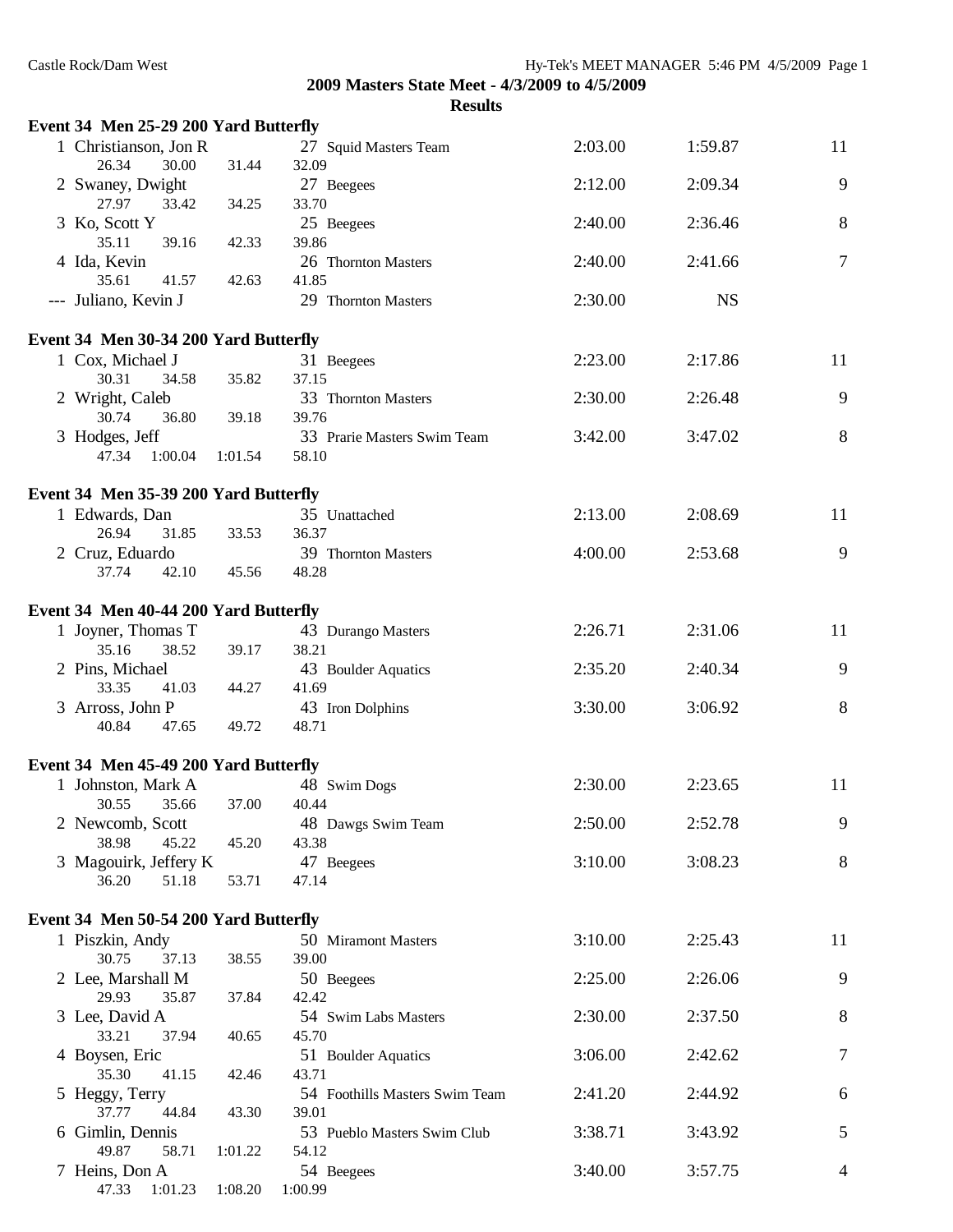| 1 Strack, Ed<br>56 Unattached<br>3:01.00<br>2:54.51<br>11<br>38.20<br>44.91<br>46.77<br>44.63<br>(Event 34 Men 55-59 200 Yard Butterfly)<br>9<br>2 Morneau, Geoff<br>58 Unattached<br>3:30.00<br>3:23.21<br>53.37<br>45.22<br>51.68<br>52.94<br>3 McElhinney, Tom B<br>3:15.00<br>3:32.13<br>8<br>55 Beegees<br>57.13<br>44.45<br>52.65<br>57.90<br>Event 34 Men 65-69 200 Yard Butterfly<br>1 Molnar, Ronald A<br>11<br>67 Team Vortex Swim Club<br>3:17.00<br>3:01.51<br>46.35<br>39.95<br>46.30<br>48.91<br>Event 34 Men 75-79 200 Yard Butterfly<br>1 Martin, Joseph P<br>5:10.00<br>5:29.38<br>11<br>77 South Suburban: finnaddicts<br>$1:07.03$ $1:22.38$<br>1:27.92<br>1:32.05<br>Event 35 Women 18-24 100 Yard Breaststroke<br>1 Roach, Stephanie<br>20 jam<br>1:26.00<br>1:31.16<br>11<br>41.10<br>50.06<br>Event 35 Women 25-29 100 Yard Breaststroke<br>1 Gibbons, Chelsea M<br>1:16.40<br>1:15.34<br>11<br>25 Beegees<br>35.91<br>39.43<br>1:30.00<br>9<br>2 Lascano, Darcy Y<br>27 Aurora Masters<br>1:26.37<br>40.98<br>45.39<br>8<br>3 Wild, jennifer<br>28 University of Denver: Aquaholi<br>1:40.00<br>1:51.22<br>52.90<br>58.32<br>Event 35 Women 30-34 100 Yard Breaststroke<br>1 Lee, Jodi L<br>1:12.00<br>1:12.01<br>11<br>31 Thornton Masters<br>34.67<br>37.34<br>2 Fostvedt, Alishia L<br>1:22.90<br>1:17.88<br>9<br>32 Aurora Masters<br>37.12<br>40.76<br>3 Menzie, Kristin R<br>8<br>1:25.00<br>1:26.43<br>31 University of Denver: Aquaholi<br>40.83<br>45.60<br>1:28.82<br>7<br>4 Sprenger, Victoria<br>1:37.20<br>34 Unattached<br>42.37<br>46.45<br>5 Rosenbarger, Kim<br>1:33.76<br>1:35.25<br>6<br>34 Boulder Aquatics<br>44.63<br>49.13 | Event 34 Men 55-59 200 Yard Butterfly |  |  |
|---------------------------------------------------------------------------------------------------------------------------------------------------------------------------------------------------------------------------------------------------------------------------------------------------------------------------------------------------------------------------------------------------------------------------------------------------------------------------------------------------------------------------------------------------------------------------------------------------------------------------------------------------------------------------------------------------------------------------------------------------------------------------------------------------------------------------------------------------------------------------------------------------------------------------------------------------------------------------------------------------------------------------------------------------------------------------------------------------------------------------------------------------------------------------------------------------------------------------------------------------------------------------------------------------------------------------------------------------------------------------------------------------------------------------------------------------------------------------------------------------------------------------------------------------------------------------------------------------------------------------------------------------------------------------|---------------------------------------|--|--|
|                                                                                                                                                                                                                                                                                                                                                                                                                                                                                                                                                                                                                                                                                                                                                                                                                                                                                                                                                                                                                                                                                                                                                                                                                                                                                                                                                                                                                                                                                                                                                                                                                                                                           |                                       |  |  |
|                                                                                                                                                                                                                                                                                                                                                                                                                                                                                                                                                                                                                                                                                                                                                                                                                                                                                                                                                                                                                                                                                                                                                                                                                                                                                                                                                                                                                                                                                                                                                                                                                                                                           |                                       |  |  |
|                                                                                                                                                                                                                                                                                                                                                                                                                                                                                                                                                                                                                                                                                                                                                                                                                                                                                                                                                                                                                                                                                                                                                                                                                                                                                                                                                                                                                                                                                                                                                                                                                                                                           |                                       |  |  |
|                                                                                                                                                                                                                                                                                                                                                                                                                                                                                                                                                                                                                                                                                                                                                                                                                                                                                                                                                                                                                                                                                                                                                                                                                                                                                                                                                                                                                                                                                                                                                                                                                                                                           |                                       |  |  |
|                                                                                                                                                                                                                                                                                                                                                                                                                                                                                                                                                                                                                                                                                                                                                                                                                                                                                                                                                                                                                                                                                                                                                                                                                                                                                                                                                                                                                                                                                                                                                                                                                                                                           |                                       |  |  |
|                                                                                                                                                                                                                                                                                                                                                                                                                                                                                                                                                                                                                                                                                                                                                                                                                                                                                                                                                                                                                                                                                                                                                                                                                                                                                                                                                                                                                                                                                                                                                                                                                                                                           |                                       |  |  |
|                                                                                                                                                                                                                                                                                                                                                                                                                                                                                                                                                                                                                                                                                                                                                                                                                                                                                                                                                                                                                                                                                                                                                                                                                                                                                                                                                                                                                                                                                                                                                                                                                                                                           |                                       |  |  |
|                                                                                                                                                                                                                                                                                                                                                                                                                                                                                                                                                                                                                                                                                                                                                                                                                                                                                                                                                                                                                                                                                                                                                                                                                                                                                                                                                                                                                                                                                                                                                                                                                                                                           |                                       |  |  |
|                                                                                                                                                                                                                                                                                                                                                                                                                                                                                                                                                                                                                                                                                                                                                                                                                                                                                                                                                                                                                                                                                                                                                                                                                                                                                                                                                                                                                                                                                                                                                                                                                                                                           |                                       |  |  |
|                                                                                                                                                                                                                                                                                                                                                                                                                                                                                                                                                                                                                                                                                                                                                                                                                                                                                                                                                                                                                                                                                                                                                                                                                                                                                                                                                                                                                                                                                                                                                                                                                                                                           |                                       |  |  |
|                                                                                                                                                                                                                                                                                                                                                                                                                                                                                                                                                                                                                                                                                                                                                                                                                                                                                                                                                                                                                                                                                                                                                                                                                                                                                                                                                                                                                                                                                                                                                                                                                                                                           |                                       |  |  |
|                                                                                                                                                                                                                                                                                                                                                                                                                                                                                                                                                                                                                                                                                                                                                                                                                                                                                                                                                                                                                                                                                                                                                                                                                                                                                                                                                                                                                                                                                                                                                                                                                                                                           |                                       |  |  |
|                                                                                                                                                                                                                                                                                                                                                                                                                                                                                                                                                                                                                                                                                                                                                                                                                                                                                                                                                                                                                                                                                                                                                                                                                                                                                                                                                                                                                                                                                                                                                                                                                                                                           |                                       |  |  |
|                                                                                                                                                                                                                                                                                                                                                                                                                                                                                                                                                                                                                                                                                                                                                                                                                                                                                                                                                                                                                                                                                                                                                                                                                                                                                                                                                                                                                                                                                                                                                                                                                                                                           |                                       |  |  |
|                                                                                                                                                                                                                                                                                                                                                                                                                                                                                                                                                                                                                                                                                                                                                                                                                                                                                                                                                                                                                                                                                                                                                                                                                                                                                                                                                                                                                                                                                                                                                                                                                                                                           |                                       |  |  |
|                                                                                                                                                                                                                                                                                                                                                                                                                                                                                                                                                                                                                                                                                                                                                                                                                                                                                                                                                                                                                                                                                                                                                                                                                                                                                                                                                                                                                                                                                                                                                                                                                                                                           |                                       |  |  |
|                                                                                                                                                                                                                                                                                                                                                                                                                                                                                                                                                                                                                                                                                                                                                                                                                                                                                                                                                                                                                                                                                                                                                                                                                                                                                                                                                                                                                                                                                                                                                                                                                                                                           |                                       |  |  |
|                                                                                                                                                                                                                                                                                                                                                                                                                                                                                                                                                                                                                                                                                                                                                                                                                                                                                                                                                                                                                                                                                                                                                                                                                                                                                                                                                                                                                                                                                                                                                                                                                                                                           |                                       |  |  |
|                                                                                                                                                                                                                                                                                                                                                                                                                                                                                                                                                                                                                                                                                                                                                                                                                                                                                                                                                                                                                                                                                                                                                                                                                                                                                                                                                                                                                                                                                                                                                                                                                                                                           |                                       |  |  |
|                                                                                                                                                                                                                                                                                                                                                                                                                                                                                                                                                                                                                                                                                                                                                                                                                                                                                                                                                                                                                                                                                                                                                                                                                                                                                                                                                                                                                                                                                                                                                                                                                                                                           |                                       |  |  |
|                                                                                                                                                                                                                                                                                                                                                                                                                                                                                                                                                                                                                                                                                                                                                                                                                                                                                                                                                                                                                                                                                                                                                                                                                                                                                                                                                                                                                                                                                                                                                                                                                                                                           |                                       |  |  |
|                                                                                                                                                                                                                                                                                                                                                                                                                                                                                                                                                                                                                                                                                                                                                                                                                                                                                                                                                                                                                                                                                                                                                                                                                                                                                                                                                                                                                                                                                                                                                                                                                                                                           |                                       |  |  |
|                                                                                                                                                                                                                                                                                                                                                                                                                                                                                                                                                                                                                                                                                                                                                                                                                                                                                                                                                                                                                                                                                                                                                                                                                                                                                                                                                                                                                                                                                                                                                                                                                                                                           |                                       |  |  |
|                                                                                                                                                                                                                                                                                                                                                                                                                                                                                                                                                                                                                                                                                                                                                                                                                                                                                                                                                                                                                                                                                                                                                                                                                                                                                                                                                                                                                                                                                                                                                                                                                                                                           |                                       |  |  |
|                                                                                                                                                                                                                                                                                                                                                                                                                                                                                                                                                                                                                                                                                                                                                                                                                                                                                                                                                                                                                                                                                                                                                                                                                                                                                                                                                                                                                                                                                                                                                                                                                                                                           |                                       |  |  |
|                                                                                                                                                                                                                                                                                                                                                                                                                                                                                                                                                                                                                                                                                                                                                                                                                                                                                                                                                                                                                                                                                                                                                                                                                                                                                                                                                                                                                                                                                                                                                                                                                                                                           |                                       |  |  |
|                                                                                                                                                                                                                                                                                                                                                                                                                                                                                                                                                                                                                                                                                                                                                                                                                                                                                                                                                                                                                                                                                                                                                                                                                                                                                                                                                                                                                                                                                                                                                                                                                                                                           |                                       |  |  |
|                                                                                                                                                                                                                                                                                                                                                                                                                                                                                                                                                                                                                                                                                                                                                                                                                                                                                                                                                                                                                                                                                                                                                                                                                                                                                                                                                                                                                                                                                                                                                                                                                                                                           |                                       |  |  |
|                                                                                                                                                                                                                                                                                                                                                                                                                                                                                                                                                                                                                                                                                                                                                                                                                                                                                                                                                                                                                                                                                                                                                                                                                                                                                                                                                                                                                                                                                                                                                                                                                                                                           |                                       |  |  |
|                                                                                                                                                                                                                                                                                                                                                                                                                                                                                                                                                                                                                                                                                                                                                                                                                                                                                                                                                                                                                                                                                                                                                                                                                                                                                                                                                                                                                                                                                                                                                                                                                                                                           |                                       |  |  |
|                                                                                                                                                                                                                                                                                                                                                                                                                                                                                                                                                                                                                                                                                                                                                                                                                                                                                                                                                                                                                                                                                                                                                                                                                                                                                                                                                                                                                                                                                                                                                                                                                                                                           |                                       |  |  |
|                                                                                                                                                                                                                                                                                                                                                                                                                                                                                                                                                                                                                                                                                                                                                                                                                                                                                                                                                                                                                                                                                                                                                                                                                                                                                                                                                                                                                                                                                                                                                                                                                                                                           |                                       |  |  |
|                                                                                                                                                                                                                                                                                                                                                                                                                                                                                                                                                                                                                                                                                                                                                                                                                                                                                                                                                                                                                                                                                                                                                                                                                                                                                                                                                                                                                                                                                                                                                                                                                                                                           |                                       |  |  |
|                                                                                                                                                                                                                                                                                                                                                                                                                                                                                                                                                                                                                                                                                                                                                                                                                                                                                                                                                                                                                                                                                                                                                                                                                                                                                                                                                                                                                                                                                                                                                                                                                                                                           |                                       |  |  |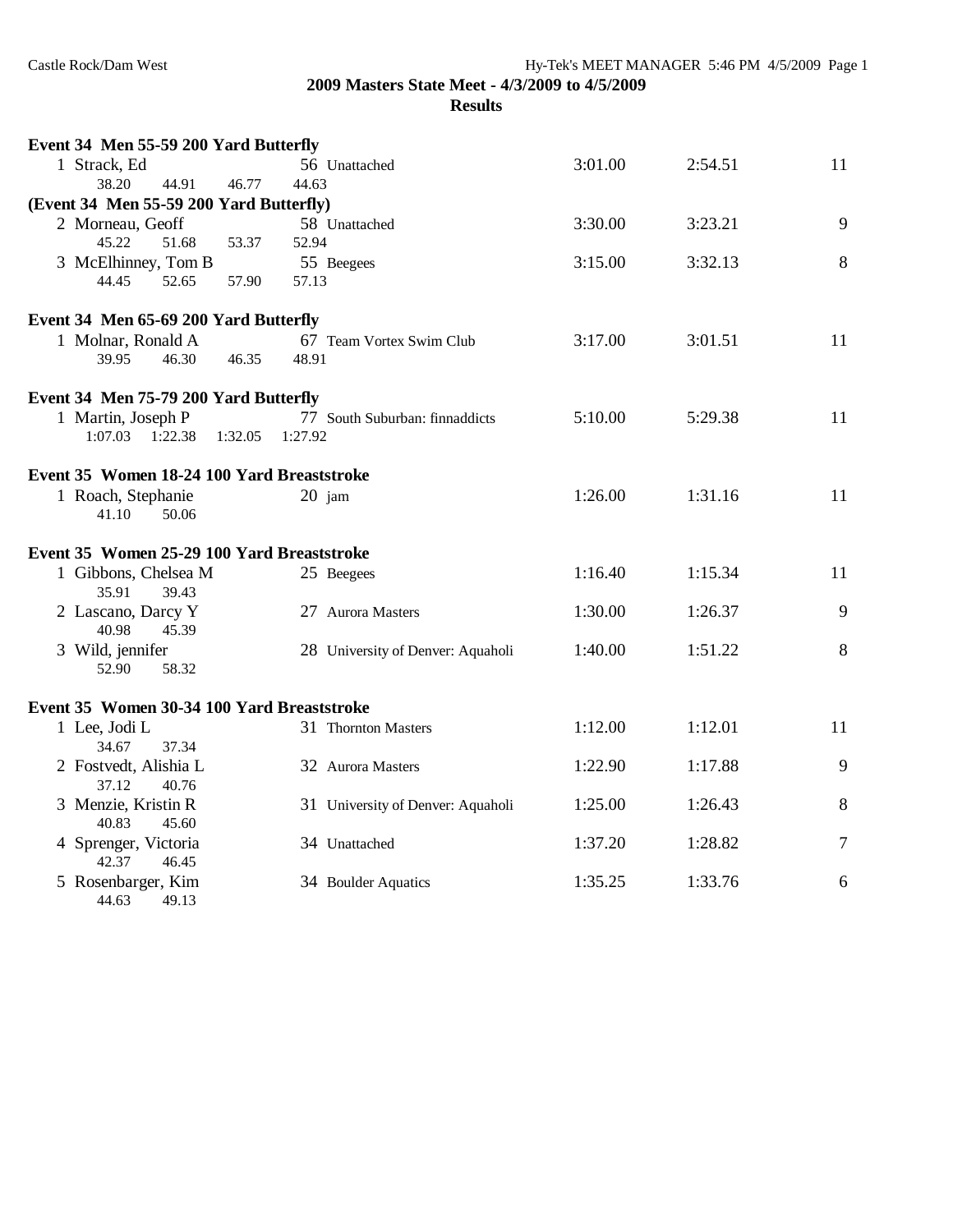| Castle Rock/Dam West                       |                                                                  | Hy-Tek's MEET MANAGER 5:46 PM 4/5/2009 Page 1 |           |                |
|--------------------------------------------|------------------------------------------------------------------|-----------------------------------------------|-----------|----------------|
|                                            | 2009 Masters State Meet - 4/3/2009 to 4/5/2009<br><b>Results</b> |                                               |           |                |
| Event 35 Women 35-39 100 Yard Breaststroke |                                                                  |                                               |           |                |
| 1 Signorelli, Jackie<br>35.72<br>39.82     | 35 Team Vortex Swim Club                                         | 1:15.01                                       | 1:15.54   | 11             |
| 2 Early, Becky<br>36.96<br>40.19           | 35 Beegees                                                       | 1:16.93                                       | 1:17.15   | 9              |
| 3 Roller, Jennifer<br>37.37<br>42.62       | 35 Thornton Masters                                              | 1:20.00                                       | 1:19.99   | 8              |
| 4 Vowles, Nicole<br>38.89<br>43.14         | 38 Thornton Masters                                              | 1:23.84                                       | 1:22.03   | 7              |
| 5 McEahern, Barb<br>40.27<br>44.50         | 38 jam                                                           | 1:40.00                                       | 1:24.77   | 6              |
| 6 Fawcett-Kay, Tanya F<br>42.72<br>47.82   | 37 Powell SwimClub (Wy)                                          | 1:33.33                                       | 1:30.54   | 5              |
| 7 Weeldreyer, Paula<br>49.97<br>53.48      | 35 Prarie Masters Swim Team                                      | 1:40.26                                       | 1:43.45   | 4              |
| 8 Cordova, Katherine J<br>50.33<br>53.19   | 39 Thornton Masters                                              | 1:58.00                                       | 1:43.52   | 3              |
| Event 35 Women 40-44 100 Yard Breaststroke |                                                                  |                                               |           |                |
| 1 Seavall, Kelly<br>35.56<br>39.92         | 40 Inverness Masters                                             | 1:18.00                                       | 1:15.48   | 11             |
| 2 Skinner, Carolyn<br>36.21<br>39.65       | 41 Inverness Masters                                             | 1:15.00                                       | 1:15.86   | 9              |
| 3 toman, Kim<br>42.85<br>44.89             | 41 Pueblo Masters Swim Club                                      | 1:28.92                                       | 1:27.74   | 8              |
| 4 Sauls, Catherine C<br>42.07<br>46.00     | 44 Thornton Masters                                              | 1:27.50                                       | 1:28.07   | 7              |
| 5 Sills, Marion<br>49.45<br>53.55          | 43 Squid Masters Team                                            | 1:55.00                                       | 1:43.00   | 6              |
| 6 Golla, Michelle<br>47.07<br>56.43        | 42 Squid Masters Team                                            | 1:20.65                                       | 1:43.50   | 5              |
| 7 Chapman, Melissa W<br>55.16<br>49.37     | 44 Cherry Creek Athletic Club                                    | 2:08.00                                       | 1:44.53   | 4              |
| 8 Clapp, Christine J<br>53.08<br>55.96     | 42 Inverness Masters                                             | 1:49.00                                       | 1:49.04   | 3              |
| 9 Hoftiezer, Mary P<br>1:12.47<br>1:15.30  | 43 Denver Athletic Club                                          | 3:00.00                                       | 2:27.77   | $\overline{2}$ |
| --- Von Der Lippe, Susan                   | 43 Beegees                                                       | 1:06.44                                       | <b>NS</b> |                |
| Event 35 Women 45-49 100 Yard Breaststroke |                                                                  |                                               |           |                |
| 1 Crouch, Kim H<br>33.88<br>38.31          | 47 Beegees                                                       | 1:13.99                                       | 1:12.19   | 11             |
| 2 Campbell, Ellen A<br>35.89<br>39.85      | 46 Inverness Masters                                             | 1:15.00                                       | 1:15.74   | 9              |
| 3 Witter, Roxana Z<br>41.44<br>48.42       | 46 Squid Masters Team                                            | 1:46.89                                       | 1:29.86   | 8              |
| 4 Nolte, Susan<br>43.27<br>47.88           | 48 Inverness Masters                                             | 1:33.00                                       | 1:31.15   | 7              |
| 5 Stoke, Jeanne<br>43.06<br>48.96          | 47 Thornton Masters                                              | 1:34.93                                       | 1:32.02   | 6              |
| 6 Sortwell, Andrea<br>49.56<br>59.91       | 49 Beegees                                                       | 1:44.75                                       | 1:49.47   | 5              |
| --- Glauch, Missy A                        | 46 Cherry Creek Athletic Club                                    | 1:28.76                                       | <b>NS</b> |                |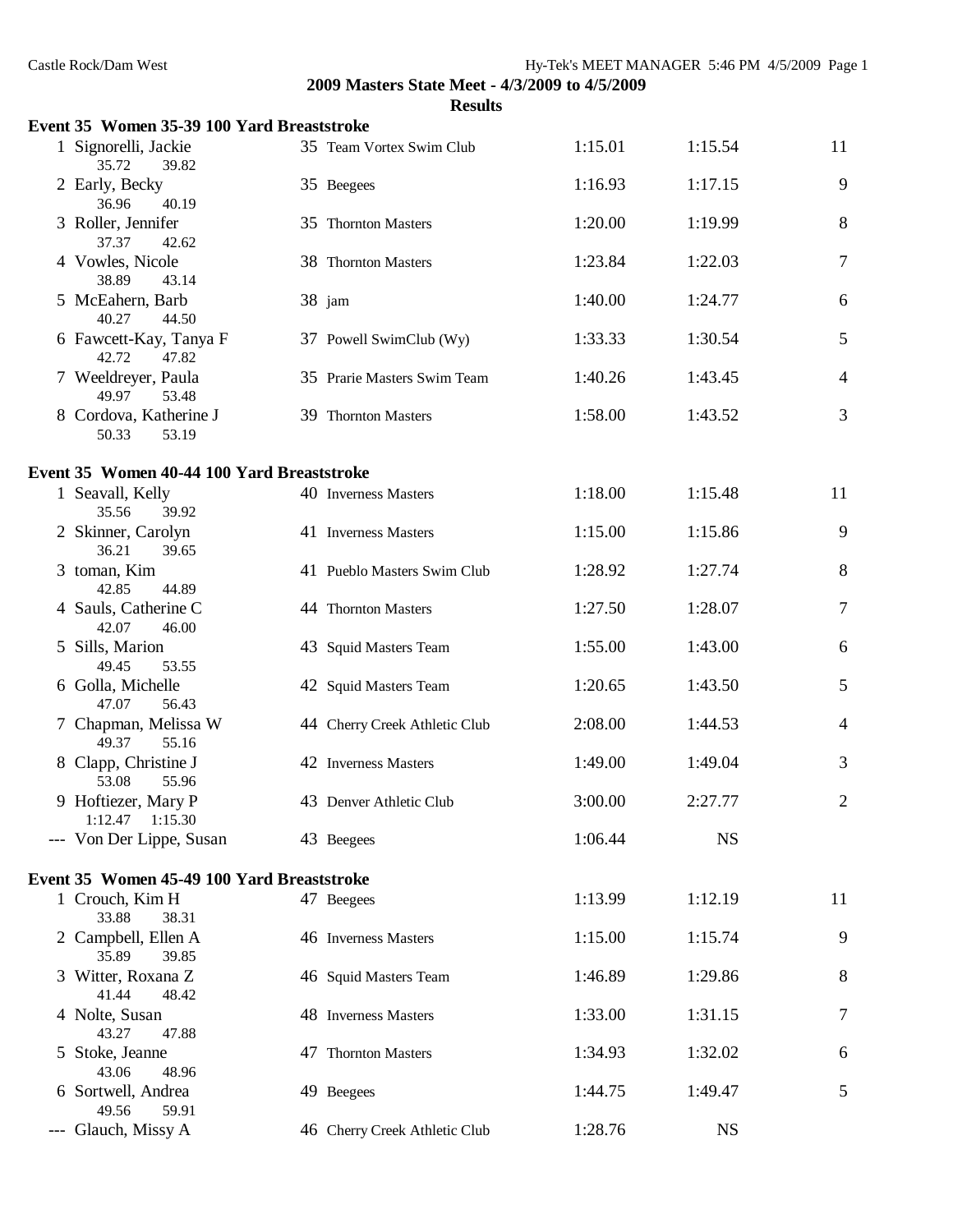| Castle Rock/Dam West                                             |  |                                   | Hy-Tek's MEET MANAGER 5:46 PM 4/5/2009 Page 1 |           |    |
|------------------------------------------------------------------|--|-----------------------------------|-----------------------------------------------|-----------|----|
| 2009 Masters State Meet - 4/3/2009 to 4/5/2009<br><b>Results</b> |  |                                   |                                               |           |    |
| Event 35 Women 50-54 100 Yard Breaststroke                       |  |                                   |                                               |           |    |
| 1 White, Lori<br>58.83<br>1:06.75                                |  | 52 Inverness Masters              | 2:10.00                                       | 2:05.58   | 11 |
| Event 35 Women 55-59 100 Yard Breaststroke                       |  |                                   |                                               |           |    |
| 1 Nelson, Mary Anne<br>44.19<br>47.76                            |  | 58 Durango Masters                | 1:32.00                                       | 1:31.95   | 11 |
| 2 Laney, Judith B<br>47.40<br>50.78                              |  | 56 University of Denver: Aquaholi | 1:45.00                                       | 1:38.18   | 9  |
| 3 England, Nancy J<br>58.04 1:03.88                              |  | 59 Thornton Masters               | 1:59.00                                       | 2:01.92   | 8  |
| --- roche, Carolyn                                               |  | 57 Boulder Aquatics               | 1:43.00                                       | <b>NS</b> |    |
| --- Kane, Julie K                                                |  | 55 Inverness Masters              | 1:47.44                                       | <b>NS</b> |    |
| Event 35 Women 60-64 100 Yard Breaststroke                       |  |                                   |                                               |           |    |
| 1 Young, Lydia<br>48.58<br>52.67                                 |  | 60 Dawgs Swim Team                | 1:45.00                                       | 1:41.25   | 11 |
| 2 McKim, Penny A<br>51.90<br>57.42                               |  | 64 Cherry Creek Athletic Club     | 1:52.64                                       | 1:49.32   | 9  |
| --- Prall, Winny                                                 |  | 61 University of Denver: Aquaholi | 1:50.00                                       | <b>NS</b> |    |
| Event 35 Women 65-69 100 Yard Breaststroke                       |  |                                   |                                               |           |    |
| 1 Dyck, Grace C<br>51.52<br>58.35                                |  | 67 Beegees                        | 1:55.00                                       | 1:49.87   | 11 |
|                                                                  |  |                                   |                                               |           |    |
| Event 35 Women 70-74 100 Yard Breaststroke                       |  |                                   |                                               |           |    |
| 1 Ryman, Donna<br>56.70<br>52.51                                 |  | 72 Inverness Masters              | 2:00.00                                       | 1:49.21   | 11 |
| Event 35 Women 75-79 100 Yard Breaststroke                       |  |                                   |                                               |           |    |
| 1 Buchannan, Peggy<br>1:06.89<br>1:10.91                         |  | 76 Beegees                        | 2:25.10                                       | 2:17.80   | 11 |
| Event 36 Men 18-24 100 Yard Breaststroke                         |  |                                   |                                               |           |    |
| 1 Gimlin, Matt R<br>32.67<br>35.34                               |  | 24 Beegees                        | 1:09.00                                       | 1:08.01   | 11 |
| 2 Goodman, Nate<br>31.93<br>37.76                                |  | 23 jam                            | 1:12.00                                       | 1:09.69   | 9  |
| 3 Ganiyev, Doston<br>32.17<br>38.25                              |  | 21 Squid Masters Team             | 1:12.40                                       | 1:10.42   | 8  |
| 4 Smith, David<br>39.92<br>35.44                                 |  | 21 Squid Masters Team             | 1:10.00                                       | 1:15.36   | 7  |
| 5 Davidson, Ryan T<br>37.20<br>42.74                             |  | 23 Squid Masters Team             | 1:35.00                                       | 1:19.94   | 6  |
| Event 36 Men 25-29 100 Yard Breaststroke                         |  |                                   |                                               |           |    |
| 1 Lang, Elliot<br>27.40<br>31.76                                 |  | 26 University of Denver: Aquaholi | 1:03.00                                       | 59.16     | 11 |
| 2 Lanners, Bret J<br>29.91<br>34.12                              |  | 26 Inverness Masters              | 1:04.23                                       | 1:04.03   | 9  |
| 3 Cooper, Carter<br>33.06<br>38.61                               |  | 26 Beegees                        | 1:12.08                                       | 1:11.67   | 8  |
| 4 Carpenter, Dustin H<br>34.43<br>38.97                          |  | 27 Squid Masters Team             | 1:12.00                                       | 1:13.40   | 7  |
| --- Hillary, Ryan                                                |  | 27 Unattached                     | 1:15.90                                       | <b>NS</b> |    |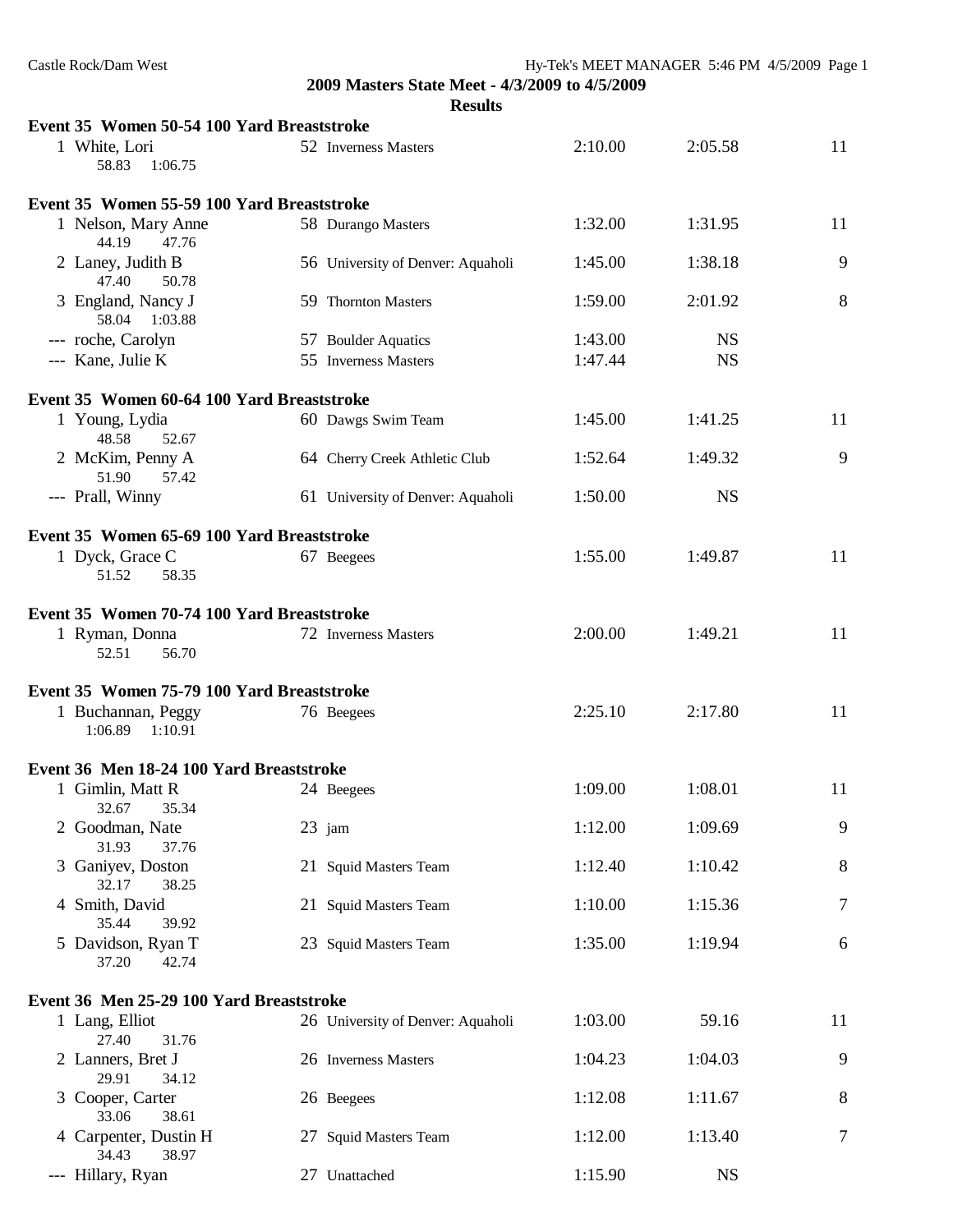| Castle Rock/Dam West                     | 2009 Masters State Meet - 4/3/2009 to 4/5/2009 | Hy-Tek's MEET MANAGER 5:46 PM 4/5/2009 Page 1 |           |              |
|------------------------------------------|------------------------------------------------|-----------------------------------------------|-----------|--------------|
| Event 36 Men 30-34 100 Yard Breaststroke | <b>Results</b>                                 |                                               |           |              |
| 1 Eisenhuth, Matthew S<br>28.32<br>31.84 | 34 University of Denver: Aquaholi              | 1:02.00                                       | 1:00.16   | 11           |
| 2 Stewart, Scott<br>30.70<br>35.15       | 34 University of Denver: Aquaholi              | 1:08.00                                       | 1:05.85   | 9            |
| 3 Cox, Michael J<br>32.93<br>36.87       | 31 Beegees                                     | 1:10.05                                       | 1:09.80   | 8            |
| 4 Foster, Jared<br>34.60<br>38.91        | 33 Thornton Masters                            | 1:16.00                                       | 1:13.51   | 7            |
| 5 Krell, David<br>35.47<br>40.33         | 30 Rocky Mountain Thunder                      | 1:17.37                                       | 1:15.80   | 6            |
| 6 Davison, Kris A<br>36.97<br>42.53      | 33 Thornton Masters                            | 1:24.00                                       | 1:19.50   | 5            |
| Event 36 Men 35-39 100 Yard Breaststroke |                                                |                                               |           |              |
| 1 Brandstatter, Jay J<br>30.72<br>36.45  | 36 Beegees                                     | 1:05.00                                       | 1:07.17   | 11           |
| 2 Van Winkle, Doug<br>32.42<br>35.68     | 36 Boulder Aquatics                            | 1:10.01                                       | 1:08.10   | 9            |
| 3 Cruz, Eduardo<br>37.17<br>41.11        | 39 Thornton Masters                            | 1:24.91                                       | 1:18.28   | 8            |
| 4 Hoftiezer, Scott<br>41.72<br>44.61     | 38 Denver Athletic Club                        | 1:27.38                                       | 1:26.33   | 7            |
| Event 36 Men 40-44 100 Yard Breaststroke |                                                |                                               |           |              |
| 1 Keever, Nate<br>32.86<br>37.31         | 42 Grand Junction Dolphins                     | 1:08.50                                       | 1:10.17   | 11           |
| 2 Blum, Juri<br>34.59<br>38.12           | 42 South Suburban: finnaddicts                 | 1:11.30                                       | 1:12.71   | 9            |
| 3 Huckins, Kent<br>35.18<br>38.61        | 44 Prarie Masters Swim Team                    | 1:14.44                                       | 1:13.79   | 8            |
| 4 Nielsen, Richard<br>35.10 38.76        | 44 University of Denver: Aquaholi              | 1:14.23                                       | 1:13.86   | 7            |
| 5 Chapman, Michael S<br>34.83<br>39.74   | 40 Durango Masters                             | 1:20.00                                       | 1:14.57   | 6            |
| 6 Matsumura, Koichi<br>37.70<br>40.33    | 44 Team Vortex Swim Club                       | 1:22.00                                       | 1:18.03   | 5            |
| 7 Kjeseth, Thor<br>36.91<br>41.18        | 42 Squid Masters Team                          | 1:25.16                                       | 1:18.09   | 4            |
| 8 Arross, John P<br>38.75<br>39.92       | 43 Iron Dolphins                               | 1:15.95                                       | 1:18.67   | 3            |
| 9 Pins, Michael<br>37.94<br>43.93        | 43 Boulder Aquatics                            | 1:21.50                                       | 1:21.87   | 2            |
| 10 Reese, Gary<br>38.21<br>44.12         | 42 Thornton Masters                            | 1:36.00                                       | 1:22.33   | $\mathbf{1}$ |
| 11 Nestrud, Lon<br>40.83<br>43.38        | 44 Cherry Creek Athletic Club                  | 1:32.00                                       | 1:24.21   |              |
| --- Andrews, Michael                     | 42 Fast Masters                                | 1:08.00                                       | <b>NS</b> |              |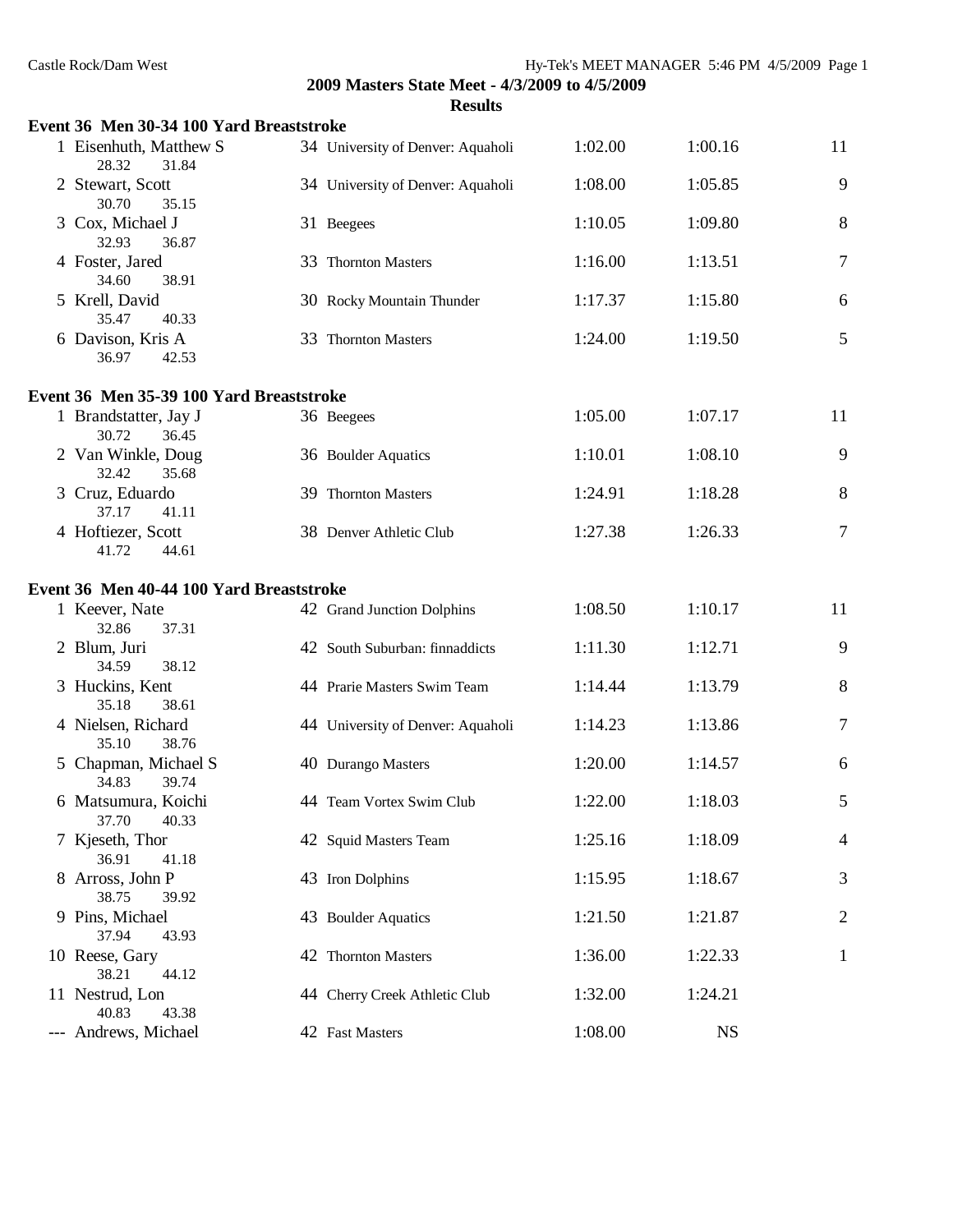| Event 36 Men 45-49 100 Yard Breaststroke |                                   |         |           |                |
|------------------------------------------|-----------------------------------|---------|-----------|----------------|
| 1 Scott, Greg<br>29.83<br>33.73          | 49 University of Denver: Aquaholi | 1:04.50 | 1:03.56   | 11             |
| 2 Lenneman, Tim P<br>30.74<br>34.75      | 45 Foothills Masters Swim Team    | 1:05.00 | 1:05.49   | 9              |
| 3 Cox, Randy<br>30.89<br>34.82           | 46 Beegees                        | 1:05.90 | 1:05.71   | 8              |
| 4 O'Brien, Michael<br>36.45<br>41.60     | 47 Durango Masters                | 1:13.00 | 1:18.05   | 7              |
| 5 Malloy, Glenn E<br>38.51<br>45.44      | 48 Swim Dogs                      | 1:25.07 | 1:23.95   | 6              |
| 6 Lund, Michael<br>40.60<br>47.64        | 46 Squid Masters Team             | 1:45.00 | 1:28.24   | $\mathfrak{S}$ |
| --- Bank, Holden                         | 49 Boulder Aquatics               | 1:10.00 | <b>NS</b> |                |
| --- O'Keefe, John                        | 47 Beegees                        | 1:18.00 | <b>NS</b> |                |
| Event 36 Men 50-54 100 Yard Breaststroke |                                   |         |           |                |
| 1 Mann, Michael<br>30.38<br>34.23        | 54 Inverness Masters              | 1:08.00 | 1:04.61   | 11             |
| 2 Gray, David S<br>30.69<br>35.16        | 50 Thornton Masters               | 1:07.60 | 1:05.85   | 9              |
| 3 Fuller, Ed<br>32.18<br>35.65           | 50 University of Denver: Aquaholi | 1:11.00 | 1:07.83   | 8              |
| 4 Louie, Jamie<br>32.93<br>38.60         | 52 Csst                           | 1:11.60 | 1:11.53   | $\tau$         |
| 5 Nolte, Christopher<br>34.10<br>39.29   | 52 Inverness Masters              | 1:16.50 | 1:13.39   | 6              |
| 6 Stehlin, Ed<br>35.99<br>39.99          | 53 Grand Junction Dolphins        | 1:22.50 | 1:15.98   | 5              |
| 7 Alvarado, Ray<br>38.66<br>43.41        | 52 Unattached                     | 1:20.00 | 1:22.07   | $\overline{4}$ |
| 8 Gimlin, Dennis<br>41.08<br>44.95       | 53 Pueblo Masters Swim Club       | 1:24.49 | 1:26.03   | 3              |
| Event 36 Men 55-59 100 Yard Breaststroke |                                   |         |           |                |
| 1 Waterbury, Stuart<br>31.48<br>35.20    | 55 Boulder Aquatics               | 1:07.00 | 1:06.68   | 11             |
| 2 Fischer, Chuck<br>35.39<br>39.76       | 57 University of Denver: Aquaholi | 1:14.30 | 1:15.15   | 9              |
| 3 Fodor, Larry<br>37.01<br>42.17         | 57 Leasare Aquatics (New Mexico)  | 1:16.85 | 1:19.18   | 8              |
| 4 Curry, Kevin M<br>38.01<br>42.07       | 56 Durango Masters                | 1:24.00 | 1:20.08   | 7              |
| 5 Parkinson, Bruce<br>38.62<br>42.00     | 58 Team Vortex Swim Club          | 1:16.50 | 1:20.62   | 6              |
| 6 McElhinney, Tom B<br>39.33<br>45.90    | 55 Beegees                        | 1:25.00 | 1:25.23   | 5              |
| 7 Strack, Ed<br>42.82<br>46.55           | 56 Unattached                     | 1:30.00 | 1:29.37   | 4              |
| 8 Blodgett, Bob<br>41.50<br>48.26        | 58 Inverness Masters              | 1:24.50 | 1:29.76   | 3              |
| 9 Lee, Wayne A<br>54.72<br>43.63         | 55 Squid Masters Team             | 1:40.00 | 1:38.35   | $\overline{c}$ |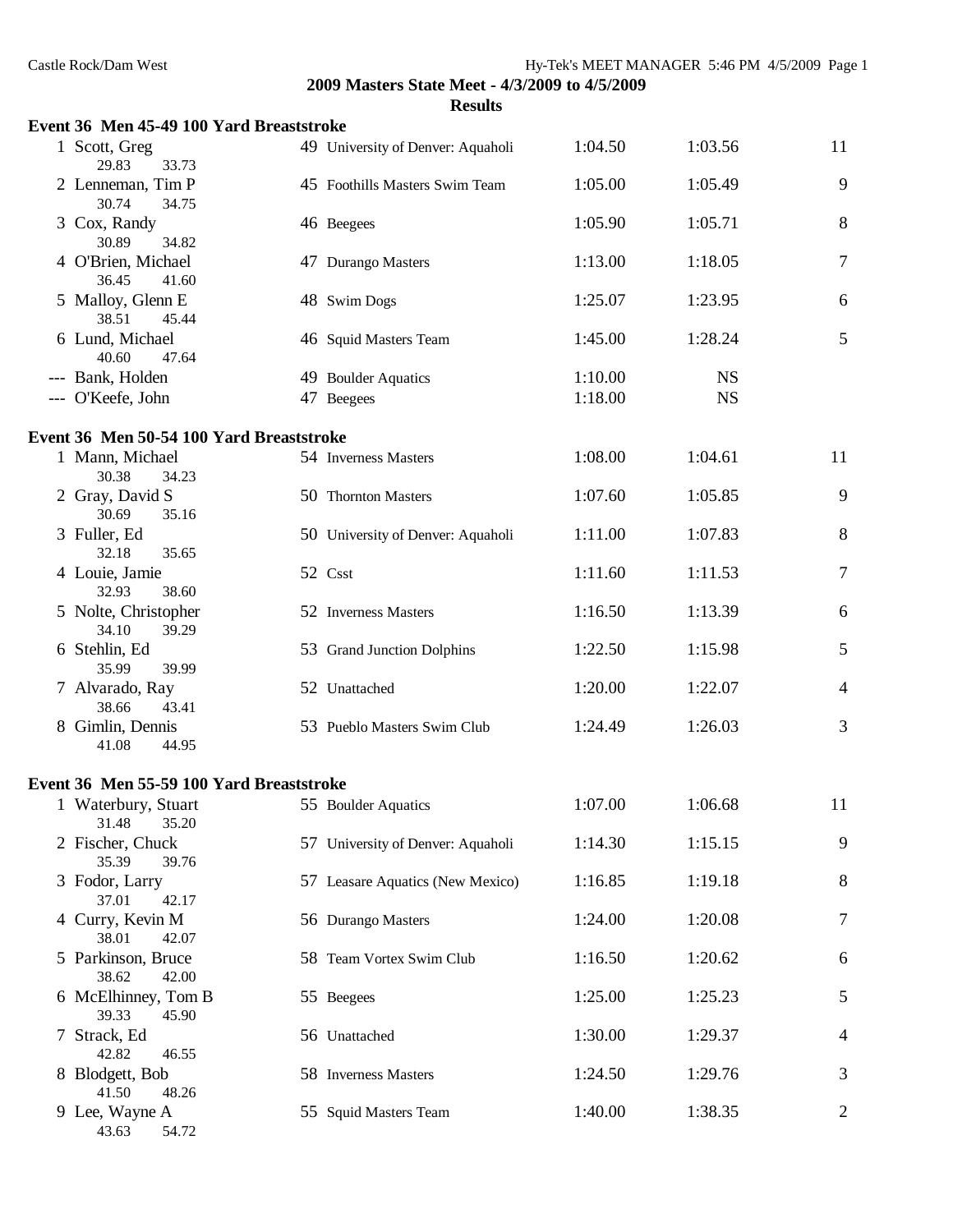| Castle Rock/Dam West                     |       |                                                | Hy-Tek's MEET MANAGER 5:46 PM 4/5/2009 Page 1 |         |    |
|------------------------------------------|-------|------------------------------------------------|-----------------------------------------------|---------|----|
|                                          |       | 2009 Masters State Meet - 4/3/2009 to 4/5/2009 |                                               |         |    |
| Event 36 Men 60-64 100 Yard Breaststroke |       | <b>Results</b>                                 |                                               |         |    |
| 1 Harding, Peter S                       |       | 61 Unattached                                  | 1:10.80                                       | 1:18.37 | 11 |
| 36.64<br>41.73                           |       |                                                |                                               |         |    |
| 2 Carney, Kent<br>38.04<br>43.09         |       | 61 Cms                                         | 1:19.55                                       | 1:21.13 | 9  |
| 3 Edwards, Morgan<br>41.22<br>46.91      |       | 64 Inverness Masters                           | 1:36.60                                       | 1:28.13 | 8  |
| Event 36 Men 65-69 100 Yard Breaststroke |       |                                                |                                               |         |    |
| 1 Dyck, Mel<br>37.14<br>42.51            |       | 67 Beegees                                     | 1:20.00                                       | 1:19.65 | 11 |
| 2 King, William E<br>42.94<br>50.45      |       | 69 Dawgs Swim Team                             | 1:36.00                                       | 1:33.39 | 9  |
| 3 McDanal, Steven K<br>53.48<br>57.86    |       | $65$ jam                                       | 1:53.80                                       | 1:51.34 | 8  |
| 4 Johnson, David L<br>58.23<br>1:04.13   |       | 67 Squid Masters Team                          | 2:00.00                                       | 2:02.36 | 7  |
| Event 36 Men 70-74 100 Yard Breaststroke |       |                                                |                                               |         |    |
| 1 Downs, George<br>39.81<br>44.94        |       | 70 Thornton Masters                            | 1:22.00                                       | 1:24.75 | 11 |
| 2 Patten, Bob W<br>42.25<br>45.12        |       | 74 Denver Athletic Club                        | 1:35.80                                       | 1:27.37 | 9  |
| 3 Norrie, Bill<br>43.44<br>48.59         |       | 70 Rocky Mountain Thunder                      | 1:32.00                                       | 1:32.03 | 8  |
| Event 36 Men 75-79 100 Yard Breaststroke |       |                                                |                                               |         |    |
| 1 Quirke, Terence<br>1:05.20<br>1:19.34  |       | 79 Dawgs Swim Team                             | 2:15.00                                       | 2:24.54 | 11 |
| Event 37 Women 25-29 200 Yard Backstroke |       |                                                |                                               |         |    |
| 1 Tew, Lauren<br>35.43<br>38.59          | 39.76 | 26 Inverness Masters<br>39.21                  | 2:40.00                                       | 2:32.99 | 11 |
| 2 Stutzke, Crystal<br>35.64<br>38.98     | 40.47 | 28 Thornton Masters<br>39.21                   | 2:38.76                                       | 2:34.30 | 9  |
| 3 Gibbons, Chelsea M<br>38.71<br>39.01   | 40.12 | 25 Beegees<br>38.98                            | 2:45.00                                       | 2:36.82 | 8  |
| 4 Gerson, Jennifer S<br>40.39<br>37.55   | 40.34 | 25 Boulder Aquatics<br>40.05                   | 2:35.00                                       | 2:38.33 | 7  |
| 5 Andrews, Melissa D                     |       | 26 Inverness Masters                           | 2:45.00                                       | 2:52.29 | 6  |
| 40.12<br>44.30                           | 44.63 | 43.24                                          |                                               |         |    |
| Event 37 Women 30-34 200 Yard Backstroke |       |                                                |                                               |         |    |
| 1 Barker, Kathy                          |       | 32 University of Denver: Aquaholi              | 2:16.47                                       | 2:20.97 | 11 |
| 33.53<br>35.35<br>2 Schweissing, Kristin | 36.12 | 35.97<br>31 Aurora Masters                     | 2:28.00                                       | 2:23.67 | 9  |
| 33.61<br>34.87<br>3 vogt, Amy            | 37.39 | 37.80<br>32 Thornton Masters                   | 2:44.02                                       | 2:30.63 | 8  |
| 34.73<br>37.87                           | 39.13 | 38.90                                          |                                               |         |    |
| 4 Clark, Denise M<br>36.89<br>40.50      | 43.60 | 30 Thornton Masters<br>44.49                   | 2:45.00                                       | 2:45.48 | 7  |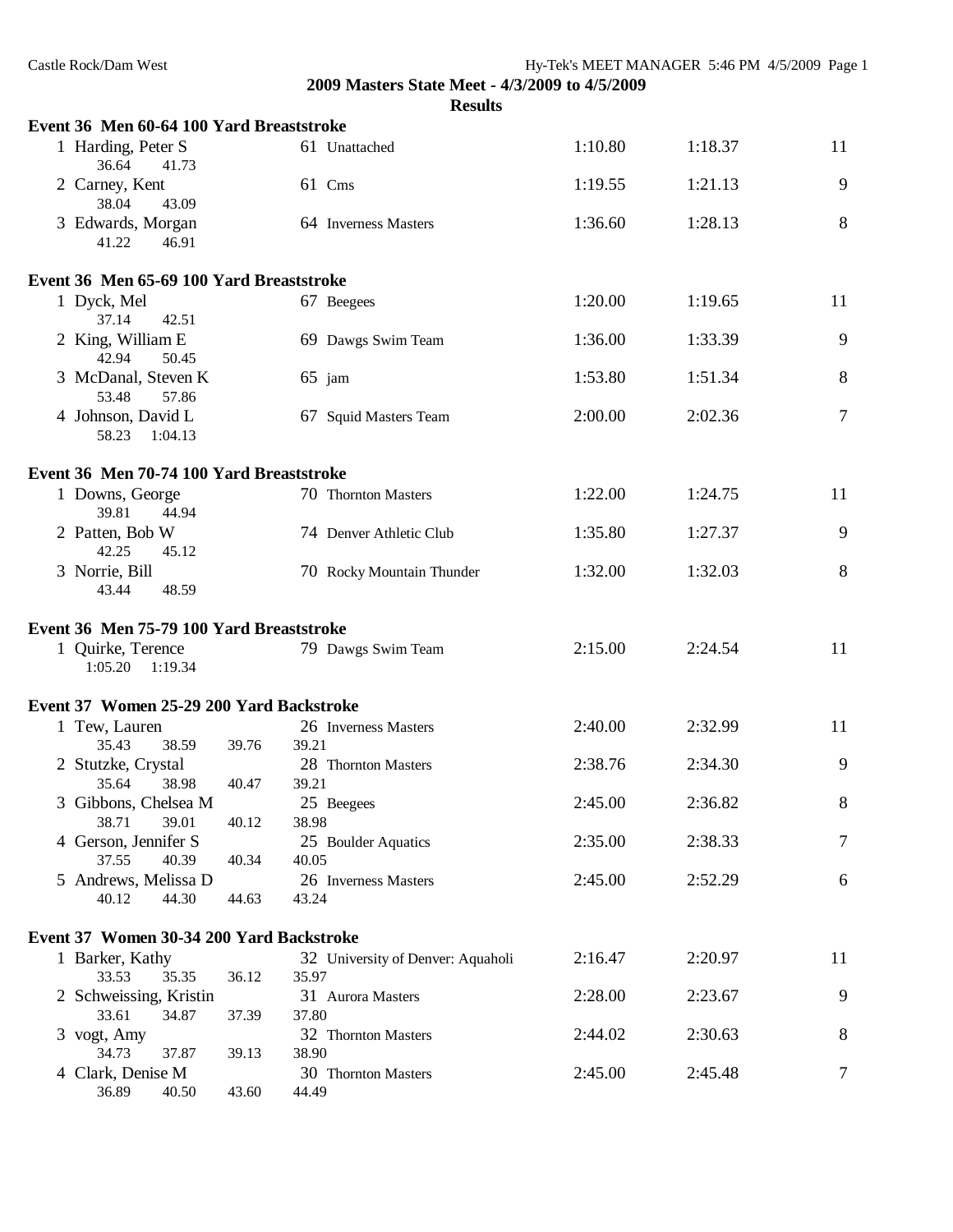| Ш<br>Π<br>п<br>ı<br>w |
|-----------------------|
|-----------------------|

| Event 37 Women 35-39 200 Yard Backstroke   |       |                                            |         |           |                |
|--------------------------------------------|-------|--------------------------------------------|---------|-----------|----------------|
| 1 Dudden, Kendra<br>38.48<br>40.72         | 44.48 | 38 Thornton Masters<br>41.72               | 3:00.00 | 2:45.40   | 11             |
| 2 Bacon, Kim J<br>40.50<br>43.39           | 44.69 | 35 Thornton Masters<br>43.00               | 3:09.00 | 2:51.58   | 9              |
| --- Hart, Sheri L                          |       | 37 University of Denver: Aquaholi          | 2:10.50 | <b>NS</b> |                |
| Event 37 Women 40-44 200 Yard Backstroke   |       |                                            |         |           |                |
| 1 Vanderpoel, Nicole<br>36.72<br>38.30     | 39.20 | 44 Inverness Masters<br>38.53              | 2:30.45 | 2:32.75   | 11             |
| 2 Hinton, Stephanie A<br>38.23<br>40.29    | 41.29 | 42 University of Denver: Aquaholi<br>40.68 | 2:41.39 | 2:40.49   | 9              |
| 3 Lee, Julie A<br>36.85<br>40.79           | 42.52 | 43 Dawgs Swim Team<br>42.49                | 1:36.00 | 2:42.65   | 8              |
| 4 Hagadorn, Heather<br>41.46               |       | 44 University of Denver: Aquaholi<br>43.73 | 2:40.00 | 2:48.07   | $\overline{7}$ |
| 39.52<br>5 Broncucia, Stacy                | 43.36 | 40 Thornton Masters                        | 3:30.00 | 3:20.88   | 6              |
| 1:36.73<br>1:44.46<br>6 Nestrud, Wendy     |       | 43 Cherry Creek Athletic Club              | 4:30.00 | 3:41.86   | 5              |
| 49.66<br>56.26                             | 59.70 | 56.24                                      |         |           |                |
| Event 37 Women 45-49 200 Yard Backstroke   |       |                                            |         |           |                |
| 1 Bank, Wendy<br>34.43<br>37.44            | 39.22 | 46 Boulder Aquatics<br>39.00               | 2:30.00 | 2:30.09   | 11             |
| 2 Najjar, Ellie<br>35.99<br>35.69          | 44.79 | 47 University of Denver: Aquaholi<br>41.09 | 2:34.86 | 2:37.56   | 9              |
| 3 Golding, Sandy F<br>42.97<br>47.29       | 49.15 | 45 Inverness Masters<br>48.13              | 3:30.00 | 3:07.54   | 8              |
| 4 Miller, Shelley L<br>1:30.61<br>50.83    | 48.63 | 46 Thornton Masters<br>0.07                | 3:15.03 | 3:10.14   | $\overline{7}$ |
| (Event 37 Women 45-49 200 Yard Backstroke) |       |                                            |         |           |                |
| 5 Nolte, Susan                             |       | 48 Inverness Masters                       | 3:05.00 | 3:12.59   | 6              |
| 48.81<br>44.77                             | 49.90 | 49.11                                      |         |           |                |
| 6 Larson, Stephanie<br>1:35.22<br>49.70    | 48.81 | 49 Thornton Masters                        | 3:45.00 | 3:13.40   | 5              |
| Event 37 Women 50-54 200 Yard Backstroke   |       |                                            |         |           |                |
| 1 Metz, Catherine L                        |       | 53 Durango Masters                         | 2:30.50 | 2:30.98   | 11             |
| 37.87<br>35.06                             | 39.41 | 38.64                                      |         |           |                |
| Event 37 Women 60-64 200 Yard Backstroke   |       |                                            |         |           |                |
| 1 Hashimoto, Christine L                   |       | 61 Inverness Masters                       | 3:32.52 | 3:22.58   | 11             |
| 49.24<br>51.90                             | 50.86 | 50.58                                      |         |           |                |
| Event 37 Women 65-69 200 Yard Backstroke   |       |                                            |         |           |                |
| 1 Dyck, Grace C                            |       | 67 Beegees                                 | 3:45.00 | 3:38.07   | 11             |
| 52.18<br>55.43                             | 56.44 | 54.02                                      |         |           |                |
| Event 38 Men 25-29 200 Yard Backstroke     |       |                                            |         |           |                |
| 1 Ko, Scott Y                              |       | 25 Beegees                                 | 2:50.00 | 2:21.28   | 11             |
| 34.49<br>36.72                             | 36.45 | 33.62                                      |         | 2:56.21   | 9              |
| 2 McClelland, Ryan<br>38.71<br>2:17.51     | 28.89 | 26 Thornton Masters                        | 3:10.00 |           |                |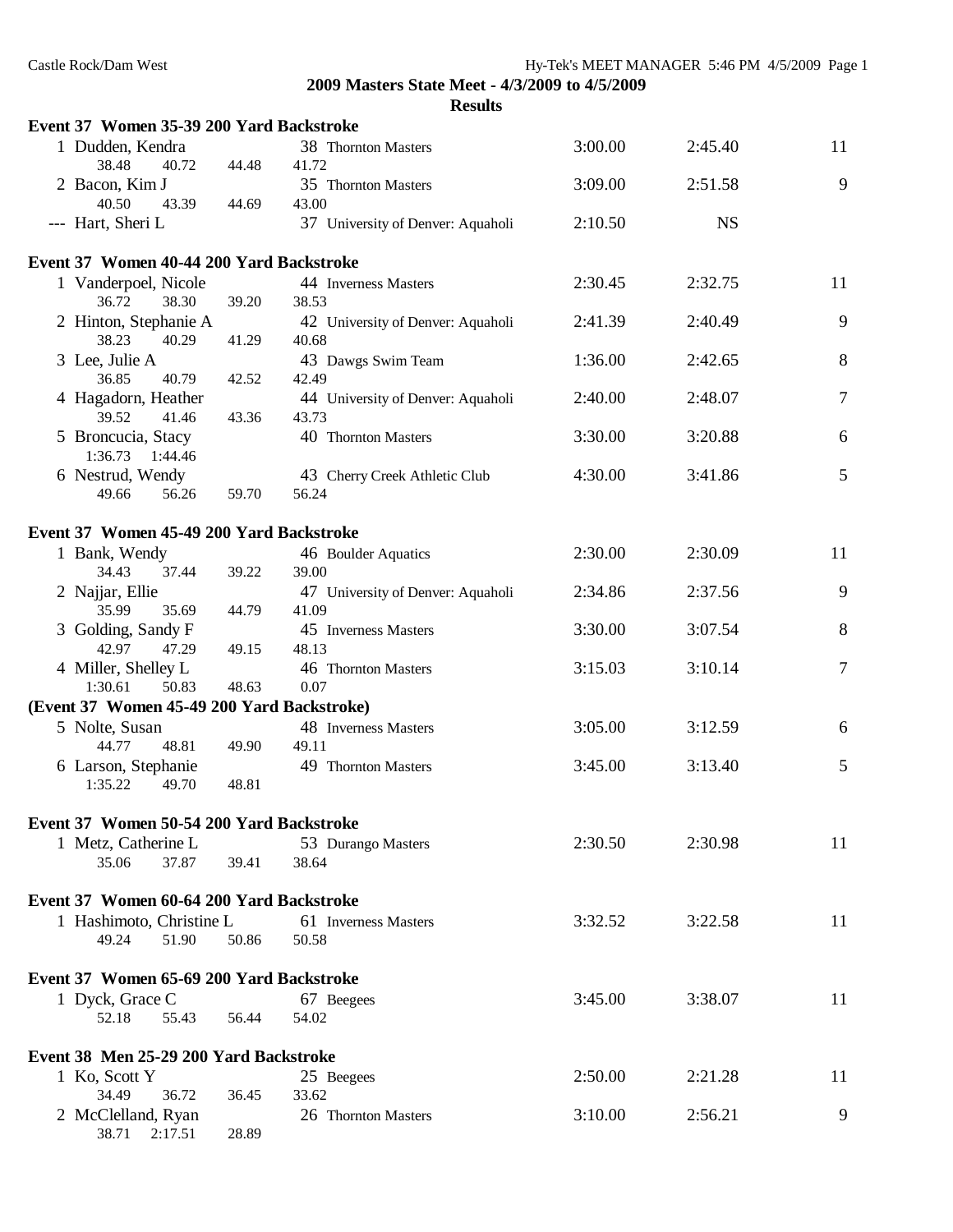| Event 38 Men 30-34 200 Yard Backstroke |         |                                   |         |           |        |
|----------------------------------------|---------|-----------------------------------|---------|-----------|--------|
| 1 Sheremeta, Nicholas                  |         | 31 Inverness Masters              | 2:07.00 | 2:05.45   | 11     |
| 31.03<br>31.70                         | 31.69   | 31.03                             |         |           |        |
| 2 Cox, Michael J                       |         | 31 Beegees                        | 2:10.50 | 2:07.08   | 9      |
| 30.60<br>32.11                         | 32.02   | 32.35                             |         |           |        |
| 3 Valks, Victor                        |         | 34 Aurora Masters                 | 2:26.00 | 2:27.39   | 8      |
| 34.86<br>37.18                         | 39.38   | 35.97                             |         |           |        |
| 4 Foster, Jared                        |         | 33 Thornton Masters               | 2:36.81 | 2:27.87   | $\tau$ |
| 1:11.08<br>38.31                       | 38.99   |                                   |         |           |        |
| 5 Wright, Caleb                        |         | 33 Thornton Masters               | 2:35.00 | 2:32.57   | 6      |
| 34.94<br>39.02                         | 39.94   | 38.67                             |         |           |        |
| Event 38 Men 35-39 200 Yard Backstroke |         |                                   |         |           |        |
| 1 Woodland, Ed                         |         | 39 Unattached                     | 2:14.00 | 2:12.05   | 11     |
| 31.27<br>33.21                         | 33.74   | 33.83                             |         |           |        |
| 2 Workman, Petur                       |         | 38 Squid Masters Team             | 2:30.99 | 2:33.97   | 9      |
| 34.72<br>38.14                         | 40.40   | 40.71                             |         |           |        |
| 3 Pryor, Keith                         |         | 38 Squid Masters Team             | 2:37.71 | 2:40.16   | 8      |
| 38.11<br>40.19                         | 40.89   | 40.97                             |         |           |        |
| 4 Cruz, Eduardo                        |         | 39 Thornton Masters               | 4:00.00 | 2:58.65   | $\tau$ |
| 44.34<br>45.99                         | 46.41   | 41.91                             |         |           |        |
| Event 38 Men 40-44 200 Yard Backstroke |         |                                   |         |           |        |
|                                        |         |                                   |         | 2:05.64   | 11     |
| 1 Stewart, Karl<br>29.49               |         | 43 Beegees<br>32.44               | 2:10.57 |           |        |
| 31.68                                  | 32.03   |                                   |         |           | 9      |
| 2 Joyner, Thomas T<br>35.14<br>37.37   |         | 43 Durango Masters<br>36.07       | 2:24.59 | 2:25.90   |        |
|                                        | 37.32   | 42 Thornton Masters               | 2:40.00 | 2:34.86   | 8      |
| 3 Hoyt, Brian K<br>36.21<br>39.21      | 40.69   | 38.75                             |         |           |        |
| --- Wise, Mike                         |         | 44 University of Denver: Aquaholi | 2:25.60 | <b>NS</b> |        |
|                                        |         |                                   |         |           |        |
| Event 38 Men 45-49 200 Yard Backstroke |         |                                   |         |           |        |
| 1 LeVasseur, Andrew P                  |         | 45 Squid Masters Team             | 2:15.52 | 2:29.62   | 11     |
| 33.18<br>38.02                         | 40.13   | 38.29                             |         |           |        |
| 2 Miller, Burke                        |         | 49 Beegees                        | 2:37.00 | 2:33.08   | 9      |
| 37.12<br>39.39                         | 38.83   | 37.74                             |         |           |        |
| 3 Magouirk, Jeffery K                  |         | 47 Beegees                        | 2:53.00 | 2:41.63   | 8      |
| 38.49<br>40.20                         | 41.84   | 41.10                             |         |           |        |
| 4 Ellis, Charles C                     |         | 46 jam                            | 2:50.00 | 3:00.54   | $\tau$ |
| 41.58<br>44.80                         | 48.14   | 46.02                             |         |           |        |
| 5 Kelly, John                          |         | 47 Beegees                        | 3:05.00 | 3:06.59   | 6      |
| 43.98<br>45.64                         | 1:36.83 | 0.14                              |         |           |        |
| Event 38 Men 50-54 200 Yard Backstroke |         |                                   |         |           |        |
| 1 Heggy, Terry                         |         | 54 Foothills Masters Swim Team    | 2:46.00 | 2:42.28   | 11     |
| 39.84<br>41.69                         | 41.62   | 39.13                             |         |           |        |
| 2 Gimlin, Dennis                       |         | 53 Pueblo Masters Swim Club       | 2:55.80 | 3:01.20   | 9      |
| 41.30<br>46.08                         | 47.42   | 46.40                             |         |           |        |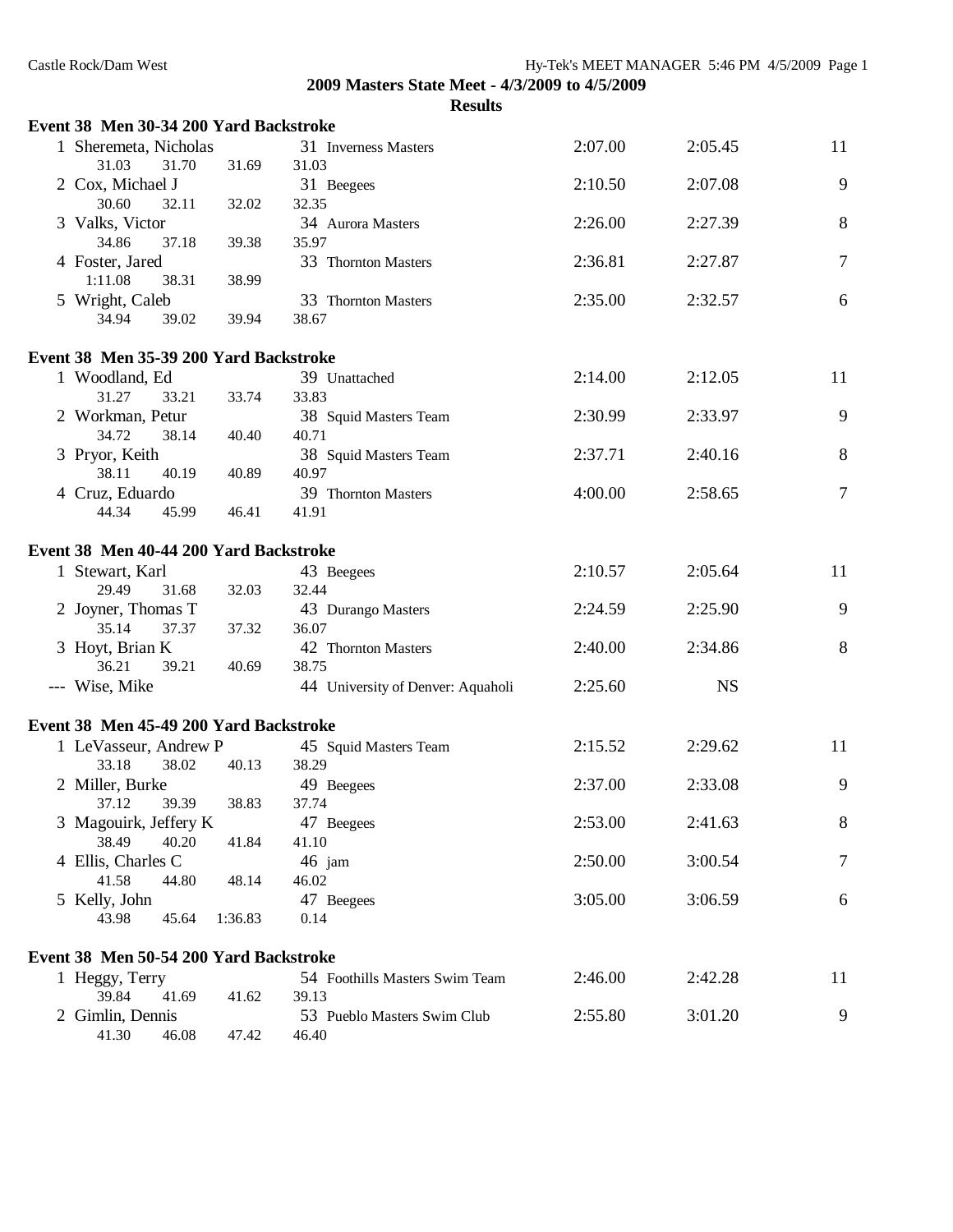|  | Castle Rock/Dam West                   |                               |                                                | Hy-Tek's MEET MANAGER 5:46 PM 4/5/2009 Page 1 |           |    |
|--|----------------------------------------|-------------------------------|------------------------------------------------|-----------------------------------------------|-----------|----|
|  |                                        |                               | 2009 Masters State Meet - 4/3/2009 to 4/5/2009 |                                               |           |    |
|  |                                        |                               | <b>Results</b>                                 |                                               |           |    |
|  | Event 38 Men 55-59 200 Yard Backstroke |                               |                                                |                                               |           |    |
|  | 1 Stanback, John                       |                               | 55 Team Vortex Swim Club                       | 2:19.00                                       | 2:17.79   | 11 |
|  | 32.72<br>35.05                         | 35.92                         | 34.10                                          |                                               |           |    |
|  | 2 Fischer, Chuck                       |                               | 57 University of Denver: Aquaholi              | 2:24.00                                       | 2:31.20   | 9  |
|  | 35.84<br>39.44                         | 39.26                         | 36.66                                          |                                               |           |    |
|  | 3 Simons, john                         |                               | 58 Durango Masters                             | 3:00.00                                       | 3:00.73   | 8  |
|  | 42.65<br>46.23                         | 47.28                         | 44.57                                          |                                               |           |    |
|  | 4 Strack, Ed                           |                               | 56 Unattached                                  | 3:15.00                                       | 3:29.76   | 7  |
|  | 48.88<br>52.51                         | 55.02                         | 53.35                                          |                                               |           |    |
|  | 5 Pflum, Glenn                         |                               | 59 Squid Masters Team                          | 3:57.55                                       | 3:53.08   | 6  |
|  | 53.32<br>59.88                         | 59.75                         | 1:00.13                                        |                                               |           |    |
|  | Event 38 Men 60-64 200 Yard Backstroke |                               |                                                |                                               |           |    |
|  | --- Dodge, David R                     |                               | 62 Durango Masters                             | 3:00.00                                       | <b>NS</b> |    |
|  | Event 38 Men 65-69 200 Yard Backstroke |                               |                                                |                                               |           |    |
|  | 1 Molnar, Ronald A                     |                               | 67 Team Vortex Swim Club                       | 3:14.00                                       | 2:39.41   | 11 |
|  | 38.66<br>39.91                         | 40.89                         | 39.95                                          |                                               |           |    |
|  | 2 Neuls, Allen                         |                               | 65 Beegees                                     | 2:45.00                                       | 2:53.18   | 9  |
|  | 39.89<br>43.49                         | 44.92                         | 44.88                                          |                                               |           |    |
|  | 3 Tobin, John                          |                               | 66 Beegees                                     | 3:32.00                                       | 3:36.99   | 8  |
|  | 1:36.12<br>54.26                       | 54.35                         | 12.26                                          |                                               |           |    |
|  | 4 Reynolds, Bing                       |                               | 68 Boulder Aquatics                            | 3:54.00                                       | 3:59.13   | 7  |
|  | 54.88<br>1:00.97                       | 1:02.90                       | 1:00.38                                        |                                               |           |    |
|  | Event 38 Men 70-74 200 Yard Backstroke |                               |                                                |                                               |           |    |
|  | 1 Plummer, Mark                        |                               | 72 Inverness Masters                           | 3:35.50                                       | 3:49.40   | 11 |
|  | 53.22                                  | 57.23 1:00.82                 | 58.13                                          |                                               |           |    |
|  | Event 38 Men 75-79 200 Yard Backstroke |                               |                                                |                                               |           |    |
|  | --- Murray, Alister R                  |                               | 76 Unattached                                  | 4:30.00                                       | <b>NS</b> |    |
|  | Event 38 Men 80-84 200 Yard Backstroke |                               |                                                |                                               |           |    |
|  | 1 Hart, James W                        |                               | 80 Unattached                                  | 4:00.00                                       | 4:14.08   | 11 |
|  | 1:00.47                                | $1:05.43$ $1:04.44$ $1:03.74$ |                                                |                                               |           |    |

# **Event 41 Women 18-24 100 Yard Freestyle**

| $\frac{1}{2}$ and $\frac{1}{2}$ are $\frac{1}{2}$ and $\frac{1}{2}$ and $\frac{1}{2}$ and $\frac{1}{2}$ are $\frac{1}{2}$ |                     |         |         |    |
|---------------------------------------------------------------------------------------------------------------------------|---------------------|---------|---------|----|
| King, Lisa A                                                                                                              | 21 Durango Masters  | 1:04.50 | 1:03.43 | 11 |
| 32.73<br>30.70                                                                                                            |                     |         |         |    |
| 2 Janiga, Samantha<br>30.43                                                                                               | 23 Boulder Aquatics | 1:15.00 | 1:06.29 | 9  |
| 35.86<br>3 Roach, Stephanie                                                                                               | $20$ jam            | 1:07.00 | 1:06.42 | 8  |
| 35.26<br>31.16                                                                                                            |                     |         |         |    |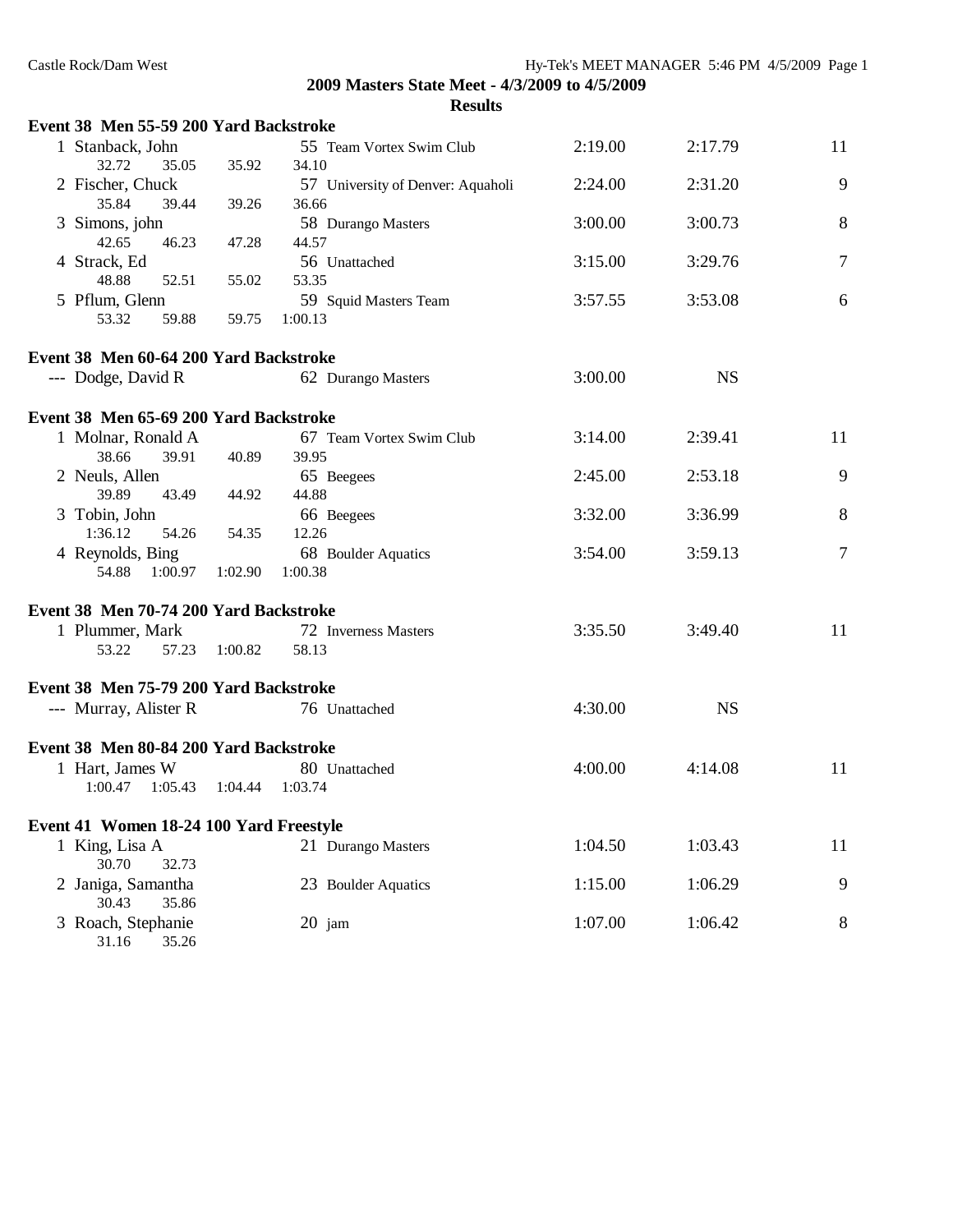| Castle Rock/Dam West                     |                                                |         | Hy-Tek's MEET MANAGER 5:46 PM 4/5/2009 Page 1 |                |  |  |
|------------------------------------------|------------------------------------------------|---------|-----------------------------------------------|----------------|--|--|
|                                          | 2009 Masters State Meet - 4/3/2009 to 4/5/2009 |         |                                               |                |  |  |
|                                          | <b>Results</b>                                 |         |                                               |                |  |  |
| Event 41 Women 25-29 100 Yard Freestyle  |                                                |         |                                               |                |  |  |
| 1 Linke, Lyndsey M<br>25.88<br>27.50     | 28 Fort Collins Club                           | 54.80   | 53.38                                         | 11             |  |  |
| 2 Stutzke, Crystal<br>31.31<br>28.54     | 28 Thornton Masters                            | 1:04.96 | 59.85                                         | 9              |  |  |
| 3 Bennett, Heather<br>29.49<br>31.70     | 27 University of Denver: Aquaholi              | 59.00   | 1:01.19                                       | 8              |  |  |
| 4 Wilson, Christa<br>29.66<br>32.09      | 27 Beegees                                     | 1:01.00 | 1:01.75                                       | $\overline{7}$ |  |  |
| 5 Gibbons, Chelsea M<br>30.40<br>32.61   | 25 Beegees                                     | 1:03.89 | 1:03.01                                       | 6              |  |  |
| 6 Griese, Stephanie<br>30.60<br>34.04    | 26 Prarie Masters Swim Team                    | 1:06.00 | 1:04.64                                       | 5              |  |  |
| 7 Dubach, Daphne<br>33.61<br>37.76       | 29 Squid Masters Team                          | 1:29.02 | 1:11.37                                       | $\overline{4}$ |  |  |
| 8 Asmar, Melanie<br>35.70<br>41.16       | 26 Squid Masters Team                          | 1:08.00 | 1:16.86                                       | 3              |  |  |
| 9 Wild, jennifer<br>38.40<br>40.99       | 28 University of Denver: Aquaholi              | 1:25.00 | 1:19.39                                       | $\overline{2}$ |  |  |
| --- White, Jennifer                      | 28 Thornton Masters                            | 1:25.00 | <b>NS</b>                                     |                |  |  |
| Event 41 Women 30-34 100 Yard Freestyle  |                                                |         |                                               |                |  |  |
| 1 Fostvedt, Alishia L<br>28.04<br>30.98  | 32 Aurora Masters                              | 58.90   | 59.02                                         | 11             |  |  |
| 2 Willoughby, Carrie<br>31.23<br>34.17   | 31 Unattached                                  | 1:01.12 | 1:05.40                                       | 9              |  |  |
| 3 Despain, Christina F<br>32.18<br>33.48 | 31 Aurora Masters                              | 1:06.00 | 1:05.66                                       | 8              |  |  |
| 4 Greenleaf, Kristin A<br>32.46<br>33.76 | 30 Aurora Masters                              | 1:15.00 | 1:06.22                                       | $\overline{7}$ |  |  |
| 5 Clark, Denise M<br>31.50<br>36.15      | 30 Thornton Masters                            | 1:08.00 | 1:07.65                                       | 6              |  |  |
| 6 Bloch, Rebecca<br>33.55<br>35.98       | 33 Cherry Creek Athletic Club                  | NT      | 1:09.53                                       | 5              |  |  |
| 7 Bernert, Brandi<br>34.52<br>37.47      | 30 Squid Masters Team                          | 1:19.49 | 1:11.99                                       | 4              |  |  |
| 8 Sprenger, Victoria                     | 34 Unattached                                  | 1:12.58 | 1:12.76                                       | 3              |  |  |

33.44 39.32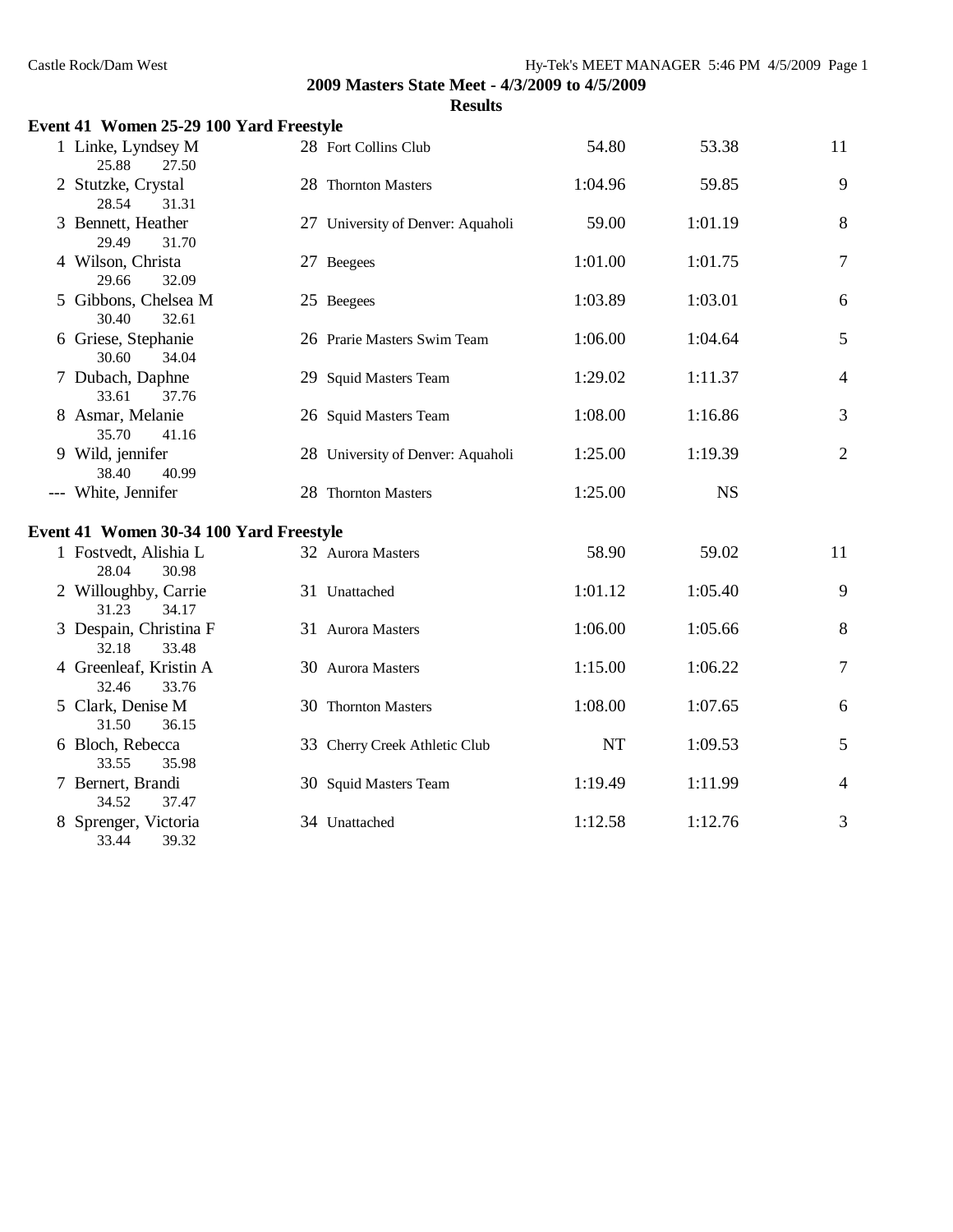| Event 41 Women 35-39 100 Yard Freestyle  |                                   |         |           |                |
|------------------------------------------|-----------------------------------|---------|-----------|----------------|
| 1 Hart, Sheri L<br>24.54<br>26.94        | 37 University of Denver: Aquaholi | 55.00   | 51.48     | 11             |
| 2 Early, Becky<br>29.50<br>30.64         | 35 Beegees                        | 1:00.46 | 1:00.14   | 9              |
| 3 Signorelli, Jackie<br>28.87<br>31.92   | 35 Team Vortex Swim Club          | 59.15   | 1:00.79   | 8              |
| 4 Vowles, Nicole<br>32.04<br>34.75       | 38 Thornton Masters               | 1:08.56 | 1:06.79   | $\tau$         |
| 5 White, LeighAnn<br>32.35<br>35.55      | 39 Thornton Masters               | 1:08.79 | 1:07.90   | 6              |
| 6 Bacon, Kim J<br>32.77<br>35.53         | 35 Thornton Masters               | 1:09.00 | 1:08.30   | 5              |
| 7 Bernert, Kristal L<br>34.52<br>36.06   | 36 Squid Masters Team             | 1:20.00 | 1:10.58   | $\overline{4}$ |
| 8 Jargensen, Mindy M<br>39.35<br>51.03   | 35 Prarie Masters Swim Team       | 1:49.54 | 1:30.38   | 3              |
| 9 Cordova, Katherine J<br>42.94<br>48.64 | 39 Thornton Masters               | 1:48.00 | 1:31.58   | $\mathbf{2}$   |
| --- Boris, Anne                          | 39 University of Denver: Aquaholi | 1:00.00 | <b>NS</b> |                |
| --- Keaten, Heather L                    | 39 Fort Collins Club              | 1:03.00 | <b>NS</b> |                |
| Event 41 Women 40-44 100 Yard Freestyle  |                                   |         |           |                |
| 1 Von Der Lippe, Susan<br>25.76<br>27.56 | 43 Beegees                        | 53.00   | 53.32     | 11             |
| 2 Seavall, Kelly<br>28.01<br>30.47       | 40 Inverness Masters              | 59.00   | 58.48     | 9              |
| 3 Richardson, Kim<br>28.64<br>30.73      | 40 Fort Collins Club              | 1:00.00 | 59.37     | 8              |
| 4 Thull, Amy<br>29.39<br>30.55           | 41 Inverness Masters              | 1:10.00 | 59.94     | 7              |
| 5 Hagadorn, Heather<br>29.58<br>30.77    | 44 University of Denver: Aquaholi | 1:02.00 | 1:00.35   | 6              |
| 6 Hinton, Stephanie A<br>32.35<br>34.78  | 42 University of Denver: Aquaholi | 1:05.58 | 1:07.13   | 5              |
| 7 toman, Kim<br>32.82<br>35.46           | 41 Pueblo Masters Swim Club       | 1:16.57 | 1:08.28   | 4              |
| 8 Grady, Kathy M<br>37.52<br>33.58       | 43 Prarie Masters Swim Team       | 1:10.00 | 1:11.10   | 3              |
| 9 Riner, Betsy<br>34.50<br>39.79         | 42 Inverness Masters              | 1:19.00 | 1:14.29   | 2              |
| 10 Sills, Marion<br>37.17<br>40.59       | 43 Squid Masters Team             | 1:35.00 | 1:17.76   | $\mathbf 1$    |
| 11 Lehnart, Nel<br>38.96<br>44.71        | 44 Squid Masters Team             | 1:36.06 | 1:23.67   |                |
| 12 Clapp, Christine J<br>40.31<br>45.12  | 42 Inverness Masters              | 1:24.00 | 1:25.43   |                |
| 13 Hoftiezer, Mary P<br>42.04<br>45.60   | 43 Denver Athletic Club           | 1:30.00 | 1:27.64   |                |
| 14 Golla, Michelle<br>40.82<br>56.21     | 42 Squid Masters Team             | 1:04.39 | 1:37.03   |                |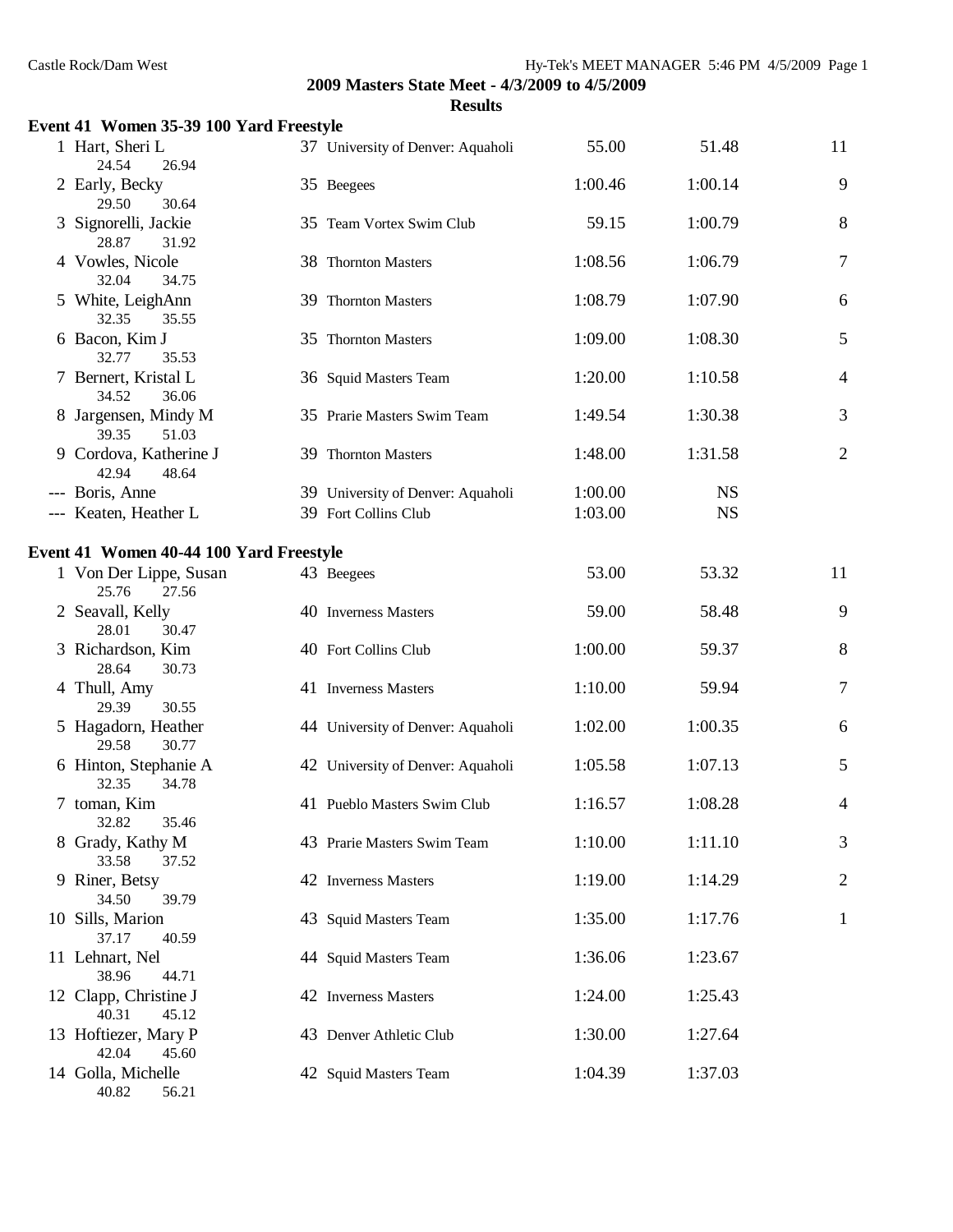| Event 41 Women 45-49 100 Yard Freestyle    |                                   |         |           |        |
|--------------------------------------------|-----------------------------------|---------|-----------|--------|
| 1 Garnier, Kathy L<br>27.13<br>29.03       | 48 Inverness Masters              | 56.60   | 56.16     | 11     |
| 2 Crouch, Kim H<br>26.99<br>29.23          | 47 Beegees                        | 58.33   | 56.22     | 9      |
| 3 Fischer, Lynn B<br>28.62<br>31.12        | 47 Beegees                        | 1:01.00 | 59.74     | 8      |
| 4 Dullea, Melanie J<br>30.27<br>32.33      | 47 South Suburban: finnaddicts    | 1:01.91 | 1:02.60   | $\tau$ |
| 5 Stoke, Jeanne<br>39.05<br>42.36          | 47 Thornton Masters               | 1:23.29 | 1:21.41   | 6      |
| --- Lehndorff, Lisa                        | 47 Beegees                        | 3:15.00 | <b>NS</b> |        |
| --- Sortwell, Andrea                       | 49 Beegees                        | 1:22.00 | <b>NS</b> |        |
| (Event 41 Women 45-49 100 Yard Freestyle)  |                                   |         |           |        |
| --- Mayer, Olivia                          | 45 Inverness Masters              | 1:16.50 | <b>NS</b> |        |
| --- Fletcher, Lynne E                      | 48 Inverness Masters              | 1:20.00 | <b>NS</b> |        |
| --- Bank, Wendy                            | 46 Boulder Aquatics               | 1:05.00 | <b>NS</b> |        |
| Event 41 Women 50-54 100 Yard Freestyle    |                                   |         |           |        |
| 1 Metz, Catherine L<br>28.30<br>31.44      | 53 Durango Masters                | 59.60   | 59.74     | 11     |
| 2 Weihenmayer, Ellen<br>34.54<br>38.34     | 50 Unattached                     | 1:30.00 | 1:12.88   | 9      |
| 3 Madore, Laure<br>34.24<br>40.74          | 52 University of Denver: Aquaholi | 1:15.00 | 1:14.98   | $8\,$  |
| Event 41 Women 55-59 100 Yard Freestyle    |                                   |         |           |        |
| 1 Rosener, Karen<br>29.74<br>31.05         | 55 Fort Collins Club              | 1:01.90 | 1:00.79   | 11     |
| 2 Terry, Nancy<br>33.59<br>35.27           | 59 University of Denver: Aquaholi | 1:15.00 | 1:08.86   | 9      |
| 3 Laney, Judith B<br>35.51<br>34.03        | 56 University of Denver: Aquaholi | 1:15.00 | 1:09.54   | 8      |
| 4 Nelson, Mary Anne<br>38.87<br>36.25      | 58 Durango Masters                | 1:15.00 | 1:15.12   | 7      |
| 5 Parmer, Patricia<br>40.02<br>43.08       | 55 Powell SwimClub (Wy)           | 1:16.24 | 1:23.10   | 6      |
| 6 England, Nancy J<br>48.63<br>54.93       | 59 Thornton Masters               | 1:46.00 | 1:43.56   | 5      |
| --- roche, Carolyn                         | 57 Boulder Aquatics               | 1:10.00 | <b>NS</b> |        |
| Event 41 Women 60-64 100 Yard Freestyle    |                                   |         |           |        |
| 1 Young, Lydia<br>36.71<br>38.11           | 60 Dawgs Swim Team                | 1:22.30 | 1:14.82   | 11     |
| 2 Hashimoto, Christine L<br>40.09<br>44.05 | 61 Inverness Masters              | 1:24.69 | 1:24.14   | 9      |
| Event 41 Women 65-69 100 Yard Freestyle    |                                   |         |           |        |
| 1 Croissant, Eileen M<br>55.97<br>47.65    | 69 Beegees                        | 1:41.56 | 1:43.62   | 11     |
| Event 41 Women 70-74 100 Yard Freestyle    |                                   |         |           |        |
| 1 Ryman, Donna<br>47.19<br>51.65           | 72 Inverness Masters              | 2:10.00 | 1:38.84   | 11     |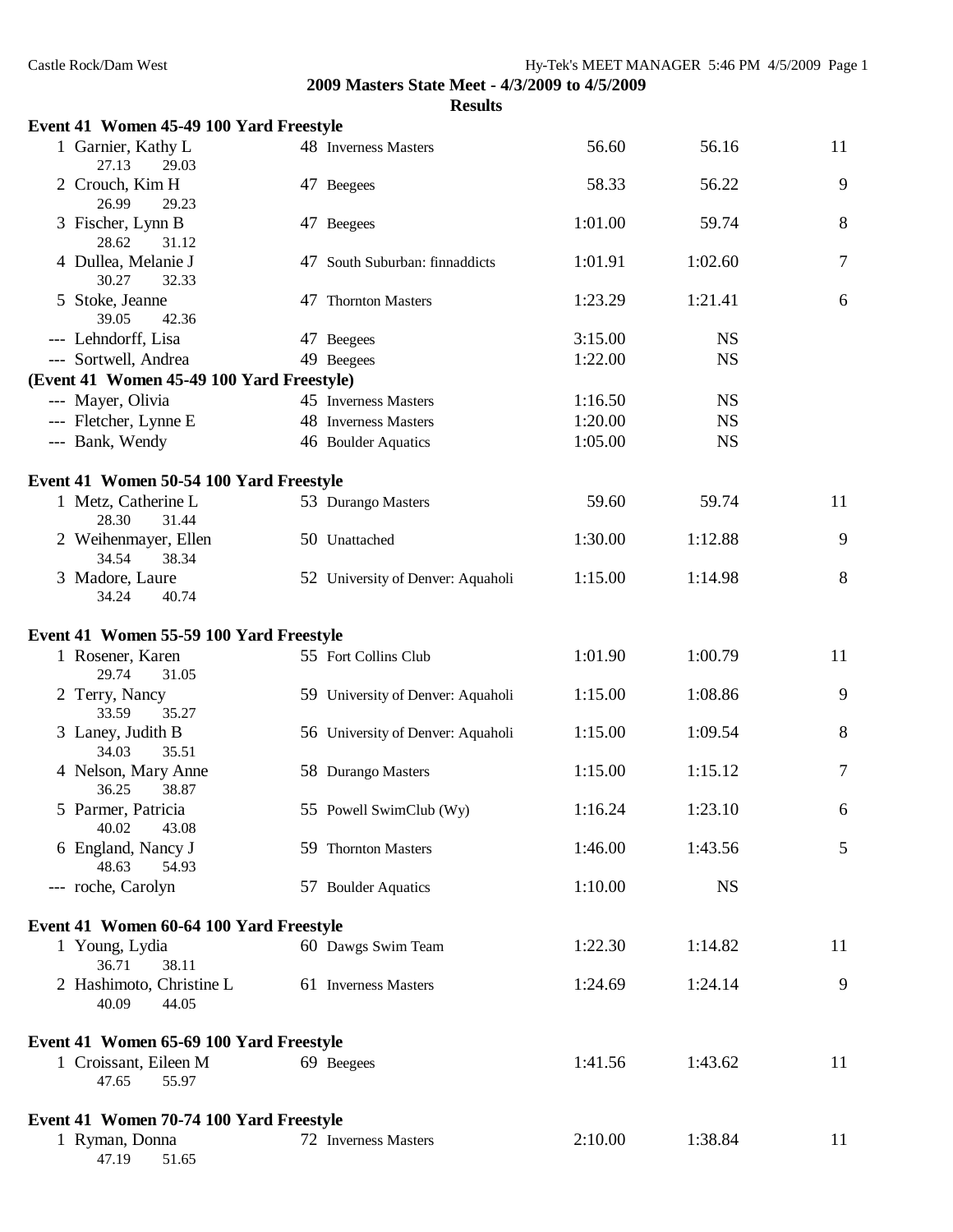| Event 42 Men 18-24 100 Yard Freestyle    |                                   |         |           |                |
|------------------------------------------|-----------------------------------|---------|-----------|----------------|
| 1 Garrey, Ruslan R<br>26.77<br>28.55     | 18 University of Denver: Aquaholi | NT      | 55.32     | 11             |
| 2 Smith, David<br>26.92<br>29.63         | 21 Squid Masters Team             | 59.25   | 56.55     | 9              |
| 3 Goodman, Nate<br>27.53<br>31.46        | $23$ jam                          | 1:00.00 | 58.99     | 8              |
| 4 Paradise, Matt<br>41.56<br>52.69       | 22 Squid Masters Team             | 1:59.32 | 1:34.25   | $\overline{7}$ |
| Event 42 Men 25-29 100 Yard Freestyle    |                                   |         |           |                |
| 1 Lanners, Bret J<br>23.92<br>26.36      | 26 Inverness Masters              | 51.17   | 50.28     | 11             |
| 2 Jackson, Keaka<br>24.72<br>26.69       | 28 University of Denver: Aquaholi | 56.00   | 51.41     | 9              |
| 3 Ko, Scott Y<br>24.91<br>26.58          | 25 Beegees                        | 52.00   | 51.49     | $8\,$          |
| 4 Ida, Kevin<br>28.18<br>25.44           | 26 Thornton Masters               | 54.00   | 53.62     | $\tau$         |
| 5 Cooper, Carter<br>26.59<br>28.71       | 26 Beegees                        | 57.32   | 55.30     | 6              |
| 6 Carpenter, Dustin H<br>26.60<br>29.52  | 27 Squid Masters Team             | 57.01   | 56.12     | 5              |
| 7 Crouch, Clayton<br>29.25<br>32.47      | 28 Squid Masters Team             | 1:01.00 | 1:01.72   | $\overline{4}$ |
| 8 McClelland, Ryan<br>28.82<br>33.10     | 26 Thornton Masters               | 59.00   | 1:01.92   | 3              |
| Event 42 Men 30-34 100 Yard Freestyle    |                                   |         |           |                |
| 1 O'Sullivan, Chris<br>22.88<br>25.11    | 34 University of Denver: Aquaholi | 48.80   | 47.99     | 11             |
| 2 Eisenhuth, Matthew S<br>23.30<br>24.70 | 34 University of Denver: Aquaholi | 48.60   | 48.00     | 9              |
| 3 Buckley, Ethan<br>24.15<br>25.14       | 33 Beegees                        | 50.13   | 49.29     | $8\phantom{1}$ |
| 4 Sheremeta, Nicholas<br>25.27<br>26.36  | 31 Inverness Masters              | 51.00   | 51.63     | 7              |
| 5 Stewart, Scott<br>26.27<br>27.46       | 34 University of Denver: Aquaholi | 58.00   | 53.73     | 6              |
| 6 Foster, Jared<br>25.48<br>28.74        | 33 Thornton Masters               | 53.66   | 54.22     | 5              |
| 7 Davison, Kris A<br>29.12<br>33.11      | 33 Thornton Masters               | 1:07.00 | 1:02.23   | $\overline{4}$ |
| --- Ellefson, Carl A                     | 34 University of Denver: Aquaholi | 55.00   | <b>NS</b> |                |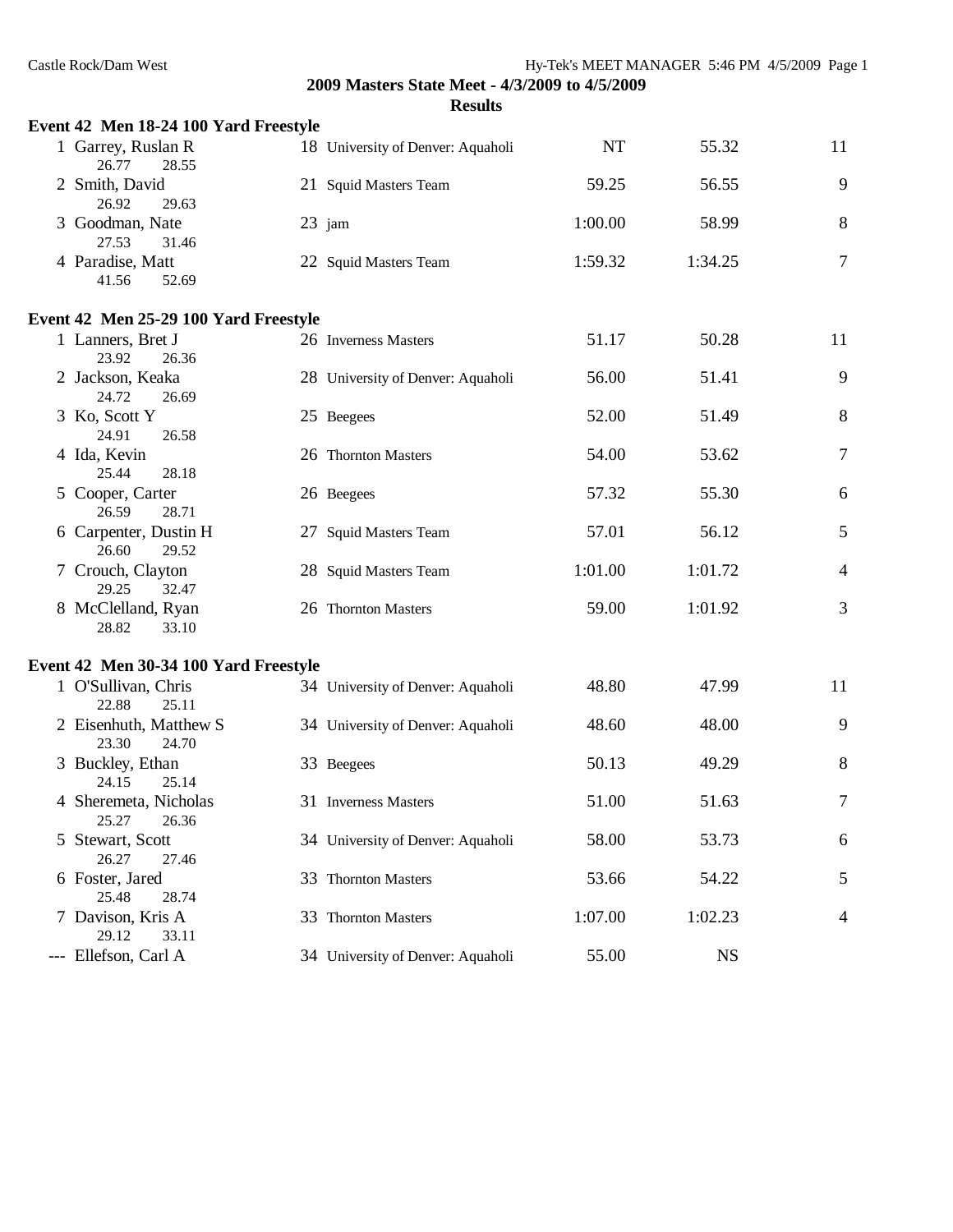| Event 42 Men 35-39 100 Yard Freestyle  |                                   |         |           |                |
|----------------------------------------|-----------------------------------|---------|-----------|----------------|
| 1 Edwards, Dan<br>24.74<br>26.51       | 35 Unattached                     | 52.00   | 51.25     | 11             |
| 2 Sheldon, Paul<br>24.14<br>27.69      | 38 Unattached                     | 50.89   | 51.83     | 9              |
| 3 Boyd, John D<br>26.52<br>30.06       | 37 Cherry Creek Athletic Club     | 57.00   | 56.58     | $8\,$          |
| 4 Baldacci, Mike<br>27.47<br>30.25     | 39 Caspyer Wyoming Masters Swimmi | 57.42   | 57.72     | $\overline{7}$ |
| 5 Pazmino, Jorge<br>26.43<br>31.60     | 39 Aurora Masters                 | 55.58   | 58.03     | 6              |
| 6 Workman, Petur<br>29.98<br>30.64     | 38 Squid Masters Team             | 1:05.21 | 1:00.62   | $\mathfrak{S}$ |
| 7 Mufic, Frank C<br>30.78<br>37.12     | 38 Cherry Creek Athletic Club     | 1:17.40 | 1:07.90   | $\overline{4}$ |
| 8 Brady, Donald S<br>37.88<br>41.31    | 35 Squid Masters Team             | 2:00.00 | 1:19.19   | 3              |
| Event 42 Men 40-44 100 Yard Freestyle  |                                   |         |           |                |
| 1 Smith, Schuyler<br>24.06<br>25.19    | 40 University of Denver: Aquaholi | 51.30   | 49.25     | 11             |
| 2 Stewart, Karl<br>25.89<br>24.35      | 43 Beegees                        | 50.76   | 50.24     | 9              |
| 3 Chapman, Michael S<br>25.51<br>28.88 | 40 Durango Masters                | 56.50   | 54.39     | 8              |
| 4 Remacle, Michael<br>26.25<br>28.71   | 41 Boulder Aquatics               | 56.00   | 54.96     | $\tau$         |
| 5 Barringer, Rob<br>25.90<br>29.13     | 43 Unattached                     | 55.20   | 55.03     | 6              |
| 6 Lundahl, Jim<br>28.29<br>29.55       | 43 Beegees                        | 57.75   | 57.84     | 5              |
| 7 Keever, Nate<br>27.71<br>30.38       | 42 Grand Junction Dolphins        | 57.50   | 58.09     | $\overline{4}$ |
| 8 Krauss, Neil<br>29.19<br>29.93       | 41 University of Denver: Aquaholi | 1:00.00 | 59.12     | 3              |
| 9 Boals, Daniel<br>31.62<br>28.09      | 40 Beegees                        | 1:01.66 | 59.71     | $\mathfrak{2}$ |
| 10 Pins, Michael<br>29.67<br>33.08     | 43 Boulder Aquatics               | 1:01.29 | 1:02.75   | $\mathbf{1}$   |
| 11 Smith, John<br>31.65<br>33.20       | 41 Foothills Masters Swim Team    | 1:20.00 | 1:04.85   |                |
| --- Bockius, Edward C                  | 42 Unattached                     | 49.93   | <b>NS</b> |                |
| --- Wise, Mike                         | 44 University of Denver: Aquaholi | 54.00   | <b>NS</b> |                |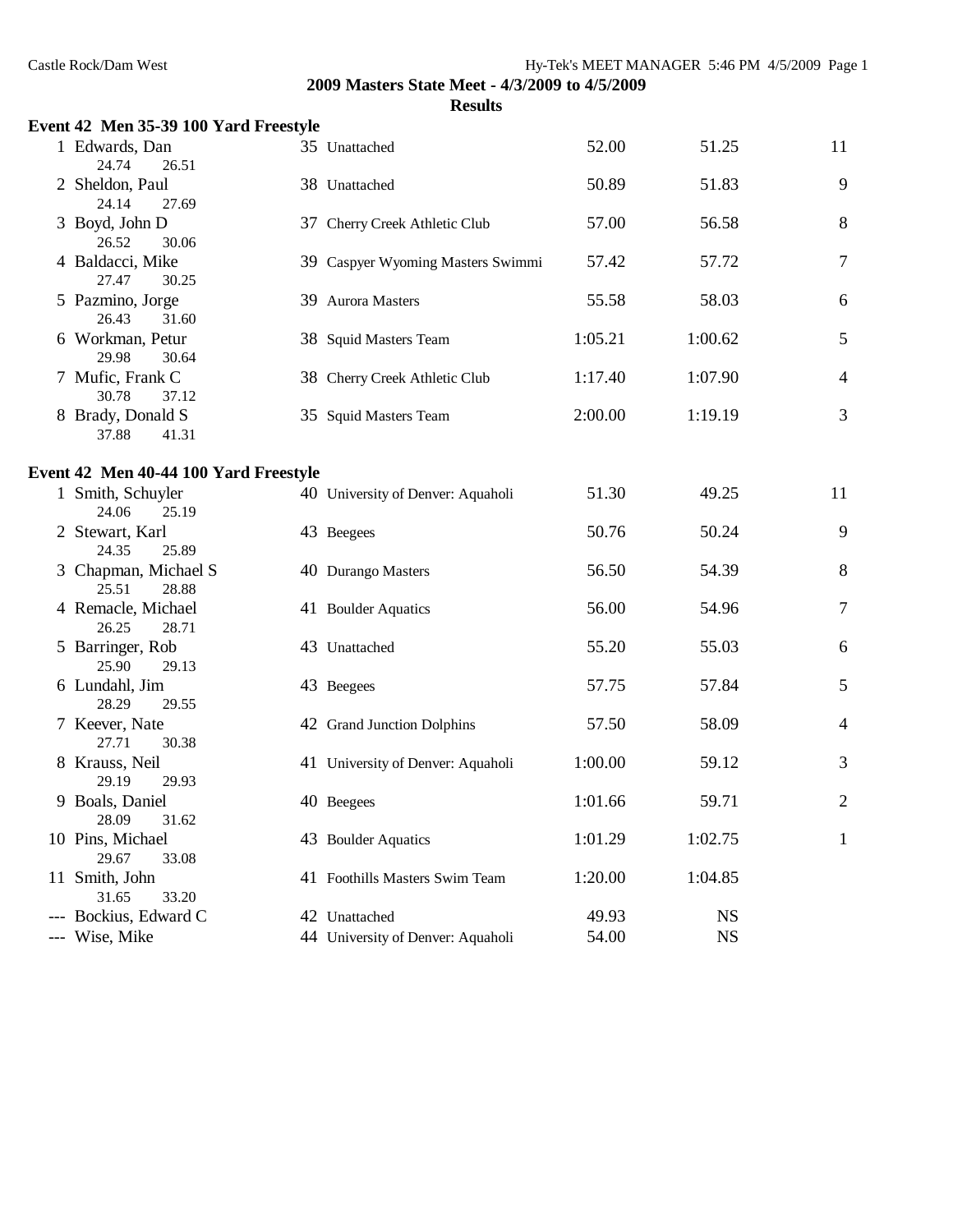| Event 42 Men 45-49 100 Yard Freestyle   |                                   |         |           |                |
|-----------------------------------------|-----------------------------------|---------|-----------|----------------|
| 1 Lenneman, Tim P<br>24.60<br>25.89     | 45 Foothills Masters Swim Team    | 49.50   | 50.49     | 11             |
| 2 Kahl, Steven E<br>24.32<br>26.26      | 46 Inverness Masters              | 54.00   | 50.58     | 9              |
| 3 Scott, Greg<br>24.43<br>26.67         | 49 University of Denver: Aquaholi | 51.80   | 51.10     | 8              |
| 4 Scott, Powell<br>25.03<br>27.53       | 47 Inverness Masters              | 53.10   | 52.56     | $\tau$         |
| 5 LeVasseur, Andrew P<br>24.92<br>28.59 | 45 Squid Masters Team             | 57.98   | 53.51     | 6              |
| 6 Galan, Henry<br>26.59<br>29.49        | 45 Inverness Masters              | 57.88   | 56.08     | 5              |
| 7 Reed, Brian<br>26.06<br>31.23         | 45 Unattached                     | 57.50   | 57.29     | $\overline{4}$ |
| 8 Magouirk, Jeffery K<br>27.72<br>30.06 | 47 Beegees                        | 1:01.80 | 57.78     | 3              |
| 9 Crozier, Cliff<br>27.69<br>30.47      | 48 Foothills Masters Swim Team    | 57.50   | 58.16     | $\mathfrak{2}$ |
| 10 Miller, Burke<br>28.18<br>30.19      | 49 Beegees                        | 59.00   | 58.37     | $\mathbf{1}$   |
| 11 Conway, Mark<br>27.55<br>33.25       | 46 Prarie Masters Swim Team       | 58.90   | 1:00.80   |                |
| 12 Hanson, Jim S<br>29.53<br>32.59      | 46 Csst                           | 1:04.87 | 1:02.12   |                |
| 13 Estle, Steven<br>30.90<br>35.20      | 49 Beegees                        | 1:05.00 | 1:06.10   |                |
| 14 Kelly, John<br>33.11<br>38.12        | 47 Beegees                        | 1:10.00 | 1:11.23   |                |
| 15 Lund, Michael<br>36.80<br>41.48      | 46 Squid Masters Team             | 1:38.00 | 1:18.28   |                |
| 16 Cattles, Steve<br>37.48<br>44.93     | 49 Beegees                        | 1:20.00 | 1:22.41   |                |
| --- Bank, Holden                        | 49 Boulder Aquatics               | 55.00   | <b>NS</b> |                |
| --- McDonald, Steve                     | 48 Thornton Masters               | 1:10.00 | <b>NS</b> |                |
| --- O'Keefe, John                       | 47 Beegees                        | 1:01.50 | <b>NS</b> |                |
| Event 42 Men 50-54 100 Yard Freestyle   |                                   |         |           |                |
| 1 Mann, Michael<br>24.11<br>25.78       | 54 Inverness Masters              | 51.50   | 49.89     | 11             |
| 2 Piszkin, Andy<br>24.43<br>27.16       | 50 Miramont Masters               | 53.00   | 51.59     | 9              |
| 3 Hess, Richard W<br>26.08<br>27.15     | 54 Beegees                        | 53.00   | 53.23     | 8              |
| 4 Nolte, Christopher<br>26.58<br>28.27  | 52 Inverness Masters              | 55.40   | 54.85     | 7              |
| 5 Lehrer, Mark G<br>26.34<br>28.75      | 51 Inverness Masters              | 55.08   | 55.09     | 6              |
| 6 Stehlin, Ed<br>27.17<br>30.01         | 53 Grand Junction Dolphins        | 59.50   | 57.18     | 5              |
| 7 Alvarado, Ray<br>31.00<br>33.49       | 52 Unattached                     | 1:03.00 | 1:04.49   | 4              |
| 8 Lenhart, Edison S<br>35.75<br>32.40   | 51 Grand Valley Wave              | 1:05.00 | 1:08.15   | 3              |
| 9 Andersen, Kurt C                      | 51 Thornton Masters               | 1:20.00 | 1:30.50   | $\overline{2}$ |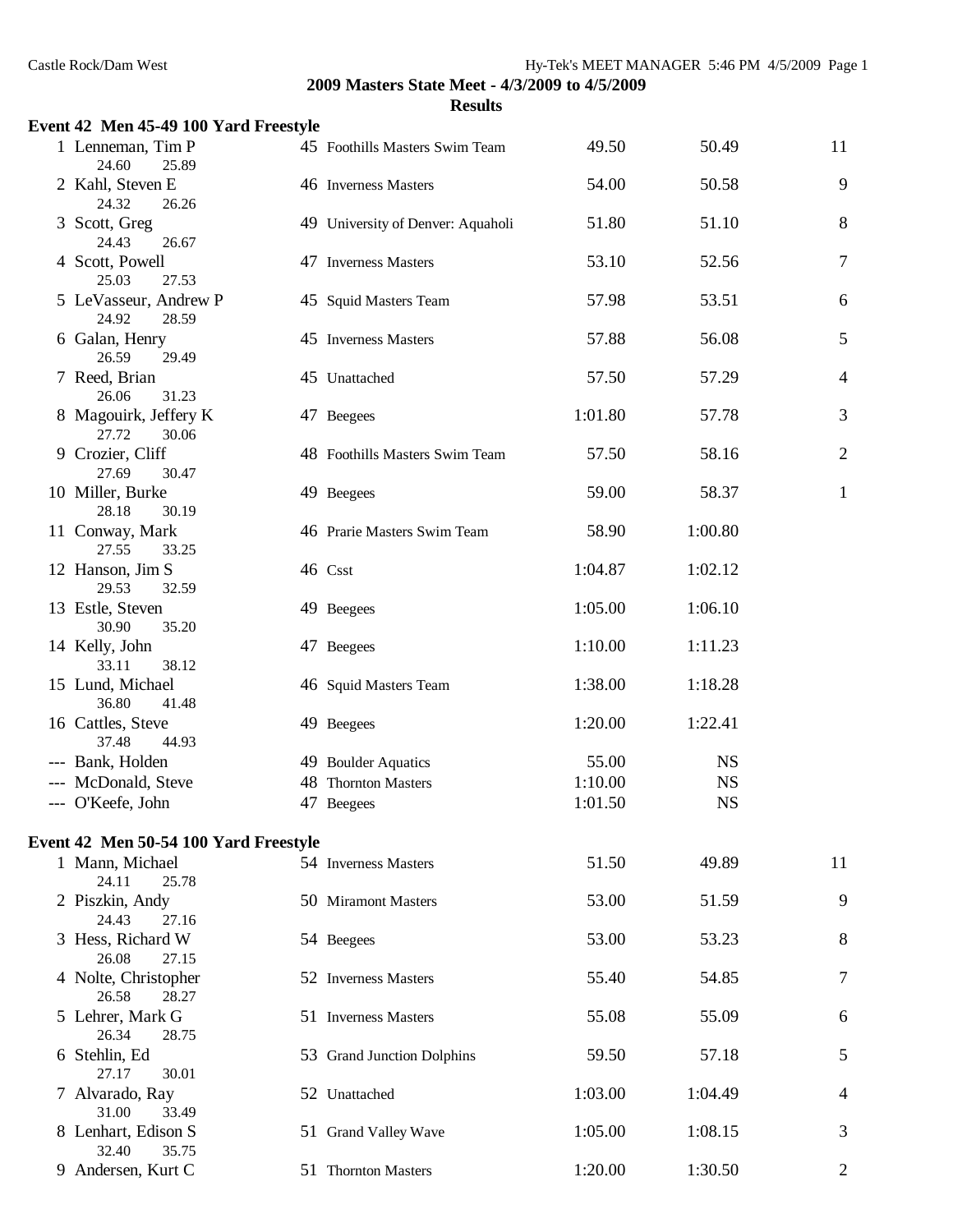| Event 42 Men 55-59 100 Yard Freestyle   |                                   |         |           |                |
|-----------------------------------------|-----------------------------------|---------|-----------|----------------|
| 1 Waterbury, Stuart<br>26.47<br>28.49   | 55 Boulder Aquatics               | 56.00   | 54.96     | 11             |
| 2 Curry, Kevin M<br>29.06<br>31.76      | 56 Durango Masters                | 1:01.00 | 1:00.82   | 9              |
| 3 Fodor, Larry<br>29.47<br>32.60        | 57 Leasare Aquatics (New Mexico)  | 1:01.25 | 1:02.07   | 8              |
| 4 Knud-Hansen, Chris<br>29.08<br>33.80  | 58 Boulder Aquatics               | 1:03.00 | 1:02.88   | $\tau$         |
| 5 Simons, john<br>32.00<br>35.68        | 58 Durango Masters                | 1:11.50 | 1:07.68   | 6              |
| 6 Blodgett, Bob<br>32.95<br>35.19       | 58 Inverness Masters              | 1:05.80 | 1:08.14   | 5              |
| 7 McElhinney, Tom B<br>31.10<br>37.05   | 55 Beegees                        | 1:05.00 | 1:08.15   | $\overline{4}$ |
| 8 Lee, Wayne A<br>33.15<br>37.68        | 55 Squid Masters Team             | 1:15.00 | 1:10.83   | 3              |
| 9 Netting, Rob<br>40.14<br>34.28        | 59 University of Denver: Aquaholi | 1:15.00 | 1:14.42   | $\mathbf{2}$   |
| Event 42 Men 60-64 100 Yard Freestyle   |                                   |         |           |                |
| 1 Abrahams, Richard T<br>23.98<br>26.56 | 64 Beegees                        | 51.50   | 50.54     | 11             |
| 2 Abbott, William A<br>27.82<br>30.11   | 62 Unattached                     | 57.30   | 57.93     | 9              |
| 3 Burson, William W<br>29.90<br>32.77   | 64 South Suburban: finnaddicts    | 1:02.00 | 1:02.67   | 8              |
| 4 Edwards, Morgan<br>31.18<br>36.16     | 64 Inverness Masters              | 1:09.55 | 1:07.34   | $\overline{7}$ |
| --- Paxton, Norman                      | 60 Boulder Aquatics               | 57.00   | <b>NS</b> |                |
| Event 42 Men 65-69 100 Yard Freestyle   |                                   |         |           |                |
| 1 King, William E<br>38.48<br>41.99     | 69 Dawgs Swim Team                | 1:19.00 | 1:20.47   | 11             |
| (Event 42 Men 65-69 100 Yard Freestyle) |                                   |         |           |                |
| 2 Johnson, David L<br>43.93<br>49.92    | 67 Squid Masters Team             | 1:30.00 | 1:33.85   | 9              |
| 3 Reynolds, Bing<br>44.11<br>55.18      | 68 Boulder Aquatics               | 1:32.00 | 1:39.29   | 8              |
| Event 42 Men 70-74 100 Yard Freestyle   |                                   |         |           |                |
| 1 Plummer, Mark<br>37.20<br>39.80       | 72 Inverness Masters              | 1:16.64 | 1:17.00   | 11             |
| Event 42 Men 75-79 100 Yard Freestyle   |                                   |         |           |                |
| 1 Quirke, Terence<br>56.46<br>59.73     | 79 Dawgs Swim Team                | 2:05.00 | 1:56.19   | 11             |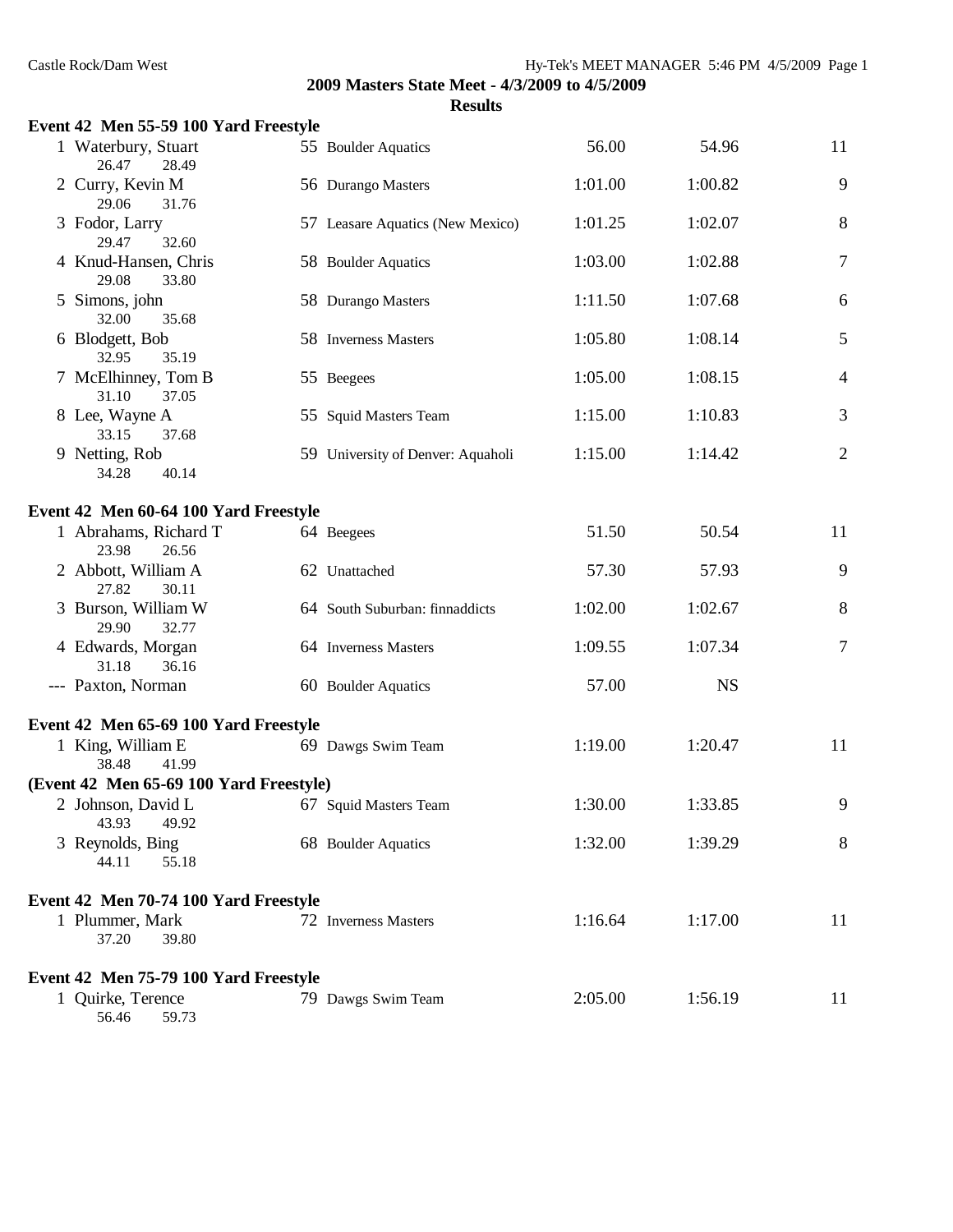| Event 43 Women 25-29 200 Yard IM           |         |                                            |         |           |                |
|--------------------------------------------|---------|--------------------------------------------|---------|-----------|----------------|
| 1 Loper, Tracy E<br>32.54<br>37.97         | 45.85   | 25 Rallysport<br>38.28                     | 2:28.50 | 2:34.64   | 11             |
| 2 Wilson, Christa<br>34.49<br>42.50        | 47.17   | 27 Beegees<br>34.73                        | 2:40.00 | 2:38.89   | 9              |
| 3 Stutzke, Crystal<br>34.47<br>40.42       | 46.96   | 28 Thornton Masters<br>38.27               | 2:41.77 | 2:40.12   | 8              |
| 4 Lascano, Darcy Y<br>37.15<br>42.19       | 47.42   | 27 Aurora Masters<br>40.13                 | 2:50.00 | 2:46.89   | $\tau$         |
| Event 43 Women 30-34 200 Yard IM           |         |                                            |         |           |                |
| 1 Lee, Jodi L<br>38.27<br>29.78            | 39.60   | 31 Thornton Masters<br>33.79               | 2:23.64 | 2:21.44   | 11             |
| 2 vogt, Amy<br>34.82<br>38.41              | 46.26   | 32 Thornton Masters<br>38.66               | 2:45.09 | 2:38.15   | 9              |
| 3 Willoughby, Carrie<br>32.15<br>40.21     | 51.73   | 31 Unattached<br>36.37                     | 2:42.35 | 2:40.46   | 8              |
| 4 Menzie, Kristin R<br>35.57<br>43.85      | 46.44   | 31 University of Denver: Aquaholi<br>37.34 | 2:45.00 | 2:43.20   | $\overline{7}$ |
| 5 Clark, Denise M<br>34.20<br>41.77        | 50.14   | 30 Thornton Masters<br>43.34               | 2:45.00 | 2:49.45   | 6              |
| 6 Bloch, Rebecca<br>38.87<br>45.31         | 52.76   | 33 Cherry Creek Athletic Club<br>41.95     | 3:22.00 | 2:58.89   | 5              |
| 7 Sprenger, Victoria<br>44.33<br>37.94     | 53.38   | 34 Unattached<br>46.30                     | 3:01.47 | 3:01.95   | $\overline{4}$ |
| Event 43 Women 35-39 200 Yard IM           |         |                                            |         |           |                |
| 1 Roller, Jennifer<br>35.53<br>42.77       | 46.34   | 35 Thornton Masters<br>36.71               | 2:35.00 | 2:41.35   | 11             |
| 2 McEahern, Barb<br>33.59<br>42.76         | 46.94   | 38 jam<br>38.98                            | 2:40.00 | 2:42.27   | 9              |
| 3 Vowles, Nicole<br>45.83<br>37.12         | 46.31   | 38 Thornton Masters<br>38.59               | 2:50.00 | 2:47.85   | 8              |
| 4 White, LeighAnn<br>33.93<br>43.43        | 53.01   | 39 Thornton Masters<br>42.25               | 2:53.97 | 2:52.62   | 7              |
| 5 Sands, Amy<br>41.97<br>50.23             | 59.32   | 38 Beegees<br>46.99                        | 3:15.10 | 3:18.51   | 6              |
| --- Gaglio, Bridget                        |         | 36 Cherry Creek Athletic Club              | 4:24.00 | <b>NS</b> |                |
| Event 43 Women 40-44 200 Yard IM           |         |                                            |         |           |                |
| 1 Skinner, Carolyn<br>31.05<br>38.03       | 40.67   | 41 Inverness Masters<br>31.97              | 2:24.00 | 2:21.72   | 11             |
| 2 Vanderpoel, Nicole<br>39.79<br>32.52     | 48.64   | 44 Inverness Masters<br>32.88              | 2:33.35 | 2:33.83   | 9              |
| 3 Friedlander, Rebecca L<br>34.50<br>43.21 | 48.49   | 42 University of Denver: Aquaholi<br>35.06 | 2:39.46 | 2:41.26   | 8              |
| 4 toman, Kim<br>37.35<br>45.26             | 50.56   | 41 Pueblo Masters Swim Club<br>39.82       | 3:26.41 | 2:52.99   | 7              |
| 5 Sauls, Catherine C<br>37.02<br>50.22     | 51.67   | 44 Thornton Masters<br>40.51               | 2:58.00 | 2:59.42   | 6              |
| 6 Broncucia, Stacy<br>39.87<br>51.43       | 58.96   | 40 Thornton Masters<br>46.05               | 3:35.00 | 3:16.31   | 5              |
| 7 Nestrud, Wendy<br>50.84<br>54.01         | 1:14.69 | 43 Cherry Creek Athletic Club<br>48.00     | 4:20.00 | 3:47.54   | $\overline{4}$ |
| 8 Chapman, Melissa W<br>1:16.17<br>1:20.73 | 1:05.83 | 44 Cherry Creek Athletic Club<br>55.41     | 4:36.00 | 4:38.14   | 3              |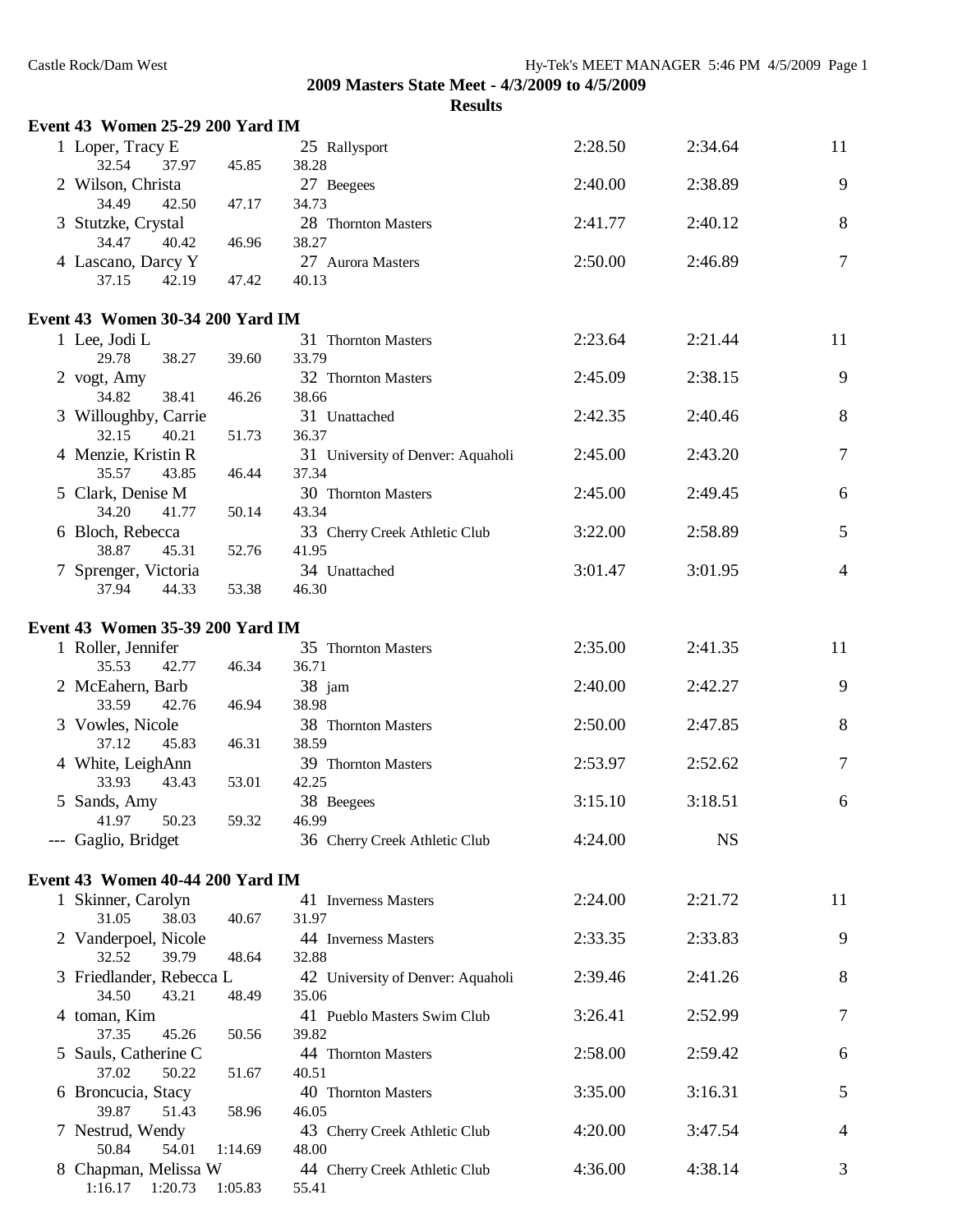| <b>Event 43 Women 45-49 200 Yard IM</b> |         |                                   |         |           |    |
|-----------------------------------------|---------|-----------------------------------|---------|-----------|----|
| 1 Kauffman, Barbara M                   |         | 47 Thornton Masters               | 2:50.00 | 2:57.96   | 11 |
| 39.75<br>46.07                          | 51.91   | 40.23                             |         |           |    |
| 2 Witter, Roxana Z                      |         | 46 Squid Masters Team             | 3:35.00 | 3:04.09   | 9  |
| 40.26<br>47.53                          | 51.43   | 44.87                             |         |           |    |
| --- Glauch, Missy A                     |         | 46 Cherry Creek Athletic Club     | 3:45.00 | <b>NS</b> |    |
| Event 43 Women 60-64 200 Yard IM        |         |                                   |         |           |    |
| 1 Young, Lydia                          |         | 60 Dawgs Swim Team                | 3:20.40 | 3:19.28   | 11 |
| 48.36<br>51.93                          | 55.60   | 43.39                             |         |           |    |
| 2 Lebsack, Linda M                      |         | 62 University of Denver: Aquaholi | 3:52.00 | 3:43.99   | 9  |
| 50.62<br>59.91                          | 1:04.53 | 48.93                             |         |           |    |
| 3 McKim, Penny A                        |         | 64 Cherry Creek Athletic Club     | 4:13.14 | 4:05.46   | 8  |
| 55.48<br>1:06.79                        | 1:05.28 | 57.91                             |         |           |    |
| --- Prall, Winny                        |         | 61 University of Denver: Aquaholi | 3:35.00 | <b>NS</b> |    |
| Event 43 Women 65-69 200 Yard IM        |         |                                   |         |           |    |
| 1 Dyck, Grace C                         |         | 67 Beegees                        | 3:45.00 | 3:43.93   | 11 |
| 59.08<br>55.03                          | 1:00.53 | 49.29                             |         |           |    |
|                                         |         |                                   |         |           |    |
| Event 43 Women 75-79 200 Yard IM        |         |                                   |         |           |    |
| 1 Buchannan, Peggy                      |         | 76 Beegees                        | 4:58.10 | 4:27.82   | 11 |
| 1:03.38<br>1:11.51                      | 1:12.26 | 1:00.67                           |         |           |    |
| Event 44 Men 18-24 200 Yard IM          |         |                                   |         |           |    |
| 1 Gimlin, Matt R                        |         | 24 Beegees                        | 2:14.00 | 2:10.43   | 11 |
| 27.62<br>35.19                          | 37.70   | 29.92                             |         |           |    |
| 2 Smith, David                          |         | 21 Squid Masters Team             | 2:18.00 | 2:21.01   | 9  |
| 29.24<br>36.04                          | 41.32   | 34.41                             |         |           |    |
| Event 44 Men 25-29 200 Yard IM          |         |                                   |         |           |    |
| 1 Christianson, Jon R                   |         | 27 Squid Masters Team             | 2:04.00 | 2:02.92   | 11 |
| 25.93<br>30.73                          | 36.90   | 29.36                             |         |           |    |
| 2 Lang, Elliot                          |         | 26 University of Denver: Aquaholi | 2:15.00 | 2:04.24   | 9  |
| 26.79<br>32.43                          | 34.59   | 30.43                             |         |           |    |
| 3 Lanners, Bret J                       |         | 26 Inverness Masters              | 2:06.10 | 2:11.79   | 8  |
| 26.85<br>35.65                          | 36.68   | 32.61                             |         |           |    |
| 4 Ida, Kevin                            |         | 26 Thornton Masters               | 2:26.00 | 2:20.94   | 7  |
| 31.05<br>37.51                          | 41.93   | 30.45                             |         |           |    |
| --- Hillary, Ryan                       |         | 27 Unattached                     | 2:39.00 | <b>NS</b> |    |
| --- Levine, Nicholas                    |         | 27 Inverness Masters              | 2:20.00 | <b>NS</b> |    |
| Event 44 Men 30-34 200 Yard IM          |         |                                   |         |           |    |
| 1 Sheremeta, Nicholas                   |         | 31 Inverness Masters              | 2:08.00 | 2:08.20   | 11 |
| 28.82<br>31.88                          | 37.66   | 29.84                             |         |           |    |
| 2 Cox, Michael J                        |         | 31 Beegees                        | 2:13.20 | 2:12.85   | 9  |
| 28.70<br>33.30                          | 38.82   | 32.03                             |         |           |    |
| 3 Valks, Victor                         |         | 34 Aurora Masters                 | 2:31.00 | 2:32.77   | 8  |
| 31.00<br>38.84                          | 48.69   | 34.24                             |         |           |    |
|                                         |         |                                   |         |           |    |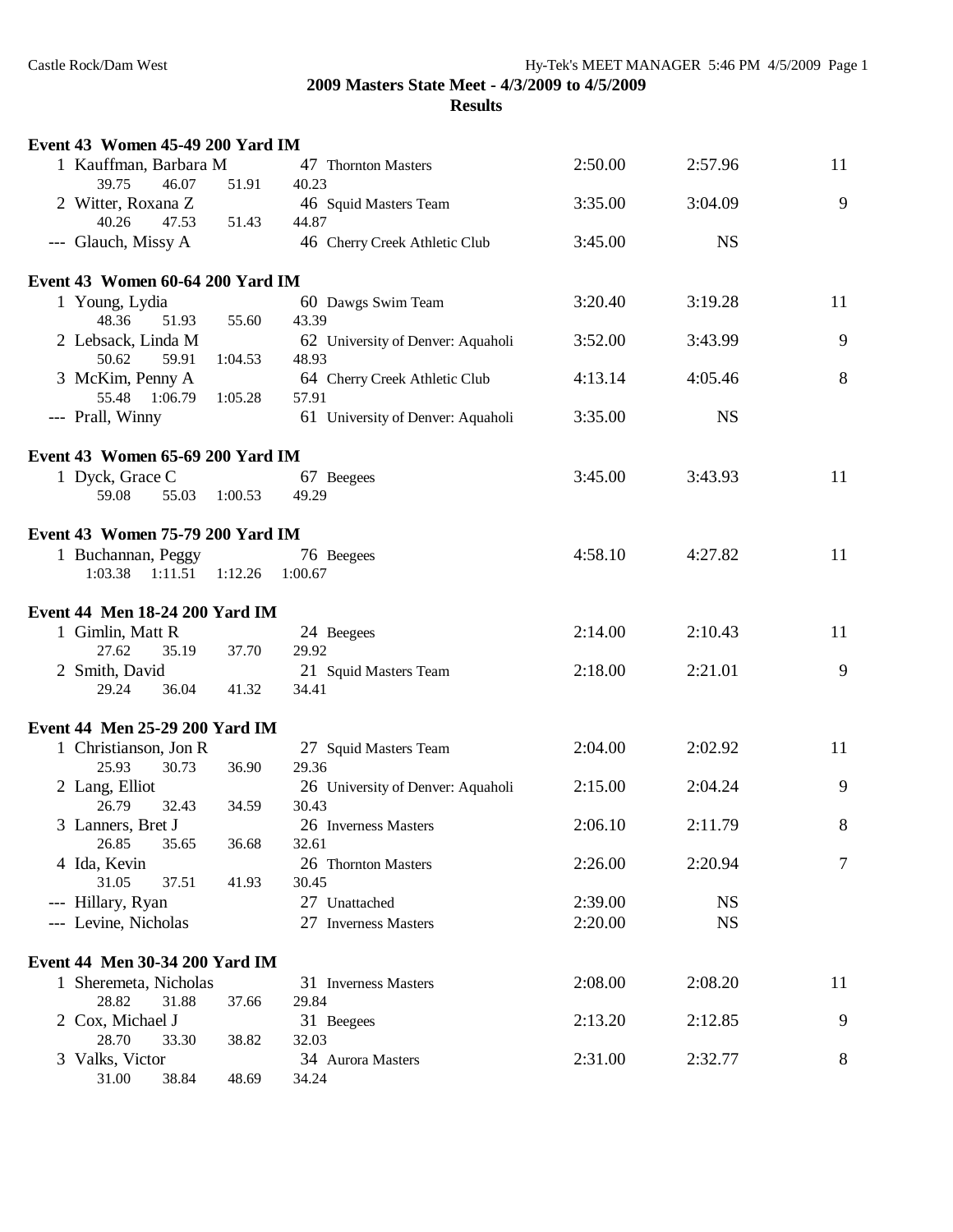| Event 44 Men 35-39 200 Yard IM        |       |                                   |         |           |                |
|---------------------------------------|-------|-----------------------------------|---------|-----------|----------------|
| 1 Van Winkle, Doug                    |       | 36 Boulder Aquatics               | 2:13.40 | 2:13.48   | 11             |
| 27.87<br>33.55                        | 40.64 | 31.42                             |         |           |                |
| 2 Brandstatter, Jay J                 |       | 36 Beegees                        | 2:15.00 | 2:15.37   | 9              |
| 27.59<br>35.69                        | 38.79 | 33.30                             |         |           |                |
| 3 Pryor, Keith                        |       | 38 Squid Masters Team             | 2:29.87 | 2:29.70   | 8              |
| 32.28<br>39.17                        | 43.98 | 34.27                             |         |           |                |
| 4 Hoftiezer, Scott                    |       | 38 Denver Athletic Club           | 2:32.49 | 2:46.53   | $\overline{7}$ |
| 30.95<br>47.78                        | 48.89 | 38.91                             |         |           |                |
| 5 Hayden, John W                      |       | 37 Squid Masters Team             | 2:50.20 | 2:48.09   | 6              |
| 36.88<br>46.87                        | 47.31 | 37.03                             |         |           |                |
| <b>Event 44 Men 40-44 200 Yard IM</b> |       |                                   |         |           |                |
| 1 Barringer, Rob                      |       | 43 Unattached                     | 2:18.00 | 2:19.59   | 11             |
| 28.31<br>35.00                        | 43.69 | 32.59                             |         |           |                |
| 2 Nielsen, Richard                    |       | 44 University of Denver: Aquaholi | 2:25.09 | 2:24.33   | 9              |
| 30.71<br>38.36                        | 40.98 | 34.28                             |         |           |                |
| 3 Blum, Juri                          |       | 42 South Suburban: finnaddicts    | 2:25.90 | 2:26.21   | 8              |
| 38.64<br>31.23                        | 41.99 | 34.35                             |         |           |                |
| 4 Hoyt, Brian K                       |       | 42 Thornton Masters               | 2:30.00 | 2:39.56   | $\overline{7}$ |
| 33.86<br>40.02                        | 47.66 | 38.02                             |         |           |                |
| 5 Nestrud, Lon                        |       | 44 Cherry Creek Athletic Club     | 2:30.00 | 2:44.77   | 6              |
| 34.92<br>45.76                        | 48.49 | 35.60                             |         |           |                |
| 6 Arross, John P                      |       | 43 Iron Dolphins                  | 3:15.10 | 2:47.21   | 5              |
| 35.76<br>50.82                        | 43.43 | 37.20                             |         |           |                |
| 7 Matsumura, Koichi                   |       | 44 Team Vortex Swim Club          | 2:52.00 | 2:49.17   | 4              |
| 35.61<br>46.60                        | 46.36 | 40.60                             |         |           |                |
| --- Wise, Mike                        |       | 44 University of Denver: Aquaholi | 2:22.00 | <b>NS</b> |                |
| Event 44 Men 45-49 200 Yard IM        |       |                                   |         |           |                |
| 1 Lenneman, Tim P                     |       | 45 Foothills Masters Swim Team    | 2:05.00 | 2:06.38   | 11             |
| 26.76<br>33.28                        | 37.01 | 29.33                             |         |           |                |
| 2 Johnston, Mark A                    |       | 48 Swim Dogs                      | 2:20.00 | 2:19.02   | 9              |
| 28.26<br>37.40                        | 40.30 | 33.06                             |         |           |                |
| 3 Newcomb, Scott                      |       | 48 Dawgs Swim Team                | 2:45.00 | 2:32.89   | 8              |
| 33.54<br>41.80                        | 44.27 | 33.28                             |         |           |                |
| 4 Magouirk, Jeffery K                 |       | 47 Beegees                        | 2:40.00 | 2:37.84   | $\tau$         |
| 32.94<br>43.07                        | 48.14 | 33.69                             |         |           |                |
| 5 Ellis, Charles C                    |       | 46 jam                            | 2:45.00 | 2:56.64   | 6              |
| 36.68<br>47.45                        | 52.58 | 39.93                             |         |           |                |
| 6 Kelly, John                         |       | 47 Beegees                        | 3:05.00 | 3:06.39   | 5              |
| 39.99<br>46.15                        | 54.46 | 45.79                             |         |           |                |
| --- Cox, Randy                        |       | 46 Beegees                        | 2:11.50 | <b>NS</b> |                |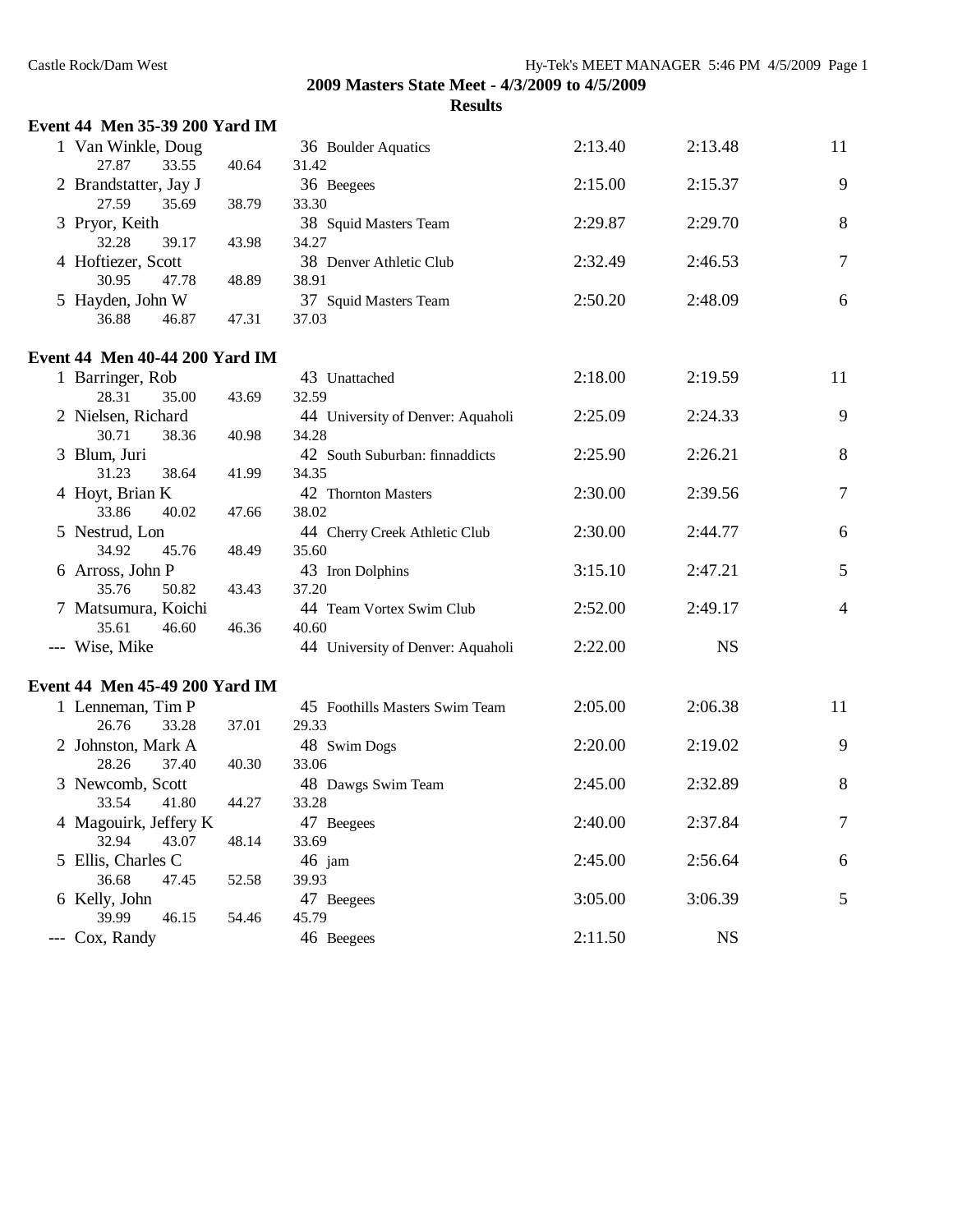| <b>Event 44 Men 50-54 200 Yard IM</b> |  |  |  |  |  |
|---------------------------------------|--|--|--|--|--|
|---------------------------------------|--|--|--|--|--|

| 1 Mann, Michael                               |         | 54 Inverness Masters              | 2:07.00 | 2:04.85   | 11             |
|-----------------------------------------------|---------|-----------------------------------|---------|-----------|----------------|
| 26.64<br>31.92                                | 36.88   | 29.41                             |         |           |                |
| 2 Fuller, Ed                                  |         | 50 University of Denver: Aquaholi | 2:17.00 | 2:14.64   | 9              |
| 28.24<br>34.57                                | 39.57   | 32.26                             |         |           |                |
| 3 Lee, Marshall M                             |         | 50 Beegees                        | 2:22.40 | 2:17.90   | 8              |
| 28.26<br>37.14                                | 42.43   | 30.07                             |         |           |                |
| 4 Lee, David A                                |         | 54 Swim Labs Masters              | 2:25.00 | 2:25.79   | $\tau$         |
| 29.73<br>39.22                                | 42.96   | 33.88                             |         |           |                |
| 5 Boysen, Eric                                |         | 51 Boulder Aquatics               | 2:51.00 | 2:37.77   | 6              |
| 33.32<br>39.86                                | 47.85   | 36.74                             |         |           |                |
| 6 Louie, Jamie                                |         | 52 Csst                           | 2:25.00 | 2:38.24   | 5              |
| 32.03<br>36.67                                | 41.84   | 47.70                             |         |           |                |
| 7 Gimlin, Dennis                              |         | 53 Pueblo Masters Swim Club       | 3:02.53 | 2:58.91   | $\overline{4}$ |
| 43.03<br>47.52                                | 50.93   | 37.43                             |         |           |                |
| 8 Lenhart, Edison S                           |         | 51 Grand Valley Wave              | 2:50.00 | 3:03.24   | 3              |
| 38.30<br>51.09                                | 51.78   | 42.07                             |         |           |                |
| 9 Heins, Don A                                |         | 54 Beegees                        | 3:35.00 | 3:25.56   | $\overline{2}$ |
| 46.54<br>57.30                                | 58.12   | 43.60                             |         |           |                |
| --- Duffy, Hugh                               |         | 53 Dawgs Swim Team                | 3:10.00 | <b>NS</b> |                |
| Event 44 Men 55-59 200 Yard IM                |         |                                   |         |           |                |
| 1 Parkinson, Bruce                            |         | 58 Team Vortex Swim Club          | 2:50.00 | 2:50.75   | 11             |
| 39.03<br>46.15                                | 47.65   | 37.92                             |         |           |                |
| 2 Strack, Ed                                  |         | 56 Unattached                     | 3:00.00 | 3:01.46   | 9              |
| 37.90<br>53.72                                | 51.24   | 38.60                             |         |           |                |
| 3 Daryl, Miller                               |         | 58 University of Denver: Aquaholi | 3:30.00 | 3:26.75   | 8              |
| 48.05<br>47.94                                | 1:01.46 | 49.30                             |         |           |                |
| --- Stanback, John                            |         | 55 Team Vortex Swim Club          | 2:25.00 | <b>NS</b> |                |
| --- Fischer, Chuck                            |         | 57 University of Denver: Aquaholi | 2:26.20 | <b>NS</b> |                |
| Event 44 Men 60-64 200 Yard IM                |         |                                   |         |           |                |
| --- Dodge, David R                            |         | 62 Durango Masters                | 2:45.00 | <b>NS</b> |                |
|                                               |         |                                   |         |           |                |
| Event 44 Men 65-69 200 Yard IM                |         |                                   |         |           |                |
| 1 Molnar, Ronald A                            |         | 67 Team Vortex Swim Club          | 2:49.00 | 2:43.80   | 11             |
| 37.72<br>42.00                                | 47.71   | 36.37                             |         |           |                |
| 2 Neuls, Allen                                |         | 65 Beegees                        | 2:50.00 | 2:57.68   | 9              |
| 40.32<br>43.58                                | 52.76   | 41.02                             |         |           |                |
| 3 Dyck, Mel                                   |         | 67 Beegees                        | 3:00.00 | 3:19.07   | 8              |
| 45.43<br>58.19                                | 48.53   | 46.92                             |         |           |                |
| Event 44 Men 75-79 200 Yard IM                |         |                                   |         |           |                |
| --- Murray, Alister R                         |         | 76 Unattached                     | 4:40.00 | <b>NS</b> |                |
| <b>Event 45 Women 18-24 50 Yard Butterfly</b> |         |                                   |         |           |                |
| 1 King, Lisa A                                |         | 21 Durango Masters                | 33.34   | 33.85     | 11             |
| 2 Janiga, Samantha                            |         | 23 Boulder Aquatics               | 40.00   | 34.50     | 9              |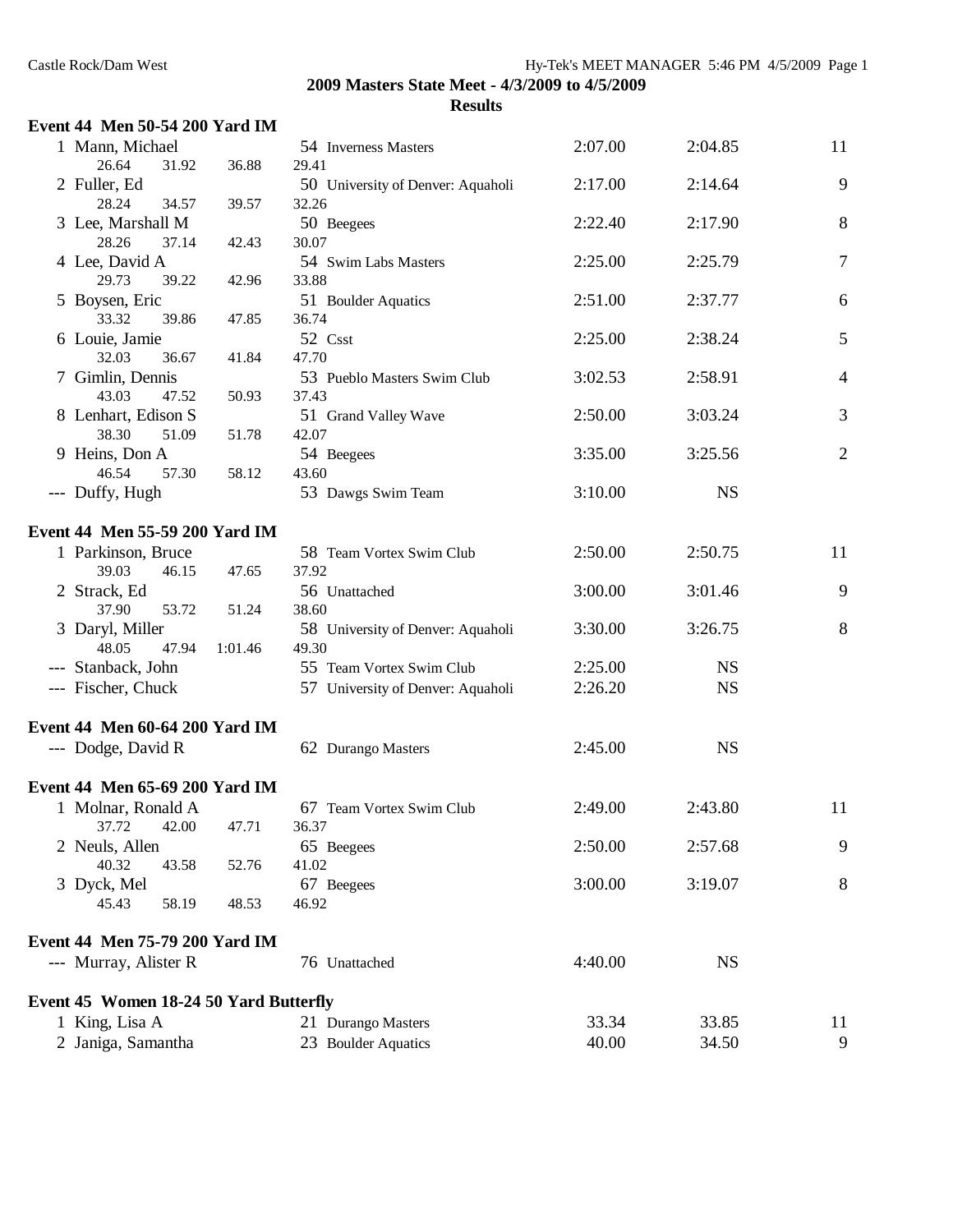|               | Event 45 Women 25-29 50 Yard Butterfly   |                                   |         |           |                             |
|---------------|------------------------------------------|-----------------------------------|---------|-----------|-----------------------------|
|               | 1 Linke, Lyndsey M                       | 28 Fort Collins Club              | 26.10   | 25.55     | 11                          |
|               | 2 Graham, Larissa J                      | 25 Unattached                     | 28.81   | 28.21     | 9                           |
|               | 3 Ruspakka, Shelly                       | 26 Unattached                     | 29.00   | 28.87     | $\,8\,$                     |
|               | 4 Wilson, Christa                        | 27 Beegees                        | 37.00   | 32.49     | $\tau$                      |
|               | 5 Griese, Stephanie                      | 26 Prarie Masters Swim Team       | 35.27   | 34.29     | 6                           |
|               | 6 Abrero, Marisa                         | 26 Thornton Masters               | 37.00   | 34.61     | 5                           |
|               | (Event 45 Women 25-29 50 Yard Butterfly) |                                   |         |           |                             |
|               | 7 Gibbons, Chelsea M                     | 25 Beegees                        | 35.00   | 34.99     | $\overline{4}$              |
|               | 8 Lascano, Darcy Y                       | 27 Aurora Masters                 | 40.00   | 36.98     | 3                           |
|               | Event 45 Women 30-34 50 Yard Butterfly   |                                   |         |           |                             |
|               | 1 Barker, Kathy                          | 32 University of Denver: Aquaholi | 28.50   | 28.71     | 11                          |
|               | 2 Lee, Jodi L                            | 31 Thornton Masters               | 29.35   | 29.02     | 9                           |
|               | 3 Willoughby, Carrie                     | 31 Unattached                     | 30.21   | 30.53     | $\,8\,$                     |
|               | 4 Schweissing, Kristin                   | 31 Aurora Masters                 | 35.00   | 30.54     | $\tau$                      |
|               | 5 Fostvedt, Alishia L                    | 32 Aurora Masters                 | 35.00   | 31.53     | 6                           |
|               | 6 Despain, Christina F                   | 31 Aurora Masters                 | 32.00   | 33.00     | 5                           |
|               | 7 Greenleaf, Kristin A                   | 30 Aurora Masters                 | 40.00   | 33.50     | $\overline{4}$              |
|               | 8 Sprenger, Victoria                     | 34 Unattached                     | 35.94   | 35.43     | 3                           |
|               | --- Bloch, Rebecca                       | 33 Cherry Creek Athletic Club     | 31.90   | <b>NS</b> |                             |
|               | Event 45 Women 35-39 50 Yard Butterfly   |                                   |         |           |                             |
|               | 1 Hart, Sheri L                          | 37 University of Denver: Aquaholi | 28.10   | 26.25     | 11                          |
|               | 2 Early, Becky                           | 35 Beegees                        | 30.36   | 29.49     | 9                           |
|               | 3 Signorelli, Jackie                     | 35 Team Vortex Swim Club          | 31.51   | 31.73     | $\,8\,$                     |
|               | 4 McEahern, Barb                         | $38$ jam                          | 35.00   | 32.31     | $\tau$                      |
|               | 5 Roller, Jennifer                       | 35 Thornton Masters               | 32.00   | 32.44     | 6                           |
|               | 6 Fawcett-Kay, Tanya F                   | 37 Powell SwimClub (Wy)           | 39.78   | 33.87     | 5                           |
|               | 7 White, LeighAnn                        | 39 Thornton Masters               | 34.77   | 34.00     | $\overline{4}$              |
|               | 8 Sands, Amy                             | 38 Beegees                        | 37.54   | 37.34     | $\ensuremath{\mathfrak{Z}}$ |
|               | 9 O'Connor, Gloria                       | 39 Csst                           | 52.60   | 40.02     | $\overline{c}$              |
|               | 10 Bernert, Kristal L                    | 36 Squid Masters Team             | 40.00   | 41.68     | $\mathbf{1}$                |
|               | 11 Weeldreyer, Paula                     | 35 Prarie Masters Swim Team       | 46.04   | 48.05     |                             |
|               | Event 45 Women 40-44 50 Yard Butterfly   |                                   |         |           |                             |
|               | 1 Von Der Lippe, Susan                   | 43 Beegees                        | 25.53   | 26.25     | 11                          |
|               | 2 Seavall, Kelly                         | 40 Inverness Masters              | 2:09.00 | 29.77     | 9                           |
|               | 3 Riner, Betsy                           | 42 Inverness Masters              | 31.80   | 31.56     | 8                           |
|               | 4 Hagadorn, Heather                      | 44 University of Denver: Aquaholi | 33.00   | 32.45     | 7                           |
|               | 5 Grady, Kathy M                         | 43 Prarie Masters Swim Team       | 36.00   | 35.07     | 6                           |
|               | 6 Lee, Julie A                           | 43 Dawgs Swim Team                | 31.00   | 35.14     | 5                           |
| $\mathcal{L}$ | toman, Kim                               | 41 Pueblo Masters Swim Club       | 37.56   | 36.74     | 4                           |
| 8.            | Kania, Regina                            | 40 Swim Dogs                      | 40.00   | 37.31     | 3                           |
|               | 9 Broncucia, Stacy                       | 40 Thornton Masters               | 37.00   | 37.98     | $\overline{c}$              |
|               | 10 Lehnart, Nel                          | 44 Squid Masters Team             | 41.25   | 41.76     | 1                           |
|               | 11 Clapp, Christine J                    | 42 Inverness Masters              | 49.00   | 50.84     |                             |
|               | 12 Hoftiezer, Mary P                     | 43 Denver Athletic Club           | 2:30.00 | 54.36     |                             |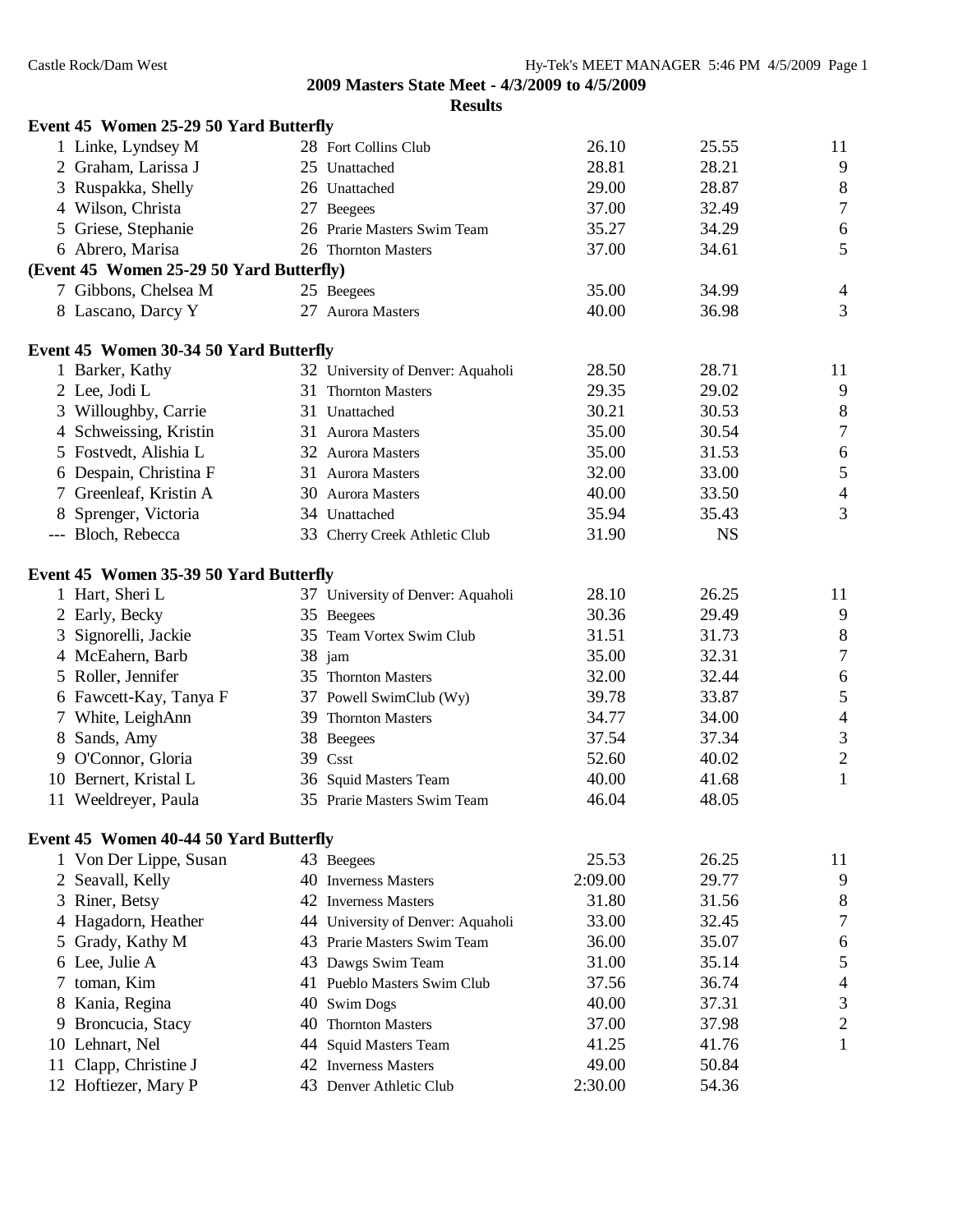| <b>Event 45 Women 45-49 50 Yard Butterfly</b> |  |  |
|-----------------------------------------------|--|--|
|                                               |  |  |

|   | 1 Crouch, Kim H                               |    | 47 Beegees                        | 29.03   | 28.61     | 11                          |
|---|-----------------------------------------------|----|-----------------------------------|---------|-----------|-----------------------------|
|   | 2 Campbell, Ellen A                           |    | 46 Inverness Masters              | 29.50   | 29.98     | $\overline{9}$              |
|   | 3 Fischer, Lynn B                             |    | 47 Beegees                        | NT      | 32.52     | $\,8\,$                     |
|   | 4 Fletcher, Lynne E                           |    | 48 Inverness Masters              | 39.00   | 32.78     | $\boldsymbol{7}$            |
|   | 5 Garnier, Kathy L                            |    | 48 Inverness Masters              | 32.60   | 32.85     | $\sqrt{6}$                  |
|   | 6 Dullea, Melanie J                           |    | 47 South Suburban: finnaddicts    | 31.59   | 32.93     | $\sqrt{5}$                  |
|   | 7 Johnston, Dana                              |    | 47 Swim Dogs                      | 36.00   | 35.83     | $\overline{4}$              |
|   | 8 Larson, Stephanie                           |    | 49 Thornton Masters               | 41.00   | 40.62     | $\ensuremath{\mathfrak{Z}}$ |
|   | 9 Hanson, Betty A                             |    | 46 Prarie Masters Swim Team       | 42.79   | 43.76     | $\sqrt{2}$                  |
|   | 10 Jacobson, Carrie                           |    | 49 Prarie Masters Swim Team       | 57.90   | 52.00     | $\mathbf{1}$                |
|   | --- Mayer, Olivia                             |    | 45 Inverness Masters              | 38.10   | <b>NS</b> |                             |
|   | Event 45 Women 50-54 50 Yard Butterfly        |    |                                   |         |           |                             |
|   | 1 Metz, Catherine L                           |    | 53 Durango Masters                | 30.10   | 30.32     | 11                          |
|   | 2 Pyle, Rebecca                               |    | 53 South Suburban: finnaddicts    | 35.00   | 34.88     | 9                           |
|   | 3 Benz, Julia M                               |    | 51 University of Denver: Aquaholi | 43.00   | 38.77     | $\,8\,$                     |
|   | 4 True, Ann                                   |    | 53 Thornton Masters               | 44.11   | 44.23     | $\tau$                      |
|   | <b>Event 45 Women 55-59 50 Yard Butterfly</b> |    |                                   |         |           |                             |
|   | 1 Rosener, Karen                              |    | 55 Fort Collins Club              | 30.80   | 29.98     | 11                          |
|   | 2 Terry, Nancy                                |    | 59 University of Denver: Aquaholi | 40.00   | 36.57     | 9                           |
|   | 3 Nelson, Mary Anne                           |    | 58 Durango Masters                | 41.00   | 42.45     | $\,8\,$                     |
|   | 4 Parmer, Patricia                            |    | 55 Powell SwimClub (Wy)           | 44.83   | 42.60     | $\tau$                      |
|   | --- roche, Carolyn                            |    | 57 Boulder Aquatics               | 32.00   | <b>NS</b> |                             |
|   | --- Kane, Julie K                             |    | 55 Inverness Masters              | 1:01.74 | <b>NS</b> |                             |
|   | Event 45 Women 60-64 50 Yard Butterfly        |    |                                   |         |           |                             |
|   | 1 Young, Lydia                                |    | 60 Dawgs Swim Team                | 40.82   | 39.46     | 11                          |
|   | 2 Hashimoto, Christine L                      |    | 61 Inverness Masters              | 44.10   | 45.12     | 9                           |
|   | --- Prall, Winny                              |    | 61 University of Denver: Aquaholi | 48.00   | <b>NS</b> |                             |
|   | Event 46 Men 18-24 50 Yard Butterfly          |    |                                   |         |           |                             |
|   | 1 Gimlin, Matt R                              |    | 24 Beegees                        | 27.00   | 26.01     | 11                          |
|   | 2 Garrey, Ruslan R                            |    | 18 University of Denver: Aquaholi | 27.50   | 27.96     | 9                           |
|   | 3 Ganiyev, Doston                             |    | 21 Squid Masters Team             | 28.58   | 28.16     | 8                           |
|   | 4 Smith, David                                |    | 21 Squid Masters Team             | 28.11   | 28.33     | 7                           |
|   | Event 46 Men 25-29 50 Yard Butterfly          |    |                                   |         |           |                             |
|   | 1 Jackson, Keaka                              |    | 28 University of Denver: Aquaholi | 26.00   | 24.26     | 11                          |
|   | 2 Lanners, Bret J                             |    | 26 Inverness Masters              | 24.40   | 25.60     | 9                           |
| 3 | Swaney, Dwight                                |    | 27 Beegees                        | NT      | 25.73     | 8                           |
|   | 4 Ko, Scott Y                                 |    | 25 Beegees                        | 30.00   | 26.32     | 7                           |
|   | 5 Cooper, Carter                              |    | 26 Beegees                        | 26.82   | 27.46     | 6                           |
|   | 6 Carpenter, Dustin H                         | 27 | <b>Squid Masters Team</b>         | 28.16   | 27.60     | 5                           |
|   | Levine, Nicholas                              | 27 | <b>Inverness Masters</b>          | 28.88   | <b>NS</b> |                             |
|   | --- Juliano, Kevin J                          |    | 29 Thornton Masters               | 25.00   | <b>NS</b> |                             |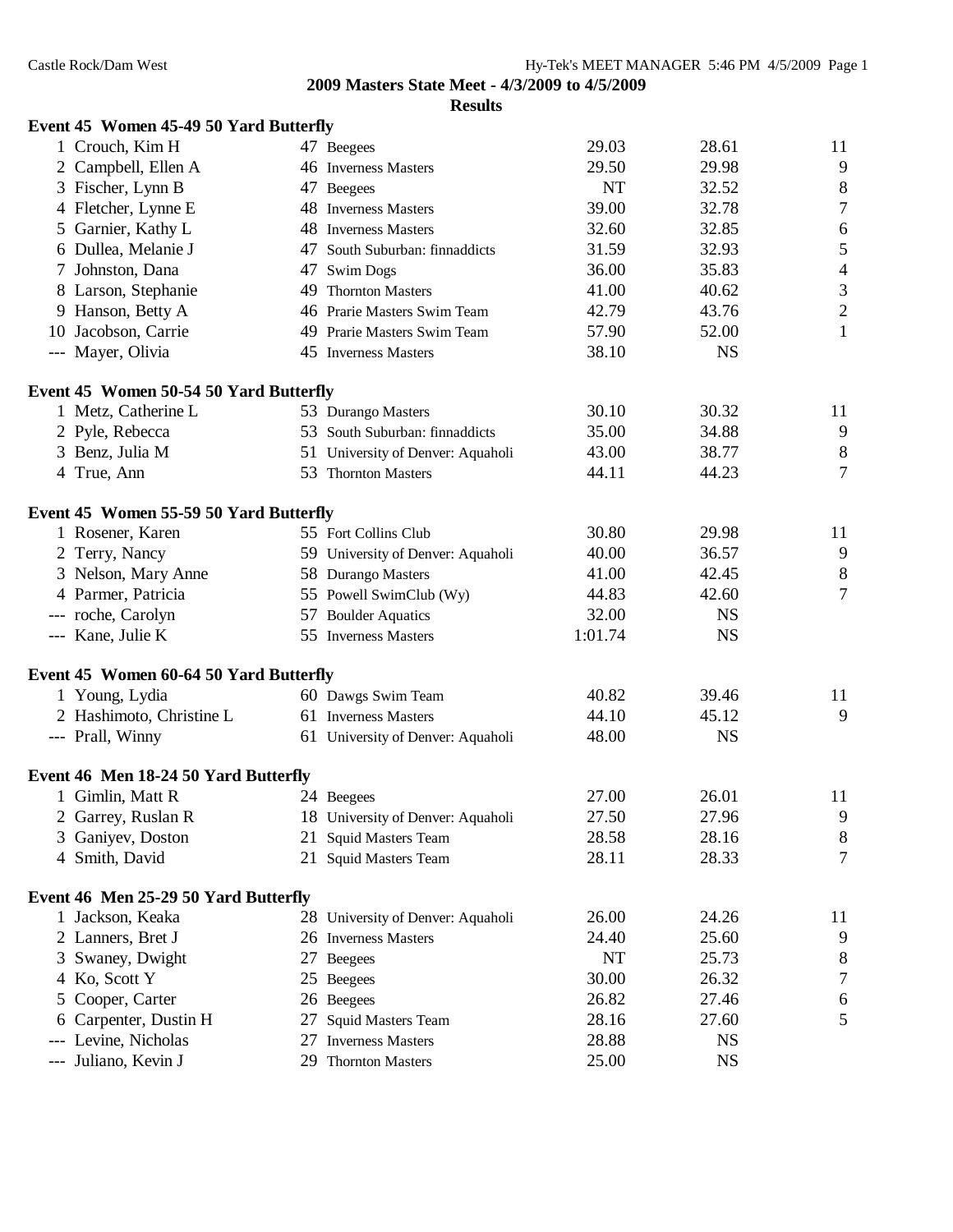|    | Event 46 Men 30-34 50 Yard Butterfly   |                                   |         |           |                          |
|----|----------------------------------------|-----------------------------------|---------|-----------|--------------------------|
|    | 1 O'Sullivan, Chris                    | 34 University of Denver: Aquaholi | 23.50   | 23.20     | 11                       |
|    | 2 Eisenhuth, Matthew S                 | 34 University of Denver: Aquaholi | 23.50   | 23.64     | 9                        |
|    | 3 Cole, Matt                           | 31 Aurora Masters                 | 25.00   | 23.78     | 8                        |
|    | 4 Buckley, Ethan                       | 33 Beegees                        | 25.20   | 24.98     | $\overline{7}$           |
|    | 5 Roth, Bill                           | 32 Thornton Masters               | 25.49   | 25.29     | 6                        |
|    | 6 Schwartzkopf, Jess                   | 30 Aurora Masters                 | 26.00   | 25.48     | 5                        |
|    | Treanor, nate                          | 31 Beegees                        | 29.00   | 27.41     | $\overline{\mathcal{L}}$ |
| 8  | Wright, Caleb                          | 33 Thornton Masters               | 27.50   | 28.15     | 3                        |
| 9. | Krell, David                           | 30 Rocky Mountain Thunder         | 32.25   | 31.18     | $\overline{c}$           |
|    | 10 Hodges, Jeff                        | 33 Prarie Masters Swim Team       | 32.67   | 32.50     | $\mathbf{1}$             |
|    | Event 46 Men 35-39 50 Yard Butterfly   |                                   |         |           |                          |
|    | 1 Edwards, Dan                         | 35 Unattached                     | 25.70   | 25.64     | 11                       |
|    | 2 Brandstatter, Jay J                  | 36 Beegees                        | 28.00   | 26.46     | 9                        |
|    | 3 Silva, Mario                         | 36 Squid Masters Team             | 29.62   | 26.57     | 8                        |
|    | 4 Baldacci, Mike                       | 39 Caspyer Wyoming Masters Swimmi | 27.10   | 28.91     | $\overline{7}$           |
|    | 5 Cruz, Eduardo                        | 39 Thornton Masters               | 29.75   | 29.21     | 6                        |
|    | 6 Hoftiezer, Scott                     | 38 Denver Athletic Club           | 29.95   | 30.34     | 5                        |
|    | 7 Hayden, John W                       | 37 Squid Masters Team             | 33.88   | 32.78     | 4                        |
|    | (Event 46 Men 35-39 50 Yard Butterfly) |                                   |         |           |                          |
|    | 8 Brady, Donald S                      | 35 Squid Masters Team             | 1:10.00 | 52.03     | 3                        |
|    | --- Boyd, John D                       | 37 Cherry Creek Athletic Club     | 30.00   | <b>NS</b> |                          |
|    | Event 46 Men 40-44 50 Yard Butterfly   |                                   |         |           |                          |
|    | 1 Smith, Schuyler                      | 40 University of Denver: Aquaholi | 26.00   | 25.89     | 11                       |
|    | 2 Remacle, Michael                     | 41 Boulder Aquatics               | 28.00   | 26.42     | 9                        |
|    | 3 Stewart, Karl                        | 43 Beegees                        | 27.23   | 26.48     | 8                        |
|    | 4 Chapman, Michael S                   | 40 Durango Masters                | 28.91   | 27.73     | $\overline{7}$           |
|    | 5 Pins, Michael                        | 43 Boulder Aquatics               | 28.14   | 28.73     | 6                        |
|    | 6 Nielsen, Richard                     | 44 University of Denver: Aquaholi | 28.87   | 29.12     | 5                        |
|    | 7 Boals, Daniel                        | 40 Beegees                        | 31.66   | 29.19     | $\overline{\mathcal{L}}$ |
|    | 8 Huckins, Kent                        | 44 Prarie Masters Swim Team       | 29.07   | 29.36     | 3                        |
|    | 9 Blum, Juri                           | 42 South Suburban: finnaddicts    | 30.00   | 30.24     | $\overline{c}$           |
|    | 10 Keever, Nate                        | 42 Grand Junction Dolphins        | 30.00   | 30.52     | $\mathbf{1}$             |
|    | 11 Krauss, Neil                        | 41 University of Denver: Aquaholi | 31.00   | 31.30     |                          |
| 12 | Arross, John P                         | 43 Iron Dolphins                  | 32.00   | 32.43     |                          |
| 13 | Sarche, Jon                            | 40 Swim Dogs                      | 32.00   | 34.18     |                          |
| 14 | Smith, John                            | 41 Foothills Masters Swim Team    | 43.00   | 36.11     |                          |
| 15 | Dickman, Jim                           | 44 Swim Dogs                      | 42.40   | 41.88     |                          |
|    | 16 Montano, Mike                       | 43 Thornton Masters               | 45.00   | 48.39     |                          |
|    | --- Andrews, Michael                   | 42 Fast Masters                   | 26.00   | <b>NS</b> |                          |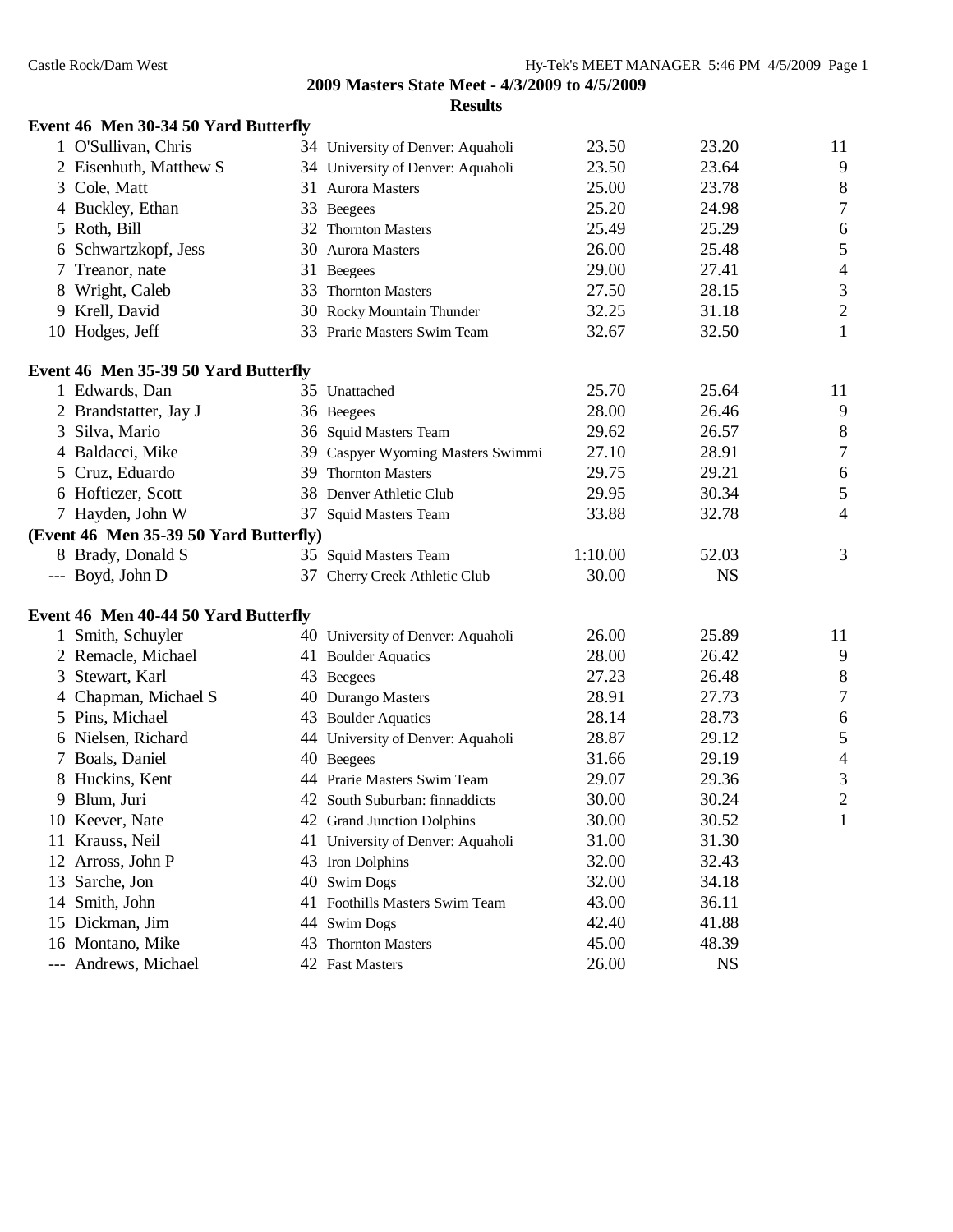# **Event 46 Men 45-49 50 Yard Butterfly**

|   | 1 Scott, Powell                      | 47 Inverness Masters              | 26.50 | 25.42     | 11               |
|---|--------------------------------------|-----------------------------------|-------|-----------|------------------|
|   | 2 Johnston, Mark A                   | 48 Swim Dogs                      | 26.75 | 26.15     | 9                |
|   | 3 LeVasseur, Andrew P                | 45 Squid Masters Team             | 26.24 | 26.38     | 8                |
|   | 4 Galan, Henry                       | 45 Inverness Masters              | 28.08 | 27.46     | $\boldsymbol{7}$ |
|   | 5 Crozier, Cliff                     | 48 Foothills Masters Swim Team    | 26.30 | 27.48     | 6                |
|   | 6 Conway, Mark                       | 46 Prarie Masters Swim Team       | 30.62 | 30.78     | 5                |
|   | 7 Ellis, Charles C                   | $46$ jam                          | 30.00 | 32.40     | $\overline{4}$   |
|   | 8 Hanson, Jim S                      | 46 Csst                           | 38.75 | 35.19     | $\mathfrak{Z}$   |
|   | 9 Ramirez, Alfonso                   | 47 Beegees                        | 36.67 | 36.06     | $\overline{c}$   |
|   | 10 Malloy, Glenn E                   | 48 Swim Dogs                      | 41.00 | 40.59     | $\mathbf{1}$     |
|   | 11 Cattles, Steve                    | 49 Beegees                        | 55.00 | 1:03.71   |                  |
|   | --- Kahl, Steven E                   | 46 Inverness Masters              | 26.50 | DQ        |                  |
|   | --- O'Brien, Michael                 | 47 Durango Masters                | 28.40 | <b>NS</b> |                  |
|   | --- Bank, Holden                     | 49 Boulder Aquatics               | 28.00 | <b>NS</b> |                  |
|   | --- Reed, Brian                      | 45 Unattached                     | 29.10 | <b>NS</b> |                  |
|   | --- Cox, Randy                       | 46 Beegees                        | 26.01 | <b>NS</b> |                  |
|   | --- O'Keefe, John                    | 47 Beegees                        | 33.00 | <b>NS</b> |                  |
|   | Event 46 Men 50-54 50 Yard Butterfly |                                   |       |           |                  |
|   | 1 Hess, Richard W                    | 54 Beegees                        | 26.50 | 25.74     | 11               |
|   | 2 Piszkin, Andy                      | 50 Miramont Masters               | 25.70 | 25.84     | 9                |
|   | 3 Lee, Marshall M                    | 50 Beegees                        | 26.80 | 26.05     | $\,8\,$          |
|   | 4 Nolte, Christopher                 | 52 Inverness Masters              | 27.90 | 27.32     | $\boldsymbol{7}$ |
|   | 5 Lehrer, Mark G                     | 51 Inverness Masters              | 27.13 | 27.51     | 6                |
|   | 6 Gray, David S                      | 50 Thornton Masters               | 27.60 | 27.69     | 5                |
|   | 7 Lee, David A                       | 54 Swim Labs Masters              | 29.00 | 28.43     | $\overline{4}$   |
|   | 8 Furnier, Michael S                 | 50 Aurora Masters                 | 28.89 | 29.32     | $\mathfrak{Z}$   |
| 9 | Seymour, Dag                         | $50$ jam                          | 33.00 | 29.84     | $\overline{c}$   |
|   | 10 Heggy, Terry                      | 54 Foothills Masters Swim Team    | 30.80 | 30.81     | $\mathbf{1}$     |
|   | 11 Heins, Don A                      | 54 Beegees                        | 40.00 | 40.14     |                  |
|   | 12 Andersen, Kurt C                  | 51 Thornton Masters               | 49.00 | 53.23     |                  |
|   | --- Macdonald, Bruce D               | 54 University of Denver: Aquaholi | 30.00 | <b>NS</b> |                  |
|   | --- Mann, Michael                    | 54 Inverness Masters              | 28.00 | <b>NS</b> |                  |
|   | Event 46 Men 55-59 50 Yard Butterfly |                                   |       |           |                  |
|   | 1 Knud-Hansen, Chris                 | 58 Boulder Aquatics               | 32.00 | 30.98     | 11               |
|   | 2 Parkinson, Bruce                   | 58 Team Vortex Swim Club          | 35.00 | 34.69     | 9                |
| 3 | McElhinney, Tom B                    | 55 Beegees                        | 33.00 | 35.85     | 8                |
|   | 4 Netting, Rob                       | 59 University of Denver: Aquaholi | 40.00 | 40.60     | $\overline{7}$   |
|   | Event 46 Men 60-64 50 Yard Butterfly |                                   |       |           |                  |
|   | 1 Abrahams, Richard T                | 64 Beegees                        | 25.60 | 25.77     | 11               |
|   | 2 Abbott, William A                  | 62 Unattached                     | 28.40 | 28.64     | 9                |
|   | 3 Carney, Kent                       | 61 Cms                            | 33.81 | 33.08     | 8                |
|   | Dodge, David R                       | 62 Durango Masters                | 34.00 | <b>NS</b> |                  |
|   | --- Paxton, Norman                   | 60 Boulder Aquatics               | 30.00 | <b>NS</b> |                  |
|   | --- Edwards, Morgan                  | 64 Inverness Masters              | 45.70 | <b>NS</b> |                  |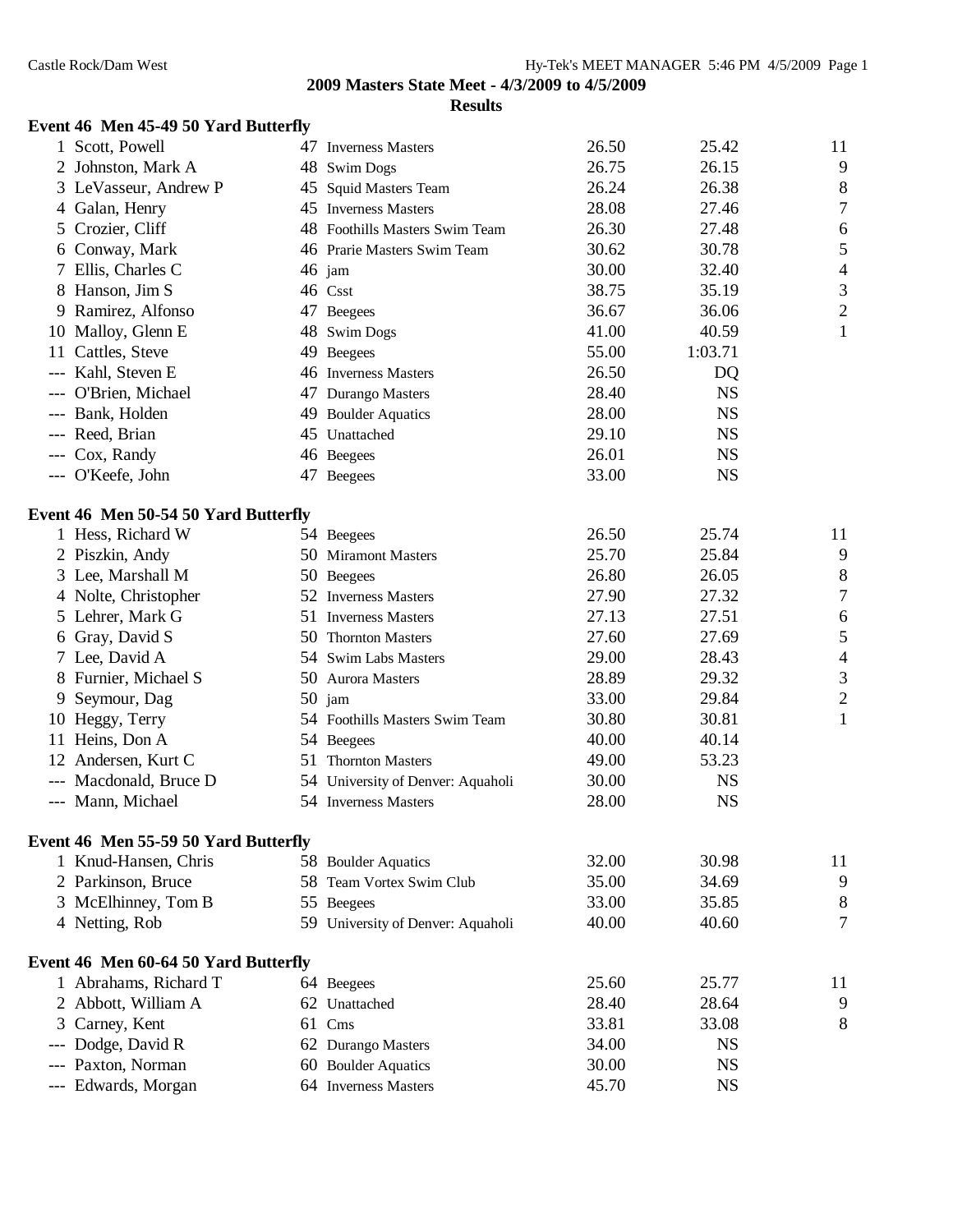| Castle Rock/Dam West |                                                    |                                      |                                                | Hy-Tek's MEET MANAGER 5:46 PM 4/5/2009 Page 1 |                           |                            |
|----------------------|----------------------------------------------------|--------------------------------------|------------------------------------------------|-----------------------------------------------|---------------------------|----------------------------|
|                      |                                                    |                                      | 2009 Masters State Meet - 4/3/2009 to 4/5/2009 |                                               |                           |                            |
|                      |                                                    |                                      | <b>Results</b>                                 |                                               |                           |                            |
|                      | Event 46 Men 65-69 50 Yard Butterfly               |                                      |                                                |                                               |                           |                            |
|                      | 1 Molnar, Ronald A                                 | 67 Team Vortex Swim Club             |                                                | 43.00                                         | 32.38                     | 11                         |
|                      | 2 Tobin, John                                      | 66 Beegees                           |                                                | 37.50                                         | 39.74                     | 9                          |
|                      | 3 McDanal, Steven K                                | $65$ jam                             |                                                | 41.00                                         | 39.98                     | 8                          |
|                      | Event 46 Men 70-74 50 Yard Butterfly               |                                      |                                                |                                               |                           |                            |
|                      | 1 Downs, George                                    | 70 Thornton Masters                  |                                                | 34.50                                         | 36.36                     | 11                         |
|                      | 2 Plummer, Mark                                    | 72 Inverness Masters                 |                                                | 45.55                                         | 51.01                     | 9                          |
|                      | Event 46 Men 75-79 50 Yard Butterfly               |                                      |                                                |                                               |                           |                            |
|                      | 1 Martin, Joseph P                                 | 77 South Suburban: finnaddicts       |                                                | 1:00.00                                       | 58.94                     | 11                         |
|                      | --- Murray, Alister R                              | 76 Unattached                        |                                                | 1:05.00                                       | <b>NS</b>                 |                            |
|                      | --- Martin, Joseph                                 | 77 South Suburban: finnaddicts       |                                                | 1:00.00                                       | <b>NS</b>                 |                            |
|                      | Event 47 Women 18+200 Yard Freestyle Relay         |                                      |                                                |                                               |                           |                            |
|                      | --- Durango Masters                                | A                                    |                                                | <b>NT</b>                                     | <b>NS</b>                 |                            |
|                      | 1) King, Lisa A W21                                | 2) Metz, Catherine L W53             |                                                | 3) Waller, Katie W20                          |                           | 4) Nelson, Mary Anne W58   |
|                      | Event 47 Women 25+ 200 Yard Freestyle Relay        |                                      |                                                |                                               |                           |                            |
|                      | 1 Thornton Masters                                 | A                                    |                                                | 1:47.50                                       | 1:51.29                   | 22                         |
|                      | 1) Roller, Jennifer W35                            | 2) vogt, Amy W32                     |                                                | 3) Stutzke, Crystal W28                       | 4) Lee, Jodi L W31        |                            |
|                      | 27.03<br>28.88<br>28.85                            | 26.53                                |                                                |                                               |                           |                            |
|                      | 2 Aurora Masters                                   | A                                    |                                                | <b>NT</b>                                     | 1:56.62                   | 18                         |
|                      | 1) Lascano, Darcy Y W27<br>28.38<br>31.81<br>29.87 | 2) Greenleaf, Kristin A W30<br>26.56 |                                                | 3) Schweissing, Kristin W31                   |                           | 4) Fostvedt, Alishia L W32 |
|                      | 3 Thornton Masters                                 | B                                    |                                                | 2:08.00                                       | 2:03.59                   | 16                         |
|                      | 1) Abrero, Marisa W26<br>31.84<br>31.58<br>29.15   | 2) Sauls, Catherine C W44<br>31.02   |                                                | 3) Dudden, Kendra W38                         | 4) Clark, Denise M W30    |                            |
|                      | 4 Squid Masters Team                               | B                                    |                                                | 1:55.22                                       | 2:05.03                   | 14                         |
|                      | 1) Bernert, Brandi W30<br>31.16<br>30.51<br>32.77  | 2) Rotach, Elizabeth W30<br>30.59    |                                                | 3) Witter, Roxana Z W46                       | 4) Bernert, Kristal L W36 |                            |
|                      | 5 Inverness Masters                                | A                                    |                                                | 1:59.00                                       | 2:05.28                   | 12                         |
|                      | 1) Tew, Lauren W26<br>30.27<br>32.97<br>33.39      | 2) Andrews, Melissa D W26<br>28.65   |                                                | 3) Mayer, Olivia W45                          |                           | 4) Vanderpoel, Nicole W44  |
| 6 Beegees            |                                                    | $\mathbf{A}$                         |                                                | 2:10.00                                       | 2:10.11                   | 10                         |
|                      | 1) Wilson, Christa W27<br>29.24<br>35.55<br>35.57  | 2) Gibbons, Chelsea M W25<br>29.75   |                                                | 3) Sortwell, Andrea W49                       | 4) Sands, Amy W38         |                            |
|                      | --- Squid Masters Team                             | A                                    |                                                | 1:58.21                                       | <b>NS</b>                 |                            |

1) Asmar, Melanie W26 2) Stolcis, Kay W31 3) Ketove, Kimberly W25 4) Dubach, Daphne W29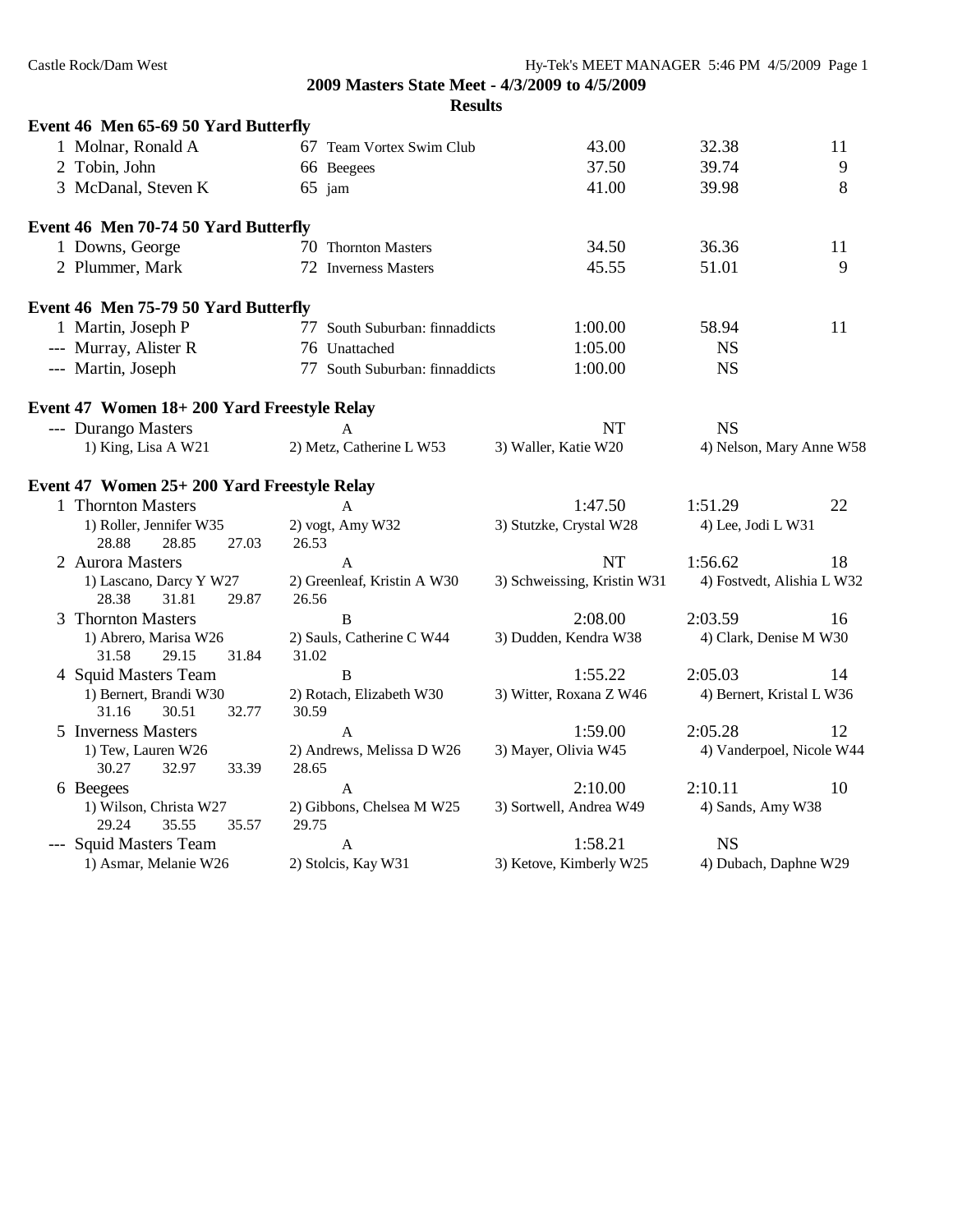#### **Results**

| Event 47 Women 35+200 Yard Freestyle Relay                       |                                     |                                         |                                      |
|------------------------------------------------------------------|-------------------------------------|-----------------------------------------|--------------------------------------|
| 1 Beegees                                                        | A                                   | 1:48.00                                 | 22<br>1:44.98                        |
| 1) Von Der Lippe, Susan W43<br>25.80<br>29.60<br>25.05           | 2) Early, Becky W35<br>24.53        | 3) Fischer, Lynn B W47                  | 4) Crouch, Kim H W47                 |
| 2 Inverness Masters                                              | $\mathbf{A}$                        | 1:49.00                                 | 1:47.71<br>18                        |
| 1) Seavall, Kelly W40<br>28.47<br>26.13<br>27.73                 | 2) Thull, Amy W41<br>25.38          | 3) Riner, Betsy W42                     | 4) Skinner, Carolyn W41              |
| 3 Thornton Masters                                               | $\mathbf{A}$                        | 2:08.80                                 | 2:03.95<br>16                        |
| 1) Broncucia, Stacy W40<br>30.32<br>32.43<br>30.79               | 2) Vowles, Nicole W38<br>30.41      | 3) Bacon, Kim J W35                     | 4) White, LeighAnn W39               |
| 4 Thornton Masters                                               | B                                   | 2:51.00                                 | 2:27.69<br>14                        |
| 1) Cordova, Katherine J W39<br>15.50<br>38.09<br>27.51           | 2) England, Nancy J W59<br>1:06.59  | 3) True, Ann W53                        | 4) Stoke, Jeanne W47                 |
| 5 Squid Masters Team                                             | $\mathbf{A}$                        | 2:05.91                                 | 2:27.91<br>12                        |
| 1) Sills, Marion W43<br>35.76<br>46.98<br>27.01                  | 2) Golla, Michelle W42<br>38.16     | 3) Lehnart, Nel W44                     | 4) West, Ginny W56                   |
| Event 47 Women 45+ 200 Yard Freestyle Relay                      |                                     |                                         |                                      |
| 1 Thornton Masters                                               | A                                   | 2:17.00                                 | 2:19.77<br>22                        |
| 1) Miller, Shelley L W46<br>33.59<br>33.54<br>41.31              | 2) Miller, Cheryl M W49<br>31.33    | 3) Larson, Stephanie W49                | 4) Kauffman, Barbara M W47           |
| 2 Inverness Masters                                              | B                                   | NT                                      | 2:39.33<br>18                        |
| 1) Nolte, Susan W48                                              | 2) Hashimoto, Christine L W61       | 3) White, Lori W52                      | 4) Ryman, Donna W72                  |
| 35.24<br>34.56<br>47.74                                          | 41.79                               |                                         |                                      |
| Event 47 Women 55+ 200 Yard Freestyle Relay                      |                                     |                                         |                                      |
| --- University of Denver: Aquaho                                 | $\mathsf{A}$                        | 2:39.00                                 | <b>NS</b>                            |
| 1) Lebsack, Linda M W62                                          | 2) Terry, Nancy W59                 | 3) Prall, Winny W61                     | 4) Laney, Judith B W56               |
| Event 48 Men 18+200 Yard Freestyle Relay                         |                                     |                                         |                                      |
| 1 Squid Masters Team                                             | $\mathsf{A}$                        | 1:35.21                                 | 1:34.97<br>22                        |
| 1) LeVasseur, Andrew P M45                                       | 2) Carpenter, Dustin H M27          | 3) Trlica, Jeffrey M24                  | 4) Christianson, Jon R M27           |
| 24.12<br>25.01<br>23.01                                          | 22.83                               |                                         |                                      |
| 2 Beegees                                                        | $\mathbf{A}$                        | 1:50.00                                 | 18<br>1:37.99                        |
| 1) Gimlin, Matt R M24                                            | 2) Cooper, Carter M26               | 3) Swaney, Dwight M27                   | 4) Boals, Daniel M40                 |
| 24.43<br>23.39<br>26.66                                          | 23.51                               |                                         |                                      |
| 3 Squid Masters Team                                             | $\overline{B}$                      | 1:47.51                                 | 1:49.87<br>16                        |
| 1) Ganiyev, Doston M21<br>15.18<br>16.21<br>26.46                | 2) Crouch, Clayton M28<br>52.02     | 3) Davidson, Ryan T M23                 | 4) Smith, David M21                  |
|                                                                  |                                     |                                         |                                      |
| Event 48 Men 25+ 200 Yard Freestyle Relay                        |                                     |                                         |                                      |
| 1 University of Denver: Aquaho<br>1) Jackson, Keaka M28<br>23.02 | A<br>2) Eisenhuth, Matthew S M34    | 1:31.00<br>3) O'Sullivan, Chris M34     | 1:27.68<br>22<br>4) Lang, Elliot M26 |
| 21.93<br>21.47                                                   | 21.26                               |                                         |                                      |
| 2 Beegees<br>1) Treanor, nate M31<br>22.41<br>23.42<br>24.46     | A<br>2) Cox, Michael J M31<br>23.11 | 1:40.00<br>3) Buckley, Ethan M33        | 1:33.40<br>18<br>4) Ko, Scott Y M25  |
| 3 Thornton Masters                                               |                                     |                                         | 16                                   |
| 1) Ida, Kevin M26<br>23.56<br>24.36<br>26.09                     | A<br>2) Foster, Jared M33           | 1:36.00<br>3) Wright, Caleb M33         | 1:37.61<br>4) Roth, Bill M32         |
|                                                                  | 23.60                               |                                         |                                      |
| 4 Inverness Masters<br>1) Lanners, Bret J M26                    | B<br>2) Nolte, Christopher M52      | <b>NT</b><br>3) Sheremeta, Nicholas M31 | 1:38.89<br>14<br>4) Galan, Henry M45 |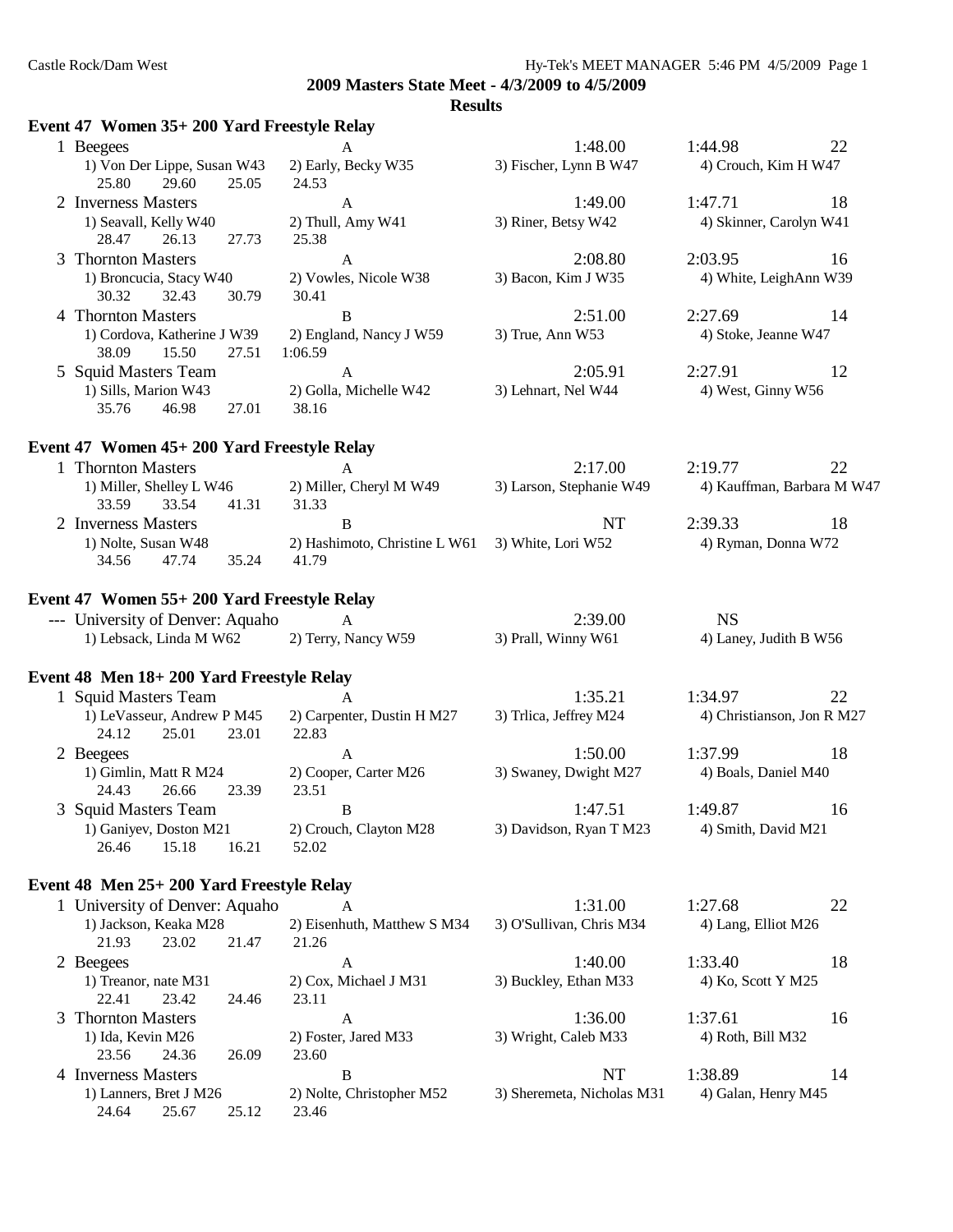#### **Results**

# **(Event 48 Men 25+ 200 Yard Freestyle Relay)**

| 5 Aurora Masters<br>1) Valks, Victor M34              | A<br>2) Pazmino, Jorge M39        | 1:42.00<br>3) Schwartzkopf, Jess M30       | 1:38.97<br>4) Cole, Matt M31   | 12  |
|-------------------------------------------------------|-----------------------------------|--------------------------------------------|--------------------------------|-----|
| 25.85<br>25.61<br>24.99                               | 22.52                             |                                            |                                |     |
| 6 Thornton Masters                                    | $\bf{B}$                          | 1:50.00                                    | 1:48.31                        | 10  |
| 1) Davison, Kris A M33<br>27.10<br>27.91<br>27.16     | 2) Cruz, Eduardo M39<br>26.14     | 3) McClelland, Ryan M26                    | 4) Hoyt, Brian K M42           |     |
| Event 48 Men 35+ 200 Yard Freestyle Relay             |                                   |                                            |                                |     |
| 1 Beegees                                             | $\overline{A}$                    | 1:39.00                                    | 1:37.82                        | 22  |
| 1) Brandstatter, Jay J M36<br>24.53<br>26.52<br>23.43 | 2) Hess, Richard W M54<br>23.34   | 3) Cox, Randy M46                          | 4) Stewart, Karl M43           |     |
| 2 University of Denver: Aquaho                        | $\mathbf{A}$                      | 1:41.00                                    | 1:43.41                        | 18  |
| 1) Nielsen, Richard M44<br>24.08<br>26.89<br>26.98    | 2) Scott, Greg M49<br>25.46       | 3) Krauss, Neil M41                        | 4) Fischer, Chuck M57          |     |
| 3 Boulder Aquatics                                    | $\mathbf{A}$                      | 2:07.00                                    | 1:45.43                        | -16 |
| 1) Remacle, Michael M41<br>27.20<br>25.00<br>28.80    | 2) Waterbury, Stuart M55<br>24.43 | 3) Pins, Michael M43                       | 4) Boysen, Eric M51            |     |
| 4 Squid Masters Team                                  | $\mathbf{A}$                      | 1:45.51                                    | 1:50.79                        | 14  |
| 1) Workman, Petur M38<br>27.09<br>31.52<br>26.61      | 2) Hayden, John W M37<br>25.57    | 3) Pryor, Keith M38                        | 4) Silva, Mario M36            |     |
| 5 Swim Dogs                                           | $\mathbf{A}$                      | <b>NT</b>                                  | 1:55.18                        | 12  |
| 1) Malloy, Glenn E M48<br>32.36<br>30.59<br>27.22     | 2) Dickman, Jim M44<br>25.01      | 3) Sarche, Jon M40                         | 4) Johnston, Mark A M48        |     |
| 6 Squid Masters Team                                  | B                                 | <b>NT</b>                                  | 2:11.00                        | 10  |
| 1) Lee, Wayne A M55<br>31.47<br>30.72<br>29.65        | 2) Lund, Michael M46<br>39.16     | 3) Kjeseth, Thor M42                       | 4) Johnson, David L M67        |     |
| 7 Thornton Masters                                    | $\mathsf{A}$                      | 2:08.00                                    | 2:13.10                        | 8   |
| 1) Andersen, Kurt C M51<br>43.02<br>35.69<br>29.85    | 2) Reese, Gary M42<br>24.54       | 3) Downs, George M70                       | 4) Gray, David S M50           |     |
| --- Durango Masters                                   | $\mathbf{A}$                      | 1:49.00                                    | <b>NS</b>                      |     |
| 1) Chapman, Michael S M40                             | 2) O'Brien, Michael M47           | 3) Joyner, Thomas T M43                    | 4) Curry, Kevin M M56          |     |
| Event 48 Men 45+ 200 Yard Freestyle Relay             |                                   |                                            |                                |     |
| 1 Inverness Masters                                   | B                                 | 2:35.00                                    | 1:34.33                        | 22  |
| $1)$ Kebl Stoven E M46 $2)$ Menn Michael M54          |                                   | $2)$ $\sqrt{60}$ $\sqrt{100}$ $\sqrt{147}$ | $\triangle$ L obror Mork C M51 |     |

| 1) Kahl, Steven E M46 |                    | 2) Mann, Michael M54       | 3) Scott, Powell M47 | 4) Lehrer, Mark G M51  |                      |                         |    |
|-----------------------|--------------------|----------------------------|----------------------|------------------------|----------------------|-------------------------|----|
|                       | 23.35              | 23.08                      | 24.07                | 23.83                  |                      |                         |    |
|                       | 2 Beegees          |                            |                      | А                      | 1:51.00              | 2:03.52                 | 18 |
|                       |                    | 1) Magouirk, Jeffery K M47 |                      | 2) Lee, Marshall M M50 | 3) Miller, Burke M49 | 4) Ramirez, Alfonso M47 |    |
|                       | 29.91              | 34.40                      | 32.49                | 26.72                  |                      |                         |    |
|                       | 3 Beegees          |                            |                      | В                      | 2:00.00              | 2:11.65                 | 16 |
|                       | 1) Kelly, John M47 |                            |                      | 2) Heins, Don A M54    | 3) Estle, Steven M49 | 4) Cattles, Steve M49   |    |
|                       | 32.31              | 38.18                      | 32.71                | 28.45                  |                      |                         |    |
|                       |                    |                            |                      |                        |                      |                         |    |

# **Event 48 Men 55+ 200 Yard Freestyle Relay**

| <b>Beegees</b>          |       |       |                          | 2:01.00          | 2:37.26            | 22 |
|-------------------------|-------|-------|--------------------------|------------------|--------------------|----|
| 1) Lehman, Melvin J M55 |       |       | 2) McElhinney, Tom B M55 | 3) Dyck, Mel M67 | 4) Tobin, John M66 |    |
| 40.19                   | 35.28 | 41.32 | 40.47                    |                  |                    |    |